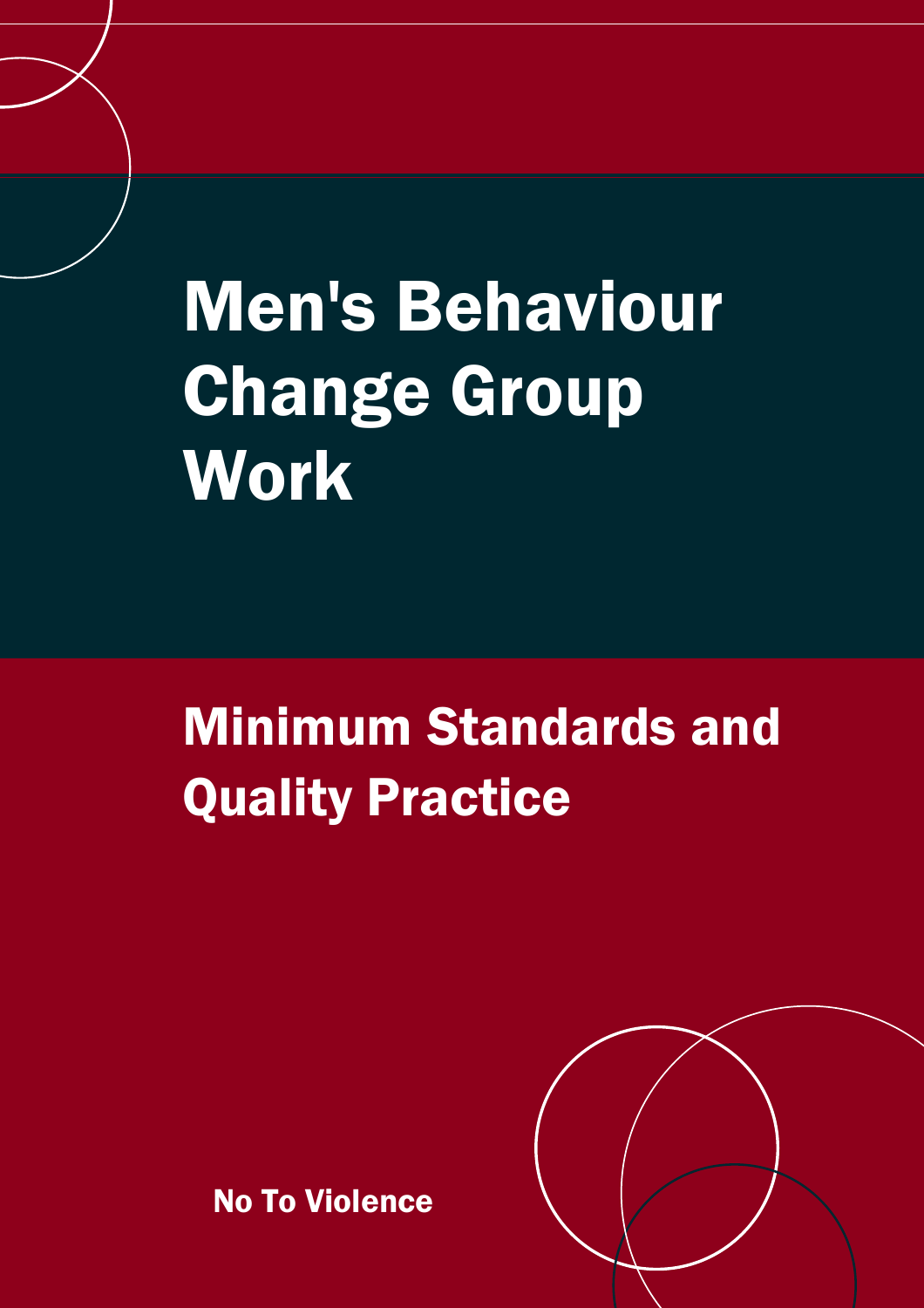## Table of Contents

| <b>ACKNOWLEDGEMENTS</b>                                                                                                                                                                                                         | 4                          |
|---------------------------------------------------------------------------------------------------------------------------------------------------------------------------------------------------------------------------------|----------------------------|
| <b>ABOUT NO TO VIOLENCE</b>                                                                                                                                                                                                     | 6                          |
| <b>ABOUT MEN'S REFERRAL SERVICE</b>                                                                                                                                                                                             | 8                          |
| <b>INTRODUCTION TO THE MANUAL</b>                                                                                                                                                                                               | 10                         |
| Background<br>How to use this Manual<br>Terminology                                                                                                                                                                             | 10<br>11<br>13             |
| <b>INTRODUCTION TO THE MINIMUM STANDARDS</b>                                                                                                                                                                                    | 15                         |
| The case for Minimum Standards<br>The case for Good Practice Guidelines<br>How the Manual and Minimum Standards were developed<br>Responsibility for implementing the Minimum Standards<br>Complying with the Minimum Standards | 15<br>16<br>16<br>17<br>18 |
| <b>UNDERSTANDING MALE FAMILY VIOLENCE</b>                                                                                                                                                                                       | 19                         |
| Male family violence: a definition<br>Key elements of male family violence<br>NTV's understanding of male family violence<br>Common misconceptions about male family violence<br>Forms of male family violence                  | 19<br>20<br>21<br>23<br>25 |
| <b>EFFECTS OF MALE FAMILY VIOLENCE</b>                                                                                                                                                                                          | 27                         |
| The effects of male family violence on women<br>The effects of male family violence on children<br>The effects of male family violence on women's parenting<br>Parenting by men who use family violence                         | 27<br>29<br>31<br>32       |
| <b>RESPONDING TO MALE FAMILY VIOLENCE</b>                                                                                                                                                                                       | 33                         |
| Putting men's behaviour change work in context<br>Working with men for change<br>A rationale for men's behaviour change group work<br>Experiences of men's behaviour change programs                                            | 33<br>35<br>37<br>40       |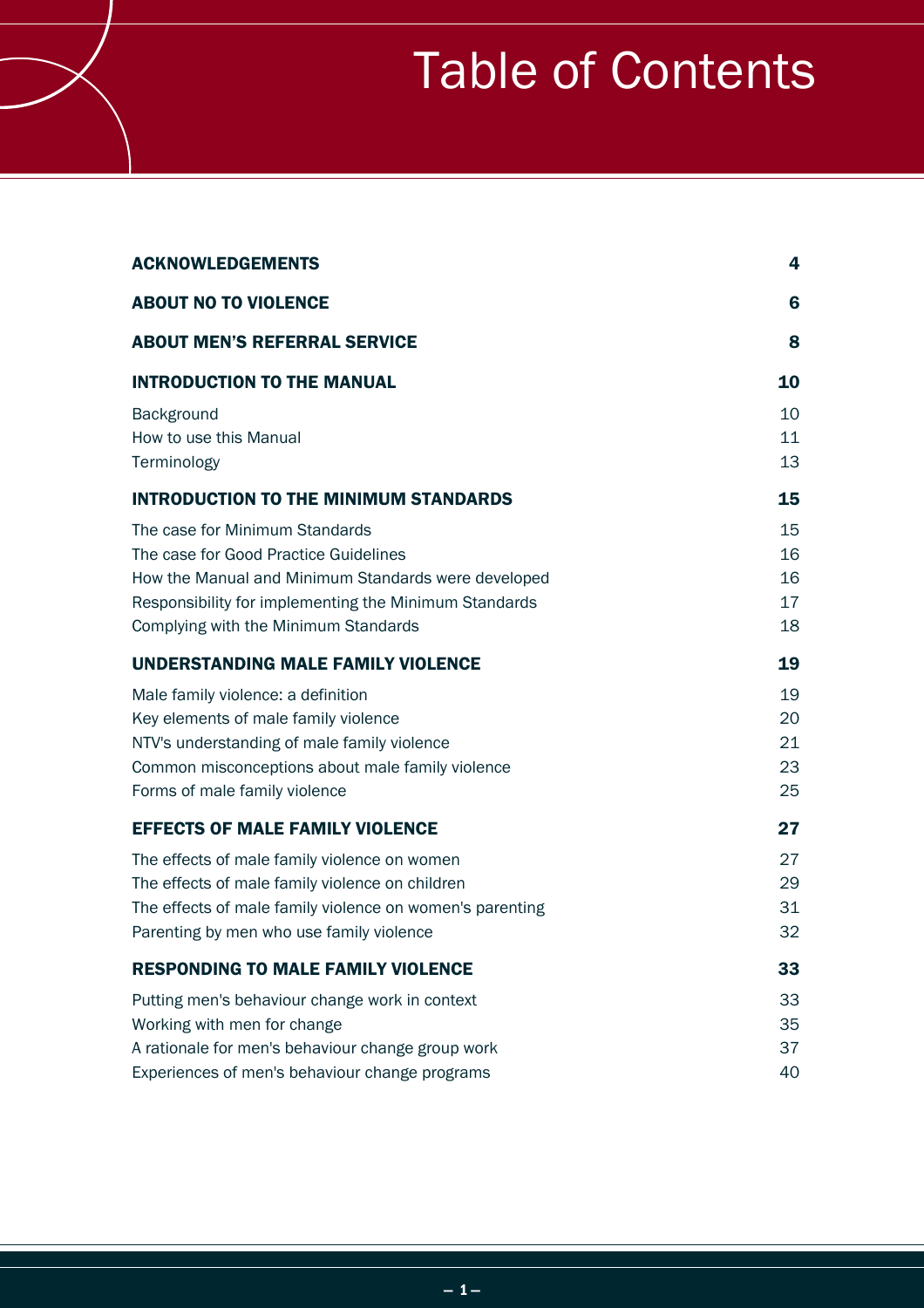| <b>STAFFING MEN'S BEHAVIOUR CHANGE PROGRAMS</b>                                                                                        | 43       |
|----------------------------------------------------------------------------------------------------------------------------------------|----------|
| Tasks associated with men's behaviour change programs                                                                                  |          |
| Work roles in men's behaviour change programs                                                                                          | 44       |
| Staff skills, experience and qualifications                                                                                            | 46       |
| Gender of contact workers                                                                                                              | 50       |
| Professional development requirements                                                                                                  | 51       |
| Number and gender of facilitators                                                                                                      | 52       |
| Formal roles for previous participants                                                                                                 | 54       |
| <b>PROGRAM PLANNING</b>                                                                                                                | 56       |
| Theoretical positioning                                                                                                                | 56       |
| Partnerships and networking                                                                                                            | 57       |
| Program structures and duration                                                                                                        | 59       |
| Core messages and skills                                                                                                               | 63       |
| <b>ACCESS AND PARTICIPATION</b>                                                                                                        | 66       |
| Marketing men's behaviour change programs                                                                                              | 66       |
| Eligibility                                                                                                                            | 71       |
| Handling enquiries                                                                                                                     | 78       |
| Intake assessment                                                                                                                      | 80       |
| Referral for men who are ineligible or choose not to participate                                                                       | 82       |
| Induction to the group                                                                                                                 | 83       |
| Waiting list management                                                                                                                | 83       |
| Client rights and responsibilities                                                                                                     | 84       |
| Group agreements                                                                                                                       | 85       |
| Inclusiveness (1): Accountability to Indigenous people<br>Inclusiveness (2): Working in a context of cultural and linguistic diversity | 86<br>89 |
| Inclusiveness (3): Challenging homophobia                                                                                              | 92       |
| <b>ADMINISTRATION</b>                                                                                                                  | 94       |
| Record keeping and files                                                                                                               | 94       |
| Confidentiality                                                                                                                        | 97       |
| Reporting to courts and other statutory or non-statutory bodies                                                                        | 99       |
| Follow-up after a man's exit from a program                                                                                            | 101      |
| <b>ACCOUNTABILITY TO FAMILY MEMBERS</b>                                                                                                | 103      |
| Thinking about accountability                                                                                                          | 103      |
| Hearing women's and children's voices in the process                                                                                   | 104      |
| What may be communicated                                                                                                               | 107      |
| Frequency of contact                                                                                                                   | 109      |
| Duration of contact                                                                                                                    | 110      |
| Form of contact                                                                                                                        | 111      |
| Who should be contacted                                                                                                                | 112      |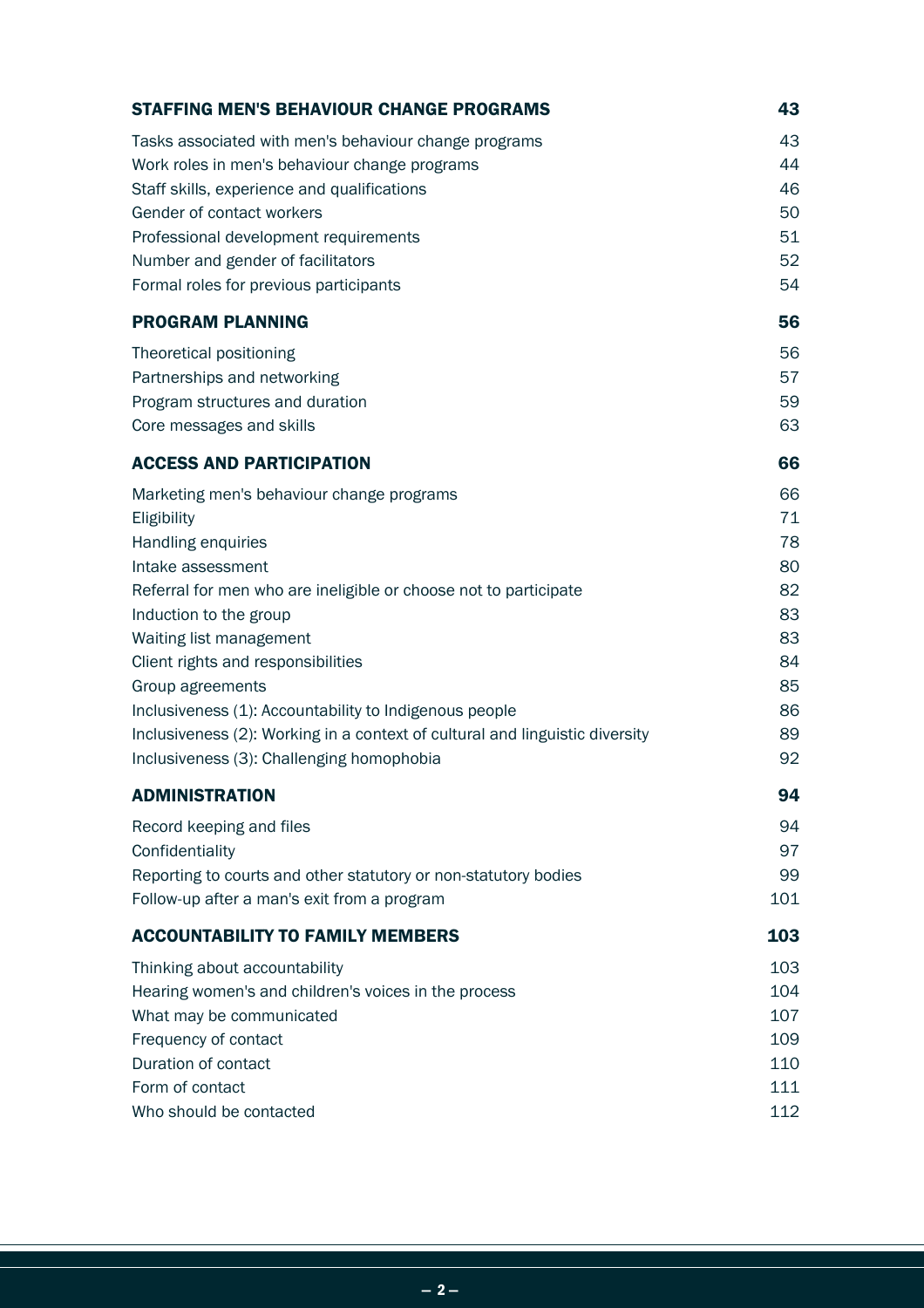| <b>SAFETY</b>                                                                                     | 114 |
|---------------------------------------------------------------------------------------------------|-----|
| Practices that help to keep people safe                                                           | 114 |
| Evaluating and responding to threats to safety                                                    | 116 |
| Responding to illegal acts of violent and controlling behaviour                                   | 118 |
| Responding to breaches of court orders                                                            | 122 |
| Child protection                                                                                  | 124 |
| Staff wellbeing and safety                                                                        | 126 |
| <b>PRACTICE AND PROGRAM DELIVERY</b>                                                              | 128 |
| Activities in group work                                                                          | 128 |
| Addressing collusion, condoning of violence and misogyny                                          | 130 |
| Reflective practice                                                                               | 132 |
| <b>Observers</b>                                                                                  | 134 |
| Debriefing                                                                                        | 136 |
| Supervision                                                                                       | 137 |
| <b>MONITORING AND EVALUATION</b>                                                                  | 138 |
| Issues in monitoring and evaluation                                                               | 138 |
| Language of evaluation                                                                            | 143 |
| Use of control groups                                                                             | 143 |
| Research by people other than program staff                                                       | 144 |
| <b>SELF-REGULATORY FRAMEWORK FOR NTV'S MINIMUM STANDARDS</b>                                      | 145 |
| Overview of the self-regulatory framework                                                         | 145 |
| Rationale for a self-regulatory framework                                                         | 146 |
| Principles for a self-regulatory framework                                                        | 147 |
| NTV's process for monitoring compliance.                                                          | 148 |
| Responding to a complaint about non-compliance                                                    | 149 |
| Steps in the review process                                                                       | 150 |
| A process for providers to review and improve their existing policies, procedures and<br>practice | 152 |
| A process for NTV to review and improve its self-regulatory framework                             | 152 |
| <b>SUMMARY OF MINIMUM STANDARDS</b>                                                               | 153 |
| <b>SUMMARY OF GOOD PRACTICE GUIDELINES</b>                                                        | 163 |
| <b>END NOTES</b>                                                                                  | 169 |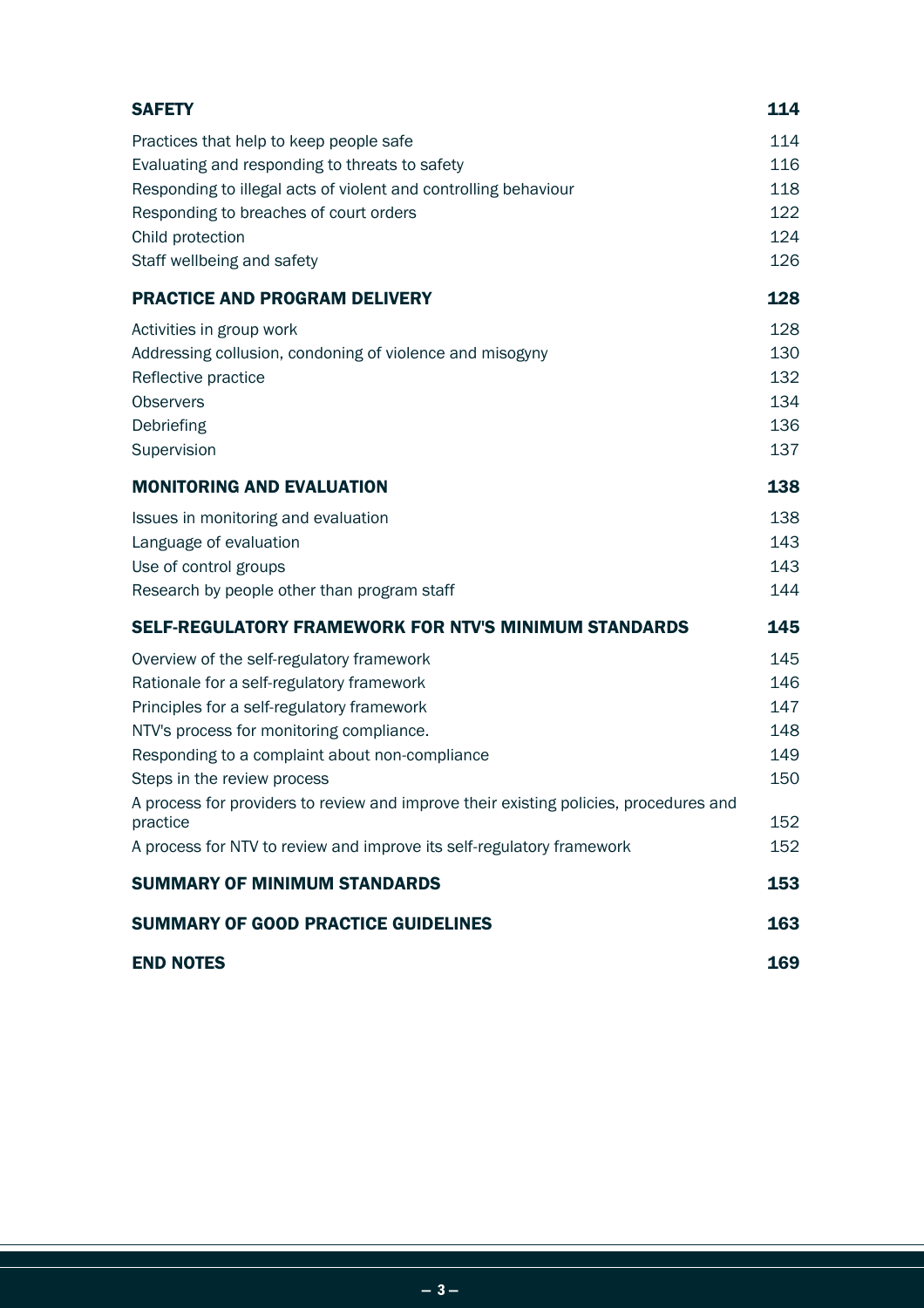## Acknowledgements

This Manual was produced by No To Violence (NTV), funded by the Victorian Department of Human Services.

It was written and designed by Elizabeth Wheeler, with the support of Advisory Group members:

| <b>Alice Bailey</b>    | Domestic Violence and Incest Resource Centre (DVIRC) |
|------------------------|------------------------------------------------------|
| Danny Blay             | No To Violence                                       |
| Janine Bush            | Domestic Violence Victoria (to February 2004)        |
| <b>Tracy Castelino</b> | Lifeworks (joined May 2005)                          |
| <b>Andrew Compton</b>  | Men's behaviour change practitioner                  |
| Susan Costello         | School of Social Science & Planning, RMIT            |
| <b>Bree Oliver</b>     | Domestic Violence Victoria                           |
| <b>Coral Spencer</b>   | Department of Human Services                         |
| Kaye Swanton           | Lifeworks (to May 2005)                              |
| <b>Gael Wallace</b>    | Monash Link CHS (to December 2004)                   |
| Ivan Wilson            | Ongoing Change Group (to March 2005)                 |
| Michele Wright         | <b>Inner South Community Health Service</b>          |

NTV thanks all of the individuals and organisations who shared their stories, ideas, dilemmas, research, and comments on the drafts. This document is much richer for their input and NTV appreciates the time and energy they contributed to the process.

In particular, NTV wishes to appreciate the groundbreaking work of Barbara Younger in developing the first volume of the NTV Standards of Practice in 1995. The very notion that there *could be* Standards of Practice is testament to her skill, energy, and commitment to quality and accountability in men's behaviour change programs. The V-NET Committee that assisted Ms Younger in her work must also be congratulated on its vision and hard work.

NTV also recognises the contributions of Pete French in reviewing some aspects of the NTV Standards of Practice in 2000.

Of course, NTV's work around the Standards of Practice has benefited from the work of countless others – as practitioners of men's behaviour change, as staff of women's services, as volunteers with NTV or Men's Referral Service, as policy makers, as researchers, and as activists. NTV honours and thanks all of these individuals and organisations for their contributions to prevention of male family violence.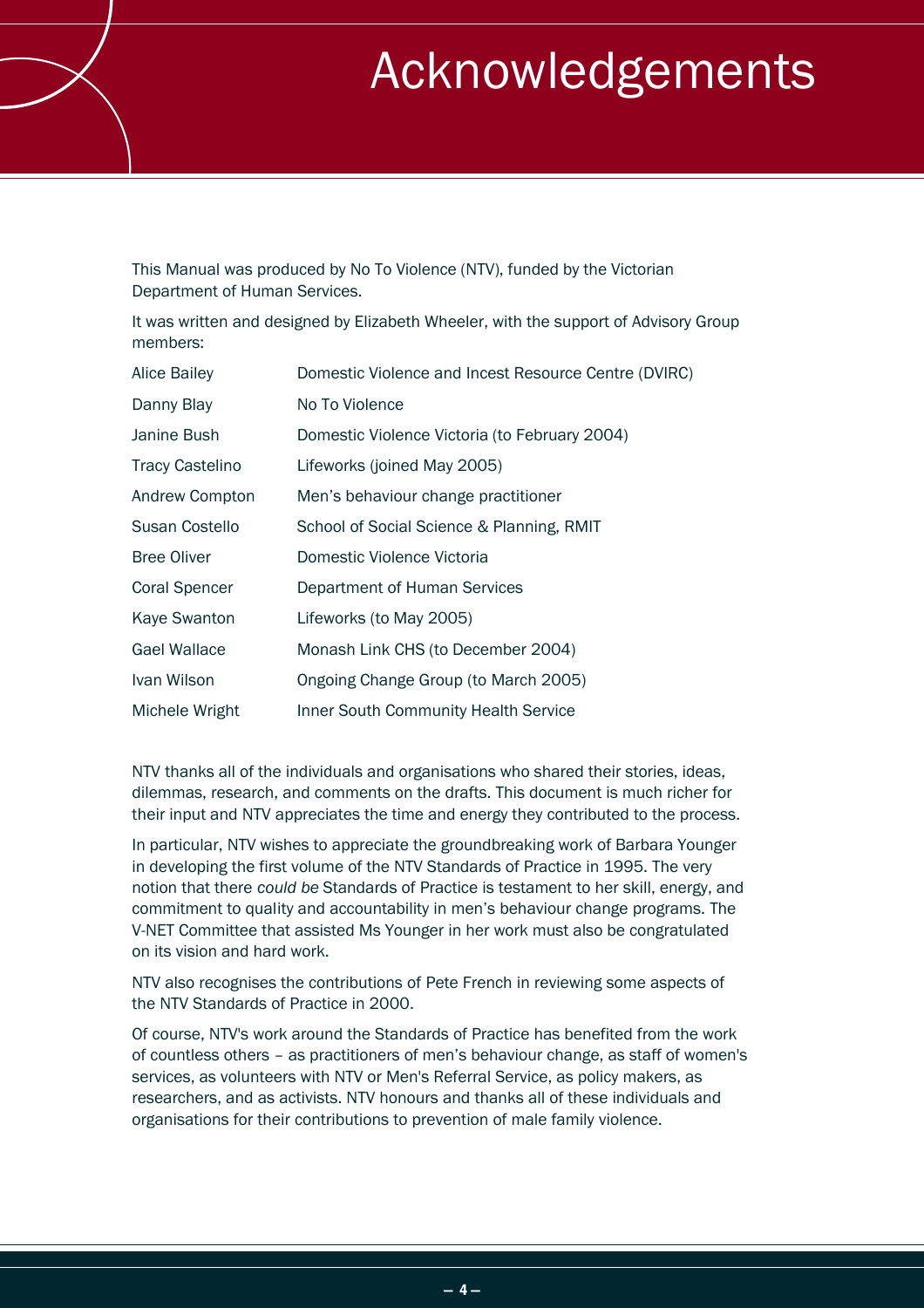This page is intentionally blank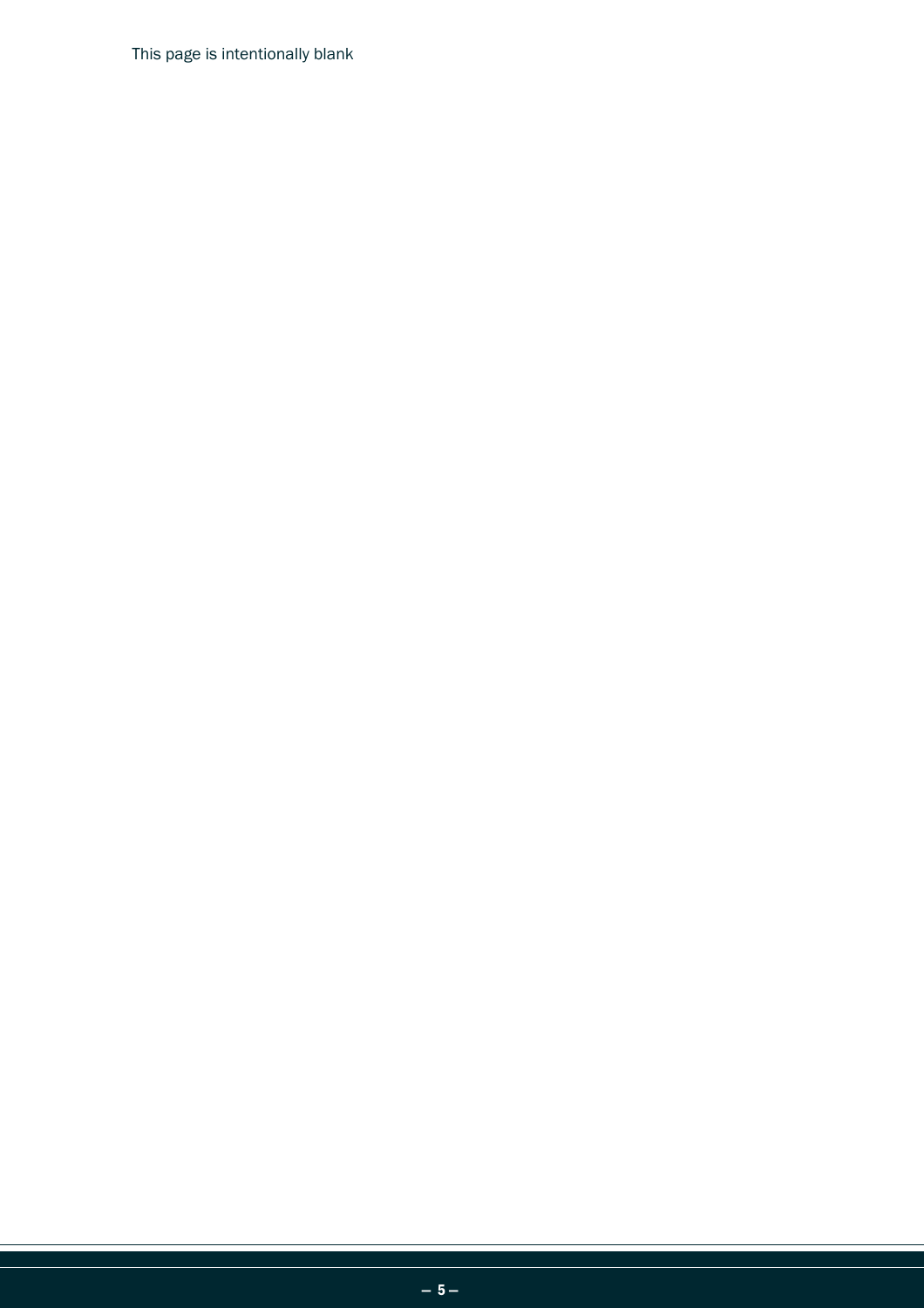### About No To Violence

No To Violence (NTV), the Male Family Violence Prevention Association, is the Victorian state-wide peak body of organisations and individuals working with men to end their violence and abuse against family members. NTV members come from a wide range of professional and community backgrounds and work in a range of settings including government, community-based settings and private practice.

NTV aims to:

- ° Work towards the reduction and prevention of male family violence and foster non-violent relationships through working with individuals, families and groups.
- ° Be aware of, and work towards ensuring the safety of partners and children, workers and participants at all times.
- ° Challenge and work towards changing the patriarchal systems which condone violence or provide a context in which violence can occur.
- ° Focus on programs for men taking responsibility for stopping their own violence, as part of a broad-based, co-ordinated and integrated response to male family violence, which includes women's, family and adolescent services, and community and school education.
- ° Develop and regularly review NTV policies and practices to enable effective work in the area of male family violence.
- ° Facilitate networking, support and information-sharing between workers running programs for men who are violent in the family.
- ° Encourage and develop practices which are grounded in an awareness of power and control in gender relations.
- ° Provide a model of equality between female and male members of NTV.
- ° Develop and recommend standards of practice for work with men who are violent in the family.
- Liaise about standards of practice and skill development with other relevant bodies on behalf of NTV members.
- ° Facilitate skill development for individuals and program providers likely to be working with men who are violent in the family.
- Encourage participation by NTV members in public discussion and community education to raise awareness about male family violence.
- **•** Promote the provision of adequate levels of services for women and men to address male family violence.
- ° Promote the development of men who have participated in programs to stop men's violence to be advocates for the elimination of violence, and the promotion of justice for women and gender equality in the community at large.
- Facilitate the development of resources for use by the field.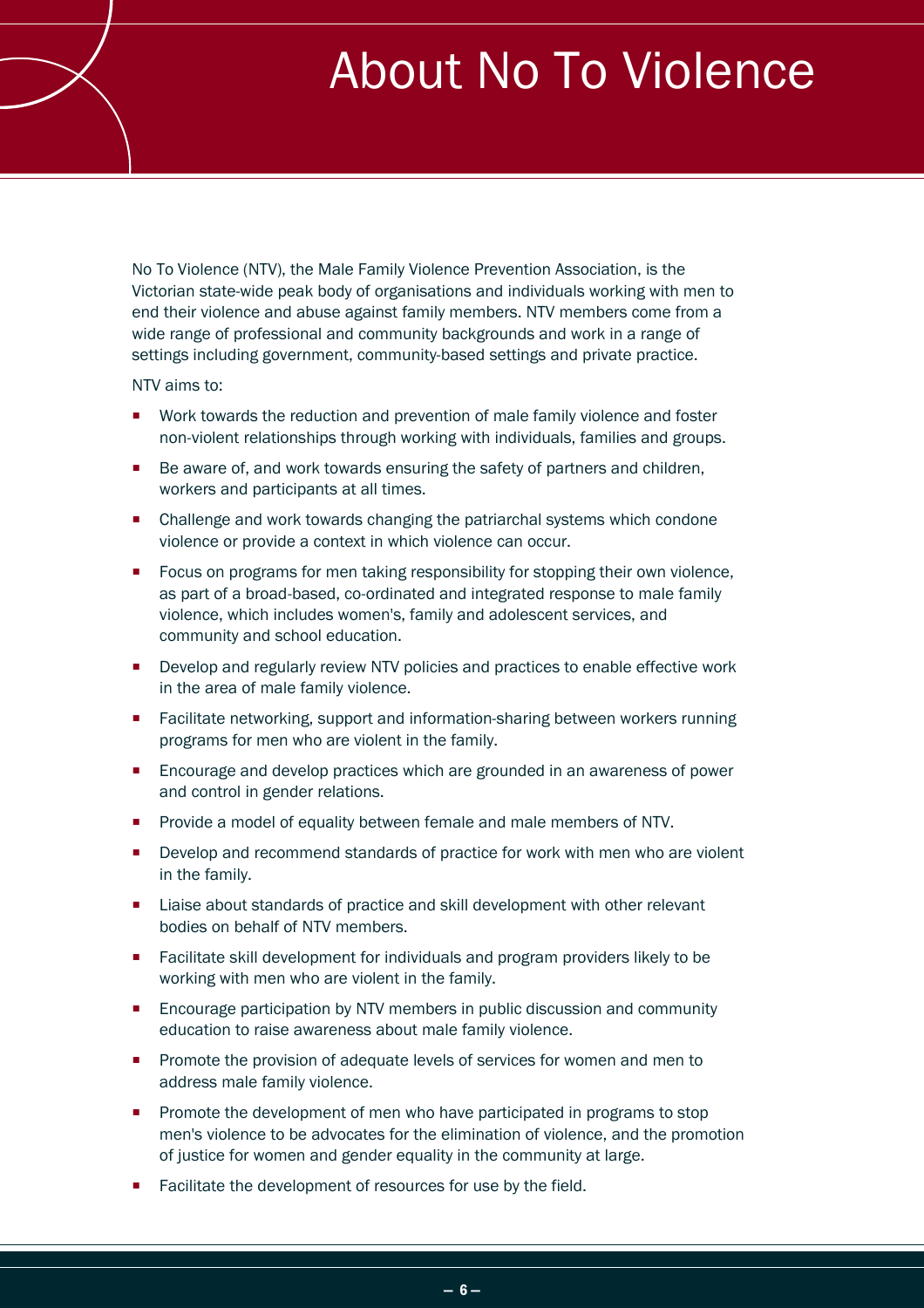This page is intentionally blank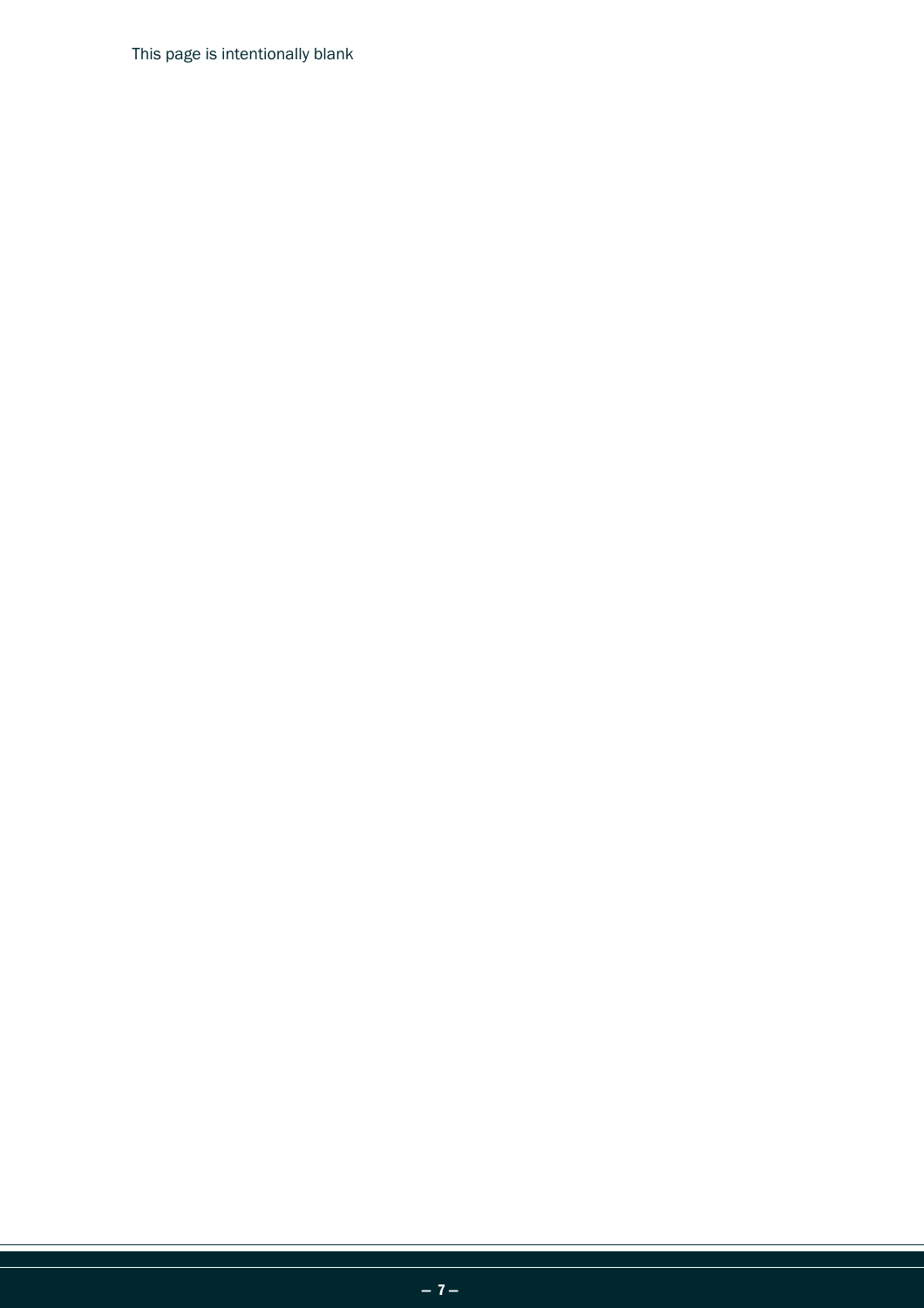### About Men's Referral Service

The Men's Referral Service (MRS) is the Victorian gateway provider for men who are making moves towards taking responsibility for their violent or abusive behaviour toward their family. MRS has been operating since 1993 and is a valued and highly regarded Victorian family violence service funded by the Victorian Department of Human Services. MRS is a service of NTV and a key part of the men's behaviour change program framework in Victoria.

As the central point of contact, MRS provides anonymous and confidential telephone counselling, information and referrals to men to assist them to take further action to stop their violent and abusive behaviour. The safety of the caller, their partner and family, is always checked by the service.

MRS also acts as an important interim and after-hours counselling option for men's behaviour change programs. Participants in programs or those on waiting lists are encouraged to contact MRS in between group sessions, and in times of recess, holiday or in the period after a program finishes or closes. The telephone counselling provided by MRS can provide important crisis counselling, intervention, anger management education and safety assessment for participants during these times.

MRS also helps professionals and workers in many fields find the most appropriate services for male clients who have been using violence toward their partner or family members.

MRS has an extensive and detailed referral database and is a primary information source for male family violence related services in Victoria. The database provides the most accurate, up-to-date and appropriate referral information to callers.

MRS only refers to men's behaviour change programs that are provided by NTV members.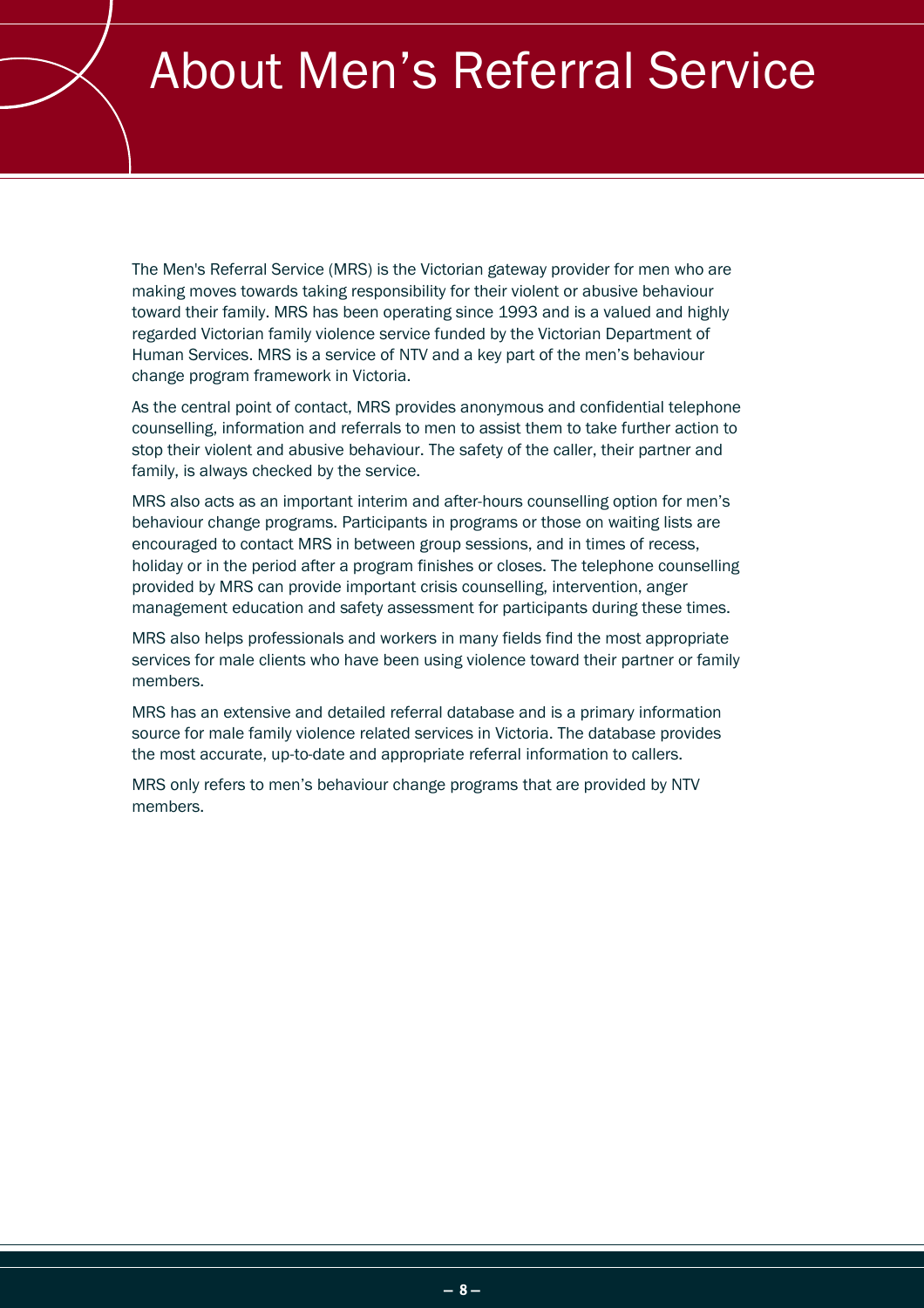This page is intentionally blank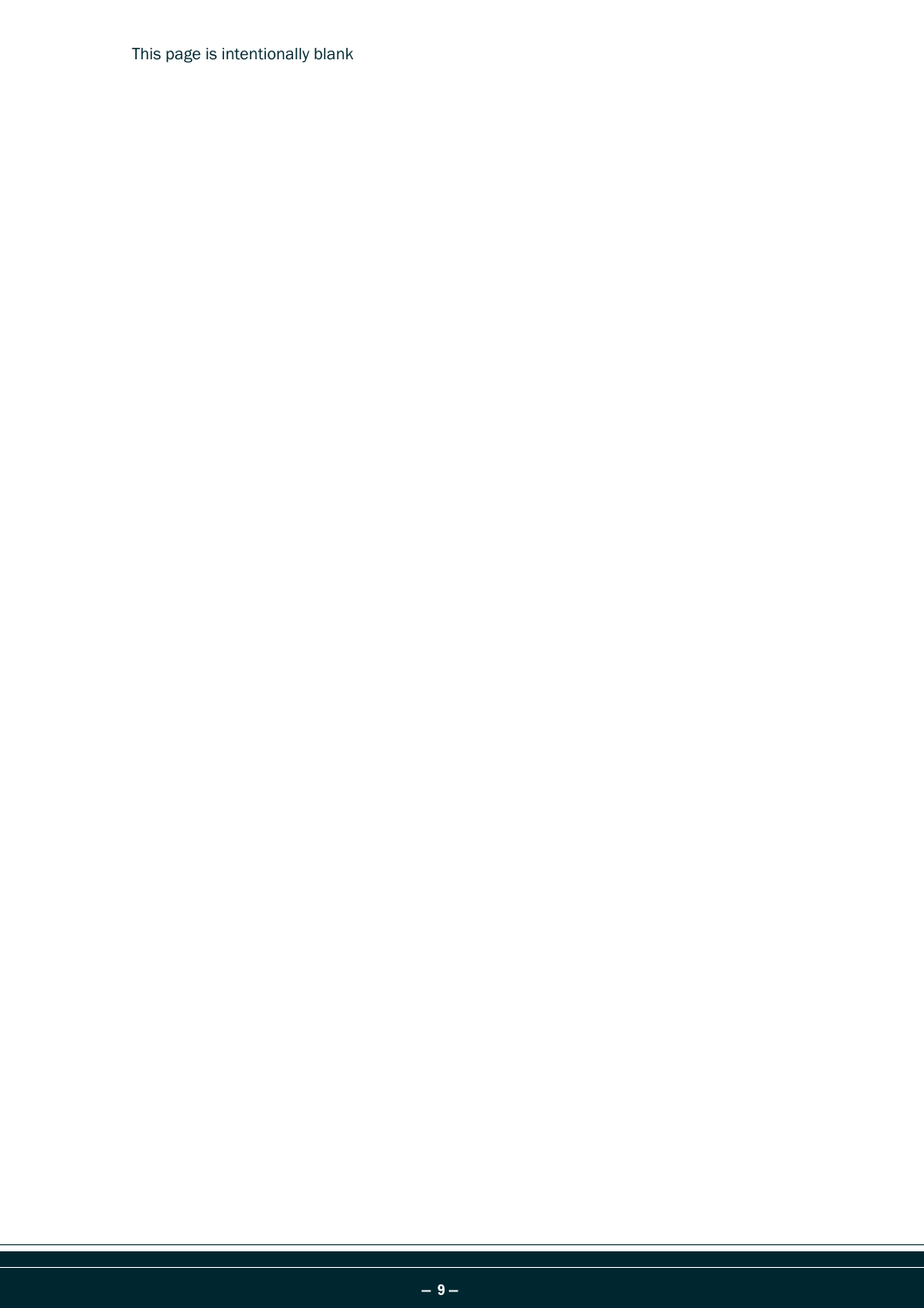**Background** ∞

Behaviour change work with men is similar in some ways to other types of counselling work, but very different in other ways. It carries extra risks to all involved and requires specific skills and knowledge related to family violence and working with men who use violence.

In 1994, NTV (then V-NET) published *'Stopping Men's Violence In The Family: A Manual for Running Men's Groups, Volume 1, Context and Standards'*. The Manual, containing Minimum Standards, best practice goals and discussion of some of the central issues surrounding men's behaviour change work, was one of the first of its kind in the world. It arose from concern about the potential dangers to women and children in working inappropriately with men who use violence. Given the specialised and difficult nature of the work, the intent of the Manual was to promote and enable responsible men's behaviour change work.

Since its publication, the Manual has been used widely by men's behaviour change program providers, facilitators, researchers, students and activists against family violence. It has been a source of information and ideas, a guide to establishing new programs and a basis for ethical decision-making.

It was always NTV's intention to review the Manual. In the ten years since the Manual was published, much has changed. Collectively, men's behaviour change program providers have more experience. Understandings have deepened and praxis has changed.

This Manual is the product of a comprehensive review process over nine months. Whilst it is based on the sentiments of the original Manual, it has a new structure, considerable new content and some deletions. The Minimum Standards have been refined and added to, and a set of Good Practice Guidelines has been developed.

This continues to be a work-in-progress. No doubt, as the field of men's behaviour change continues to develop, there will be new thinking, new approaches and new ways of doing things. NTV looks forward to nurturing these developments, and supporting debate and discussion with all those who share an interest in preventing men's violence and promoting the safety of women and children.

Finally, no one resource can address all the subtleties and complexities of male family violence and men's behaviour change work. NTV recommends that this Manual be read alongside the many books and journals dedicated to strengthening the safety, integrity and relevance of men's behaviour change work.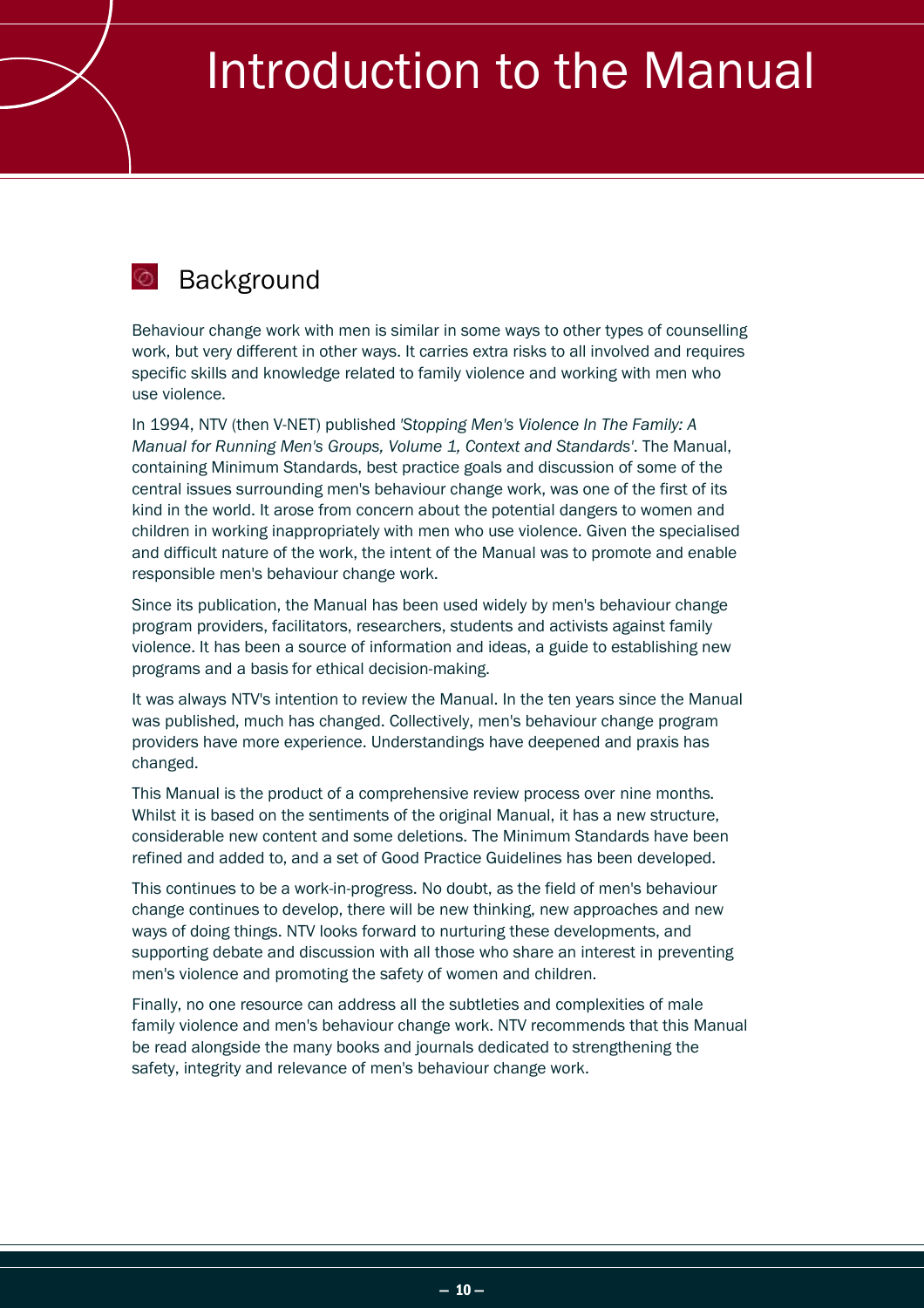#### $\circledcirc$ How to use this Manual

This Manual is intended to provide guidance and support for new and existing providers of men's behaviour change programs. It also provides the Minimum Standards and Good Practice Guidelines for practising men's behaviour change work. It is not intended as a guide to curriculum, or a complete toolkit for conducting groups.

Introduction to the Manual provides readers with the background to NTV and MRS. It also defines some of the terminology used in the Manual.

Introduction to the Minimum Standards outlines the case for Minimum Standards, who is responsible for implementing them, and a brief overview of the process involved in developing them.

Understanding male family violence defines what is meant by the term male family violence. It summarises NTV's understandings of male family violence and looks at some common beliefs about it.

Effects of male family violence looks at how men's use of violent and controlling behaviours impacts on women, children and parenting.

Responding to male family violence places men's behaviour change in the context of broader community responses to male family violence and talks about working with men for change. It provides a basic rationale for men's behaviour change group work and talks about some common experiences that women and men have of men's behaviour change programs.

Provider requirements looks at the capacities and resources that providers need if they are to provide men's behaviour change programs that do not have the effect of further jeopardising the safety of women and children.

Staffing men's behaviour change programs provides an overview of the staffing considerations of men's behaviour change programs, including staff roles and qualifications, the number and gender of staff required, and the involvement of men as peers or mentors.

Program planning considers some of planning components of program delivery, including how providers position themselves theoretically, the importance of partnerships and networking, ways that men's behaviour change programs may be structured, and the core messages and skills that providers must communicate in group work.

Access and participation talks about ways to market men's behaviour change, eligibility requirements, intake and assessment processes, contracts for men, and group rights and responsibilities. It also discusses ways that men's behaviour change programs should be inclusive, with information, ideas and Minimum Standards about accountability to Indigenous people, working in a context of cultural and linguistic diversity and challenging homophobia.

Administration provides guidelines and suggestions about a range of matters including record keeping, confidentiality and reporting. It also discusses processes for when a man leaves a program.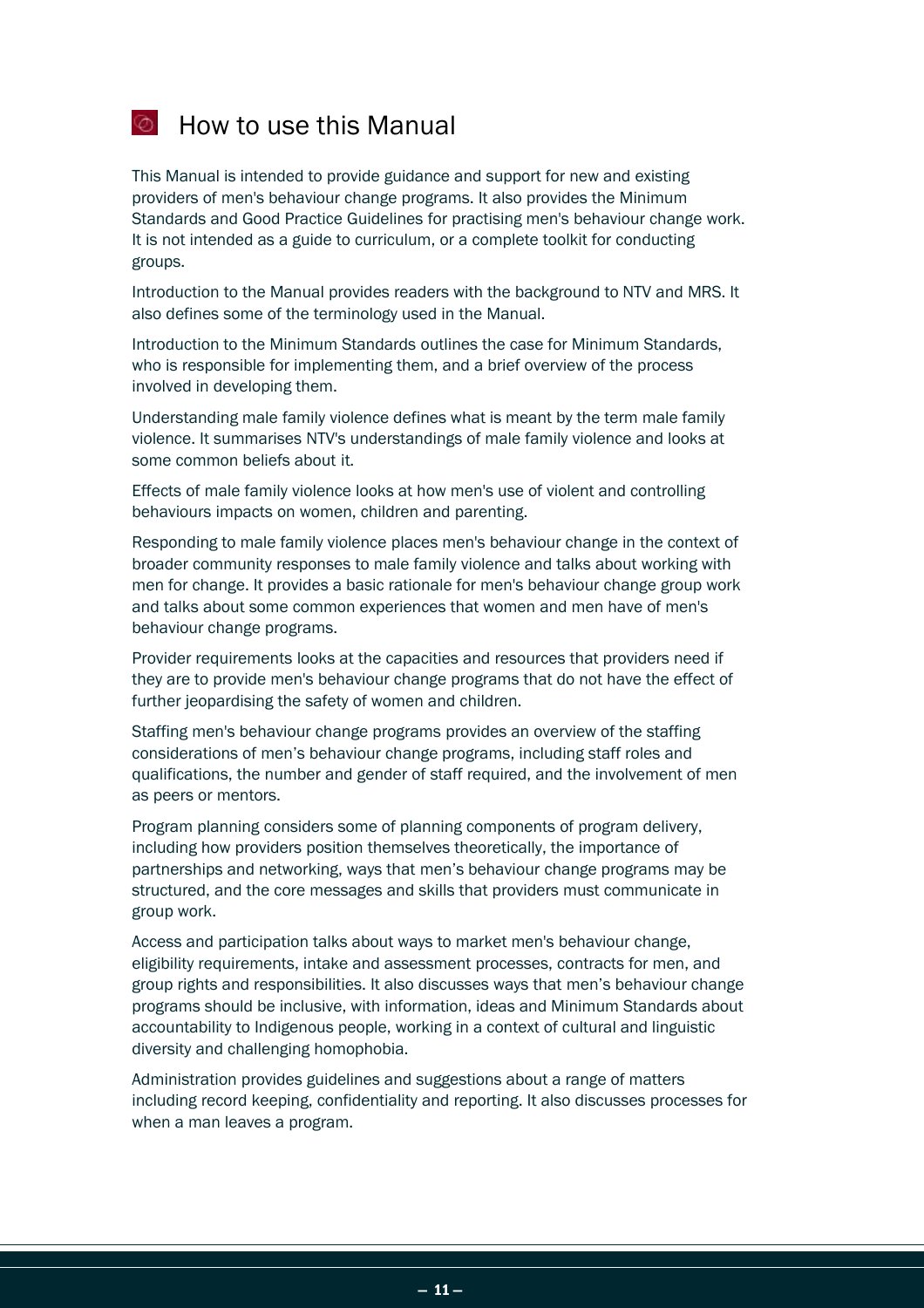Accountability to family members looks at some of the practices for accountability to women and children, individually and collectively. It includes ideas for bringing women's and children's voices into the men's behaviour change process.

Safety provides information and suggestions on practices that help to keep people safe, assessing and responding to threats to safety, responding to illegal acts of violent and controlling behaviours, responding to breaches of court orders, and on staff wellbeing and safety.

Practice and program delivery discusses the need to prevent the collusion and condoning of violence and misogyny. It offers suggestions and Minimum Standards on reflective practice, observation, debriefing and supervision.

Monitoring and evaluation looks at some of the dilemmas of measuring and evaluating men's behaviour change work, and includes Minimum Standards regarding evaluation of program delivery and assessment of individual men.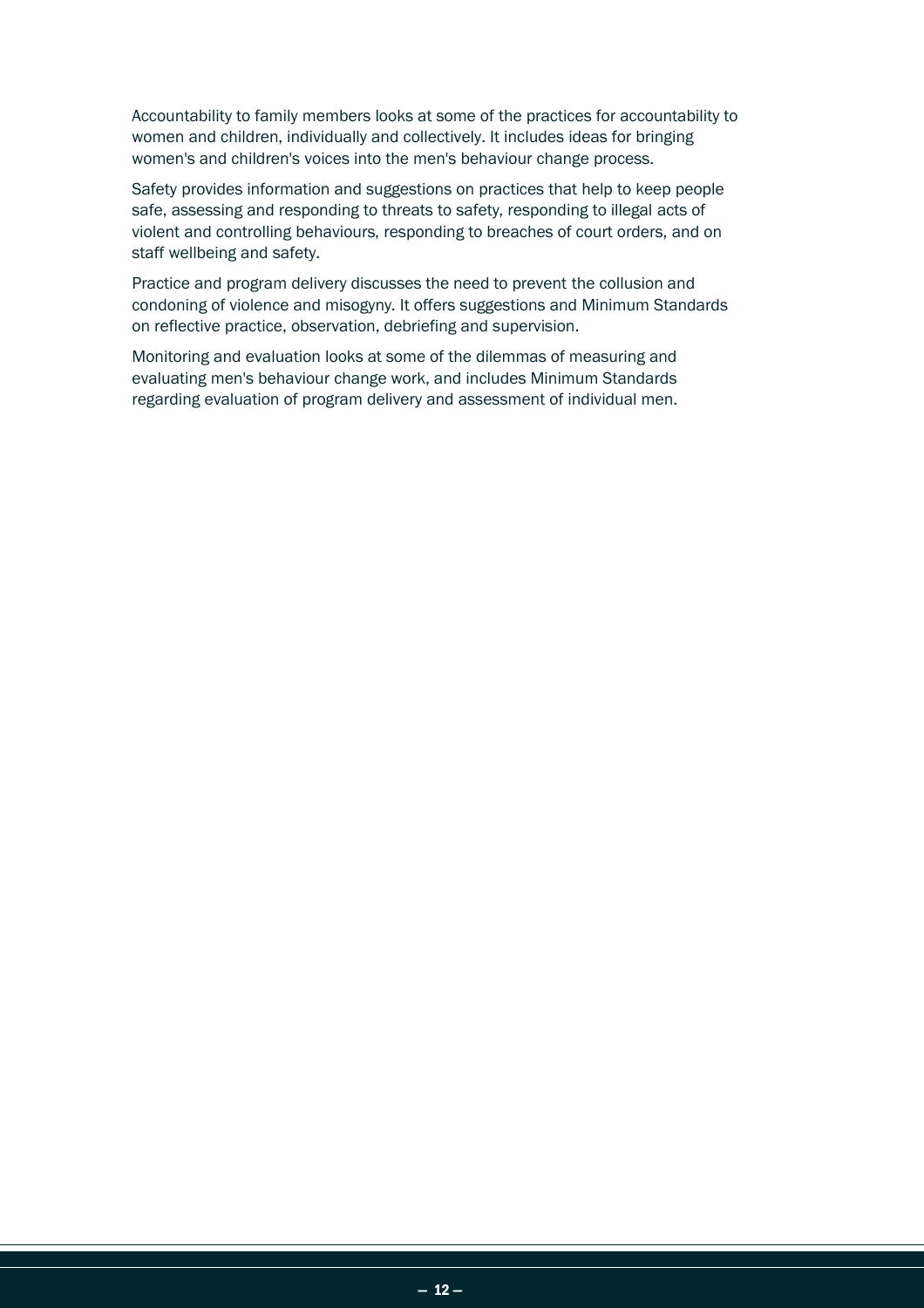### <sup>©</sup> Terminology

#### Family

The nature of the relationship between the parties is an important difference between male family violence and other forms of violence. Generally male family violence involves behaviour towards other members of one's family. Family includes marriage or blood ties, de facto relationships or relationships of a similar nature to these, such as stepparent to stepchildren. The setting is also relevant. Generally, the parties are or have been living together, but this is not always the case. The relevant relationships are characterised by emotional and other intimacy, a high degree of trust and the voluntary dropping of some of the boundaries normally kept with other people. This results in increased vulnerability to the behaviour of the other family members.

#### Violence

Men's behaviour change programs frequently address behaviours that do not involve physical violence, but that affect others' health, wellbeing, freedom, sense of safety and autonomy. Some people might not think of these when they see the word 'violent', or might hesitate to call them violent. For this reason, NTV generally uses the term 'violent and controlling behaviours' to cover the wide range of behaviours that violate the right of another person to safety, autonomy and wellbeing.

#### Male family violence

As an organisation, NTV's focus is on the violent and controlling behaviours that some men choose to use towards women and children with whom they have intimate and/or family-like relationships. NTV recognises that gendered power relations, along with many other factors, are implicated in these behaviours. For this reason, NTV has chosen to use the term 'male family violence' in this Manual.

#### Gender-specific language

At present, the vast majority of men who participate in men's behaviour change programs do so in the context of their heterosexual relationships. NTV believes that gender is an important – though not single – factor in male family violence. In consultation with providers of gay men's behaviour change groups, NTV has decided to give primacy to the intent to talk about people in their own right, not in relationship to another. For this same reason, in this Manual NTV chose to use language that is gendered female and to avoid the term 'partner', which for some, places men at the centre by defining women primarily through their relationship to a man.

NTV recognises that men who use violence are not always heterosexual and believes that much of the content of the Manual is highly relevant to men's behaviour change programs for men in same-sex relationships. NTV strongly encourages the uptake of the Minimum Standards and Good Practice Guidelines in these settings.

Women who have experienced violence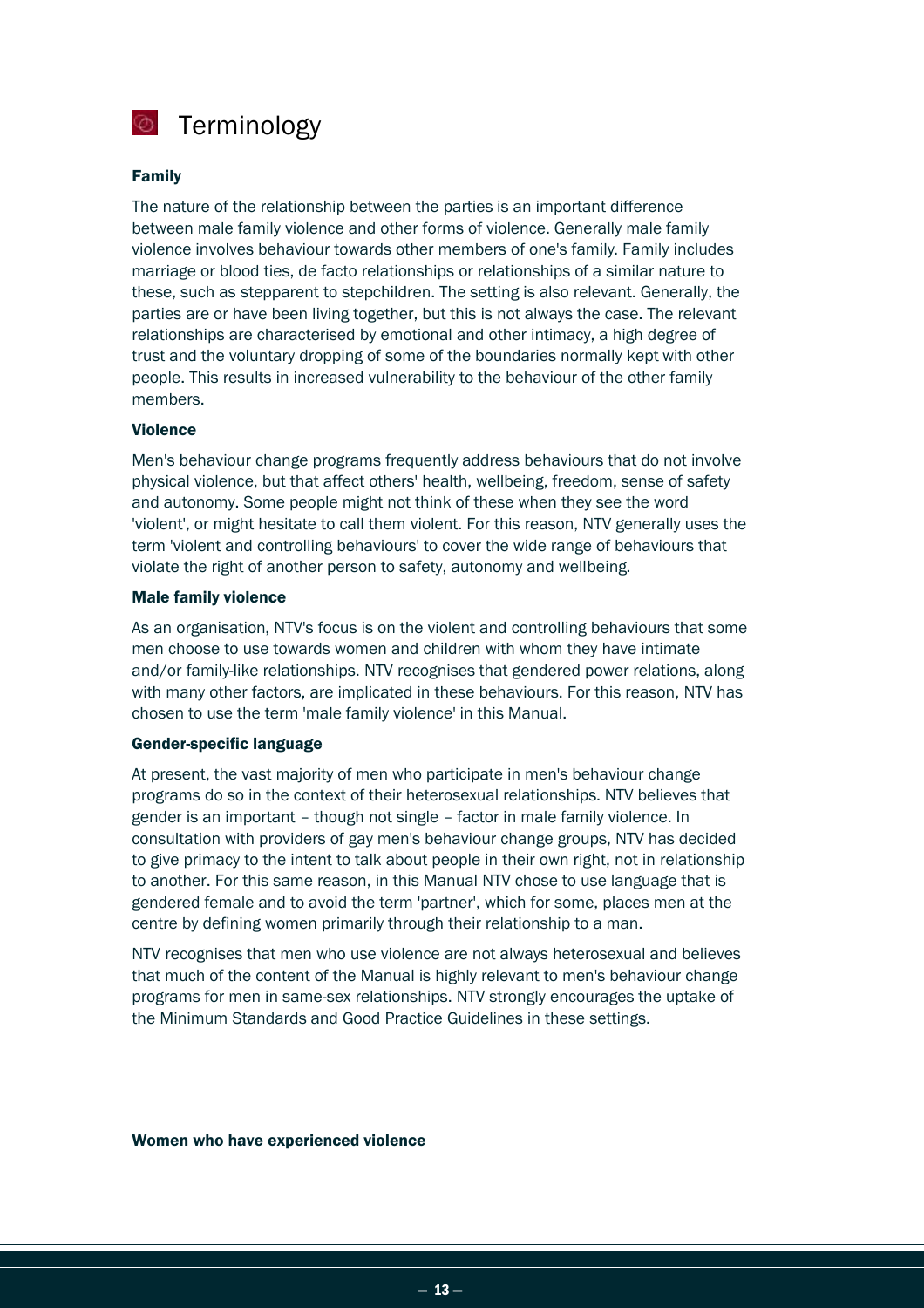The question of how to refer to people who have had violence used against them has been hotly contested for decades. Some believe that the term 'victim' reinforces people's sense of powerlessness. Yet we must recognise that not all women feel themselves to be survivors, and that not all women do survive male family violence. Furthermore, the terms 'victim' and 'survivor' are sometimes seen to construct a type of person rather than a type of experience. They might not allow for all the other aspects of a person's life, identity and experience; instead, they define her by reference to someone else's actions towards her.

For these reasons, in this Manual, NTV chose to refer to 'women who have experienced violence'. Sometimes this is abridged to 'women'.

#### Children

Male family violence affects babies, preschoolers, pre-adolescent school-aged children and adolescents. Historically, this has been ignored, and often babies, children and young people are rendered invisible in discussions of male family violence. In this Manual, NTV chose to draw attention to the importance of thinking about and responding to the needs of babies, children and young people. In the interests of readability, NTV chose to use the word 'children' to refer to all people under the age of eighteen years.

#### Men who use violence

People often use the word 'perpetrator' to refer to men who use violence. This term is not used in this Manual because it suggests a type of person rather than a type of behaviour. Men who use violence choose to do so, and can choose not to. In this Manual, the term 'men who use violence' is used instead. In some cases, the term is abridged to 'men'.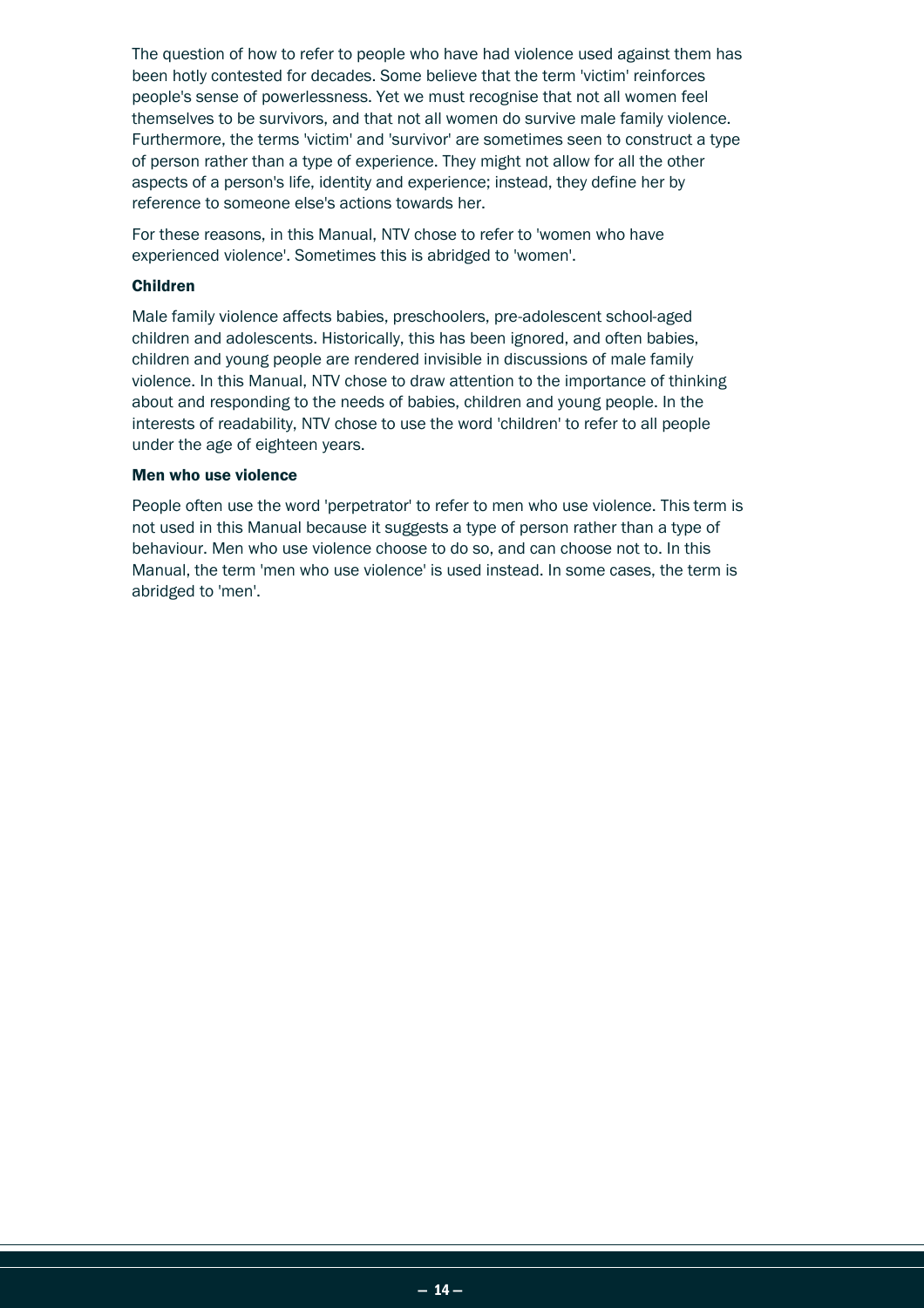## Introduction to the Minimum **Standards**

#### À The case for Minimum Standards

Men's behaviour change programs are provided by many different providers and in many different settings. They are facilitated by people of diverse backgrounds, disciplines and theoretical posititionings. There are great disparities in the resources available for men's behaviour change work. These differences mean that each men's behaviour change program will be unique.

Whilst respecting and valuing uniqueness, NTV believes there are some Minimum Standards for men's behaviour change work. These are necessary for:

Safety. The aim of behaviour change work with men is to promote women's and children's safety. Where this work is conducted inappropriately or without adequate safeguards, interventions with men have the potential to endanger women and children, staff and others. Minimum standards of practice establish a basic framework for working with men in a manner most conducive to the safety of all involved.

Accountability. Men's behaviour change work is undertaken in the interests of safety for women and children. Without opening men's behaviour change work to their scrutiny and feedback, NTV and program providers risk further reinforcing patriarchal social relations in which women's and children's voices and experiences are disregarded. Structures and processes for accountability to women and children include:

- Contact with individual women and children.
- Links and partnerships with women's and children's services.
- Relationships with government.

Quality assurance. Men's behaviour change programs are a service, and as such need benchmarks for quality and processes for complaints or grievances.

Public information. People seeking to join or refer men to behaviour change programs are often not in a position to assess the suitability or safety of programs. Minimum standards of practice enable referrers to be confident about the appropriateness, quality and integrity of a service.

Facilitating the safe expansion of programs. Men in many parts of Victoria have no access to men's behaviour change programs. NTV is committed to assisting the development of new programs by making clear the minimum requirements for their establishment, conduct and evaluation.

NTV chose to continue to use the phrase 'Minimum Standards' as this phrase most accurately reflects the fact that there are policies, procedures and practices that are *imperative* for safe, ethical men's behaviour change work. These are the minimum necessary to ensure that men's participation in men's behaviour change programs does not increase the danger to women and children.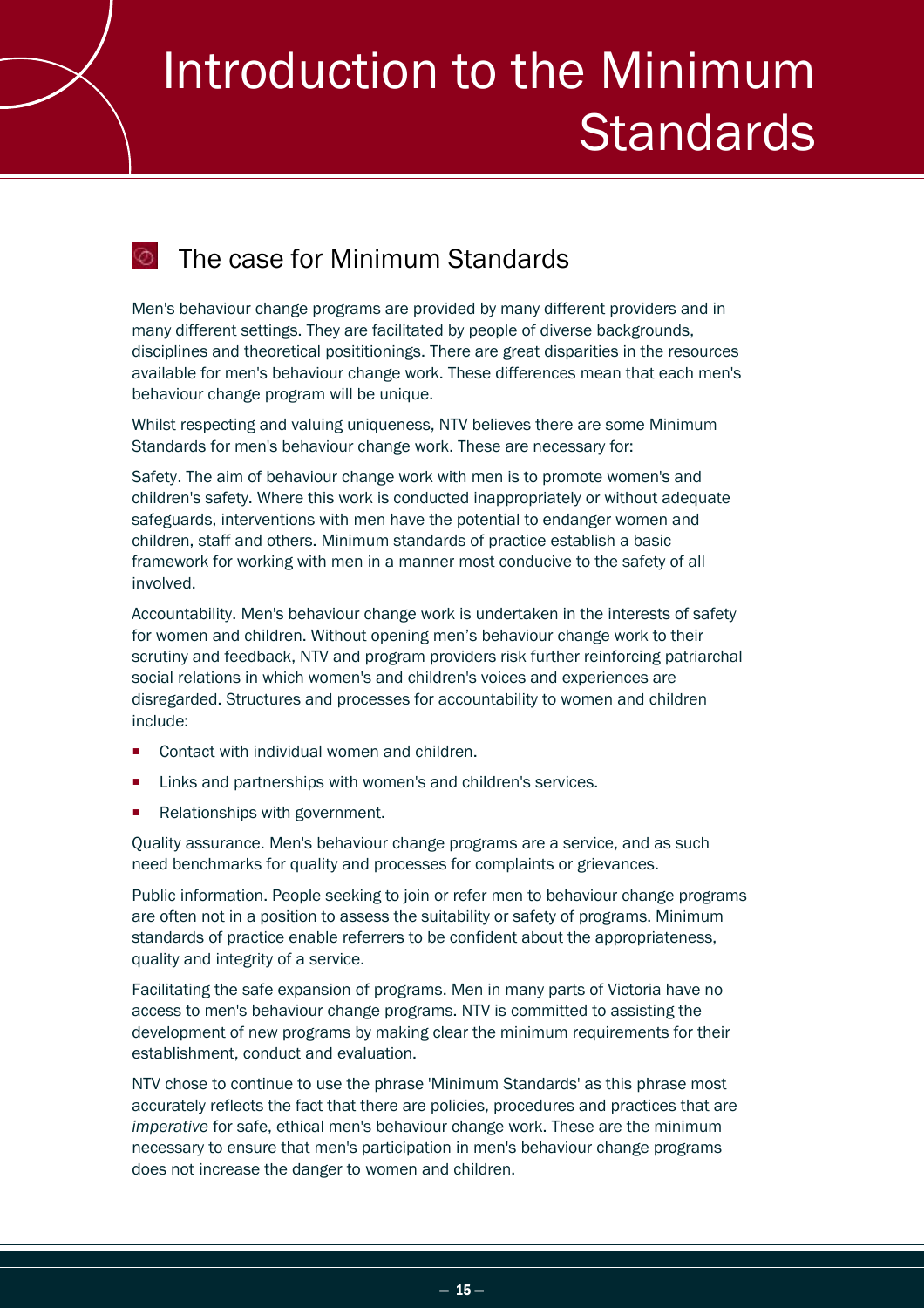#### $\circledcirc$ The case for Good Practice Guidelines

Of course, this Manual also advocates policies, procedures and practices that exceed minimum requirements. Some are identified as Good Practice Guidelines (designated in the text as GPG #).

These guidelines do not meet NTV's criteria for Minimum Standards, however most, if not all, are essential for quality practice. It is hoped that all members will aspire to reach and then surpass the Good Practice Guidelines as they expand and enrich their programs over the years.

#### ⊚ How the Manual and Minimum Standards were developed

This document was prepared by the Project Officer and Advisory Group on behalf of NTV. It draws on many different sources, including:

- The original NTV Manual and Standards.
- **The stories, questions, practice dilemmas and reflections of men's behaviour** change program providers and women's services.
- **EXECTE:** Literature summarising qualitative and quantitative research.
- ° The Continuum Matrix of Practice, published by Partnerships Against Domestic Violence.
- ° Taking Responsibility, the Victorian Government's framework for developing best practice in programs for men who use violence toward family members.
- ° National competencies outlined by Partnerships Against Domestic Violence.

Milestones in the development of the Manual were:

- **E** Literature review
- Consultations with providers and other stakeholders
- **Survey of existing men's behaviour change groups**
- ° Proposal for structure, content and Minimum Standards disseminated to providers and other stakeholders
- Consultative forum
- ° Dissemination of a full draft of the Manual for feedback
- Second draft of the Manual
- Consideration of recommendations by the NTV Management Committee
- Adoption of the Manual by the NTV Management Committee.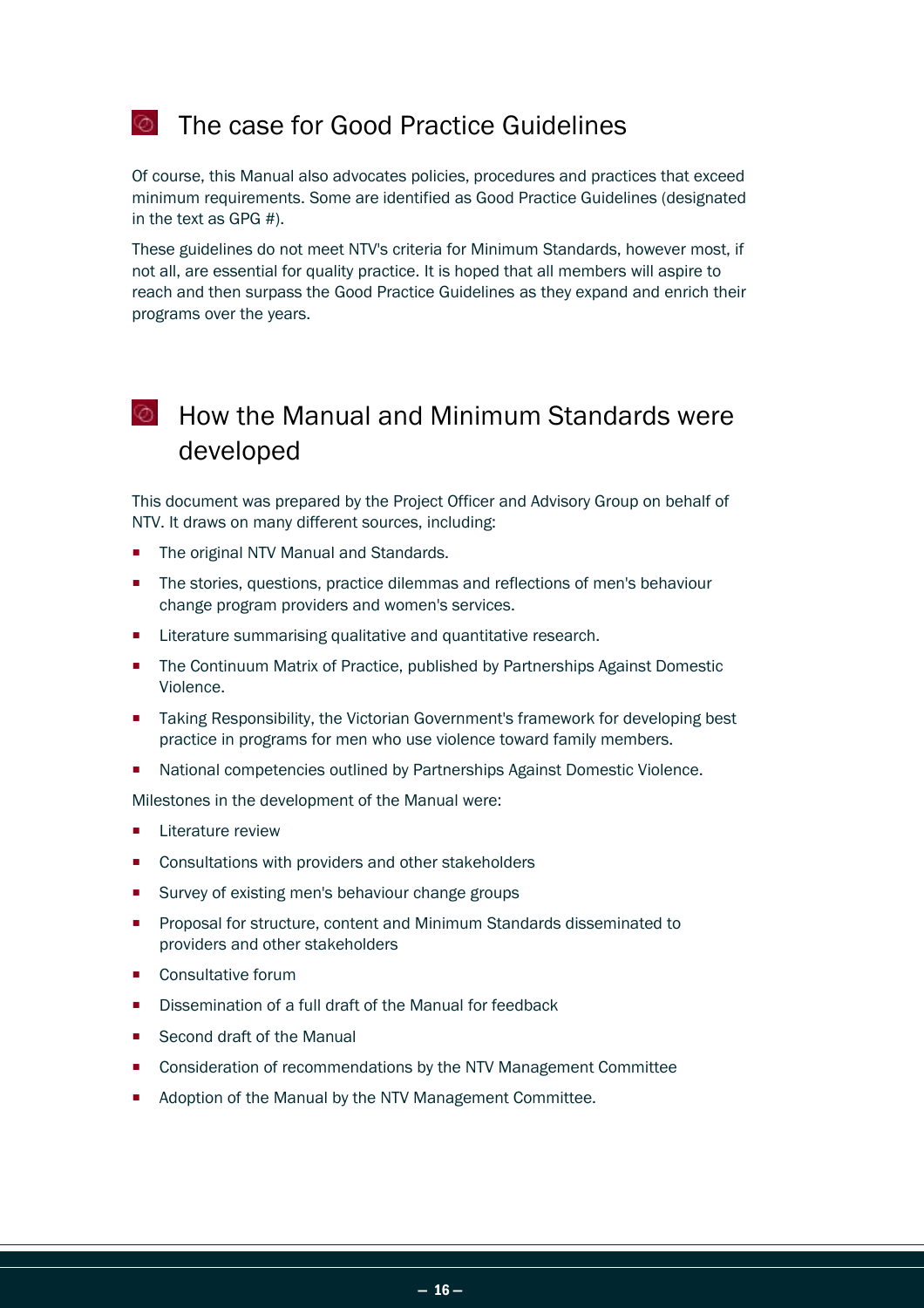#### $^{\circ}$ Responsibility for implementing the Minimum **Standards**

The Minimum Standards and Good Practice Guidelines in this Manual are intended for all entities that provide men's behaviour change programs or groups, regardless of whether they are agencies, organisations, businesses or sole traders.

NTV regards this issue of responsibility as critical. Firstly, fulfilling NTV's Minimum Standards and providing quality men's behaviour change programs requires a comprehensive approach. Secondly, men's behaviour change programs are usually conducted in the name of an entity, and thus, the reputation and good standing of that entity is at stake in its delivery of quality men's behaviour change programs. Thirdly, many aspects of men's behaviour change work are policy or procedural in nature, and are beyond the influence of individual members of staff.

Entities that provide men's behaviour change programs must have organisational membership of NTV to be recognised as men's behaviour change program providers. Their governance bodies bear ultimate responsibility for upholding the Minimum Standards and for the conduct and quality of all program activities. All relevant senior managers should be aware of the Minimum Standards and their organisation's responsibility for upholding them.

MS 1 Responsibility for implementation of NTV's Minimum Standards rests with the governance body of the lead provider.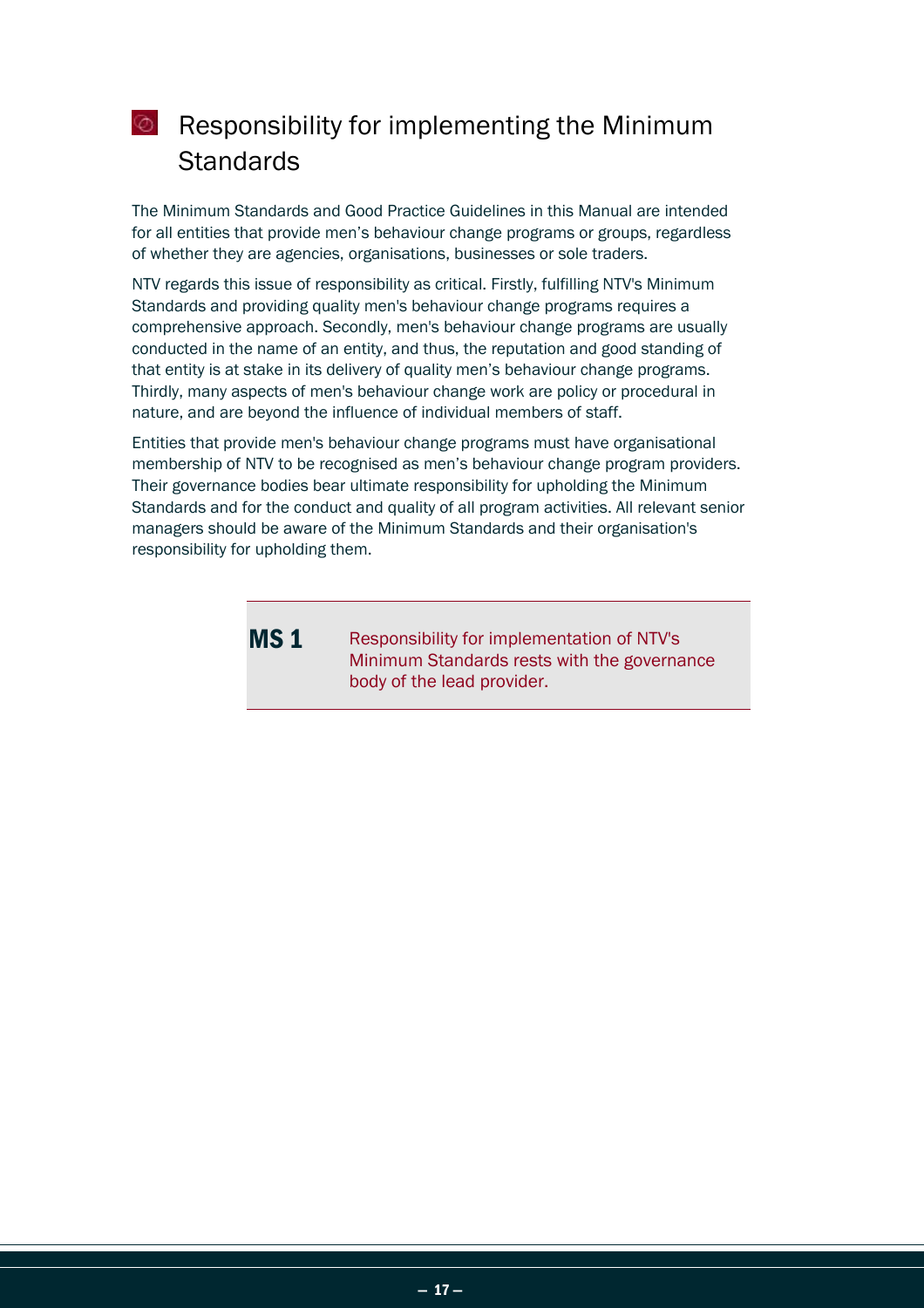#### ◈ Complying with the Minimum Standards

Providers wishing to establish and maintain men's behaviour change programs that comply with the Minimum Standards should ensure that they:

- Have a thorough understanding of the dimensions, effects and nature of male family violence.
- Have agreed theoretical approaches and responses to male family violence.
- Have adequate resources to meet all of the Minimum Standards.
- ° Have positive relationships with local family violence and women's and children's services, services for populations with particular needs (including Indigenous and Culturally and Linguistically Diverse services), police and court staff.
- Can provide information, support and accountability to women and children affected by participants' use of violence (this might be through inter-provider agreements).

NTV does not believe that all services within a men's behaviour change program must be provided within the one provider, however, it is clear that providers wishing to provide such programs have a responsibility to ensure that services can be provided in a holistic, appropriate and timely fashion. Involving various providers increases the complexity of case management and increases the likelihood that clients will cease using services. Furthermore, there is some evidence that drop-out rates are lower and case management is improved when the woman and the man can remain under the one provider's auspice.<sup>1</sup> Inter-provider service provision necessitates careful planning to ensure a seamless delivery of services.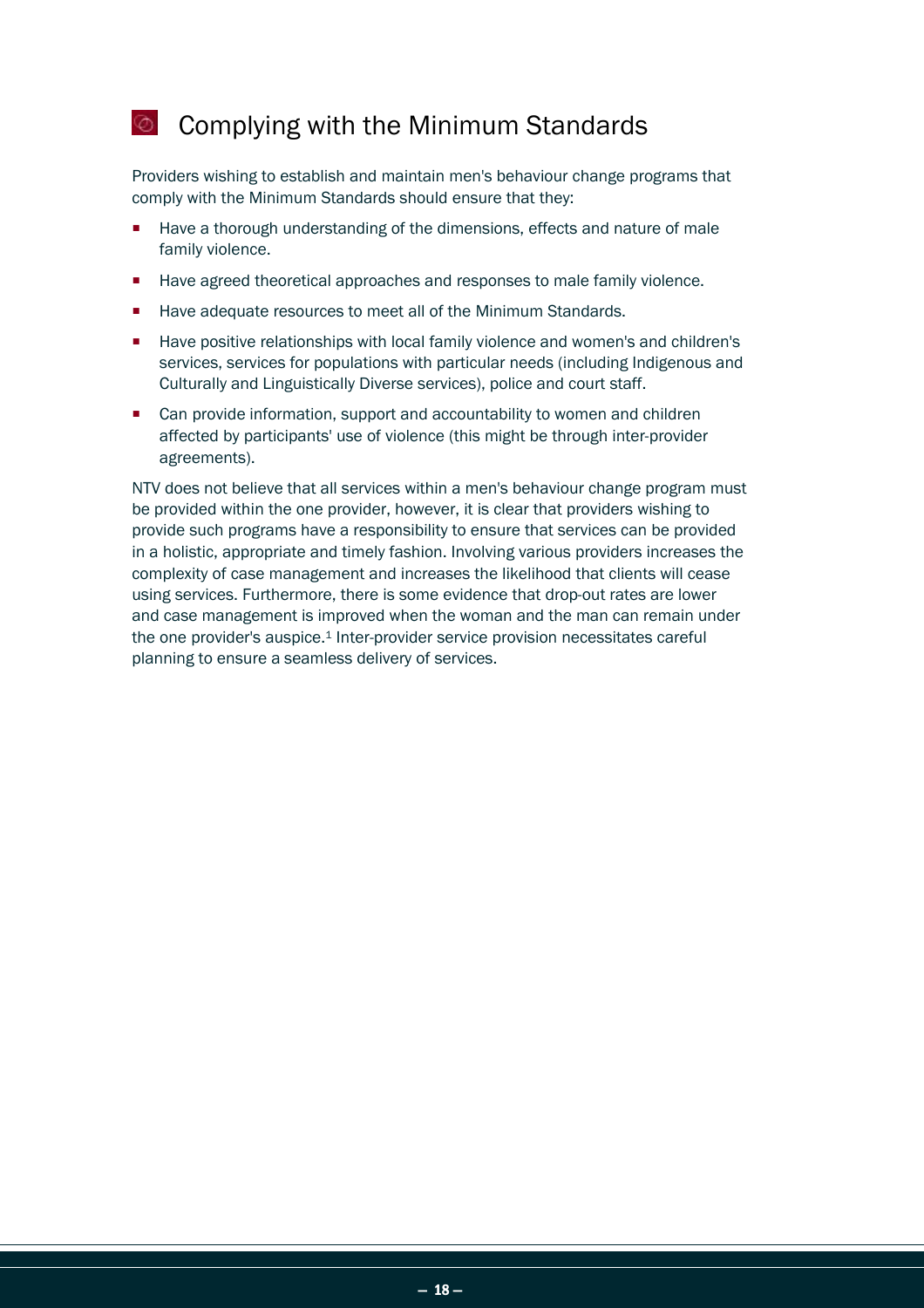### Male family violence: a definition

Ø

Male family violence occurs in the context of intimate relationships.

It is 'a pattern of coercive control that one person exercises over another in order to dominate and get his way. It is behaviour that physically harms, arouses fear, prevents a person from doing what she wants, or compels her to behave in ways she does not freely choose.'<sup>2</sup>

Family violence can occur in many different kinds of intimate relationships. For example, from one partner towards another, between partners, from a parent to a child, from an adult to an elderly relative, from an adolescent towards a parent. Most frequently however, family violence is perpetrated by men against women and children. Male family violence is an expression of gendered power; that is, the power that men – individually and collectively – have over women and children.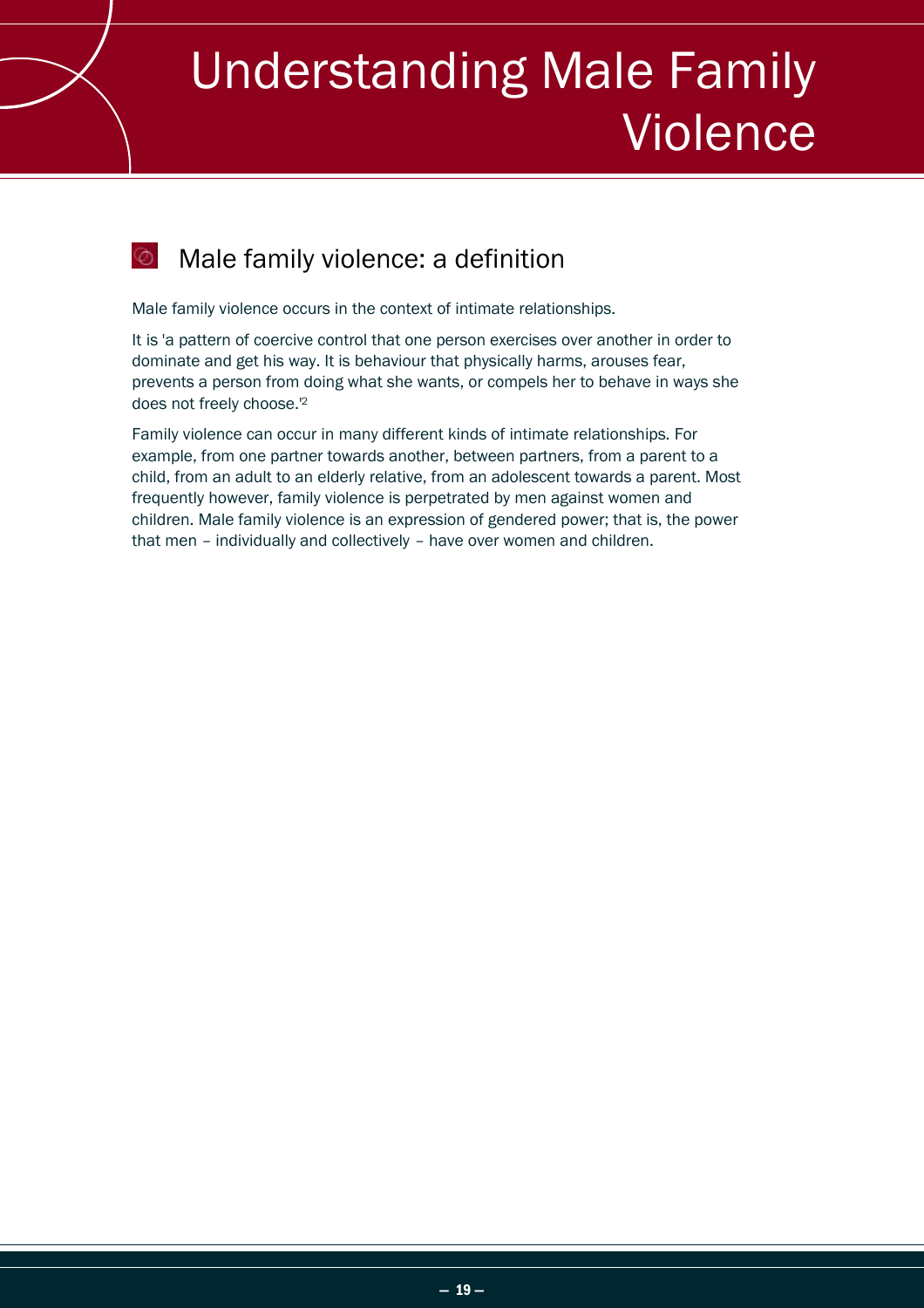#### $\circledcirc$ Key elements of male family violence

#### Male family violence is violation.

Male family violence is any form of behaviour by men, in the context of intimate relationships, which violates the right of another person to autonomy, dignity, equality and respect.

#### Male family violence is power over.

Male family violence is behaviour that expresses men's power over another.

#### Male family violence perpetuates and reinforces male power over women and children.

Men's needs and wants are given primacy over others – at individual, social and systemic levels. Male family violence perpetuates and reinforces this primacy.

#### Unintended violence is still violence.

Intention is not necessarily a defining feature of male family violence. Any behaviour that causes violation is violent or controlling, regardless of whether the man is conscious of any intention to exert power or control. Behaviour is still violent or controlling even if a man says he feels powerless himself, or is not aware that the behaviour is violent or controlling.

#### Male family violence causes fear.

Those who experience male family violence become fearful of potentially violent situations and/or of the person who uses violence. They frequently modify their own behaviour to try to prevent or cope with the violence. Experiencing male family violence makes it increasingly difficult for women and children to be themselves, and to speak and act freely in their own interests.

#### Male family violence is a barrier to equal and respectful relationships.

Every act of violent and controlling behaviour is an act of disrespect. Men's use of violence against family members breaks trust and communication, and harms relationships.

#### Male family violence stops other issues being dealt with.

Issues or problems in relationships can only be addressed when there is trust and positive communication. As such, men who use violence need to change their behaviour before they can address any problems in their relationship.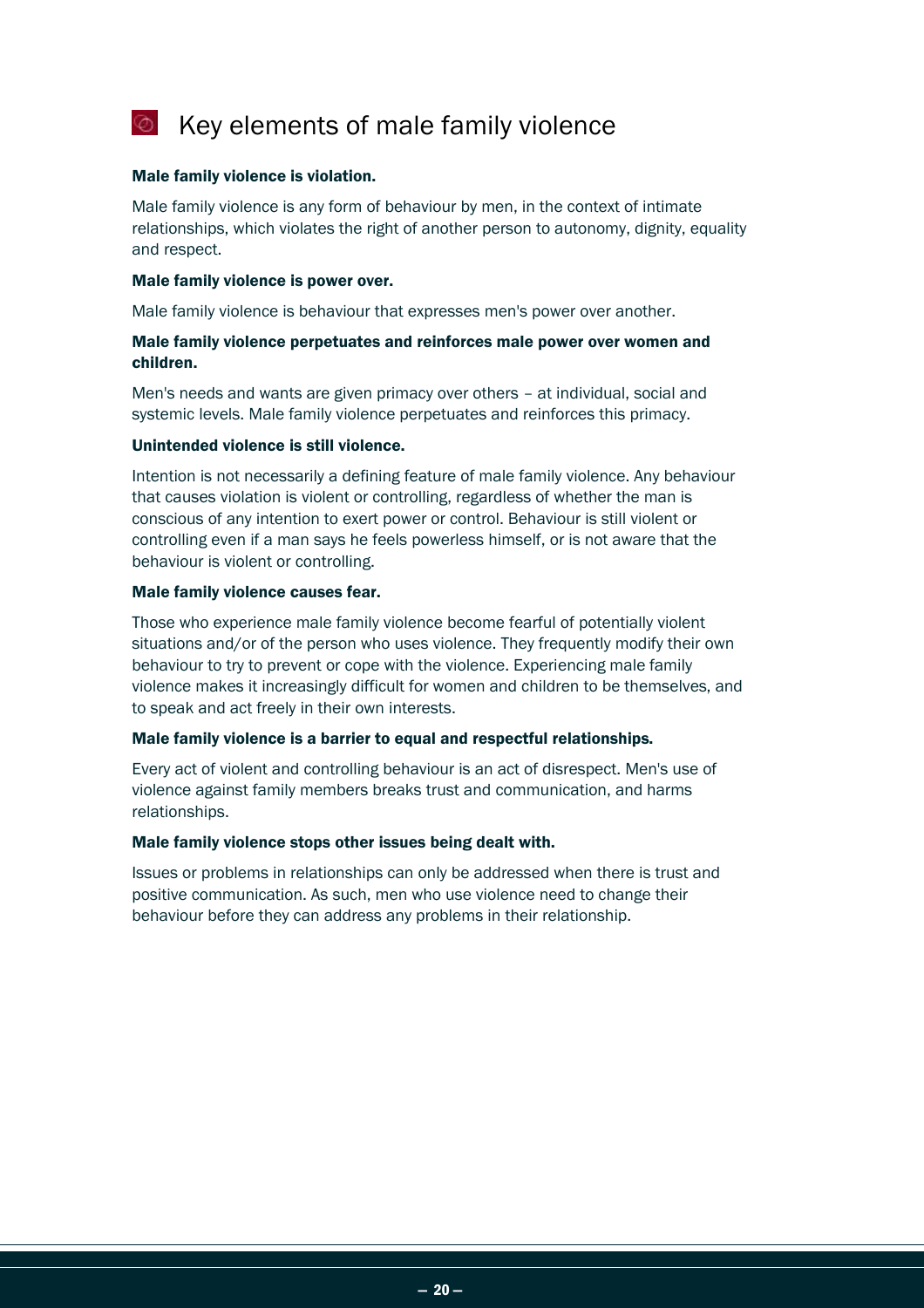### NTV's understanding of male family violence

#### Male family violence is an expression of male power and control in the context of a male dominated society.

NTV believes that all behaviour change work with men must be located within an awareness of the social context of male family violence. Male family violence is primarily used by men to control women and children. It is an attempt to exert power and control: the man using violence does so to impose his will regardless of the wishes of the other person.

Although many people have been working for change for some time now, most Australians' social histories have been of male dominance in all spheres of public life. This has both facilitated, and been reinforced by, male dominance in the family. Gender socialisation of girls and boys to accept and continue gender roles has further reinforced male dominance. In most cultural contexts in Australia, men have relatively *more power* than women or children and this frequently means they also wield *power over* women and children.

In these social contexts, family violence has been largely hidden and private and surrounded by shame and secrecy. This is still often the case. Male family violence is often condoned and colluded with, and there is widespread denial of its nature, extent, and effects. Those who experience it often feel powerless to stop it. Often, people who witness it or know about it are reluctant to intervene in others' relationships. The response of the police and the legal system often further disempowers women by failing to offer them the equal protection of the law.

Whilst men must be held responsible and accountable for their own violence, we must acknowledge that male violence is embedded in the structures and collective unconscious of Australia's patriarchal society. In practice, this means that men must be encouraged to reflect upon how they can '… participate in this system differently so that we can help to change not only ourselves but the world that shapes us … to take our share of responsibility for the patriarchal legacy that we've all inherited'.<sup>3</sup>

It is imperative to acknowledge that there are factors other than gender involved in the use of violence. Violence is used by women, particularly against children; it also occurs in some same-sex relationships. Furthermore, violence is not used equally by men of all backgrounds and social position. NTV believes that male family violence and constructions of gender and gendered power must be understood in the contexts of class, race, culture, sexuality and lived experience.

These are complex issues and NTV encourages anyone intending to work in the area of men's behaviour change to read widely and thoroughly in order to develop their own understanding and perspectives on male family violence.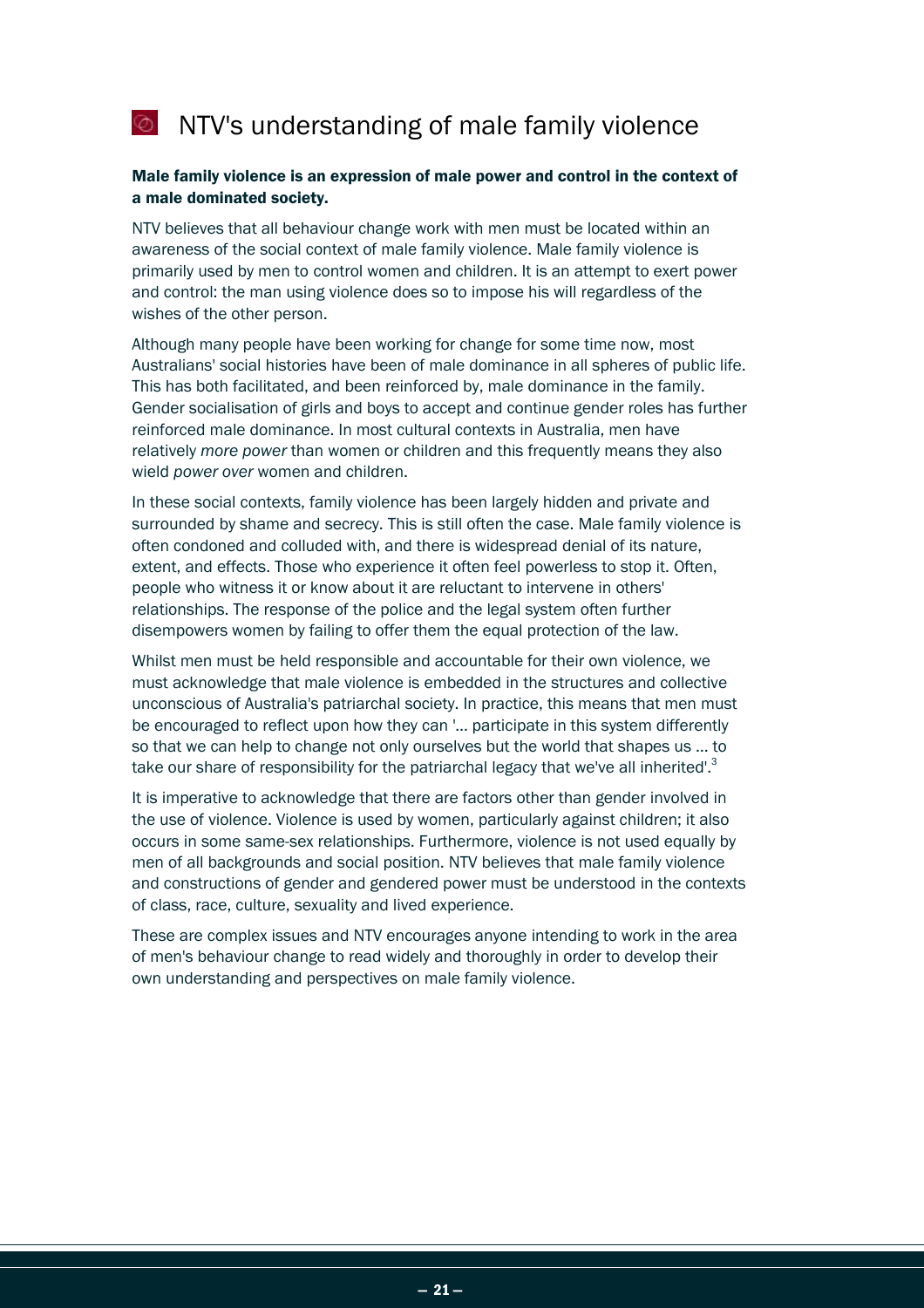#### All forms of violence are unacceptable and must be challenged at all times.

There are many behaviours that men choose to use to control and disempower women and children. Although only physical, sexual and some forms of racist violence are illegal and attract criminal sanctions, other forms of violence can also have equally serious and lasting effects on a person's sense of self, wellbeing and autonomy. Furthermore, they breach people's rights to health, safety, freedom of expression and autonomy. As such, NTV believes that all forms of violence are unacceptable and must be challenged at all times.

#### Men are responsible for their use of violence.

The use of violence is a choice for which each man is responsible. Although a man might have been socialised to believe he has a right to control women and children, he can still choose to take responsibility to learn and use non-violent ways of relating. In common with most feminist theorists, NTV does not see a natural link between masculinity and violence<sup>4</sup> and rejects any attempts to explain violent behaviour by men as a product of their biology or physiology.

Some men who seek assistance with stopping their use of violence have also experienced violence themselves. This is never an excuse for violating others. The issues relating to a man's own experience of being violated are separate from his responsibility for his own use of violence against others. Any excusing, condoning or minimising a man's behaviour on the basis of his own experiences reinforces, rather than challenges, his use of violence.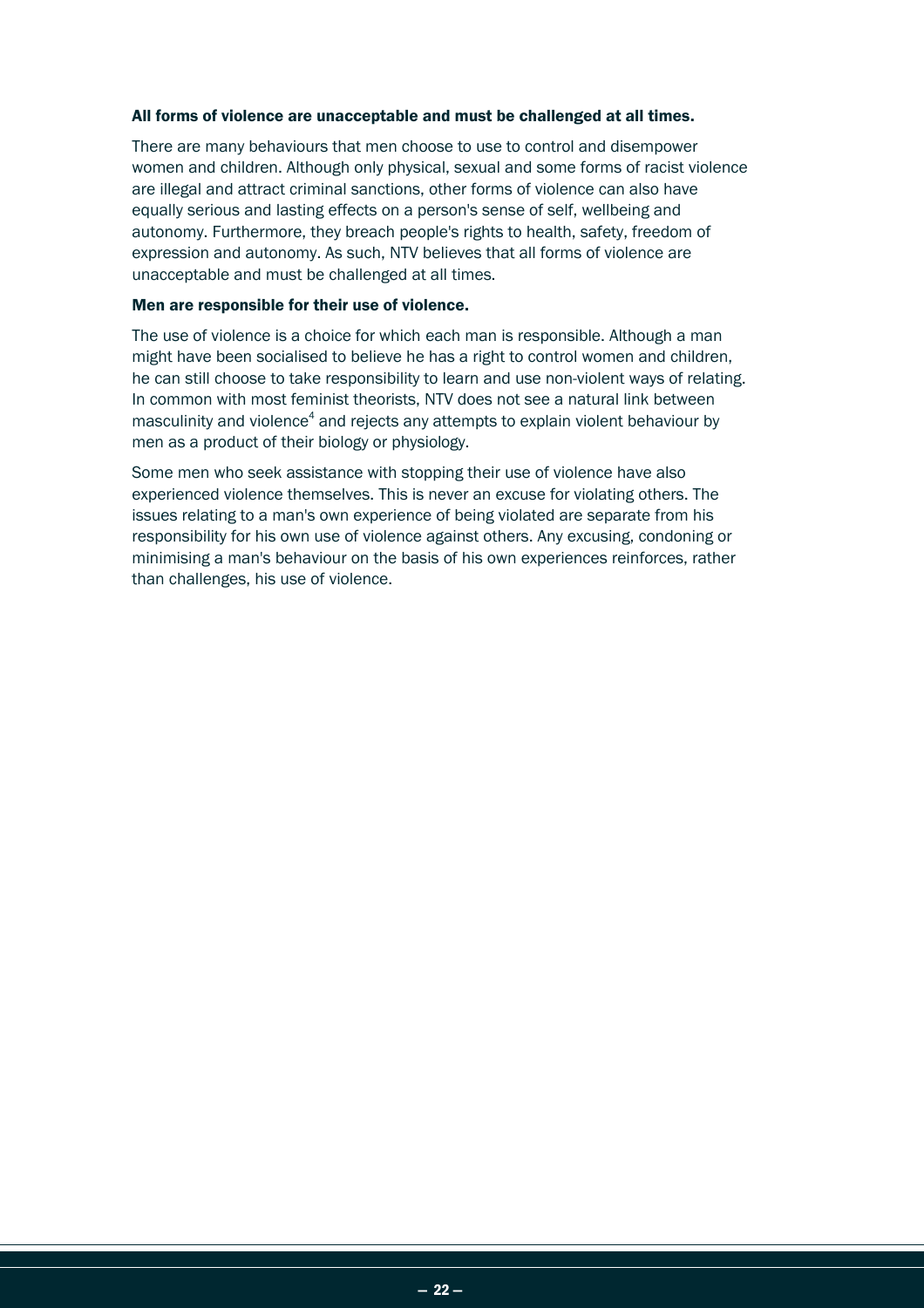Common misconceptions about male family violence<sup>5</sup>

Many commonly held misconceptions about male family violence reflect attitudes about men and women in general. They influence the way those who experience male family violence see themselves, and the responses of social institutions and services, including police, doctors, counsellors, the law and the media.

Generally, these misconceptions have the effect of silencing and marginalising people who experience it, and reinforcing male power and privilege. Furthermore, they:

- Fail to name the violence as a crime, treating it instead as a problem.
- ° Provide the man who uses violence with an invitation to excuse himself and to pursue a search for causes, triggers, precipitating events and circumstances.
- Individualise the 'problem' by ignoring the social, cultural and historical contexts in which violence towards women and children has been both openly and secretly excused.
- Fail to focus on the man stopping his violence.
- Tend to involve the women and children in responsibility for the violence and often require them to change in order to avoid violence.

Below are some common misconceptions about men who are violent towards their partners, about women who experience male family violence and about patterns of male family violence in different cultures and contexts.

#### It's because he drinks.

Alcohol does not cause male family violence. Often men are violent whether they are drunk or sober, and many men (and women) drink but do not become violent. In some cases, alcohol may accentuate male family violence, and some men may use alcohol as an excuse for their actions, but it is not the primary reason why some men choose to use violent and controlling behaviour towards their partners or children.

#### She drives him to it. She asked for it.

Violence is inexcusable regardless of the circumstances. Men can choose other ways of dealing with conflict, rather than using violence.

#### He had a difficult and/or violent upbringing.

Often people seek to explain male family violence by suggesting that men who use violence had traumatic childhoods, or that they repeat the violence they witnessed in their own family backgrounds. However, this belief cannot account for the thousands of men and women who came from violent backgrounds who do not grow up to be violent. Nor does it explain how men who report happy and non-violent childhoods became violent in adulthood.

#### He has a stressful job.

Many men and women work and live in stressful environments, without resorting to violence. Men who are violent toward their family members usually do not also use violent and controlling behaviour towards their co-workers, bosses or friends. This demonstrates that they are able to control their feelings in other environments.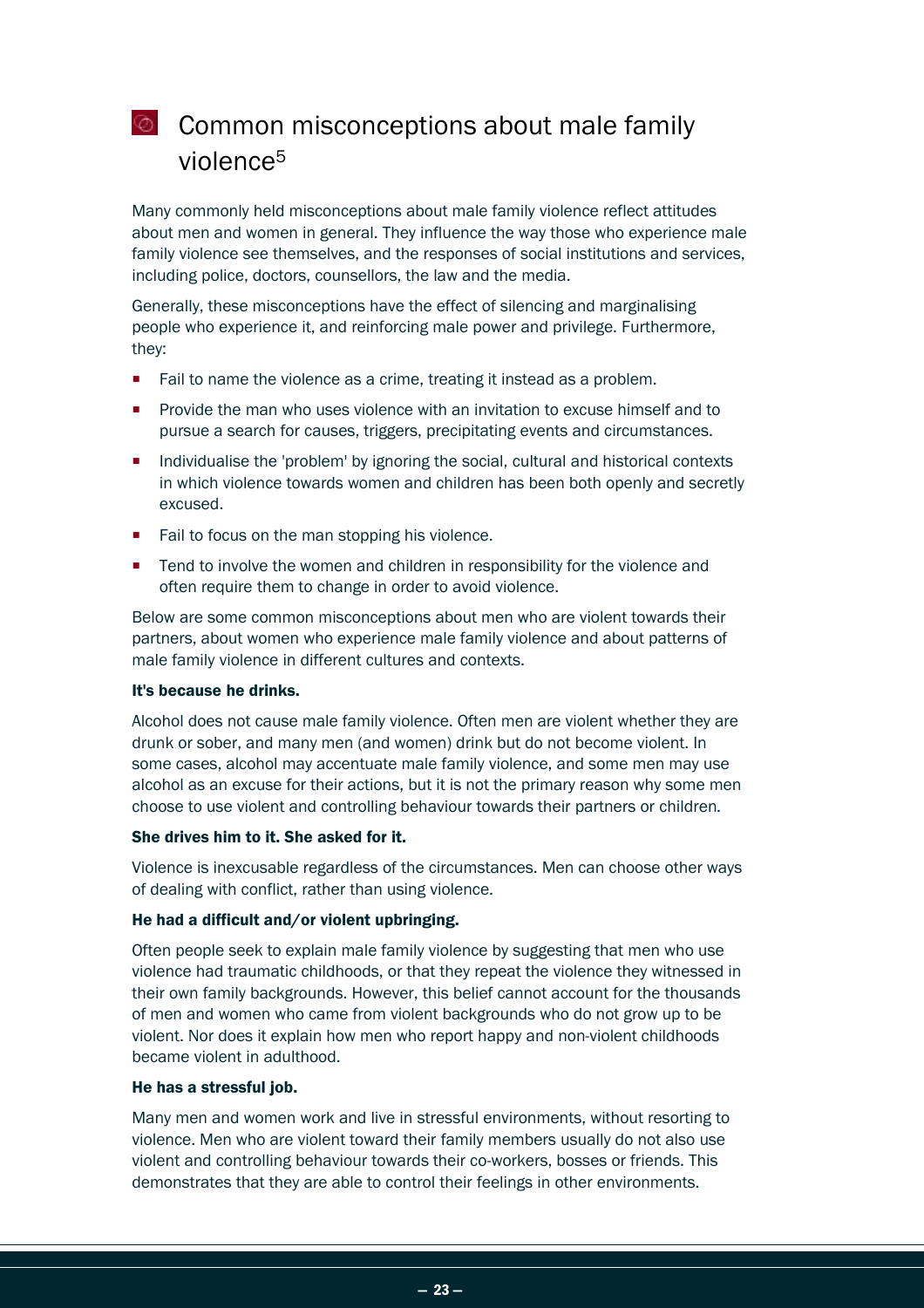He can't control his anger. The pressure just builds up.

Many men who use violent and controlling behaviour do so when they are not feeling angry or stressed. Many men who are angry or stressed do not use violence. Male family violence is always unacceptable, regardless of men's feelings before, during or after they have used violent and controlling behaviours.

#### Men who use violence are mentally ill.

There is no evidence that men who are violent have higher rates of psychiatric disorders than other men. Given that male family violence affects a significant proportion of the population, it cannot be explained solely in terms of 'abnormal' personality characteristics of perpetrators. Men who use violence usually look and act like 'ordinary' men.

#### It's a relationship issue.

Male family violence is often understood or presented as a relationship issue or a dynamic between two people. For example, 'We had a fight' or 'It was a violent relationship'. Men are responsible for their own use of violence. Casting male family violence in a relationship context has the effect of ascribing some measure of blame to those who experience it.

#### Women who are victims of male family violence are predisposed to it.

Some people believe that some women allow themselves to be abused, or have psychological problems that lead them to choose as partners men who use violence. However, there is no evidence that it is a particular 'type' of woman who is likely to experience male family violence.

#### It mainly happens in working class families.

Research suggests that male family violence occurs in all socio-economic groups and cultures. It might be more visible in working class families, because they are more likely to come to the attention of public authorities. Middle class women are just as likely to have violent partners, but compared to working class women, they generally have more resources to allow them to leave the situation.

#### Male family violence is more common in non-English speaking and Indigenous cultures.

This belief may reflect the negative stereotypes held by some people about 'other' cultures. It is difficult to know the prevalence of male family violence in any community. It may be more difficult for women of non-English speaking backgrounds and Aboriginal women to leave violent partners, as they often face additional obstacles. These can include a lack of social and economic resources, language barriers, racism and inappropriate responses from police and other services.

#### Male family violence is a private matter.

Violence that occurs in the home is often seen as a private matter to be sorted out by the parties involved. Male family violence is often referred to as 'a domestic incident' or 'a bit of a domestic', as if it is less serious than violence which occurs in public places. Violence in the home is equally as serious and damaging as all other forms of violence. Many acts of violent and controlling behaviours are crimes.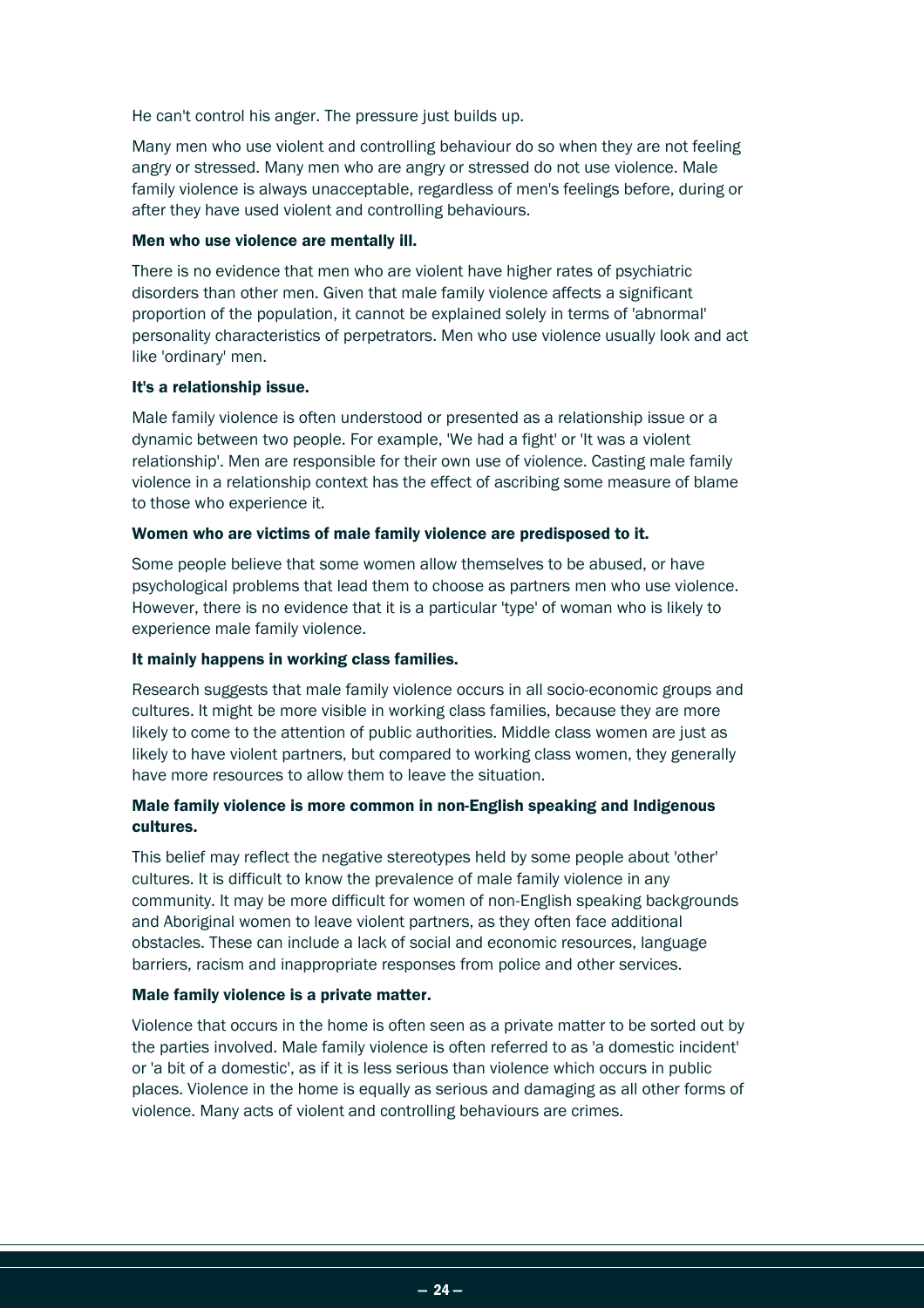### **The Forms of male family violence**

There are many different ways that men can be violent and/or controlling, and those who experience violent and controlling behaviours might talk about them as interchangeable, inseparable, or indistinguishable, depending on their individual experiences and frameworks. As Barbara Hart has argued, '[b]attering is the sum of all past acts of violence, and the promise of future violence, that achieves enhanced power and control for the batterer'.<sup>'6</sup>

The following categories are generally used amongst male family violence professionals. However, they should not be regarded as definitive.

#### Emotional violence and controlling behaviour

Emotional violence and controlling behaviour is behaviour that does not accord equal importance and respect to another person's feelings, opinions and experiences. It is often the most difficult to pinpoint or identify.

It includes refusing to listen to or denying another's person's feelings, telling them what they do or do not feel, and ridiculing or shaming them. It also includes making another person responsible for one's own feelings, blaming or punishing them for how one feels, and manipulating them by appealing to their feelings of guilt, shame and worthlessness. It also includes emotional control, such as telling someone directly or indirectly that if she expresses a different point of view then she will cause trouble, and implying or telling her that avoiding trouble is more important than how she feels.

Emotional violence can be verbal, for example, verbal putdowns and ridiculing any aspect of a woman or child's being, such as her body, beliefs, occupation, cultural background, skills, friends or family. It can also be non-verbal, for example, withdrawal, refusal to communicate, and rude or dismissive gestures.

Emotional violence and controlling behaviour is embedded in all other forms of violent and controlling behaviours.

#### Physical violence and controlling behaviour

This involves actual or threatened attacks on another's physical safety and integrity. Physical violence ranges from hitting, kicking, choking/strangling, punching and assault with weapons, through to murder. It can involve harming or threatening to harm children, relatives, pets or possessions. It includes smashing property, throwing things and physical intimidation such as threatening gestures. It also includes the criminal act of stalking.

#### Sexual violence and controlling behaviour

Sexual violence and controlling behaviour is any actual or threatened sexual contact without consent. It includes unwanted touching, rape, exposure of genitals and making someone view pornography against their will. It also includes a man expecting a woman to have sex as a form of reconciliation after he has just beaten her, because in these circumstances she is unable to withhold consent for fear of further violence. Whilst some forms of sexual violence are criminal acts, for example, sexual assault and rape, many other forms – for example, using degrading language – are not.

Refusal to have sex as punishment is also a form of controlling behaviour.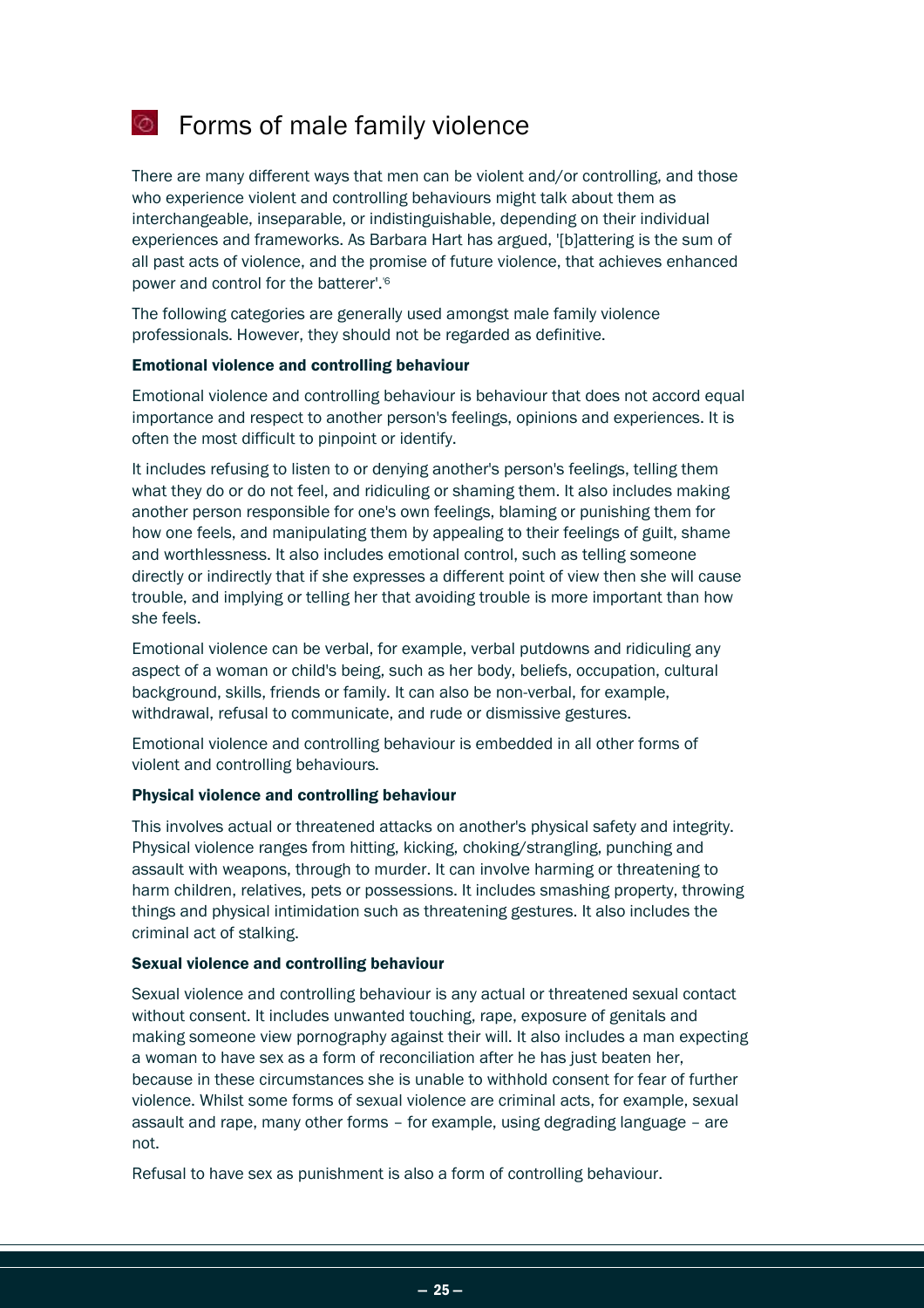#### Social violence or controlling behaviour

This includes all behaviour that limits, controls or interferes with a woman's social activities or relationships with others, such as controlling her movements and denying her access to her family and friends. It also includes excessive questioning, aggression towards men who are viewed as 'competition' and acts of jealousy.

#### Financial violence and controlling behaviour

This includes not giving a woman access to her share of the family's resources. It includes expecting her to manage the household on an impossibly low amount of money and/or criticising and blaming her when she is unable to and/or incurring debts in her name.

#### Spiritual violence or controlling behaviour

This includes all behaviour that denigrates a woman's religious or spiritual beliefs, or prevents her from attending religious gatherings or practising her faith. It also includes harming or threatening to harm women or children in religious or occult rituals, or forcing them to participate in religious activities against their will.

#### Other controlling behaviour

Some men use other behaviour to control women that does not fit the above descriptions or that may not in itself appear to be violent, but that still denies a woman's right to autonomy and equality, especially when it is used frequently or in combination with violence. This includes telling her what to do and not allowing her to carry out her own wishes (for example, always 'losing' the car keys or being late to look after the children when she wants to do something he disapproves of).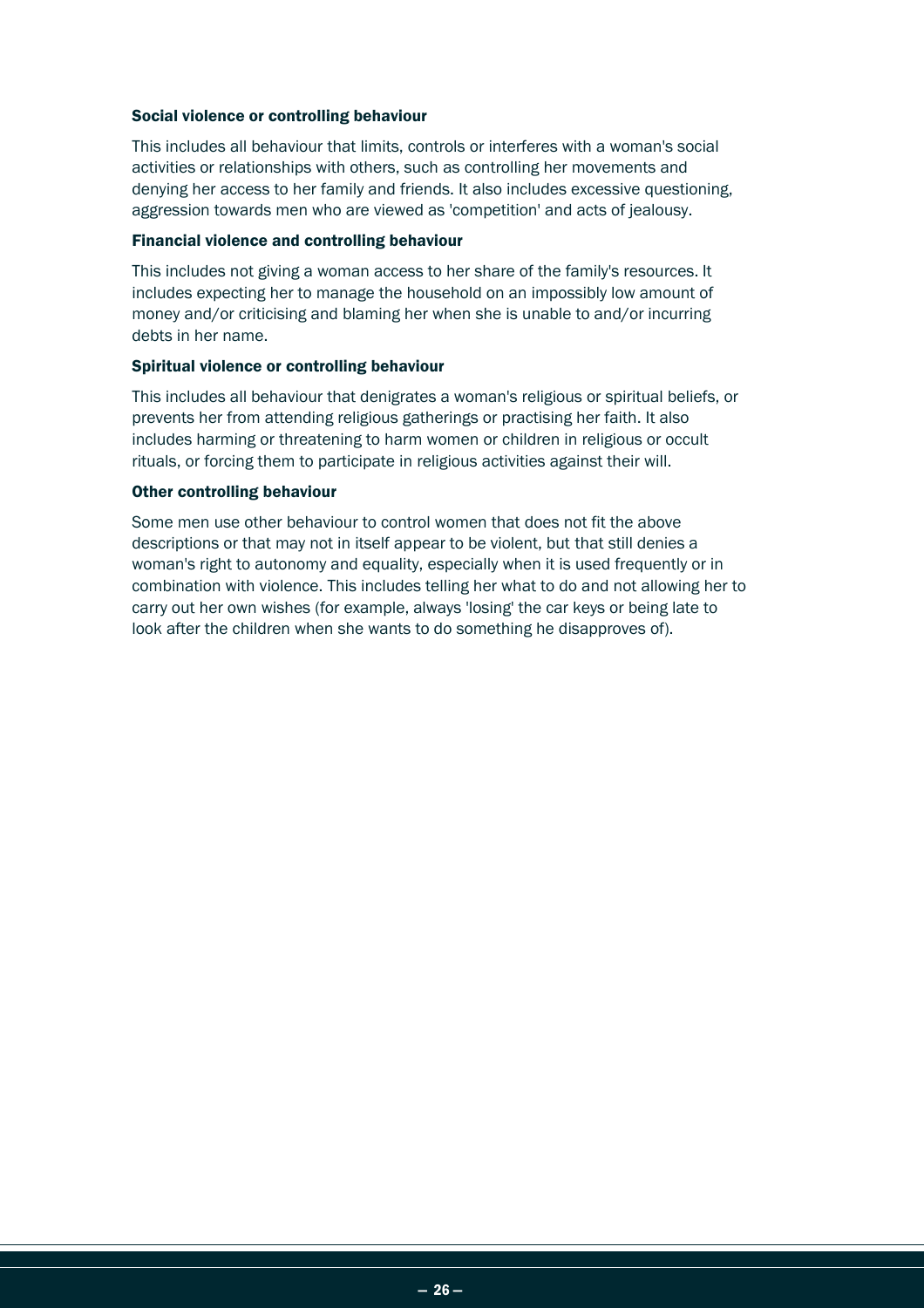## Effects of male family violence

#### The effects of male family violence on women

Family violence has a range of short and long-term physical, emotional, psychological, financial and other effects on women. Every woman is different and the impact of each act of violent or controlling behaviour depends on many complex factors.

Whilst each woman will experience male family violence uniquely, there are many common effects of living with violence and living in fear.

The obvious physical effects of male family violence on women are physical injury and death. Yet there are also other effects on women's physical health – such as insomnia, chronic pain, a range of reproductive health problems and physical symptoms of Post Traumatic Stress Disorder – that are not necessarily the result of physical injuries. Women who are experiencing male family violence have higher rates of miscarriage, most probably because pregnancy is often a time when violence begins or is exacerbated.

Abused women are more likely to experience depression, panic phobia, anxiety, sleeping disorders, emotional problems. They have higher stress levels and are at greater risk of suicide attempts. They are at increased risk of misusing alcohol and other drugs, and of using minor tranquillisers and pain killers.

Psychological effects of male family violence on women must never be underestimated. Even when there is no physical violence, women who experience violent and controlling behaviours often have feelings of:

- low sense of self-worth
- ° failure
- ° powerlessness
- helplessness
- worthlessness.

Cognitive effects of violence include impaired concentration, confusion and intrusive thoughts about traumatic experiences (flashbacks).

< See Resource Manual for handouts on the effects of male family violence >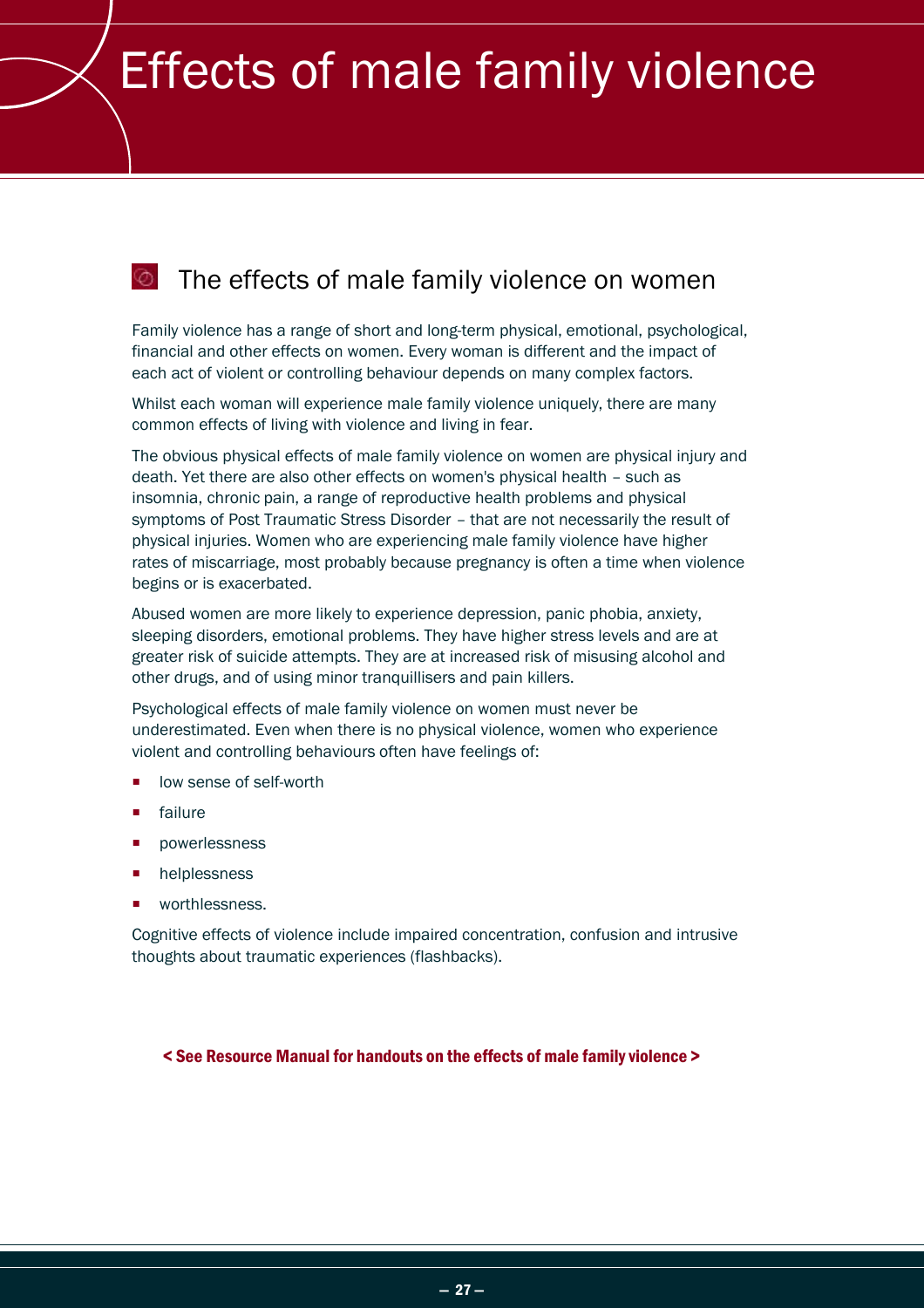Women who experience male family violence are often unable to act on their own choices because of physical restraint, fear and intimidation. They are frequently silenced and unable to express their point of view or experience. They often make their partner's needs and feelings the constant focus of their attention as a survival strategy and avoid self-assertion at all costs. Women who experience male family violence live in constant fear of further violation.

One of the most insidious effects of male family violence is the damage it can do to a woman's perceptions over time. Women often lose confidence in their own perception of reality. Some become habituated to their partner's behaviour, seeing it as normal or as something that they deserve. This can lead women to collude with or minimise behaviour that is violent and controlling. It is important to note that the behaviour in question is still violent or controlling, even if the woman experiencing it does not recognise this. It is also violent or controlling even if the woman manages to defend herself and avoid some of the intended effects.

Women who experience male family violence often have fewer coping and problemsolving skills and experience far greater social isolation, including isolation from their own extended family. Isolation can be either a form of controlling behaviour or a consequence of women's stress, anxiety, shame, physical exhaustion, substance abuse, physical injuries and fear.

Watching the effects of violence on their children can also be very damaging for women. They may feel, or be, unable to protect their children, which can have serious effects on their identity and confidence as mothers. Women's capacities to parent their children effectively are often severely affected by the physical, emotional and cognitive effects of their experiences.

#### < See page 31 for more information on the effects of male family violence on women's parenting >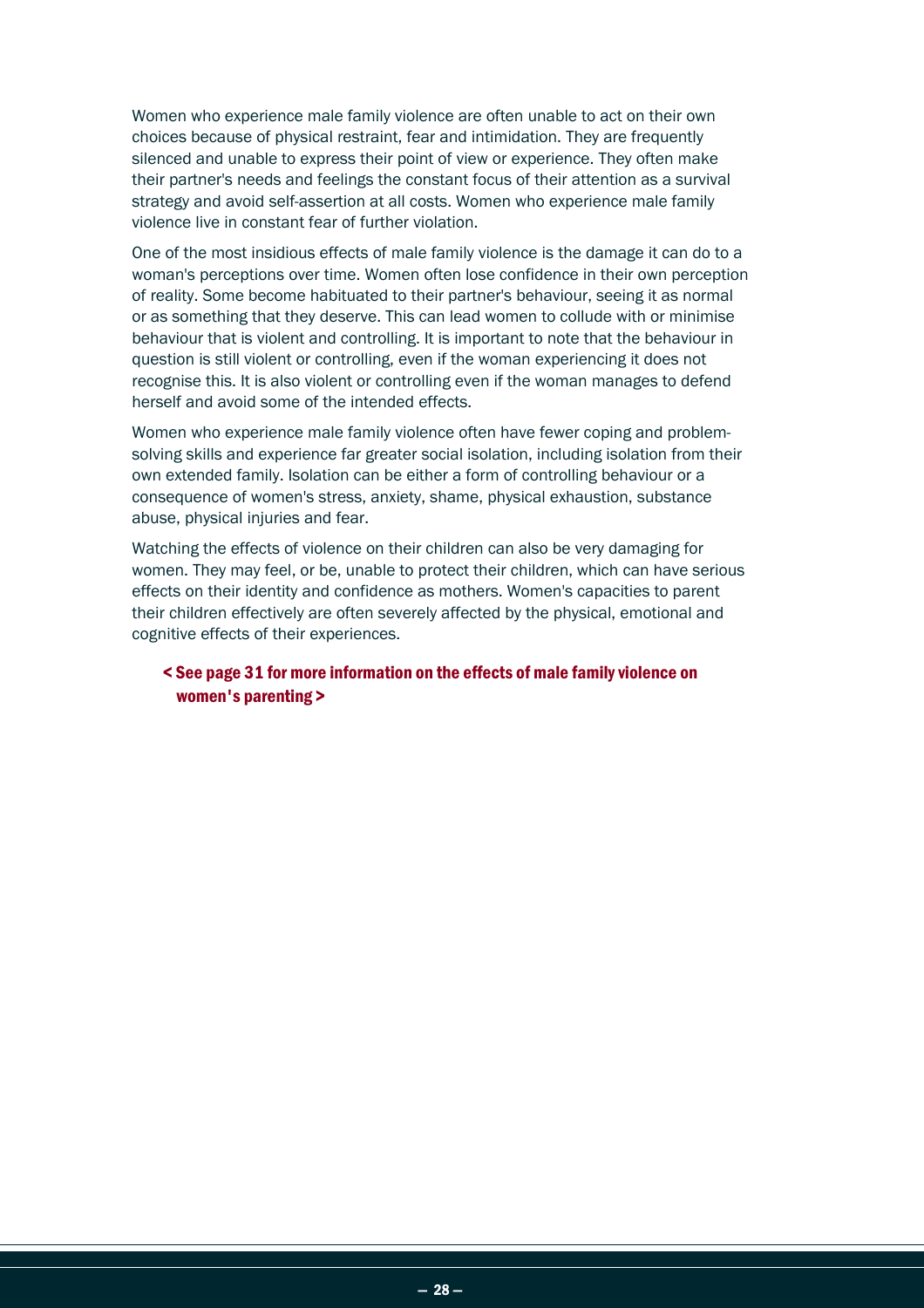#### ⊙ The effects of male family violence on children

Research has found that all violence has some effect on children and that the impact on children of witnessing violence cannot be differentiated from the impact on them of experiencing violence directly7.

The effects of male family violence vary from child to child. What's more, they are mediated or filtered by other factors, such as poverty or experiences of marginalisation on the basis of culture or race. Male family violence impacts on many aspects of children's lives, for example, stability of housing, access to education or their mother's access to ante- and post-natal care. These are especially important in children's early years.

Male family violence does not determine outcomes for children, but it does influence them.

Common experiences of children who are subjected to male family violence include:

- Anxiety and fear for self, siblings and mother
- **•** Disrupted routines, schooling and relationships
- **•** Believing that their experiences are not shared by anyone else, anywhere
- **•** Being disbelieved or dismissed
- ° Withdrawing and not drawing attention to themselves (becoming invisible)
- **E** Isolation and loneliness
- Looking after younger siblings
- Being the confidante of their mother
- Being a peacekeeper
- ° Keeping secrets from peers, teachers and other 'authority figures'
- Being aggressive towards others such as family (mother, siblings) and peers.

In addition to physical injury and death at the hands of male family members, children also manifest physical symptoms of stress or distress, for example, bedwetting, stomach upsets and chronic illnesses.

The immediate emotional effects of experiencing male family violence tend to differ with age.

Babies and toddlers who experience male family violence often cry excessively and show signs of anxiety and irritability. They frequently have feeding and sleep difficulties. They are often underweight for their age and have delayed mobility. They often react to loud noises and are wary of new people. They might be very demanding or very passive.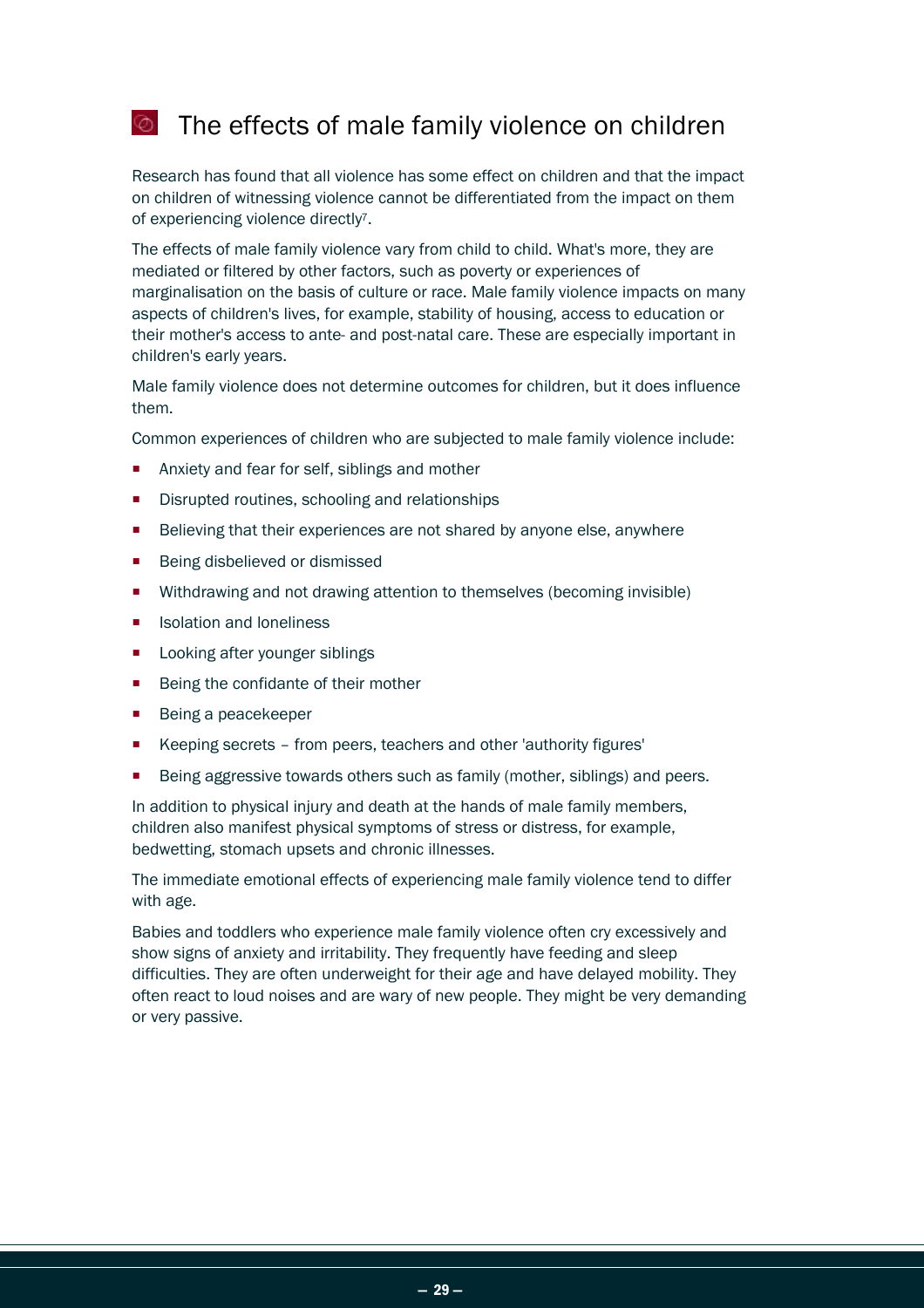Preschool children lack the cognitive maturity to understand the meaning of what they observe and the verbal skills to articulate their feelings. They exhibit their emotional distress by 'clinginess', eating and sleeping difficulties, concentration problems, inability to play constructively and physical complaints. They sometimes have symptoms similar to Post Traumatic Stress Disorder in adults, including reexperiencing events, fearfulness, numbing and increased arousal. Immature behaviour, insecurities and reduced ability to empathise with other people are common for this age group. Frequently, children have adjustment problems, for example, difficulty moving from kindergarten to school.

As they get older, children start to observe patterns or intentions behind violent behaviour. They often wonder what they could do to prevent it, and might attempt to defend themselves or their mother. Pre-adolescent school-aged children have the capacity to externalise and internalise their emotions. The former might manifest in rebelliousness, defiant behaviour, temper tantrums, irritability, cruelty to pets, physical abuse of others, limited tolerance and poor impulse control. The latter might result in repressed anger and confusion, conflict avoidance, overly compliant behaviour, loss of interest in social activities, reduced social competence and withdrawal, or avoidance of peer relations. Overall functioning, attitudes, social competence and school performance are often negatively affected, and children often have deficits in basic coping and social skills. The low self esteem engendered by experiences of men's violent and controlling behaviour is exacerbated by these other effects of male family violence.

Adolescents who have experienced male family violence are at increased risk of academic failure, dropping out of school, delinquency, eating disorders and substance abuse. They frequently have difficulty trusting adults and often use controlling or manipulative behaviour. Depression and suicidal ideation or behaviours are common. Adolescents are also at greater risk of homelessness and of engaging in delinquent and/or violent behaviour as adults.

Anger at mothers tends to increase with age. Seeing their mothers as complicit in the violence, blaming her for 'failing to protect' her children, or blaming her for not leaving are all common responses from older children and adolescents.

Children from violent relationships experience behavioural and emotional adjustment difficulties, and it has been noted that:

 *'… children who grow up in violent homes show its effect in their overall socialisation process as well as in mental health symptoms. The areas most likely to be affected are [personal] relationships, anger, sexuality, stress coping techniques, and communication problems. They often develop with certain skill deficits including the inability to deal effectively with confrontation and aggression and have greater confusion about interpersonal relationships.'<sup>8</sup>*

The impact of men's violence is severe: these are serious, long lasting and frequently irreversible effects on children and young people9. There is some evidence that suggests that children who have experienced male family violence are more likely to experience violence in their adult relationships<sup>10</sup>. Children exposed to male family violence are more likely to use it to resolve relationship conflicts more readily than those who are not, and older children who experience more extreme violence tend to hold themselves responsible for this behaviour $11$ .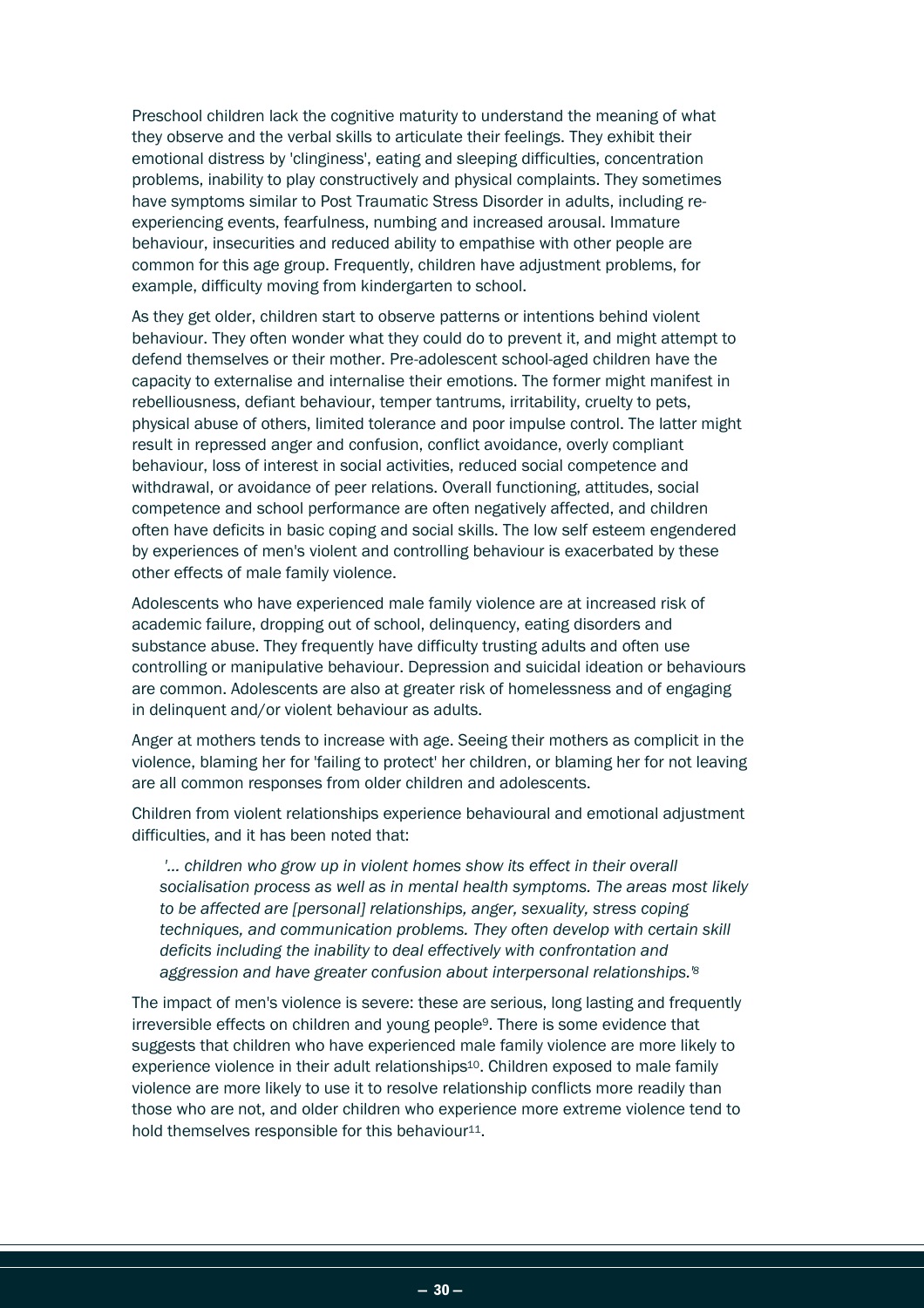#### $\circledcirc$ The effects of male family violence on women's parenting

The effects of male family violence might mean that mothers:

- ° Are preoccupied by their own experiences and cannot give adequate attention to their children's needs.
- ° Have no energy or no confidence to parent effectively, and particularly to give positive and nurturing responses that promote the healthy development of their children.
- **•** Have little resilience to cope with their own problems, so deal with the problems of their children as best they can, which may mean sending them away, being dismissive or offering limited comfort.
- ° Are inconsistent in maintaining routines or setting limits (including overcompensating).
- ° Try to prevent violence by controlling their children's behaviour (and in doing so, may be abusive themselves).

Regardless of women's capacities, for many children, their relationship with their mothers is a lifeline to survival.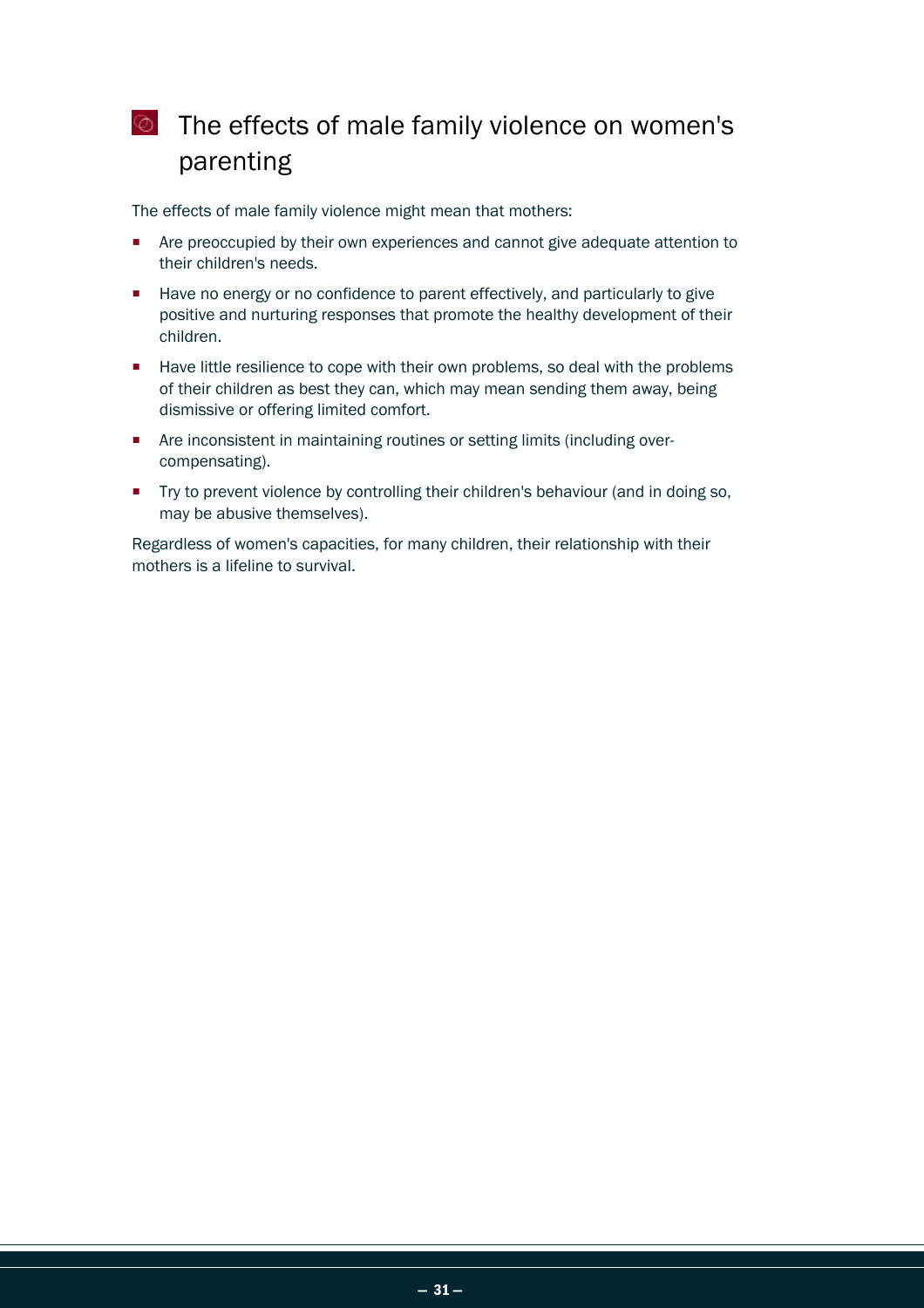#### $\circledcirc$ Parenting by men who use family violence

Bancroft notes that 'whether or not it is the abusive man's intention, exposing children to domestic violence has multiple negative effects on them, including inherently damaging their relationships with their mother'.<sup>12</sup> Bancroft has identified a number of characteristics that are often found in the parenting styles of men who use violence:

#### Authoritarianism

For example, expecting to be obeyed; being intolerant of children's behaviour or needs; or, being unwilling to accept feedback or criticism from family members. These factors appear to contribute to increased risk of child abuse.

#### Under-involvement, neglect and irresponsibility

For example, being less physically affectionate; leaving childcare and knowledge of the child to its mother; having unrealistic expectations about the child's behaviour; and inconsistent involvement and/or interest. Lack of attention to the child is also seen as a risk factor for child abuse.

#### Undermining of the mother

For example, being contemptuous when arguing with the child's mother; insulting, degrading and ridiculing her; or, overruling her parenting decisions.

#### Self-centeredness

For example, being unwilling to modify own lifestyle to accommodate the child's needs; being insensitive to feelings and experiences of the child; not establishing emotional boundaries with the child; making theatrical displays of own distress; or, taking personal credit for successes of child and blaming failures on its mother.

#### Manipulation

For example, creating confusion in children about who is responsible for the violence.

#### Ability to perform under observation

For example, behaving in a gentle, caring and attentive manner in public and during supervised access.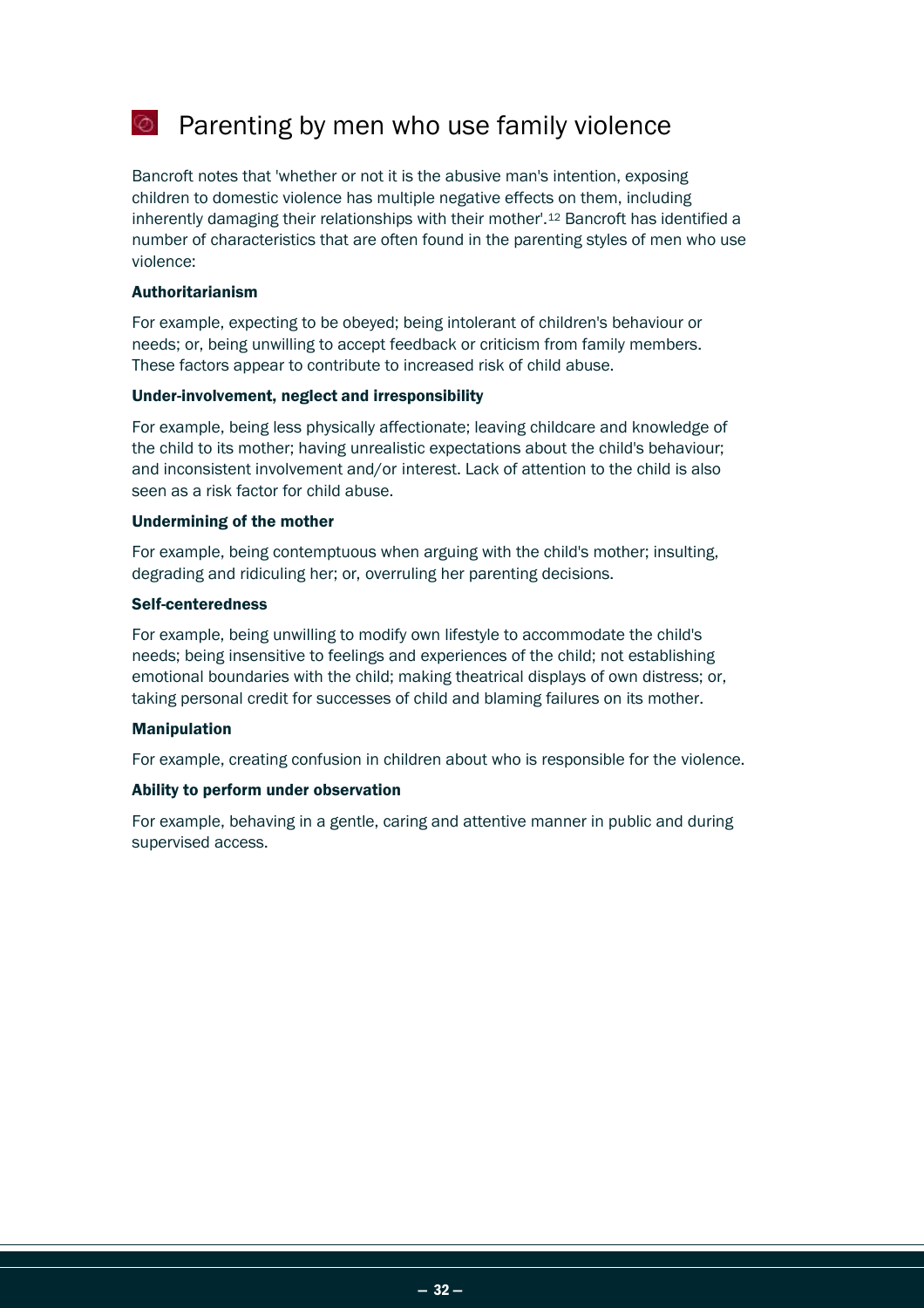## Responding to Male Family Violence

### Putting men's behaviour change work in context

NTV believes that male family violence must be addressed in the context of gender inequality between men and women. NTV places work with individual men to change their violent behaviour in the context of other political, legal and social responses aimed at ending gender-based inequalities and stopping violence against women and children. The long-term prevention of male family violence requires a clear and consistent message from all individuals and social providers that:

- All forms of violence are unacceptable and will not be tolerated.
- Ending gender-based inequalities is integral to preventing male family violence.

Men need to know that their use of violence will not be condoned by any person or institution. They need to see that everyone – including individuals, community providers, police and the legal system – will protect the rights of others to safety and autonomy.

Women and children need to know that they will be believed and that their rights will be upheld. They need to have options other than living in violent and unsafe situations, to know about them, and to be supported in making changes in their lives if they decide to do so. The legal remedies available to protect women and children must be applied consistently.

If the practices of people and providers at all levels are not consistent, men, women and children will continue to believe that men may use violent and controlling behaviours with impunity.

NTV supports the ongoing work of the many people working for change at all levels. This includes work to challenge and change gender socialisation, to redistribute economic power, to challenge institutionalised violence, to provide services to support and empower women and children, to improve community awareness about family violence, and to improve the response to family violence on the part of health and community support providers, and the police and legal system.

It is imperative that providers who work with individual men do so in an integrated and co-ordinated way, in collaboration with other providers. Men's behaviour change program providers have a responsibility to share with others their knowledge about how to work with men to facilitate change. The current policy of working towards regional and state-wide networking and co-ordination between services for people experiencing family violence is a positive trend that needs to be supported by men's behaviour change program providers.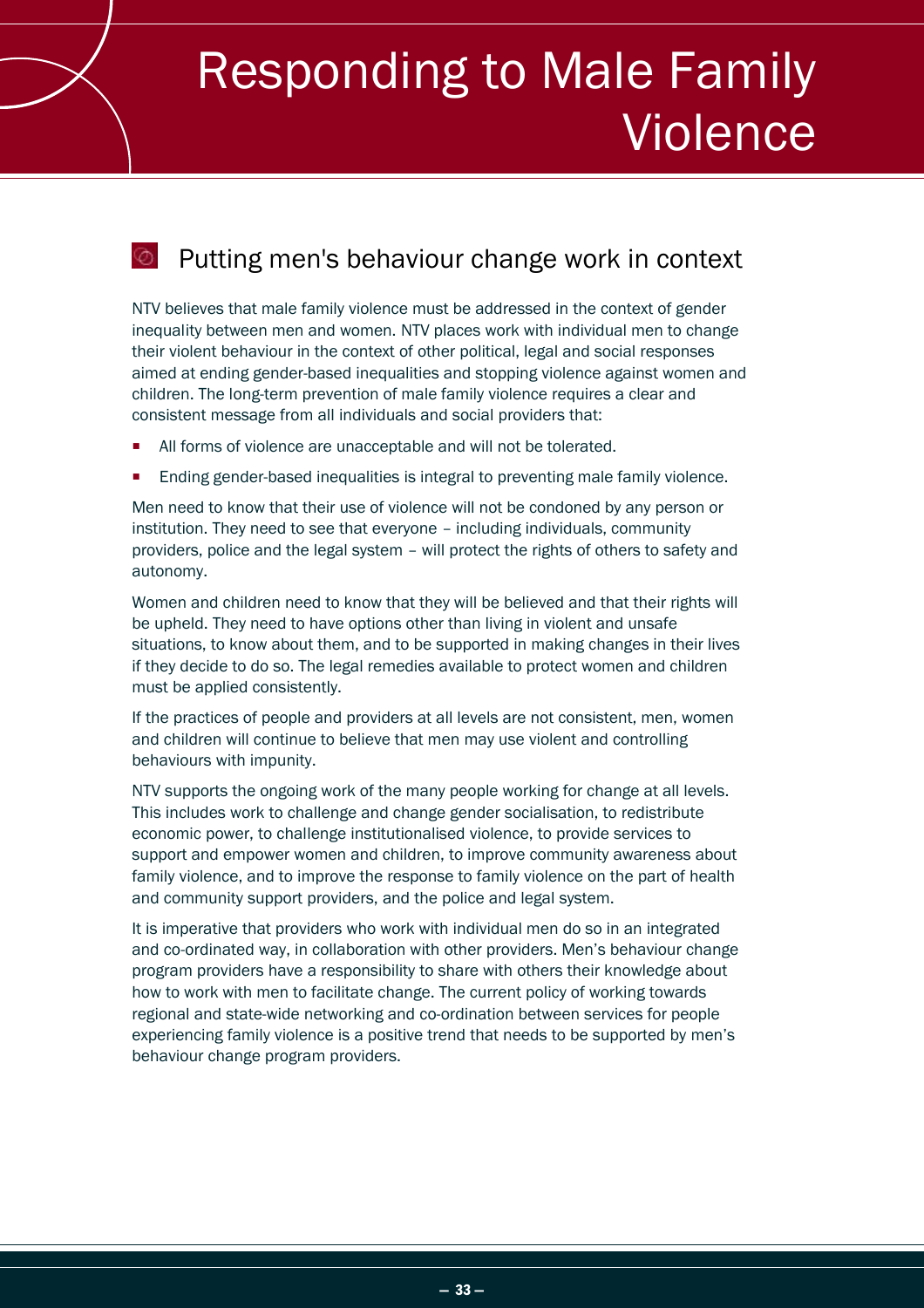Work with individual men needs to be grounded in the principle of accountability to women and children. Providers of men's behaviour change programs are accountable for:

- **Expecting men to take responsibility for their own behaviour at all times.**
- Never openly or covertly locating responsibility for violence with those who have experienced it.
- Taking all reasonable steps to avoid men's participation in programs placing their families at greater risk.
- **Ensuring that their places and practices are as safe as possible.**
- Attending to the support, referral and information needs of women and children.
- Maintaining an awareness of issues of the use of power and control at all times, including the differences in power, based on gender, class, culture and race.

Feminist understandings about the role of gender are crucial in all elements of men's behaviour change work. There is also a need to understand other factors that affect men's lives and choices. NTV is open to integrating feminist theories with other complementary theories and perspectives on power and control that might assist in developing more effective ways to stop male family violence.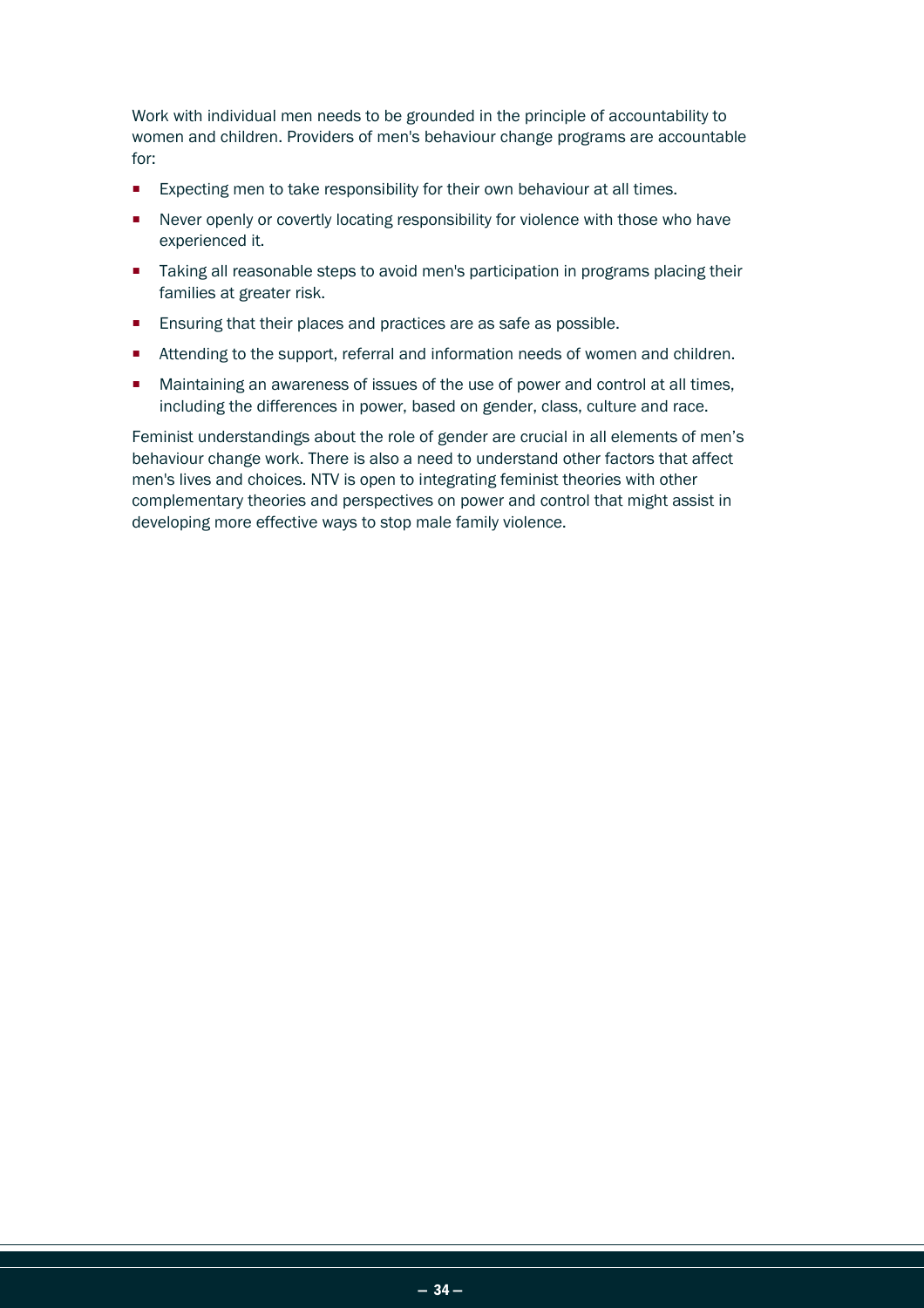### **Working with men for change**

NTV sees working with men who use violent and controlling behaviours as one of many valid ways that people can challenge male family violence. There is a significant body of evidence to support the proposition that some men can change their attitudes and behaviour and use non-violent ways of relating.<sup>13</sup>

Although men who use violence do so to gain power and control with damaging effects on others, they also report a range of negative effects for themselves. These include shame, guilt, hating themselves for what they do and frustration at not having the kinds of relationships with their partners and families they would like to have. Often they feel powerless themselves and use violence to try to increase their sense of power. Although it involves giving up the use of power and control and the privileges of domination, men also have a lot to gain from learning to have equal, open and non-violent relationships.

In order for men to become and remain non-violent, they need to change on a number of levels: in their thinking, feeling, attitudes and behaviour. They also need to learn new skills, and to practise and integrate these in their lives. Men in this process need support to consolidate and maintain change. NTV recognises that the change process is gradual and takes time.

In the men's behaviour change process, men must be invited to explore how they use violent and controlling behaviour, and what affect their behaviour has on others.<sup>14</sup> Men's behaviour change programs need to educate men about the different types of violence, the use of power and control, and the ramifications of these. They also need to establish clear boundaries about what attitudes and behaviour are acceptable.

In the process, men need support and encouragement to explore their behaviour and learn unfamiliar – and sometimes confronting – new ways of knowing themselves and others. At the same time, they must also take responsibility for their behaviour and be reminded when they fail to do so.

Some providers believe that men will have more difficulty making lasting changes if they do not also have an awareness of the feeling states before, during, and after their use of violent and controlling behaviour. If men become aware of both their feeling states and attitudes, then they have more chance of changing both their attitudes and behaviour, and so increasing the chances of establishing and maintaining safety.

Men must be able to recognise that feelings are different from behaviours and that there are achievable and viable alternatives to using violent and controlling behaviours. That is, they need to learn safe, respectful ways to respond to their feelings.

It is important to state here that men's behaviour change is not the same as anger management. There are many feelings that men experience in addition to anger: anxiety, distress, impatience, agitation, frustration, fear, to name just a few.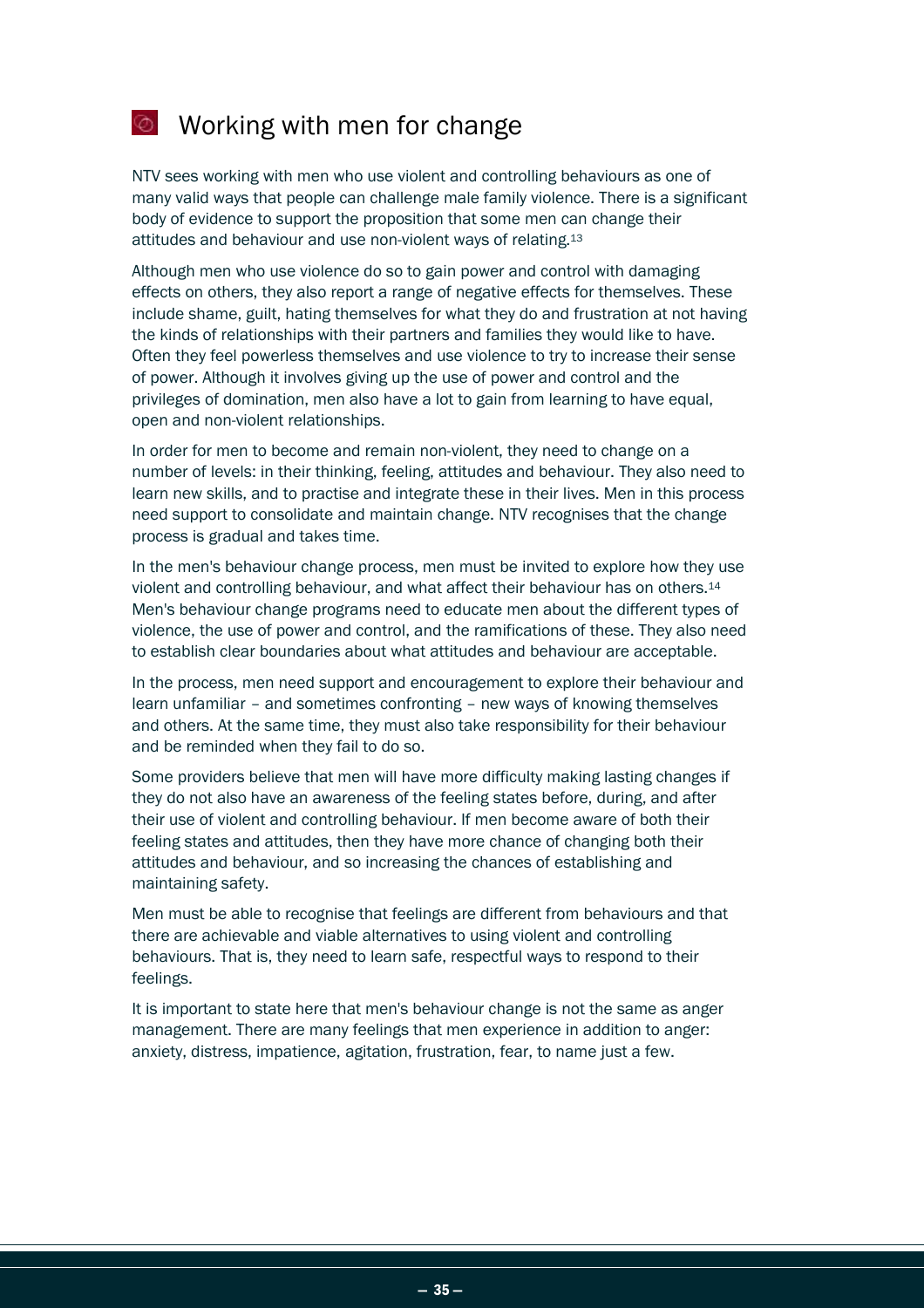NTV believes that proposing anger management programs as a response to male family violence promotes the idea that men's violent and controlling behaviours are a consequence of their inability to manage anger. This fails to recognise that men can be violent and controlling when they are not angry, or non-violent even when angry. Furthermore, by focusing on mastery of emotions, anger management approaches fail to address broader issues of power and control. NTV will neither refer to nor recommend anger management programs, although it does recognise that anger management has a place in behaviour change programs, especially in terms of helping men to develop ways to intervene in their own violent and controlling behaviour.

Because male family violence is not simply a product of individual men's mistaken thinking, it is important that providers, and ultimately male participants, continually advocate for non-violence and an end to gendered and other forms of inequality. Men's behaviour change programs should occur alongside a range of other activities aimed at male family violence prevention. Positive examples are public events, public advocacy and solidarity with women around issues such as childcare, gendered distribution of wealth, women's health or changes to sentencing laws.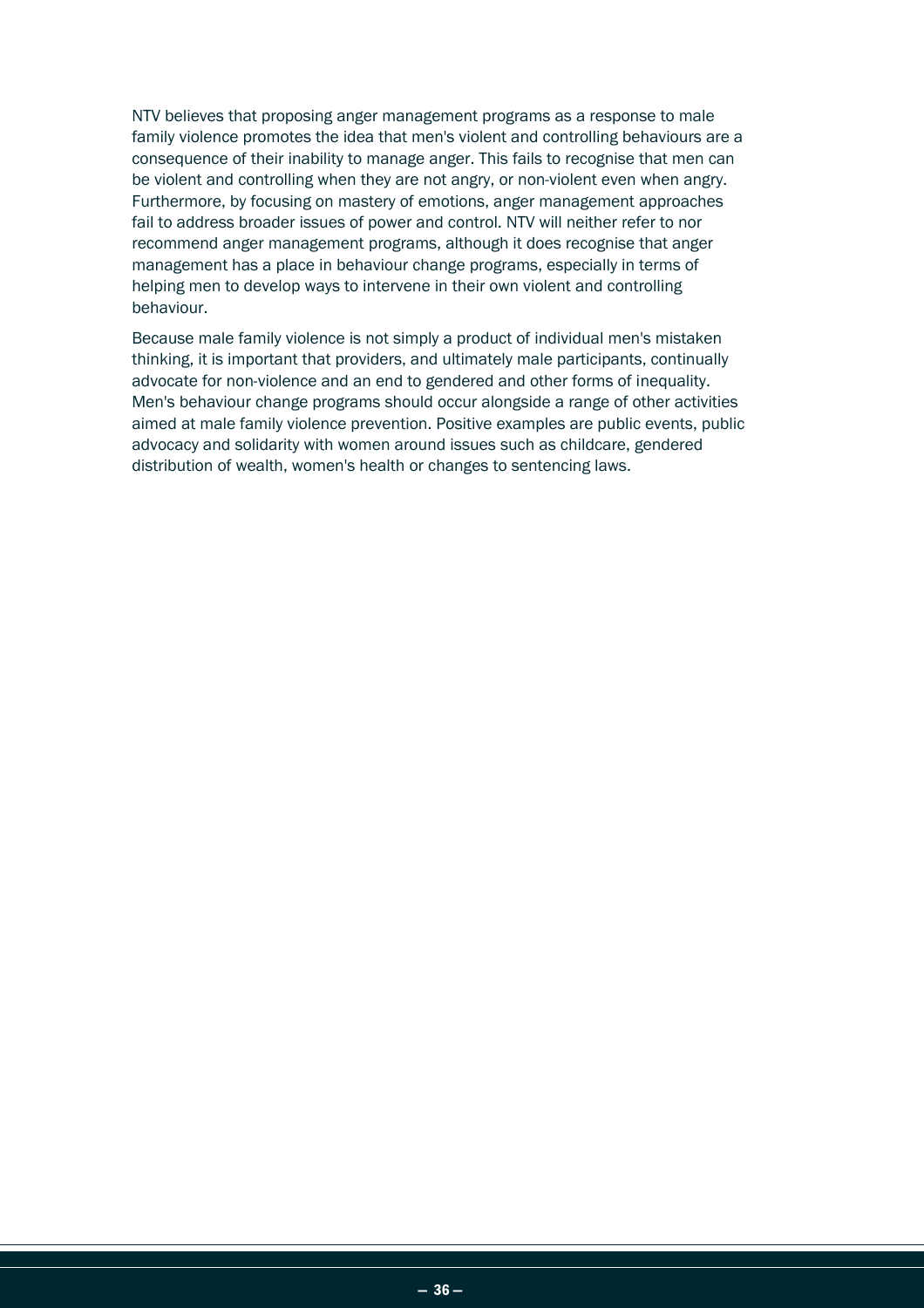## **A** rationale for men's behaviour change group work

It is important to state at the outset that men's behaviour change groups are not selfhelp groups. They require trained facilitators with professional supervision and accountability, and should only occur in the context of a broader men's behaviour change program that meets NTV's Minimum Standards.

Men's behaviour change programs are integral to a full community response to male family violence. They offer men wishing to learn non-violent ways of relating:

- Immediate access to information, intervention and support.
- ° Access to intensive and structured education, and opportunities to be challenged.
- ° Long-term access to support that will assist them to consolidate their attitude and behaviour change.
- ° Encouragement, language, frameworks and opportunities to advocate for nonviolence, and changed attitudes and behaviour towards women and children within the wider community.

### Why group work?

Group work is a powerful tool for men's behaviour change and has been shown to be effective in a range of settings. It has many advantages. Some of these can be obtained only from group work, and others happen faster in group work.

In men's behaviour change groups, men:

- Are able to meet other men in a similar situation.
- ° Are helped to identify their own violence by hearing other men doing so. It is also more difficult for them to resist acknowledging their own violence when they hear other men acknowledging theirs.
- ° Learn through hearing the stories of other men. This encourages reflection upon and greater understanding of their own stories.
- ° Have opportunities to address socialisation and challenge the stereotyped ways that men frequently behave in groups.
- ° Have opportunities to experience ways of relating that are rare in other male gatherings. Men's behaviour change groups are about focussing on personal change rather than on practical tasks or giving advice to others. They involve less competition and more nurturing behaviour with other men, which are new types of intimacy for most participants.
- ° Experience modelling of non-violent ways of relating between male and female facilitators.
- See other men go through the change process and learn from their experiences.
- Receive support and reinforcement from other men for changes they are making.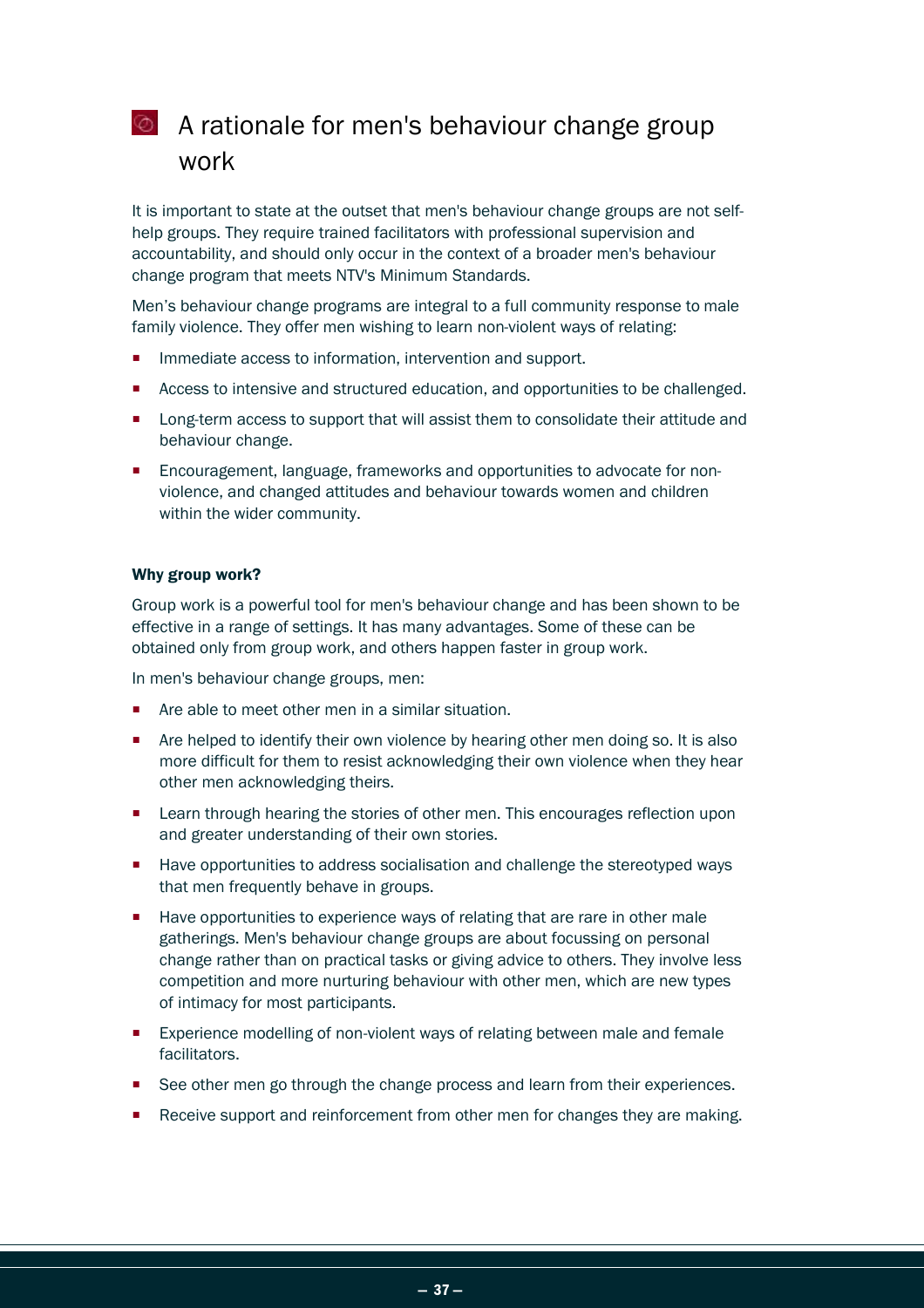- Can be challenged by meeting a variety of different men. Their intellectual understanding and ways of thinking can expand from hearing a range of perspectives, which increases the possibility of choosing different perspectives and patterns of response.
- Can develop new support networks that can reduce isolation.

In the context of male family violence, NTV also believes that sharing in group settings can break secrecy. Men's disclosures to other men in the group about their violent behaviour can lead to their wider disclosure and subsequent change. There is also more scrutiny – and therefore accountability – of the facilitators, and less chance of collusion between counsellor and client.

Some group-work practitioners feel that there is less likelihood of a stand-off between counsellor and client in group settings than in one-to-one work with men.

Group work might sometimes be more cost-effective than one-on-one interventions. However, this alone is not a justification for adopting group work over other interventions.

### Group work in relation to other interventions

### A combination of group and individual work

Levels of personal disclosure in groups vary according to many factors, including the group structure, facilitation and personalities of individuals within the group.

Group work can raise many personal issues for men and it is not usually appropriate to spend group time attending to them. It is important that men's behaviour change groups maintain their focus on the participants' own use of violence. This means that individual counselling needs to be available for men, and that they should be encouraged to use it when they need to.

When men are engaged in individual work in combination with group work, it is important that there is communication and co-ordination between the group facilitator and the individual counsellor so that they do not work at odds with each other. This is particularly important if the individual counsellor does not have skills and experience in men's behaviour change work in the context of male family violence.

Some providers also find it helpful to complement group work for men's behaviour change with individual sessions, when it appears that the man is finding a particular issue or idea especially difficult to understand or accept.

It is important that men and their counsellor/s recognise that individual work should not be used to avoid disclosure and participation in the group process.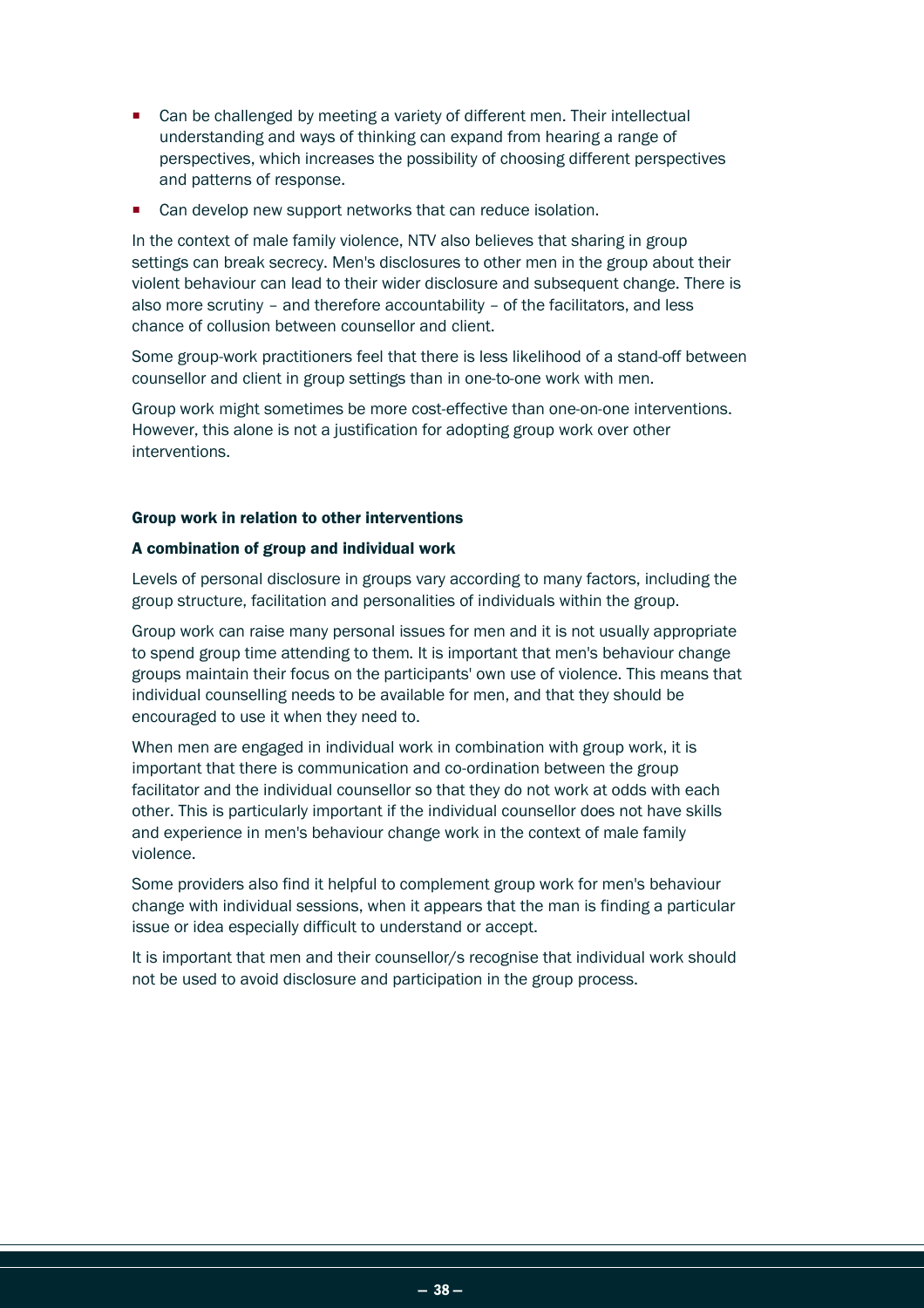### Individual work instead of, or before, group participation

Individual rather than group work for men's behaviour change is always at the discretion of the counsellor and the man. NTV accepts that there are situations in which individual work towards men's behaviour change might be preferable to group work. Sometimes, individual work with a man might enable his subsequent participation in a group. At other times, group work might be considered inappropriate by the facilitator or undesirable to the man.

NTV notes that there are occasions where individual work is substituted for group work because the group is inaccessible to a man. NTV believes that all providers of men's behaviour change programs have a responsibility to make their groups accessible to as many men as possible and that wherever possible, language or cultural differences (for example) should not preclude men from participating in group work.

### Work with couples and families

A man's individual behaviour change work will have an effect on his family members. After a time it may be appropriate to work with the couple or the family (or both) if the partner and family members are interested. It is generally considered safe to do this when the woman is willing to participate, does not feel threatened in the counselling situation, and feels safe at home after the counselling session. It is accepted practice and NTV policy that counsellors should not provide couple therapy or relationship counselling when there is still physical violence happening.

NTV believes that any work with couples must be informed by recognition of gender issues, awareness of all types of violence, and the use of power and control. NTV stresses the importance of avoiding a relational view of violence, in which women are seen to be implicated (either by their actions or their mannerisms) in a man's use of violent and controlling behaviours.

> MS 2 Program providers only provide couple therapy or relationship counselling if the woman is willing to participate, does not feel threatened in the counselling situation and feels safe at home. They never provide couple therapy or relationship counselling when the man is still using physical violence or significant levels of controlling behaviour.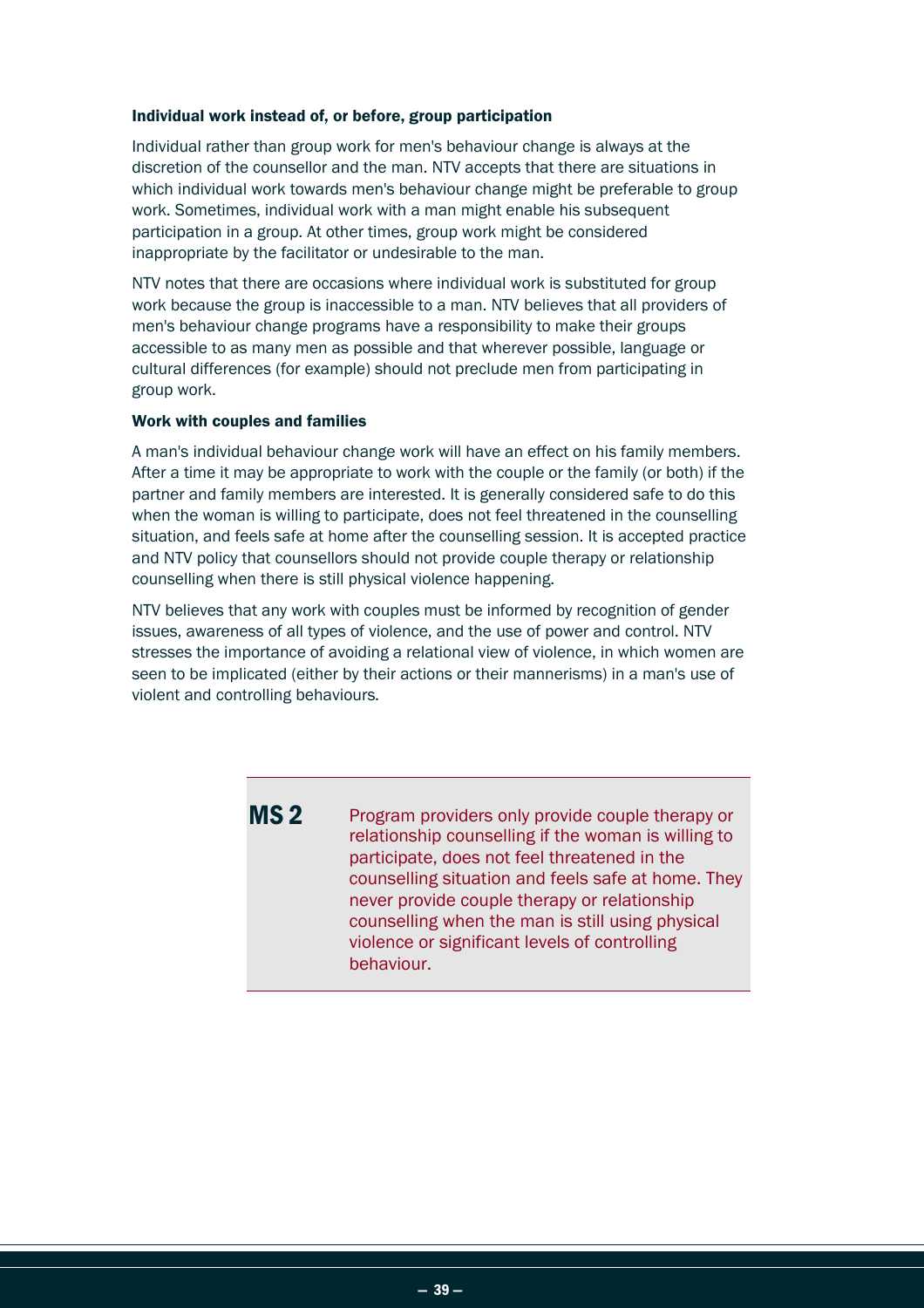## Experiences of men's behaviour change programs

### Women's experiences

Women often make the initial enquiries about men's behaviour change programs, usually on behalf of a man with whom they are still in a relationship. Occasionally, women's enquiries are made on behalf of a partner from whom they have recently separated, in the hope of reconciliation, or motivated by concern for their children.

Women frequently hope that a program will help the man in their life to change his behaviour. Sometimes they have a higher belief in the man's capacity for change than he has, especially in the initial stages of the process. Most also believe that the man is unlikely to stop using violent behaviour without help.

Where they are still in a relationship, or hoping for reconciliation, women usually say that they love the man when he is not being violent or controlling. Anecdotally, many would prefer the relationship to continue, provided the man can change his behaviour.

When a man has entered a men's behaviour change program, some women report feeling encouraged by his commitment to attend and his willingness to share his feelings in a group of men. However, this feeling is often complicated by many other emotions, and women frequently have a great deal of ambivalence about the process.

Many women report lack of trust in their partners and/or the men's behaviour change process. Whilst many women might hope for and, at some level, believe in, change on the man's part, their lack of trust is generally very well-founded. Usually they have heard many avowals of change in the past, with little or nothing to show for them.

Women often feel guilty and confused about their lack of trust in their (ex)partner, especially if they have been instrumental in his decision to participate in a group. It is important for the women's contact workers to emphasise that trust must be earned, and that hesitancy to trust can be a healthy response.

The knowledge that a man is participating in a group, and therefore under the scrutiny of others, can often open a space for women to begin to come to terms with the enormity of their experience. For many women, their greater sense of safety is often accompanied by feelings of (for example) anger, rage, indignation, pain, liberation, fear of the future and hopefulness. Other women find that they still feel too vulnerable to remove the barriers that they have put up to keep themselves emotionally safe.

Men almost always underestimate the emotional damage that women and children have experienced as a consequence of their behaviour. Sometimes they want immediate gratification and appreciation for their participation in a men's behaviour change program. Understandably, this can exacerbate women's feelings of rage.

An irony of a men's participation in a men's behaviour change program is that they tap into a supportive group of men in which they may talk about themselves. Experiencing male family violence often makes women socially isolated, and women can feel left out of this new part of their partner's life. This is another reason for contact with women and for the provision of women's support groups.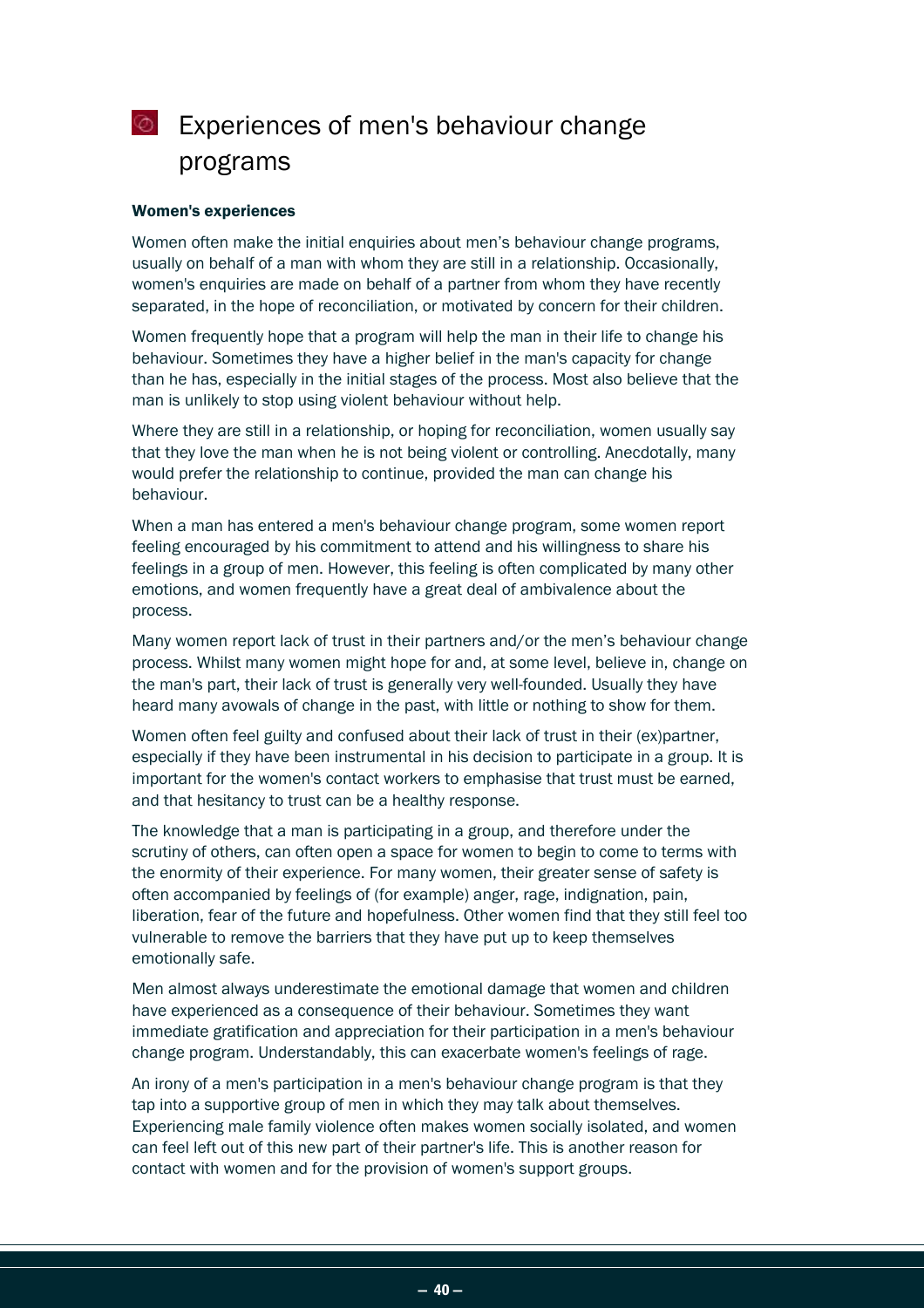Women sometimes invest greater power in men's behaviour change programs to prevent violence than groups realistically have. Change is a slow process, and women who have high expectations subsequently might feel let down and disappointed. In addition to the obvious emotional harm this might cause, unrealistic expectations could result in women choosing to stay in dangerous situations. Staff of men's behaviour change programs need to take considerable care to discourage women from making a decision to stay in or leave a relationship based on their partner's participation in a group.

Women experience men's behaviour change groups through their partner's accounts and via contact with program staff. Through these dual accounts, women often learn that their partners have misreported what has been said in the group in order to continue to deny or minimise their violence and control.

It is important to emphasise that a change in behaviour arising from men's participation in a group is not always positive. Sometimes women report a reduction in the physical violence but no change or a worsening of the non-physical violence and controlling behaviour. Women have also experienced men using information from the group about what other men have done to their partners to terrorise them further.

Sometimes there is no change at all in men's behaviour, but women become safer because they decide to leave the relationship.

It is imperative that women are not isolated or unsupported during this process. Program staff need to inform women that there can be no guarantee that men will change through their attendance in a men's behaviour change program. Women should be encouraged to develop their own journeys and pathways.

### < See pp 103-124 about supporting women and children and assisting them to be safer >

### Men's experiences

Some men who participate in men's behaviour change programs describe their experience as one of the most significant learning times in their lives. Some also acknowledge that the group is only a first stepping stone on a journey to remain violence free.

A very few men say they are enthusiastic about attending right from the beginning of their participation in a group. They are probably more likely to say they are scared of speaking in a group, of what the men in the group will be like, and of what will be required of them in the group.

Most men report feeling at home in a men's group quite soon because the groups are about change rather than blame, and because there are other men present who can talk about the changes they are trying to make or maintain. Men often say they are impressed by other men's honesty and genuine desire to lead different lives.

Men attending behaviour change programs should expect that their ideas and beliefs will be challenged, especially if they are trying to minimise their violent behaviour or blame others. However, when challenges occur within a framework of believing that the man can act and think differently, and when benefits for change are taught and discussed, many men report that they begin to see challenges in a different context.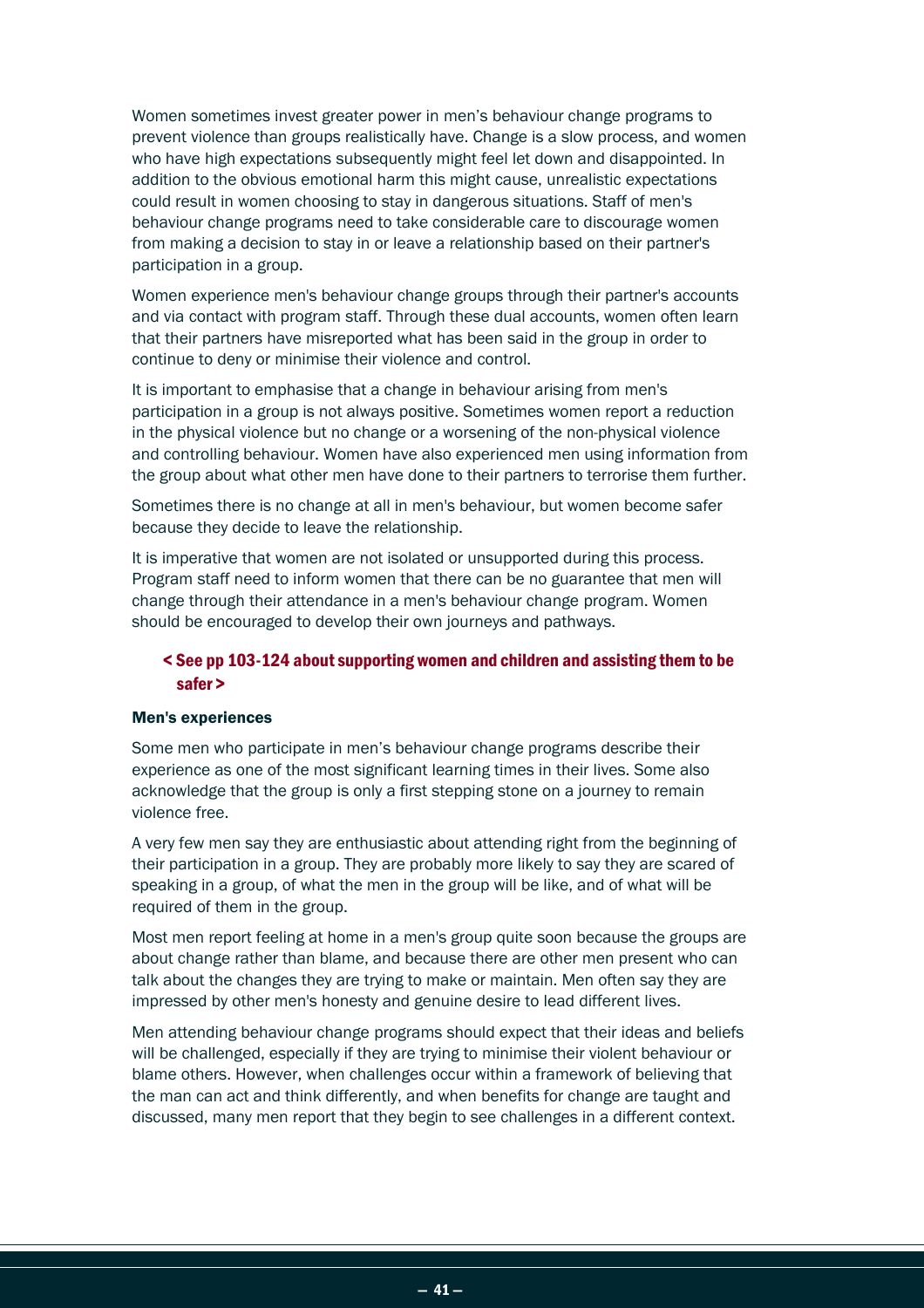Men often go through a time of great confusion and unsettlement as they are encouraged to let go of certainties and rigid thought patterns and expectations. This experience of vulnerability and uncertainty can be quite stressful and threatening for some men.

Some men speak very positively about the experience of being in a group of men because they can talk about issues they rarely discuss with other men, and relate more intimately and less competitively. They often struggle with the difference between the demands of openness in the men's group and the closed competitive nature of many of their other social relationships.

Often men talk about becoming increasingly aware of how violent the world is and how difficult it is to maintain non-violent attitudes and behaviour in everyday life. For this reason, providers have a responsibility to open up opportunities for men to identify and contribute to opportunities for broader social change, for example, family violence prevention activities.

Of course, not all men have positive experiences of men's behaviour change programs. There are many who find the group experience difficult. Some struggle with verbalising their thoughts, or being public about their feelings or experiences. Some don't gel with the others in the group. Frequently, men compare their violent and controlling behaviours to others' in the group, and question their own need to be in the group if they feel that their behaviour is 'not as bad' as others'.

Men who have been in a group for some time might struggle to keep attending – sometimes because they feel they can never change, other times because they feel it's just too hard or that they've 'changed enough'. Men who are still blaming their behaviour on their partner might say there's no point in trying to change if their partner isn't also working on her behaviour.

Often, whilst men see positive reasons to participate in a group, they also build up reasons and energies for not participating. Maintaining momentum is a struggle for most men at some point in their participation. It is important to name and discuss men's reasons for not coming, and to assist them to have in place strategies for getting to group sessions at times when they are struggling. This is most usefully discussed in the context of how men can take responsibility for their actions.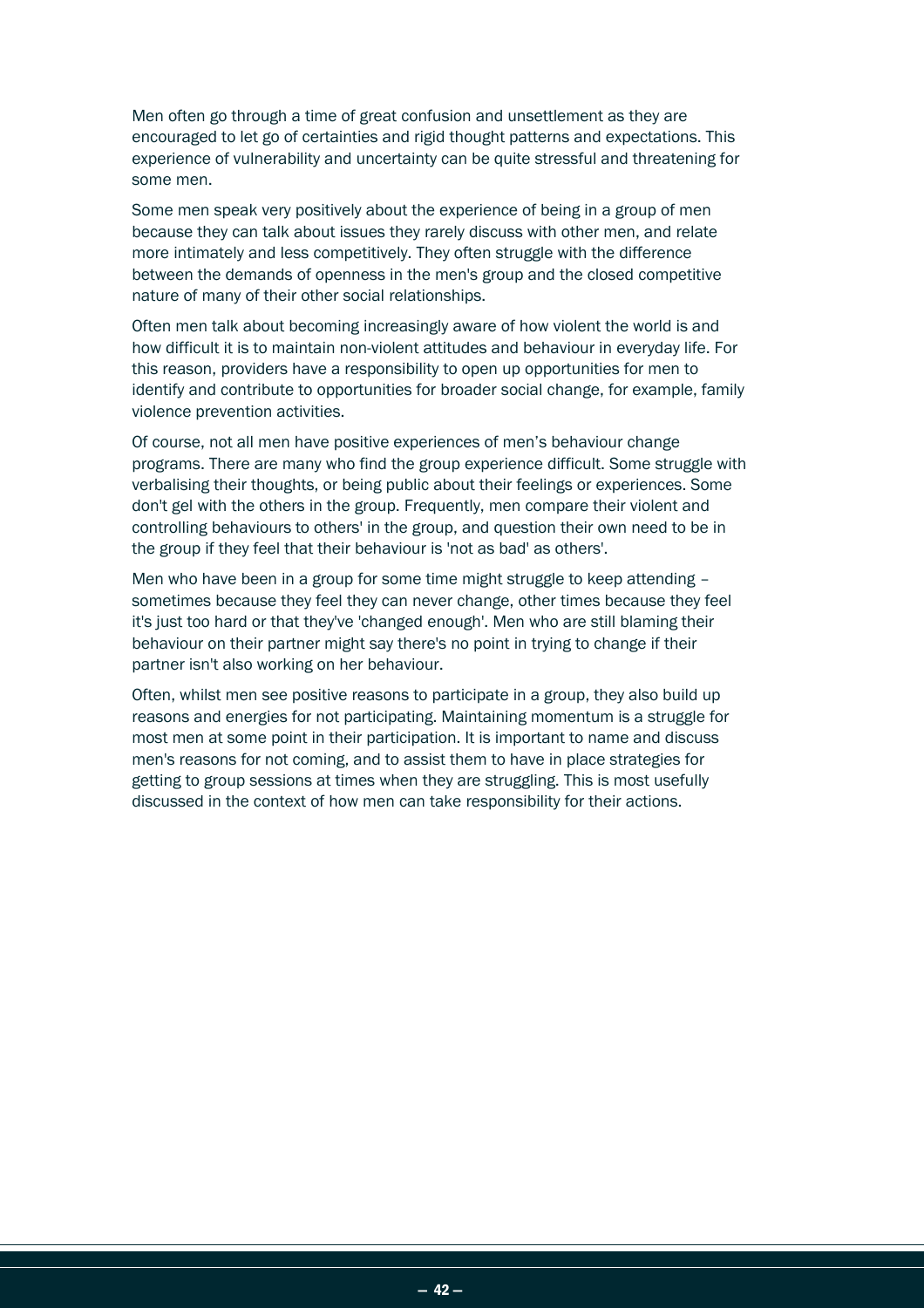# Staffing men's behaviour change programs

Ø

## Tasks associated with men's behaviour change programs

The tasks associated with providing a men's behaviour change program include:

- ° Ongoing contact with women and children affected by participants' violence.
- Safety and risk minimisation for women and children, participants, staff and others.
- ° Networking and collaboration with other providers and stakeholders, including funding bodies.
- **•** Administration.
- Intake and assessment.
- ° Ongoing assessment of participants in regard to safety of family members and appropriate reporting where necessary.
- ° Management, including development or reviews of policy and procedures.
- Conduct of men's behaviour change groups.
- **•** Integration of the group work within a holistic casework context.
- ° Supervision, support and debriefing of facilitators, guest speakers and observers.
- Evaluation and quality assurance for the management and conduct of the program and its activities.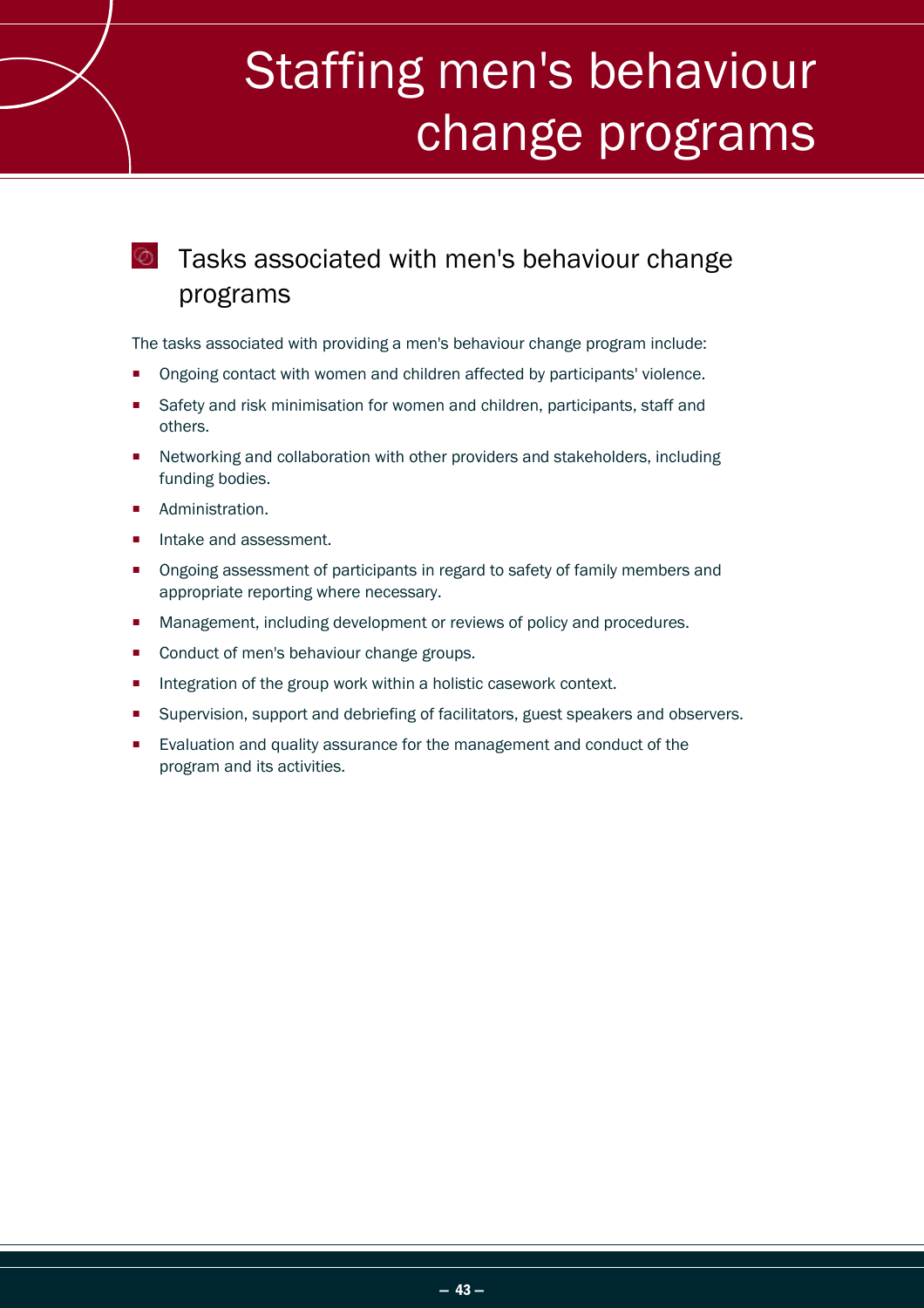### **Work roles in men's behaviour change programs**

There is no research evidence in support of any one model of delivering voluntary men's behaviour change programs. Role allocation, job descriptions and ways of managing programs differ between providers. In many providers, responsibility for the various facets of program administration and delivery is shared amongst several professionals. Others employ a program co-ordinator. Some providers also work in partnership with (for example) women's services.

In some providers, all work is undertaken by staff who facilitate the group. In others, some roles are fulfilled by staff who do not facilitate groups. For example, some providers operate in partnership, with staff from one undertaking facilitation, and staff from another having contact with women and children.

Some providers contract staff to deliver men's behaviour change programs in their entirety. Where this occurs, the provider is still ultimately responsible for ensuring its program meets NTV's Minimum Standards.

In some circumstances, decisions about staffing are based on philosophical or theoretical positions. For example, some providers feel it is inappropriate and potentially conflicting for group facilitators to have contact with women and children affected by participants' violence. Others believe that such contact provides a counterweight to collusion with men.

Frequently however, decisions about staffing and roles within men's behaviour change programs are made on the basis of available resources.

One of the greatest difficulties for most users of human services is lack of coordination and communication between professionals. Gaps in the provision of services and/or information can compromise safety and lessen the chances that women and children can rebuild their lives after experiencing male family violence.

NTV believes that men, women, children and program staff will be best served when:

- Providers of men's behaviour change programs ensure that the inputs of all staff are co-ordinated and effective.
- ° Roles and responsibilities of all staff are clearly documented and communicated to all stakeholders.
- ° There are ample opportunities for staff to share their knowledge, ideas, concerns and experiences.
- **•** Ways of doing things are reviewed regularly.

It is also important to recognise and challenge the potentially gendered dynamics that can occur in task allocation, especially with gendered-female tasks such as organising refreshments, administration and clean-up after meetings.

Because of the complexity and multiple areas of activity for men's behaviour change programs, NTV believes that providers must have a staff member delegated to oversee implementation of the NTV Minimum Standards.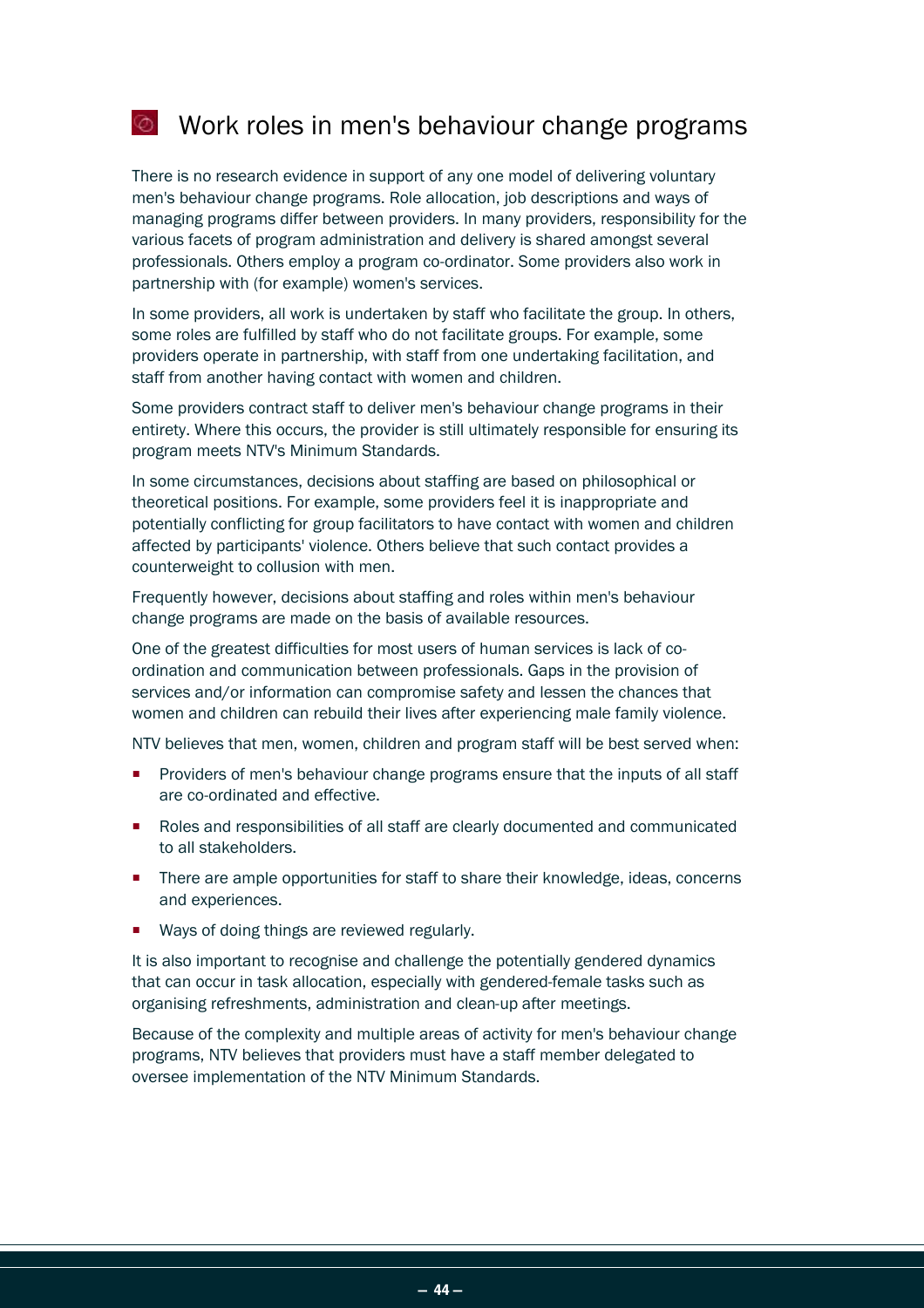Professional facilitators are trained in their own professional area, and NTV believes that they must follow the ethical standards of their own professions and prioritise safety according to their duty of care, in addition to complying with the NTV Minimum Standards. Where there is a conflict of standards, facilitators should bring this to the attention of both NTV and the professional body.

| GPG 1            | Position descriptions and performance appraisals<br>for all staff involved in the provision or<br>management of a men's behaviour change<br>program are informed by the NTV Minimum<br>Standards. |  |  |  |
|------------------|---------------------------------------------------------------------------------------------------------------------------------------------------------------------------------------------------|--|--|--|
| GPG <sub>2</sub> | Providers delegate a staff member to oversee<br>implementation of the NTV Minimum Standards.                                                                                                      |  |  |  |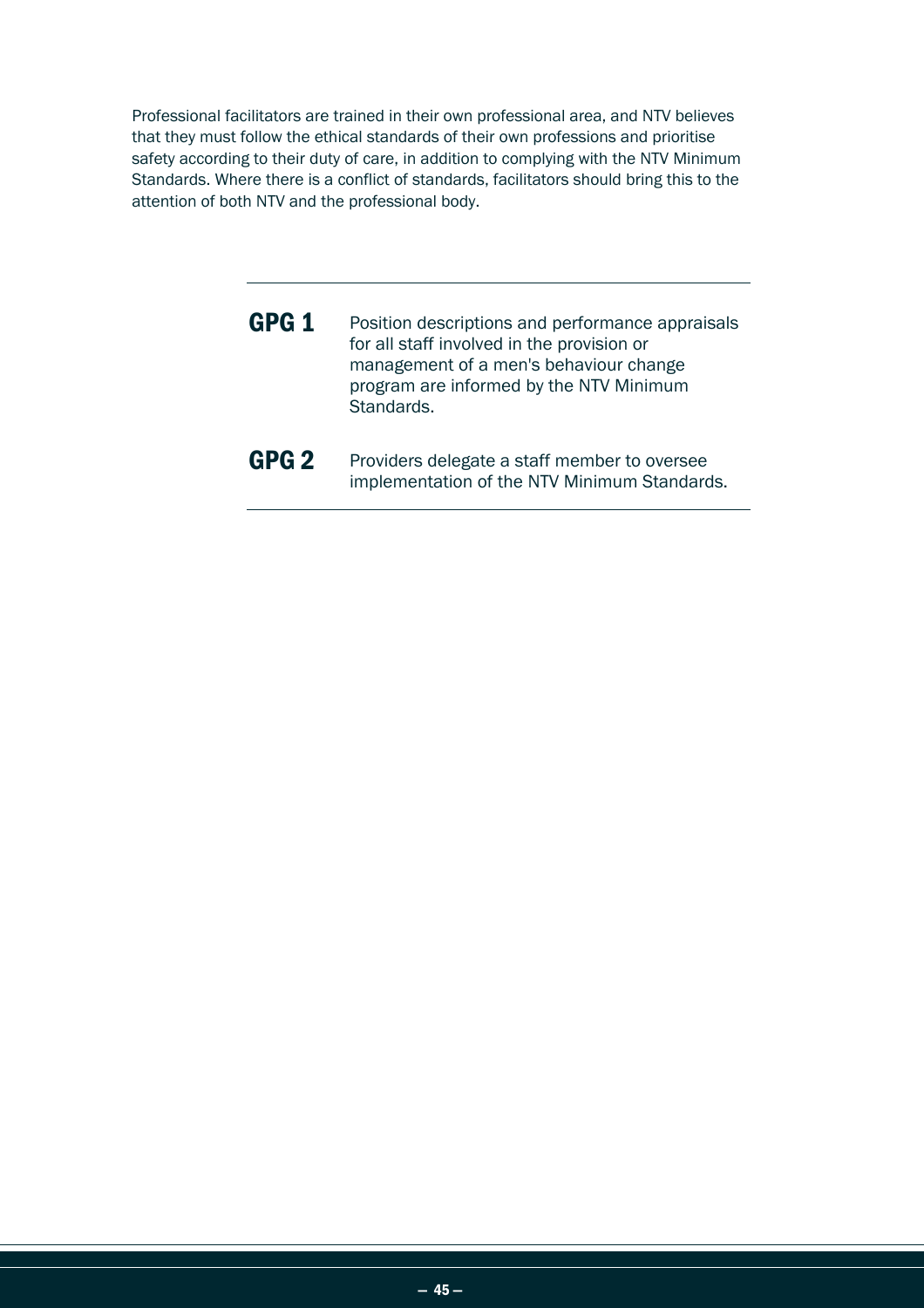### ∞ Staff skills, experience and qualifications

Working in men's behaviour change programs can be difficult and complex. Most staff have a background in some form of counselling and/or group work, and NTV believes that the skills gained from this are vital for men's behaviour change work.

Some skills are specific to work roles, others are generic for all staff working in men's behaviour change programs.

Facilitators require highly developed skills in group work. They must be skilled and confident to manage conflict, difficult group dynamics or difficult behaviour. They must be able to identify and work against collusion and minimisation of male family violence – in their own practice, as well as in others'. They need to be able to plan and conduct group sessions that are engaging and constructive for men, and to respond in appropriately to unforeseen occurrences in group settings.

Contact workers must have advanced counselling skills to engage and support women and children. They must be aware of the range of services and options open to women and children, and skilled at assisting them to use these. They must be effective at communicating women's and children's voices and needs to other program staff.

Assessment of men is a specialised area of men's behaviour change work. In addition to their counselling, engagement and motivational skills, staff undertaking assessments frequently draw on their therapeutic or diagnostic skills, especially when assessing cognitive functioning, levels of drug and alcohol abuse and mental health status.

Supervisors are in a position of considerable trust and responsibility in men's behaviour change programs. As such, they need to have significant levels of skill and experience in male family violence prevention and men's behaviour change programs. They need to have the capacity to assist program staff to respond to difficult or challenging situations in their men's behaviour change practice. It is incumbent upon supervisors to maintain current knowledge of issues in male family violence and the men's behaviour change field

In addition to highly developed generalist counselling skills, all staff of men's behaviour change programs need to:

- Be committed to advocating for non-violence, and to living non-violently.
- Be committed to enhancing the safety of women and children who have experienced male family violence.
- ° Understand and endorse their employer's theoretical model and approach to male family violence and men's behaviour change work.
- Have experience observing men's behaviour change programs.
- ° Demonstrate their willingness to challenge continually their own gendered and power-over ways of relating.

On the basis of these skills, NTV has developed a set of criteria for different roles in men's behaviour change programs. These are intended to ensure that all behaviour change programs will be staffed by people with appropriate skills and experience.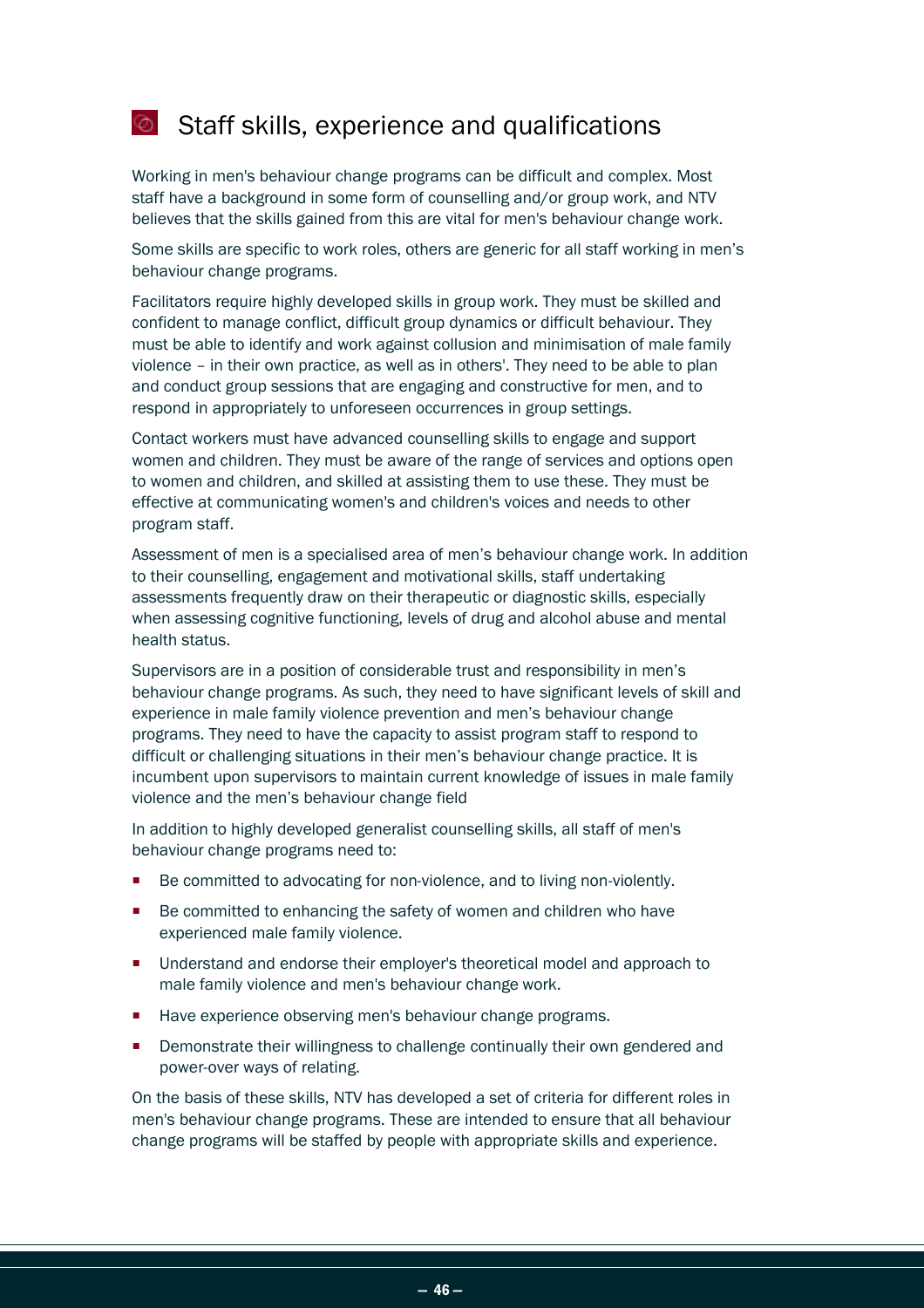| MS 3 | For every men's behaviour change group session:<br>• At least one facilitator is a Level Three<br>Facilitator.<br>• A second facilitator is at least a Level Two<br>Facilitator.<br>• Third and subsequent facilitators are at least<br><b>Level One Facilitators.</b>                                                                                                                                                                                                                                                                                                                                                                               |  |  |  |  |  |
|------|------------------------------------------------------------------------------------------------------------------------------------------------------------------------------------------------------------------------------------------------------------------------------------------------------------------------------------------------------------------------------------------------------------------------------------------------------------------------------------------------------------------------------------------------------------------------------------------------------------------------------------------------------|--|--|--|--|--|
|      | Level One Facilitators meet all the following<br>Level One criteria:<br>• Has a demonstrated understanding of the men's<br>behaviour change process and the gendered<br>nature of male family violence<br>- Has observed a minimum of 10 men's<br>behaviour change group sessions.                                                                                                                                                                                                                                                                                                                                                                   |  |  |  |  |  |
|      | Level Two Facilitators meet all the following<br>Level Two criteria:<br>• Has a demonstrated understanding of the men's<br>behaviour change process and the gendered<br>nature of male family violence<br>• Has at least 80 hours of experience facilitating<br>relevant group work<br>• Has observed a minimum of 10 men's<br>behaviour change group sessions<br>- Has at least 2 years experience in direct service<br>provision with women in the context of family<br>violence OR in a program that adheres to NTV<br>Minimum Standards (or an equivalent for men's<br>behaviour change). This includes the MRS.                                 |  |  |  |  |  |
|      | Level Three Facilitators meet all the following<br>Level Three A criteria:<br>• Has a demonstrated understanding of the men's<br>behaviour change process and the gendered<br>nature of male family violence<br>Has at least 3 years professional experience in<br>counselling<br>• Has at least 2 years experience facilitating<br>relevant group work<br>Has a 4 year degree from a recognised tertiary<br>institution in a relevant discipline (for example,<br>Social Work, Psychology, Psychiatry, Community<br>Welfare, Behavioural Science or Medicine)<br>Has at least 100 hours of experience facilitating<br>men's behaviour change groups |  |  |  |  |  |
|      | (continued over page)                                                                                                                                                                                                                                                                                                                                                                                                                                                                                                                                                                                                                                |  |  |  |  |  |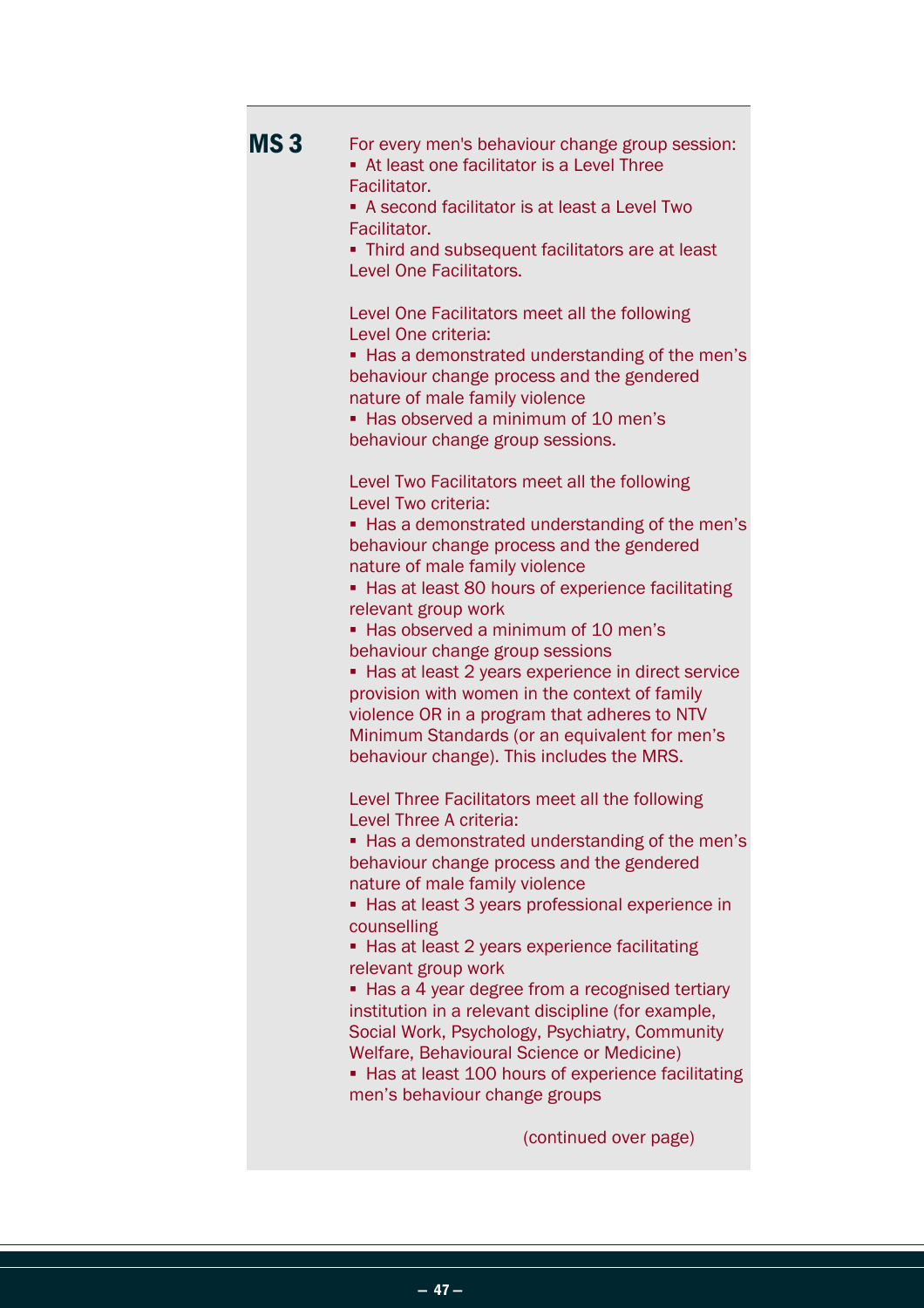OR Level Three B criteria:

**Has a demonstrated understanding of the men's** behaviour change process and the gendered nature of male family violence

**Has a Graduate Certificate of Social Science** (Male Family Violence - Group Facilitation)\*

Has at least 100 hours of experience facilitating men's behaviour change groups.

\* Or an equivalent men's behaviour change group facilitator qualification from a recognised tertiary or training institution

Note that that the NTV Management Committee may deem a person's experience and qualifications to be equivalent to these criteria.

### MS 4 Contact workers meet all the following Contact Worker criteria:

• Has a demonstrated understanding of the men's behaviour change process and the gendered nature of male family violence

**Has knowledge of the processes and content of** the provider's group sessions

**Has observed a minimum of 6 men's behaviour** change group sessions

**Has experience in direct service provision with** women in the context of family violence OR a Graduate Certificate of Social Science (Male Family Violence - Group Facilitation)\*.

\* Or an equivalent men's behaviour change group facilitator qualification from a recognised tertiary or training institution

Note that that the NTV Management Committee may deem a person's experience and qualifications to be equivalent to these criteria.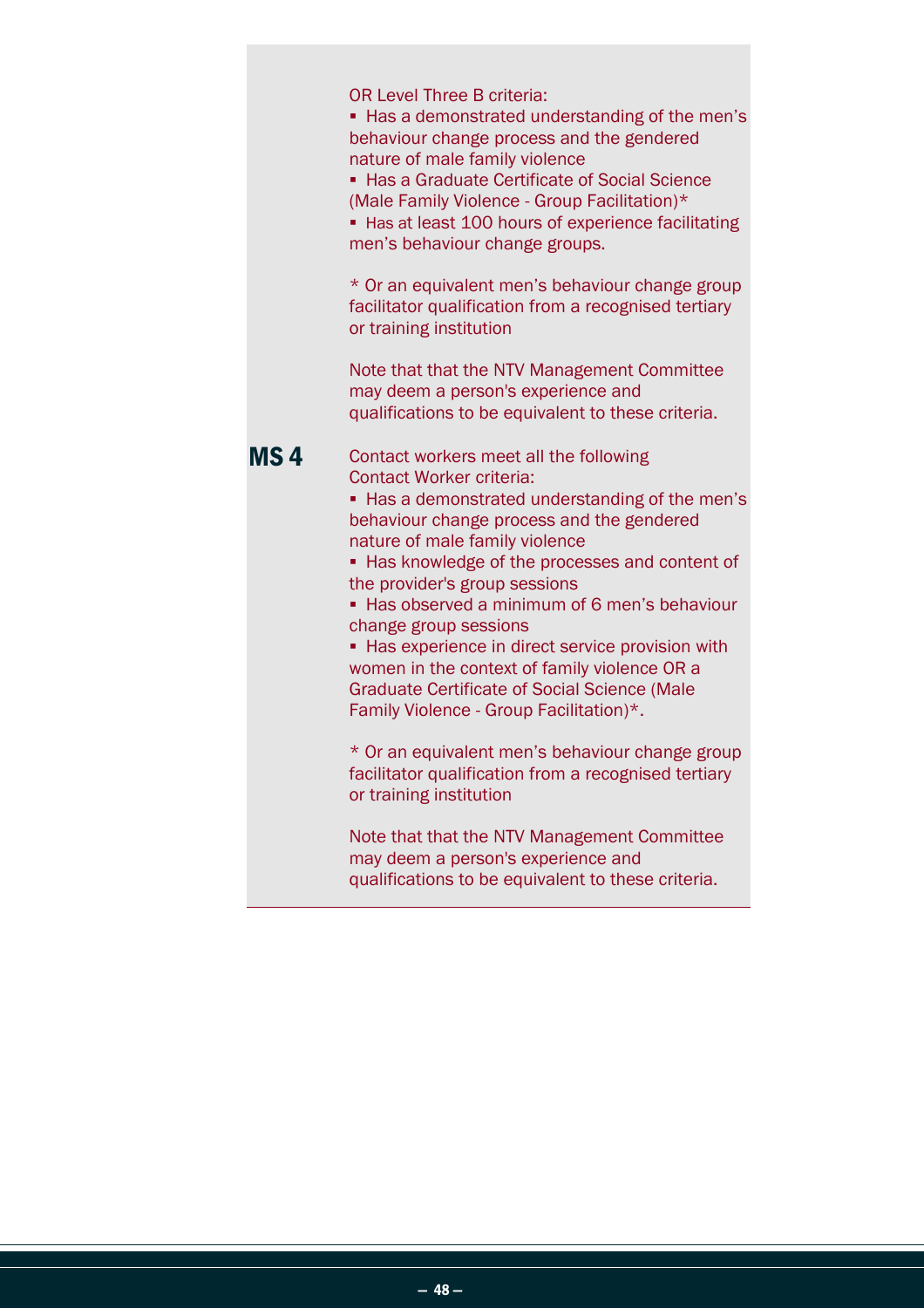| <b>MS5</b> | Staff undertaking assessments of men:<br>• Are a Level 3 (A) Facilitator OR<br>• Have a Graduate Certificate of Social Science<br>(Male Family Violence - Group Facilitation)* AND<br>at least 200 hours of experience facilitating men's<br>behaviour change groups.                                                                                                                                                                                                                                                                                                                                                                                                                                                                                                             |
|------------|-----------------------------------------------------------------------------------------------------------------------------------------------------------------------------------------------------------------------------------------------------------------------------------------------------------------------------------------------------------------------------------------------------------------------------------------------------------------------------------------------------------------------------------------------------------------------------------------------------------------------------------------------------------------------------------------------------------------------------------------------------------------------------------|
|            | * Or an equivalent men's behaviour change group<br>facilitator qualification from a recognised tertiary<br>or training institution                                                                                                                                                                                                                                                                                                                                                                                                                                                                                                                                                                                                                                                |
|            | Note that that the NTV Management Committee<br>may deem a person's experience and<br>qualifications to be equivalent to these criteria.                                                                                                                                                                                                                                                                                                                                                                                                                                                                                                                                                                                                                                           |
| MS 6       | Supervisors of men's behaviour change program<br>staff meet all the following<br><b>Supervisor Criteria:</b><br>• Has a Graduate Certificate of Social Science<br>(Male Family Violence - Group Facilitation)* OR a 4<br>year degree from a recognised tertiary institution<br>in a relevant discipline (for example, Social Work,<br>Psychology, Psychiatry, Community Welfare,<br><b>Behavioural Science or Medicine)</b><br>• Has relevant and diverse skills in counselling<br>and group work<br>• Has at least 3 years professional experience in<br>the family violence field<br>• Has at least 100 hours of experience facilitating<br>men's behaviour change groups<br>• Has current knowledge of issues in male family<br>violence and the men's behaviour change field. |
|            | * Or an equivalent men's behaviour change group<br>facilitator qualification from a recognised tertiary<br>or training institution                                                                                                                                                                                                                                                                                                                                                                                                                                                                                                                                                                                                                                                |
|            | Note that that the NTV Management Committee<br>may deem a person's experience and<br>qualifications to be equivalent to these criteria.                                                                                                                                                                                                                                                                                                                                                                                                                                                                                                                                                                                                                                           |

 $\overline{\phantom{a}}$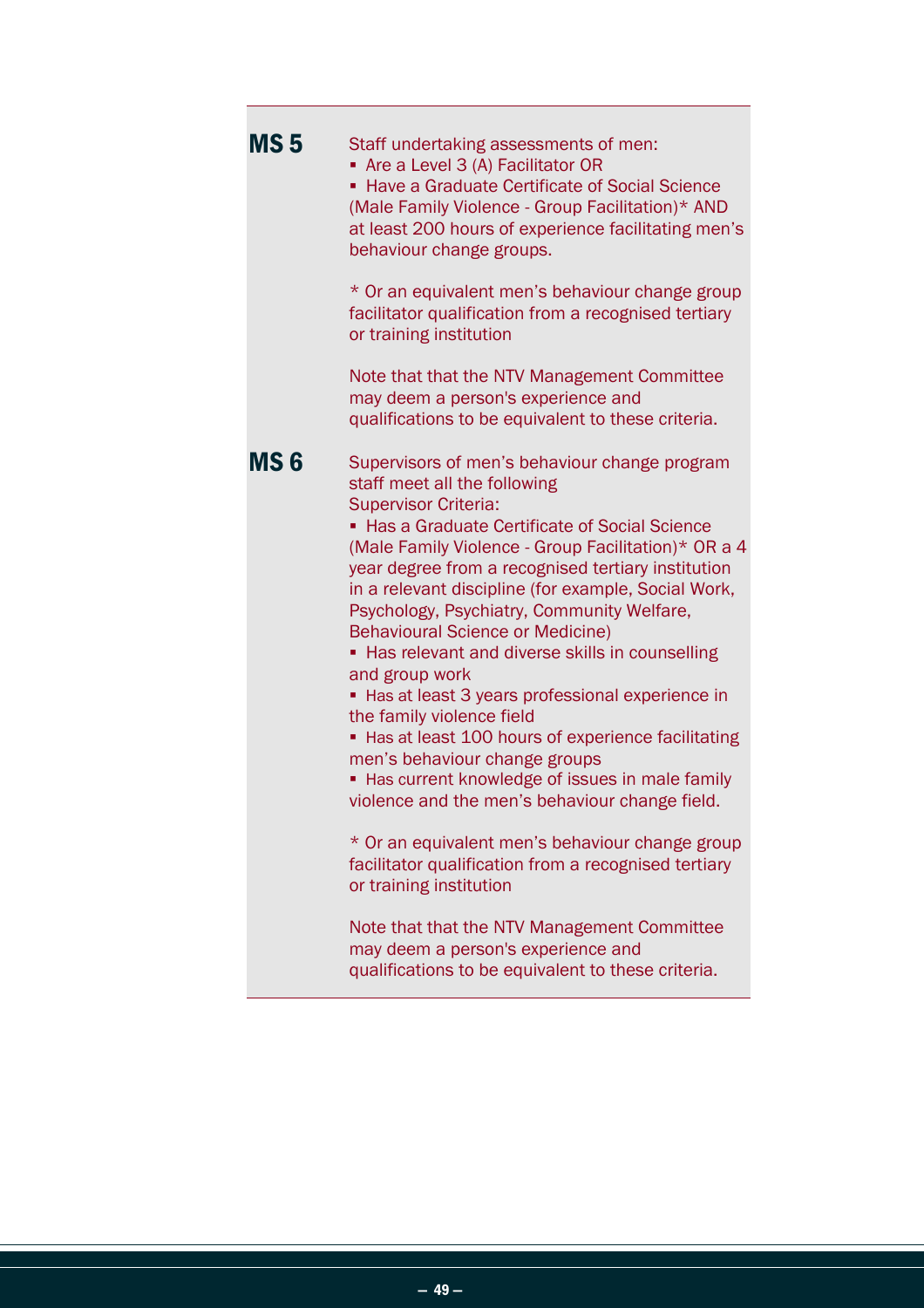### $\circledcirc$ Gender of contact workers

Women and children who have experienced male family violence often need intensive support. Providers of men's behaviour change programs that do not have dedicated women's and children's services often find that they have neither the resources nor the staff with specific skills to provide adequate levels of support. In these circumstances, providers need to make arrangements for referral of women and children to a partner provider *before* they offer a men's behaviour change program.

There is ongoing debate as to who should have direct contact with women and children. This debate is firstly about the gender of the contact worker, and secondly about the role of facilitators and other program staff.

In terms of gender of the contact worker, it is generally believed that women will find it easier and safer to speak with a female, especially at first. For this reason, initial contact should always be made by a female worker.

For subsequent contact, some providers offer women a choice between female and male contact workers. Providers who have male contact workers offer women the choice of female or male contact workers, because they believe that:

- ° It can be empowering for women to experience respectful male behaviour and to see that not all men condone violence.
- ° It is important that male staff share all aspects of work associated with program delivery, to ensure that certain tasks do not become gendered.
- It can be useful for male staff to hear women's experiences and point of view.
- ° Male contact workers can help to break down dichotomies between women and men.

Some providers feel strongly that group facilitators should not also have contact with women and children. They argue that facilitators might feel conflicted loyalties if they have contact with all parties, and that this might mean that they condone or collude with a man's behaviour when speaking with women and children.

Other providers believe that group facilitators' direct contact with women and children offers facilitators a more rounded perspective on the behaviour of individual men and acts as a counterweight to men's voices, thus preventing collusion. Furthermore, they argue that direct contact with women and children by facilitators is vital to keep the voices of women and children alive and present in group sessions.

NTV does not have a position on this issue. A provider's decision on how best to have contact should be informed by thorough discussion and the views of its staff and Reference Group.

Clearly, contact workers need to be mindful at all times of power and gender issues in working with people who have experienced male family violence.

**MS 7** Initial contact is made by a female worker and women are able to have contact solely with female staff if they wish.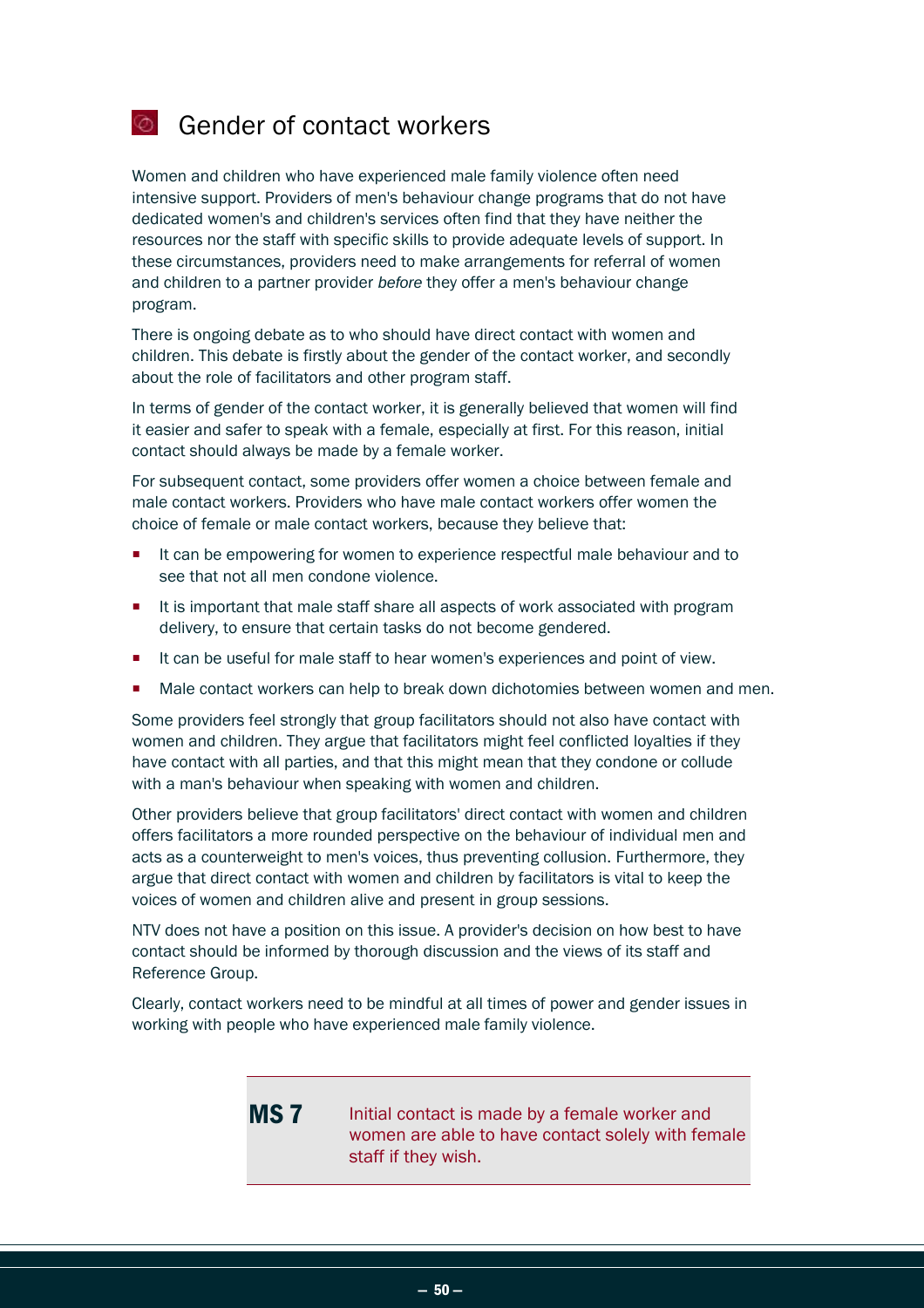### $\circledcirc$ Professional development requirements

Men's behaviour change work is an ever-evolving area with significant ethical, legal, political and personal dimensions. It is important for all staff involved in the provision of men's behaviour change programs to participate in regular professional development across the full spectrum of family violence issues. In particular, it is important that they regularly participate in professional development pertaining to women's issues, rather than only attending professional development on men's behaviour change work. Ongoing professional development in group processes and facilitation can also help facilitators to continue to hone their group-work skills.

Accredited facilitators and contact workers must participate in at least four relevant professional development activities each year, of which two must be activities conducted by NTV or Domestic Violence and Incest Resource Centre (or an equivalent interstate). They should keep a log book of all professional development activities.

Useful forms of professional development include:

- Seminars and conferences.
- Information or training sessions.
- Reading groups.
- Discussion groups.
- Observing other groups.
- ° Being observed as a facilitator (either directly or via video or audio tape).

Professional supervision is different in its intent and function to professional development and is not to be counted as a professional development activity.

> MS 8 Facilitators and contact workers participate in at least four relevant professional development activities each year (of which two are activities conducted by NTV) and keep a log of their professional development activities.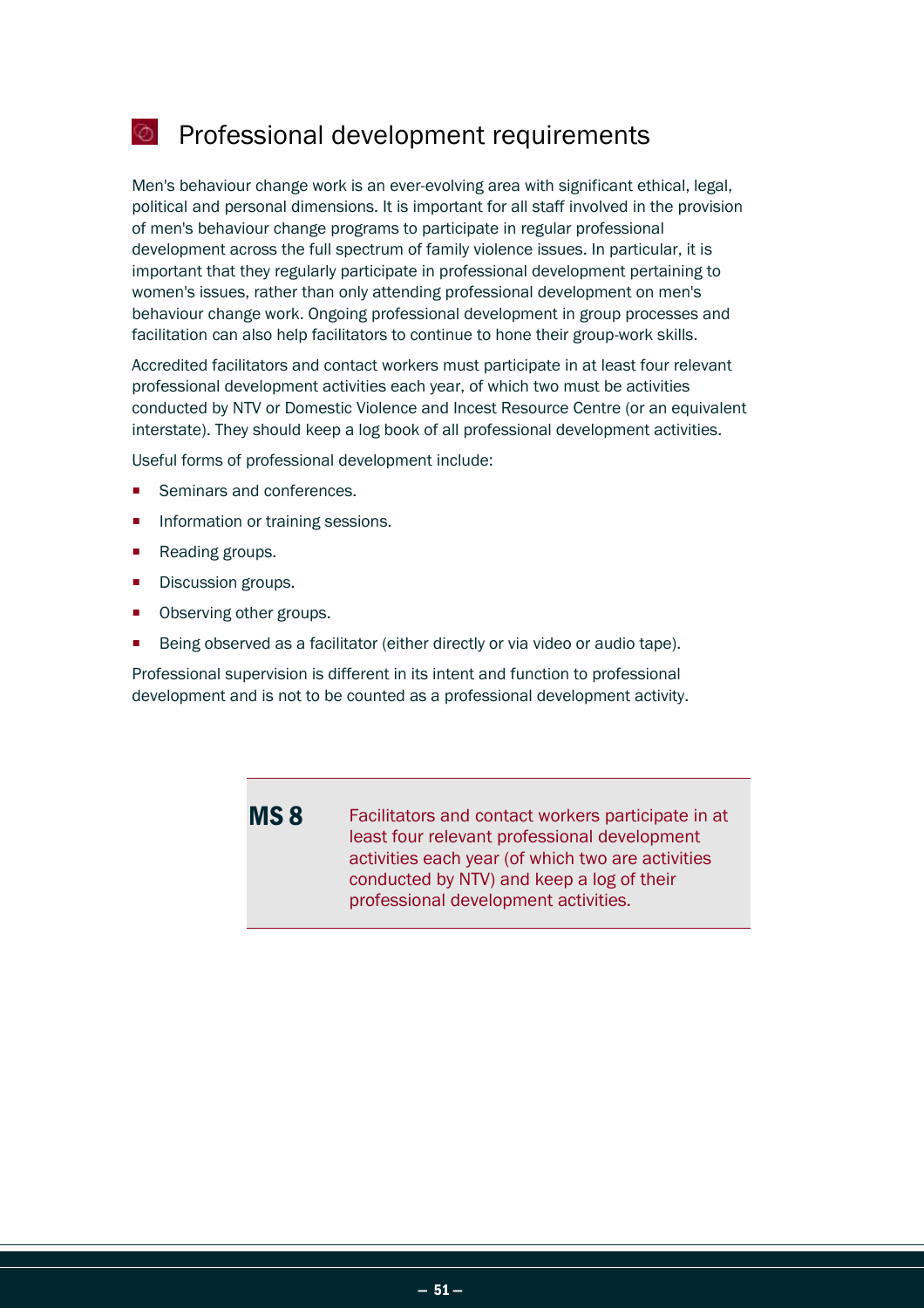#### $\circledcirc$ Number and gender of facilitators

All men's behaviour change groups need to be facilitated by at least two professionals, except in certain specified circumstances. The advantages of cofacilitation include:

- Group members can observe non-violent ways of relating in the interactions between facilitators.
- Facilitators can give each other support and feedback.
- There is potentially less bias in the analysis of group process.
- There is greater accountability.
- There is greater safety for the facilitators.
- If necessary, one facilitator can attend to facilitation, whilst the other attends to a 'crisis' situation (for example, a participant arriving drunk or expressing suicidal feelings).
- There is a mechanism for inducting or training new or less experienced facilitators

The gender of facilitators is important because gender issues are central to the work of men's behaviour change groups. Men participate in men's behaviour change programs because they use gendered power.

NTV's strong preference is that every group session is facilitated by a man and a woman. Male facilitators can demonstrate non-violent ways of being and relating as a man, and show that men can and do stand up against male family violence. Female facilitators offer participants experience in listening to and engaging with women in respectful ways. Men and women running groups together provide role models of non-violent, co-operative and more equal ways of relating between women and men. Furthermore, the presence and active participation of a female facilitator can provide another level of accountability.

In certain circumstances, a provider may choose to conduct a program with two male facilitators. This is acceptable on a temporary basis if a provider has limited access to appropriately skilled female staff (for example, in some rural areas). However, in general, NTV discourages this practice and believes it to be unsatisfactory in most instances. In circumstances where providers do not have female facilitators, male facilitators must have contact with at least one experienced woman worker in peer supervision, individual supervision, telephone supervision (in cases of geographical isolation) or the program's Reference Group; and at least monthly, have sessions observed (directly or via audio or video tape) by an appropriately experienced female.

NTV believes that due to safety risks, lack of accountability and the importance of modelling respectful ways of relating, men's behaviour change groups should never be facilitated by a single facilitator.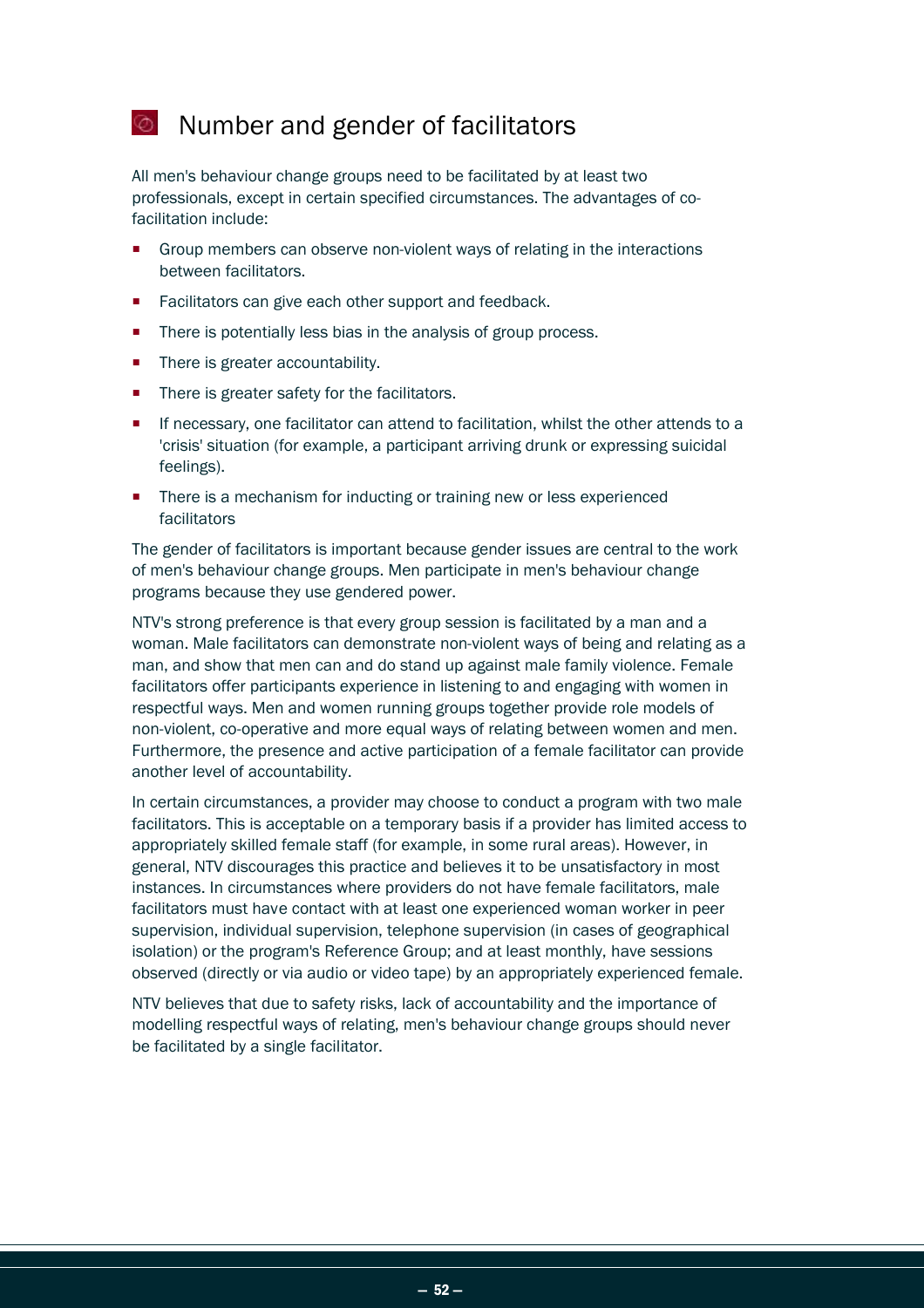| MS <sub>9</sub> | All group programs are facilitated by at least two<br>co-facilitators, one male and one female co-<br>facilitator, unless there are demonstrably<br>exceptional circumstances, in which case, they are<br>facilitated by two male facilitators, both of whom:<br>• Have at least fortnightly contact with at least<br>one experienced woman worker in peer<br>supervision, individual supervision, telephone<br>supervision (in cases of geographical isolation) or<br>the program's Reference Group AND<br>• Have their sessions observed (directly or via |
|-----------------|-------------------------------------------------------------------------------------------------------------------------------------------------------------------------------------------------------------------------------------------------------------------------------------------------------------------------------------------------------------------------------------------------------------------------------------------------------------------------------------------------------------------------------------------------------------|
|                 | audio or video tape) by an appropriately<br>experienced female at least monthly.                                                                                                                                                                                                                                                                                                                                                                                                                                                                            |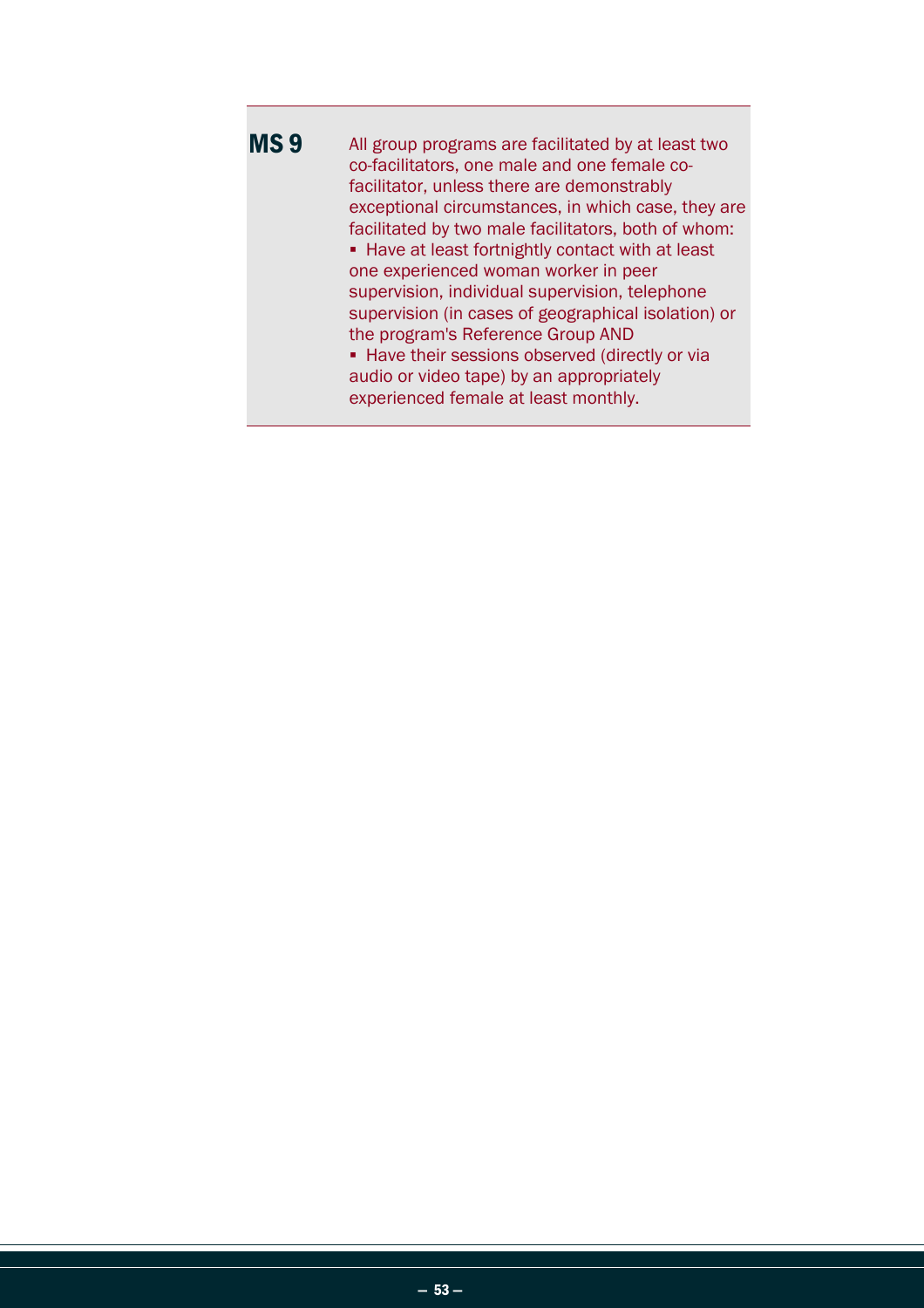### ⊙ Formal roles for previous participants

Some family violence professionals believe that involving previous participants in formal, ongoing roles within men's behaviour change groups is a critical component of an integrated community response to male family violence. They posit that former participants in men's behaviour change groups who acknowledge their ongoing commitment to long-term change and are demonstrably non-violent, can act as mentors and role models for other men. Furthermore, they claim that if men cannot change enough to take on such roles, then this begs the question about the efficacy of men's behaviour change groups in the first place.

Others believe that there is no guarantee that men will continue to refrain from using violent and controlling behaviours, and that the safety of women and children might be jeopardised by placing a man who has used violence in a role such as peer educator or mentor. Furthermore, some program providers and women's advocates feel that it is inappropriate for men who have used violence and participated in men's behaviour change processes to earn income and/or professional standing from work in male family violence prevention.

There is no research evidence for or against the involvement of former participants – as mentors, facilitators or guest speakers – in men's behaviour change programs. As such, NTV neither endorses nor opposes such involvement. Rather, NTV recommends minimising the possibility of harmful or dangerous outcomes arising from such involvement, by putting in place a number of safety conditions.

NTV believes that if previous participants are to be involved in formal, ongoing roles within men's behaviour change groups, they should at least:

- Have completed an accredited men's behaviour change program focused group.
- Have been in regular contact with the program for at least 12 months.
- ° Be able to articulate details of their past violent and controlling behaviour, and to have verified through continuous partner contact that this behaviour has not continued.
- Not be in a state of crisis regarding their relationship.
- ° Be able to make a 12-month commitment to the program, and be aware of the responsibilities that this entails.
- ° Have an awareness and clear sense of self and others, and the capacity to draw therapeutic boundaries so as not to use their role to push a personal agenda.
- ° Be able to engage men appropriately, have good basic listening skills and while articulating a point of view, be able to tolerate and accept differing perspectives.
- ° Have a high degree of personal responsibility and demonstrated self control, both within the group and outside the program.
- ° Have a sound working knowledge of the power and control issues that surround men's choices to use violent and controlling behaviours.
- Be comfortable in a leadership and educative role.
- Accept the need for ongoing contact between the provider and their partner, if they have one, and provide up-to-date contact information for this to occur.
- ° Disclose any use of violent or controlling behaviour to the provider as soon as it occurs.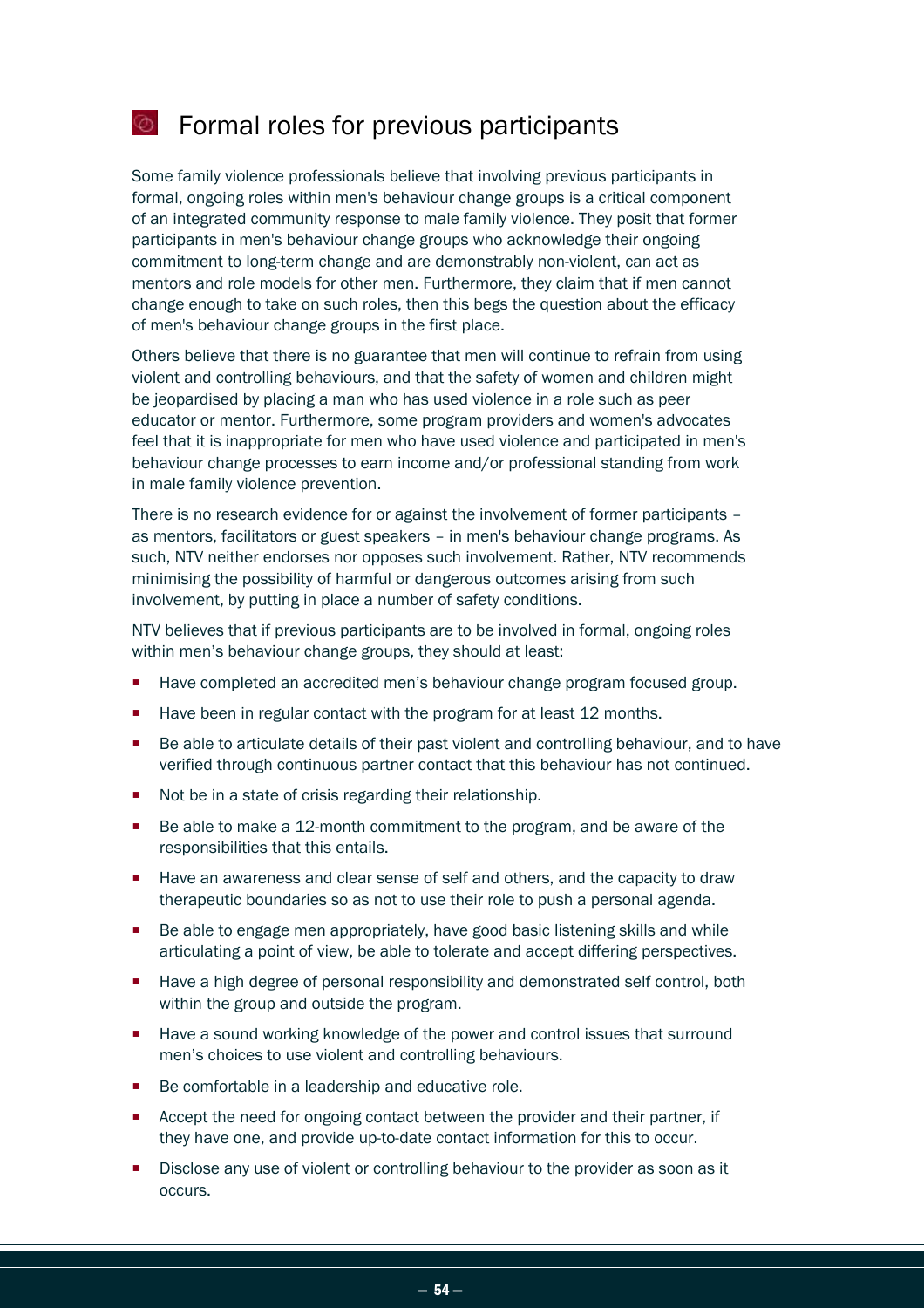| GPG <sub>3</sub> | When involving a previous group participant in a<br>men's behaviour change program in an ongoing<br>formal capacity in a group (for example, as a<br>mentor, educator or facilitator), program providers:<br>• Provide a written role description, including<br>aims, prerequisites and selection criteria for the<br>role; rights and responsibilities of both the<br>participant and the provider; accountability<br>processes; and, scope, limitations and boundaries<br>for the role. |
|------------------|-------------------------------------------------------------------------------------------------------------------------------------------------------------------------------------------------------------------------------------------------------------------------------------------------------------------------------------------------------------------------------------------------------------------------------------------------------------------------------------------|
|                  | • Ensure that the man satisfies all of the<br>provider's selection criteria.                                                                                                                                                                                                                                                                                                                                                                                                              |
|                  | • Provide effective training and induction.                                                                                                                                                                                                                                                                                                                                                                                                                                               |
|                  | ■ Have regular contact with his partner, if he has<br>one (including if he commences a relationship).<br>• Involve him in briefing and debriefing for every<br>group session.                                                                                                                                                                                                                                                                                                             |
|                  | • Provide regular supervision with a professional<br>facilitator.                                                                                                                                                                                                                                                                                                                                                                                                                         |
|                  | ■ Have a formal contract with him for the provision<br>of his services (whether paid or voluntary).<br>- Have a policy on payment/honoraria for                                                                                                                                                                                                                                                                                                                                           |
|                  | volunteers.<br>• Conduct an exit interview upon his departure<br>from the program.                                                                                                                                                                                                                                                                                                                                                                                                        |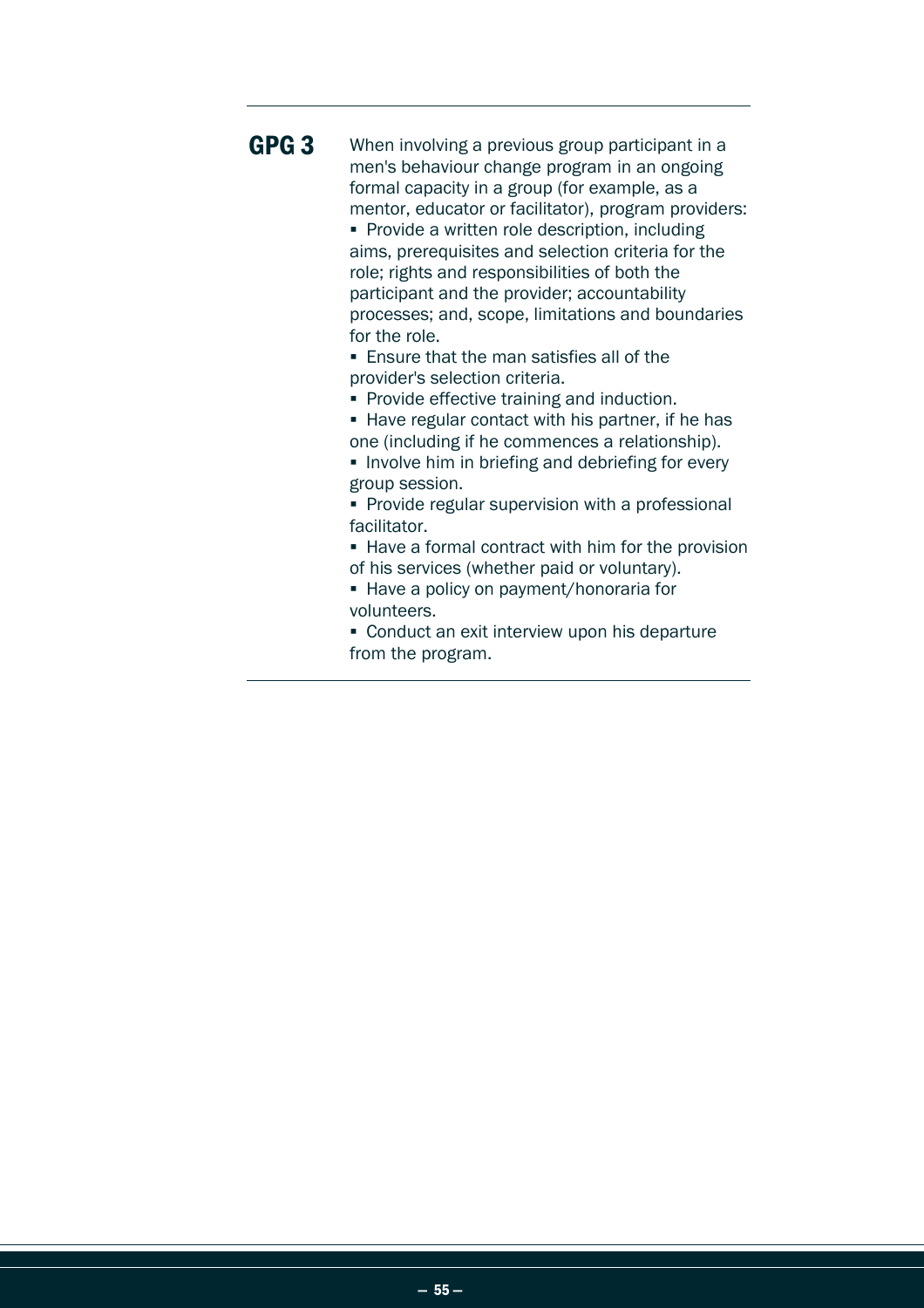## Program planning

### Theoretical positioning ⊙

Professionals working in men's behaviour change programs bring to their work many different theoretical perspectives, disciplines, and personal and political beliefs. NTV centres its Minimum Standards and approach to male family violence and men's behaviour change work on an understanding of gendered power and control. However, this does not preclude providers integrating this approach with other understandings that complement feminist perspectives.

NTV requires providers to articulate their underlying assumptions, values and ways of seeing male family violence and men's behaviour change work by documenting their theoretical underpinnings. NTV regards this as a crucial aspect of accountability to women and children and encourages providers to make their theoretical underpinnings publicly available.



GPG 4 Providers document the theoretical underpinnings of their men's behaviour change program.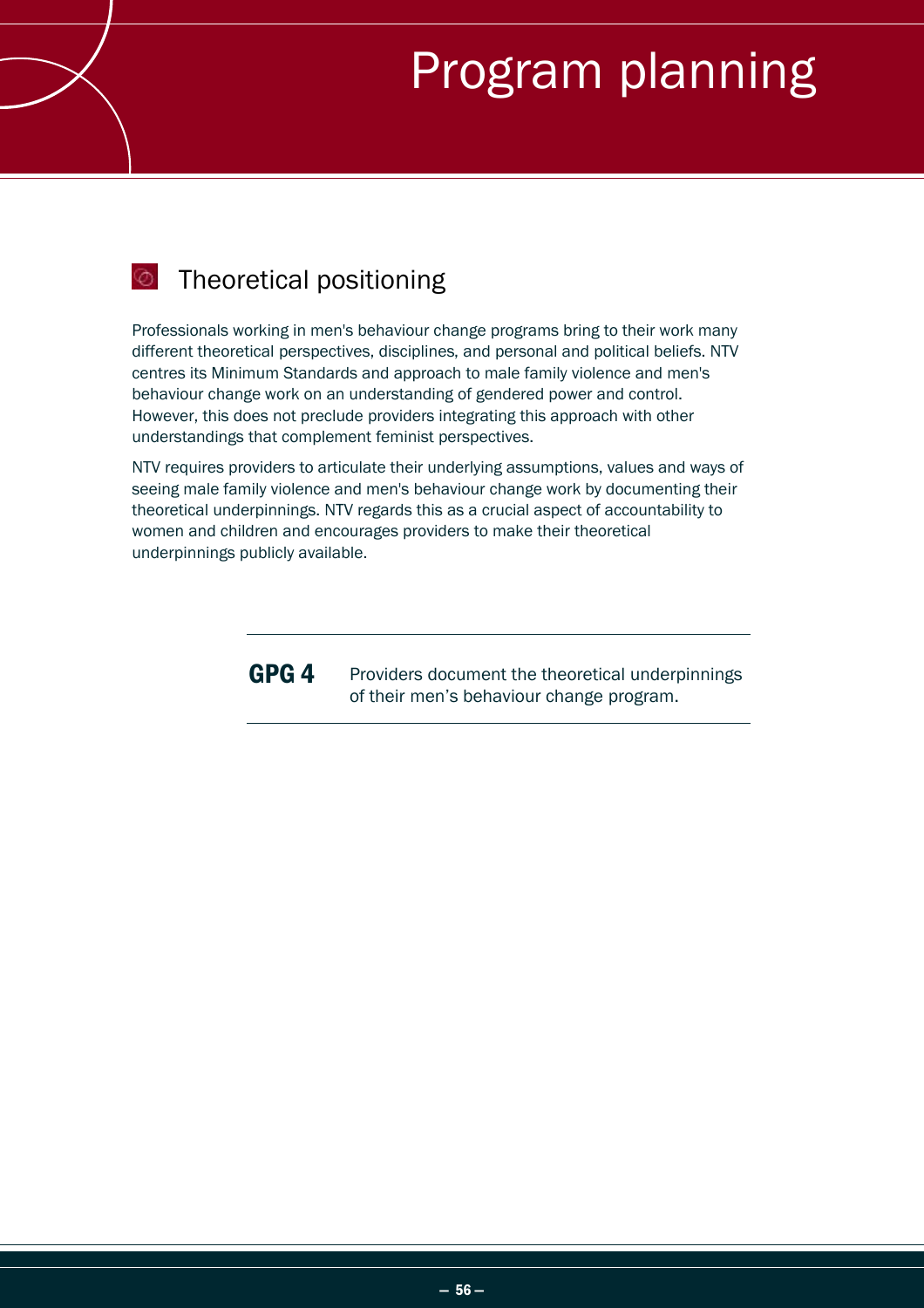### $\circledcirc$ Partnerships and networking

Men's behaviour change programs need to be developed and maintained in association with other family violence programs in the local area. Strong local relationships enable:

- Appropriate referrals and support for women, children, and men.
- ° Exchanges of experience, news, views, and information with other professionals.
- Opportunities to identify and respond to local issues.
- ° Continuing input from other professionals in the field into the planning, delivery and evaluation of men's behaviour change programs.
- **EXECOUNTER Accountability to women's services.**
- **•** Prompt responses to threats to safety.
- ° Greater possibilities of access for men, women, and children from marginalised communities.

Over the years, the experience of collaboration between providers of women's services and male family violence programs has been varied, depending on factors such as resource availability, understandings of male family violence, personalities and communication styles.

NTV recognises that limited resources frequently constrain the amount of time available for networking activities. However, networking is vital to ensure that women and children receive appropriate support and responses when they experience violent and controlling behaviours. Providers must make all reasonable attempts to have contact with their local family violence outreach service, family violence networker and police at least quarterly, and should attend meetings of their local family violence network.

At a minimum, NTV believes that providers of men's behaviour change programs should be guided by a reference group comprising representatives of relevant providers. Reference groups should have formal terms of reference that define their role, responsibilities, composition, and scope of decision making and accountability.

Reference groups should include representatives from:

- Local women's services (including, but not limited to, family violence services)
- Local men's services
- Family violence networker
- The local regional family violence network
- Local court
- Local police
- ° Child protection services in government and community-based agencies
- Correctional services
- Local multicultural resource centre and/or other providers that can assist in responding to cultural and linguistic diversity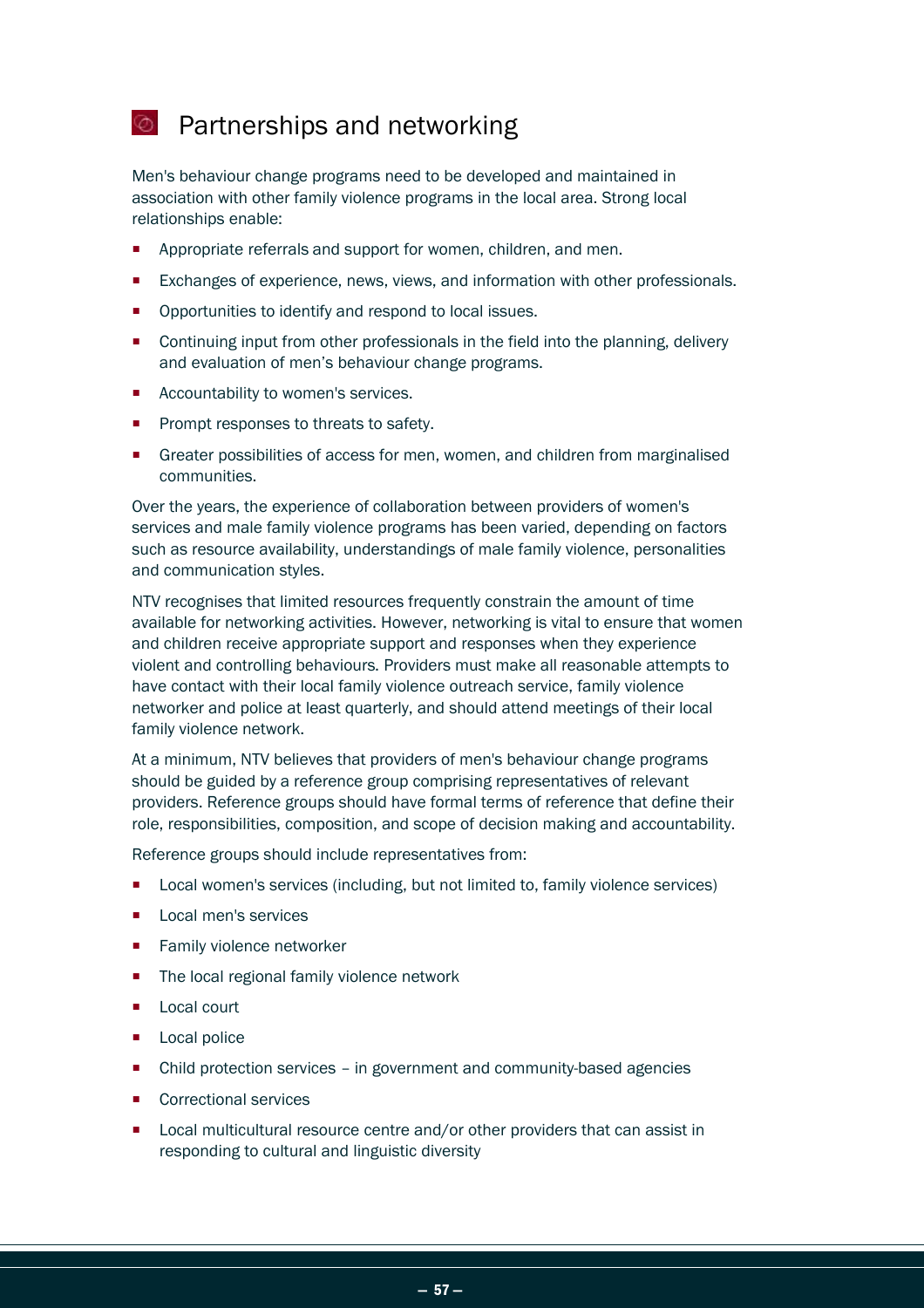- ° Representatives of local Indigenous services or organisations
- Any other providers, populations or groups relevant to local needs.

Partnerships are also an important way to improve the quality of service provision to women, children and men. NTV encourages providers to work towards memoranda of understanding with local family violence outreach services, local police and local magistrates, to clarify roles, responsibilities and referral protocols.<sup>15</sup>

Ideally, men's behaviour change program providers should be engaged in broader male family violence prevention activities in partnership with other local organisations. They should also be aware of debates and developments concerning male family violence at state and Federal levels, and where possible, contribute their practice-based experience to these.

- MS 10 Men's behaviour change program providers have a Reference Group that meets at least quarterly. This group comprises representatives of local women's services and as many other relevant service providers as possible.
- GPG 5 Providers make all reasonable attempts to have contact with their local family violence outreach service, family violence networker, and police at least quarterly.
- GPG 6 Providers attend meetings or other activities of their local family violence network at least quarterly.
- GPG 7 All staff in men's behaviour change programs have access to up-to-date information about services that could be used by men, women and children, including those provided by regional and statewide providers.

< See Resource Manual for sample Terms of Reference for a Reference Group >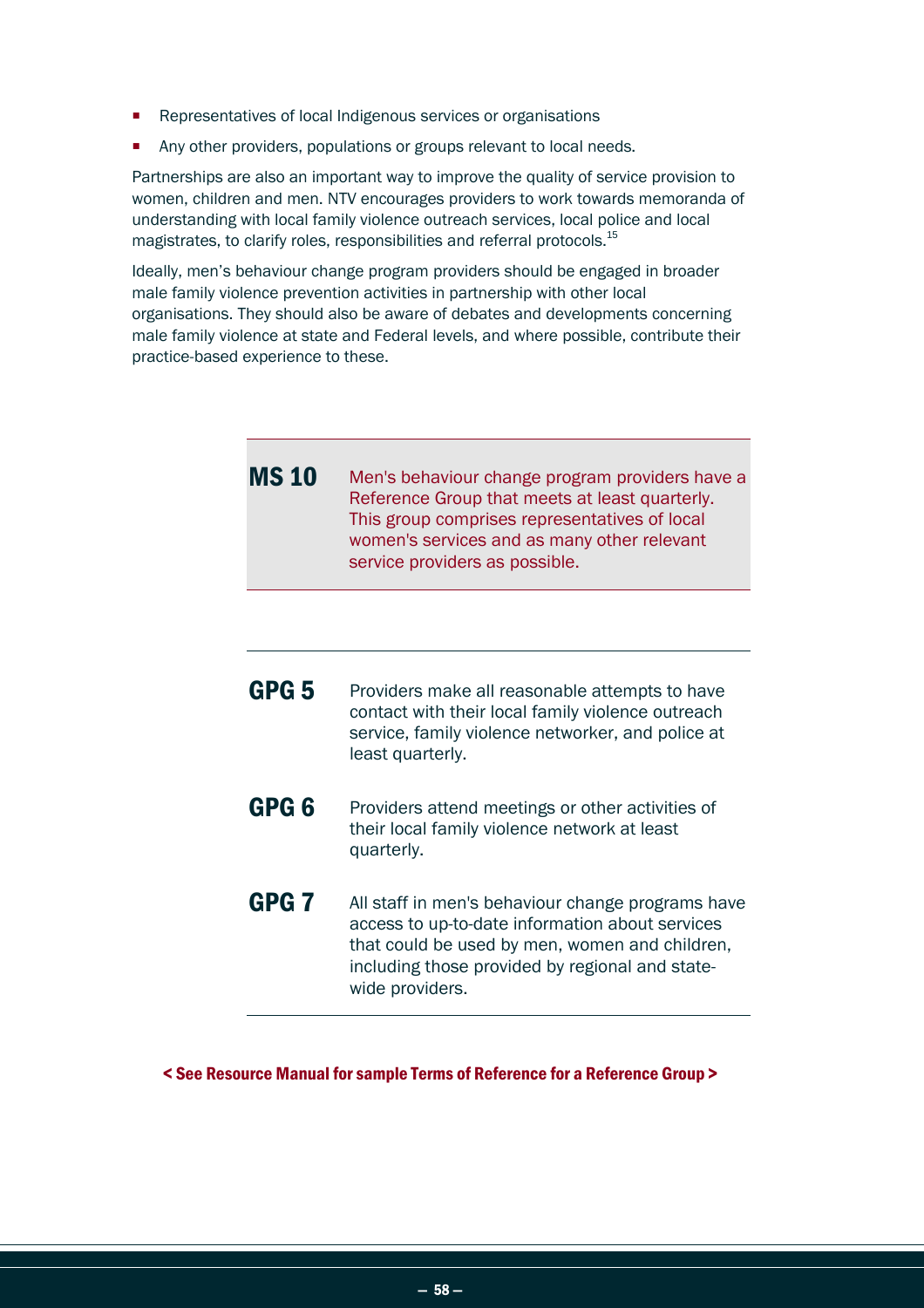### Program structures and duration

Whilst the earlier NTV Standards of Practice specified a model for the conduct of men's behaviour change groups, over the years, providers have modified this model according to local needs and resources. There is now considerable variation amongst providers in terms of group curriculum, duration and composition. There is no evidence for prescribing models for the delivery of voluntary men's behaviour change programs. Rather, NTV has compiled a brief overview of some common models, with some perceived pros and cons of each.

### < See page 61 for matrix of different models >

Previously NTV suggested that 'program-focussed' men's behaviour change groups should run weekly for at least 10 weeks, for a total of at least 20 contact hours (not including time spent on initial assessment or follow-up processes). <sup>16</sup> There is diversity of opinion between NTV members as to whether this is sufficient for even initial engagement. Many providers implement a version of men's behaviour change program that has been influenced by the 'Duluth model', an American program that runs for 26 weeks and is conducted as part of an integrated community response to violence. Another model suggests that programs should 'offer a minimum of 40 hours direct contact time in order to achieve the basic levels of cognitive and behavioural change required to achieve … safety [for women and children]'. <sup>17</sup> A 2004 report to Partnerships Against Domestic Violence<sup>18</sup> suggested a minimum of 12 weeks duration. The majority of groups reported in overseas literature run for between 10- 36 weeks, usually for 2 hours per session. <sup>19</sup> Most of these groups involve men who are directed by a court to participate in a men's behaviour change program.

Whilst there is significant variability between providers and no research evidence for *any particular duration*, NTV believes there are significant grounds for establishing a minimum number of contact hours and minimum number of sessions for men's behaviour change groups. This belief is founded on the recognition that whilst participation in a men's behaviour change group for the minimum number of hours and sessions does not guarantee change in a man or safety for his family, setting minimums:

- ° Maximises the likelihood of participants being exposed to all of the core messages of the program.
- Discourages the view that behaviour change can be achieved quickly or easily.
- **•** Prevents the conduct of 'short courses' (for example, weekend intensives).
- Might increase the chance of engaging men on an ongoing basis.
- ° Maximises the length of time for providers to engage with women and children on a meaningful basis.

On the basis of available research and the collective experience of NTV members, NTV requires program providers to provide men with access to a minimum of 24 hours of group work, spread over a minimum of 12 sessions, spaced no more than fortnightly. Time spent on assessment or follow-up is additional to these hours. There is no stipulation as to how men's behaviour change programs should be structured.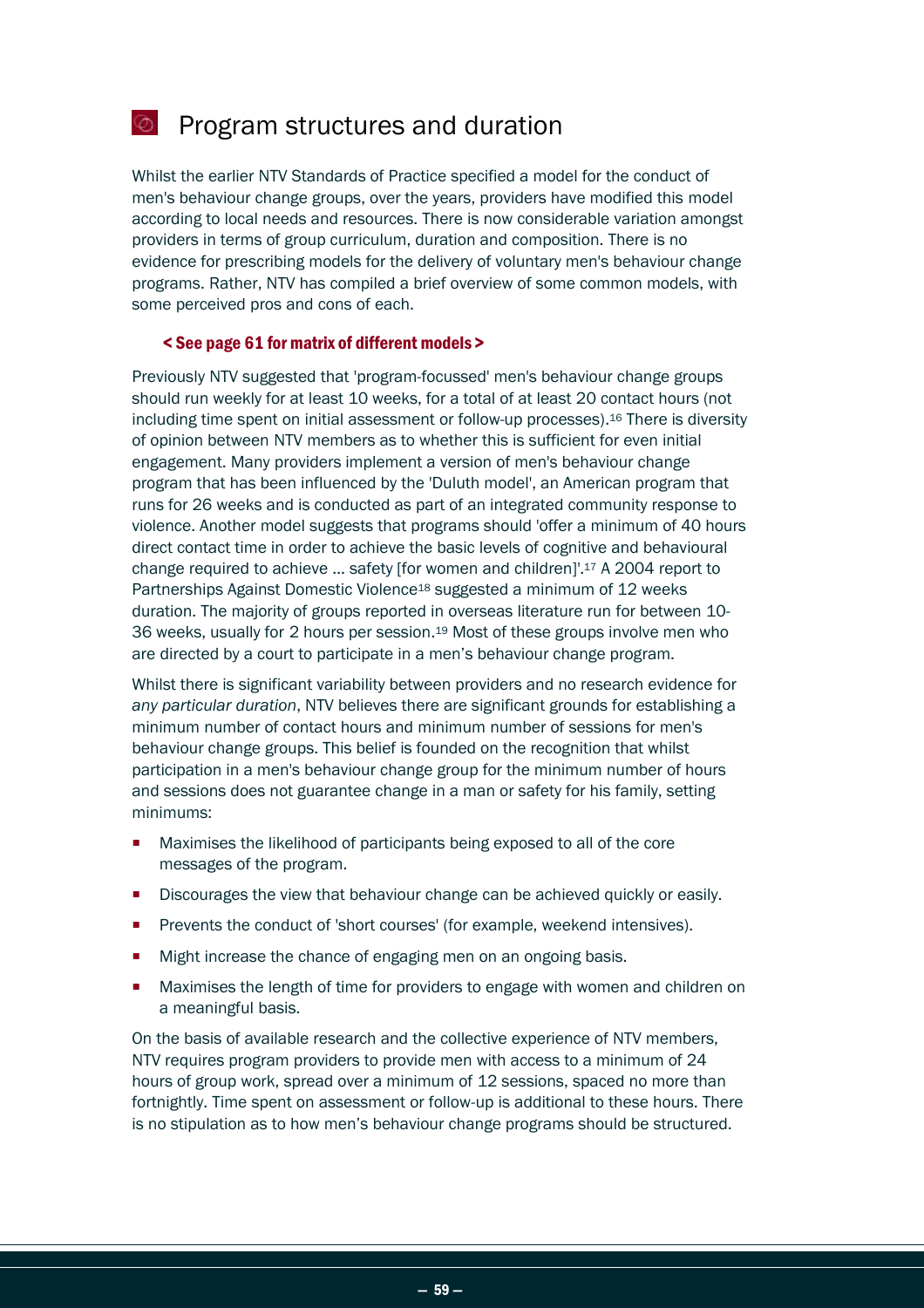MS 11 Programs provide men with access to a minimum of 24 contact hours of men's behaviour change group-work, spread over a minimum of 12 sessions and spaced no more than fortnightly.

> Contact hours do not include time spent on initial assessment or follow-up processes.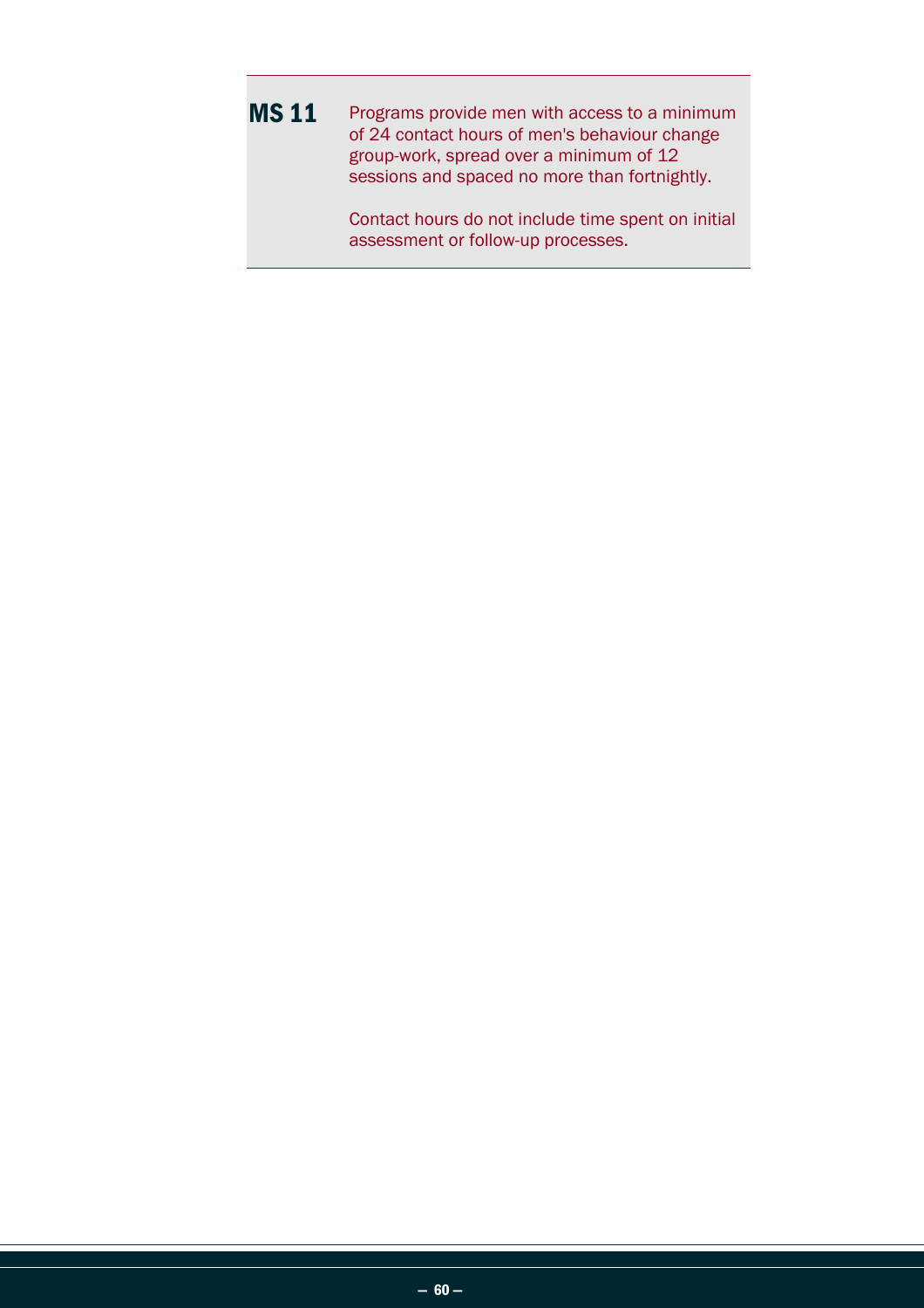| Model                                                                           | Entry  | Curriculum                                                                                                                    | Who may participate*                                                                                                 | Frequency                 | Pros include that:                                                                                                                                                                                                                                   | Cons include that:                                                                                                                                                                                                             |
|---------------------------------------------------------------------------------|--------|-------------------------------------------------------------------------------------------------------------------------------|----------------------------------------------------------------------------------------------------------------------|---------------------------|------------------------------------------------------------------------------------------------------------------------------------------------------------------------------------------------------------------------------------------------------|--------------------------------------------------------------------------------------------------------------------------------------------------------------------------------------------------------------------------------|
| Intake group                                                                    | Open   | Rotation of topics<br>across a set program                                                                                    | Newcomers waiting for a<br>place in a time-limited<br>program                                                        | Weekly/<br>fortnightly    | Men can access the process of change at a time<br>when their motivation is likely to be high (this might<br>also be positive for women and children)                                                                                                 | There are no experienced men in the group to<br>stimulate discussion and model change                                                                                                                                          |
| Open group<br>with set<br>duration for<br>men's<br>participation#               | Open   | Rotation of topics<br>across a set program<br>(usually matching the<br>number of sessions<br>that men must<br>participate in) | Any man                                                                                                              | Weekly                    | Men can access the process of change at a time<br>when their motivation is likely to be high<br>More experienced men can stimulate discussion<br>and model change<br>Might increase the number of men who can<br>participate                         | If men have to leave a group after a certain<br>duration, the group might lose men who can<br>stimulate discussion and model change                                                                                            |
| Open group<br>program with<br>no set<br>duration for<br>men's<br>participation# | Open   | Rotation of topics<br>across a set program                                                                                    | Any man                                                                                                              | Weekly                    | Men can access the process of change at a time<br>when their motivation is likely to be high<br>More experienced men can stimulate discussion<br>and model change, which assists them and new<br>participants                                        | Can be disparities between the<br>issues/concerns/approaches of newcomers and<br>more experienced men, so that the latter might feel<br>bored and/or frustrated with introductory content                                      |
| Time-limited<br>program                                                         | Closed | Works according to a<br>set program                                                                                           | Closed to newcomers<br>after introductory<br>session(s)                                                              | Weekly                    | Group can build on its learning in a more<br>sequential, organised fashion<br>Group dynamic can be stronger                                                                                                                                          | Unless conducted in parallel with an open group,<br>men have to wait until a new program commences,<br>which might undermine their participation.<br>Might be construed that men's behaviour change<br>takes X number of weeks |
| Support group                                                                   | Open   | Rotation of topics or<br>topics set by group<br>members                                                                       | Men who have<br>completed programs and<br>wish to consolidate<br>and/or sustain their<br>behaviour change            | Regular, often<br>monthly | Men can have ongoing support for their behaviour<br>change<br>Flexibility of curriculum means that group has<br>potential to respond to individual needs                                                                                             | Potential for story telling or in-depth discussion of<br>men's issues to divert attention from behaviour and<br>responsibility                                                                                                 |
| Intensive<br>Response<br>Program                                                | Closed | Individual and/or<br>group work                                                                                               | Men who are directed to<br>participate in a men's<br>behaviour change group<br>by a court or other<br>statutory body |                           | Provider has capacity to offer specialist<br>interventions to men who are assessed as<br>unmotivated, resistant or otherwise unsuitable for<br>a men's behaviour change group <sup>20</sup> and to impose<br>real consequences for non participation | Levels of resentment might be high, interfering with<br>willingness to change and or learn                                                                                                                                     |

\* Subject to assessment interview and fulfilment of eligibility criteria

# Some providers of open groups routinely give men pre-group reading to acquaint them with some of the ideas of the program and/or provide more than one pre-group interviews.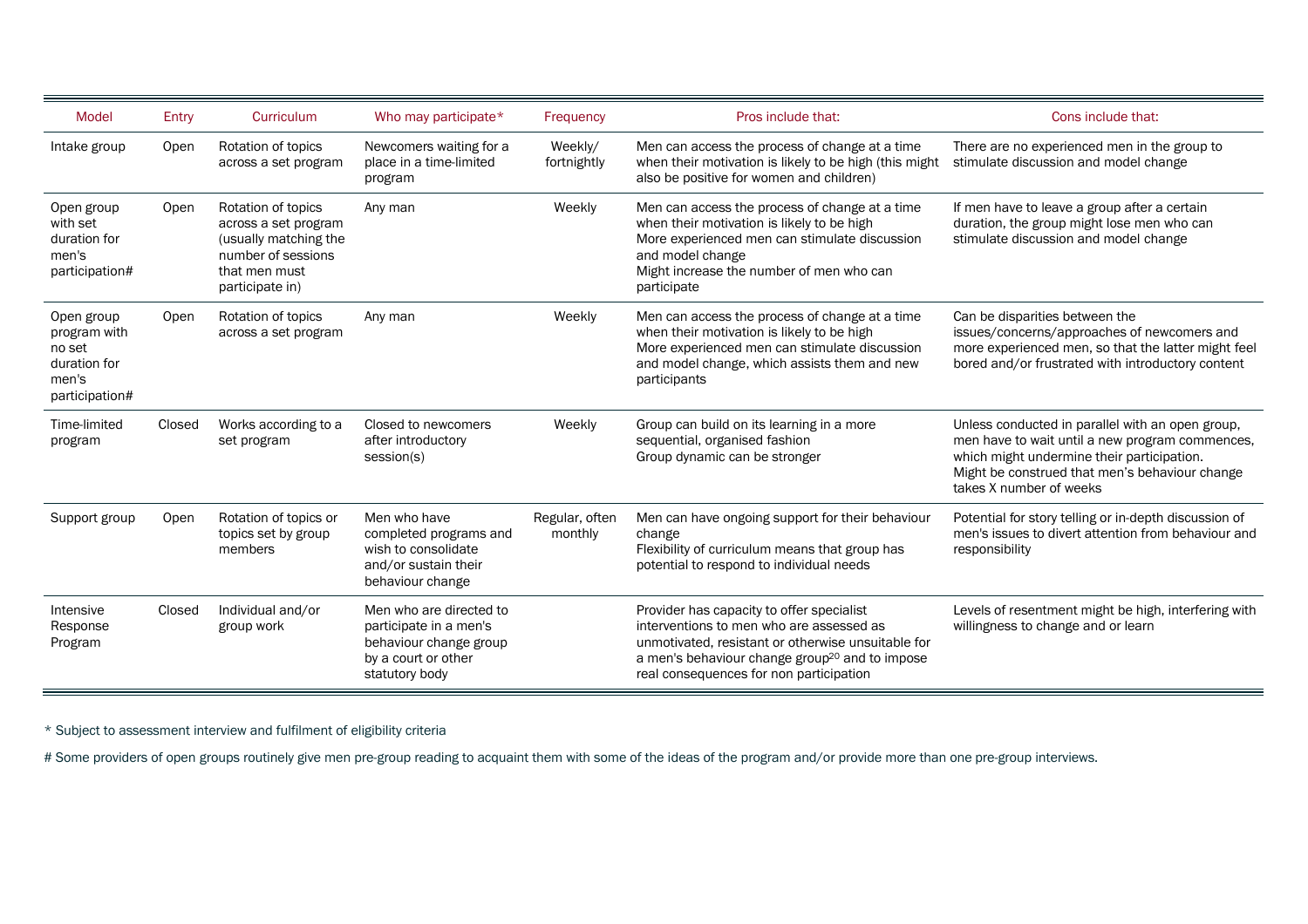This page is intentionally blank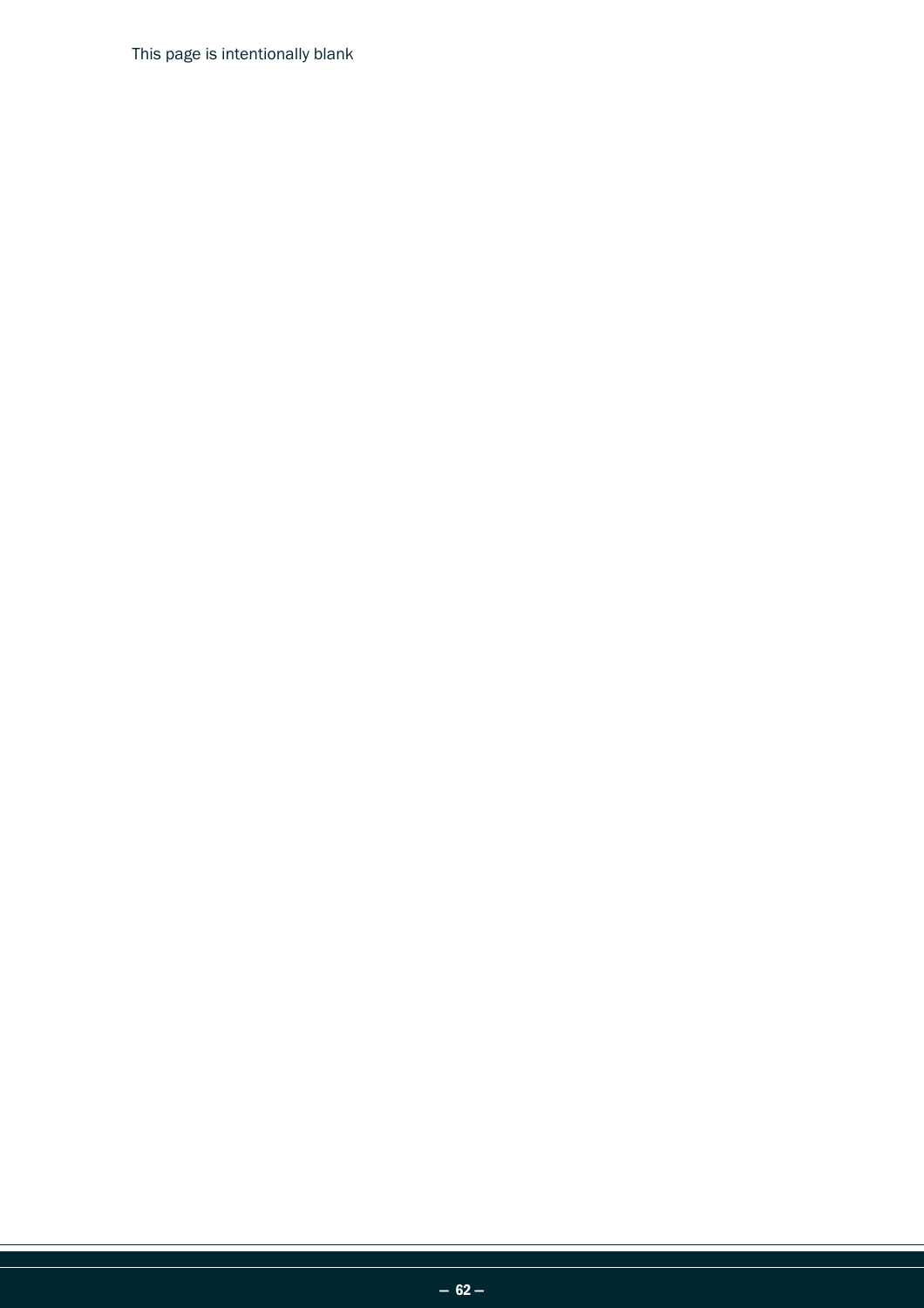### $\circledcirc$ Core messages and skills

NTV believes that there is a set of core messages<sup>21</sup> that men must understand and accept if they are to change their behaviour. There are also core skills that men must have if they are to change their behaviour. These core messages and skills are not exclusive of other approaches or theoretical positionings. However, where other approaches are also posited, facilitators must take care not to reinforce, excuse or otherwise collude with men about their use of violence.

NTV members use a range of techniques and activities to introduce the core messages to group participants, and NTV does not prescribe any particular approach or type of technique.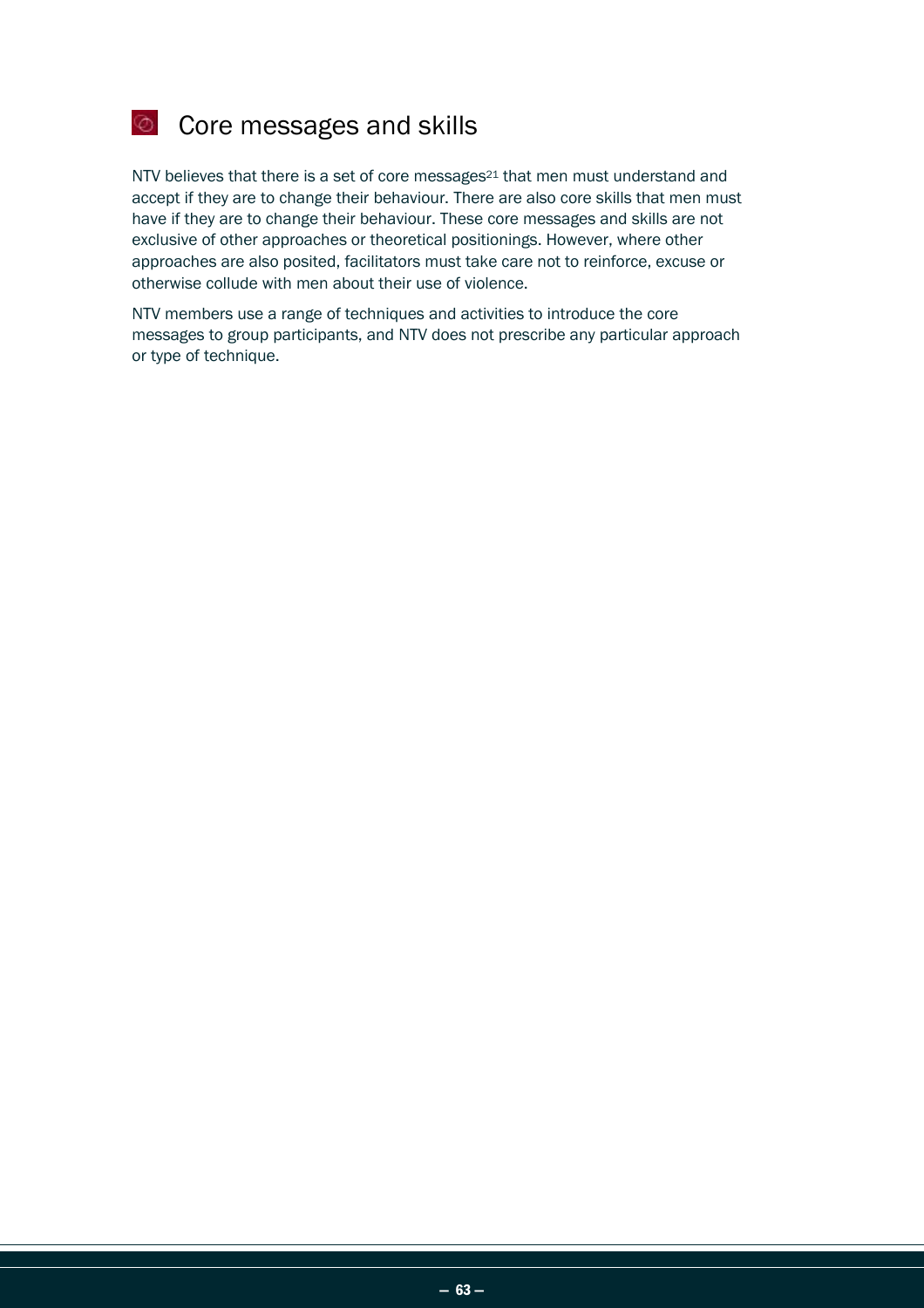| <b>MS 12</b> | Providers emphasise all of the following core<br>messages in all aspects of program promotion and                                                                                            |
|--------------|----------------------------------------------------------------------------------------------------------------------------------------------------------------------------------------------|
|              | delivery:<br>. The safety of women and children always comes<br>first.                                                                                                                       |
|              | • There are many different ways that a man can<br>be violent and controlling.                                                                                                                |
|              | • Violence and abusive reactions are controlling of<br>others, even though men might feel 'out of<br>control'.                                                                               |
|              | • Male family violence has wide-ranging, long-<br>lasting negative effects on those who experience<br>it.                                                                                    |
|              | • Male family violence is never acceptable or<br>excusable, and some forms of violence are illegal.<br>• Every man has a choice to use or not use<br>violence.                               |
|              | It is each man's responsibility to stop his<br>violence and abuse.                                                                                                                           |
|              | • Being responsible means giving up using force<br>and power to get what you want.                                                                                                           |
|              | • Male family violence has a context in patriarchal<br>attitudes and structures, and the association<br>between masculinity and violence is socially<br>constructed.                         |
|              | • There is a difference between a feeling and a<br>behaviour, and men have a choice about how to<br>behave when they are experiencing a certain<br>feeling.                                  |
|              | • Responsibility, equality, respect and trust can<br>promote more equal and non-violent relationships.<br>• Being aware of others' feelings is important in<br>non-violent ways of relating. |
|              | • Being aware of one's own feelings is important<br>in non-violent ways of relating.                                                                                                         |
|              | • Everyone needs to challenge sexism and<br>secrecy about male violence - including within<br>men's behaviour change programs.                                                               |
|              | • Women and children are in the best position to<br>judge whether men are behaving in less violent<br>and controlling ways.                                                                  |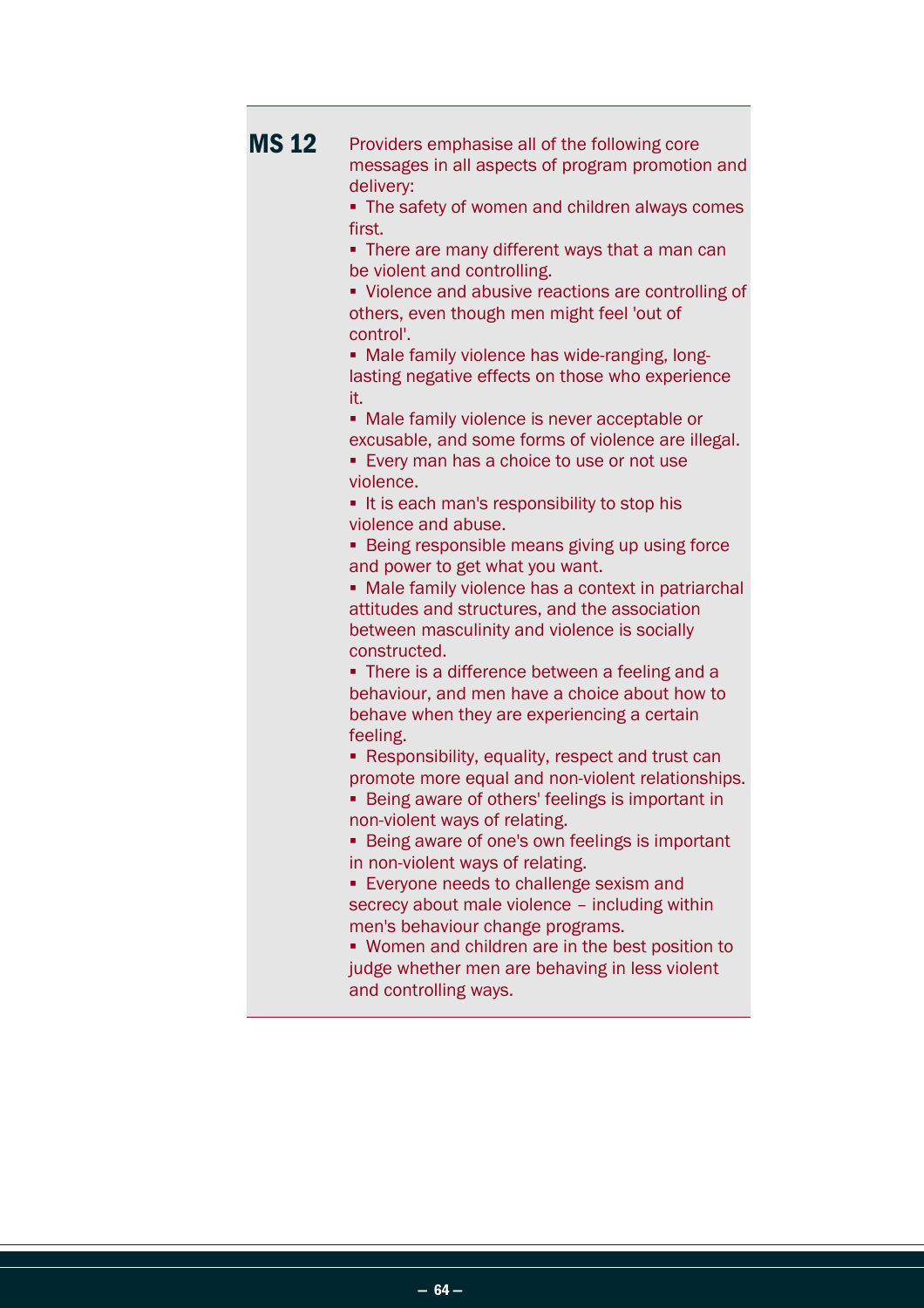| <b>MS13</b> | Providers help men to develop skills to:                                                             |
|-------------|------------------------------------------------------------------------------------------------------|
|             | • Identify and challenge any of their ideas,<br>attitudes, beliefs and myths that stand in the way   |
|             | of them taking responsibility for their behaviour in                                                 |
|             | the past, present and future.                                                                        |
|             | • Recognise the many ways that they can be                                                           |
|             | violent and/or controlling.<br>• Recognise the effects of their violent and                          |
|             | controlling behaviour on others.                                                                     |
|             | Listen to, accept and integrate feedback about<br>٠                                                  |
|             | their behaviour from women and children.                                                             |
|             | Place others' needs and emotions on at least an<br>equal footing to their own.                       |
|             | • Respond to their own and others' strong                                                            |
|             | emotions in non-violent and non-controlling ways.                                                    |
|             | • Use appropriate non-violent and non-controlling                                                    |
|             | behaviours and ways of relating.                                                                     |
|             | Manage and use appropriately their feelings of<br>guilt and shame about their violent behaviours, in |
|             | ways that enable them to take responsibility for                                                     |
|             | their behaviour.                                                                                     |
|             | • Prioritise settings and personal relationships (for                                                |
|             | example, friendships) that support their choice to                                                   |
|             | use non-violent and non-controlling behaviours<br>and ways of relating.                              |
|             | Enhance and draw upon positive personal                                                              |
|             | qualities such as persistence and openness.                                                          |
|             | • Identify thoughts, feelings, physiological                                                         |
|             | reactions and behaviours that are part of the                                                        |
|             | 'winding up' process; use strategies to interrupt<br>that process; and use 'winding down' thoughts   |
|             | before using non-violent and non-controlling                                                         |
|             | alternatives                                                                                         |
|             | • Advocate against men's use of violent and                                                          |
|             | controlling behaviours, especially in male-                                                          |
|             | dominated spaces, and challenge the social<br>contexts and conditioning in which these take          |
|             | place.                                                                                               |
|             | • Reshape their own masculine identity and sense                                                     |
|             | of manhood so that they are characterised by non-                                                    |
|             | violence.                                                                                            |
|             | • Identify how non-violent and non-controlling<br>behaviour and ways of relating will help them to   |
|             | strengthen their existing positive attributes and                                                    |
|             | become a better person, partner and parent.                                                          |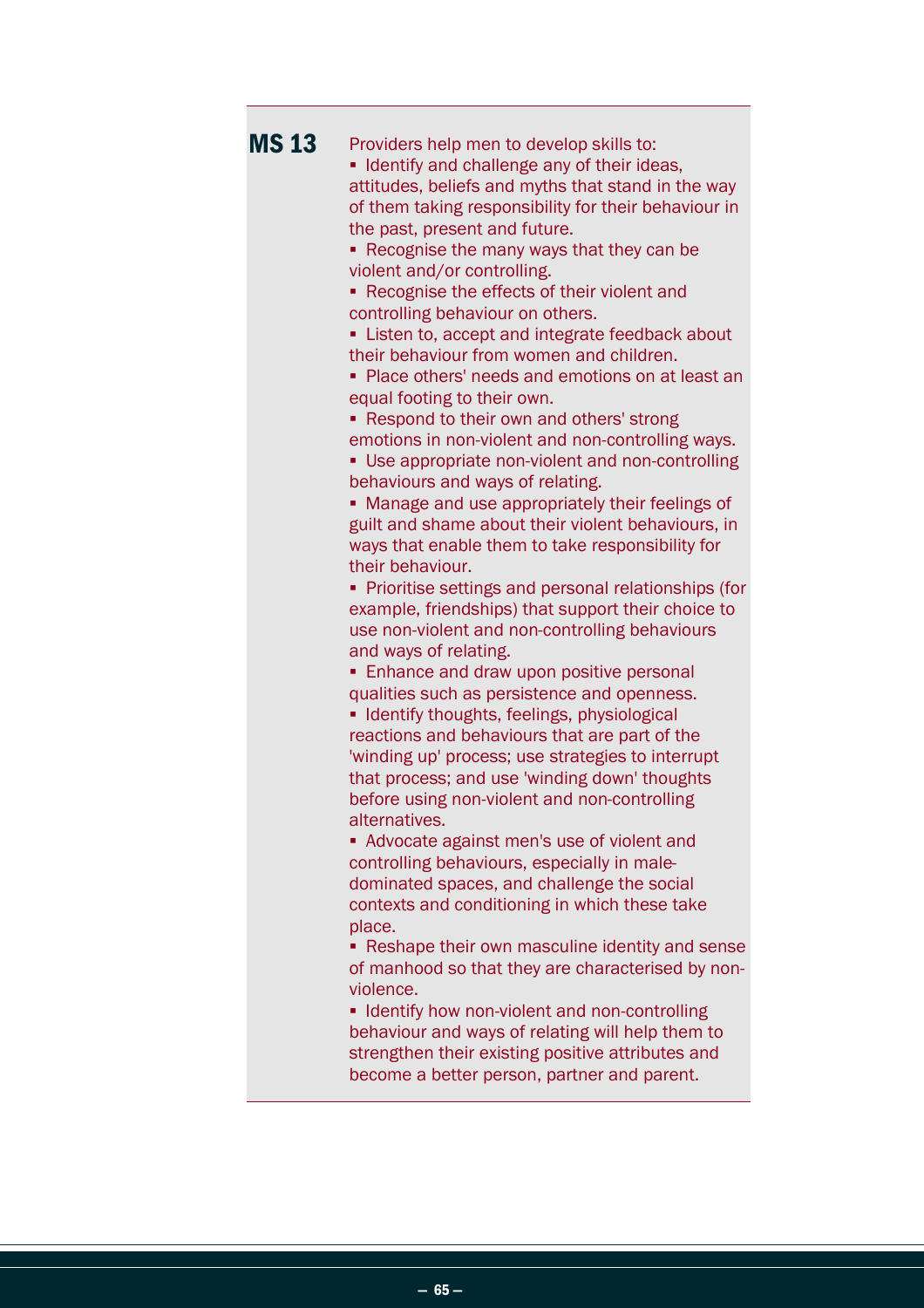## Access and participation

## Marketing men's behaviour change programs

Promoting men's behaviour change programs provides an opportunity not only to increase use of services, but also to increase awareness of male family violence and promote the importance of men's behaviour change. Providing accessible information about men's behaviour change programs is also an important aspect of accountability.

The marketing ideas in this Manual might provide a starting point for marketing a men's behaviour change program, however NTV recommends taking advantage of the many training opportunities and resources now available to assist human service professionals to market their programs and core messages.

### Audience

⊚

There are many audiences for information about men's behaviour change programs.

- Men who acknowledge their use of violent and controlling behaviours.
- Men who do not yet acknowledge their use of violent and controlling behaviours.
- ° Women and/or adolescents who experience violent and controlling behaviours from a male family member.
- ° Human service professionals, including family violence professionals, counsellors, women's health professionals, doctors, clergy, social workers, teachers and allied health workers.

It is important to keep these different audiences in mind when marketing men's behaviour change programs.

### < See Resource Manual for sample brochures for men and professionals >

### Messaging

Devising promotional material advertising or marketing men's behaviour change programs is always difficult. Research has found that men generally miss the key messages in most community education material regarding male family violence. There is always a risk that the dialogue will provoke an unwanted negative reaction amongst the primary target audience, for example, the view that the woman may 'deserve it' in some way, or that the service is 'against men'.

Research and practice have found that promotional material aimed at men who have been using violence and abuse is most effective if it: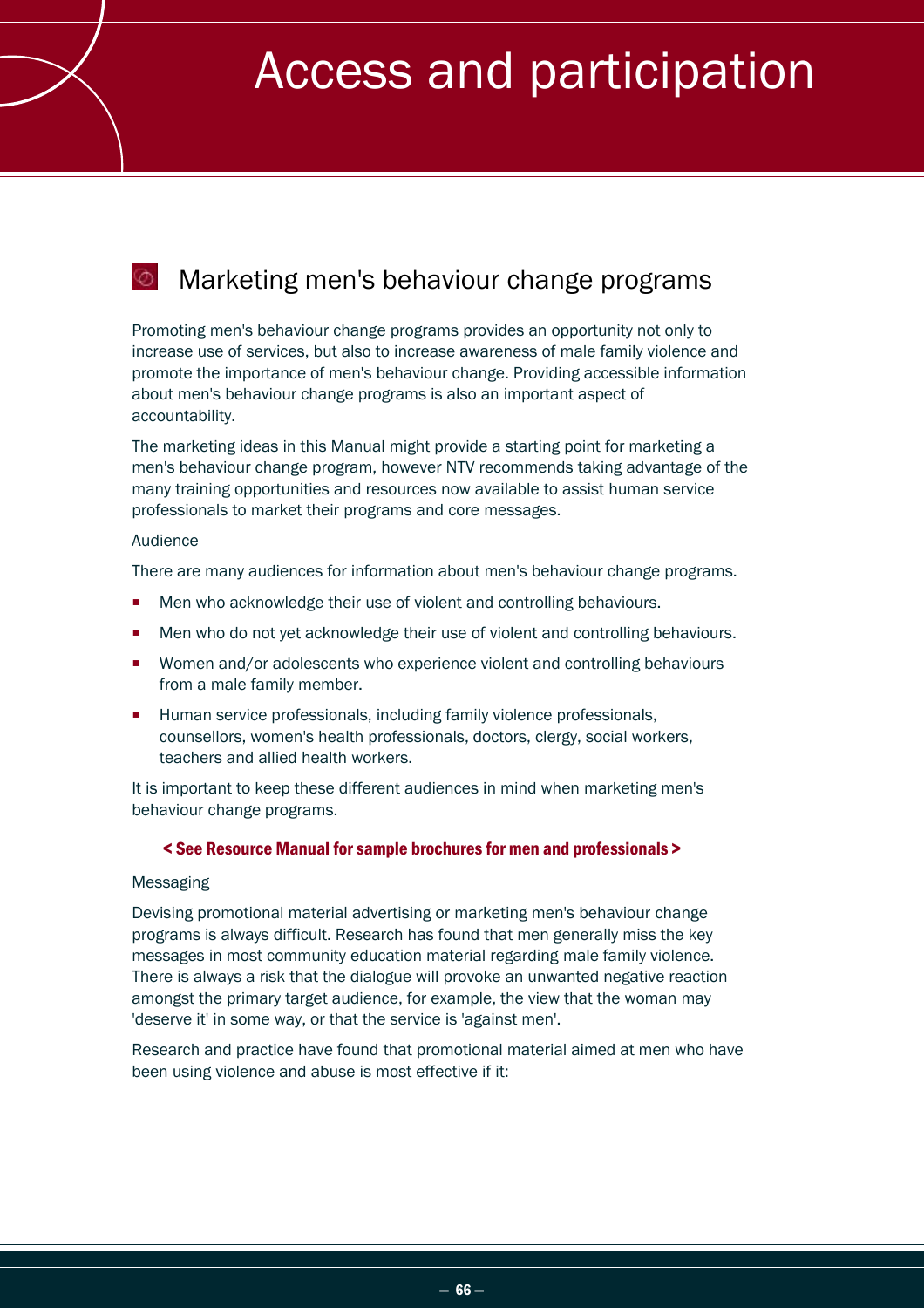- ° Clearly names the types of family violence but avoids jargon, labels or terms such as 'domestic violence', male family violence', 'violent men' or 'perpetrators'.
- Uses a narrative or second-person approach such as 'Have you ...?', 'Are you ...?'. or uses stories of men who have been using violence.
- ° Is designed with an understanding of national, regional, local, cultural, racial, ethnic, and class differences between men and masculinities.
- ° Names particular emotions, behaviours and states such as 'guilty', 'ashamed', 'angry', 'hurting the ones you love'.
- Includes a depiction of the personal consequences if the problem is not addressed, for example, loss of relationship, damage to partner, damage to children and/or loss of children.
- **•** Includes a pathway or options to address the problem and avoid the consequences. For example, using phrases such as 'help yourself', 'admit you have a problem', 'help is available'.
- **•** Provides specific direction towards obtaining help.

Basic principles for marketing men's behaviour change programs

Promotional material for men's behaviour change programs should always fulfil the following principles:

- ° Messaging must be consistent with the aims of a men's behaviour change program. As such, the twin themes of women's and children's safety and men's responsibility must always be at its centre.
- ° Materials should be about men's violence occurring within family or intimate relationships, and not confused with other settings of violence.
- ° Materials should not use the phrase 'anger management' (see page 35-36 for more explanation).
- Materials should be appropriate to the intended audience(s).
- ° Words and images should minimise any opportunity for counter argument or justification for the violence.
- Crude messages of men as 'bad' should be avoided, as they are generally unhelpful.
- ° Materials should include information on sources of support for people who have experienced violence.
- ° Materials aimed at children should not further traumatise children who have experienced male family violence. They should not make children think that they are being asked to contact the service, or that they should ask their father to contact the service.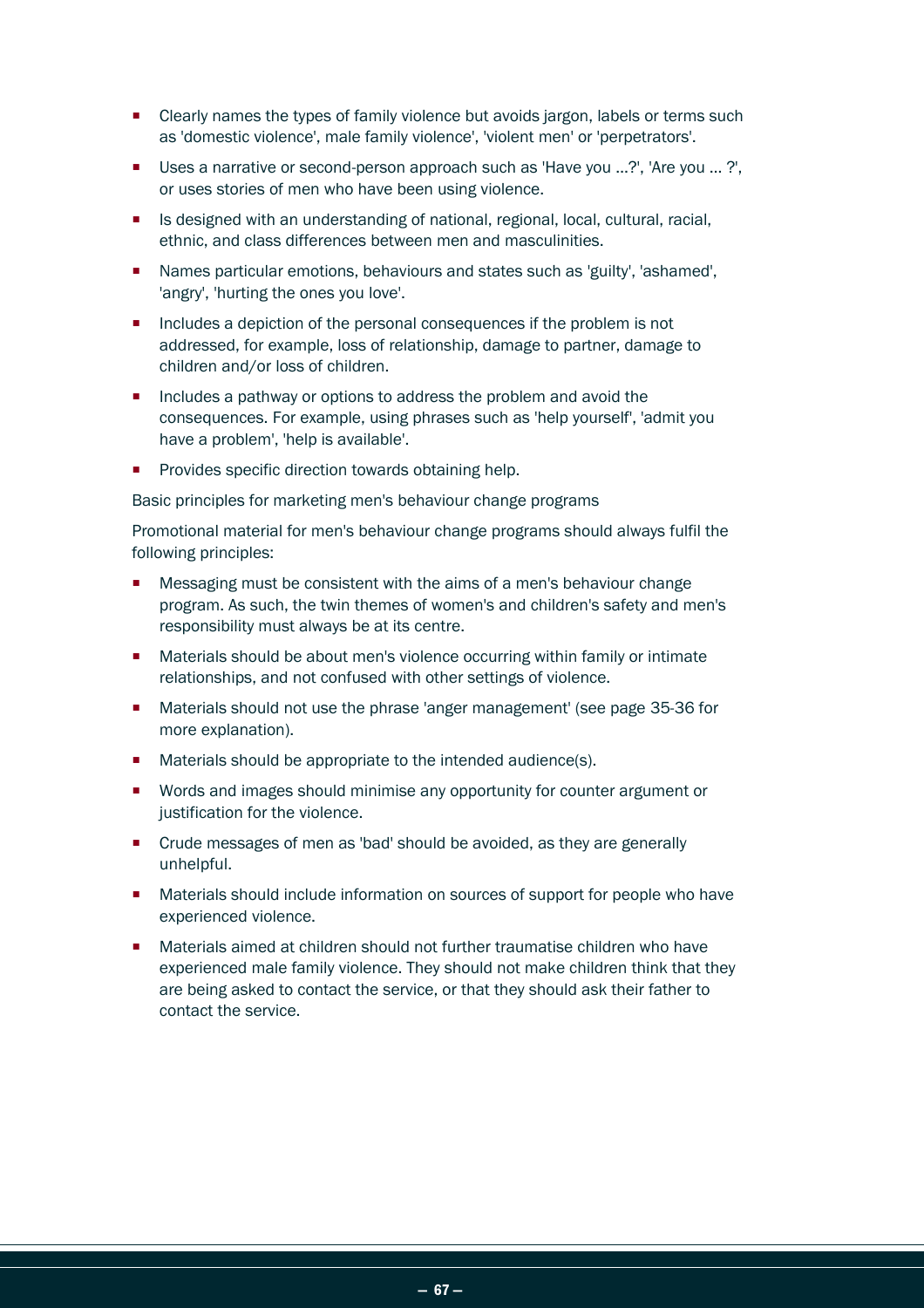### Testing marketing materials

Material to promote men's behaviour change programs should always be tested with the intended audience(s). Important issues to check are:

- The audience's understanding of the message.
- The audience's acceptance of the message (this includes checking for undesirable reactions or areas of potential 'backlash').
- The credibility of the message.
- The perceived impact on men using violence.

It is often helpful to involve men already in programs in the design of promotional activities or materials. In addition to assisting with the appropriateness and quality of materials, this also provides an opportunity for them to be actively involved in collective advocacy against male family violence.

### Forms of marketing

Generally, the least resource intensive approach to marketing is to develop a generic brochure about the program, aimed at women and men, and to disseminate this to human service professionals with a covering letter specifying:

- ° How the provider would like them to disseminate the brochure.
- The processes the provider has in place for intake and referral.
- How they can contact the provider.
- It is also important to have relevant printed information for clients of the service once they have entered a program.

In addition to marketing brochures, the following can also be ways for providers to market their programs:

- **•** Internet sites
- Press releases or letters to the editor in response to topical issues
- Speaking at local meetings or events, for example, a Lion's Club meeting
- Short articles in local newsletters, for example, primary schools or playgroups
- ° Activities as part of broader campaigns or advocacy events, for example, Week Without Violence
- Information kits for school students.

The book *101 Ways Great and Small to Prevent Family Violence<sup>22</sup>*, features many different ways to raise awareness about male family violence.

### < See Resources Manual for sample brochures >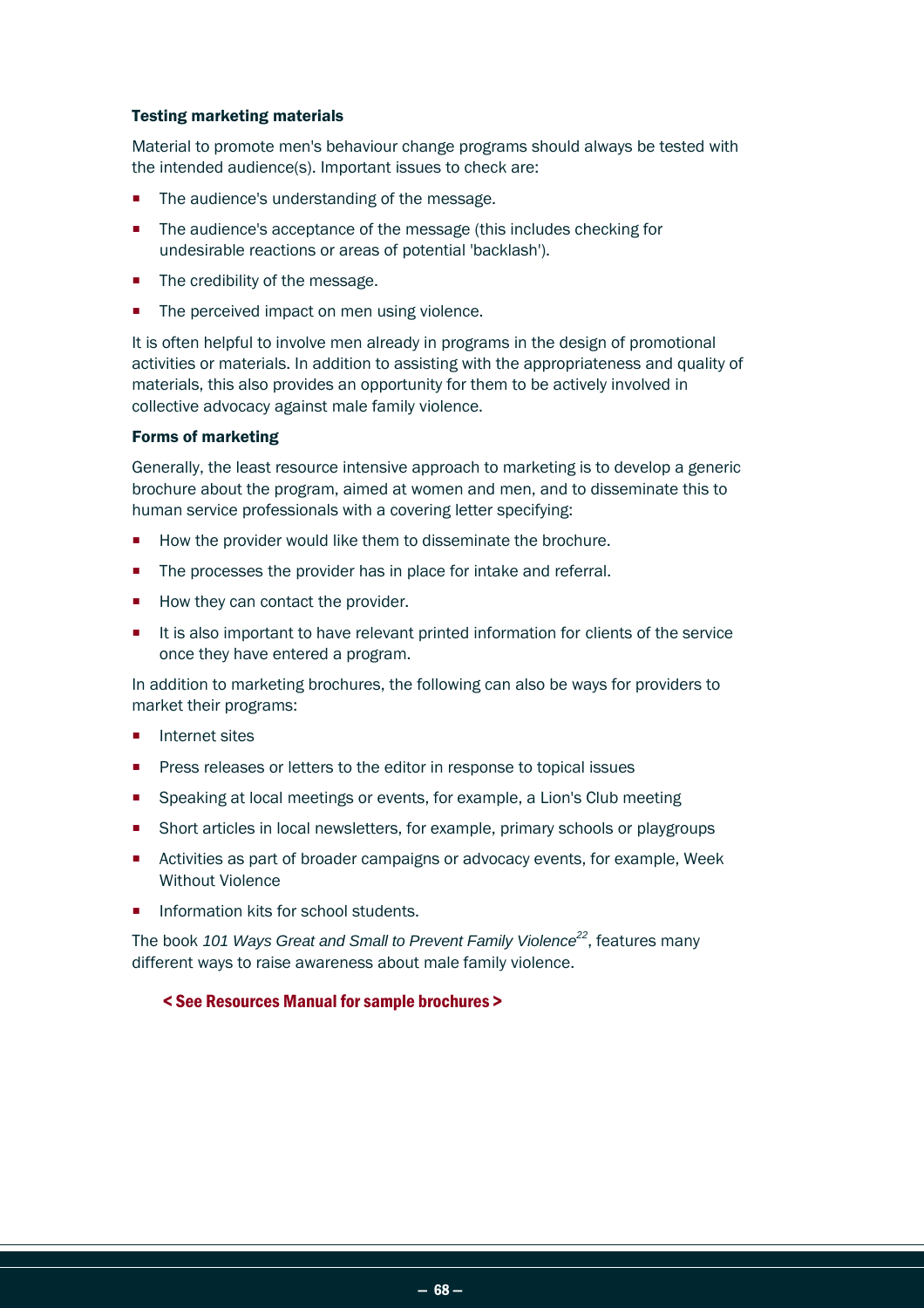### Some points on language

In producing information for a general readership, writers must take into account the many factors that can hinder people's comprehension. Some of these include not being able to read English, high levels of distress, substance abuse, effects of prescription drugs (especially sedatives) and visual impairments. It is generally recommended that writers of materials for a non-professional audience aim for a reading level of Year 8, which is equivalent to a magazine such as *New Idea* or *Women's Weekly*. In practice, this means:

- **Using short sentences**
- **•** Avoiding excessive or complex punctuation
- ° Avoiding long words (over three syllables)
- ° Using active language ('*the cat sat* on the mat', rather than 'the mat *was sat on* by the cat')
- Using first person ('we believe') rather than third person voice ('the organisation believes')
- **Using lists to break up bodies of text (making sure that** each point on the list agrees with the introductory line)
- Highlighting important text, for example in bold.

The layout of any written information should be clear, straightforward and easy to navigate.

### Distributing information

Providers of men's behaviour change program must link with a wide range of services to promote men's behaviour change groups and ensure appropriate referrals. Because staff change, and printed resources become out-of-date or get lost or run out, NTV recommends updating and distributing information at least annually.

When distributing information about their program, take care to include:

- **Women's health services**
- **Women's domestic violence** services
- Supported/emergency accommodation services
- Schools
- Offices of local council
- **Mental health services**
- **Referral Service**
- **•** Maternal and child health services
- **•** Local police
- **E** Local libraries (for noticeboards)
- **EXEC** Local Indigenous communities
- **E** Local culturally and linguistically diverse community organisations
- **Legal services**
- **•** Hospitals
- **•** Generalist women's services
- ° Generalist counselling services
- ° General practitioners
- Family services
- **Community health services**
- **•** Clergy
- Children's access services
- Childcare centres
- Centres Against Sexual **Assault**
- Alcohol and other drug services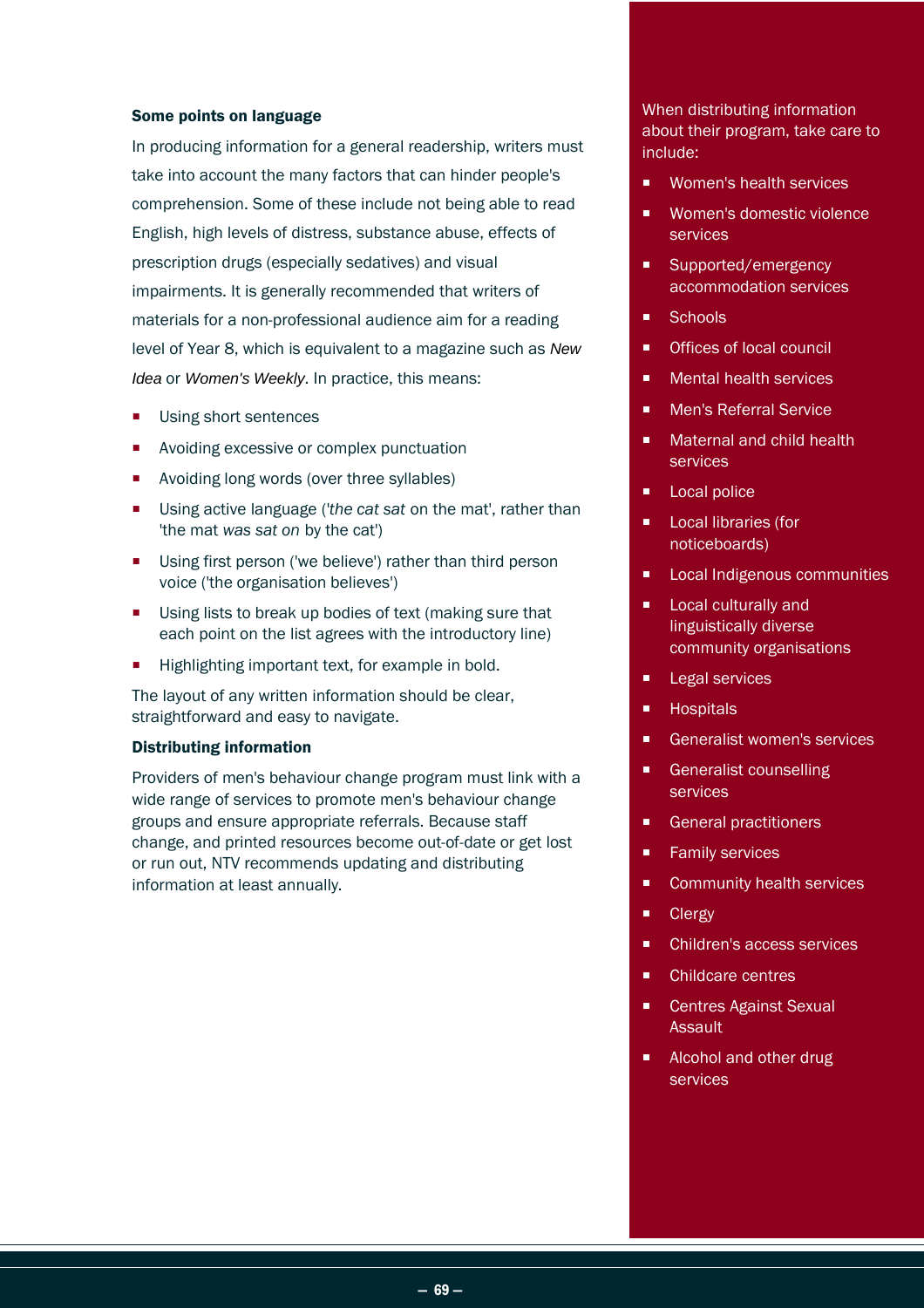| GPG <sub>8</sub> | Providers offer information about their men's<br>behaviour change program to all local health,<br>welfare, legal and other providers that provide<br>services to women, men, children and families.                                                                                                                                                                                                           |
|------------------|---------------------------------------------------------------------------------------------------------------------------------------------------------------------------------------------------------------------------------------------------------------------------------------------------------------------------------------------------------------------------------------------------------------|
|                  | This information includes the provider's approach<br>to men's behaviour change; intake and<br>assessment process; processes for accountability<br>to women and children; program structure;<br>statement of rights and responsibilities for male<br>program participants and their family members;<br>and, a clear differentiation between men's<br>behaviour change programs and anger<br>management groups. |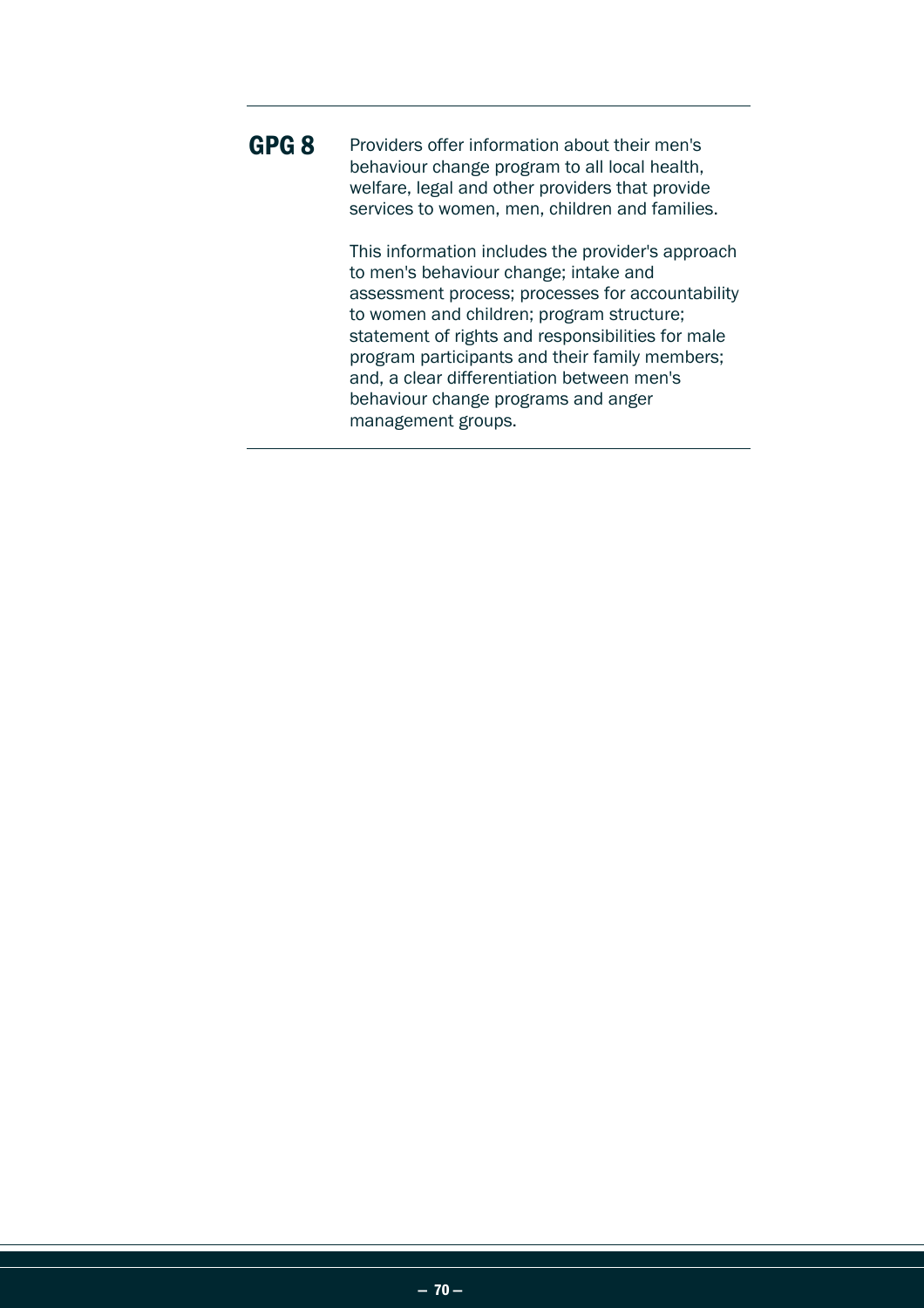### **Eligibility**

Most providers of men's behaviour change programs have some eligibility criteria. Sometimes this is to limit group numbers, or to achieve a certain mix or balance in group dynamics. Mostly however, eligibility criteria are used to try to ensure that group participants are ready and suited to men's behaviour change via group work. NTV recommends that men only be admitted to a men's behaviour change group if they:

- ° Acknowledge that they have a problem, or at least demonstrate a willingness to consider the possibility of acknowledging their violent behaviour.
- Show a desire, commitment, and capacity to attend and participate in the entire program.
- ° Show a willingness to keep their partner and children safe (or acknowledge their right to be and feel safe, where men do not have contact).
- ° Agree to program staff having regular contact with any women and children who might be affected by their violent and controlling behaviours.
- ° Agree to abide by the law, including all the requirements of any legal orders in force.
- ° Agree to the provider's policies on limited confidentiality and responding to criminal acts or breaches of court orders.
- ° Agree to give up their access to guns or other weapons, unless they require them for their livelihood (in which case staff should discuss this safety risk with their partner and incorporate this factor into safety planning).
- ° Agree to an ongoing evaluation and monitoring of their progress in changing their violent behaviour and attitudes.
- ° Whilst these basic eligibility criteria are relatively straightforward, there are many other issues surrounding eligibility and inclusion in men's behaviour change groups that are the subject of ongoing debate.
- Below is a brief discussion of some of the more common dilemmas to guide providers in making decisions about extra eligibility criteria. To ensure that extra eligibility requirements are not arbitrary or set for all time, NTV believes that the rationale for any extra eligibility criteria adopted by a provider should be clearly documented and regularly reviewed.

### The social/legal mandate continuum

Men's behaviour change groups are explicitly intended for men who want to stop using violent or controlling behaviours towards family members. Mostly these family members are (or were) partners, wives, girlfriends and children. Sometimes however, they are mothers, sisters or housemates.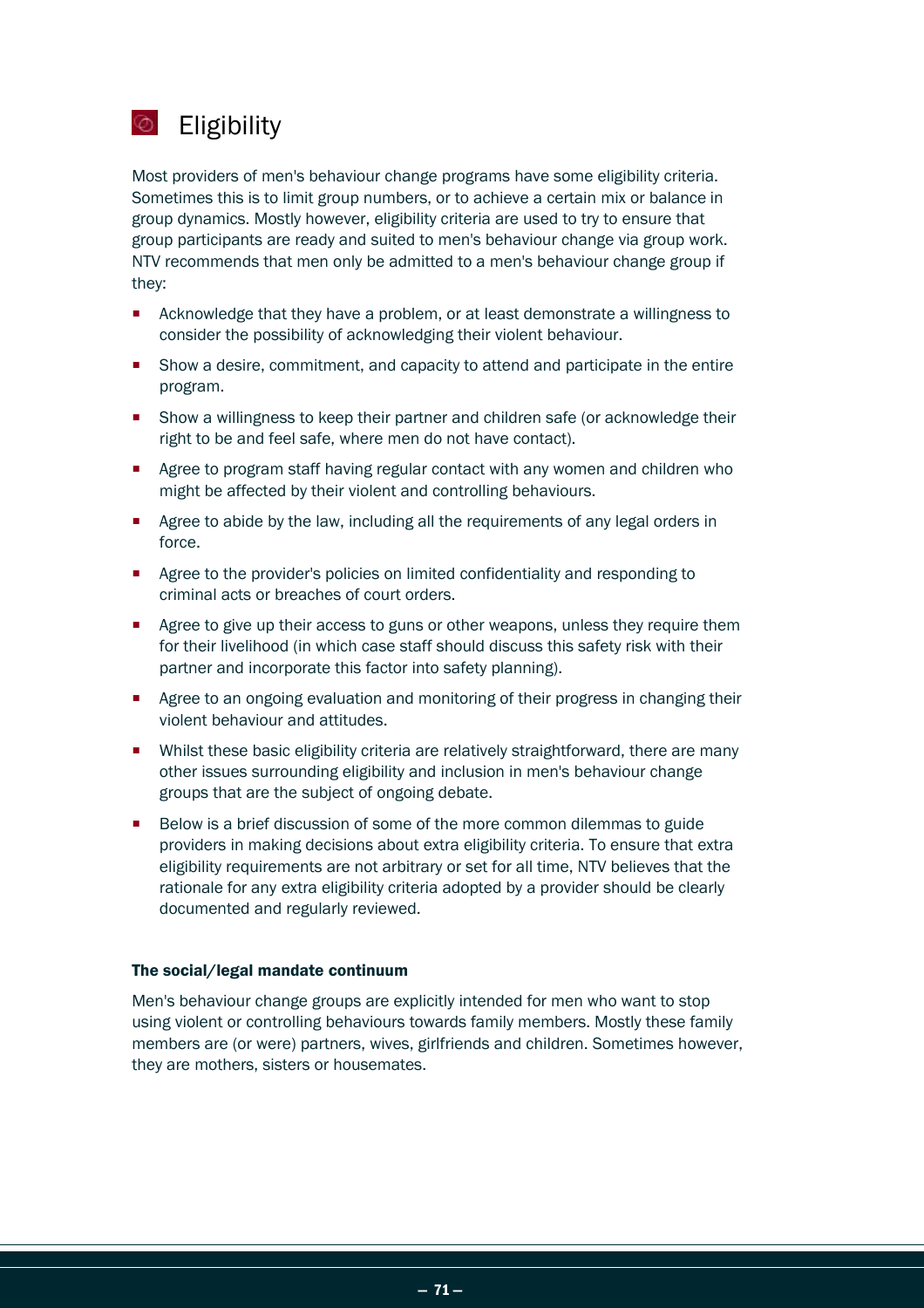Many of these men are still in relationships, and have been given an ultimatum: they must do something or their family member(s) will leave. This has been referred to as a social mandate<sup>23</sup>; that is, men are not entering the process of their own volition, but rather because someone in their social environment is making them.

A significant number of men seek to participate because of a legal mandate; that is, a court or other statutory body has told them they must:

- As an alternative to a penalty
- As a condition of bail, parole or another court order
- As a condition of access to their children.

Often these men have been legally mandated to attend because they have been violent or abusive towards a family member. Other times it is because of their violent behaviour at work, whilst driving, in social settings or in other places. Frequently, men in this latter category say that they do not use violent or controlling behaviours towards family members.

Sometimes men seek to enter a men's behaviour change program on the advice of their lawyer, usually in the hope of averting criminal sanctions or increasing their chances of access to their child.

The issue of 'mandate' is therefore a complex one. Most recently, it has been presented as a continuum from 'social' to 'legal'<sup>24</sup>, in recognition that participants are not dichotomous groups, but rather, present with varied experiences and motivations for attending.

Men who participate because they want to, rather than because they are in some way mandated, might be more motivated. However, many men who are initially resistant, or who are participating for questionable ends, ultimately find the process worthwhile.

The complexity of the social/legal mandate continuum means that NTV no longer takes a position about the maximum number or proportion of participants in a group who have been directed by a court to participate. Rather, providers should admit or refuse men on the basis of (a) their fit with the eligibility requirements, and (b) group dynamics.

At a minimum, men who are mandated to attend must participate in the same intake and assessment process as men who are not mandated to attend. They should have the same conditions, rights and responsibilities as men who are not, and contact with their family members should occur in the same way as for other men.

Participation in a group should never be rewarded by reduced penalties for violence, and NTV strongly believes that providers should not provide any feedback to a court that might result in such. Where providers believe that a man's desire to participate is motivated solely by his desire for lighter sanctions, they have the option to refuse his participation.

< See page 99 about reporting to courts >

Men who present for reasons other than family violence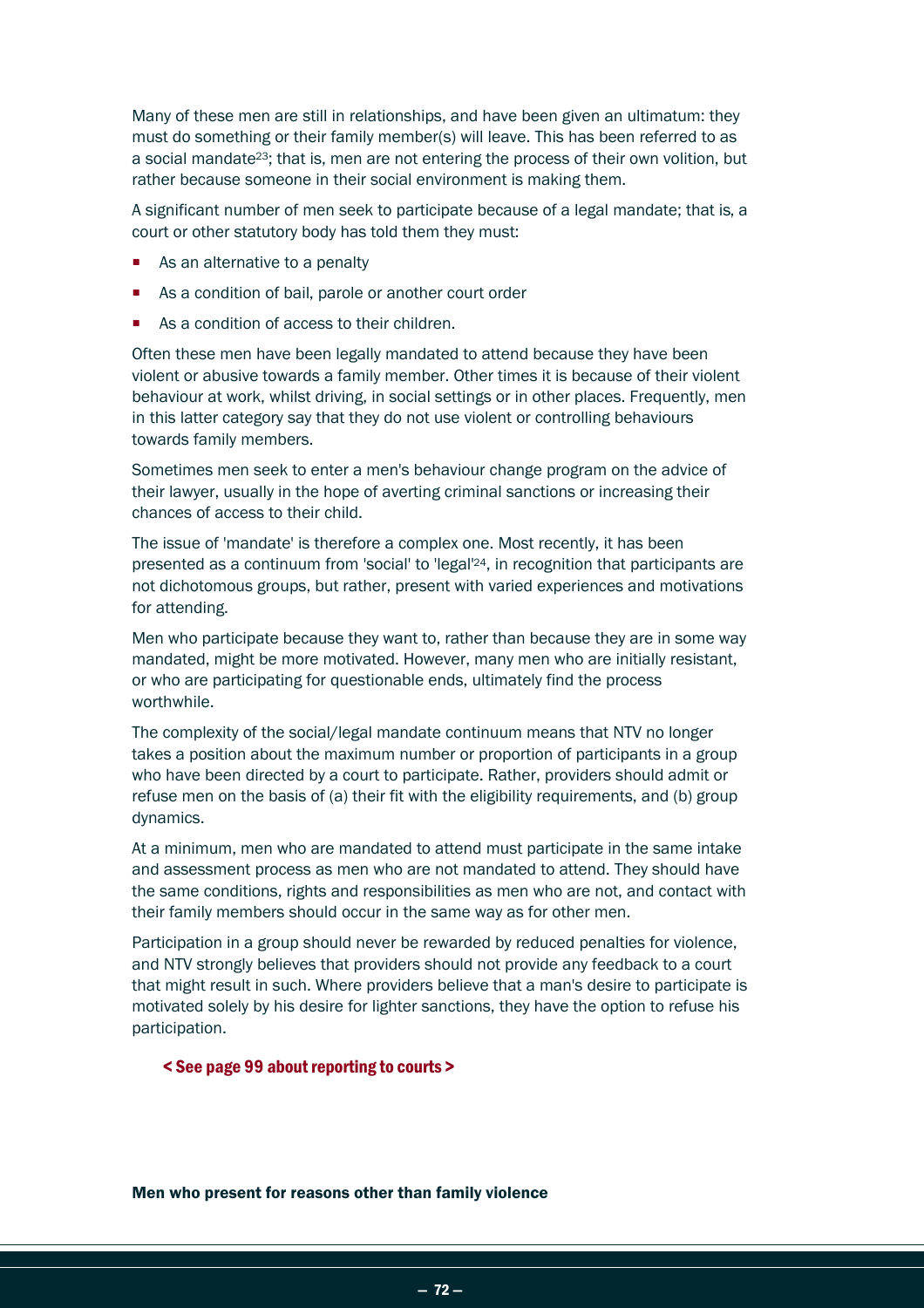NTV believes that it is important that men's behaviour change groups maintain their focus on male family violence. For that reason, it may be appropriate for providers to exclude men who present because of other forms of violence, or to set quotas for participation by these men.

It is important to keep in mind, however, that it is often very difficult to know (especially in the early stages) whether men *really are not* using violent and controlling behaviours towards family members. It is also possible that men's violence in situations outside family settings might also create fear for their partners or children.

Contact with family members of men who present for reasons other than male family violence is as important as contact for other men. If they ultimately participate in the group, the focus of their participation should always be on the gendered aspects of their violence.

### Men concerned about their potential for violence

Occasionally, men wishing to participate in a men's behaviour change program do not appear to be using violent or controlling behaviours towards family members. Usually these men wish to participate because they feel they have a capacity for such behaviour, or because they fear becoming violent or controlling. Admission to the program for these men should be at the discretion of providers. Once again, contact with family members is imperative.

### Men who are unpartnered

Some program providers exclude men from the group if they are not currently in relationships on the basis that they cannot apply their learning and that there is noone outside the group to provide feedback on their behaviour. Other providers are opposed to this practice, believing it is important to engage with men when they are wishing to change, in order to promote the safety of their future partners and children. Where a man is unpartnered, some providers have contact with his mother, sister, former partner or a friend instead.

## Men who cannot speak English (including men who are deaf)

A man's inability to speak English (well or at all) should not necessarily be a barrier to his participation. Some facilitators say that his presence would simply require all participants to listen more carefully and to be inclusive, empathic and patient. Given that these skills are core to non-violent ways of relating, some facilitators feel that it can be positive and productive for group members to have opportunities to practise them in a supportive setting.

Other facilitators believe that linguistic difference is too disruptive of group dynamics. Moreover, they feel that the risk that men will not understand key concepts is too great, and that women's and children's safety might be compromised as a result.

They also note the difficulties that can stem from using interpreters who are not necessarily committed to or understanding of men's behaviour change work.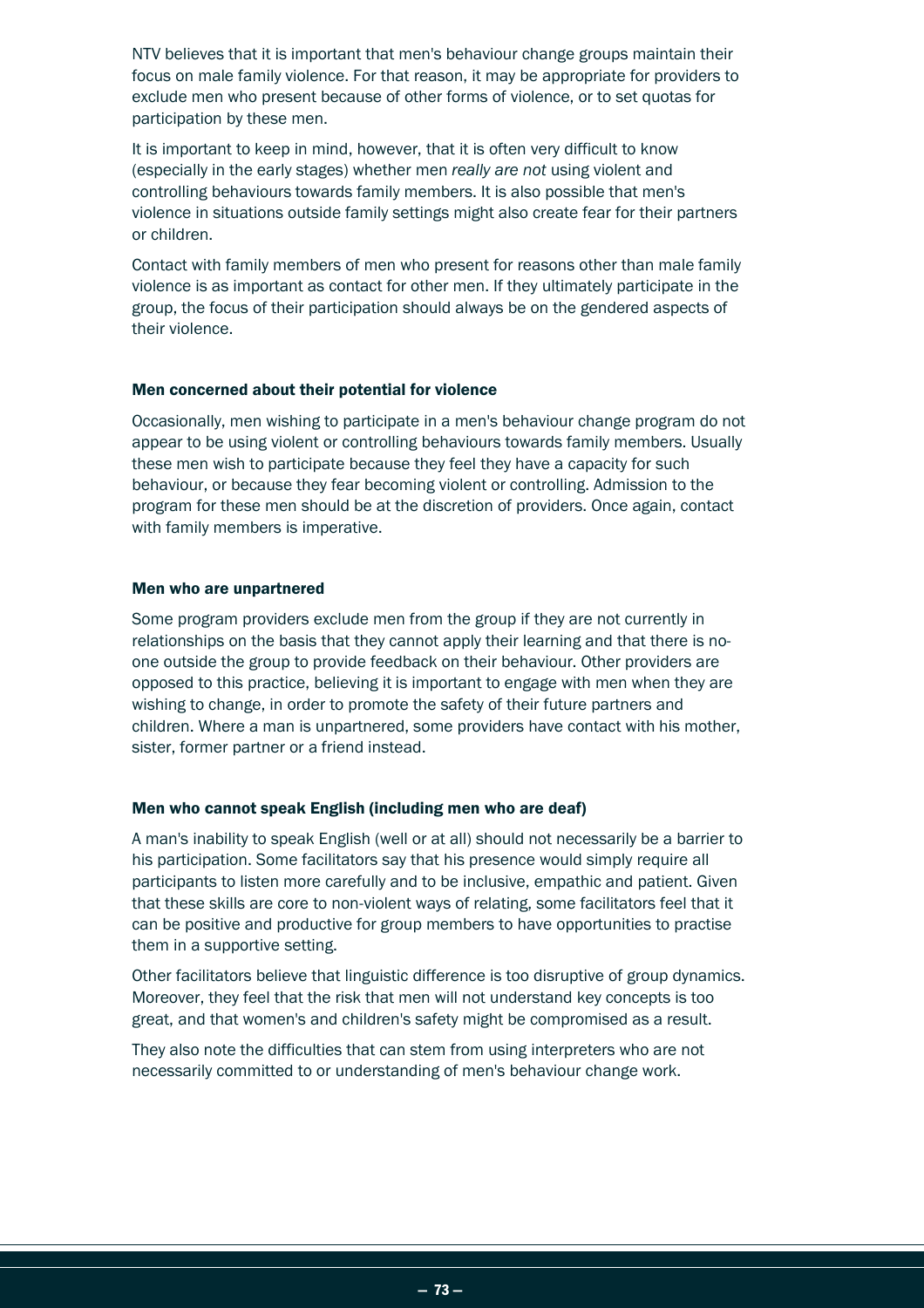NTV believes that there is a need for men's behaviour change groups conducted in languages other than English. In the absence of these, or where men prefer to participate in English-speaking groups, NTV encourages providers to consider intake of men with limited or no capacity to speak English on a case-by-case basis.

Where interpreters are used, they should be briefed on the aims and processes of the group before the session.

## < See pages 86-92 for more comments and ideas about working inclusively >

## Men in same-sex relationships

Whilst men's behaviour change groups were originally established for men in the context of heterosexual relationships, there is increasing recognition of male family violence occurring in same-sex relationships. In addition to the forms of violence experienced in heterosexual relationships, men in same-sex relationships can also experience additional controlling behaviours such as threats to 'out' them about their sexuality or HIV status. Internalised homophobia can also play a big part in the experience and effects of male family violence in same-sex relationships.

Access to mainstream services, including men's behaviour change programs, might be limited by homophobia on the part of providers, and also by the view (often held by men themselves as well as providers) that programs are only for men and women in heterosexual relationships.

Indeed, many providers report being uncertain about the suitability of mainstream programs for same-sex attracted men. Whilst NTV encourages the development of groups specifically for same-sex attracted men, they should not be excluded from mainstream groups.

Same-sex attracted men in predominantly heterosexual men's behaviour change groups might need extra support systems to deal with difficult issues, and it is important that issues such as 'coming out' be discussed with them beforehand.

## < See pages 92-93 for more discussion of sexually inclusive practice and addressing homophobia in groups >

Working with same-sex attracted men requires a thoughtful and highly developed understanding of the ways that gendered power and control are implicated in men's violence. It is imperative that heterosexual men do not use the participation of a same-sex attracted man in their group to discount or 'disprove' the nature of gendered power.

Providers should encourage same-sex attracted men in their group to explore ways that patriarchy and patriarchal attitudes have impacted on their choices to use violence, and to reflect on connections between homophobia and patriarchy, in particular, patriarchal family relations. It is important that violent behaviour is never condoned or excused on the basis of men's experiences of marginalisation, discrimination or homophobia.

Men who experience male family violence must receive the same levels of support as women and children. Information and resources specific to their relationship context are available from gay men's health services.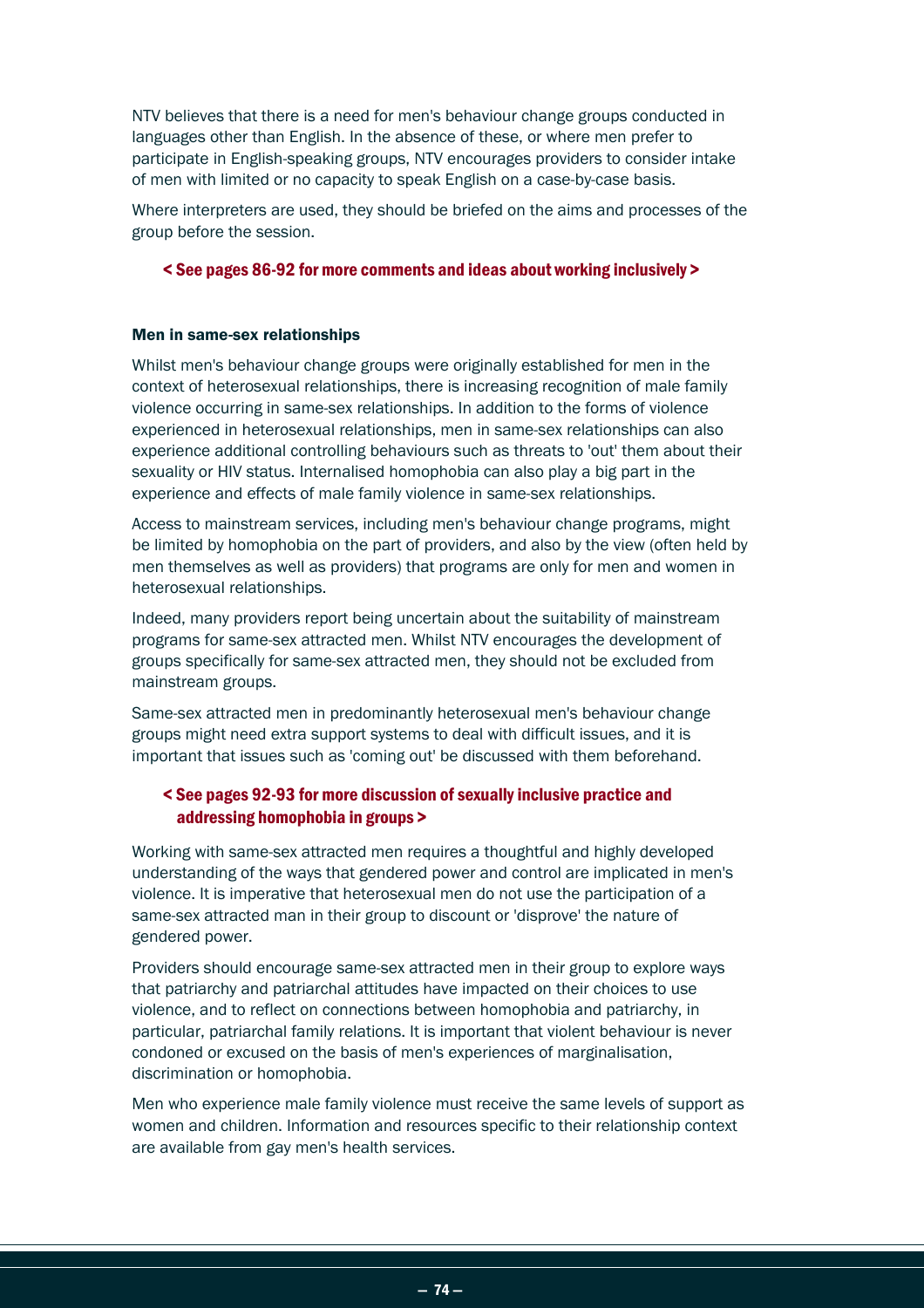## Men who have limited or impaired cognitive capacity

Impaired cognitive capacity due to intellectual disability or acquired brain injury might affect men's capacity to participate fully in groups. In assessing men's suitability for entry into a men's behaviour change group, staff should look at their capacity to work within the group structure and to understand the core ideas. Inclusion of men with limited or impaired cognitive capacity might influence group processes, however this is not necessarily a negative outcome. Consideration could also be given to a combination of group work and individual work to give men greater time or opportunities to absorb ideas or develop skills.

The safety of a man's family members must be paramount in any decision to include or exclude him from a group.

### Men who are experiencing mental health problems

Anecdotal evidence, recent data and literature all suggest that a significant number of men in male family violence programs experience mental health problems, most usually clinical depression and anxious arousal.25 A small number of men have manifestations or past history of severe mental illness.

The first consideration in deciding whether to admit men with mental health problems into a men's behaviour change program is the extent to which their mental health problems have the potential to interfere with their ability to function within the group in a way that is safe for them and not detrimental to the group as a whole. Consideration should also be given to the place of individual counselling to address the mental health problem.

## < See pages 39-39 for a discussion about group work in relation to other interventions >

Extra support and monitoring of men who are experiencing mental health problems is vital.

Rarely, men with significant so-called personality disorders, with little or no capacity for displaying or feeling empathy, seek to join men's behaviour change programs. This is usually upon direction from a court. Assessment from a forensic mental health service is most appropriate for these men in the first instance.

#### Men who abuse alcohol or other drugs

Data collected from one men's behaviour change program<sup>26</sup> revealed that half the men presenting at the program reported levels of alcohol consumption that were regarded as problematic, and a significant number (27 percent) also used marijuana once a week or more. An earlier study found that many men within the program who were disclosing alcohol intake were in a high risk category and were frequent binge drinkers. 27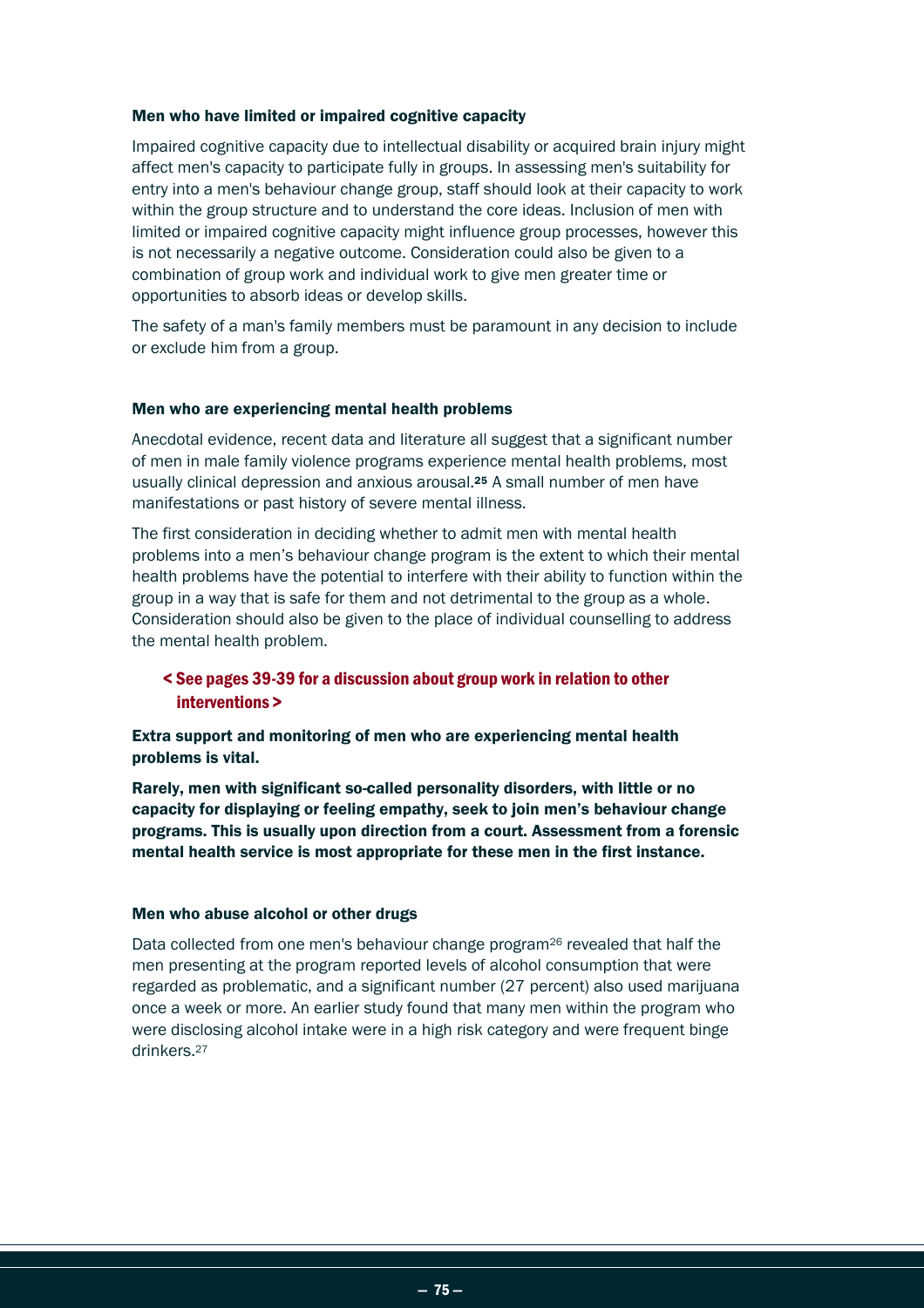Program providers differ in their approaches to men who substance abuse but who do not have significantly impaired cognition that would preclude their participation in the group. Some suggest that the most important factor is to engage men in behaviour change processes, and then to work on their substance abuse issues at the same time. This might provide a multi-streamed engagement with men's issues and assist them to acknowledge their violence as a matter of choice, rather than as a consequence of substance abuse. Other providers feel that men's substance abuse must be addressed first, because it impairs men's capacity to participate in group processes and reflect on their behaviour.

The safety of a man's family members must be paramount in any decision to include or exclude him from a group.

Formal pre-group substance abuse assessment might be needed before a man can enter the program. However, in the interim, it is important to maintain the man's momentum and to encourage his progress and commitment to the program. It is vital that there is formal intra/inter-provider networking and communication in relation to the man's substance abuse and his involvement with the program.

### Men who are paedophiles

It is generally felt that it is not appropriate for men with known histories of sex offences against children to participate in men's behaviour change groups, even when they also have a history of other forms of violent and controlling behaviours towards family members. Working with men to stop their sexual violence towards children is beyond the scope of generalist men's behaviour change groups and NTV considers that this work should take priority. Furthermore, there are obvious risks to men's safety if their crimes were known by others in a group. There are instances in which facilitators have admitted men in these circumstances to groups, but have counselled against them disclosing their offences to the group. NTV recommends against this practice, believing that legitimising non-disclosure or partial disclosure defeats the purpose of groups.

#### Skills and experience of facilitators

Occasionally, facilitators might feel that it is beyond their skill or experience to engage certain men in a group setting. In these circumstances, there are many options other than exclusion of men:

- Professional development
- ° Consultation with a more appropriately skilled and experienced practitioner
- ° A combination of group work and individual work.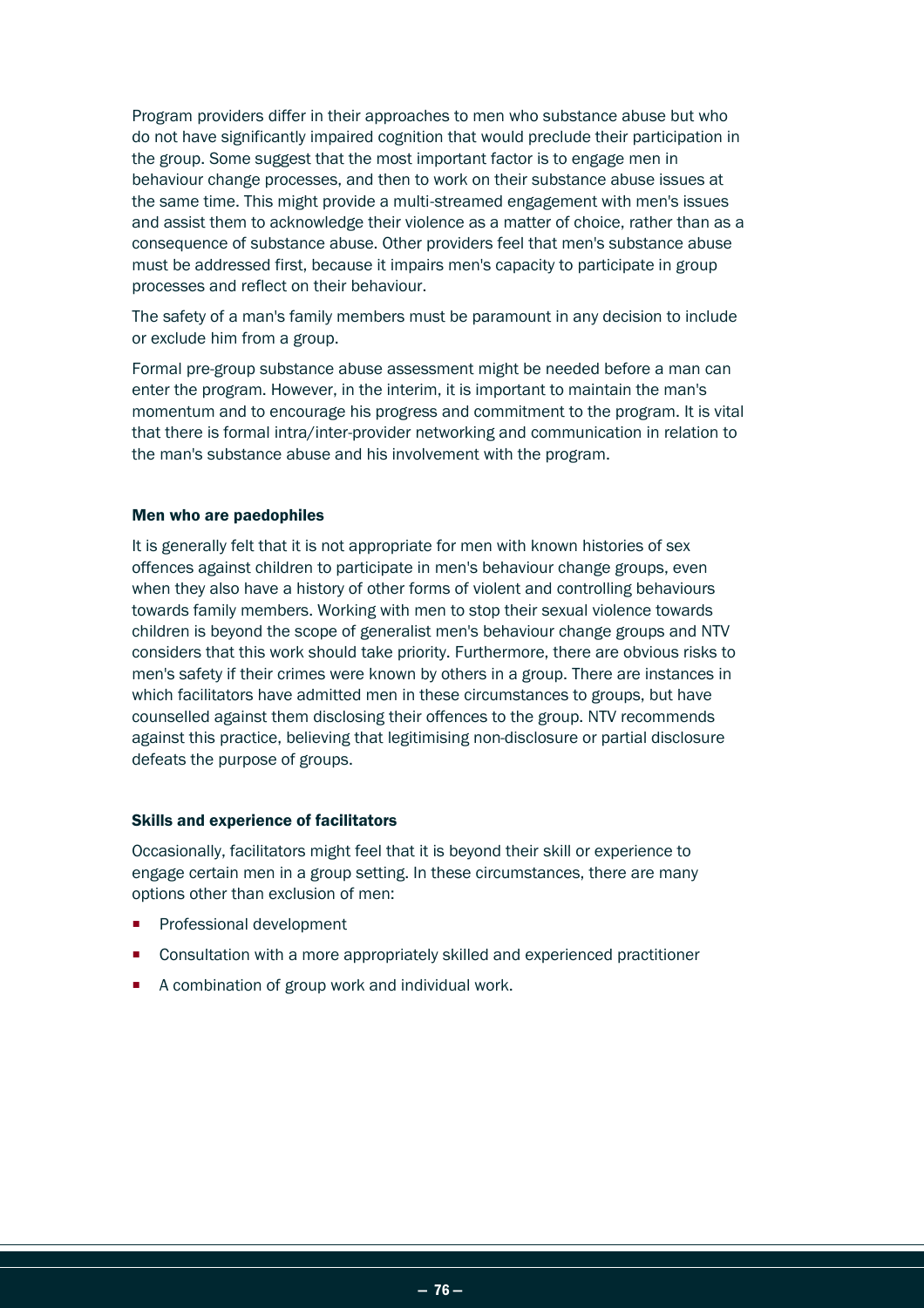| MS 14 | Groups' eligibility requirements include that men<br>must:                                                                                                   |
|-------|--------------------------------------------------------------------------------------------------------------------------------------------------------------|
|       | • Acknowledge that they have a problem, or at<br>least demonstrate a willingness to consider the<br>possibility of acknowledging their violent<br>behaviour. |
|       | Show a desire, commitment and capacity to<br>attend and participate in the entire program.<br>• Show a willingness to keep their partner and                 |
|       | children safe (or acknowledge their right to be and<br>feel safe, where men do not have contact).                                                            |
|       | " Agree to program staff having regular contact<br>with any women and children who might be<br>affected by their violent and controlling behaviour.          |
|       | • Agree to abide by the law, including all the<br>requirements of any legal orders in force.                                                                 |
|       | Agree to the provider's policies on limited<br>confidentiality and responding to criminal acts or<br>breaches of court orders.                               |
|       | ■ Agree to give up their access to guns or other<br>weapons, unless they require them for their                                                              |
|       | livelihood (in which case staff should discuss this<br>safety risk with their partner and incorporate this                                                   |
|       | factor into safety planning).<br>• Agree to an ongoing evaluation and monitoring<br>of their progress in changing their violent                              |
|       | behaviour and attitudes.                                                                                                                                     |

GPG 9 All eligibility criteria have a documented rationale.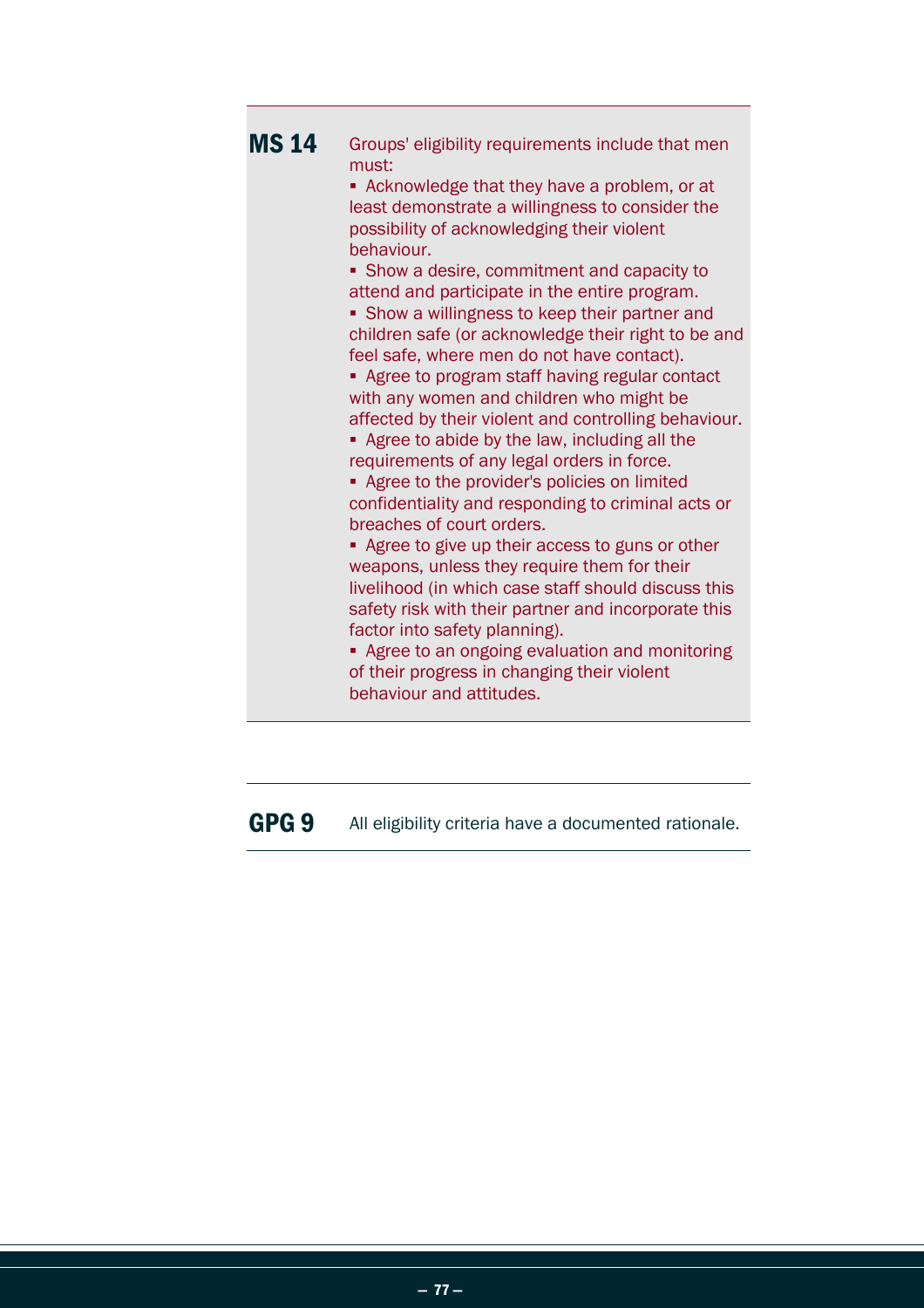#### $\circledcirc$ Handling enquiries

Provider protocols need to be in place to ensure that all staff (including duty workers and receptionists) who receive enquiries from men regarding family violence issues or men's behaviour change programs respond to the call appropriately.

Enquiries about men's behaviour change programs should be seen as a call for help and an indication that women and children might be at risk of harm. Men expressing an interest in changing their violent behaviour are often in crisis and motivated to change. A prompt response increases the likelihood of the man enrolling in a program or receiving other assistance. It also increases the likelihood of support for women and children, which might lower the risk of ongoing or escalated violence. For these reasons, all enquiries require prompt follow-up by a family violence worker. NTV considers 48 hours or two working days to be a reasonable timeframe for a response to an enquiry. One week is the maximum acceptable length of time between initial and follow-up contact.

Whilst some providers prefer the man requiring the service to make contact himself, some providers accept referrals from a woman if a wide-ranging discussion indicates that there are no safety risks inherent in doing so. In these circumstances, the woman must also be provided with information, support and referrals to meet her own needs. Providers should only accept referrals from other professionals on behalf of men *only* if the man is actively involved in the process. Men who do not make an appointment themselves should be asked to ring to confirm their appointment time

Many providers find that the quality of engagement with men during initial phone discussions is an important variable in whether or not men attend for assessment. Motivational interviewing is thus an important skill for first contact.

In it important that all men who enquire about men's behaviour change programs are aware of the services of the MRS. They should be provided with an MRS brochure and encouraged to use the counselling services as a complementary source of support (for example, after hours).

< See Resource Manual for a sample reception process >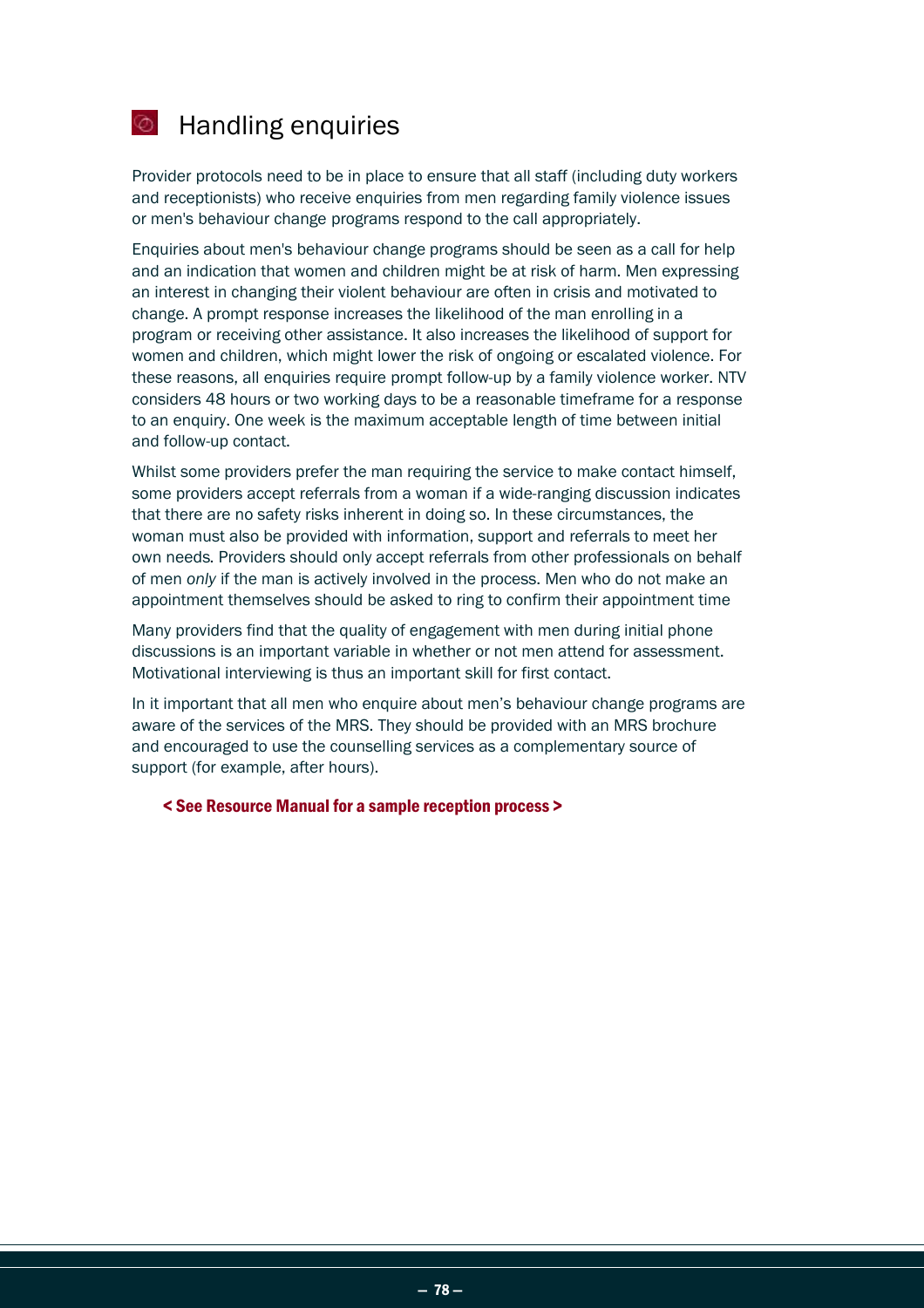| <b>MS 15</b> | All men who enquire about a men's behaviour       |
|--------------|---------------------------------------------------|
|              | change program are provided with a Men's          |
|              | Referral Service brochure and encouraged to use   |
|              | the service as a complementary source of support. |

- MS 16 Men or women making an enquiry about a men's behaviour change program are contacted by program staff within one week, but preferably within 48 hours.
- GPG 10 In following up an initial enquiry, staff provide the enquirer with information about what the provider can offer and the timelines and processes for assessment.
- **GPG 11** Providers encourage men to make their own bookings for assessment.
- **GPG 12** Providers taking a booking for a man from a woman first assess her safety, situation and options before discussing the pros and cons of her making a booking on his behalf.
- GPG 13 Providers accept referrals from other providers or staff outside the program only if the man is involved in the process.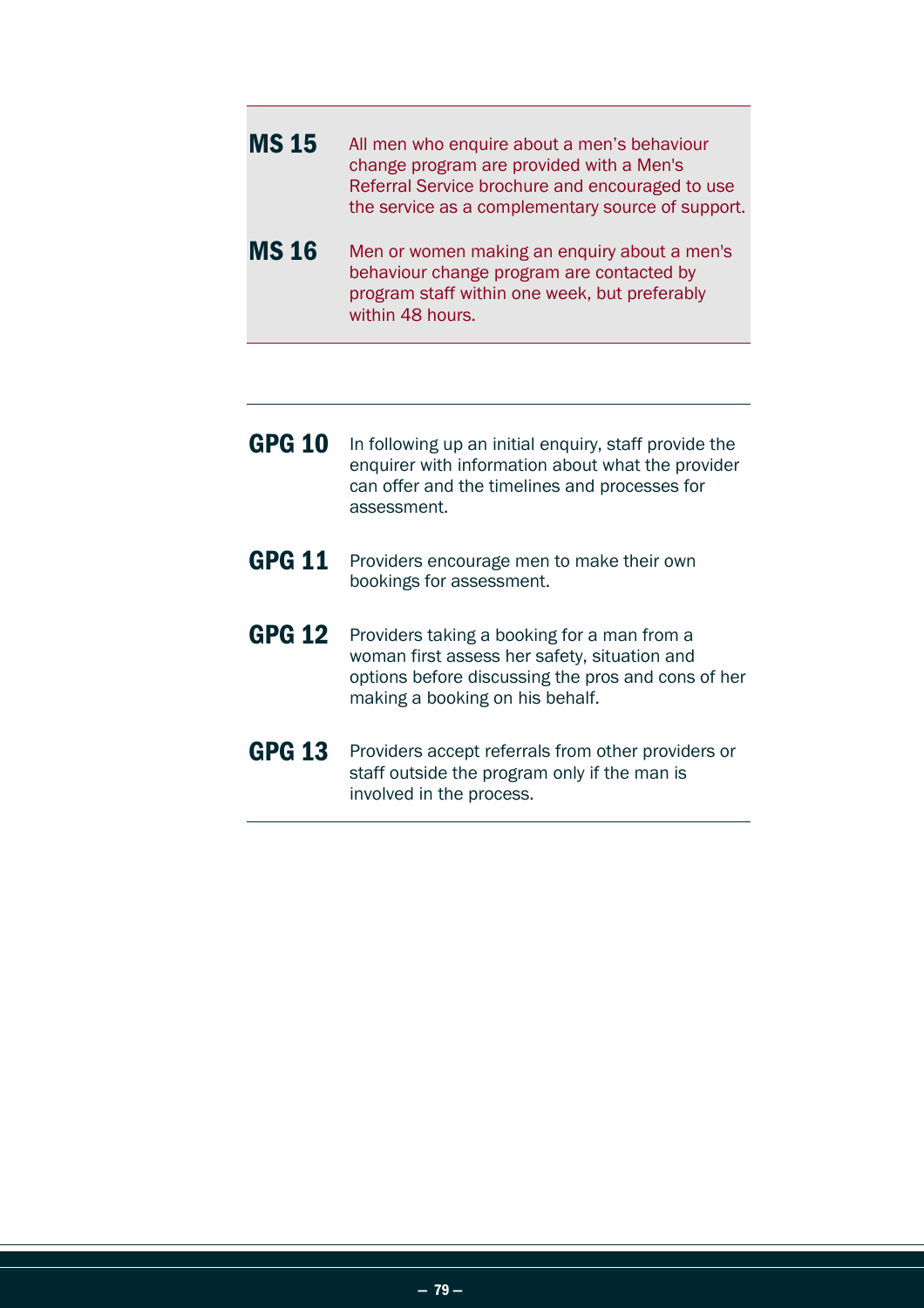#### $\circledcirc$ Intake assessment

Intake assessment is an integral part of the men's behaviour change process. It is imperative for checking on women's and children's safety, and for making a realistic assessment of the man's suitability for group work. It is the first step in engaging men in the behaviour change process. Assessment also forms part of the evaluative process.

Providers vary in their intake assessment processes. Some have a single session; others conduct multiple interviews or use a group setting to assess men's suitability for group work. Assessment over a number of sessions enables staff to collect more information and observe the man more closely. Intake assessments that are not conducted on a face-to-face basis (for example, via telephone or survey) are not appropriate as they are less likely to facilitate full disclosure of all relevant facts.

Providing information about male family violence is an important step in the assessment process. In addition to helping men to contextualise and understand the questions they are being asked in the assessment process, providing information during assessment ensures that men who do not participate in any subsequent program have at least had access to some basic ideas about male family violence and men's behaviour change. Indeed, some practitioners routinely treat an assessment as if it might be the only encounter they have with a man.

It is imperative that assessment includes information gathered from those who are affected by a man's violence. Self-reports of violent and controlling behaviours by violent and abusive men commonly minimise the amount of violence being experienced by their family members. It is not uncommon to find that women describe more frequent and severe levels of all forms of abuse.<sup>28</sup> Self-reporting tools often focus on physical behaviours and overlook a range of more subtle psychological or controlling forms of violence. Any self-report measures can be easily, though sometimes unconsciously, distorted and are unreliable when used in isolation.

Contact with women and children should form part of the assessment process.

## < See page 103-113 for discussion and Minimum Standards about contact with women and children, including in the assessment process >

< See Resource Manual for sample intake assessment protocols and tools, including behaviour checklists >

> MS 17 Intake assessment includes at least one face-toface interview conducted by an appropriately qualified family violence worker.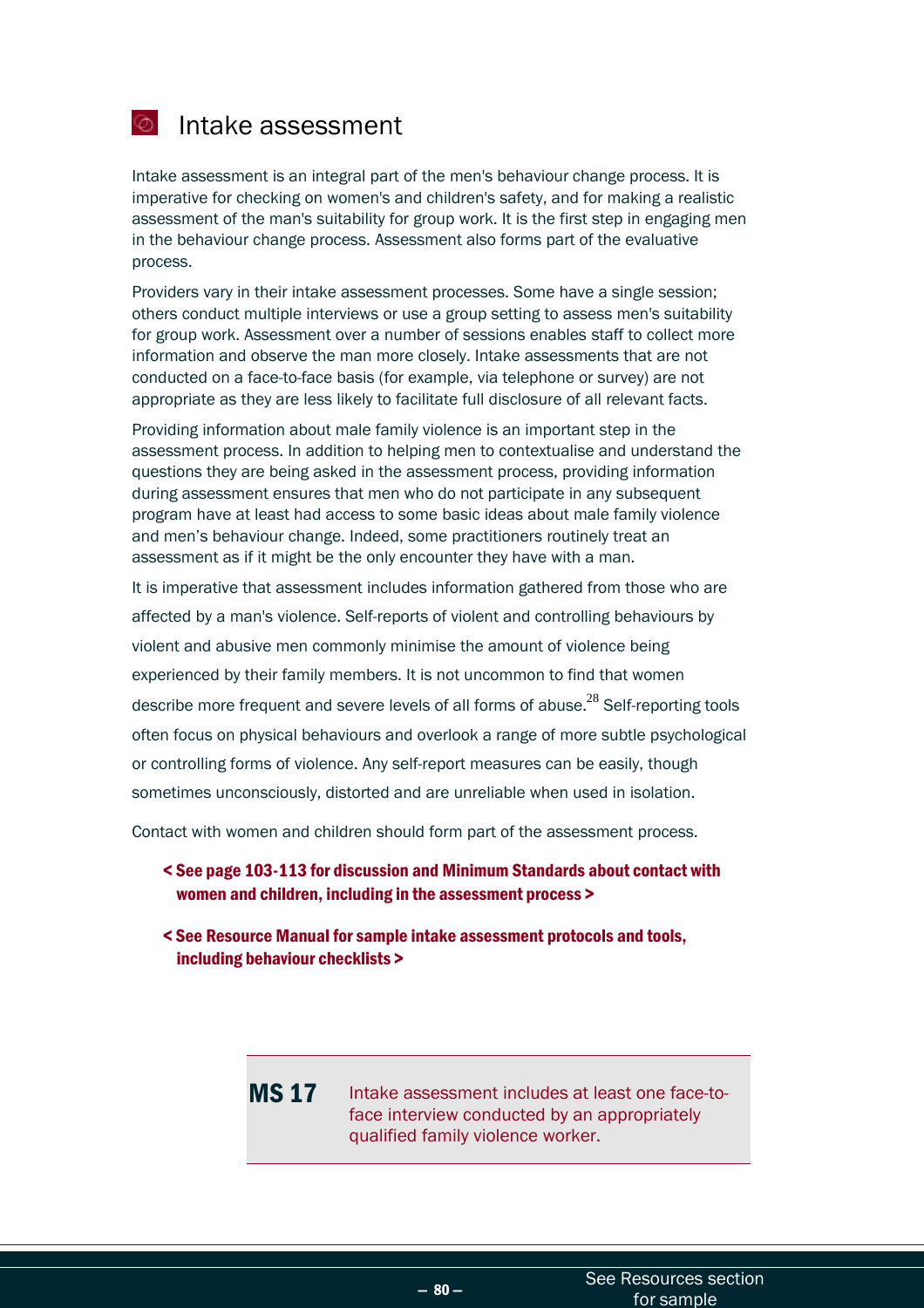| <b>MS18</b> | At a minimum, assessment covers the man's:<br>• Current relationship status and relationship<br>history.<br>• Parenting status.<br>- History of using all forms of violent and<br>controlling behaviours.<br>• Capacity for using all forms of violent and<br>controlling behaviours.<br>• Possession of weapons.<br>• Legal standing, including current or previous<br>court proceedings or orders, charges or<br>convictions, and any reports required by statutory<br>or other bodies.<br>• Understanding of the need for change and<br>willingness to change.<br>• Commitment and ability to attend group<br>sessions.<br>- Ability to keep women and children safe,<br>particularly in relation to physical violence.<br>• Acceptance that, throughout the group program,<br>group facilitators will contact women and children<br>who are affected by his violence.<br>. Willingness to accept the provider's policies<br>regarding limited confidentiality and responding to<br>criminal acts and breaches of court orders.<br>Any potential barriers to the man's participation<br>are also assessed and managed appropriately.<br>If women and children affected by the man's<br>violence agree to contact with the program, they<br>are invited to contribute information to the man's<br>assessment. |
|-------------|-----------------------------------------------------------------------------------------------------------------------------------------------------------------------------------------------------------------------------------------------------------------------------------------------------------------------------------------------------------------------------------------------------------------------------------------------------------------------------------------------------------------------------------------------------------------------------------------------------------------------------------------------------------------------------------------------------------------------------------------------------------------------------------------------------------------------------------------------------------------------------------------------------------------------------------------------------------------------------------------------------------------------------------------------------------------------------------------------------------------------------------------------------------------------------------------------------------------------------------------------------------------------------------------------------------------|
|             |                                                                                                                                                                                                                                                                                                                                                                                                                                                                                                                                                                                                                                                                                                                                                                                                                                                                                                                                                                                                                                                                                                                                                                                                                                                                                                                 |

**GPG 14** When a man is returning to a group program after an absence of more than three months, he is reassessed.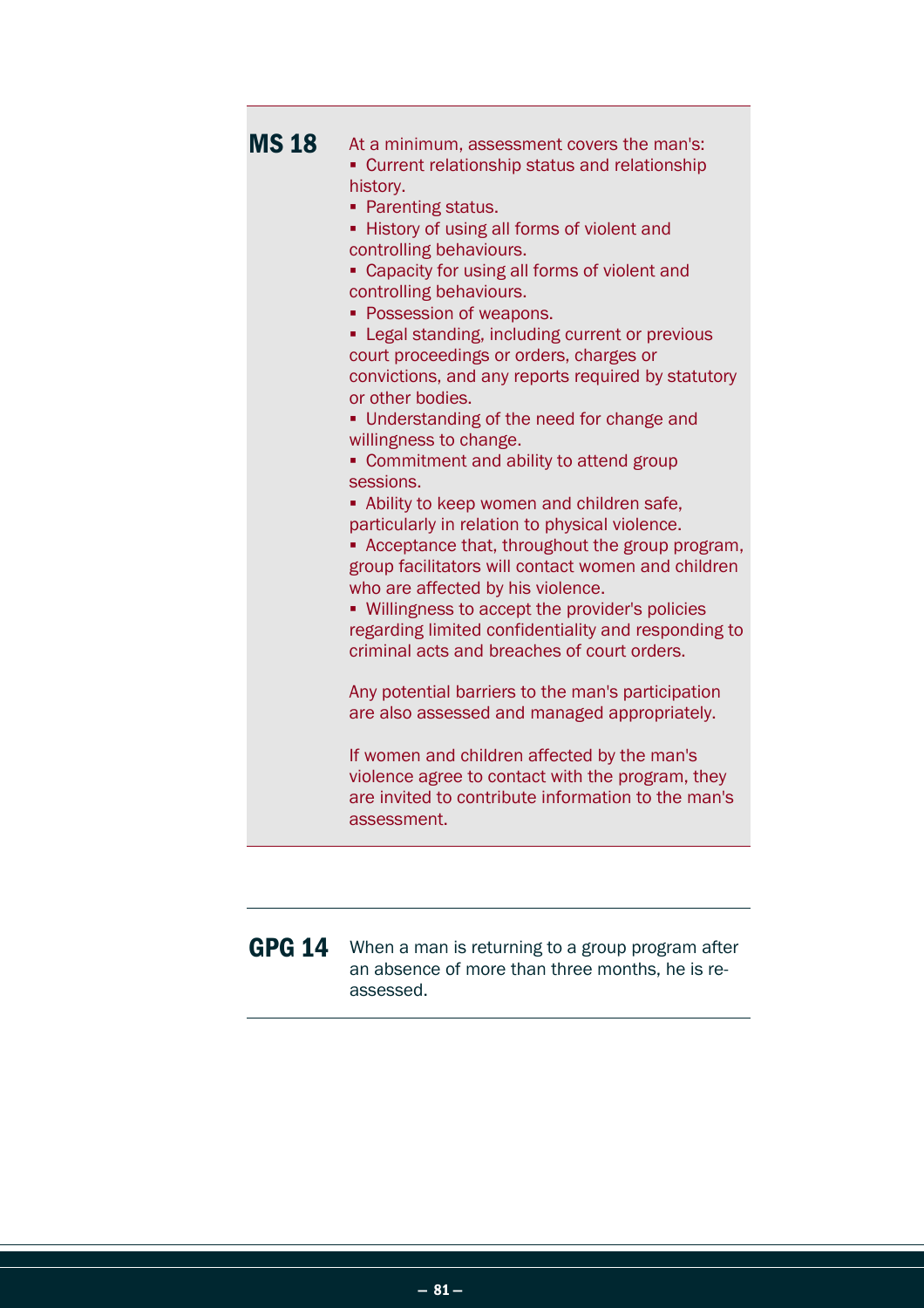## $\circledcirc$ Referral for men who are ineligible or choose not to participate

If a man is not eligible to enter a provider's men's behaviour change program, or decides against joining a group, staff should try to assist him to identify and explore other options. These might include:

- ° One-on-one counselling (either generalist or to address a specific issue)
- ° Group work with another men's behaviour change program provider recognised by NTV
- Initiating contact with another appropriate service provider with a view to providing secondary consultation about male family violence issues whilst they work with the man.

Even if a man is not entering the program, staff should request his permission to contact relevant women and children to offer assistance, support, and referral.

In all circumstances, men should be provided with written information about male family violence and men's behaviour change.

- **GPG 15** If a man is not eligible to enter a provider's men's behaviour change program, or decides against joining a group, staff try to assist him to identify and explore other options.
- GPG 16 If a man participates in an intake assessment but is not eligible to enter the provider's men's behaviour change program, or decides against joining the program, staff request his permission to make contact with relevant women and children in order to check on their safety.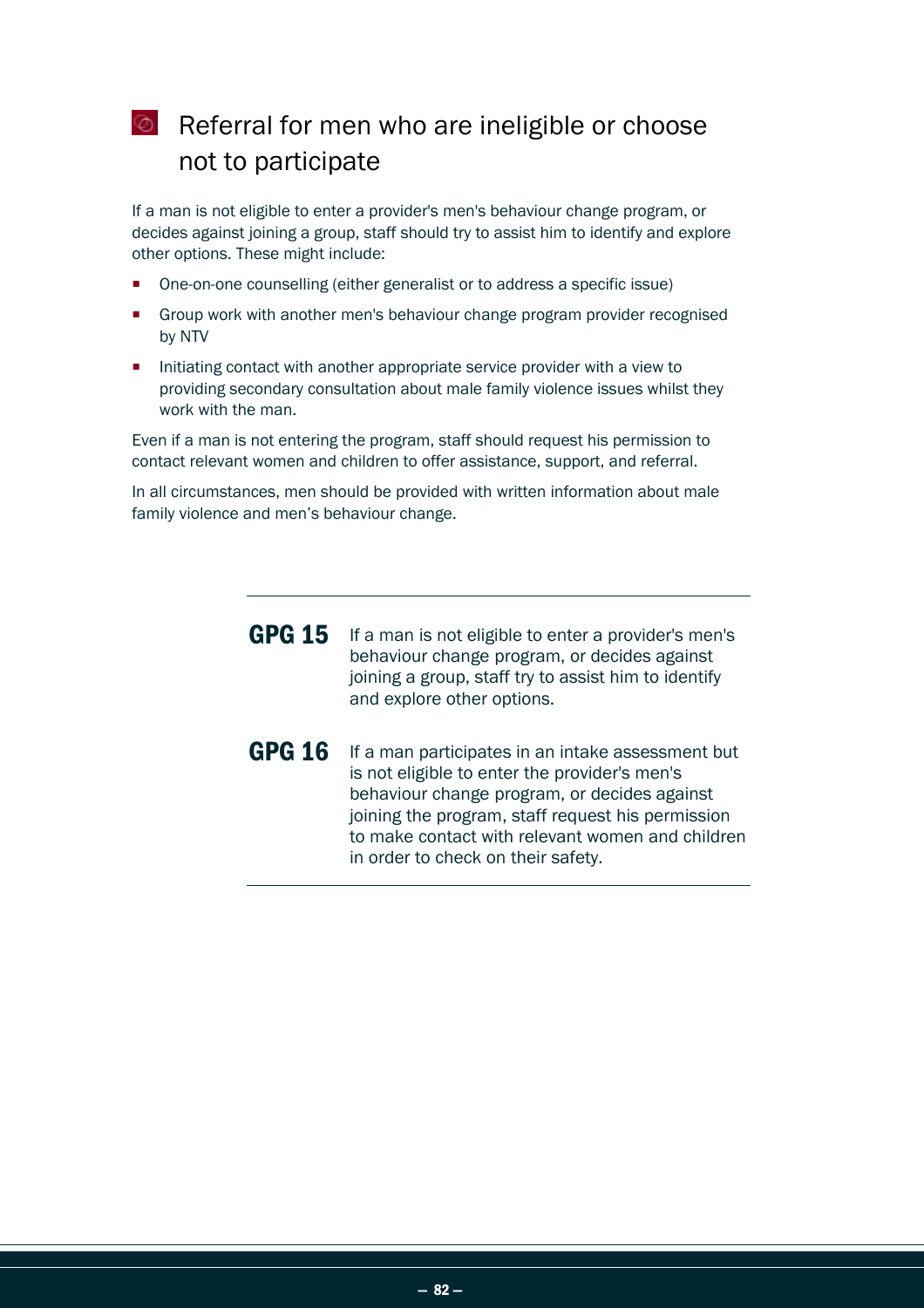#### ⊚ Induction to the group

Induction is an important aspect of the intake process. It may take place concurrently with intake assessment, or separately. Induction should include:

- **•** Introduction to the men's behaviour change process, and in particular, the importance of committing to a long process.
- **Expectations about attendance and participation.**
- ° Explanation of client rights and responsibilities, including the provider's position on limited confidentiality and disclosures of criminal acts.
- ° An outline of how the group operates, including the group's agreement on conduct.

These points should be restated at the men's first group session.

## Waiting list management

Limited resources and/or the structure of men's behaviour change programs often mean that men are placed on waiting lists to participate in a men's behaviour change group. As with any behaviour change process, motivation is critical. NTV encourages providers to develop ways to continue to engage and support men whilst they wait for an opportunity to participate in a group.

Some ways that program providers currently do this include:

- Providing pre-group reading
- ° Multiple assessment sessions, with 'homework' between sessions
- ° Individual sessions
- Open groups.

For safety and accountability reasons, contact with men's family members should begin when assessment commences, not when a man commences group work. In addition to contributing to women's and children's safety, this also embodies the idea that services provided to women and children are as important as those for men.

> MS 19 Program providers have a process to continue to engage and support men, women and children, in circumstances when men cannot enter a group immediately.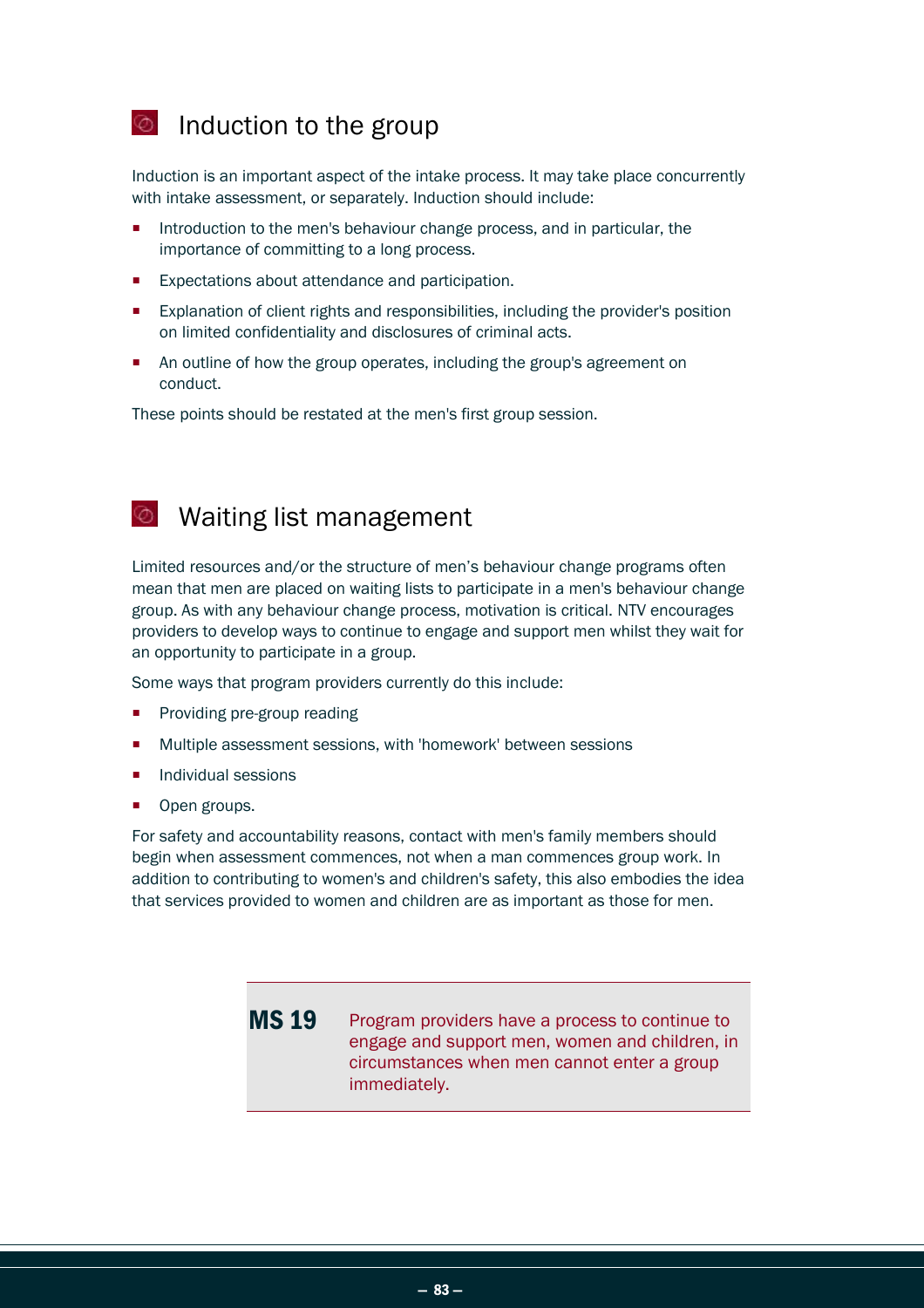#### ◈ Client rights and responsibilities

Providers must provide documentation to all parties about their rights and responsibilities. This serves to emphasise to men the provider's commitment to placing the safety of women and children at the centre of its work. For women and children, a statement of their own rights and responsibilities, and the responsibilities of the man who has been violent and controlling, can be a small yet powerful statement of belief, support and commitment to their safety.

Whilst there is no research evidence on the effectiveness of contracts in stopping men's use of violence, NTV believes that they can be a useful tool to reinforce to men the seriousness of the process. Furthermore, they provide a mechanism whereby men agree to limited confidentiality, staff contacting their family members, and disclosure of .

< See Resource Manual for a sample of client rights and responsibilities >

| <b>MS 20</b> | Program providers give men, women and children<br>documentation about the rights and<br>responsibilities of all parties.                                                                                                                                                                                                                                    |
|--------------|-------------------------------------------------------------------------------------------------------------------------------------------------------------------------------------------------------------------------------------------------------------------------------------------------------------------------------------------------------------|
| <b>MS 21</b> | Participation in the provider's program is<br>contingent upon men signing a contract agreeing<br>to:<br>• Program staff contacting any women and<br>children affected by their use of violence.<br>- Limited confidentiality.<br>• Staff disclosing information about them to<br>statutory bodies as required by law.<br>• Pay fees as set by the provider. |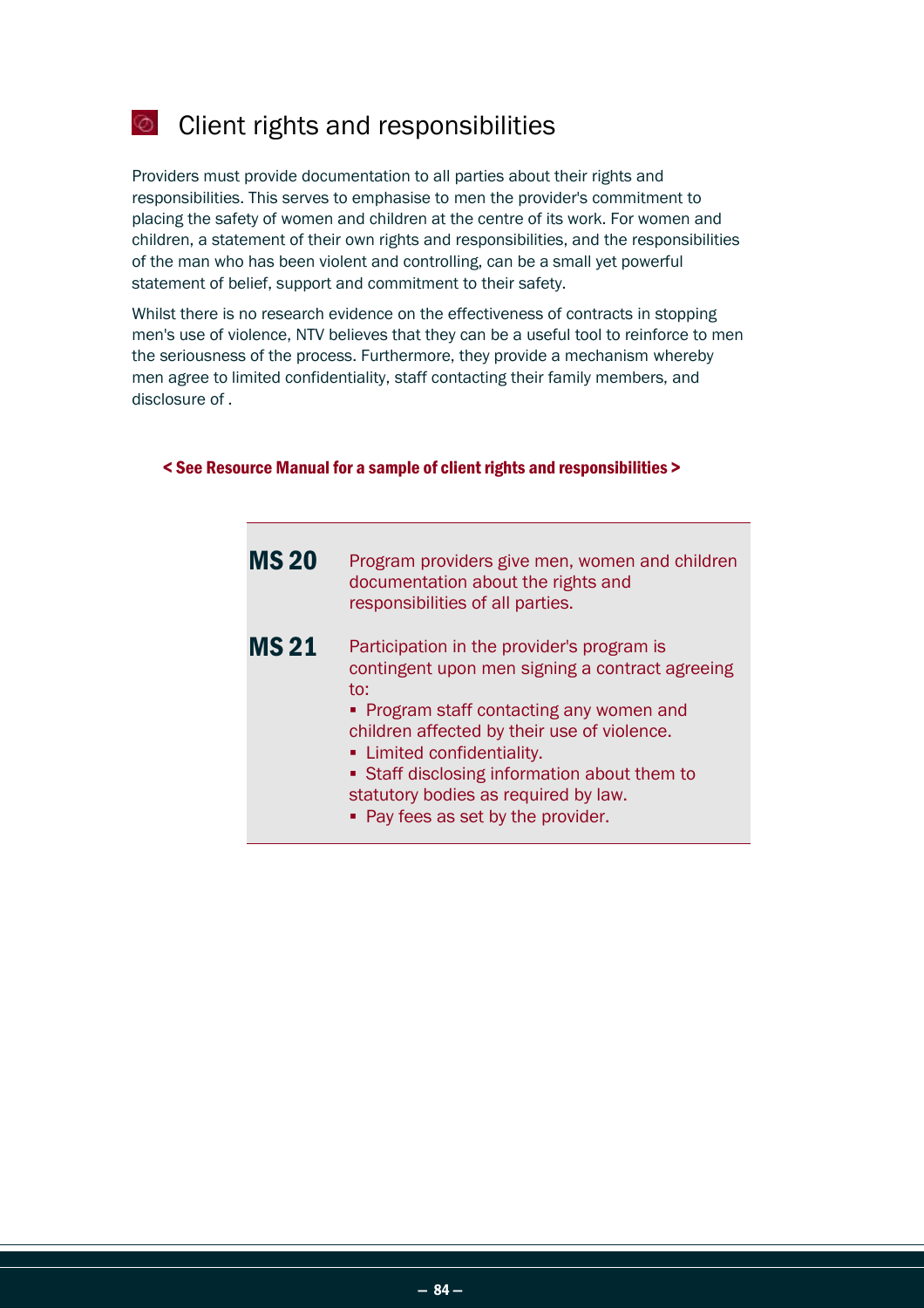# Group agreements

All men's behaviour change groups need to be conducted in a manner consistent with the principles of equality between women and men, individual responsibility and opposition to all forms of violence. NTV believes that people can only learn nonviolent ways of behaving in an environment in which these are practised. Power-over behaviours reinforce rather than challenge the use of power and control.

In group-work practice, a concrete example of non-violent ways of relating is in the establishment of group agreements. Rather than establish a fixed 'code of conduct' that applies to every group, NTV encourages facilitators to work with groups to establish agreements for a set period. This has the potential to maximise participants' support and commitment to agreements, and provides an extra tool for facilitators and other group members when a participant is not behaving in a desirable manner. An additional benefit of negotiating group agreements is that the group context can be used as analogous to men's relationships in other contexts.

In ongoing groups, it is helpful for more experienced participants to explain group agreements to newcomers. This provides an opportunity to reinforce positive group norms and demonstrate that the whole group is committed to non-violent behaviour.

Together, facilitators and participants must decide on a process to alert men if they are breaking group agreements and to respond to breaches of group agreements. In some circumstances, this will necessitate facilitators establishing their own procedures to accompany those of the group. For example, the group might decide that men who arrive drunk will not be able to attend that session. Facilitators would then need a procedure to address immediately the safety of the man's partner and children.

Facilitators must also discuss with participants what general 'statements of principle' mean in practice. For example, if a group agrees that participants' privacy and confidentiality must be respected, it needs to discuss how participants can talk outside the group about their learning in the group, without breaching others' confidentiality. They might, for example, agree that participants can discuss issues in a general way with people outside the group; however, they will not use names, places of work or other distinguishing characteristics that might enable those outside the group to identify other participants.

MS 22 All groups have an agreement about acceptable conduct and behaviour within the group and about the consequences of breaking the agreement.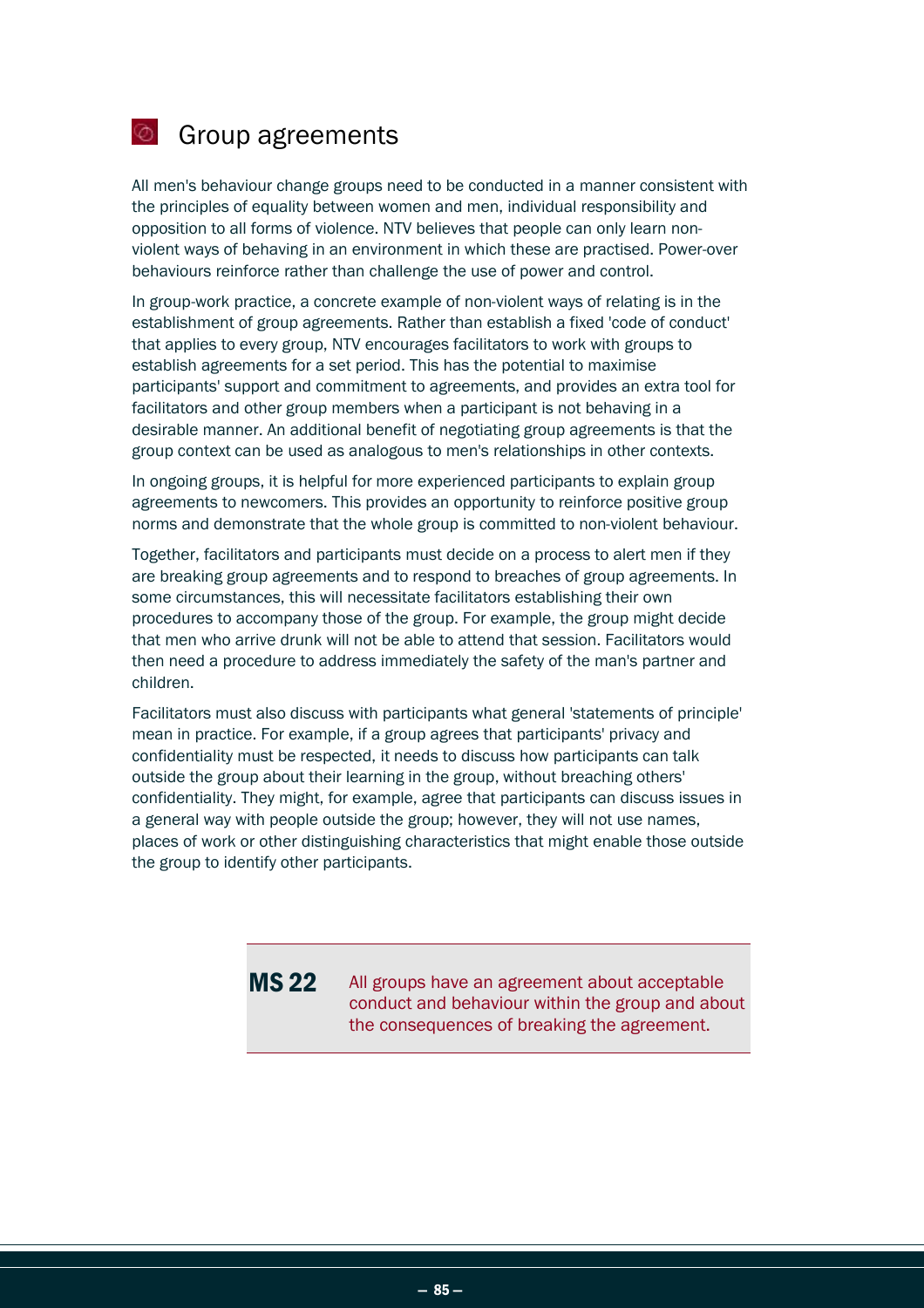## $^{\circ}$ Inclusiveness (1): Accountability to Indigenous people<sup>29</sup>

An Indigenous person in Victoria is eight times more likely to experience family violence<sup>\*</sup> than a non-Indigenous person, <sup>30</sup> and 2.9 per cent of Victoria's Indigenous community experienced family violence, compared with 0.55 per cent of non-Indigenous people. Indigenous women are more likely to die a violent death than non-Indigenous women. Statistics suggest that some 80 per cent of perpetrators of Indigenous violence are men.<sup>31</sup>

Whilst it must be noted that the collection of data about Indigenous family violence has been significantly affected by Indigenous people's experiences of institutional racism generally, and black deaths in custody in particular, it is widely recognised that family violence is adversely affecting the health and social, cultural, emotional and economic well-being of Indigenous people, families and communities.

Indeed, there has been a perception within Indigenous communities that family violence is 'inherent'; that is, that the 'abused' go on to be abusers. Often, a person can be a perpetrator and victim at the same time in a family situation.

The 2003 report of the Victorian Indigenous Family Violence Task Force highlighted many of the complexities of responding to male family violence in Indigenous contexts. It noted that factors contributing to Indigenous family violence include:

- ° Dispossession of land and loss of traditional language and cultural practices
- **Breakdown of community kinship systems and Aboriginal lore**
- Racism and vilification
- **Exercise** Economic exclusion and entrenched poverty
- Alcohol and drug use

 $\overline{a}$ 

- The effects of institutionalisation and child removal policies
- **•** Inherited grief and trauma
- Loss of traditional Aboriginal roles and status (for males and females)
- Difficulties in confronting the issues (by which is meant a culture of shame, secrecy, and fear),  $32$

Whilst the Task Force agreed that family violence in all intimate relationships is essentially about power and control, irrespective of the label attached to describe the relationship, it noted that the causes of family violence stem from the history and impacts of white settlement and the structural violence of race relations since then. The Task Force regarded the context of Indigenous family violence as unique and called for a holistic approach to family healing.

<sup>∗</sup> This section of the Manual refers to family violence, rather than male family violence, in deference to the language used by the Victorian Indigenous Family Violence Taskforce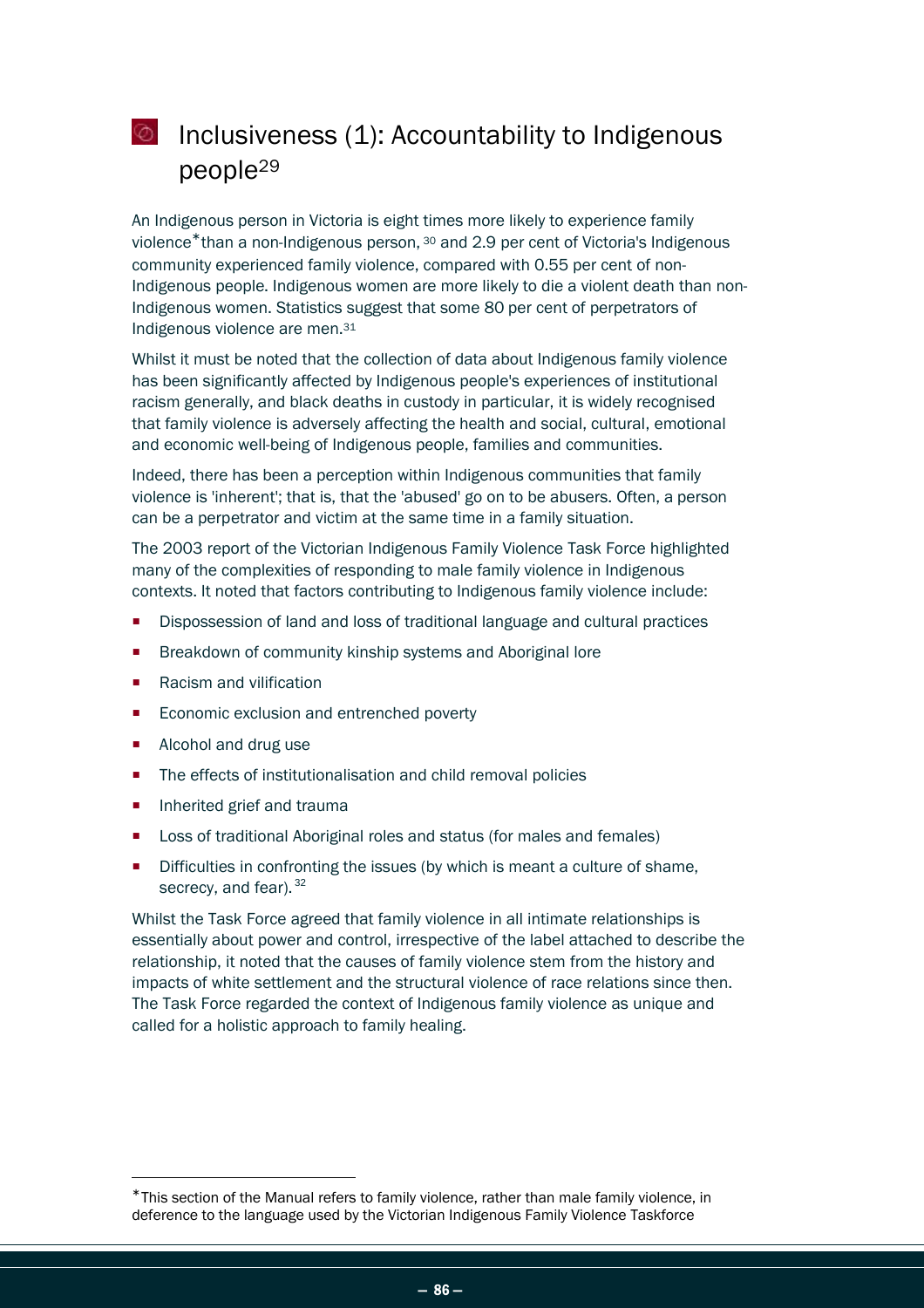Thinking about Indigenous family violence means challenging white definitions, preconceptions and understandings. For example, given the widespread and multilayered experiences of family violence in Indigenous communities, the Task Force rejected narrow definitions of spousal abuse or domestic violence. Rather it viewed Indigenous family violence as encompassing the entire community, including '… a wide range of physical, emotional, sexual, social, spiritual, cultural and economic abuses within families, extended families, kinship networks and communities. It extends to one-on-one fighting, abuse of Indigenous community workers as well as self-harm, injury and suicide'.

Working against Indigenous family violence means working in partnership with Indigenous people and being guided by their needs, their priorities and their understandings. The Task Force identified fifteen priorities for responses to Indigenous family violence. Of these, men's behaviour change program providers clearly have a role to play in:

- Promoting safety and security for victims of violence.
- ° Involvement of Indigenous people in identifying priorities and driving processes at the local community level.
- ° Building stronger partnerships with Government and other services to enhance service responses at the local community level.
- Providing service responses for men to ensure they have opportunities to address their issues in a manner that will lead to fewer family violence incidents in the short, medium and longer term.
- Providing access to data gathered by service providers to Indigenous groups so they can make more informed decisions about what needs to happen in their local communities.
- ° Developing a marketing strategy that includes access to resources to support local community education and awareness campaigns that seek to change attitudes about family violence.
- ° Supporting activities which focus on specific groups within Indigenous communities – such as children, youth, women, men, Elders, people in same-sex relationships and staff of Indigenous service providers.
- ° Providing support to Indigenous people to engage in discussions about family violence so they can share information and focus their efforts on implementing 'good practice' processes.
- ° Developing integrated strategic processes which involve Indigenous representatives participating in decision-making activities that focus on service planning and implementation.

All providers have a responsibility to engage with Indigenous family violence. Whether they do so with individual men, or more systemically, depends on their resources and their will. NTV encourages providers to be pro-active in working with Indigenous communities to respond to Indigenous family violence issues. Engagement with Indigenous communities and individuals in the context of Indigenous family violence issues must be consistent with the findings and recommendations made by the Victorian Indigenous Family Violence Task Force.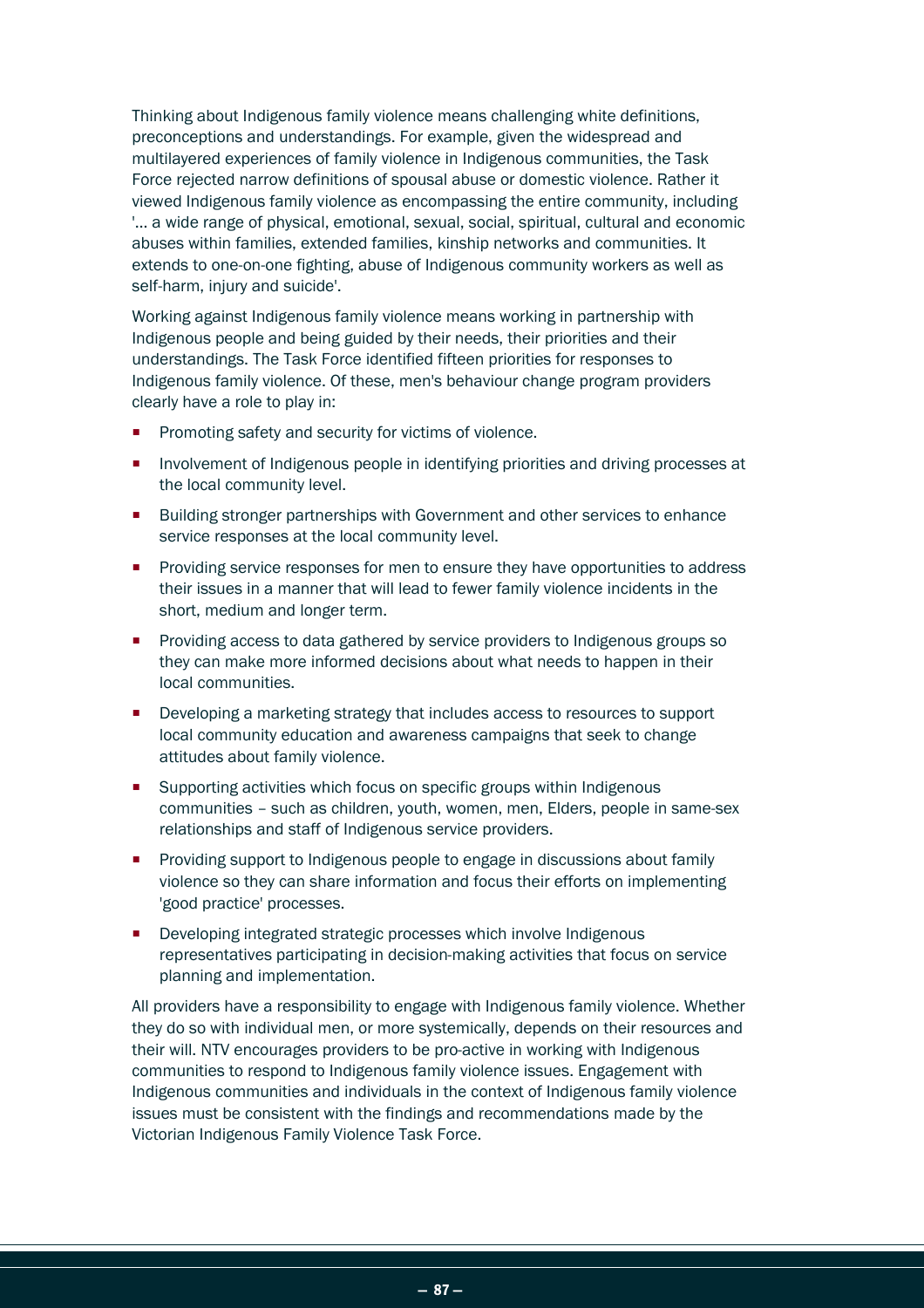Guidance and support for building partnerships with Indigenous communities, or for working with individual men, is available from Indigenous family violence or community health organisations.

It is important to note that the Task Force has endorsed men's behaviour change work for Indigenous men taking place within NTV's Minimum Standards.<sup>33</sup> Providers should be guided by a relevant Indigenous family violence service when they provide services to Indigenous individuals. Documenting how engagement takes place is an important first step towards greater accountability to Indigenous communities.

## < Further commentary and Good Practice Guidelines are contained in the following section, 'Working in a context of cultural and linguistic diversity' >

- **GPG 17** Providers document how they engage with Indigenous communities and individuals in the context of Indigenous family violence.
- GPG 18 Providers who work with Indigenous individuals have regular contact with a relevant Indigenous family violence service for the purposes of secondary consultation and support.
- GPG 19 Engagement with Indigenous communities and individual Indigenous men in the context of Indigenous family violence issues is consistent with the findings and recommendations of the Victorian Indigenous Family Violence Task Force.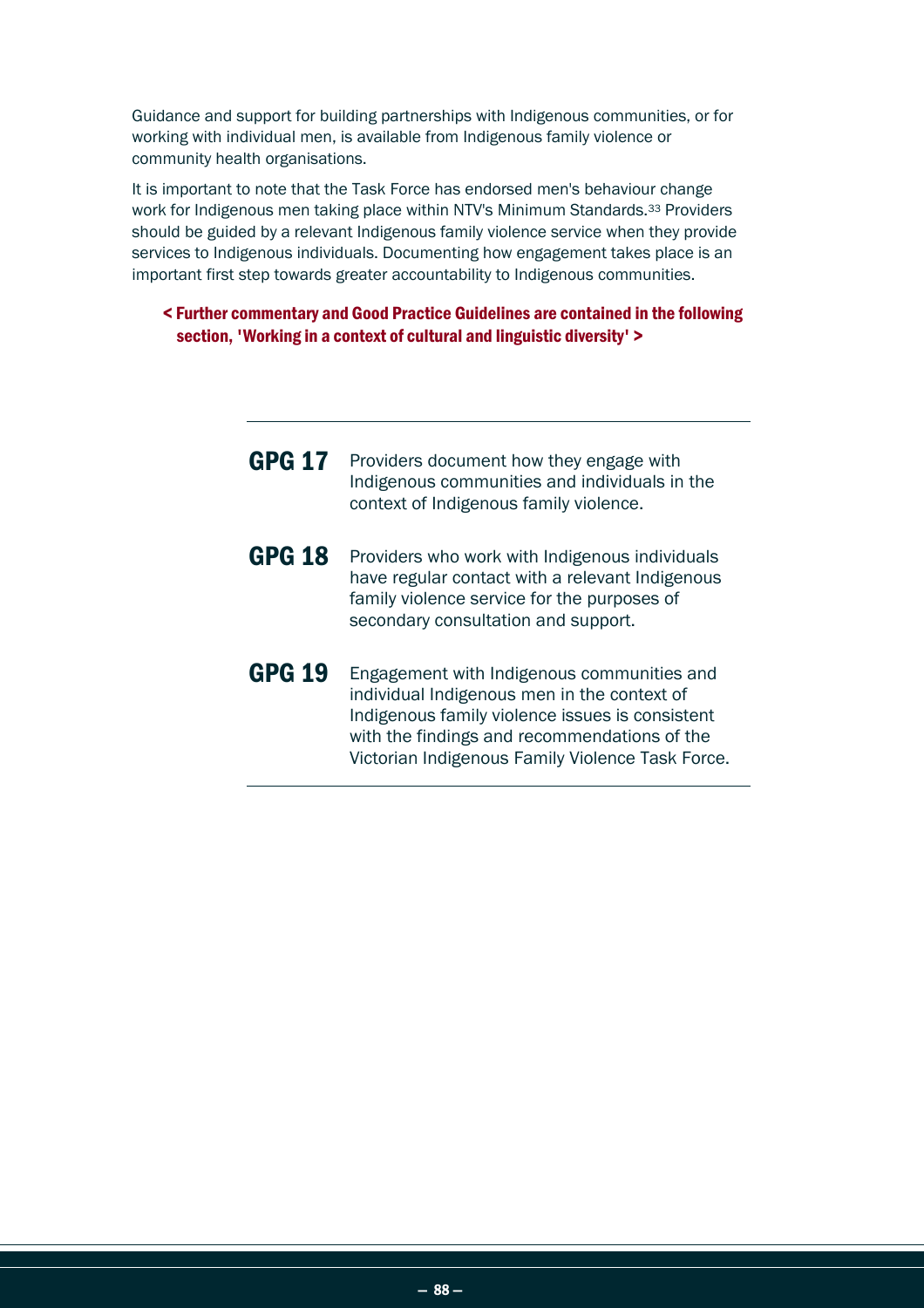## $^{\circ}$ Inclusiveness (2): Working in a context of cultural and linguistic diversity

Australia has a culturally and linguistically diverse population, comprising Indigenous people and many generations of migrants who each came here under vastly different circumstances. Cultural backgrounds, and lived experience in Australia and elsewhere, shape not only constructions of gender and violence, but also people's access to services and support.

Male family violence occurs in all patriarchal cultures, and in all such cultures, there are also people who advocate for non-violence. Whilst it is important to point out that Australia has laws against many forms of family violence, NTV believes it is never appropriate to talk about male family violence as something that is 'not part of Australian culture' or 'not acceptable in Australia'. Both of these statements imply that men's violence is acceptable elsewhere, which potentially legitimises men's use of violence in non-Western places or cultures.

Furthermore, highly prescribed gender roles are common to all patriarchal societies, including Australia's. It is important that facilitators do not downplay sexism in Australia by comparing it to sexism in other countries.

NTV believes that all violent behaviour is inappropriate and must never be condoned or excused on the basis of culture or lived experience.

However, whilst male family violence is never acceptable, facilitators need to recognise that most men do believe it is, and that they find plenty of reinforcement for their belief within their own social, legal and religious institutions. This is as true for Anglo-Australian men as it is for others.

NTV believes that people have the right to participate in all men's behaviour change programs, regardless of their culture, language, race, spirituality or religion. In practice, to fulfil this right, providers would need to:

- ° Develop appropriate partnerships with local and state-wide Indigenous and ethnic community organisations.
- Promote men's behaviour change programs in local Indigenous and non-Anglo communities.
- Provide interpreters for assessment, groups and contact with men's families.
- Translate their written materials.
- Develop and/or use educational materials that can provide other-than-Anglo examples of male family violence, and that engage with or express other-than-Anglo cultural norms.
- Reflect on and review all Anglo-specific aspects of service delivery.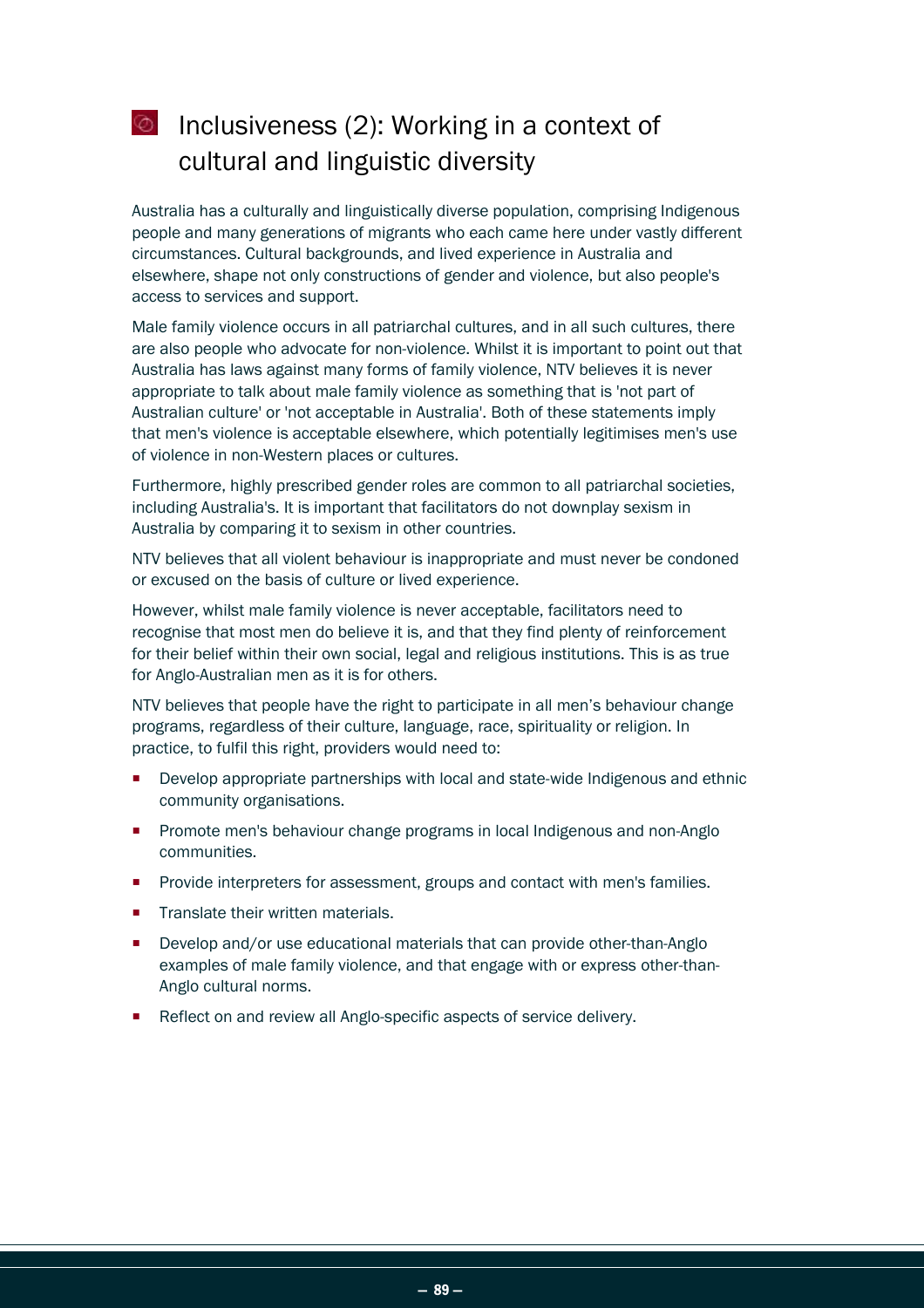NTV recognises that most providers simply do not have the resources to maximise their inclusiveness in these ways, however, at a minimum, they should:

- ° Invite representatives from their local Indigenous organisations and Migrant Resource Centre or other relevant ethnic community organisations to participate in their Reference Group.
- **•** Provide information about their men's behaviour change program to local Indigenous and ethnic community workers.
- **•** Provide interpreters for assessment, groups and contact with men's families wherever possible.
- ° Avoid Anglo-centrism in educational materials by using a variety of cultural settings for scenarios in group work.
- ° Ensure appropriate referrals for men who have experienced torture or trauma.
- ° Monitor group dynamics and respond to marginalisation or other forms of exclusion on the basis of race, culture or English-language ability.
- Take care to avoid language that implies that male family violence is acceptable in some places or cultures.
- ° Challenge racism and racist stereotypes from group participants, making it clear that these power-over ways of relating are another form of violent and controlling behaviour.

Most non-Anglo men and women in Australia will have had experiences of marginalisation, racism or racist violence. In addition, those who are refugees have frequently experienced torture and trauma. NTV encourages staff to use the secondary consultation services of relevant support services to ensure that staff fully and sensitively engage with the impact of those experiences on clients' health and wellbeing. It is important to note that experiences of torture and trauma might impact significantly on men's and women's narratives about violence, participation in group work, and engagement with the law and law enforcement providers.

It is essential that staff reflect on their own culturally constructed understandings, Anglo-centrism, racist assumptions and language.

NTV also encourages providers to explore possibilities for providing other-than-Anglo culturally specific groups. A recent Vietnamese program34 that was piloted in Melbourne confirmed that it is possible to adapt models of men's behaviour change programs to the ethno-specific needs of men from communities that are culturally and linguistically diverse. It appears that the most significant difficulty of conducting non-Anglo groups is recruiting appropriately skilled and experienced bi-lingual facilitators.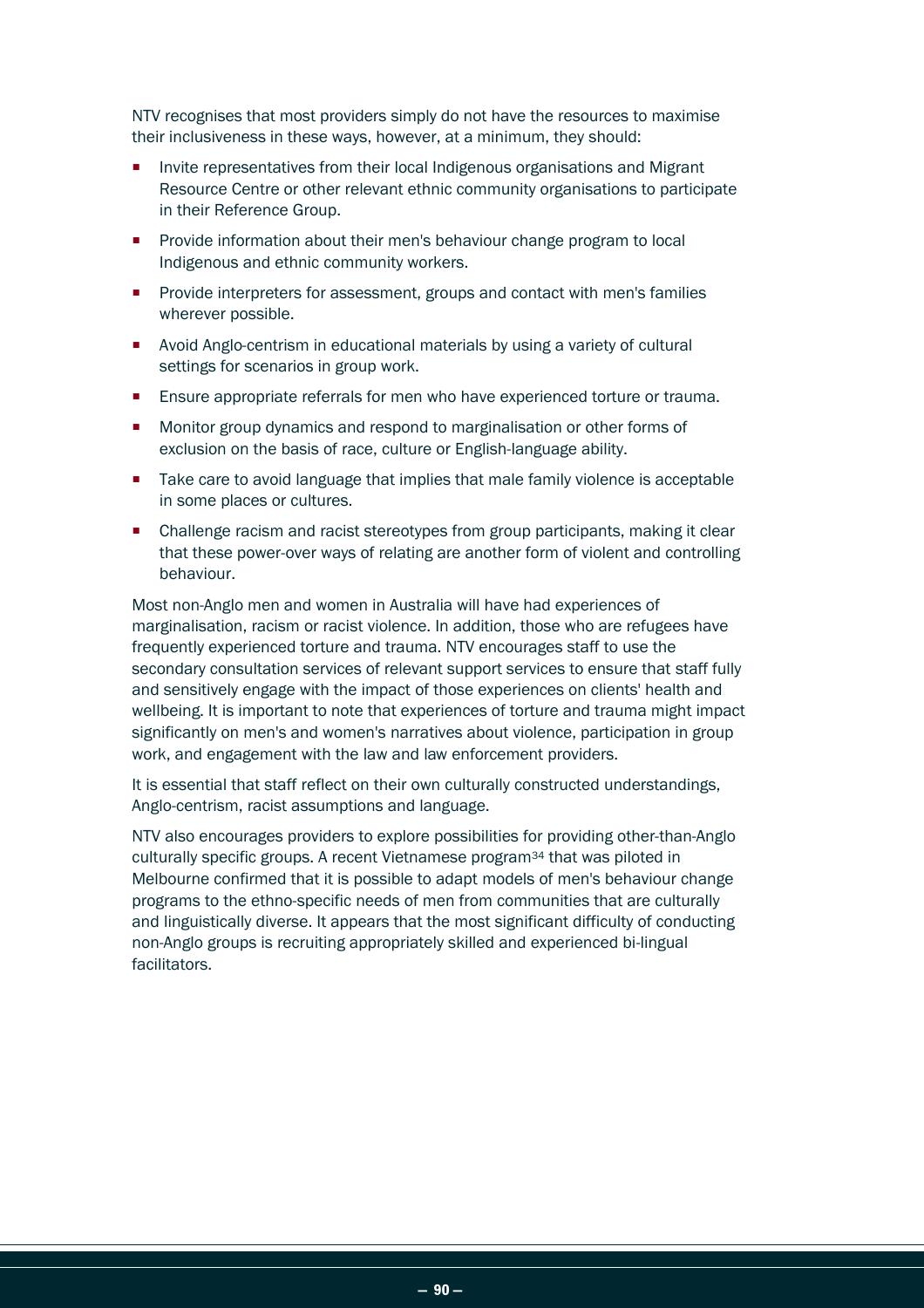## GPG 20 Providers :

**Invite representatives from their local** Indigenous organisation and Migrant Resource Centre or other relevant ethnic community organisation to participate in their Reference Group.

**Provide information about their men's behaviour** change program to local Indigenous and ethnic community workers.

**Provide interpreters for assessment, groups and** contact with men's families wherever possible.

• Avoid Anglo-centrism in educational materials by using a variety of cultural settings for scenarios in group work.

**Ensure appropriate referrals for men who have** experienced torture or trauma.

• Monitor group dynamics and respond to marginalisation or other forms of exclusion on the basis of race, culture or English language ability.

• Take care to avoid language that implies that male family violence is acceptable in some places or cultures.

• Challenge racism and racist stereotypes from group participants, making it clear that these power-over ways of relating are another form of violent and controlling behaviour.

- **GPG 21** Providers document the processes they use to ensure cultural and linguistic inclusiveness.
- GPG 22 Providers never condone or excuse violent or controlling behaviour on the basis of culture or men's experiences.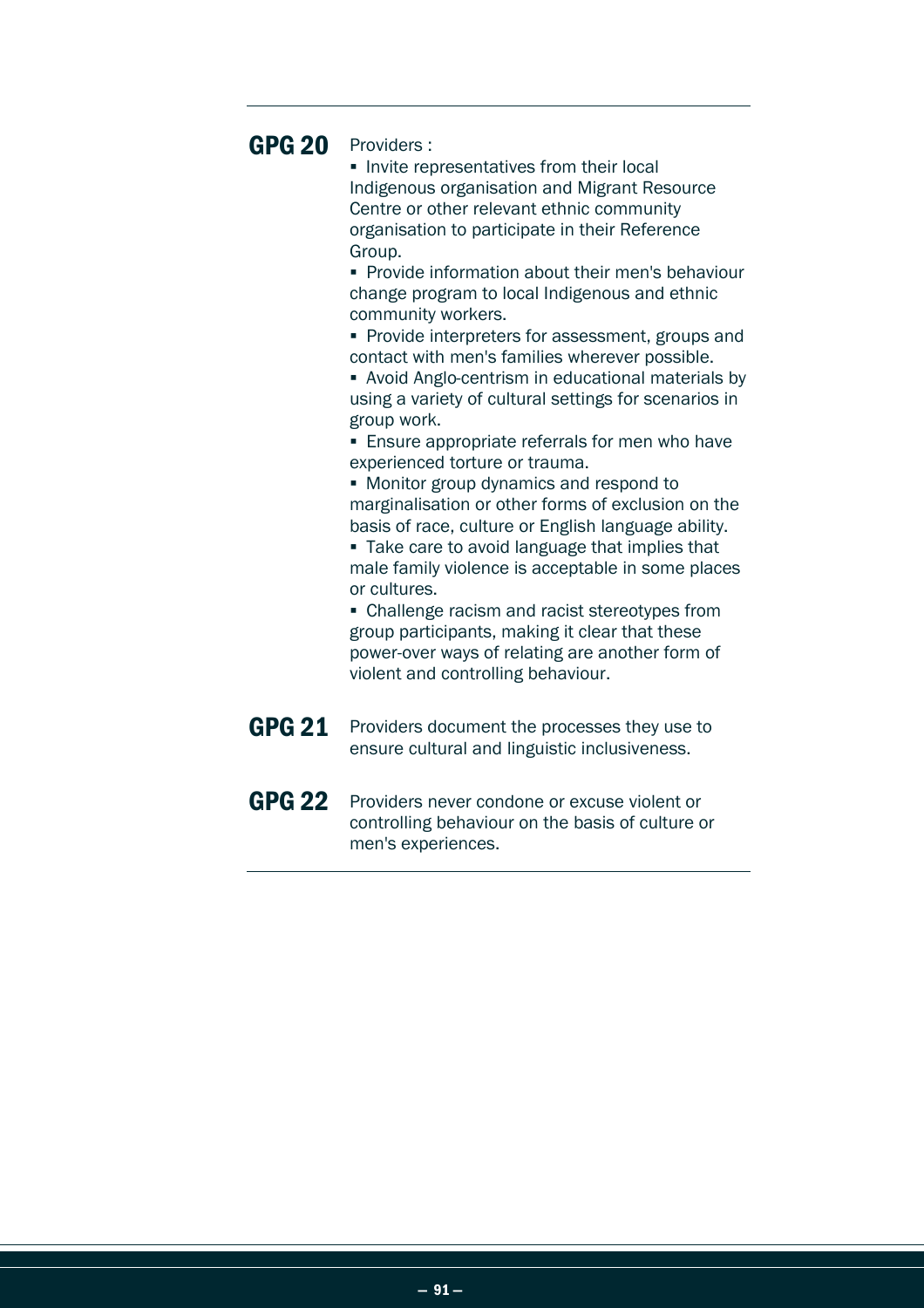## Inclusiveness (3): Challenging homophobia

Whilst the majority of men who participate in mainstream men's behaviour change programs will have a primary heterosexual relationship or heterosexual identity, some may also be same-sex attracted. The discussion in this section is intended to raise the issue of homophobia as a form of violent and controlling behaviours and to address the issue of inclusiveness within mainstream men's behaviour change programs. However, some of the issues raised might also be valuable to providers of groups for men who are same-sex attracted.

Anecdotal evidence suggests that men who use violent and controlling behaviours are also more likely to express homophobic and racist attitudes. Whilst they might moderate these in the presence of a man who is clearly 'other' to them (for example, a dark-skinned man or a man who is 'out' about his sexuality), it is very likely that group participants will assume men's heterosexuality because of their presence in the group. Their assumptions about heterosexuality are frequently reinforced by unconscious heterocentrism in language and behaviour on the part of facilitators.

Unless heterocentrism is directly acknowledged, it is rarely visible to those who are not same-sex attracted. For those who are, it frequently reinforces their marginalisation, difference and oppression. Heterocentrism is not inclusive. More dangerously, it hides the diversity of our community and therefore serves to perpetuate homophobia, including homophobic violence.

In addition to affecting the sense of safety of any same-sex man in the group, homophobia is a power-over way of relating that is entirely counter to the aims of the process. As such, homophobia must never be tolerated in men's behaviour change groups. This includes, but is not limited to stereotypes, statements about the 'naturalness' of heterosexuality, implicit or explicit threats, harassment, bragging about homophobic violence, or aspersions about the character or masculinity of a same-sex attracted man.

NTV encourages inclusive practices such as:

- Naming homophobia as behaviour that will not be condoned
- ° Drawing attention to heterocentrism and homophobia
- Talking about ways that patriarchy also oppresses people in same-sex relationships
- ° Using examples of gay couples as well as straight couples in talking about ways that men try to exert power and control
- **•** Addressing homophobia in discussions reflecting on masculinity.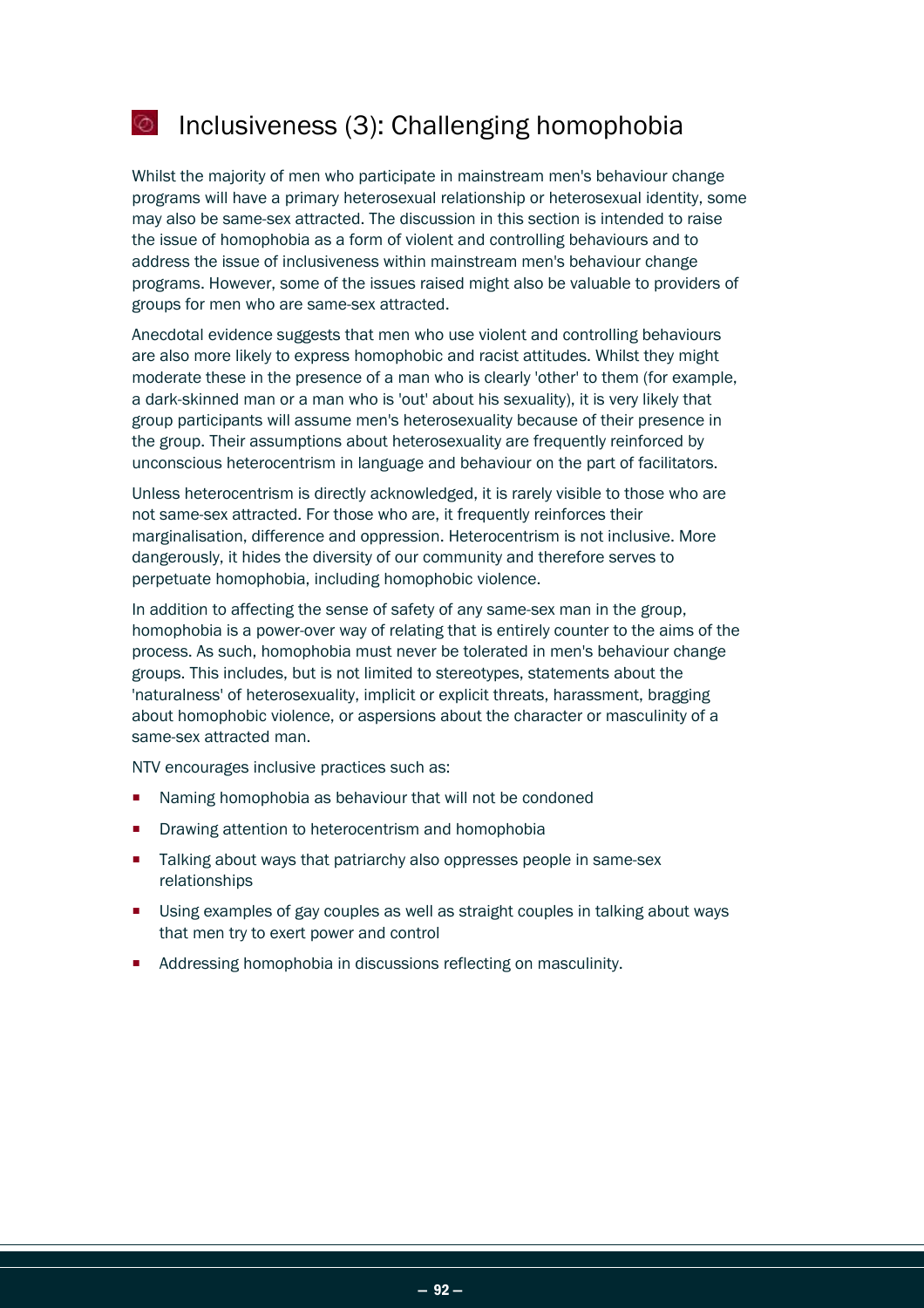## **GPG 23** To challenge homophobia and be sexually inclusive, providers: .

**Provide appropriate referrals, information and** resources for men who are in same-sex relationships.

**Have regular contact with a relevant gay men's** health worker or counsellor for the purposes of secondary consultation and support.

• Monitor group dynamics and respond to marginalisation or other forms of exclusion.

• Challenge homophobia and homophobic stereotypes from group participants, making it clear that these power-over ways of relating are another form of violent and controlling behaviour.

Providers document the processes they use to ensure sexual inclusiveness.

Providers never condone or excuse violent behaviour on the basis of sexuality or men's experiences.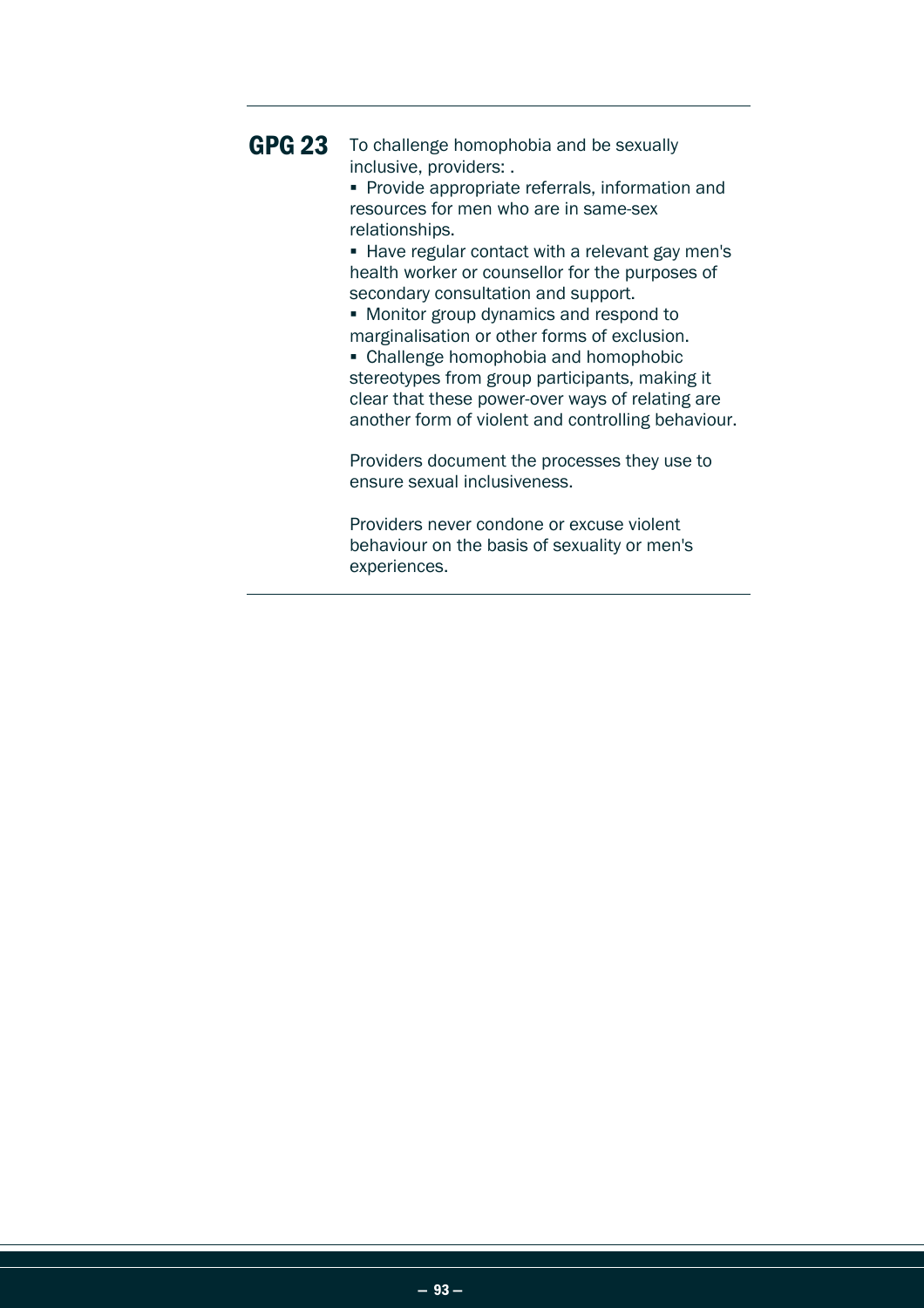# Administration

#### ◈ Record keeping and files

Up-to-date written information is essential for accountability, quality service provision, continuity and evaluation. With myriad legal dimensions to records keeping and files, there are some important minimums for all providers of men's behaviour change programs:

- File notes need to discriminate between fact and interpretation.
- **•** Records should never contain speculation about future behaviour.
- Ouotes should be written down wherever possible.
- ° Disclosures should be attributed to the person who makes them (for example, 'Mr N said …').

Whilst every effort has been made to provide legally sound advice, providers should be aware that the information contained in the following section has not been tested in an Australian court.

## Men's files

All men who are assessed should have a file created for them. Men who enter a program should be registered as clients.

Records should be kept of:

- All conversations, actions, queries or concerns pertaining to men
- ° Anything disclosed by men about their violent and controlling behaviour
- Men's attendance and non-attendance at groups and appointments
- Basic demographic data such as postcode, relationship status, ethnicity, and number of children.

Because of the possibility of records being subpoenaed, staff should take care not to include any information in men's files that might jeopardise another person's safety (for example, women's addresses or women's file notes).

### Women's files

Many program providers do not register as clients the women and children affected by men's violent and controlling behaviour. Sometimes this is because the services associated with the men's behaviour change program that the women and children use are provided by another provider, or contact with them is infrequent and/or unstructured. Occasionally, this might reflect a philosophical position. Mostly however, it is believed that not registering women and children is a way of avoiding having information about them subpoenaed by a court (a file cannot be subpoenaed if it does not exist). It is important to recognise that this supposition has never been tested in Australia.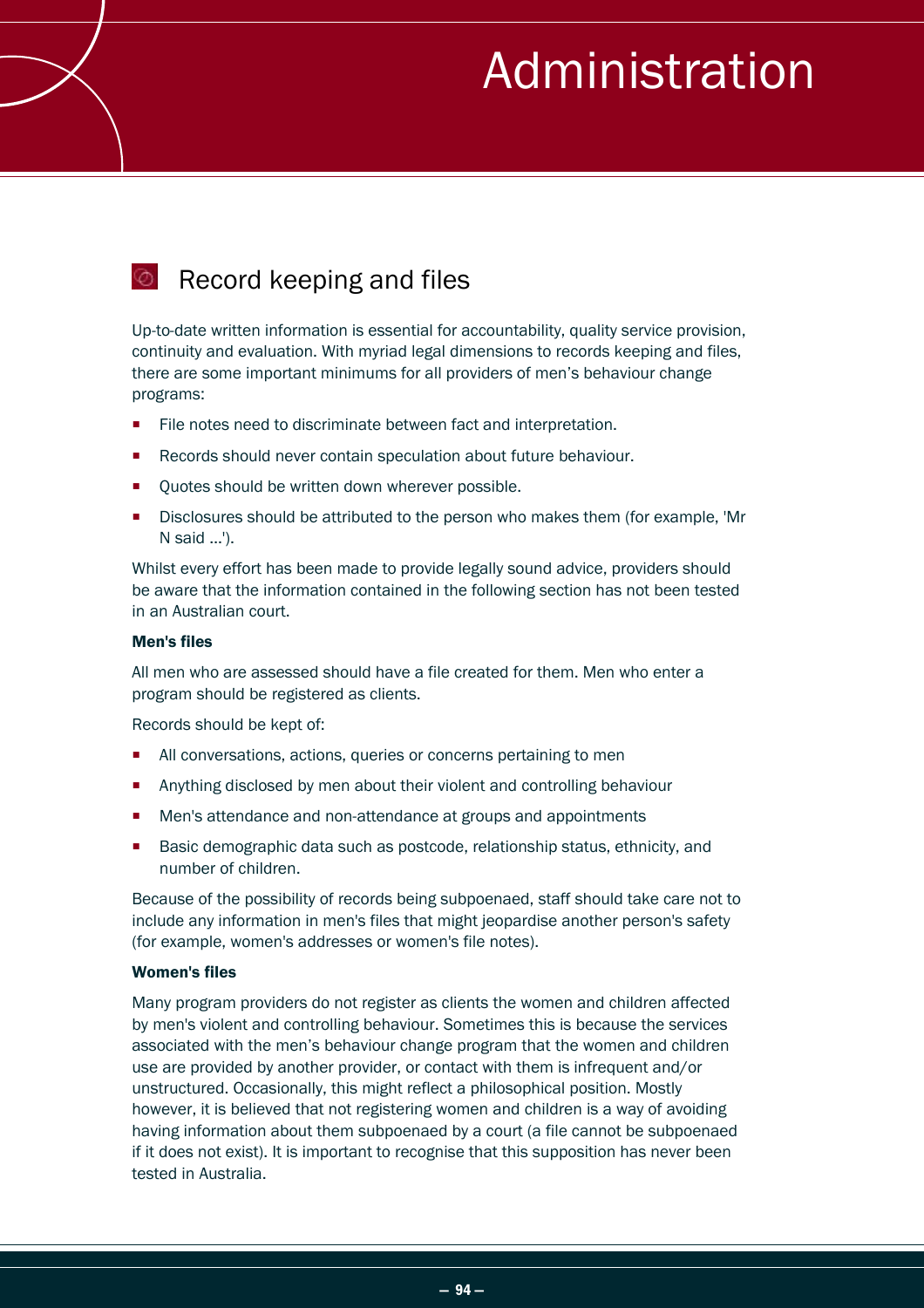Some providers have a policy to register women as clients. This is generally to give women independent standing within the provider, so that they are considered in their own right, rather than simply through their relationship with a man.

Some providers use coding systems for files, or offer women the option of being registered under a pseudonym.

Regardless of the provider's systems, information that could reasonably be considered to jeopardise women's and children's safety should never be documented. Examples of such information include women's relationships with other men or women's specific intentions about when or how they might leave a violent situation.

## Children's files

It is not appropriate to register children with their father or male caregiver if he has used violent or controlling behaviour. If the father or male caregiver is the sole carer, the child should be registered as a separate client, if at all.

The question of whether children should be registered separately from their female parent is not so clear cut. Registration of child(ren) with their mother and inclusion of their records with her file might strengthen a legal case to subpoena her records. However keeping files for each child is administratively difficult. Clearly, registration and record keeping will need to be informed by the age of the child(ren) and provider policy.

Children too may be registered under pseudonyms or codes.

Where children are registered with the provider, utmost care should be taken not to record in the file any information that could later be used against them or another person.

## Storage of files

Some providers co-locate the individual records of each family member, usually using colour-coded folders. This practice is intended as a cognitive reminder to keep women and children at the centre of their work. If files are stored in this way, NTV believes it is important that each is clearly differentiated and that all efforts are made to ensure that they cannot be legally constructed as one file.

Files and notes must never leave the provider's premises. They must be stored in a secure environment, with access limited only to relevant personnel.

Providers differ in the length of time that a client is considered as such when their file is inactive. NTV believes that providers of men's behaviour change programs should be guided by their broader general policies and procedures regarding this issue. Clients who notify the provider that they do not wish to continue as a client must have their file closed and stored according to provider policy.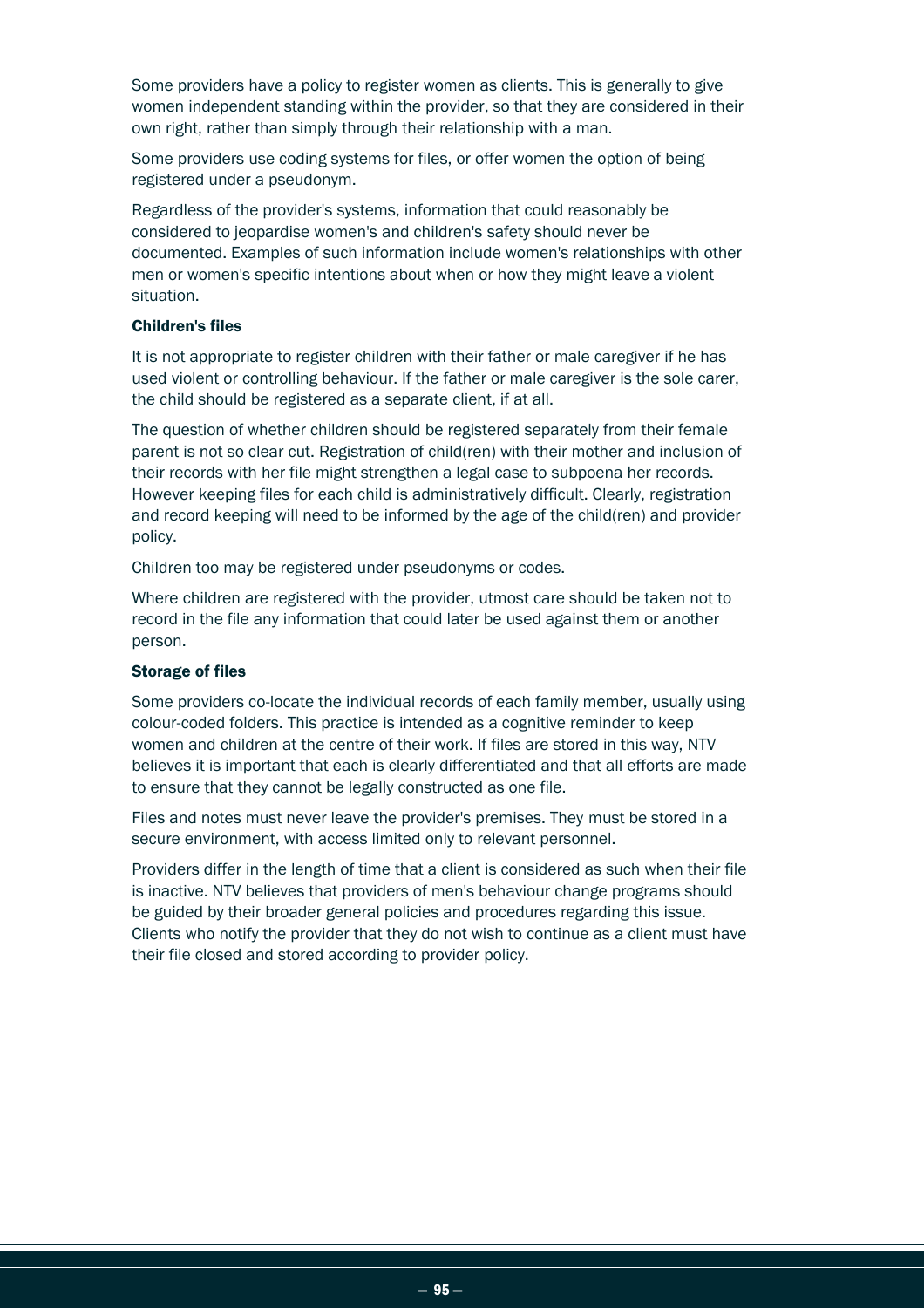| <b>MS 23</b> | In all record keeping:<br>· File notes discriminate between fact and<br>interpretation.<br>• Records never contain speculation about future<br>behaviour.<br>• Quotes are written down wherever possible.<br>• Disclosures are attributed to the person who<br>makes them (for example, 'Mr N said '). |
|--------------|--------------------------------------------------------------------------------------------------------------------------------------------------------------------------------------------------------------------------------------------------------------------------------------------------------|
| <b>MS 24</b> | Information that might reasonably be considered<br>to have the potential to jeopardise a person's<br>safety is never recorded.                                                                                                                                                                         |
| <b>MS 25</b> | Women's and children's files are separate to<br>men's files.                                                                                                                                                                                                                                           |
| <b>MS 26</b> | Files and notes never leave the provider's<br>premises. They are stored in a secure<br>environment, with access limited only to relevant<br>personnel.                                                                                                                                                 |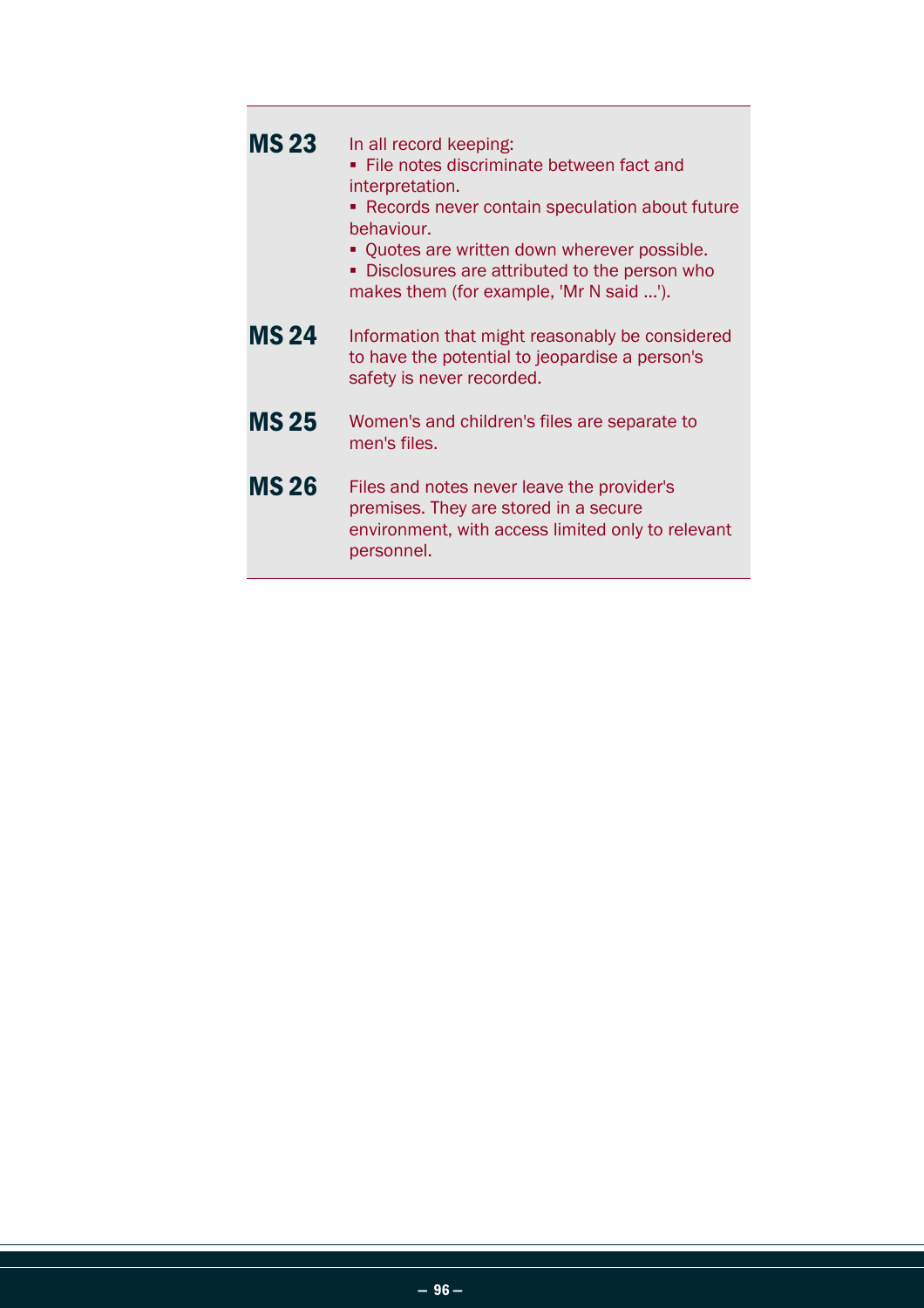#### $\circledcirc$ Confidentiality

Confidentiality is a cornerstone of counselling. However, counselling professionals have a legal and/or ethical duty to disclose information that may compromise the safety of any individual. In men's behaviour change work, where men have used violent and controlling behaviours, the issue of confidentiality frequently poses challenging questions for program staff. Aside from the obvious safety considerations, confidentiality also has political dimensions. Some providers feel it is important to challenge the 'conspiracy of silence' that has been a feature of Australia's response to male family violence. They argue that some forms of confidentiality can be seen as complicity with, or tacit acceptance of, men's violent behaviour.

NTV advocates the concept of limited confidentiality for men, which entails holding information about someone in trust and confidence unless it might affect the safety of others.

Information that should always be confidential is that which is personal for men, does not pertain to their use of violent and controlling behaviours, and does not pertain to their safety or the safety of others.

Generally, information that has limited confidentiality is that which pertains to the men's violent and controlling behaviours, and also pertains to one or more of the following:

- Women's and children's safety
- Staff safety
- Criminal acts or breaches of court orders
- Men's own safety.

As a general principal, any information that has limited confidentiality should only be disclosed as needed and only to relevant people, with due care taken to safeguard its future use.

To give primacy to the safety of women and children, NTV believes that men should be permitted to join a men's behaviour change group only if they have agreed that their personal information will have limited confidentiality.

It is important that program staff retain the right to decide what is confidential. Giving men a say in this process opens the possibility of bargaining – a controlling behaviour – and counter to the aims and intentions of men's behaviour change work. In most instances, decisions about what is confidential need to be informed by legislation, in particular, relevant sections of Commonwealth and State privacy acts and child protection laws. Some program staff also have responsibilities imposed by their professional associations.

Men's behaviour change work is different from counselling in that more than one professional will have access to information about clients. In men's behaviour change programs, the contract of confidentiality is between a provider and a person, not between two people. Information may (and should) be shared amongst all relevant program staff.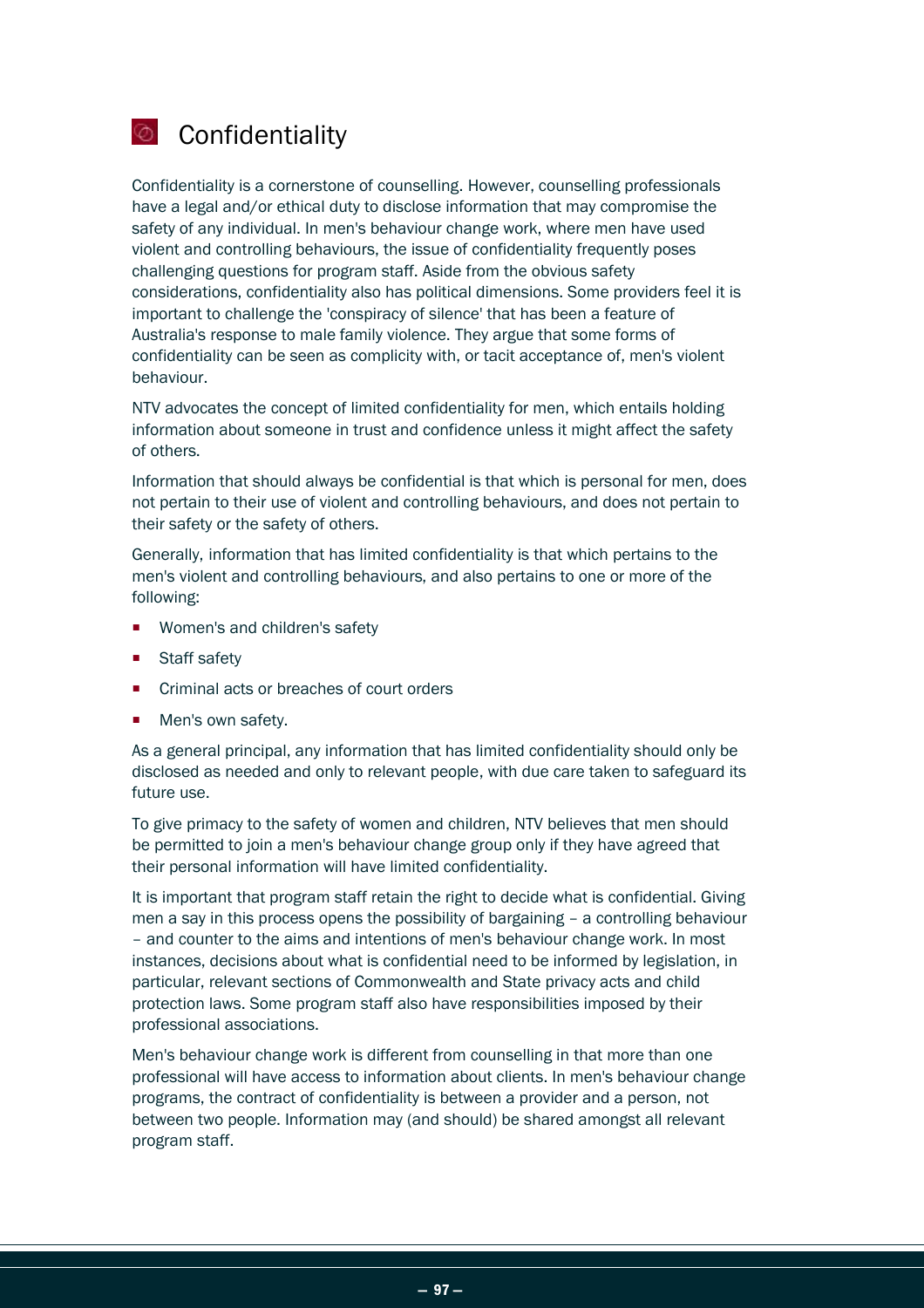Information held by program staff may be shared with:

- Family members whose safety or wellbeing is in jeopardy
- Relevant staff within the same provider
- Staff from other providers who are supporting family members of male participants
- **Police**
- Child protection workers.

Whilst the question of when a client's agreement to limited confidentiality ends has never been tested in a court of law, it is generally presumed that (unless specifically time-limited) an agreement endures until it is revoked.

## < See pages 107-109 for more discussion on what may be communicated to men's family members >

For safety and accountability reasons, all conversations between women and program staff, and all information given to program staff by women, must be kept confidential unless women wish otherwise or unless the circumstances require mandatory reporting.

- MS 27 Men are permitted to join a men's behaviour change group only if they have agreed that their personal information will have limited confidentiality.
- MS 28 All conversations between women and program staff, and all information given to staff by women, are kept confidential unless women wish otherwise or unless the circumstances require mandatory reporting.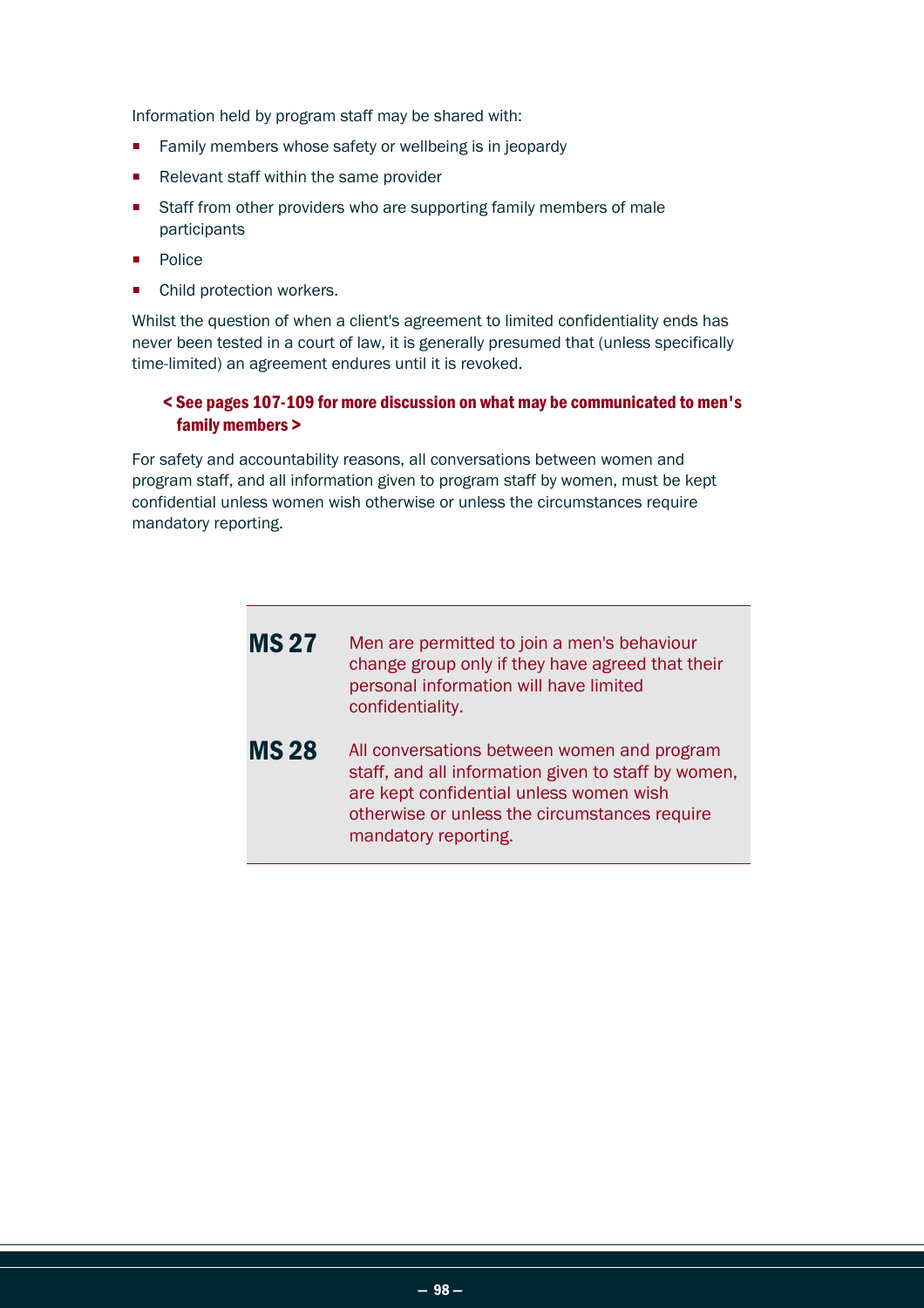## $^{\circ}$ Reporting to courts and other statutory or nonstatutory bodies

As noted earlier, a significant number of men seek to participate because of a legal mandate; that is, a court or other statutory body has told them they must. Other times, men choose to participate in a men's behaviour change program on the advice of their lawyer, in the hope that this might help them to avoid a criminal conviction or achieve a lesser penalty.

Usually men who are directed to participate by a statutory body are required to prove their attendance by having a facilitator sign an attendance sheet. However, courts or child protection workers do occasionally request information additional to an attendance record. Facilitators sometimes find themselves asked to give feedback on a man's participation in the group, his attitudes, and behaviour in or outside the group, or timelines for 'improvement in his behaviour'. In child protection matters, sometimes staff are asked to suggest reunification timelines.

Clearly, facilitators' views about a man's behaviour outside a group are conjecture, based on their own observations of the man, and what he and his family members say. Confidentiality precludes making public any information from family members, which can mean that facilitators are unable to back up their assertions and/or that only the man's voice is heard.

For these reasons, NTV recommends that program staff do not provide a court or other statutory body with any comments about a man's behaviour outside the group, or timelines for behaviour change or family reunification. Furthermore, NTV strongly discourages providing information about a man's participation or behaviour in a group, as likelihood of this information being taken out of context, misunderstood, or misused is too great.

It is imperative that men's behaviour change groups are not used cynically by men to avoid taking responsibility for their violent and controlling behaviour. Program staff must not provide any feedback about men that helps them to avoid penalties, or that lessens the strength of a justice or child protection response to their use of violent and controlling behaviours.

From time to time, program staff are also asked to provide reports about men to nonstatutory bodies. A common example is when men are directed to participate in a men's behaviour change program by their employer. This can be a complex issue (for example, when a family's income depends on a man's continued employment). NTV believes that in these circumstances, program staff should be guided by the principles embodied in the standards for reporting to courts and other statutory bodies, bearing in mind men's rights to limited confidentiality.

## < See Resource Manual for a sample letter to a court >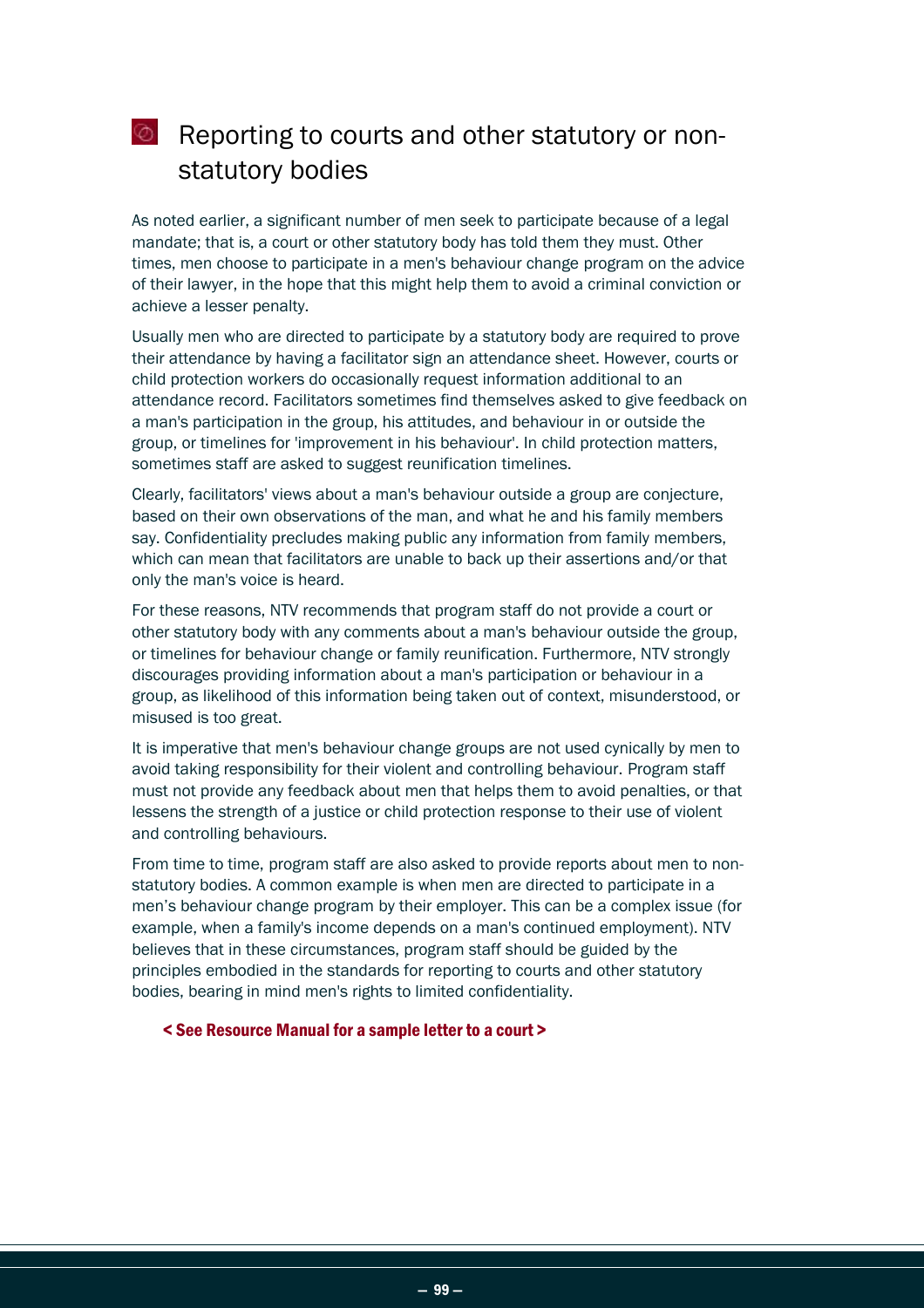Occasionally women request that staff make reports to statutory bodies about men's behaviour. In judging whether to fulfil these requests, staff must always be satisfied that providing a report will not jeopardise women's or children's safety. Upon a written request from women, program staff may include in a report:

- ° Anything women have disclosed about their experiences and feel safe to make public.
- Anything men have disclosed about their violence during assessment and groups.
- ° Descriptions of any behaviour or attitudes of men that facilitators have observed in the group.

Women should be actively involved in decisions about what to include in any report written in their interests.

| <b>MS 29</b> | When providing any information to a court or other<br>statutory body, providers include information<br>about the complexities and uncertainties of men's<br>behaviour change work. They do not:<br>• Provide any feedback about men that helps<br>them to avoid penalties, or that lessens the<br>strength of a justice or child protection response<br>to their use of violent and controlling behaviour.<br>• Provide a court or other statutory body with any<br>comments about men's behaviour outside the<br>group, or with timelines for behaviour change or<br>family reunification. |
|--------------|---------------------------------------------------------------------------------------------------------------------------------------------------------------------------------------------------------------------------------------------------------------------------------------------------------------------------------------------------------------------------------------------------------------------------------------------------------------------------------------------------------------------------------------------------------------------------------------------|
|              |                                                                                                                                                                                                                                                                                                                                                                                                                                                                                                                                                                                             |

- **GPG 24** Facilitators who undertake to sign the attendance sheets of legally mandated clients negotiate any further feedback with the mandating provider, bearing in mind Minimum Standard 29.
- GPG 25 Program staff who provide reports to statutory bodies at the request of women take into account the possible implications for their safety now and in the future. Upon written requests from women, they can choose to provide information about:
	- Anything women have disclosed about their experiences and feel safe to make public.
	- Anything men have disclosed about their
	- violence during assessment and group sessions.
	- Any behaviour or attitudes of men that facilitators have observed in the group.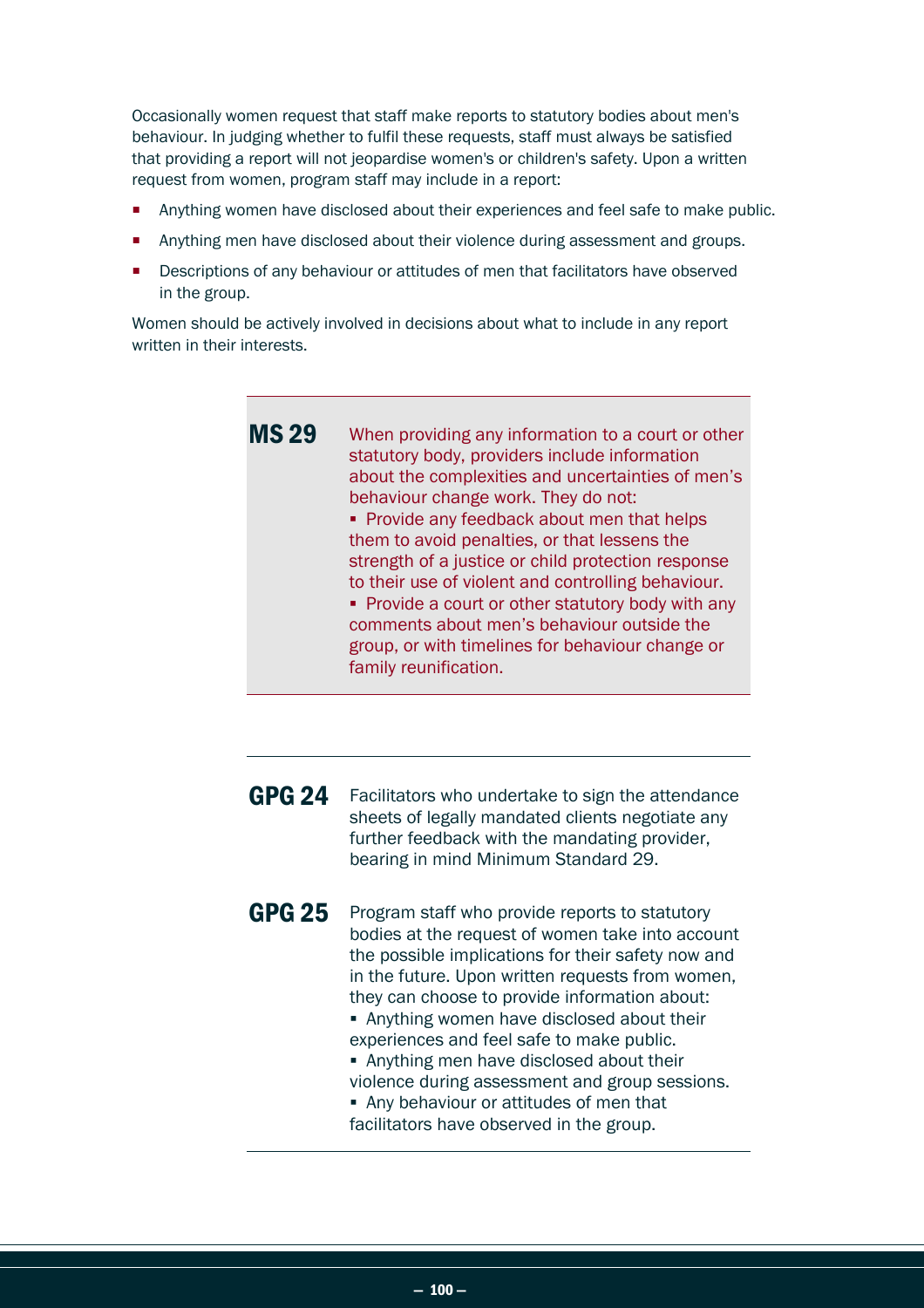#### ◈ Follow-up after a man's exit from a program

Where providers provide continuous men's behaviour change groups, most allow a man to stay in a group for as long as he wishes, as long as he continues to meet the group's eligibility criteria. In the case of time-limited programs, many providers allow a man to participate more than once, though usually not more than three times.

This means that, unless a man is directed to participate in a men's behaviour change program by a court or other statutory body, his exit from a program will, to varying degrees, be self-determined.

There is very little research evidence about exit planning and follow-up of men after their departure, and the practice of providers differs greatly.

NTV believes that when a man is leaving a program on a planned basis, it is desirable to work with him to develop an exit plan that will look at:

- What he feels he has achieved
- What challenges he might experience in the future
- How he might respond to these challenges
- What he will do if he uses violent and controlling behaviour.

Men should always be encouraged to return to the provider if they are having any difficulties relating non-violently.

Follow-up after a man has left a group frequently depends on the circumstances under which he left. At a minimum, NTV believes that all group participants should be contacted at some point after their departure. Follow-up enables providers to reinforce the importance of maintaining behaviour change and remind men that the program has a continuing interest in their changed behaviour.

Women should always be notified when a man leaves or drops out of a program. As noted earlier, his departure should not necessitate the winding up of services to women and children who have been affected by his violence.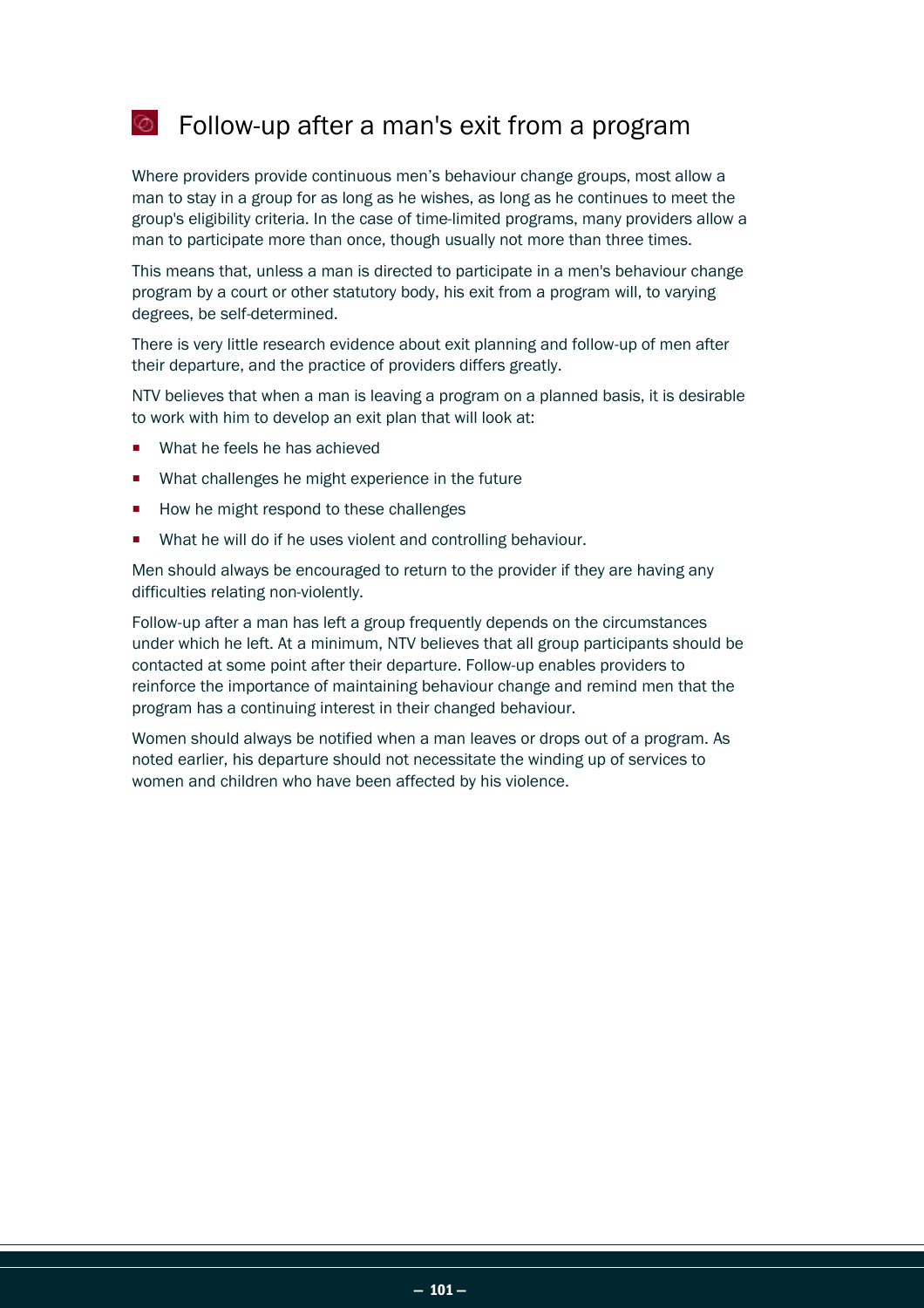- GPG 26 Reasonable attempts are made to have further contact with men who drop out of a program.
- **GPG 27** Men who are making a planned exit from a program are invited and assisted to develop an exit plan.
- GPG 28 Men are contacted at least once after their departure from a program, to reinforce the importance of maintaining behaviour change, and remind men that the program has a continuing interest in their changed behaviour.
- GPG 29 Women are always notified when a man leaves or drops out of a program.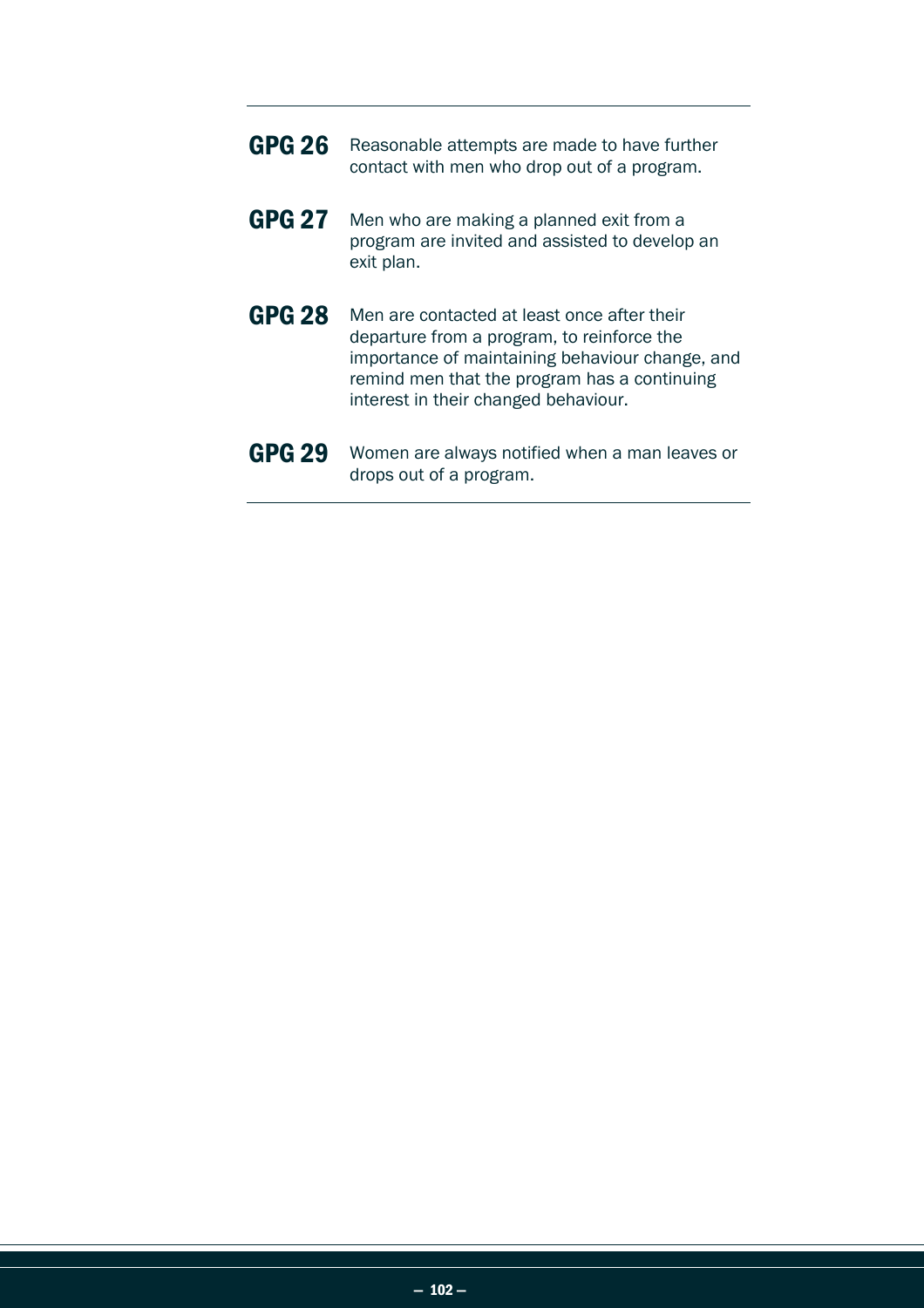# Accountability to family members

#### Ø Thinking about accountability

Contact with women and children is integral to men's behaviour change programs. NTV believes that program providers have a responsibility and duty of care to ensure that a man's participation does not endanger his family or exacerbate abuse. Furthermore, providers also have a duty to provide information and support that can enhance women's and children's decision making and recovery.

Contact with women and children has many purposes. It:

- Assists staff to ascertain and respond to the safety needs of women and their children.
- ° Enables staff to ascertain and respond to other support and information needs of women and their children (thereby becoming a pathway into the support system).
- Offers women a chance to discuss their options and decisions about the relationship.
- Helps women and older children to get accurate information about the program and the man's participation.
- Offers opportunities for women and children to give information to staff about the man's behaviour.
- Contributes to holding a man accountable for his ongoing behaviour.

Contact and support of women and children should primarily be about their safety and wellbeing. It is equally important for women and children who appear to be in no physical danger.

It is important that program providers engage with women in their own right, not simply as (ex)partners. NTV encourages staff to take care to avoid language that might seem to limit a woman's options or identity. Issues that might be of concern to women are wideranging and encompass much more than those of their identities as partners or mothers. This same care with language and identity needs to be extended to children.

Understandably, women and children who have experienced male family violence often find it difficult to trust. Frequently they feel themselves to be unworthy of assistance and/or 'beyond help'. This means that the process of engagement between staff and family members can take some time. Contact, especially in its initial stages, is as much about building a quasi-therapeutic relationship as it is about assessing safety and giving information.

It is particularly important that women and children do not feel that they are responsible for monitoring a man's behaviour. Indeed, a key message in all contact with women and children must be 'You are not responsible'.



MS 30 Contact with and support of women and children is primarily about their safety and wellbeing.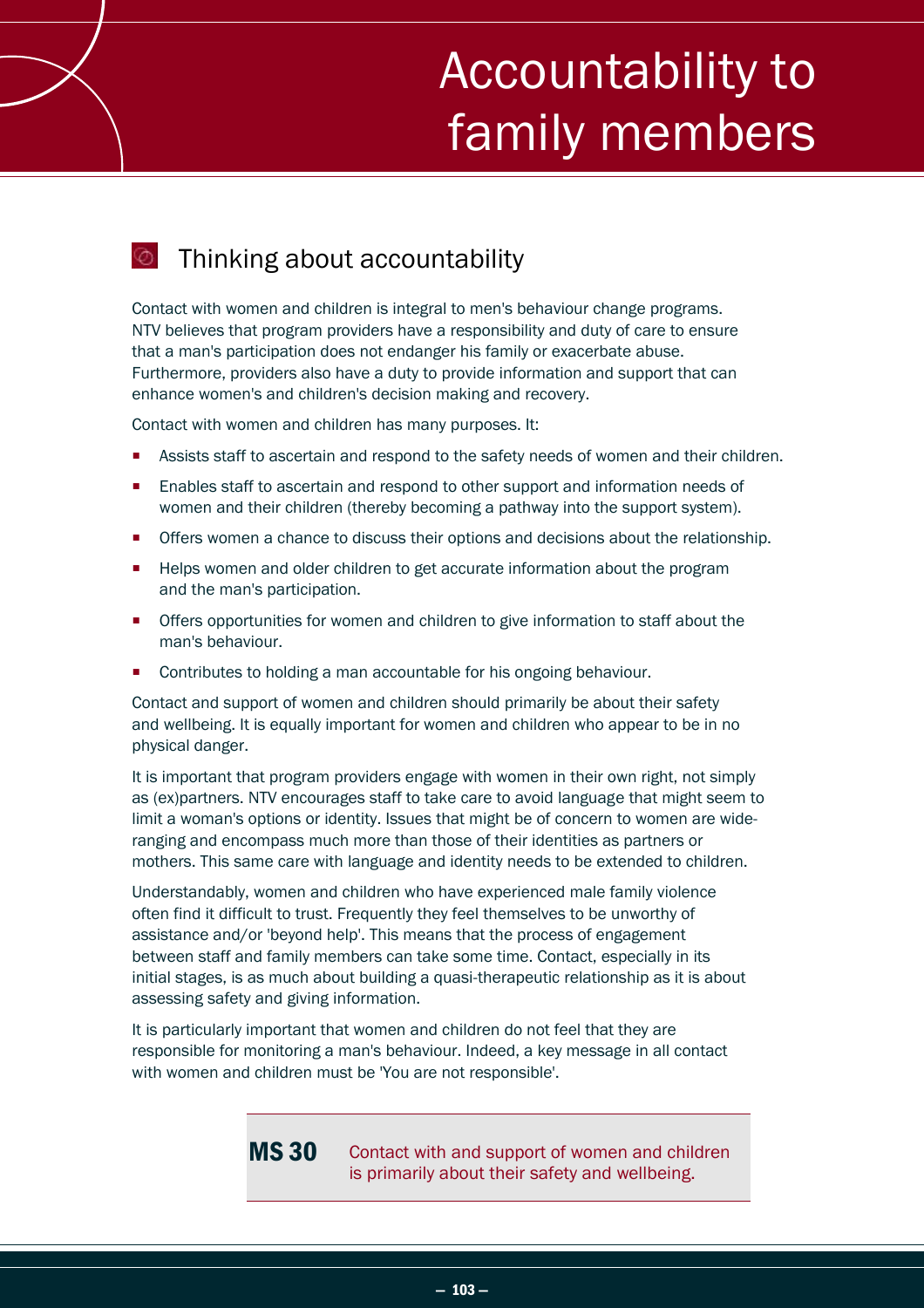## $\circledcirc$ Hearing women's and children's voices in the process

Placing women and children at the centre of men's behaviour change programs means that their voices must be heard, not only by staff, but also by men who use violent and controlling behaviours.

There are many ways to provide opportunities for men to hear the individual and collective voices of women and children, keeping in mind that these do not necessarily need to be voices of those they know. Ideas for bringing women's and children's voices into group work include:

- ° Presenting stories, statistics and facts about their experiences, and the effects of male family violence.
- Using quotes drawn from books, video or audio recordings.
- **Exhibiting drawings, paintings or other artwork.**
- ° Inviting men to reflect on and talk about what they think women or children would feel or think in their situation (some facilitators include role exploration in which men are invited to step into the role of a woman).
- ° Having guest speakers who can talk first hand about their experiences working with women and children who have experienced male family violence.
- Providing feedback from the program's women's support group, if one exists.
- ° Having women observe group sessions and give feedback to facilitators afterwards.
- ° Meetings between facilitators and contact workers before each group session to identify issues to address in the session.
- Ensuring that female facilitators always have the last word at the conclusion of a group session.
- ° Self-audits and record keeping by facilitators about the ways that they have helped to bring women's and children's voices into group sessions.

Women's and children's voices should have a place in every group session.

Information about men's behaviour shared by women may be shared with the group only with their consent, and only if it is considered by women and program staff to be safe.

Information from children should only be introduced when there is explicit permission from their mother or other primary caregiver and the facilitator(s) and contact worker agree that it is safe to do so. Children should be included in decision making on an age-appropriate basis.

Where disclosure is not to be reported to men, facilitators must instead try to create as many invitational spaces as possible for men to talk about their behaviour. If using invented scenarios to invite men to reflect on their behaviour, it is essential these do not 'tip off' men to disclosures.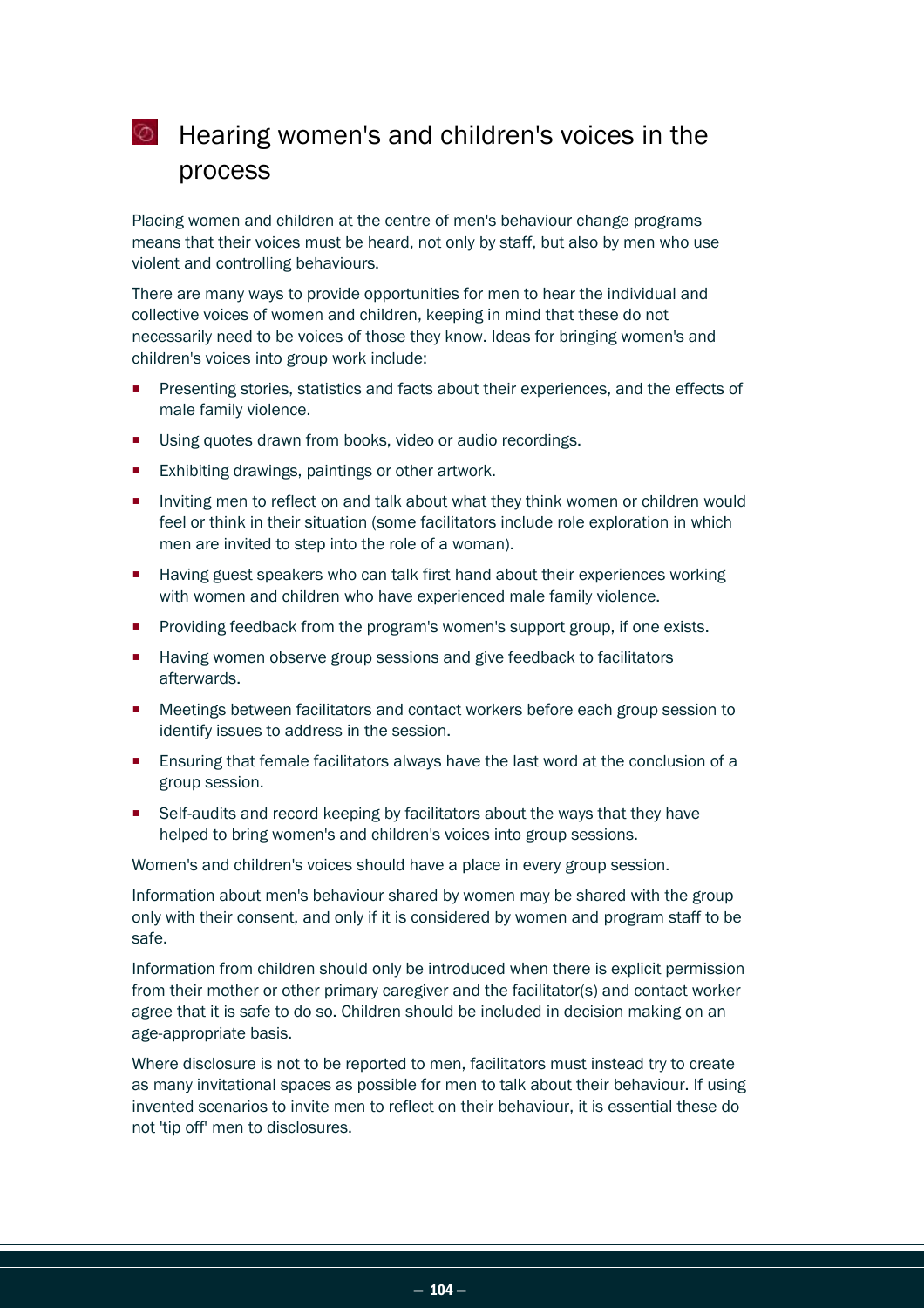When women or children raise fears of repercussions or payback for their disclosures, it is important that program staff discuss the basis of these fears and that contact workers help women to revisit their safety plans.

## < See pages 118-121 for a discussion of responding to illegal acts of violent and controlling behaviour and pages 122-123 for responding to breaches of court orders >

Concern about the effects of their violence on their children, or for their relationships with their children, is often a motivation for men to participate in a men's behaviour change program. This means that, in addition to holding men accountable for their impact on their children's lives, children's voices can be an important contribution to men's changed behaviour. It is important that the consequences of men's use of violent and controlling behaviours are clearly articulated so that men can have an appreciation of the effects of their violent and controlling behaviour on their children.

In particular, men need to know:

- Experiencing male family violence has serious and long-lasting effects on children of any age.
- Research has demonstrated that witnessing violence is as harmful as experiencing it directly.
- There is evidence that children who grow up in an environment where violence and abuse occur are much more likely to either experience or use violence and abuse in adult life. <sup>35</sup>
- They are responsible for the effects of their violent and controlling behaviours on their children.
- ° Becoming non-violent will enable them to have more positive and supportive fathering relationships, based on respect rather than fear.

NTV believes that men must be provided with information about the effects of their violence on children and that children's voices should have a place in every group session.

Children who have experienced male family violence need to be encouraged, educated and supported to develop appropriate methods of managing and expressing their feelings. Specialist work of this nature is often beyond the scope of men's behaviour change program providers. However, NTV strongly encourages providers to explore collaborative approaches for the development of children's programs. Contemporary approaches to dealing with male family violence argue for children's programs running concurrently with the men's program.36 At the very least, contact workers should be attentive to the needs, concerns and experiences of children and adolescents.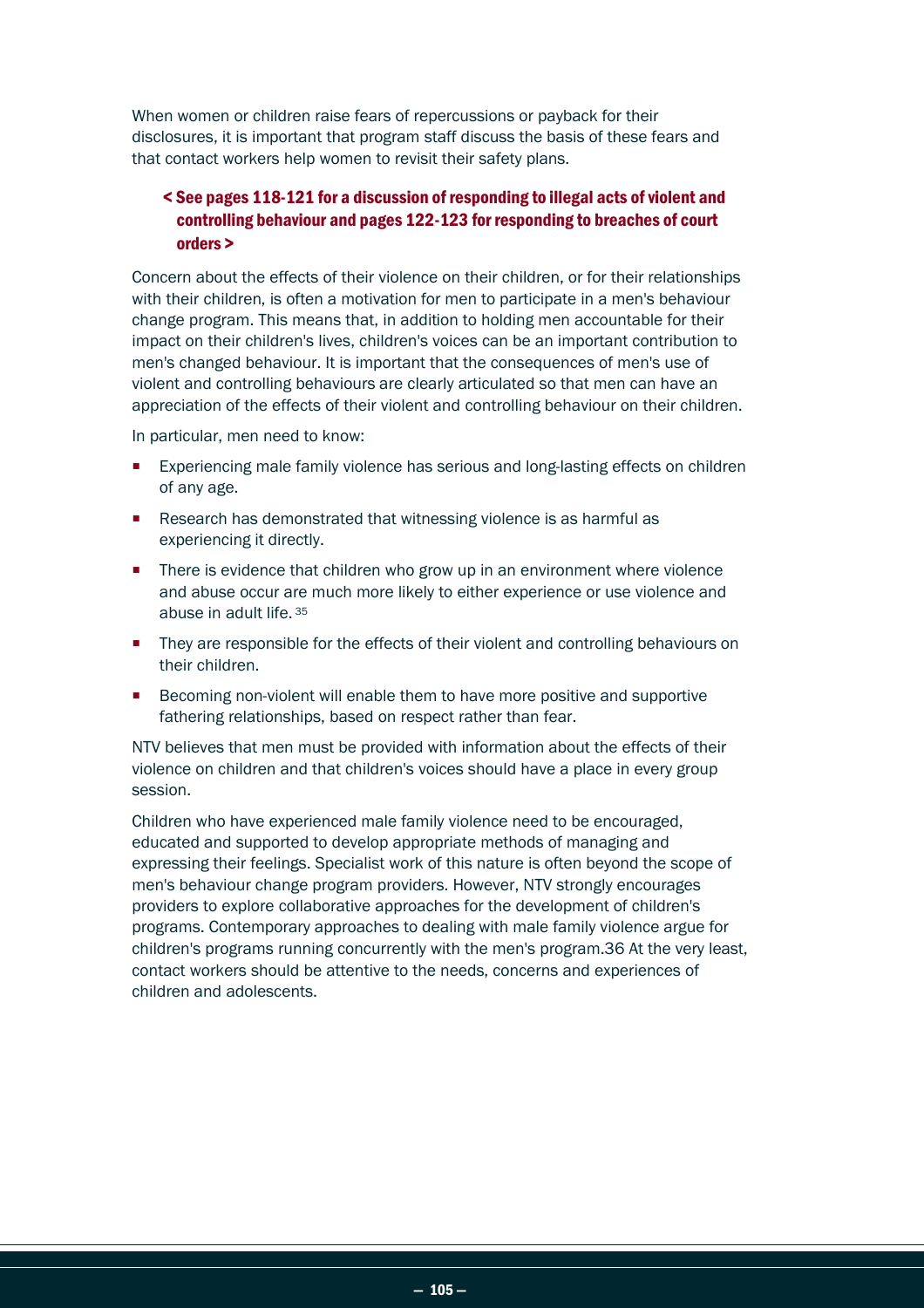- MS 31 Men are encouraged to talk about and reflect on the impacts of their violence on women and children. Men are provided with information and evidence about the effects of their violence on women and children, and women's and children's voices have a place in every group session.
- MS 32 Program staff always ask about and respect the wishes of women when they share information about men's behaviour.
- MS 33 Information provided by women and children is shared with men or the group only if they have given explicit permission, and the program staff agree that it is safe to do so.

GPG 30 Children are included in decision making on an age-appropriate basis.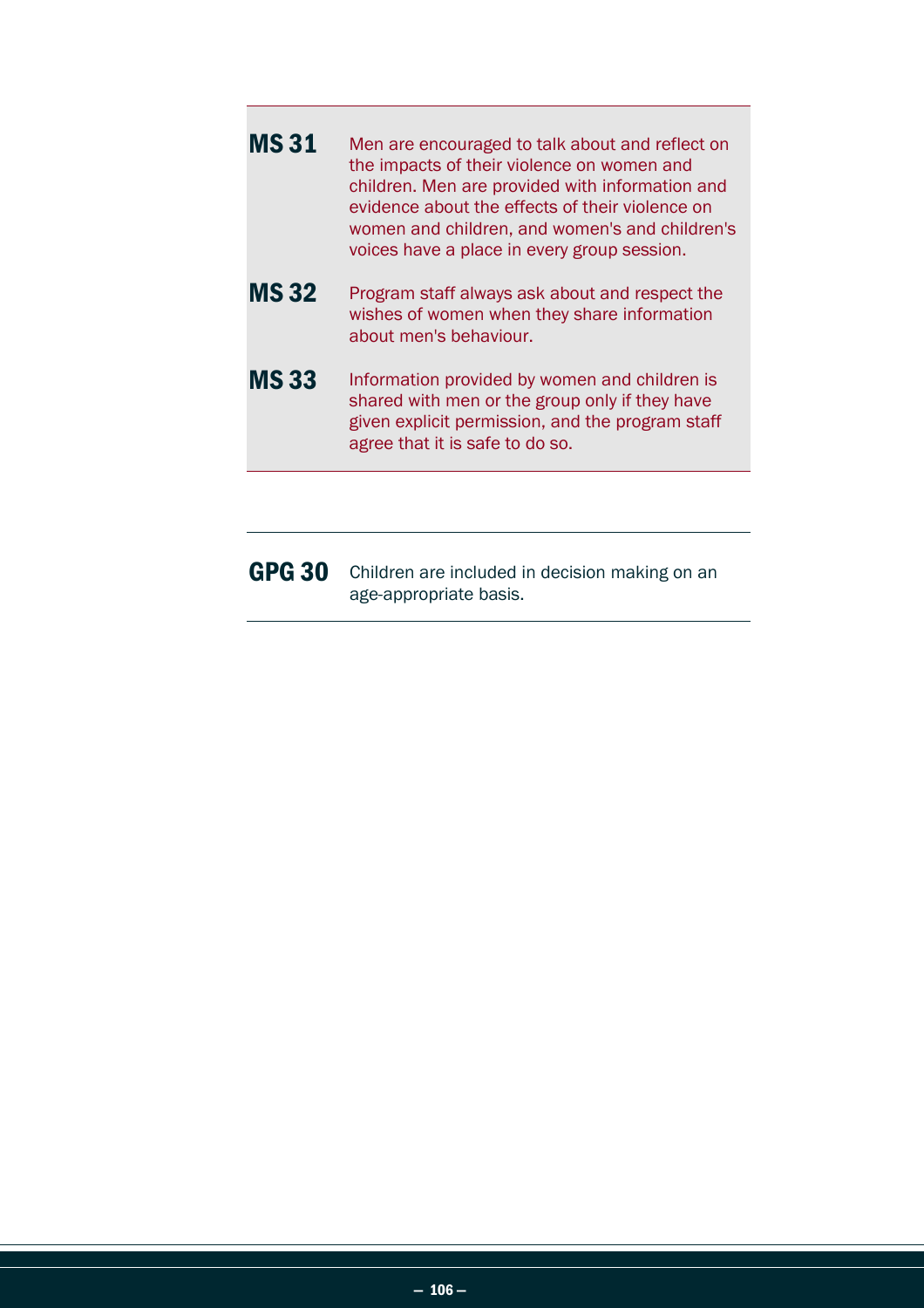# **What may be communicated**

Communication between individuals and between program providers differs according to the role of the contact worker, the desires of women and children, and the frequency and nature of contact. At minimum, contact workers have a responsibility to ask women and children about:

- Their safety
- ° What information and support they need
- Their experiences of the man's behaviour.

Contact workers have a responsibility to tell women about:

- ° Any threats, direct or indirect, to their or their children's safety
- The man's attendance and participation in the group
- What the group has been talking about
- The limitations of groups for men and the possibility that the violence and controlling behaviours might not stop
- Their rights, including rights to live in safety, legal protection, support, and information
- What the provider will do in the event of a man breaching a court order or committing any act of violence against them or their children
- ° Services and resources that might help them to make decisions for themselves and in their and their children's interests
- Any concerns that they have about the wellbeing or safety of children.

Contact workers must refrain from making any comment about any positive changes in men's behaviour, as these (a) might be counter to women's and children's experiences, (b) might not be sustained, and (c) might be construed as encouragement to stay in the relationship. Women must always be considered to be the expert about their relationship, and their experiences and needs must always be respected.

Any engagement on a deeper level is likely to evolve over a significant period of time, and is primarily at the discretion of women and children.

Women and children can provide valuable information to staff about a man's behaviour. However, this is not in itself a reason for contact. Many women and children fear the consequences of 'reporting', even if they are assured of confidentiality. Where they are reluctant to talk about men's behaviour at home, this should be respected, though the reasons behind their reluctance should be fully explored to ensure that all current safety risks are thoroughly assessed and that safety plans are in place.

Some providers use an interview schedule for initial and/or ongoing contact.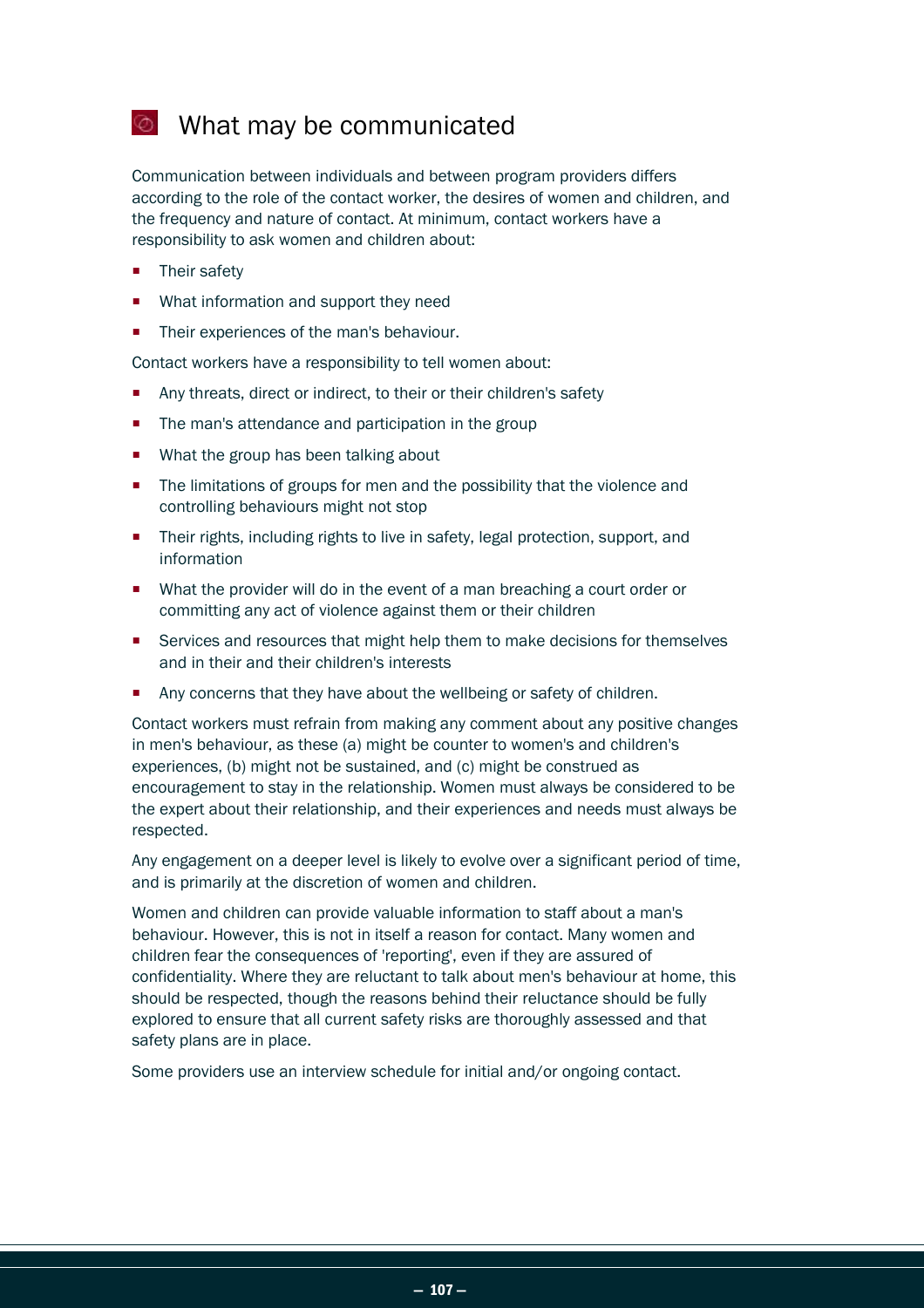| <b>MS 34</b> | At minimum, contact workers ask women and<br>children about:<br>Their safety.<br>What information and support they need.<br>Their experiences of the man's behaviour.                                                                                                                                                                                                                                                                                                                                                                                                                                                                                                                                                                                                                                                                |
|--------------|--------------------------------------------------------------------------------------------------------------------------------------------------------------------------------------------------------------------------------------------------------------------------------------------------------------------------------------------------------------------------------------------------------------------------------------------------------------------------------------------------------------------------------------------------------------------------------------------------------------------------------------------------------------------------------------------------------------------------------------------------------------------------------------------------------------------------------------|
| <b>MS 35</b> | Contact workers tell women about:<br>Any threats, direct or indirect, to their or their<br>children's safety.<br>The man's attendance and participation in the<br>group.<br>What the group has been talking about.<br>The limitations of groups for men and the<br>possibility that the violence and controlling<br>behaviours might not stop.<br>Their rights, including rights to live in safety, legal<br>protection, support and information.<br>What they, as the provider, will do in the event of a<br>man breaching a court order or committing any act<br>of violence against them or their children.<br>Services and resources that might help them to<br>make decisions for themselves and in their and<br>their children's interests.<br>Any concerns that they have about the wellbeing<br>or safety of their children. |

GPG 31 Contact workers do not make any comment to family members about any positive changes in the man's behaviour.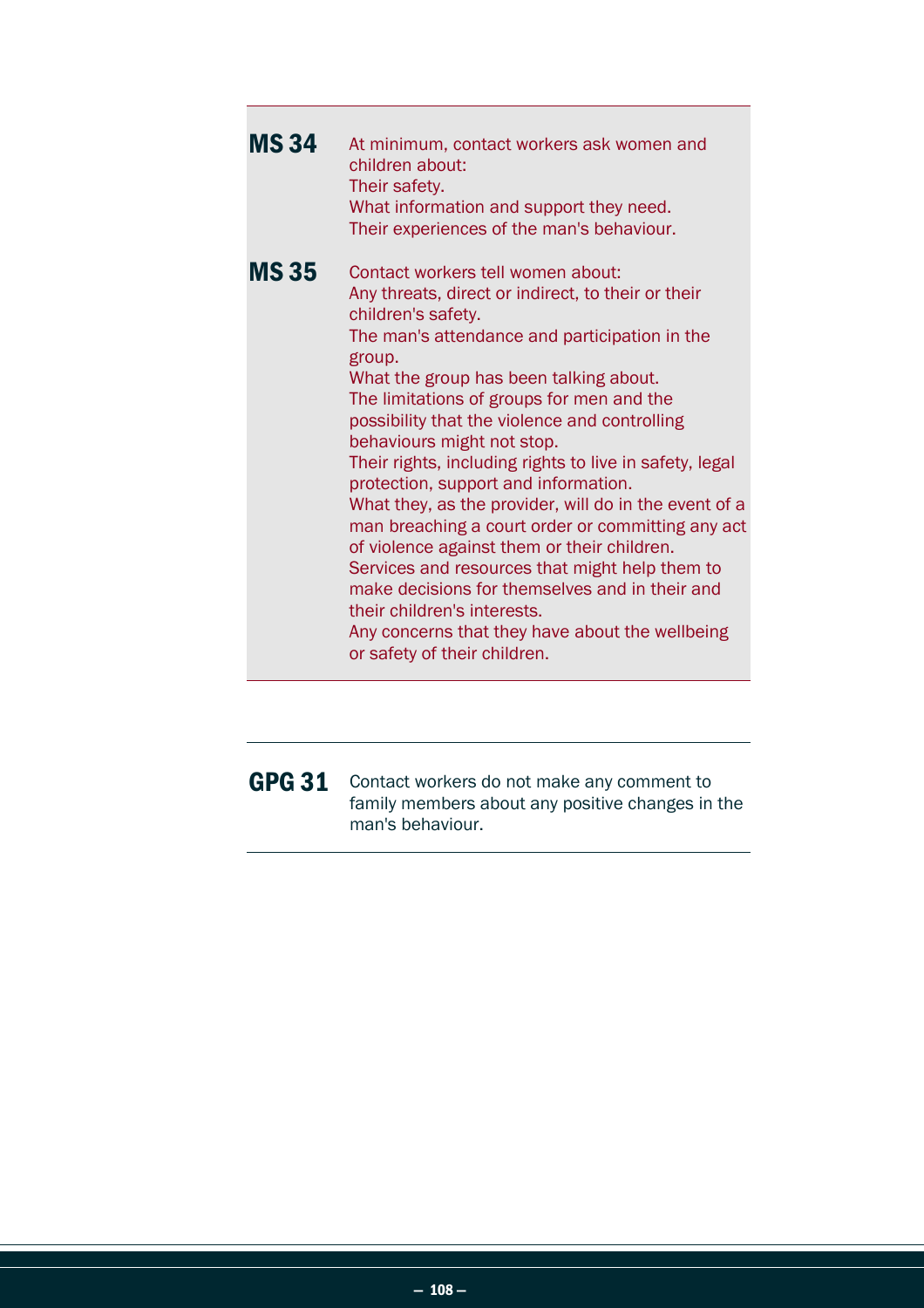#### $^{\circ}$ Frequency of contact

Ideally, initial contact with women and children should occur as part of a man's intake assessment. If this is not possible, contact should be made before a man attends his first group session.

Where women and children express interest in being contacted by program staff, additional contact must occur at least:

- After the man's second or third session
- **Exery three or four weeks through the program**
- When the man leaves the program.

Program providers should also consider offering to continue contact with women in the longer term, possibly six months after the man leaves the program.

Within this framework, it is imperative that women and, where appropriate, children, can determine the pattern of contact that suits them. Many women and children choose to have program staff contact them more frequently. Others prefer to instigate contact themselves, and do so regularly or intermittently or only in times of crisis.

Contact arising from specific safety concerns (for example, to advise a woman that her partner has not attended) is extra to the schedule of contact outlined above.

> MS 36 Initial contact with women and children occurs as part of a man's intake assessment, or if this is not possible, before a man attends his first group session. Where women and children express interest in being contacted by program staff, additional contact occurs at least: After the man's second or third session. Every three or four weeks through the program. When the man leaves the program. More or less contact than this is at the discretion of individual women and children. Contact arising from specific safety concerns (for example, to advise a woman that her partner has not attended) is imperative and is counted as extra to the schedule of contact outlined above.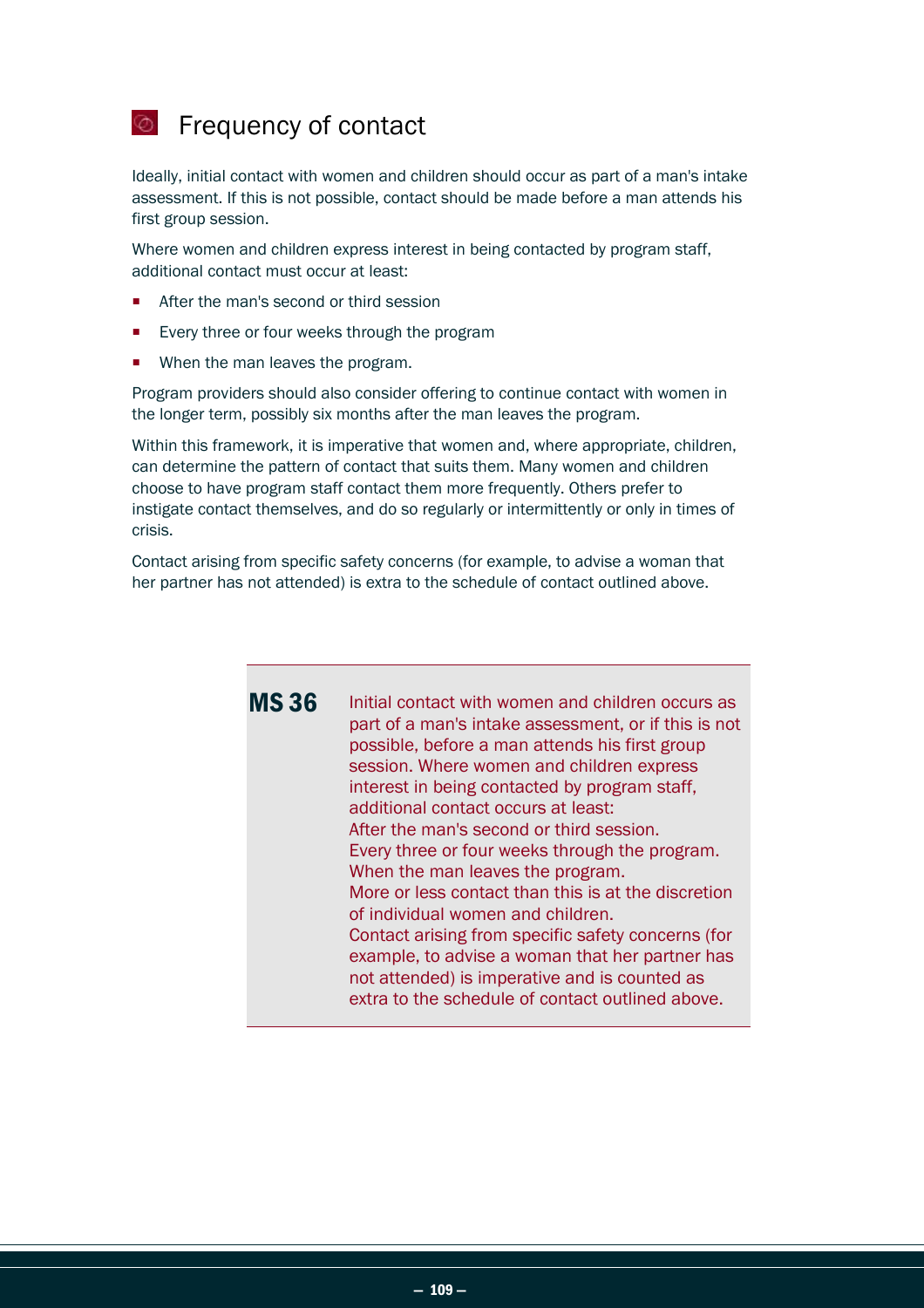### $\circledcirc$ Duration of contact

Whilst the decision to end contact should also rest with a client, some program providers refer women and children elsewhere if their male family member withdraws from the program. For some providers, referral is a result of resource constraints, for others it is considered inappropriate to provide services to women and children if their male family member is no longer actively engaged in the process. NTV has no position on this issue, however, if a provider will no longer provide services to women and children for any reason, NTV believes that it must formulate and implement a handover plan (if another provider is to provide future support) or an exit plan, and where possible conduct an exit interview with the woman (and children, if appropriate).

GPG 32 If a provider will no longer provide services to women and children for any reason, staff formulate and implement an exit plan or a handover plan (if another provider is to provide future support) and make all reasonable attempts to conduct an exit interview.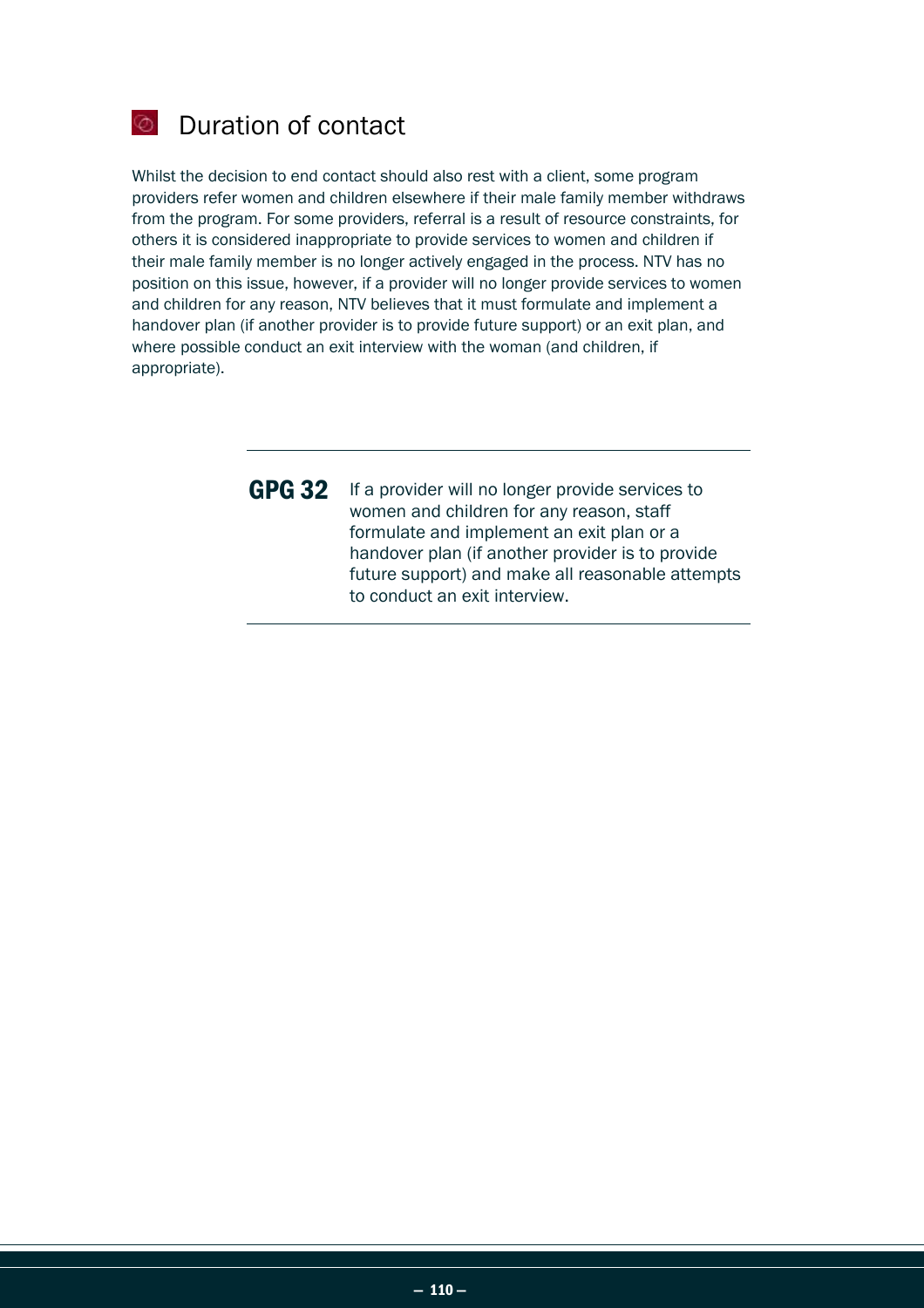# **Example 5 Form of contact**

Program providers differ in their form of contact. Common forms of contact include:

- Telephone contact
- Regular women's support group
- One-on-one, face-to-face sessions with women and/or children
- ° Women's information session at the commencement of a new program and at specified intervals thereafter
- ° Outreach visits if considered safe by staff and by the woman
- Provision of information materials for women and children.

Contact with women and children should primarily be about their safety and wellbeing. As such, it should be in a form that suits their needs and circumstances. Making available multiple forms of contact will maximise the chances of women and children being supported.

Clearly, women and children need to be able to speak privately about their experiences. In making telephone contact, providers need to have a procedure in place to manage calls when a man is present or when the phone has an answering machine. Most commonly, this simply entails instructing women to pretend that the caller was a market researcher.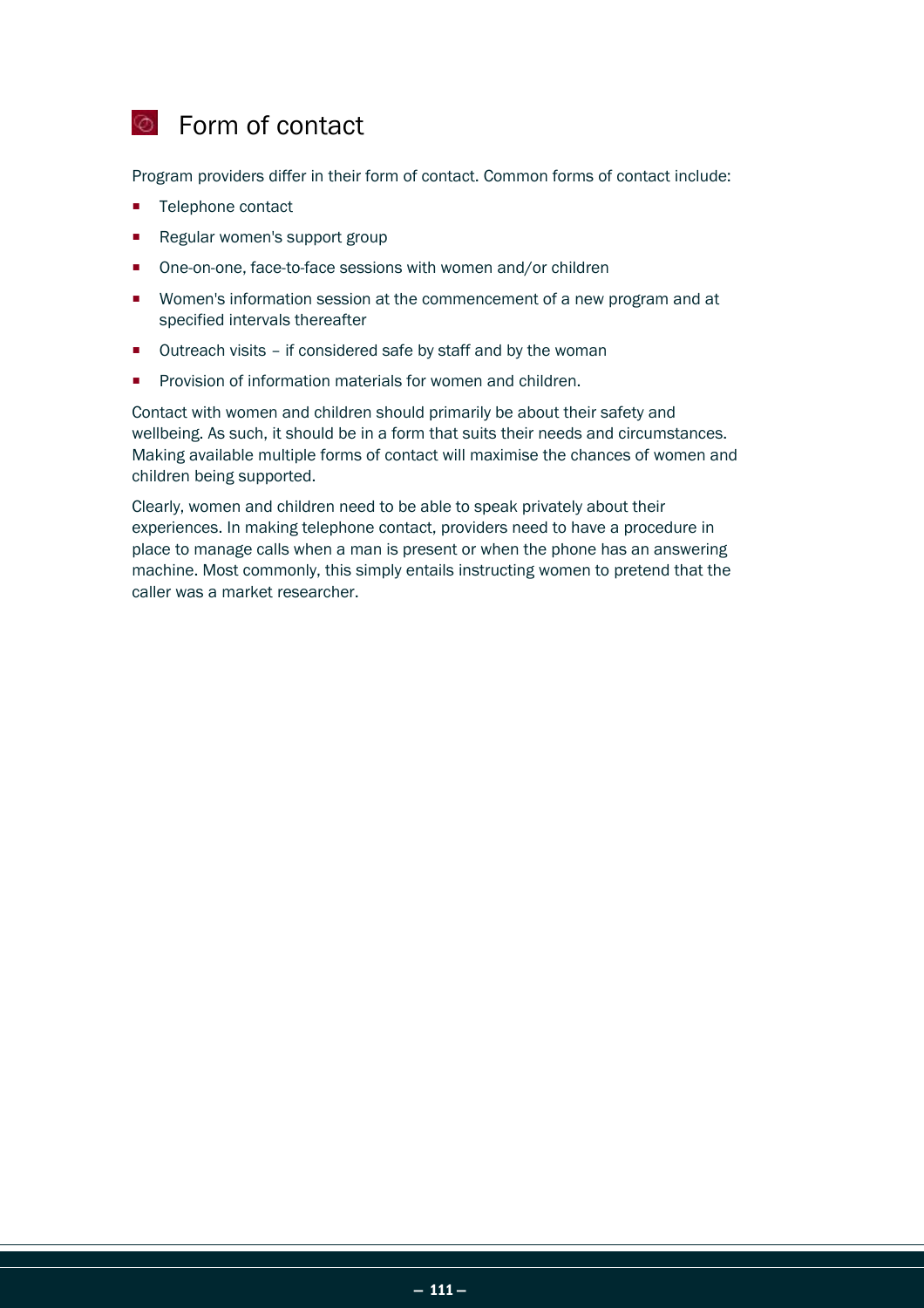# <sup>o</sup> Who should be contacted

The question of who should be contacted is not always straightforward.

Many program providers report difficulties in deciding whether or not to contact women if a man says that the relationship has ended and they no longer have contact. Program staff are justifiably reluctant to intrude upon women who might have 'moved on', physically and emotionally, from man who has used violent and controlling behaviours. On the other hand, without contact, program staff have only a man's word that (a) the relationship has ended, (b) there is no longer contact, and (c) he is no longer being violent or controlling of her.

Sometimes men wishing to participate in a men's behaviour change group say that they are not using violent and controlling behaviours in their current relationship, and that their reason for wanting to attend the group is to prevent a recurrence of their past behaviours.

Men who participate in men's behaviour change programs do so because they use violent and controlling behaviours, often including lying, manipulation, denial and minimisation. Information that they provide might at best be understatements, or at worst, outright lies.

For this reason, any woman who has a current or recent intimate relationship with a man wishing to participate in a men's behaviour change program should be contacted. Intimate relationships include:

- Co-habitation
- Co-parenting of a dependent child or adolescent
- Sexual relationships.

Whilst there is room for some flexibility in definitions of 'recent', NTV believes that two years is a reasonable 'rule of thumb'. It is important to note here that violence often escalates post-separation.37 The fact that the relationship has ended does not necessarily mean that the violent and controlling behaviours have stopped, or that the woman is not still affected by the man's past or current behaviour.

In circumstances where a woman has not recently had an intimate relationship with the man and has no children with him, decisions about contact with her must be made on a case-by-case basis, taking into account the period of time since separation and program staff's assessment of risk. As a rule of thumb, NTV recommends that women who have been separated from men for more than three months should be sent a letter inviting them to make contact with the program provider.

Of course, not all women want contact from a provider. Some feel that the violence and abuse is the man's problem, and that the men's behaviour change program is his business. Others have left the relationship and desire no further reminders about the man or their relationship with him. In these instances, contact workers should try to ensure that women have information relevant to their circumstances.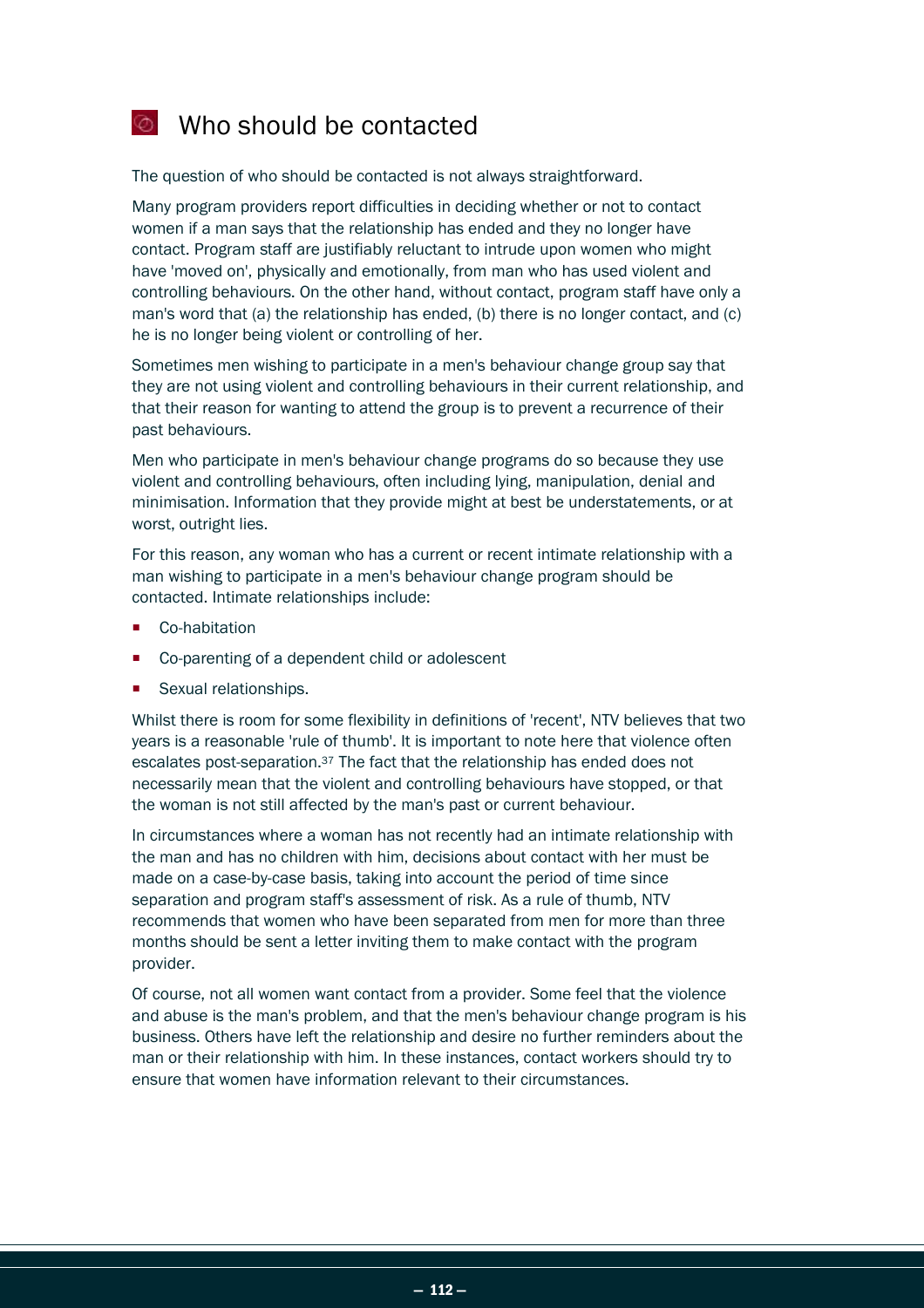There is some conjecture amongst providers that contact initiated by them with a woman who has a court order forbidding contact by a man or any of his representatives, might constitute a breach of the court's order, and might leave the provider open to legal sanctions. This has never been tested in an Australian court, and NTV believes that, unless a court decides otherwise, providers should give primacy to the safety of women and children by initiating contact.

In circumstances where a woman has a court order, contact workers should approach her with extra care, emphasising that she has a right to support and information. They should be prepared to give contact details and information about other local services that she could use if they choose not to have further contact from the men's behaviour change program.

Some providers have also had difficulties when men are in concurrent relationships with more than one person. In this instance, all partners should be contacted. However great care must be taken not to disclose to one person the man's relationship with the other(s). If it appears that having multiple partners is a manifestation of a man's controlling behaviours, program staff should raise this with the man directly.

When men do not have any current or recent intimate relationships with women, some providers have contact with a sister, mother, female friend or employer to get feedback about how he relates.

Whilst it is imperative that women's choices about contact be respected, all women should be notified if there is an apparent threat to their or their children's safety.

> MS 37 Providers make all reasonable attempts to contact any woman who has had an intimate relationship (co-habitation, co-parenting of a dependent child or adolescent, or a sexual relationship) in the last two years with a man wishing to participate in a men's behaviour change group:

> > Women who currently live with or have recently separated from a man wishing to participate in a men's behaviour change group are sent an introductory letter, followed up by a telephone call.

> > Women who have been separated from a man wishing to participate in a men's behaviour change group for more than three months are sent a letter inviting them to make contact.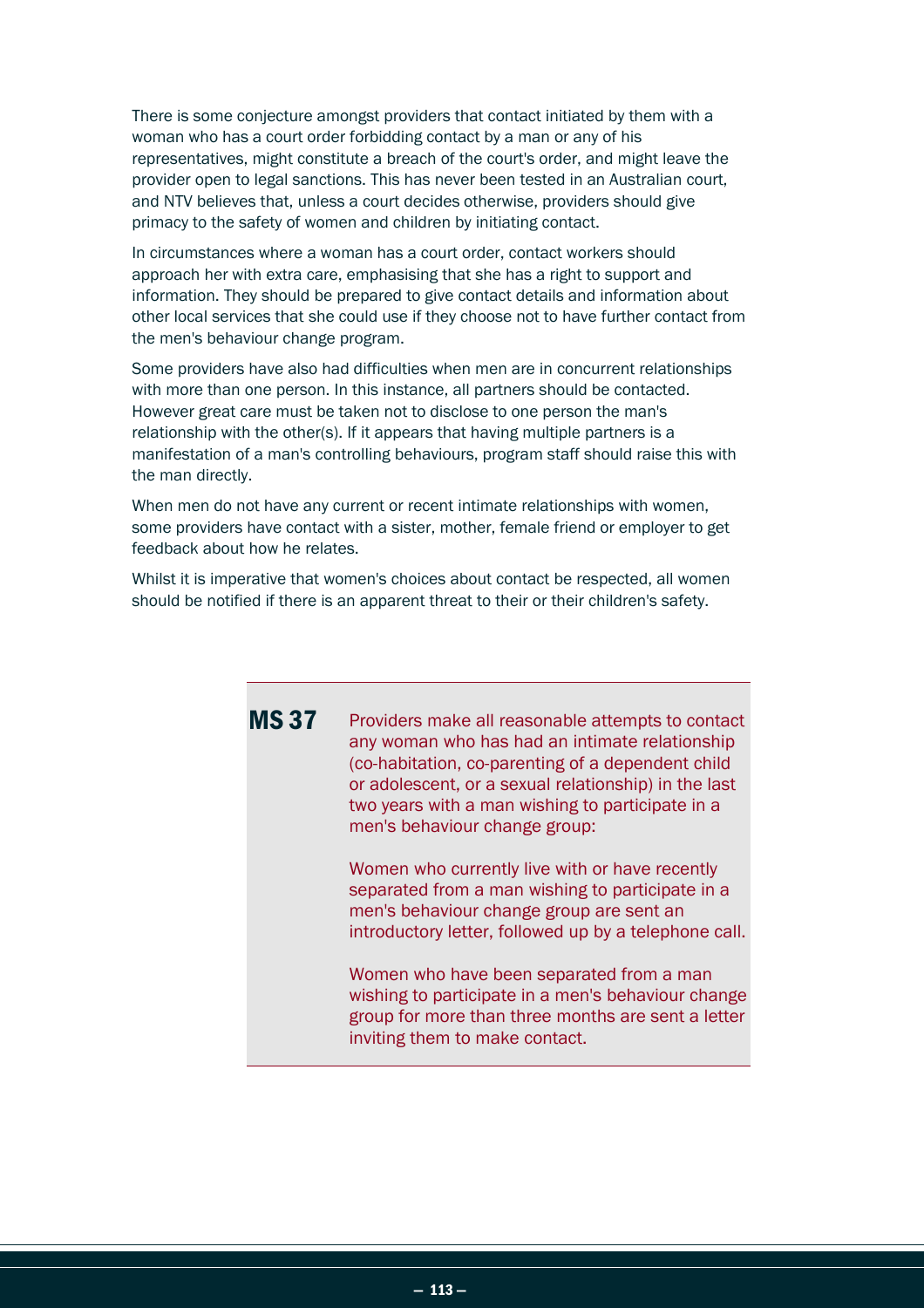# **Safety**

### Practices that help to keep people safe ⊚

Given the nature of men's behaviour change work, program providers have a responsibility to ensure that their places and practices do not pose safety risks to women and children.

Safety centred practice includes:

- ° Ensuring that women and children who do not want to see their male family member are not on the premises at the same time as him, or that if they are, there is no chance that they will encounter each other.
- ° Ensuring that all program activities are conducted in places that are safe, well-lit, comfortable, physically accessible, safe, located close to public transport and child-friendly.
- **Ensuring that men's behaviour change groups always start and finish at the** designated time.
- ° Making safety plans with women and children to cover foreseeable contingencies and revising these regularly.
- **•** Putting policies and procedures for safety in writing (many of these are discussed in subsequent pages) and conveying these to men, women and children.

| <b>MS38</b> | Program providers have and implement written |
|-------------|----------------------------------------------|
|             | procedures for:                              |

- **Documenting all risk assessments.**
- **Monitoring threats or risks to safety in an** ongoing and systematic way.
- Responding to perceived threats to safety.
- Reviewing critical incidents.
- Responding to criminal acts.
- Notifying relevant authorities of possible risk to children, consistent with the notification pathways of their relevant authority.
- Relevant aspects of the procedures are explained to men, women, and children upon entry to the program, and thereafter as needed.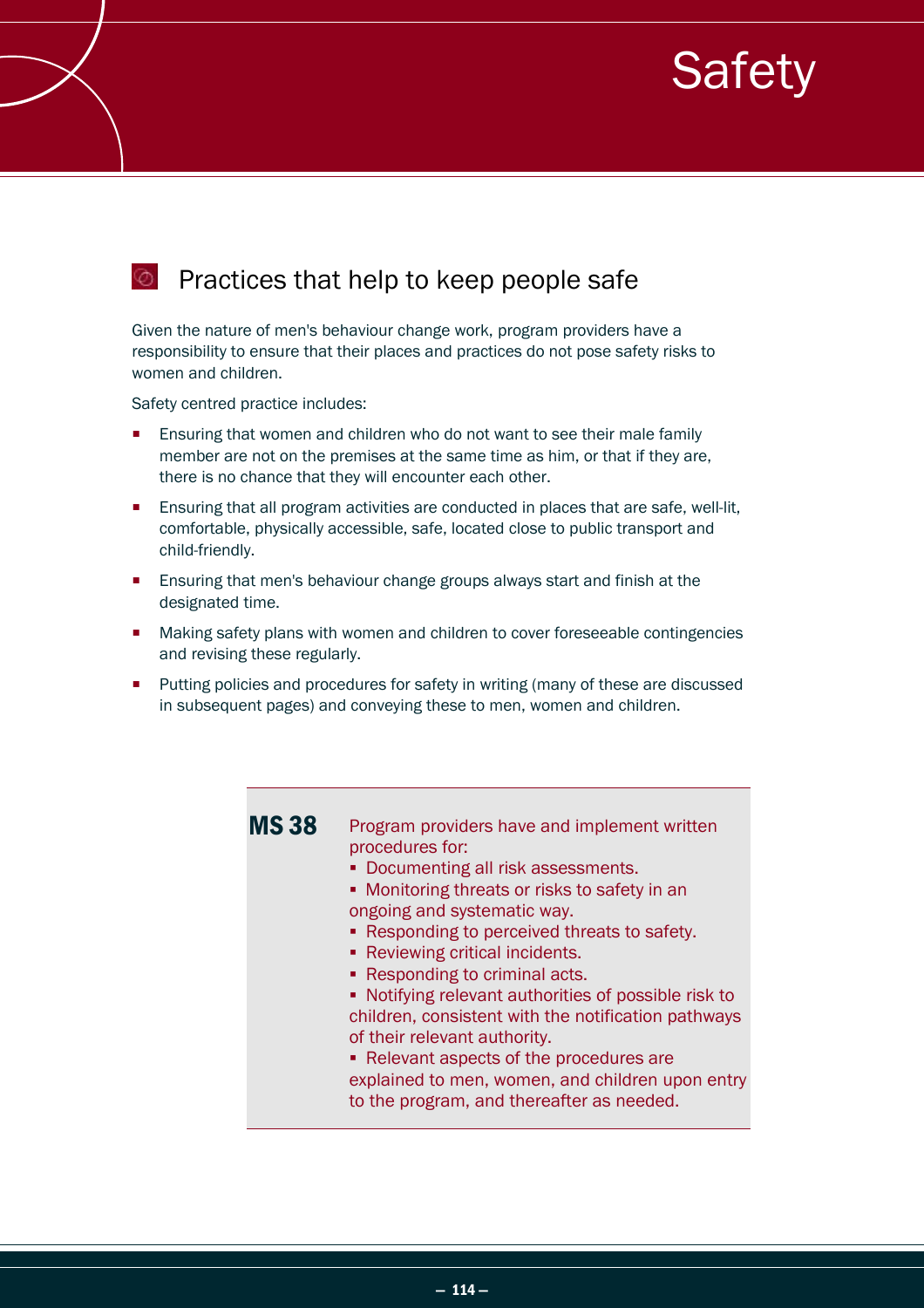- MS 39 Program providers assist women and children to make and revise safety plans to cover foreseeable contingencies.
- MS 40 Providers ensure that women and children who do not want to see the man who has violated them are not on the premises at the same time as him, or that if they are, there is no chance that they will encounter each other.
- GPG 33 Providers conduct program activities in places that are safe, well-lit, comfortable, physically accessible, located close to public transport and child-friendly.
- **GPG 34** Providers ensure that men's behaviour change groups always start and finish at the designated time.
- GPG 35 In the extraordinary event that a group session is being facilitated by a single facilitator, another staff member is present in the building and within easy reach for the duration of the session, and is aware that the session is being conducted.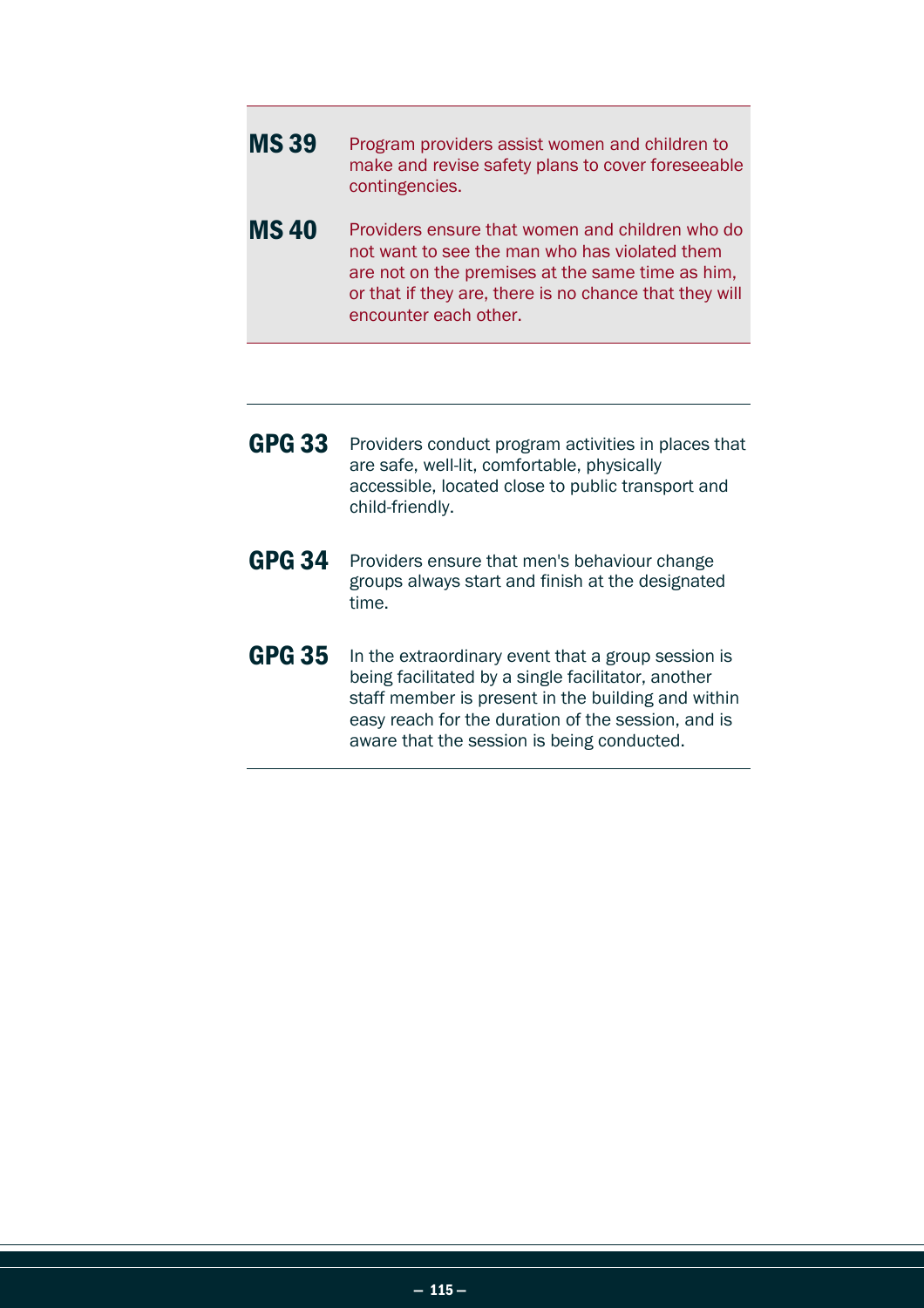# **O** Evaluating and responding to threats to safety

Safety of family members must always be a primary consideration in the conduct of a men's behaviour change program. Program providers have a responsibility to monitor and attend to the safety of family members of group participants at all times during the program, and all safety risk assessments and safety plans must be documented.

Whilst women are in the best position to know what is likely to compromise their safety, they can sometimes be unrealistic or overly optimistic about the likely impact of the program on a man's behaviour. Program staff should also draw on their own knowledge and experience in making decisions about safety. However, whilst nuance, 'gut instinct', and what is unsaid are important pointers for experienced professionals, they should never be a substitute for detailed safety risk assessments.

If it seems that a woman is not fully aware of the risk to herself or to her child(ren), then contact workers have an obligation to raise this with her. In particular, they need to highlight the potential dangers to children of a man's violence, and inform the woman of the long-term consequences of exposure to violent and controlling behaviours.

Discussions with women about the safety of their children need to be sensitive to her situation and the effects the violence might be having on her capacities to parent.

## < See pages 124-125 for a full discussion about child protection notifications and safety of children >

Threats to safety might include:

- ° A man being turned away from a group session because he is under the influence of alcohol or another drug.
- **•** A man making implicit or explicit threats.
- ° A man being inexplicably absent from a session (this depends on knowledge of an individual and his circumstances).
- **•** A man leaving a session early without explanation.
- A breach of an Intervention Order

Providers must have and implement procedures for responding to perceived threats to safety. Procedures to consider include:

- Discussing the situation with the man in question, with the aim of reminding him that he can choose not to use violence and that he is responsible for others' safety. Where program staff speak with a man about a perceived threat, they should not tell him that they will be informing others if they believe that this would increase the chance of him being violent.
- Contacting the people at risk, including women who declined at the beginning of the program to have regular contact with the program, to inform them of the perceived threat to safety, check their current levels of safety, offer support and revisit their safety plan.
- Informing the police and any other relevant authorities, depending on the nature of the threat.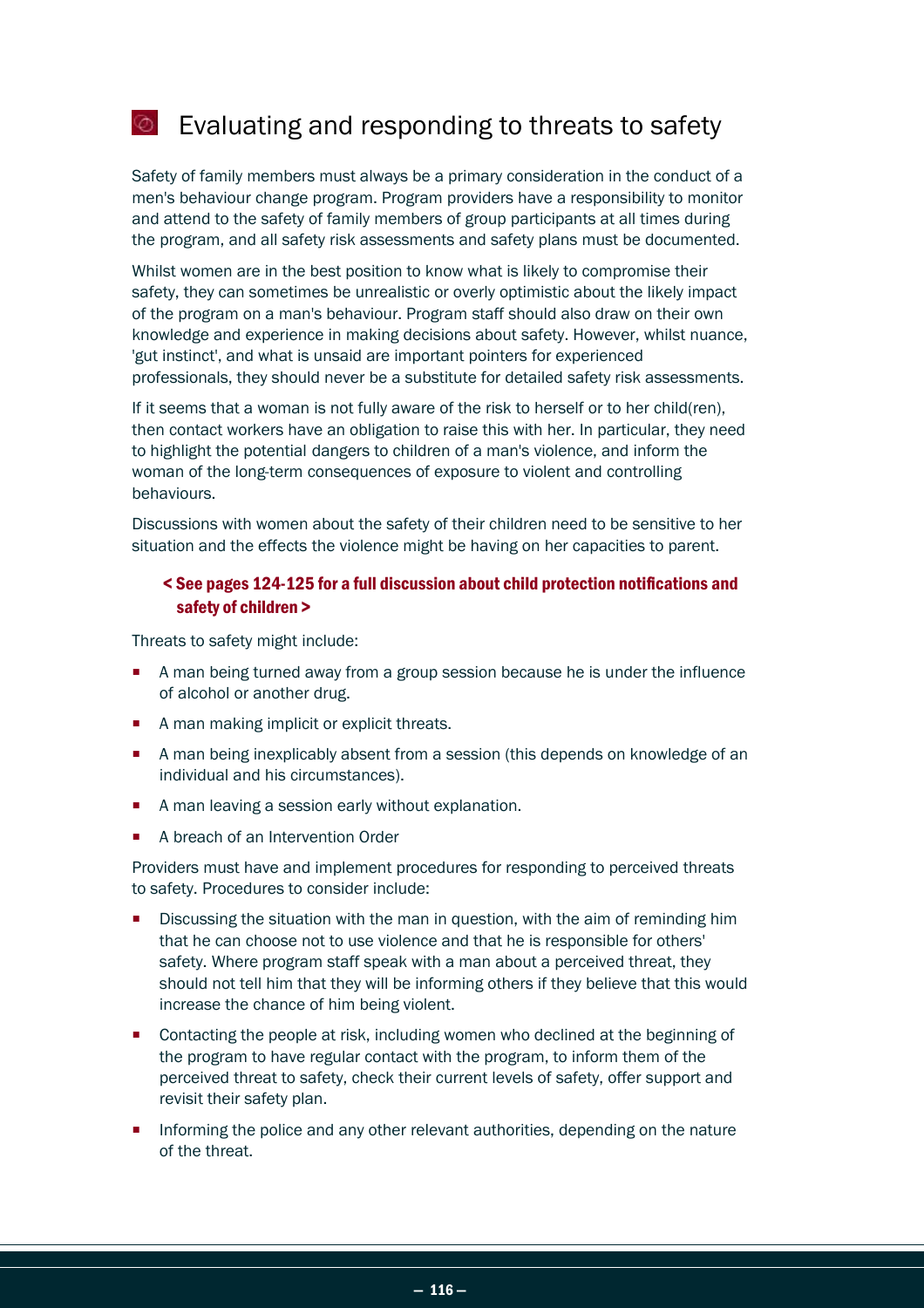These procedures should be discussed in detail with each participant prior to the commencement of the program and should be part of the conditions he agrees to in order to attend the group.

Providers must have and implement a Critical Incident review process for all breaches of safety.

< See page 122-123 for a full discussion of responding to breaches of court orders, including Intervention Orders >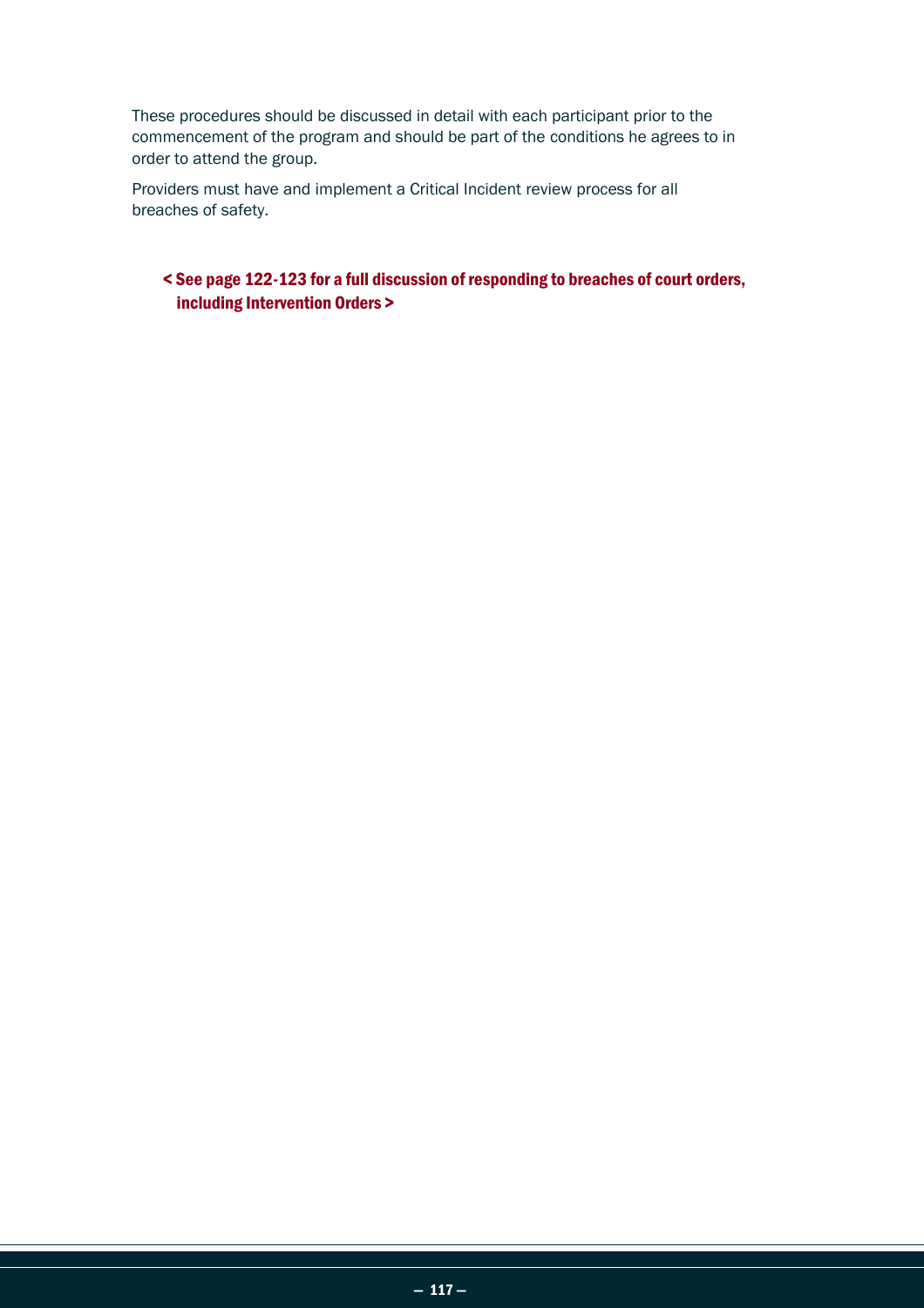# $\circledcirc$ Responding to illegal acts of violent and controlling behaviour

Program providers have a responsibility to respond to all illegal acts of violent and controlling behaviour by participants in men's behaviour change groups. The nature of their response will be affected by factors including, but not limited to:

- The safety and wellbeing of the women and children who are experience the behaviour.
- Who tells the provider about the behaviour.
- The wishes of the women and children who are experience the behaviour.
- The nature of the behaviour.
- The criminality of the behaviour.

In most situations, there is a range of possible responses on the part of the provider. Whilst some of these are discretionary, NTV believes that there are certain responses that are necessary in all circumstances.

At a minimum, when a participant in a men's behaviour change group commits any illegal act of violent and controlling behaviour, whether reported by the man, a family member or a third party, program providers must always have contact with the woman to:

- Revisit her safety plan
- ° Offer support, or offer to organise support, for her to pursue legal action or to discuss her legal option
- ° Offer support, or offer to organise support, if she wishes to speak with police
- Discuss whether she wishes to pursue legal action (for example, criminal charges, seeking a court order) against the man
- ° Discuss any risks to her safety that she or the provider believe could arise from her taking legal action or speaking with police and make changes – as needed – to her safety plan
- Discuss any other action she would like the provider to take, including when and how often the provider should contact her again
- Discuss any risks to children and action that program staff feel they might need to take regarding a child protection notification
- ° Report back to her about what has been done in response to the man's act, what further support she can get, and what (if any), further action she needs to take.

Beyond this response, there is a range of other actions that providers might choose to take in the event of the behaviour being of a criminal nature. Whilst NTV does not have a position on which course of action is preferable, at minimum, providers must have a documented policy and procedure to respond to criminal acts.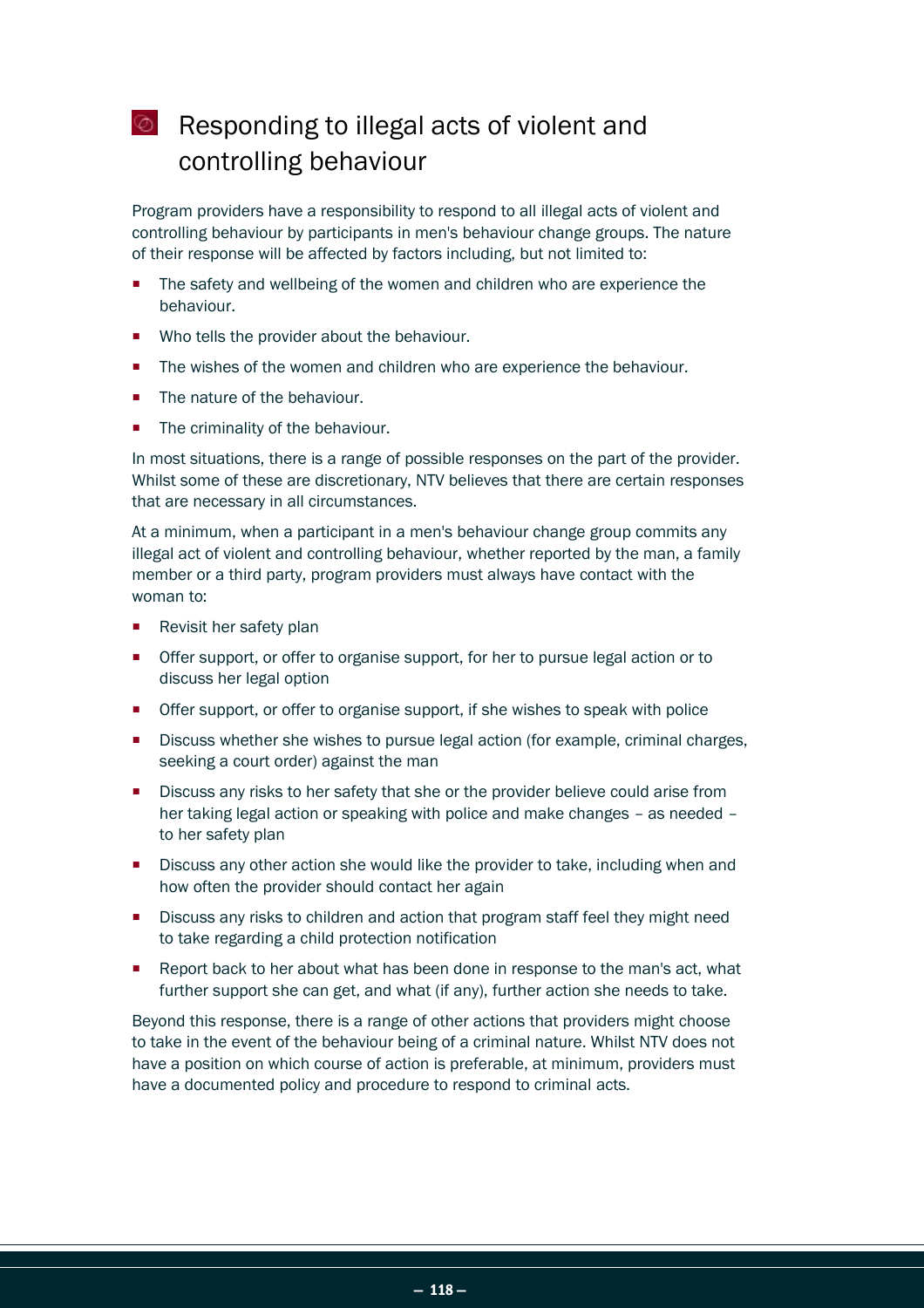## Encouraging men to self-report

Some providers and women's services believe that men who inform staff that they have offended must be encouraged to surrender to police. They feel that this reinforces the criminality and seriousness of the man's act and positions the provider as an upholder of law and supporter of women's rights. Furthermore, insofar as admissions of guilt and expressions of remorse are often part of the cycle of violence, a justice response may impose a 'reality check' in which men must face the full consequences of their action, including criminal sanctions. That is, some program providers feel that a justice response is a step towards breaking the cycle of confession and 'forgiveness'.

Other providers point out that, historically, police responses to men's admissions of violence have been patchy and that there is no guarantee police will always act, especially without the 'victim' instigating charges and/or giving evidence. In these circumstances, they argue that encouraging a man to surrender to police might actually have the unintended effect of demonstrating to men that they can indeed get away with violence. In Victoria, it is hoped that new police codes may improve police responses to men's criminal acts. At the time of writing, however, widespread change and consistent practice are not yet apparent.

Some providers also believe that automatic reporting would be a barrier to men disclosing their acts of violence, which might mean that women and children are actually less safe and less supported. Others would argue that this is not such a problem if providers are having regular contact with all women and children affected by men's violence.

## Automatic responses by providers

The question of whether or not providers should automatically make a legal response to any criminal act is a difficult one. Some people argue that reporting offenders whenever it is safe to do so is an important expression of community intolerance of violence. They suggest that automatic justice responses signal to women and to men that male family violence is a community matter, rather than a relationship issue, and that everyone has a responsibility to promote safety and prevent violence. Furthermore, they argue that any response less than automatic reporting may be construed by men as minimisation or tacit support of their violence, thereby supporting the idea that men can get away with violence. It has also been suggested that discretionary decision-making leaves staff open to pressure and bargaining by men.

Advocates of automatic reporting do not believe that women's wishes or preferences should be disregarded. Rather, they suggest that women's choices about reporting are often informed by many factors additional to their safety concerns and personal circumstances. These factors include previous experiences or expectations of ineffective justice responses and lack of time, practical support (for example, childcare), and confidence or emotional resilience to pursue a justice response. Advocates of automatic reporting believe that offering women an 'opt out' rather than 'opt in' response may relieve them of some of the pressure of pursuing a justice response. It may also relieve some of the burden of responsibility felt by women.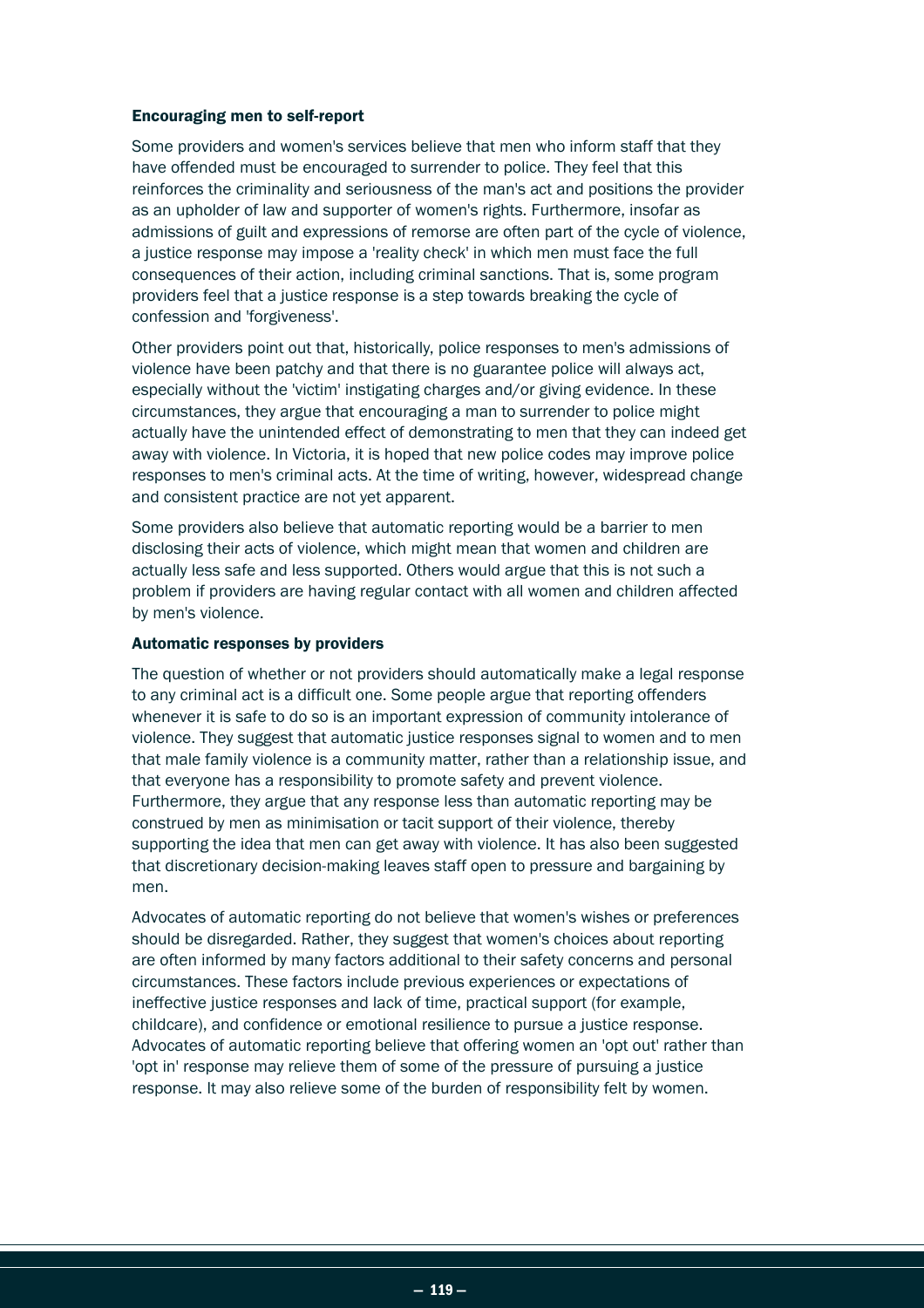To take into account women's and children's safety needs, advocates of automatic reporting suggest that all the minimum actions listed above should take place, and that women should also be advised that program staff will report the violence unless they specifically request otherwise. Any safety fears or risks to women and children should be addressed as a first priority.

Automatic responses are not universally supported. Many providers believe that responses must be made on a discretionary basis, usually because of (a) the importance of supporting women to make their own choices, and (b) the possibility of an inadequate police response. They argue that telling a woman that the offence will be reported, and then having no police response, would undermine her confidence in justice responses.

Historically in Victoria, police have needed the active involvement of 'victims', including witness statements from them, to pursue justice responses. Thus far, it does not seem that the new police code will make it easier for police to act on men's acts of violence without the involvement of the individual women and children who experience it.

### Other responses to men who use violence

The question of how to talk with men about acts of violent and controlling behaviour that a woman or child has reported can be difficult when they do not want their disclosure to be revealed. The twin dictates of women's confidentiality and safety, require that facilitators always ask for and respect the wishes of the woman or child when they share information about a man's behaviour.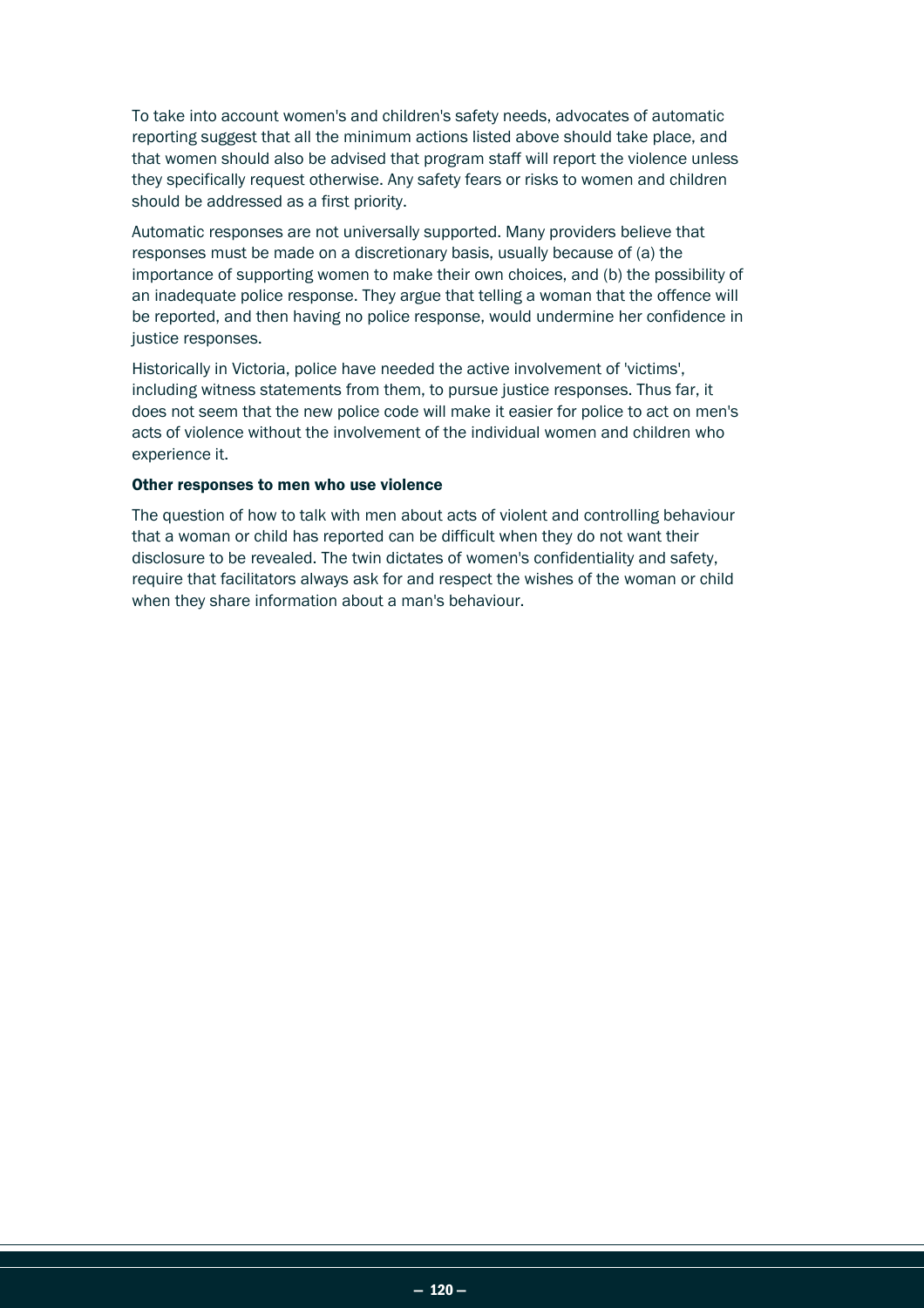MS 41 At a minimum, when a participant in a men's behaviour change group commits any act of violent and controlling behaviour, whether reported by the man, a family member or a third party, program providers always have contact with the woman to: • Revisit her safety plan • Offer support, or offer to organise support, for her to pursue legal action or to discuss her legal option **• Offer support, or offer to organise support, if she** wishes to speak with police **• Discuss whether she wishes to pursue legal** action (for example, criminal charges, seeking a court order) against the man **Discuss any risks to her safety that she or the** provider believe could arise from her taking legal action or speaking with police and make changes – as needed – to her safety plan **• Discuss any other action she would like the** provider to take, including when and how often the provider should contact her again **• Discuss any risks to children and action that** program staff feel they might need to take regarding a child protection notification Report back to her about what has been done in response to the man's act, what further support she can get, and what (if any), further action she needs to take.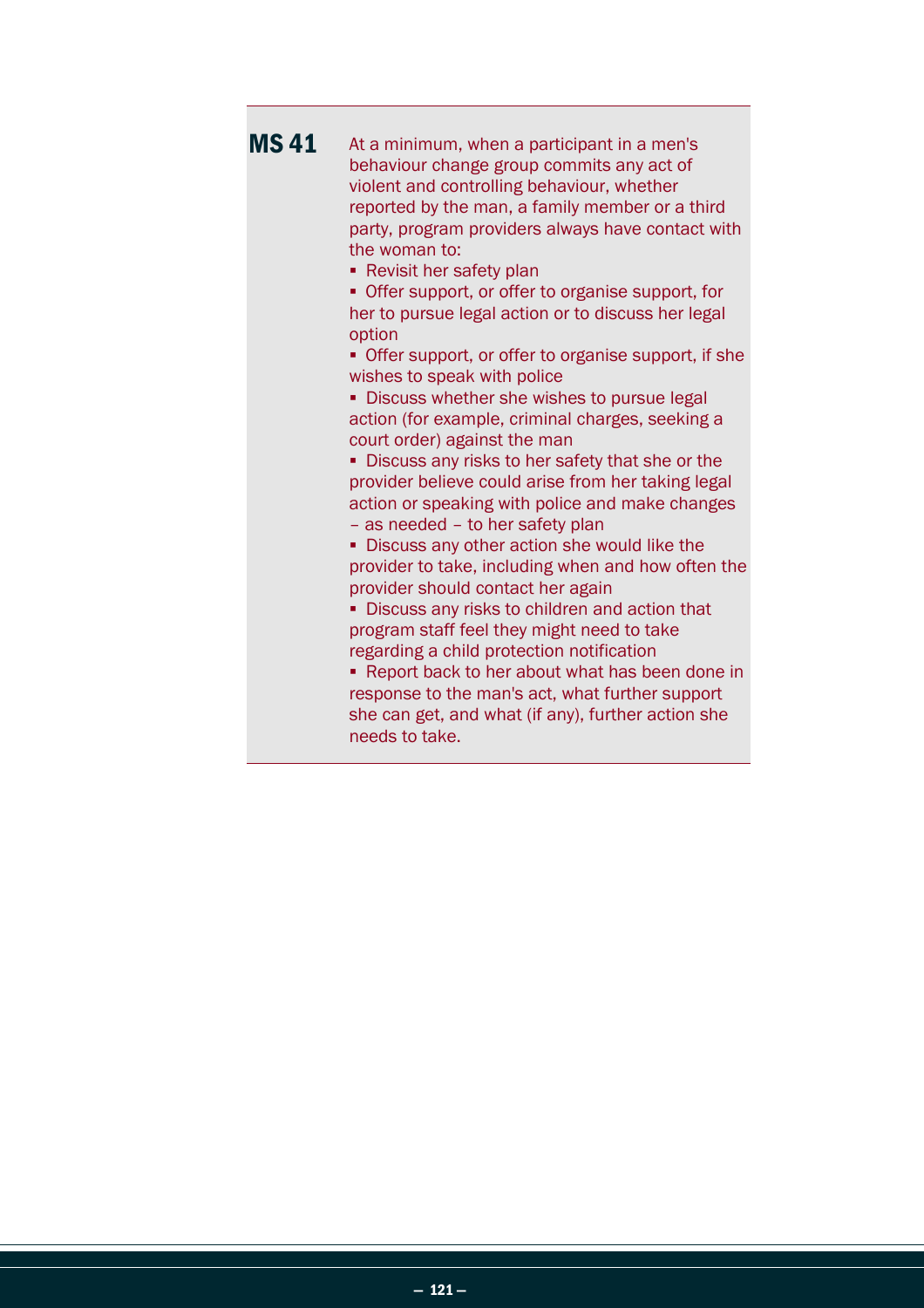### Responding to breaches of court orders  $\circledcirc$

Many men who attend men's behaviour change groups are subject to an order from a court not to have any form of contact with family members affected by their violent and controlling behaviours.

Breaches of court orders must always be treated with the utmost seriousness. In addition to the ramifications for individuals, there is a danger that the effectiveness and uptake of court orders will be undermined if there is a widespread perception that they 'do not matter' or 'don't work'.

When men use violent behaviour, they are already breaking laws and violating others' rights. This means that the law is no guarantee of safety for women. Program staff should strongly discourage women from regarding a court order alone as a way of preventing a man's violent behaviour.

There are two common scenarios that often confront staff of men's behaviour change programs with ethical and legal dilemmas:

- **•** Both partners are willingly breaching the order, for example, choosing to see each other despite an order from a court stipulating that the man must not have contact with the woman; OR
- ° A man has breached a court order, but his partner is unwilling to report him and he is unwilling to report himself.

## Breaches of court orders that are mutual and consensual

If a woman believes a court order is no longer needed or is not meeting her needs, program staff should encourage her to discuss her situation with a women's domestic violence service or community legal centre. It is possible for the woman to return to the court to have an order revoked or altered, unless it has been taken out by a third party (for example, police). In these cases, she should be encouraged to discuss her situation with the third party representative, preferably assisted by an appropriately qualified and experienced advocate.

In situations of mutual and consensual breach of a court order, the man must also be advised that he is breaking the law and that he can choose to exercise his responsibility by upholding all laws.

### Breaches of court orders that are mutual, but not consensual

Women who are breaching court orders often do so because of fear, ignorance or necessity (for example, because they need to get money from their partner). It is important to reinforce to women that breaching an order is breaking the law. It is also important to help women put in place practical strategies that enable them to avoid having to breach an order.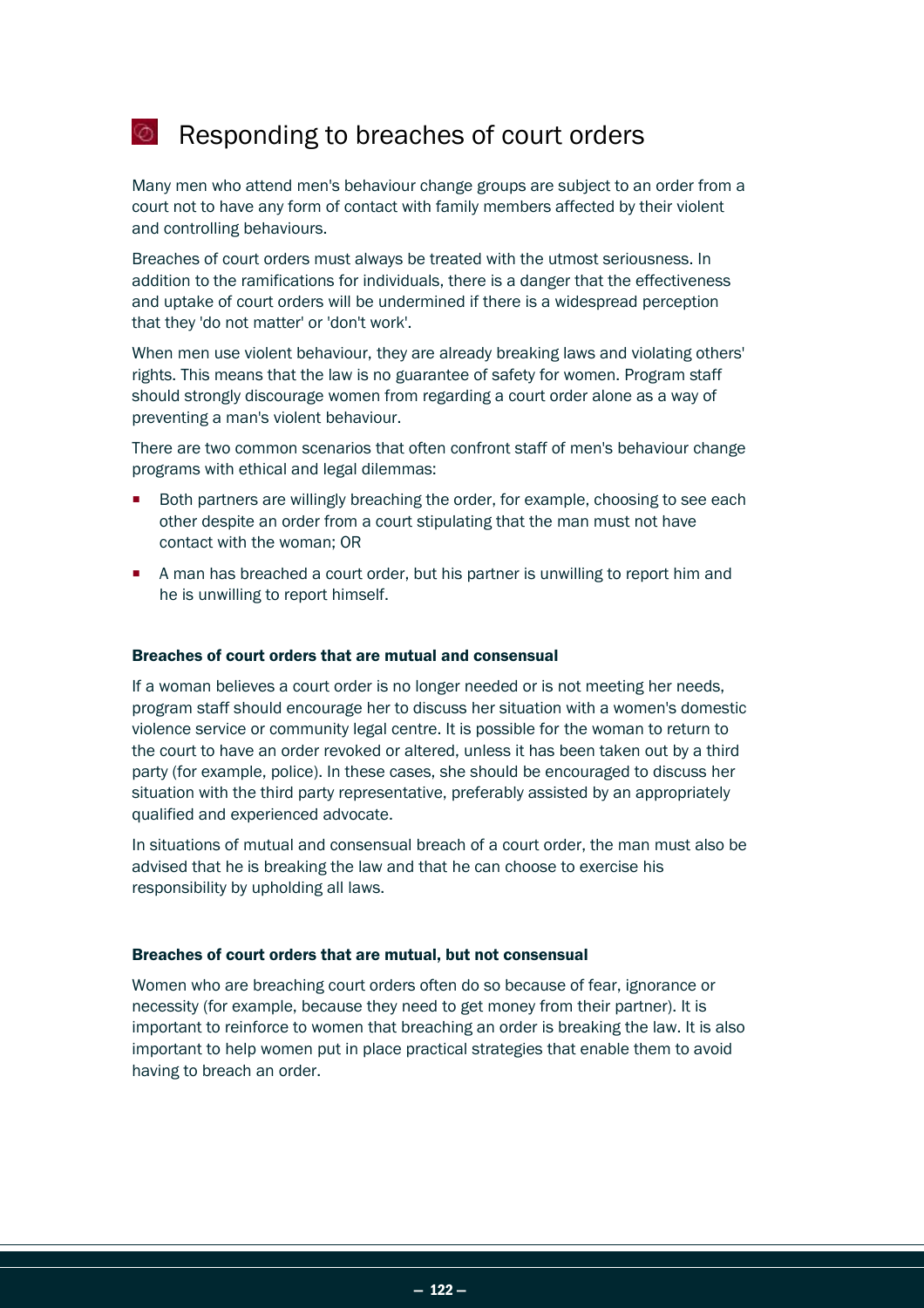## Breaches of court orders by men

Program providers vary in the ways that they address breaches of court orders by participants in a men's behaviour change group. Generally, where a man has breached an order, program staff should:

- Actively support his family members to make and implement decisions about what action they wish to take (this may include assisting women to obtain legal support to take the matter to court)
- Be guided by the wishes of his family members in deciding whether or not to report the breach to the relevant authority
- ° Be guided by the wishes of his family members in deciding whether or not to raise the breach with the man if he has not disclosed the breach himself
- With the consent of his family members, discuss the breach with the man and encourage him to report the breach to the relevant authority, liaising with the relevant authority as needed (if the man reports the breach and the relevant authority does not act on the report, staff should follow this up with the authority)
- ° Gather information about the options available by consulting widely. This might include discussing it with other professionals or in supervision, and obtaining legal or other outside advice
- ° Consult with his family members in order to find out what assistance they need, whether they wish to report the breach to the relevant authority and if so, whether or not they need assistance to do so
- Encourage the man to raise his breach in the group and identify the ways he has avoided his responsibility.

Providers might wish to have a policy of automatically reporting breaches of court orders. The discussion on automatic responses to criminal acts (see previous pages) is also relevant to reporting breaches of court orders.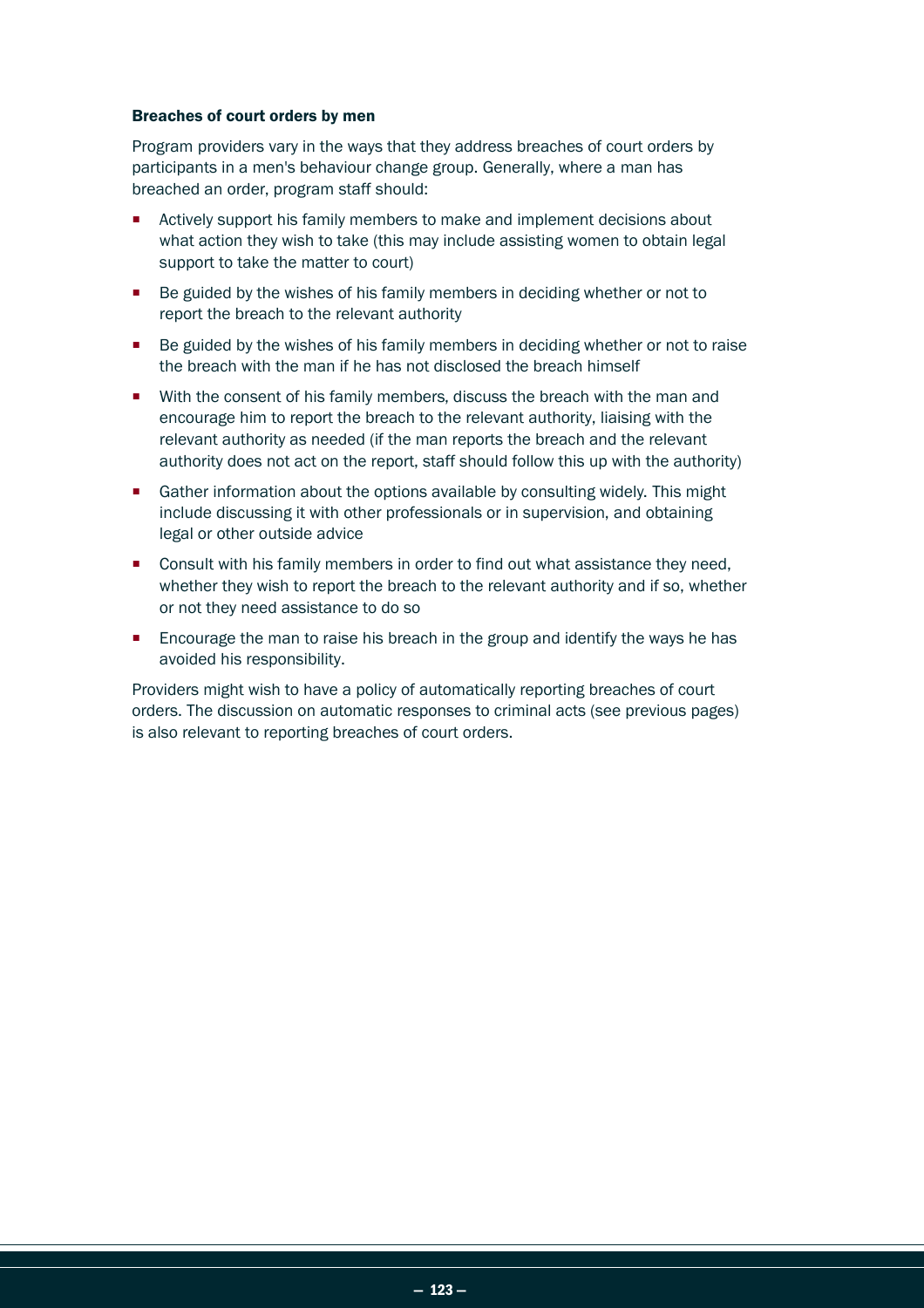### $\circledcirc$ Child protection

In any situation involving male family violence, children's safety is paramount. Male family violence can have a significant detrimental effect on a child's physical and/or emotional health, development and well-being, regardless of whether or not they directly observe or experience the abuse.

Male family violence significantly impacts on women's capacities to parent effectively. When considering the safety of children, it is imperative to recognise and validate the efforts of women trying to protect their children where these are evident. Most women take considerable steps to try to keep their children safe, however this is sometimes not enough to protect a child.

Because of the serious effects of family violence, it is essential that program staff understand the need to notify the child protection service where they believe children are at risk of significant harm.

The child protection service provides child centred family focussed services to protect children and young people from significant harm as a result of abuse or neglect within the family unit and to ensure children and young people receive services to deal with the impact of abuse and neglect. The child protection service works from the principle that the best protection for children is usually achieved within the family. However, if a child's safety at home cannot be guaranteed, child protection must take steps to ensure children are protected. This might involve an application to the Children's Court.

Staff of men's behaviour change programs often have to decide whether to notify to child protection of possible risk issues for children. Most professionals acknowledge that the issues surrounding the notification are not always clear cut and can pose many dilemmas. What is important to remember, however, is that the child's safety, health and development is paramount, and their safety needs to be assessed independent of women's.

Attendance at a men's behaviour change program does not ensure the safety of a man's partner or children. If during group work or individual work with a man who has used violence, program staff have cause to believe a child has been harmed or is likely to be harmed, then they should make a notification to child protection. A report to child protection might also be necessary even if the woman in the relationship is doing her best to protect the child.

When program staff make a notification to child protection, the child protection intake worker will ask them for certain information. This will generally include:

- The child or young person's name, age and address.
- The reasons for believing that the injury or behaviour is the result of abuse or neglect.
- ° An assessment of immediate danger to the child or children (information may be sought about the whereabouts of the alleged abuser/s).
- **•** A description of the injury or behaviour observed.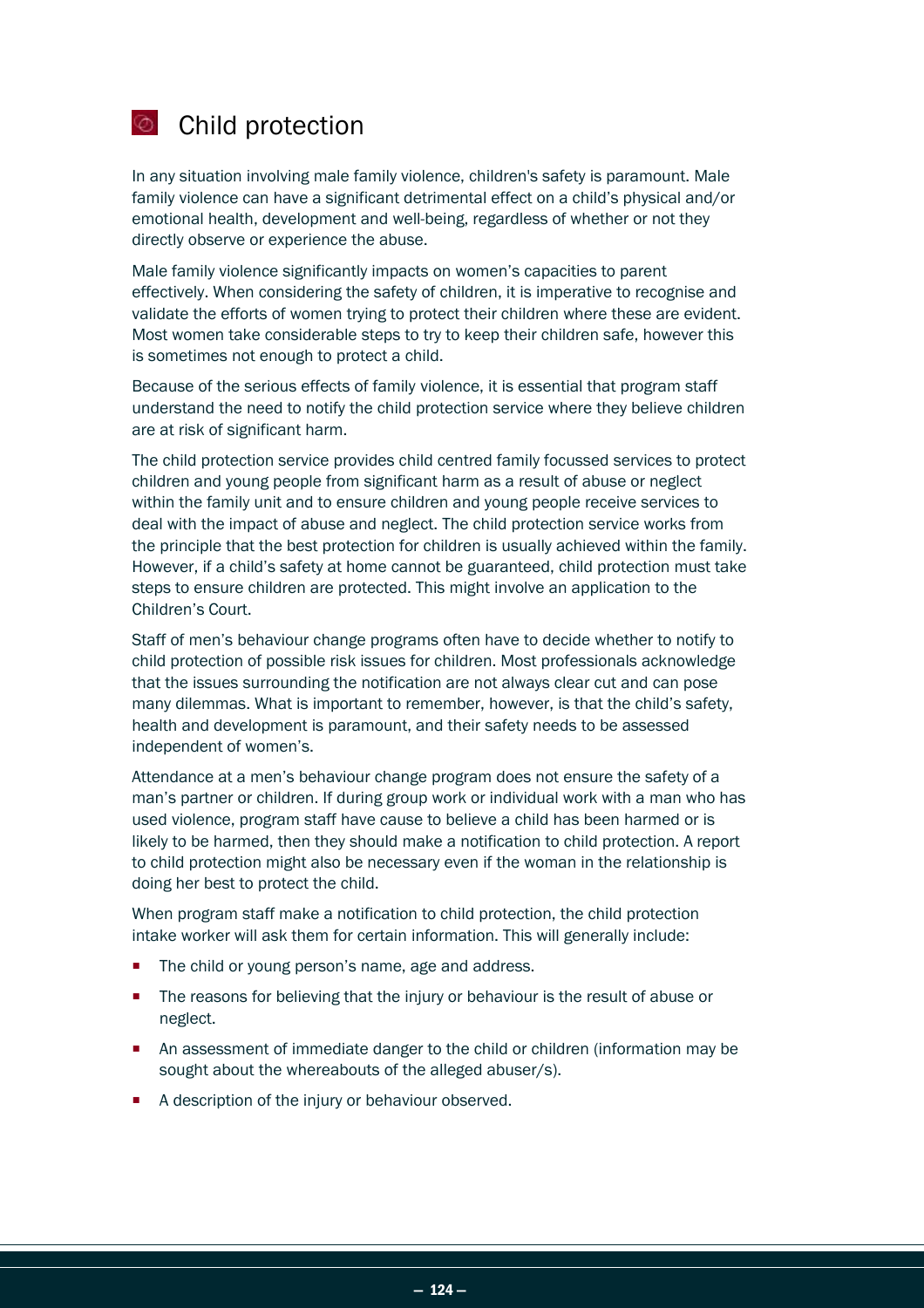- The current whereabouts of the child or young person.
- **•** Any other information about the family.
- ° Any specific cultural or other details that will help understand the needs of the child, for example Aboriginality, non-English speaking background or disability.

If all the necessary information is not known, a report can still be made. Program staff only need to have 'reasonable grounds' for their belief, not proof that abuse has occurred. If the notification is made in good faith, then program staff cannot be held liable, regardless of the outcome of the notification. The legislation specifically prohibits child protection from disclosing the identify of staff if they make a notification.

Where a family's situation probably does not warrant notification (that is, there is no crisis and no immediate threat or apparent risk), but where there is still some concern about the child's welfare, program staff are encouraged to discuss this with their local community based intake or local child and family support service.

Some program providers have an arrangement with a local child protection worker to meet regularly for secondary consultation about a number of families. Others call their local child protection worker on an as-needed basis. These arrangements can help staff to feel more comfortable about their 'judgement calls' and can also assist child protection workers to develop a better understanding of men's behaviour change work.

NTV strongly believes that potential child protection notifications should be discussed with women. Above all, it is important that women do not feel that they are being punished for men's use of violence.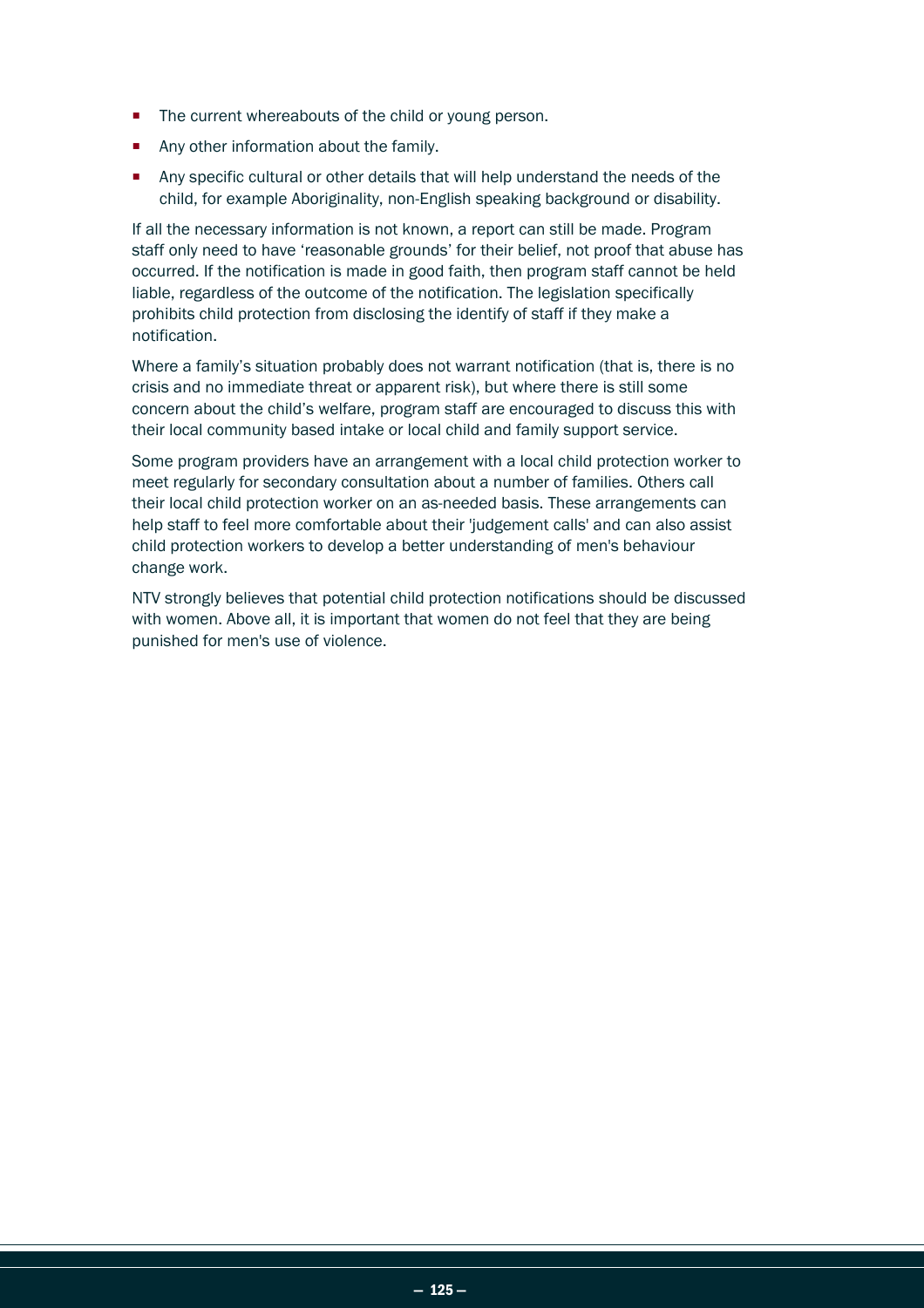### ⊙ Staff wellbeing and safety

Men's behaviour change groups are very different from generic men's support or personal growth groups. Men come to men's behaviour change groups because of their violent and controlling behaviours, and as such, all men's behaviour change work is potentially dangerous.

Safety is paramount in men's behaviour change work and the safety and wellbeing of staff is no less important than that of other people. All staff need to be mindful at all times of the need to promote and safeguard the wellbeing of everyone connected with the program, including students on placement and people conducting research. Their physical and emotional safety from all forms of violence must be considered at all times.

Providers need to have comprehensive occupational health and safety procedures specific to the context of men's behaviour change programs. These should include:

- Informing the local police station about the program, including locations and times that the program is running.
- Speed dial to local police station and emergency services (000).
- Safety protocols for after-hours work, including for procedures for staff leaving the premises after groups and/or at night.
- Multiple exits from rooms in which men's behaviour change groups are run.
- Alarm systems and duress buttons.
- ° Advising and supporting staff to safeguard personal information (for example, not using surnames, having silent home telephone numbers, having their name suppressed on the Electoral Roll).

Staff need to discuss their own safety with each other and the provider before commencing any men's behaviour change program. The provider must ensure that program staff have sufficient resources and skills to be able to get some sense about whether and how every man who is assessed might endanger staff safety.

Groups must never be run in a private home. Outreach visits for contact with women and children should only take place when staff consider it safe. Preferably, outreach should take place in a neutral environment such as a café or shopping centre.

Emotional safety is also an important aspect of staff wellbeing. The impacts on program staff of working in men's behaviour change can be detrimental to their own lives and relationships, so debriefing and supervision are imperative for all staff.

< See page 136 for discussion on debriefing and pages 137-138 on supervision >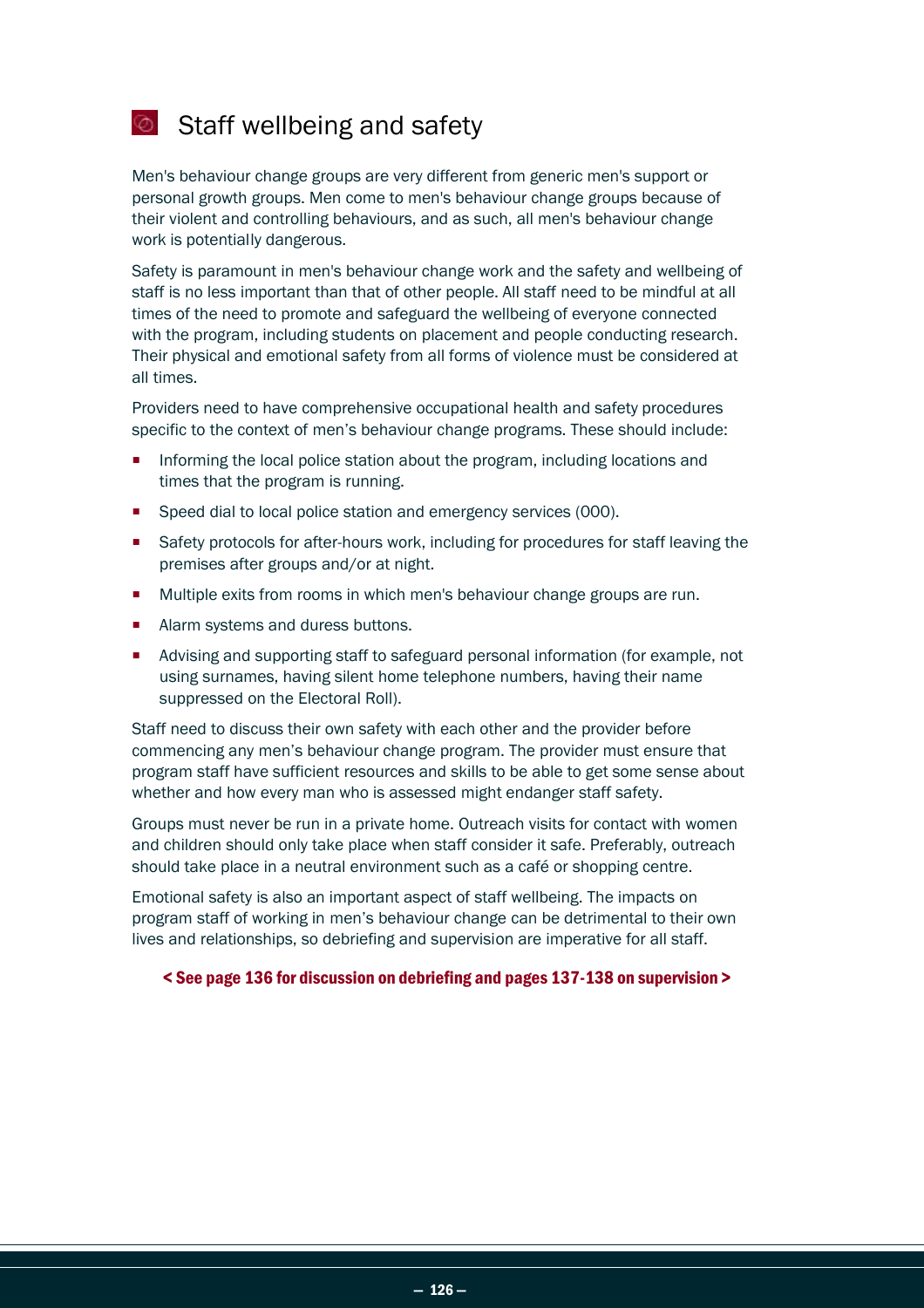- GPG 36 Providers have documented occupational health and safety procedures specific to the context of men's behaviour change program.
- GPG 37 Providers and staff review staff safety procedures before the commencement of each group program, or every six months where the group is ongoing.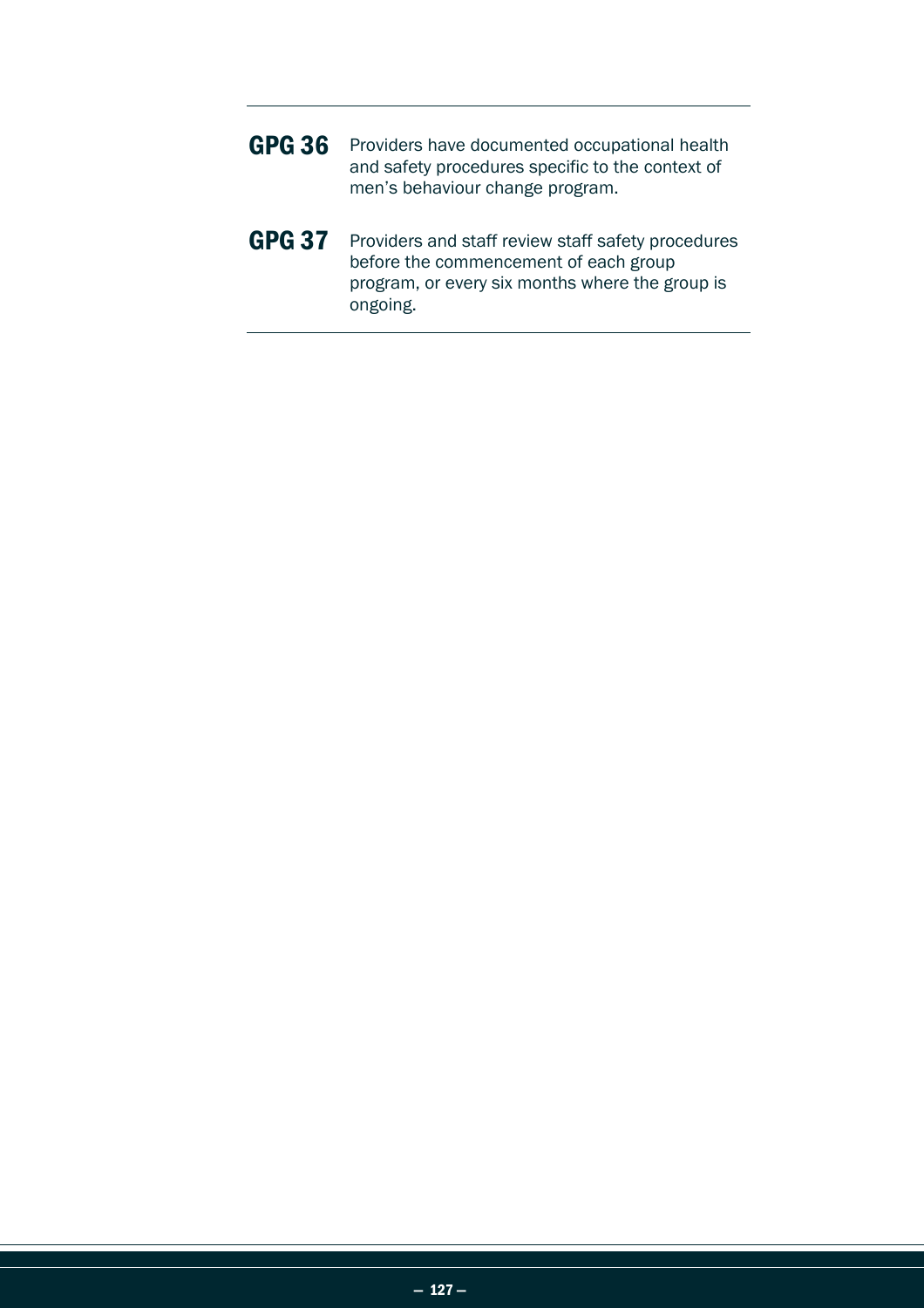# Practice and program delivery

# Activities in group work

It is important to note that this Manual is not intended as a training resource for group work, as NTV assumes that facilitators will have both experience and advanced skills in group work. NTV encourages facilitators wishing to improve their facilitation skills to participate in appropriate professional development, including observation at other men's behaviour change groups.

As with any group, facilitators need to use a variety of approaches to maximise participation and outcomes. Common activities include:

- Whole-of-group discussion
- Pair-work
- Structured presentations
- Small group discussions
- Videos and audio tapes
- Creative processes such as drawing
- ° Psychodrama, for example, role plays, 'human sculpture'
- Reading tasks
- Writing exercises, including diaries and journals
- **Surveys**
- Check-ins.

NTV has no view on what activities are necessary or desirable, however it is imperative that they:

- Focus on violence and control as primary themes
- Focus change processes on the cessation of violent and controlling behaviours as priorities over other potential outcomes, such as personal development.<sup>38</sup>

Where facilitators use check-ins, these should focus on issues concerning male family violence and men's behaviour change rather than general issues in men's lives. Facilitators should curtail discussions that are not related to the work of men's behaviour change and ensure that men who need to discuss other matters are referred appropriately.

< See pages 38-39 for discussion about on group work in relation to other interventions >

< See Resource Manual for overheads and/or handouts about male family violence in an Australian context , and for Bibliography including resources for working with men>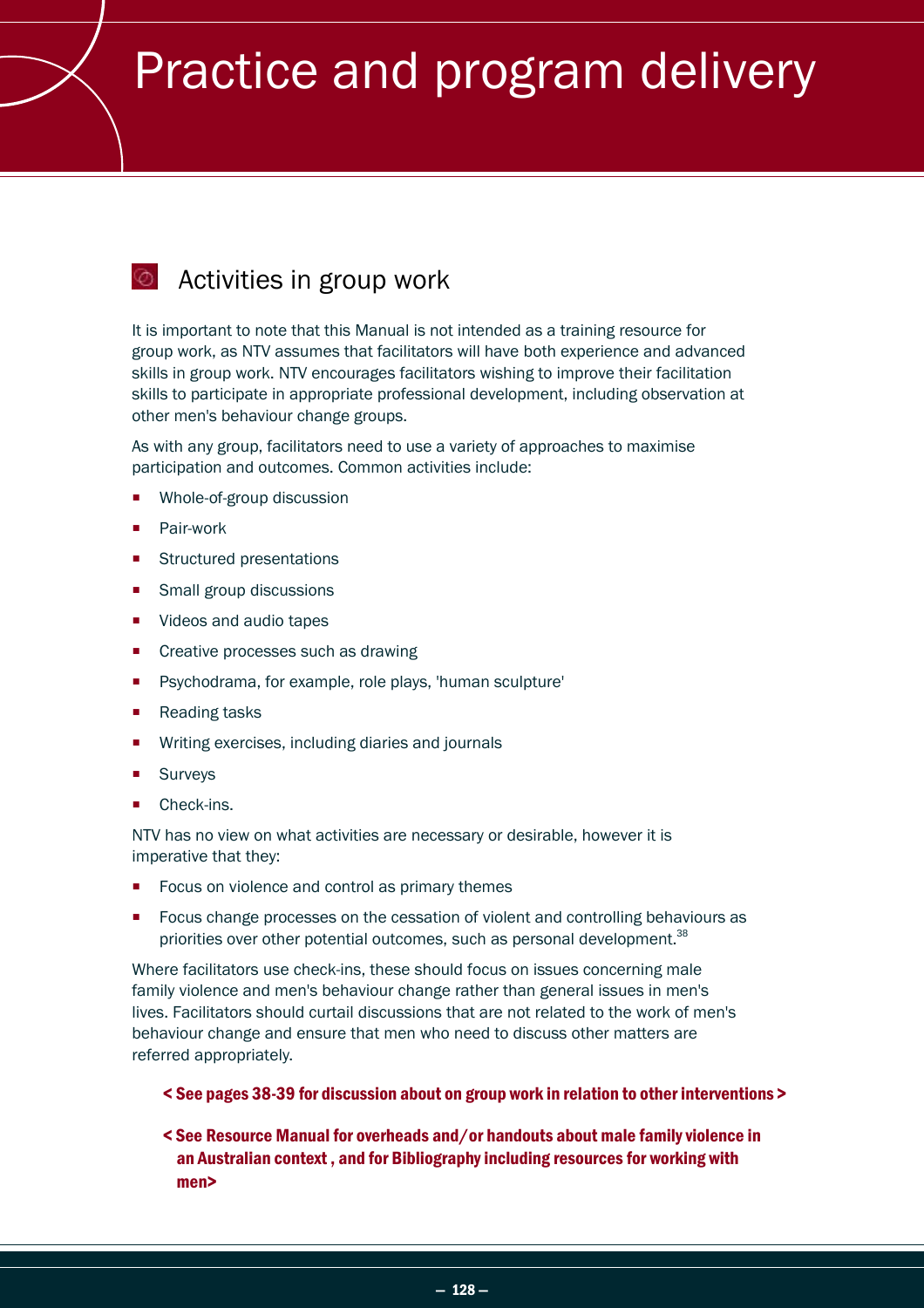MS 42 Men's behaviour change groups focus on violence and control as primary themes. Cessation of violent and controlling behaviour is prioritised over other potential outcomes, such as personal development.

GPG 38 Men are referred for counselling from appropriate generalist or specialist services for issues other than their use of violent and controlling behaviours.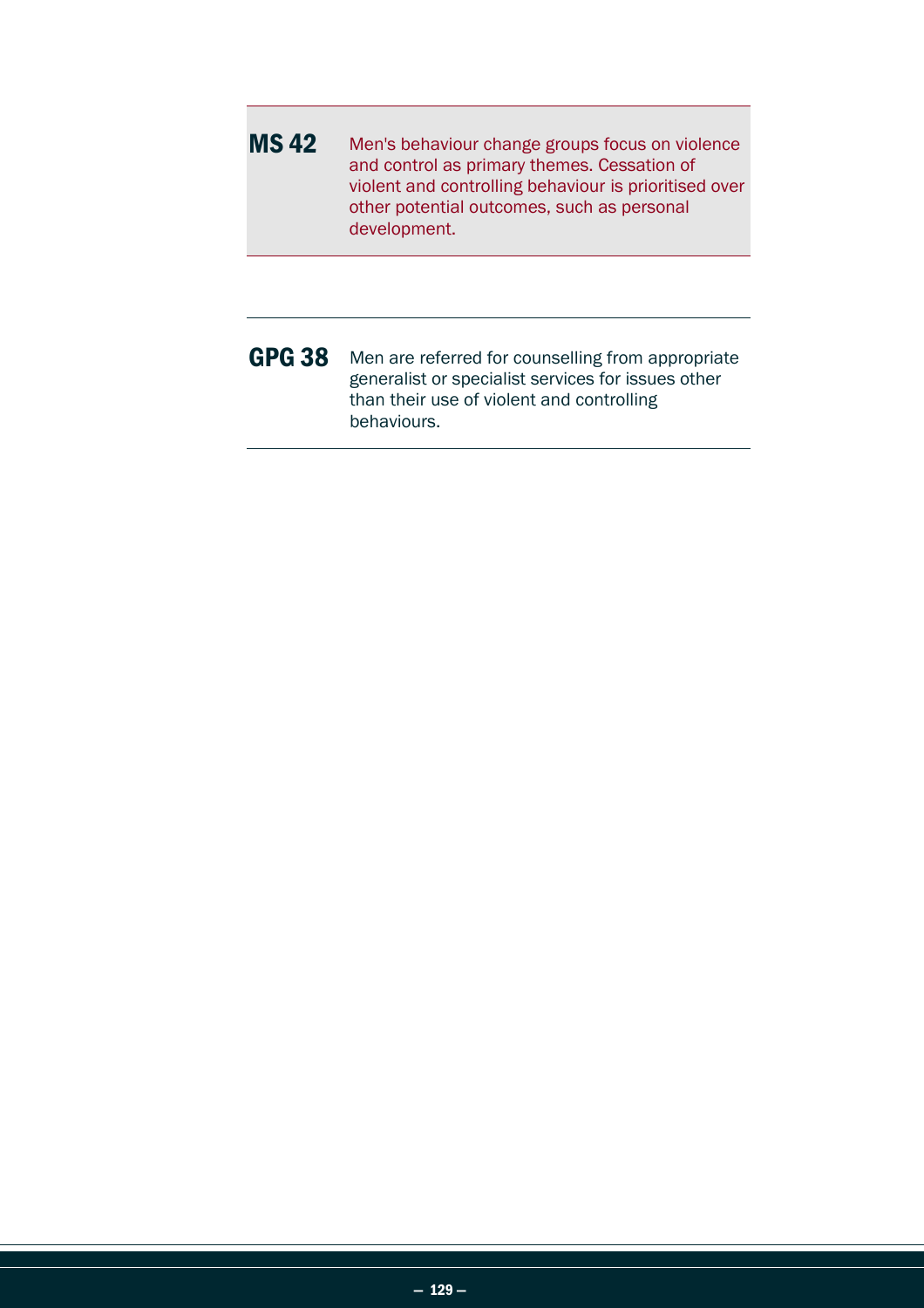# Addressing collusion, condoning of violence and misogyny

All participants in men's behaviour change programs are likely to attempt to avoid responsibility for their violent behaviour. Typical ways that men try to do this are to:

- ° Minimise and deny the act or impact of their violence (most commonly by using minimising language, such as 'I only …', or 'I was drunk/angry/stressed', or denying language such as 'I didn't …')
- Blame the person they have violated
- **U** Justify their actions
- **Blame their past or present circumstances or experiences**
- **Use jokes or humour**
- **•** Selectively disclose facts
- ° Focus on women's or children's behaviour instead of their own.

They often attempt to get staff, other group participants, and other people in their lives to collude with them in denying their responsibility. Also, they often try to keep their violence secret, present their best side to the world at large, and portray themselves as victims in order to deny further their responsibility.

From the time of assessment, program staff need to be alert to the ways that individual men attempt to avoid responsibility, and take steps to counter these attempts. Facilitators should point out to all men that they cannot change their behaviour without first assuming responsibility for it.

Group culture and norms are extremely important in preventing or addressing collusion and/or condoning of violence and misogyny. Group agreements need to include processes for facilitators and participants to respond to misogyny, and collusion with or minimisation of violent and controlling behaviours within the group. It is important to reinforce to participants that this is not solely the responsibility of facilitators. Indeed, men taking responsibility for identifying and responding to misogyny, collusion and minimisation – whether from others or themselves – is a vital part of the behaviour change process.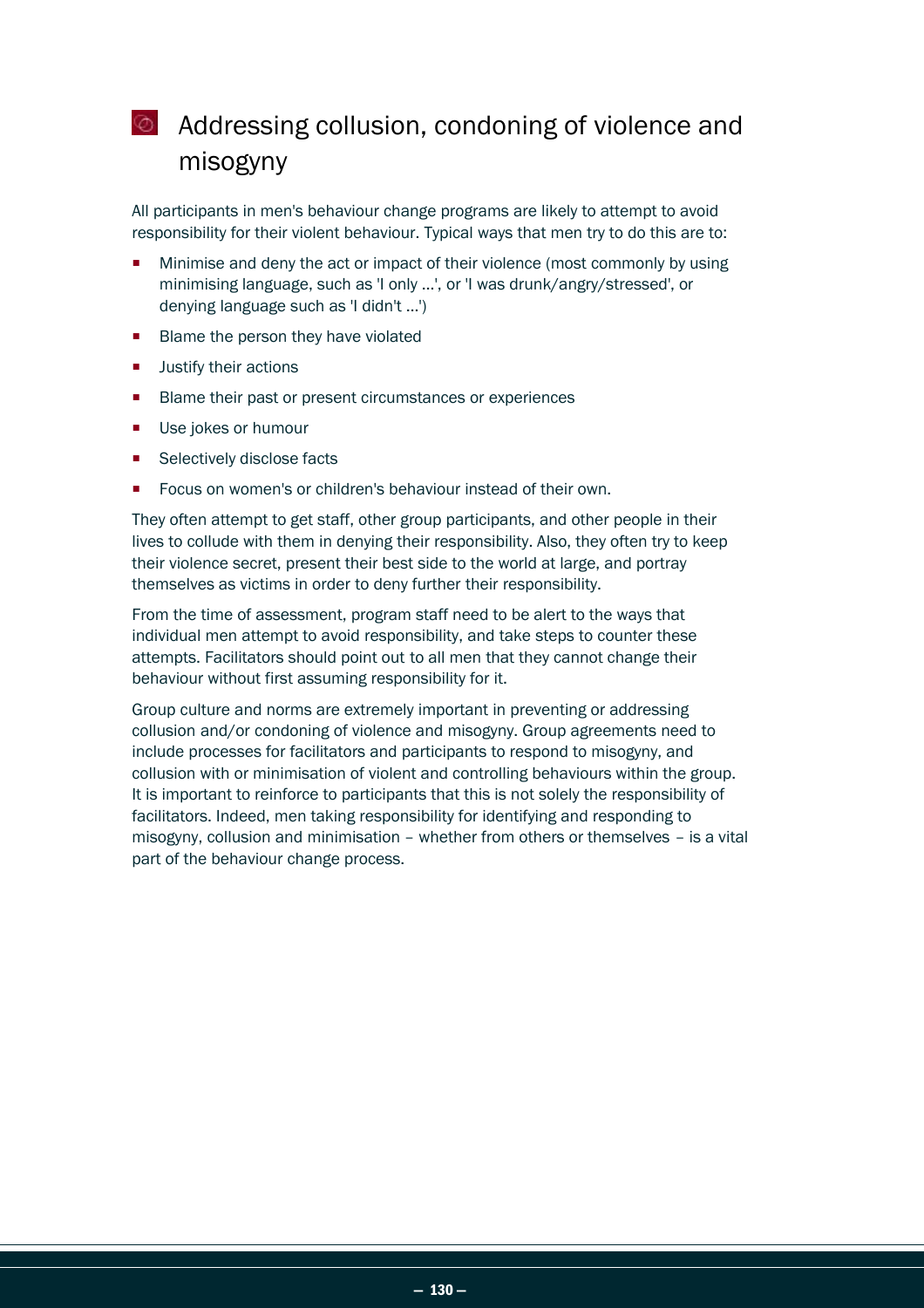| <b>MS 43</b> | Program providers work with specialist services<br>and draw on information about good practice to<br>maximise their inclusiveness for men who are<br>marginalised because of their indigeneity, |
|--------------|-------------------------------------------------------------------------------------------------------------------------------------------------------------------------------------------------|
|              | ethnicity, sexuality or other factors.                                                                                                                                                          |

**MS 44** Group agreements include processes for facilitators and participants to respond to misogyny and collusion with, or minimisation of, violent and controlling behaviours within the group.

| All group programs regularly talk about ways that<br>men try to avoid responsibility for their violent and<br>controlling behaviours, including misogyny,<br>objectification of women, denial, justification,<br>blaming others, minimisation, collusion, secrecy,<br>disruption of the group process or portraying<br>themselves as victims. |
|-----------------------------------------------------------------------------------------------------------------------------------------------------------------------------------------------------------------------------------------------------------------------------------------------------------------------------------------------|
|                                                                                                                                                                                                                                                                                                                                               |
|                                                                                                                                                                                                                                                                                                                                               |

- **GPG 40** Facilitators point out to men when they try to avoid responsibility or collude with others' avoidance of responsibility.
- GPG 41 Facilitators foster a group culture in which men monitor and point out each others' attempts to avoid responsibility or collude with others' avoidance of responsibility.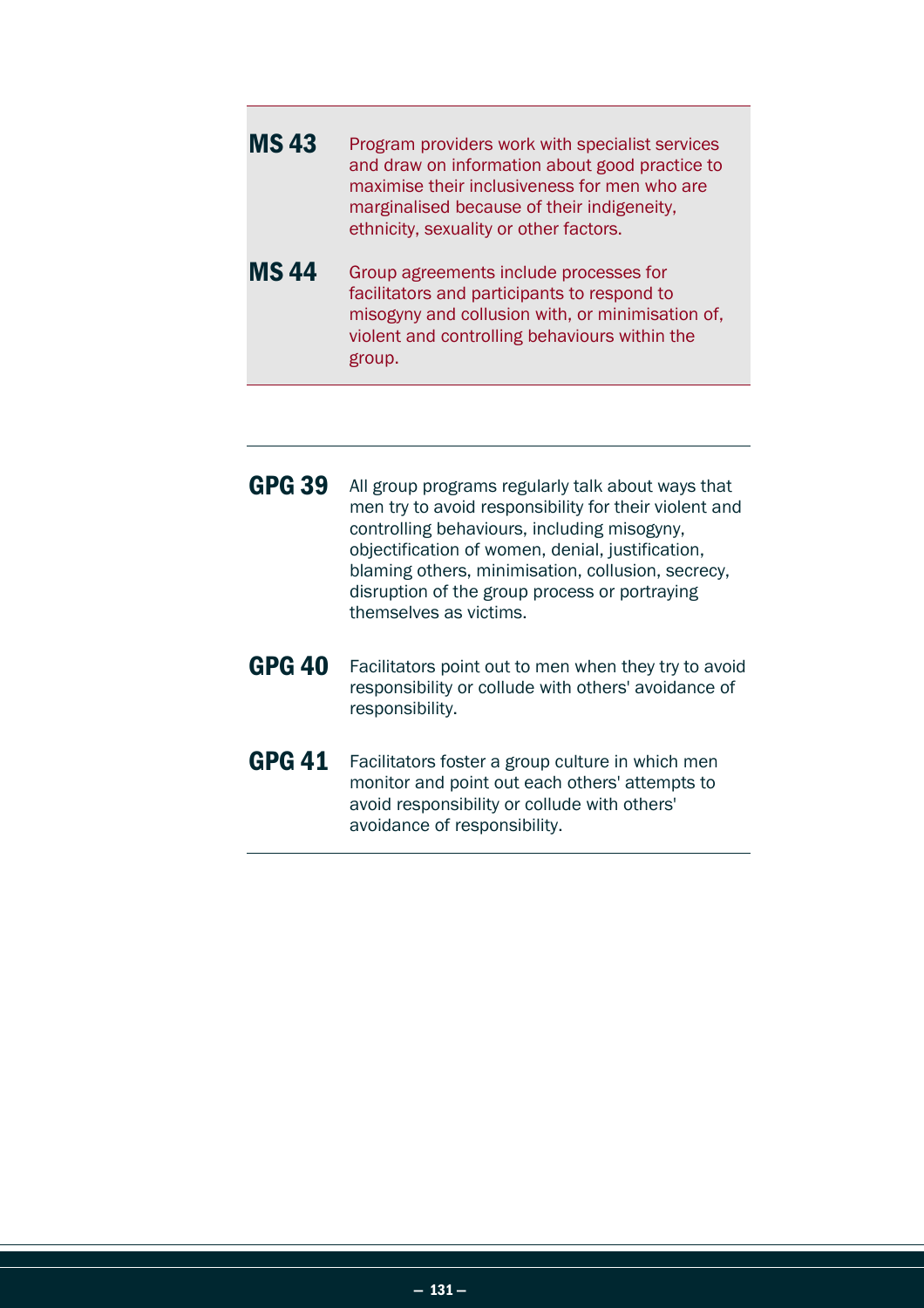#### $\circledcirc$ Reflective practice

As with any other form of interpersonal work, the experiences, attitudes, values, communication styles, and lives of staff both inform and are affected by interactions with clients. In men's behaviour change work, program staff have a responsibility to reflect continually on all of these things, and especially on their own experiences of power, gender and intimate relationships.

In facilitating a men's behaviour change group, it is vital to avoid sermonising to participants, or otherwise telling them in a forceful way how they should think, speak or be. Facilitators are in positions of power within men's behaviour change groups, even though they may feel very powerless at times. Power-over approaches are generally considered to be counter to the aims and processes of men's behaviour change groups, except where providers make appropriate responses to men's use of power over others.

There are many inappropriate roles that facilitators might adopt – either consciously or unconsciously – within groups: mate, nurturer, minder, governor or vigilante. In a highly gendered society, it is also very easy for facilitators to take on gendered roles within groups. Commonly in men's behaviour change groups, men take on the role of ally and women, the role of challenger.

Sometimes gendered roles are also adopted outside the group, with women organising refreshments and doing the administrative work such as photocopying, and men being the host of the group (for example, opening and closing group sessions) or being the public face of the provider.

Gendered roles in men's behaviour change programs serve only to reinforce sexual divisions of labour – for participants and staff alike. As such, they are unhelpful to the men's behaviour change process. Fluidity of roles, especially gendered roles, is likely to be much more conducive to men's change, as well as preventive of collusive relationships between facilitators and participants. If gendered roles are evident, these should be understood, negotiated and agreed to by all parties.

Men's behaviour change professionals must be very attentive to their own gendered or power-over ways of relating outside the men's behaviour change group setting. They should take opportunities to champion equal relationships, gender awareness, feminism and non-violent ways of relating, and to live their own lives according to the ideas they espouse.

Dynamics between facilitators are extremely important in men's behaviour change groups, especially where there is a mixed-gender facilitation team. Teams that have a long experience of working together, or who have relationships outside their professional settings, can be seamless in their facilitation. However, there is also a chance in well-established teams that roles become entrenched and/or that team members pay less attention to their team dynamics. On the other hand, new teams can take some time to feel comfortable working together.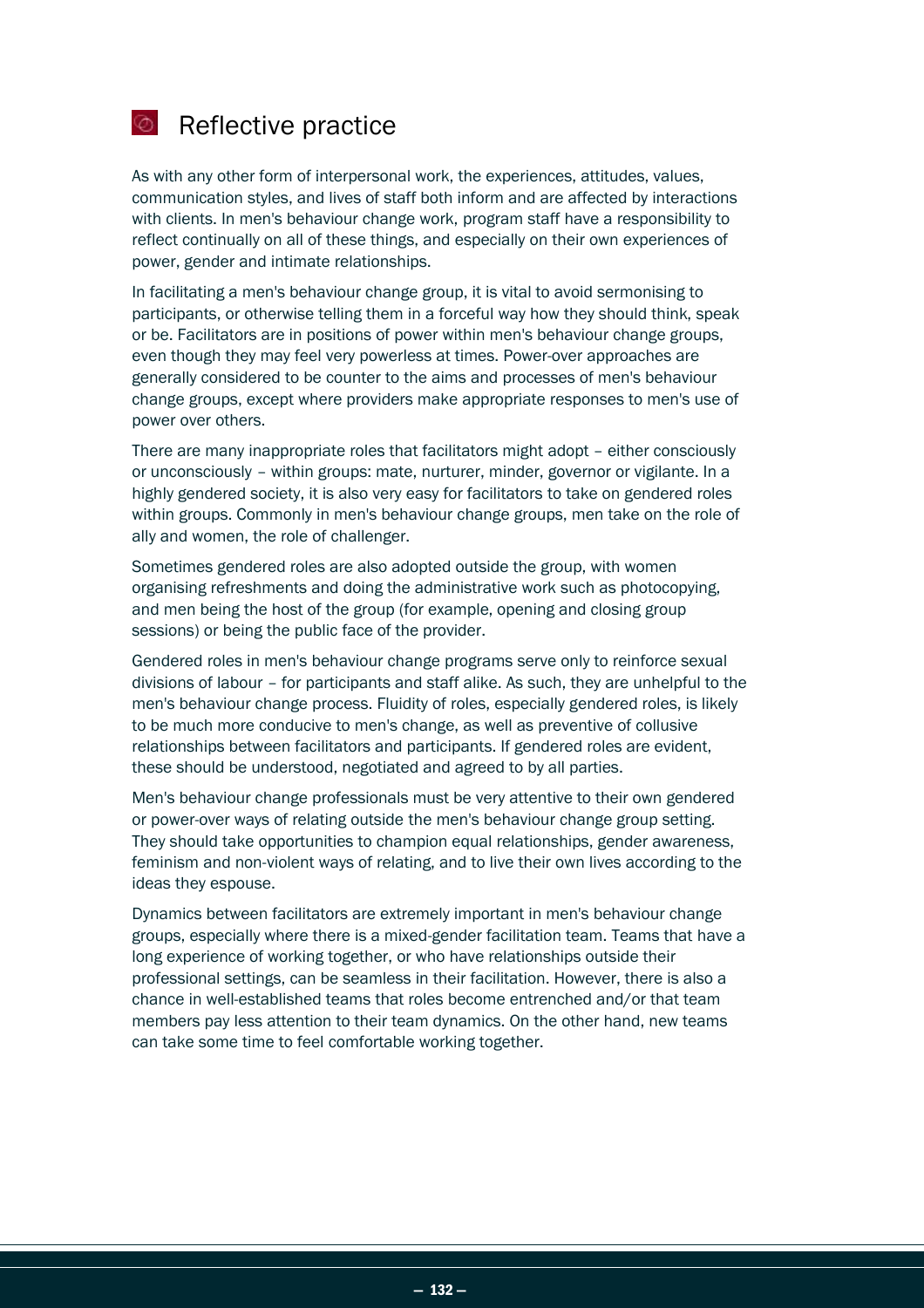Participants in men's behaviour change groups can benefit from witnessing facilitators negotiating roles and challenging each other, and NTV supports men and observers being invited to reflect on the dynamics between facilitators.

Debriefing, supervision and professional development are three important ways that facilitators and other program staff can challenge themselves about their gendered and/or power-over ways of relating. NTV encourages all program staff to challenge themselves and to be attentive to their own and colleagues' needs for support and encouragement.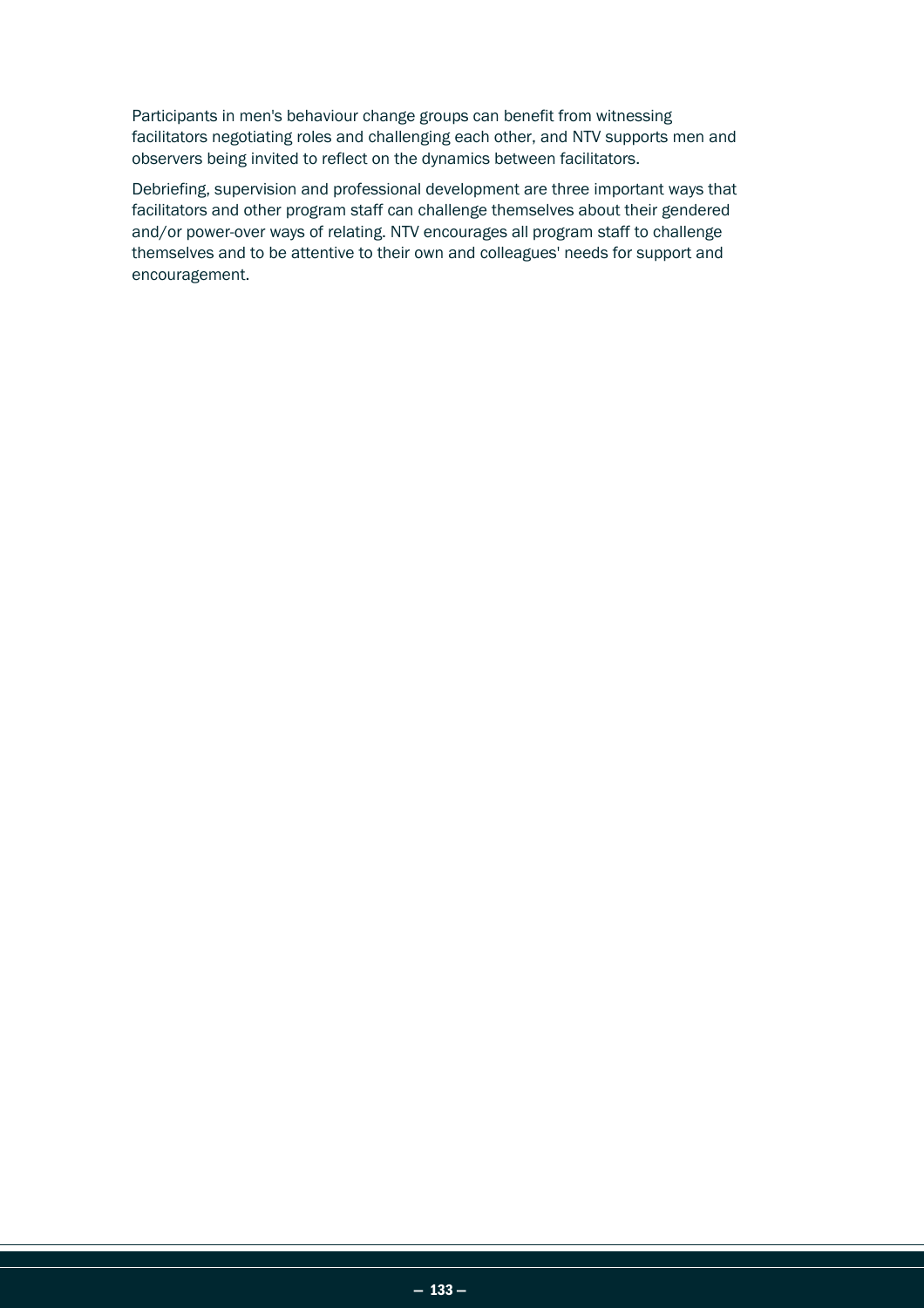#### $\circledcirc$ **Observers**

Many program providers welcome observers at men's behaviour change groups. Observers might be Reference Group members, other staff from the provider (for example, women's services), staff from a partner provider, trainee facilitators, other men's behaviour change professionals, students or researchers.

Observers attend a group only to observe; that is, they do not participate in the group in any active way. Sometimes, they are asked to sit outside the circle, and their presence is not acknowledged after an initial introduction. Some providers allow observers to attend for part of a session only; others allow observers to see all aspects of the group, from planning to debriefing. Some providers allow observers to sit in on a single session; others require attendance at a full program.

Providers who welcome observers believe that their presence adds another layer of accountability by inviting some 'public' scrutiny of participants. They also believe that observers are well-placed to provide feedback to facilitators about their practice, which can be especially important in avoiding collusion and minimisation. Some providers give observers a checklist to guide their observation and invite feedback on their work.

For observers, attendance at a group or groups can be helpful in understanding the processes and complexities of men's behaviour change groups. Facilitators attending other groups for professional development purposes find it very helpful in developing new approaches, understandings and techniques.

Many facilitators have reported that there are no appreciable differences in group dynamics due to observers. Some providers doubt this, and are opposed to having observers at their groups. Some are particularly concerned about participants becoming 'a spectacle'.

In addition to direct observation within the group, observation can also be achieved by videoing facilitators or using two-way mirrors.

NTV favours the presence of observers men's behaviour change groups. To ensure safety, confidentiality and appropriate behaviour, NTV believes that:

- Observers must be briefed about the group and the provider's expectations of them before the session
- Observers must participate in debriefing afterwards.
- Observers should be bound by the same confidentiality as facilitators; that is, personal information is confidential but information about men's violence, group process and group outcomes is not.

< See Resource Manual for induction materials and feedback form for observers >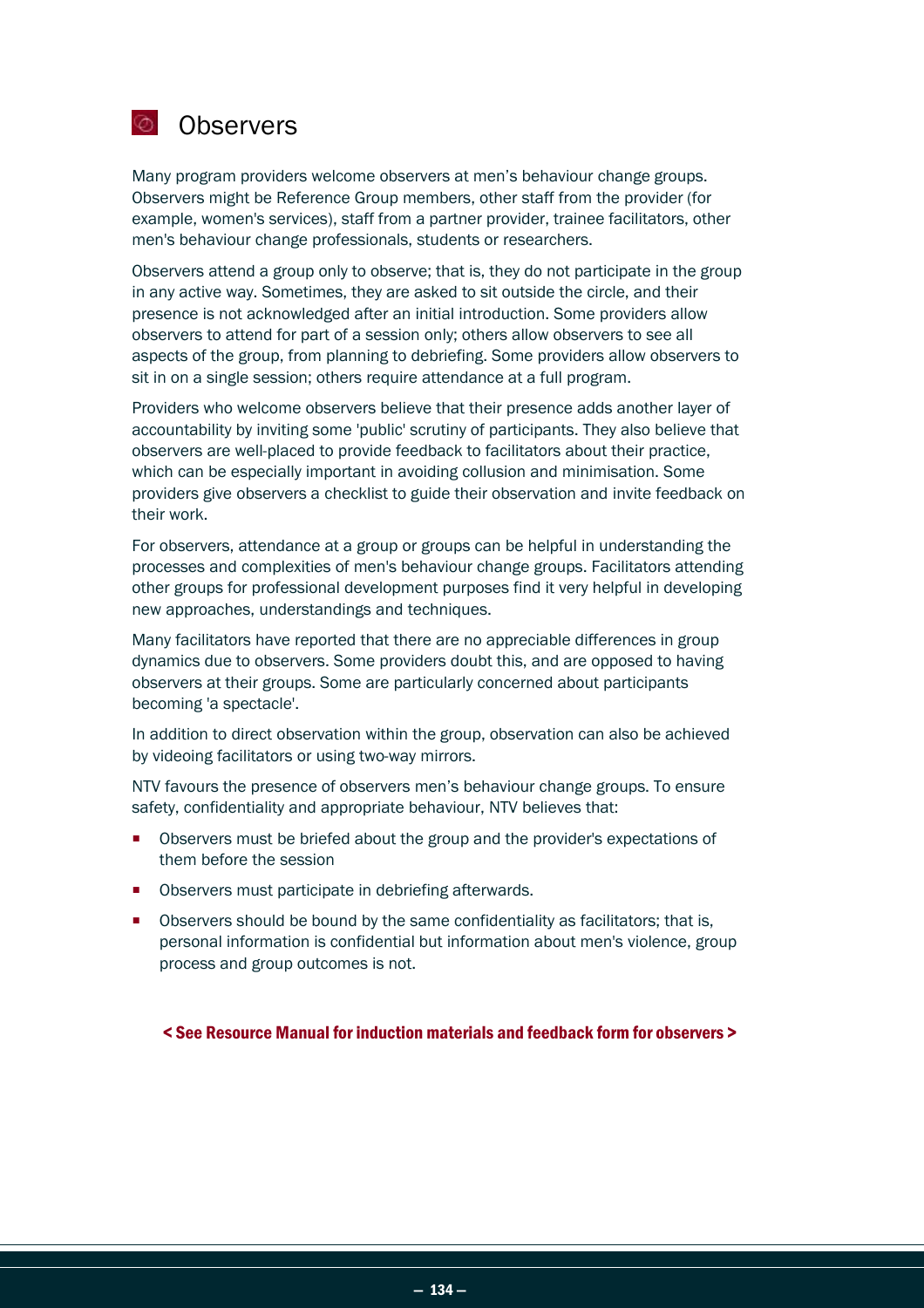| <b>GPG 42</b> | Providers encourage and support observers to<br>attend their men's behaviour change groups. |
|---------------|---------------------------------------------------------------------------------------------|
| <b>GPG 43</b> | Observers are briefed before the session and<br>participate in debriefing afterwards.       |
| <b>GPG 44</b> | Observers are bound by the same confidentiality<br>as facilitators.                         |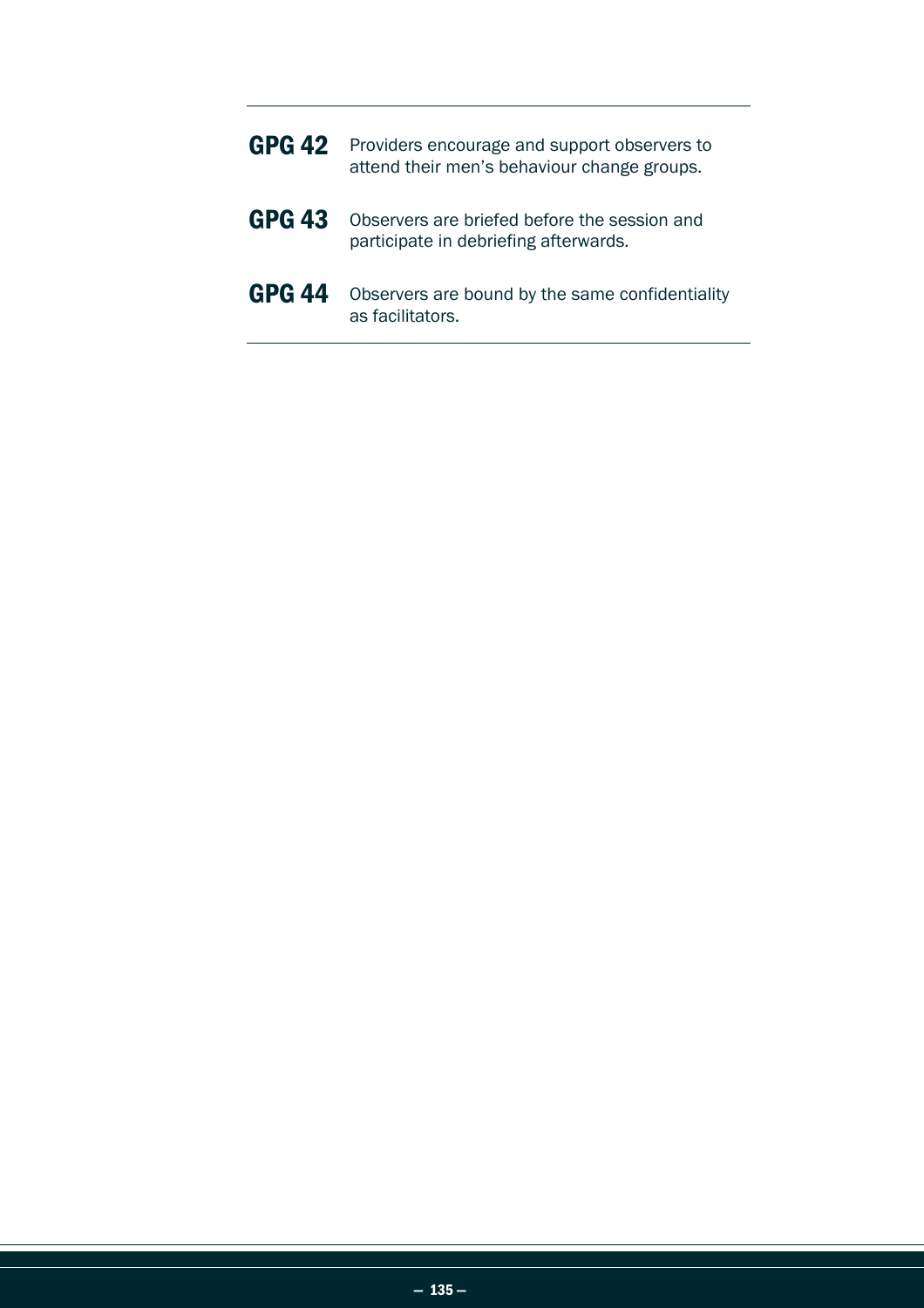### $\circledcirc$ Debriefing

Debriefing is a conversation between facilitators that takes place after a men's behaviour change group session. Debriefing serves four purposes:

- It provides an opportunity for facilitators to reflect on individual or group issues, processes, dynamics and outcomes, including difficulties or achievements.
- **EXTENDING** It assists with follow-up and continuity of issues raised in each session.
- It helps to ensure timely and appropriate follow-up on issues for individual participants, and women and children.
- It provides a space for facilitators to reflect on and share their experiences of the session, including their dynamics, and any personal or professional issues raised within the session.

Of these, the latter function of debriefing is often neglected.

Group sessions are often held at night and facilitators might be feeling tired, have some distance to travel home or have family responsibilities to attend to. However failure to debrief can have negative consequences including sleeplessness, defences being aroused, stress reactions, anxiety and inattention when driving home after a group.

Debriefing is an important aspect of occupational health and safety, and must be considered an integral part of program delivery. Program providers must allocate time and appropriate remuneration for participation in debriefing, and staff must participate fully.

The length of time taken for debriefing depends on the specific needs of the individuals involved. These vary with their level of experience, so it is not appropriate to set a maximum. However, the importance of debriefing necessitates stipulation of a minimum length of time for debriefing of twenty minutes. For maximal benefit, debriefing should occur at the conclusion of each group session.

| <b>MS 45</b>  | Facilitators debrief for a minimum of twenty<br>minutes at the conclusion of each group session.                                         |
|---------------|------------------------------------------------------------------------------------------------------------------------------------------|
|               |                                                                                                                                          |
| <b>GPG 45</b> | Processes and the length of time that will be spent<br>debriefing are agreed by facilitators before the<br>beginning of a group program. |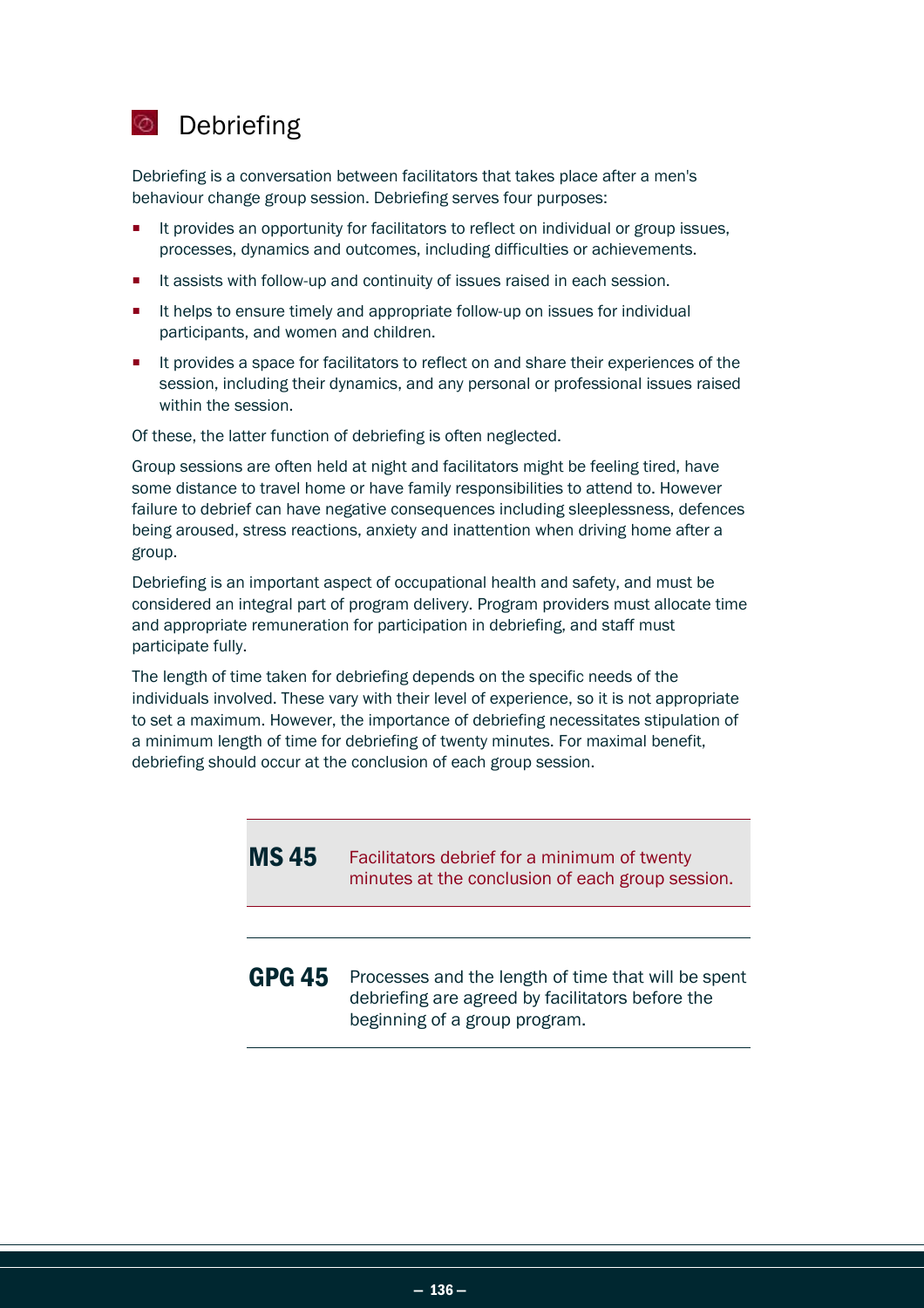### ◈ Supervision

Supervision is a discussion between an individual worker and an appropriately skilled person, for the purpose of reviewing the worker's practice. Practice issues include intervention styles, case specific matters, and personal and political issues arising from the work.

NTV believes that supervision with an appropriately skilled supervisor is imperative for all staff of men's behaviour change programs. The amount of supervision required varies with the level of experience of the individual.

Supervision need not always take the form of face-to-face meetings, although NTV strongly recommends that all program staff have face-to-face supervision at least quarterly. NTV believes that there is also a place for peer or group supervision.

Within the requirements set in the Minimum Standards, NTV encourages program staff to plan their supervision to coincide with strategic points in their program cycle – for example, after two or three sessions, when the group has started to become established and difficulties or challenging practice questions might be emerging.

It is also good practice to have more supervision when a new facilitating partnership is being established.

NTV also encourages regular team meetings to identify and respond to issues as they arise, however this is not supervision.

# < See page 52-53 for discussion and a Minimum Standard for circumstances in which a program has no female facilitators  $>$

MS 46 Level Two and Three Facilitators, and Contact Workers, have at least monthly, one-on-one supervision, with a Supervisor who meets NTV's criteria for supervisors.

> Level One Facilitators have at least fortnightly, one-on-one supervision, with a Supervisor who meets NTV's criteria for supervisors.

Staff undertaking assessments of men have at least monthly, one-on-one supervision, with a Supervisor who meets NTV's criteria for supervisors.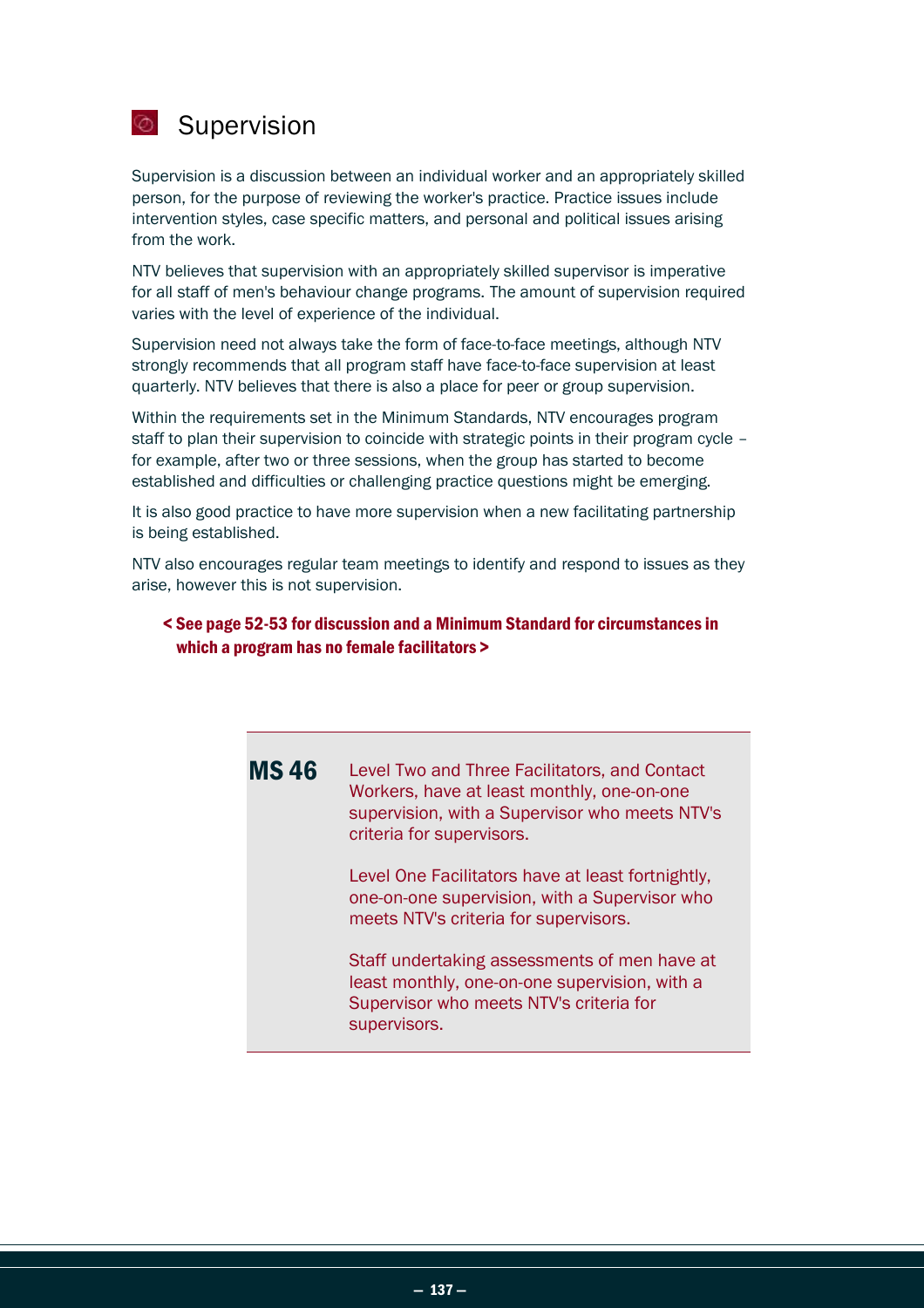# Monitoring and evaluation

# Issues in monitoring and evaluation

Properly conducted evaluation is essential for the ongoing development and accountability of men's behaviour change programs:

- **•** Providers need information about the quality, costs, challenges and future needs of programs.
- ° Funding bodies seek evidence that their expenditure meets some demonstrated need and provides value for money.
- ° The whole community (including women and children who have been violated, women's services, and policy makers) needs evidence that men's behaviour change programs do not exacerbate the effects of family violence.

However, there is ongoing debate about what should be evaluated, what form evaluation should take, and what would be acceptable evaluation measures, instruments and processes.

There are many different aspects of men's behaviour change programs to be monitored and evaluated, and it is helpful to consider each separately:

- The safety of women and children
- The behaviour change of individual men
- The overall impact of a program
- The way a program was delivered.

For the purposes of this discussion:

- ° Monitoring refers to checking on processes, issues arising and progress towards outcomes in an ongoing and systematic way, and developing appropriate responses as necessary.
- ° Evaluation refers to all activities at a defined end point, including documenting and reflecting on processes measuring process and ascertaining outcomes.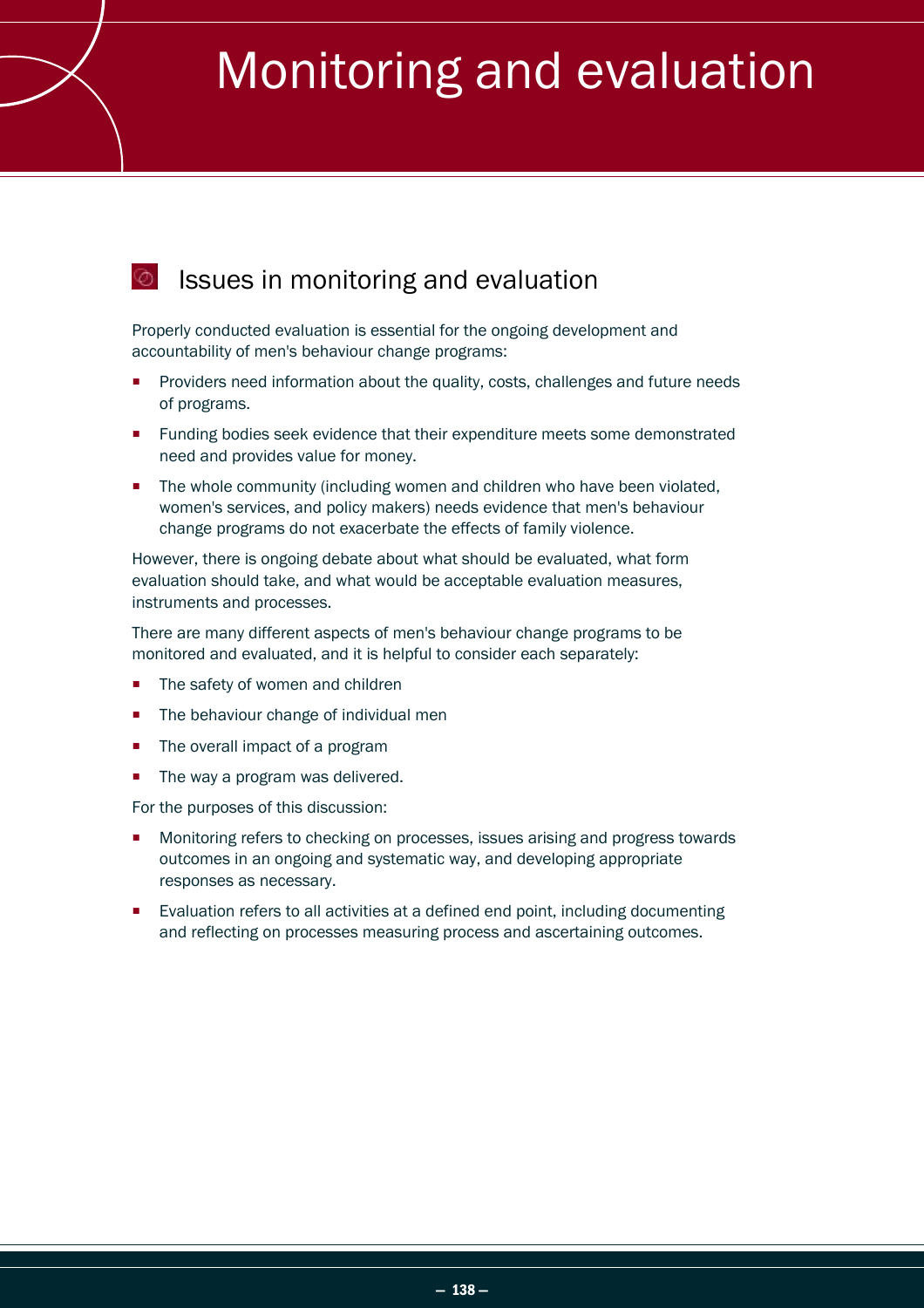## Monitoring or evaluating the safety of women and children

Monitoring the safety of women and children is an ongoing responsibility of providers of men's behaviour change program. However, evaluating safety is much more difficult.

Firstly, safety is individually defined. Secondly, 'safer' is a relative term, and each family member's baseline will differ. Thirdly, safety has both felt and actual aspects. That is, a woman might feel safer, but not actually be safer; or vice versa.

Fourthly, and most importantly, safety cannot be predicted for the future. That is, there is no guarantee that any change in an individual man's behaviour will be sustained indefinitely.

A common outcome of men's behaviour change programs is that women have space, support, information or encouragement to leave. Another common outcome is that women feel more supported or confident to assert themselves and/or establish 'ground rules'. In either case, they might feel and/or be safer. But this is not necessarily indicative or reflective of men's own behaviour change. It should also be noted that leaving can sometimes increase danger to women and children.

Despite all these qualifications, women must be invited to comment on their perceptions of safety and their levels of fear before, during and after the group. Questioning women in open-ended ways, with sensitivity to their needs, can provide insights about program quality and efficacy. It is important, however, that any information obtained about safety is cross-referenced with other evaluation indicators in order to obtain an accurate overview.

> GPG 46 Providers seek women's and children's views about their own safety before, during and six months after men's participation in a men's behaviour change program.

## Monitoring or evaluating the behaviour change of individual men

Monitoring change in a man's behaviour is difficult. Even if it is assumed that men make changes in their behaviour, over what length of time will these changes be sustained? If a study reveals that a certain group of men were not violent six months after the program, can it be assumed that they will never, ever, use violence again? Whilst there is evidence that men can and do modify their behaviour, research over the longer term demonstrates that it is exceedingly difficult to predict *which* men will sustain positive change, or *for how long*.

Despite these qualifications, there is clearly a need to monitor the behaviour of individual men, and to this end, NTV encourages periodic assessment.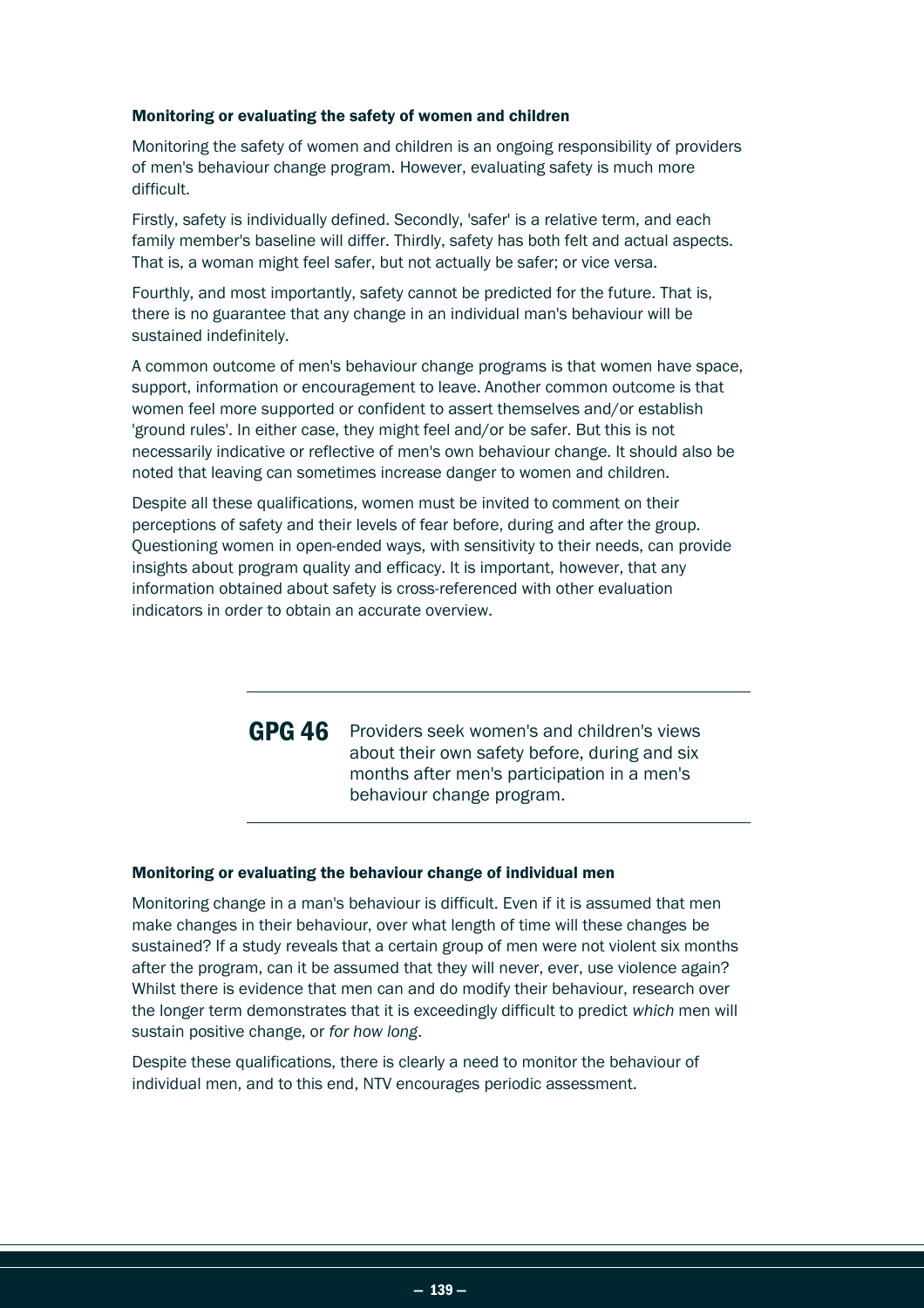As noted earlier in the discussion on intake assessment, self reports of violent and controlling behaviours by violent and abusive men commonly minimise the amount of violence being experienced by their family members. Also, it is not uncommon to find that women describe more frequent and severe levels of all forms of abuse. 39 Selfreporting tools may focus on physical behaviours and overlook a range of more subtle psychological or controlling forms of violence. Any self-report measures can be easily, though sometimes unconsciously, distorted, and are unreliable when used on a stand alone basis.

Information from women and children is vital in order to assess men's behaviour change and must be incorporated into any monitoring process. NTV believes that program providers or researchers wishing to evaluate changes in men's behaviour should use women's and children's voices as their primary source of data.

Follow-up of women in the medium-term (for example, six months after the conclusion of the program) can provide a valuable way to check their safety needs and gather evaluation data. Information from children is also very valuable, and should be collected if their mother consents. Providers who have pre-existing, positive relationships with women and children are probably best-placed to gain accurate information about men's behaviour change. Generally, the greater the length of time since contact, the more difficult it will be to obtain information.

Perhaps the best assessment of men's behaviour change could be obtained by collating all available information (from direct observation, from family members, and from the man himself) and noting discrepancies or commonalities.

> **GPG 47** Providers monitor the behaviour of individual men on an ongoing basis. GPG 48 Providers seek women's and children's views about men's behaviour before, during and six months after their participation in a men's behaviour change group. **GPG 49** Providers undertake an assessment of the behaviour change of individual men at least every six sessions.

### Monitoring or evaluating the overall impact of a program

Measuring the overall impact of a men's behaviour change program would necessitate collection and analysis of data about a set of participants. This is frequently beyond the scope and skill of providers, however, occasionally providers do collaborate in research processes that include program impact measures.

Generalised impact data rarely conveys the complexities of delivering men's behaviour change programs, and there is a danger that it might be taken to imply rates of 'success' or 'failure' of either participants or a program.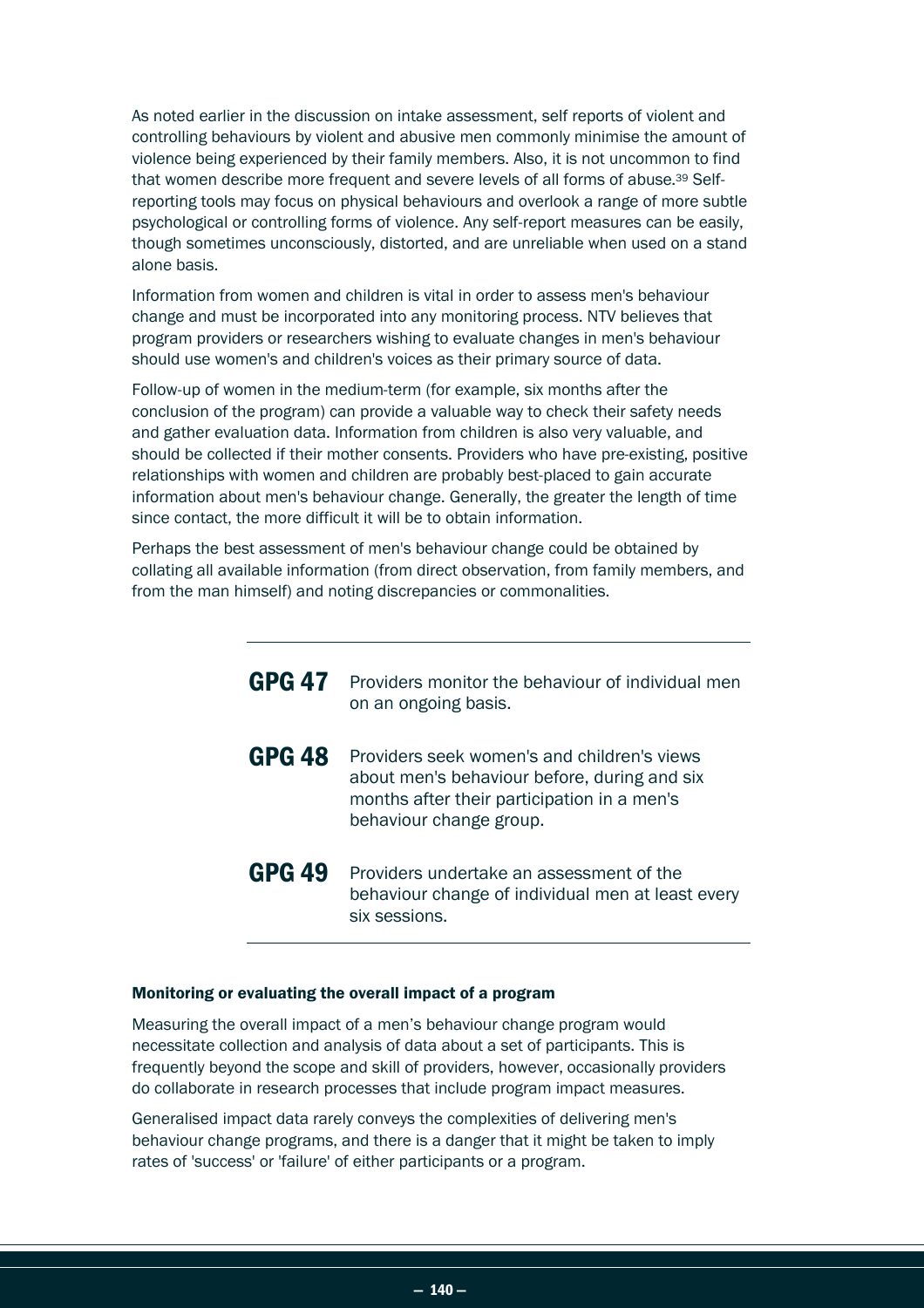NTV does not discourage providers from quality research about the impacts of men's behaviour change programs, but cautions against simplistic approaches, especially those that do not give primacy to the voices and experiences of women and children.

## Monitoring or evaluating the way a program was delivered

Monitoring or evaluating men's behaviour change program delivery is the least problematic aspect of monitoring and evaluation. Although frequently constrained by providers' resources, monitoring and evaluating program delivery should include:

- ° Inviting participants (women, children, men) in the program to contribute their experiences, ideas, stories, feelings, criticisms or suggestions for change.
- Documenting processes that have occurred.
- ° Documenting any dilemmas, difficulties or challenges that have been encountered, and how they were responded to.
- Documenting the content of group work.
- Documenting the costs and funding sources of the program.
- ° Collecting and collating quantitative data (for example, number of men assessed, number of men participating, average period of participation, amount of contact with family members).
- Collecting and collating demographic data about participants in the program and comparing it to local demographic or research findings to try to assess the program's inclusiveness and consistency with other (like) programs.
- ° Program staff reflecting on their experiences, ideas, stories, feelings, criticisms or suggestions for change.
- ° Inviting other stakeholders (for example, women's services) to contribute their experiences, ideas, stories, feelings, criticisms or suggestions for change.
- **•** Documenting processes for inclusiveness.
- Documenting action plans for future program delivery.

When inviting and collecting input from family members, men and other stakeholders, providers should be aware of differentials of power, speaking position and experience. It is important to use methods of data collection that are appropriate and sensitive to stakeholders' needs. In the case of data collection from family members, it is especially important to avoid re-traumatisation.

In the interests of shared learning, evaluation reports should be written and published. At a minimum, they should be provided to all members of the program's Reference Group, but consideration should also be given to providing them to all stakeholders, and especially women who have contact with the program.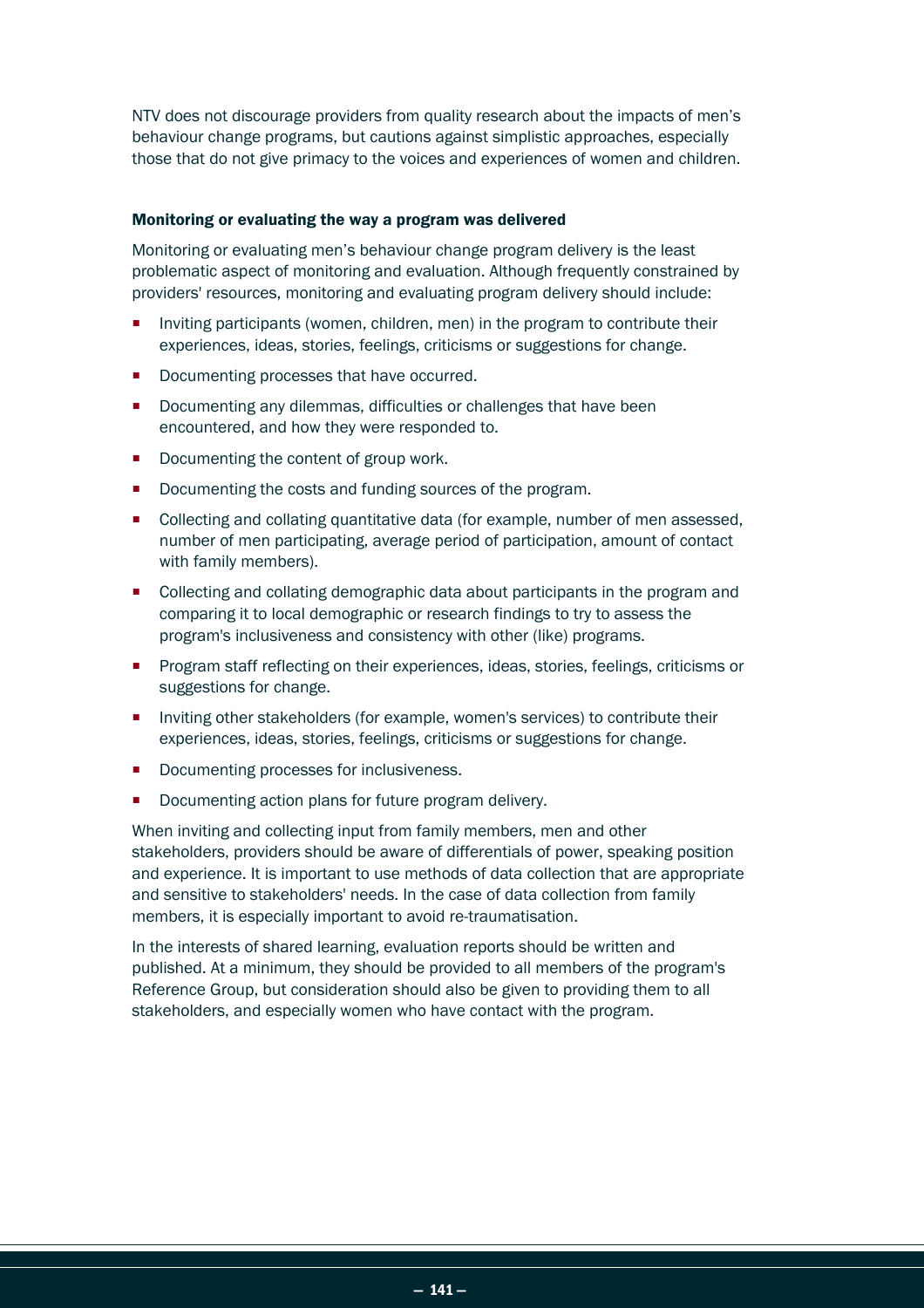MS 47 Program providers evaluate each program they deliver, drawing on quantitative and qualitative data, including information and feedback collected from participants, women and children, and other stakeholders. The findings of evaluation are reported to all members of the Program Reference Group and are used to inform future program planning and delivery.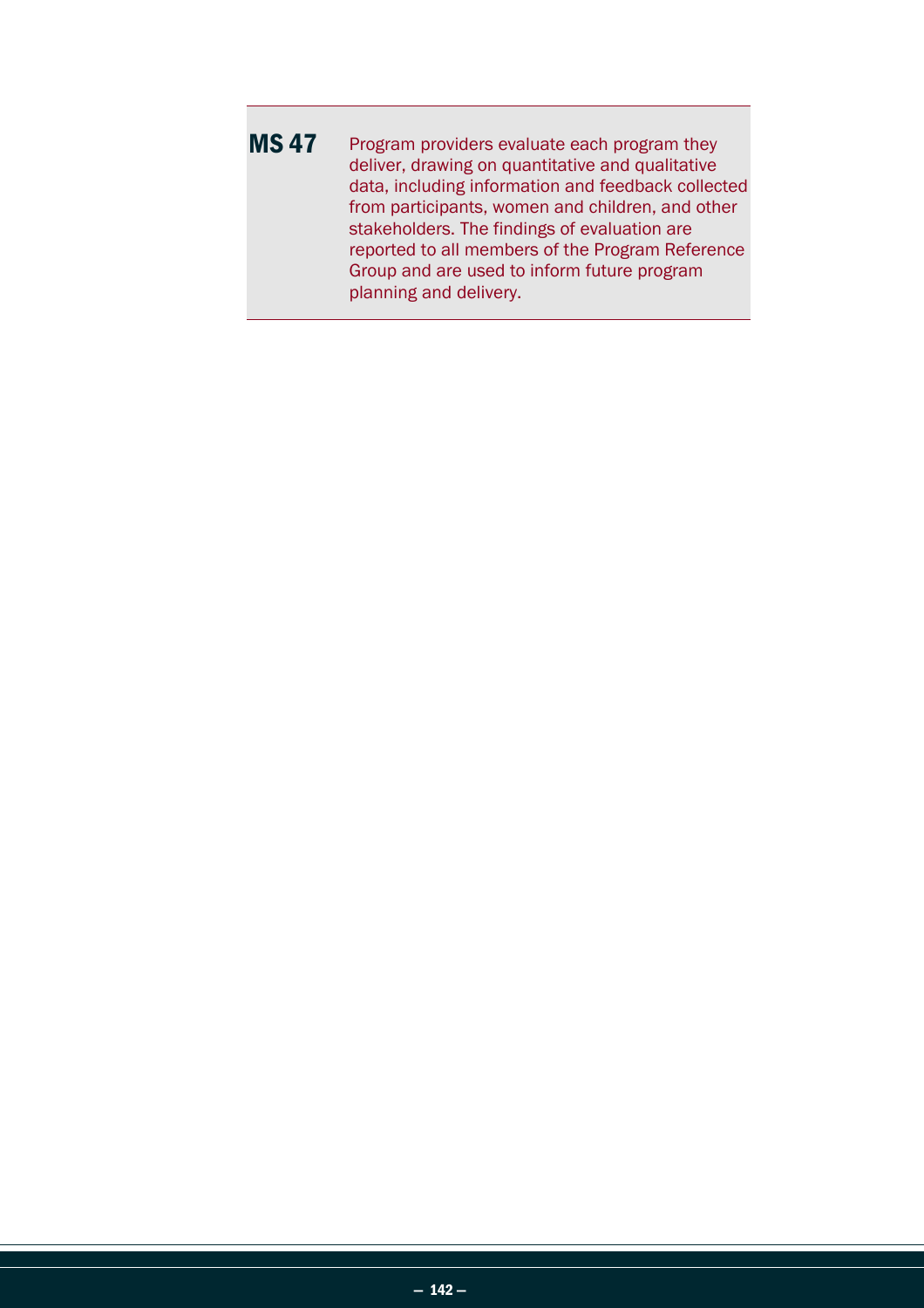### ⊚ Language of evaluation

NTV strongly discourages providers from using words such as success, effectiveness, progress and completion unless these words are very carefully defined. All these words might be construed to suggest time-limited or linear processes of change, and/or the possibility that men's behaviour change programs operate on a pass or fail basis.

NTV also strongly discourages any conjecture or speculation about a man's future positive behaviour on the basis of his behaviour at any point in time.



# Use of control groups

There are clear ethical dilemmas and safety issues in performing scientific experiments which require the establishment of control groups to determine effectiveness of program delivery. The first responsibility in an evaluation is to protect people from harm. This responsibility is compromised if services are withheld from a group of men in order to create a 'control' or non-treatment group. The ethical issue of likely danger to women and children inherent in such an evaluation design clearly prohibits its use.

**GPG 50** Providers never participate in research that establishes control groups.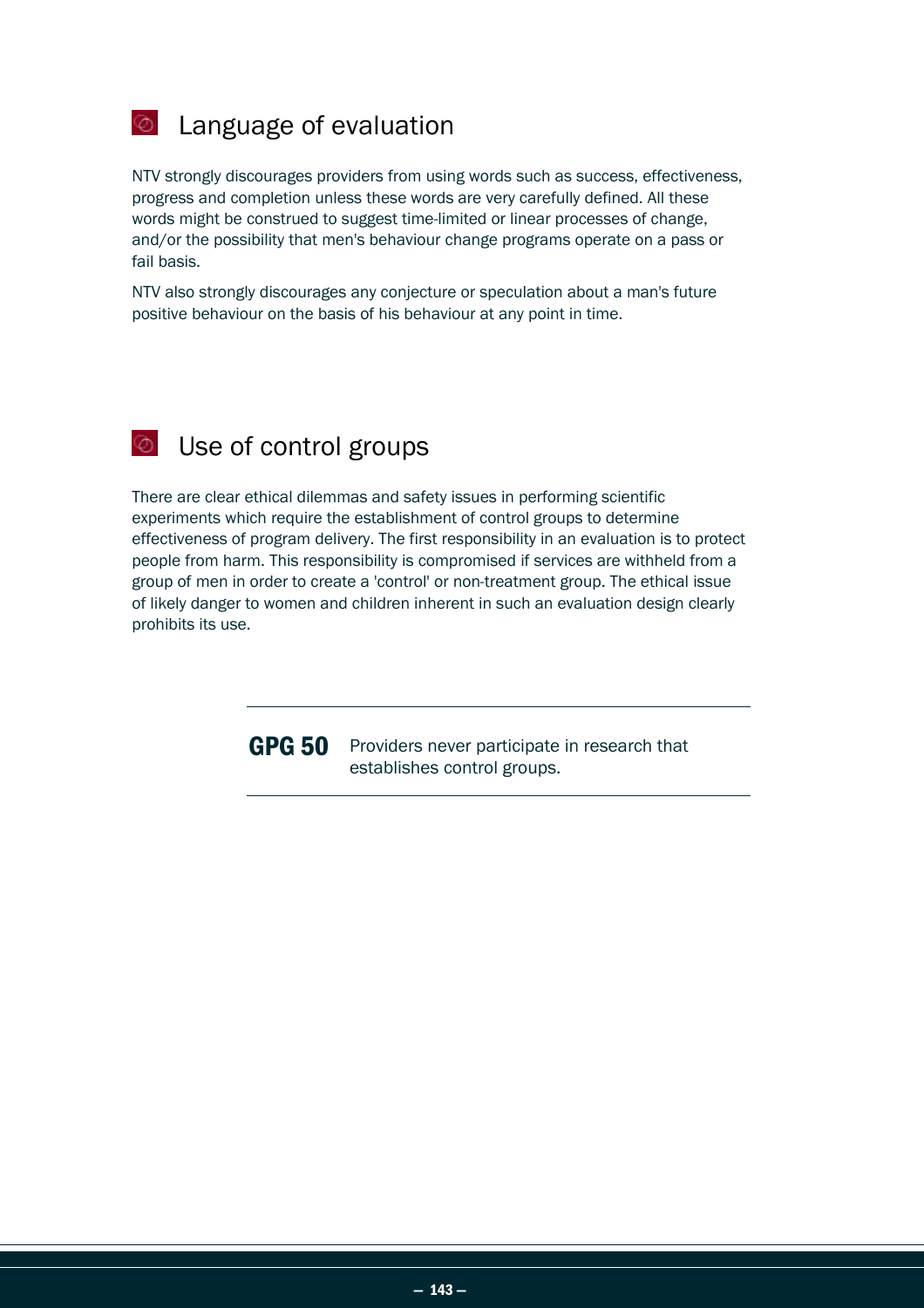#### $\circledcirc$ Research by people other than program staff

Any research undertaken by third parties (including research by students) must have the approval of a relevant ethics committee. The research proposal and approval must be sighted by the program provider.

> GPG 51 Any research undertaken by third parties (including students) has the approval of a relevant ethics committee, and the research proposal and approval are sighted by the program provider.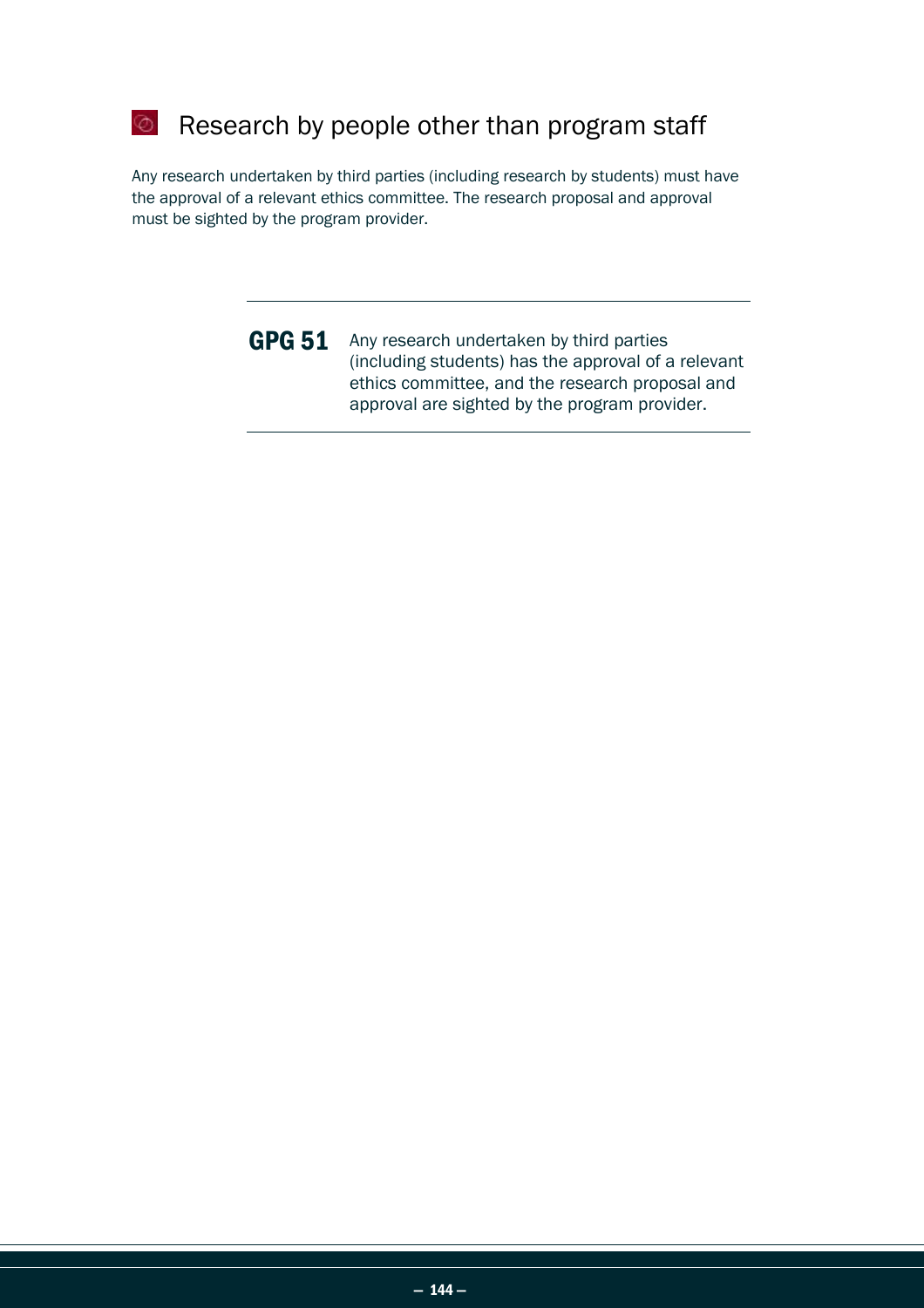# Self-regulatory framework for NTV's Minimum Standards

#### Ø) Overview of the self-regulatory framework

The NTV Management Committee has adopted a self-regulatory framework for upholding its Minimum Standards and quality in men's behaviour change group work. This framework is based on the following principles:

- ° When monitoring and upholding the Minimum Standards and quality practice, NTV's primary concern is the provision of safe and appropriate programs that are consistent with NTV's philosophy.
- The continuum of responses when providers' practices are not congruent with the Minimum Standards should range from support to become compliant, through to sanction.
- ° NTV's role as monitor should not be overly surveillant or intrusive upon providers.

## In summary:

Compliance with all Minimum Standards will be monitored. These Minimum Standards are based on policies, procedures, and practices that are *imperative* for safe, ethical men's behaviour change work. They represent *the minimum necessary* to ensure that men's participation in behaviour change programs does not further endanger women and children.

All providers of men's behaviour change programs wishing to be members of NTV will be monitored, regardless of whether they are agencies, organisations, businesses, or sole traders.

All programs aimed at facilitating or supporting men's behaviour change, which are run by NTV members, will be monitored, regardless of what they are called.

NTV will monitor compliance with the Minimum Standards via a Membership Review Panel comprising representatives from the Management Committee.

Compliance with the Minimum Standards will be actively monitored on an annual basis, via a survey and Statutory Declaration.

Action when a provider does not comply with the Minimum Standards will range from support to become compliant, through to sanction. A four-step process will be in place when non-compliance is alleged. This will comprise assessment, review, and recommendations. Compliance with the Minimum Standards will continue to be a condition of membership of NTV.

NTV will review its Minimum Standards and Good Practice Guidelines on a triennial basis.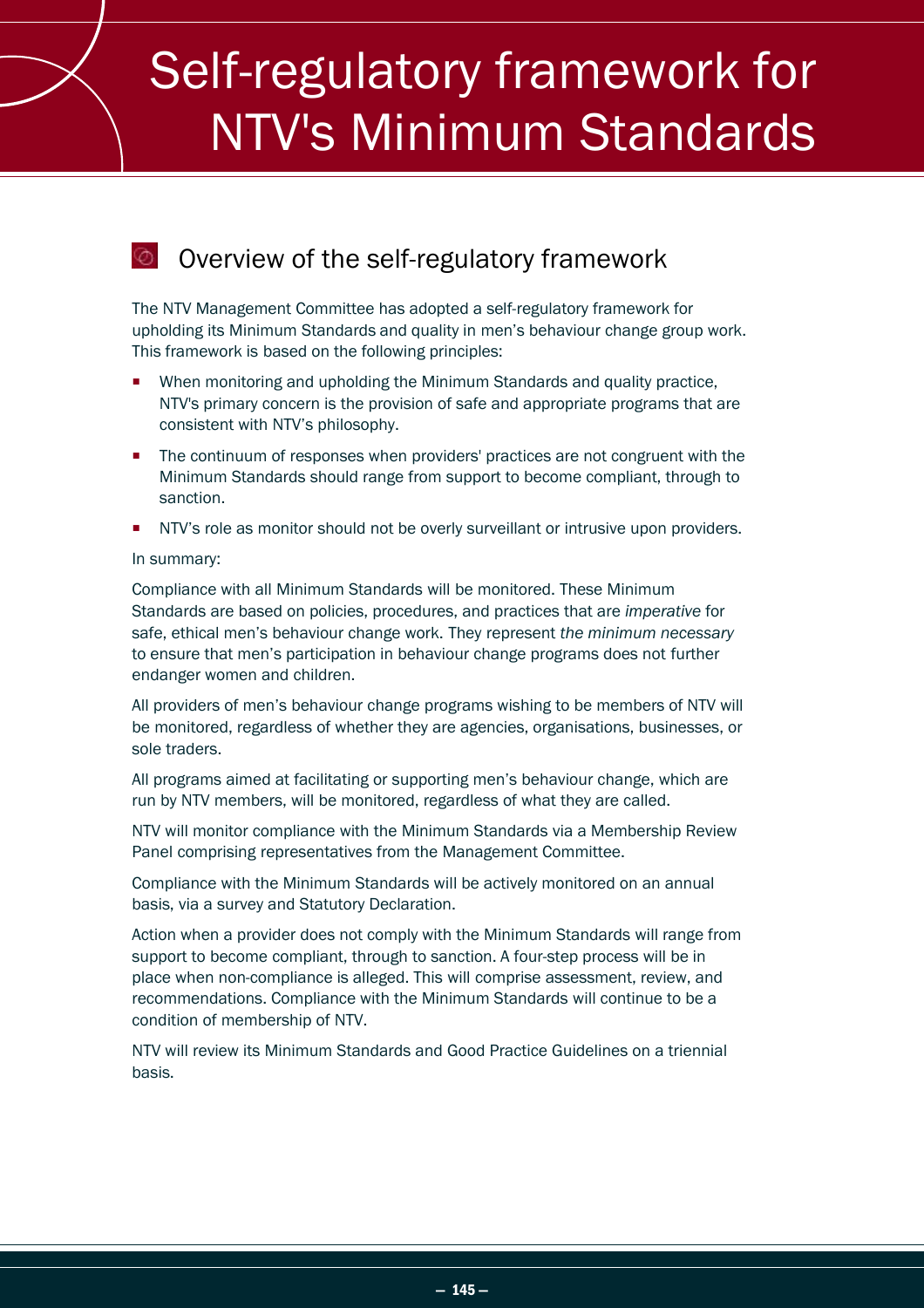#### ◈ Rationale for a self-regulatory framework

Men's behaviour change programs are provided by many different agencies and in many different settings. They are facilitated by professionals of diverse backgrounds, disciplines, and theoretical posititionings. There are great disparities in the resources available for men's behaviour change work. These differences mean that each men's behaviour change program will be unique.

Whilst respecting and valuing uniqueness, and recognising the importance of continually developing practice, theories and concepts, NTV believes there are some commonalities in the provision of all men's behaviour change programs:

- If not conducted with proper safeguards, they have the potential to jeopardise the safety and wellbeing of women and children.
- If not conducted with proper accountability, they have the potential to reinforce men's use of violence.
- If not conducted within a culture of continuous improvement, they might not meet stakeholders' needs.
- If not conducted transparently, learning might not be shared, and dangerous, preventable mistakes might occur.

In this sense, the context for a Minimum Standards and a Quality Framework in men's behaviour change programs is unique.

Most self-regulating (and indeed statutory regulated) professional bodies in the health field use a process of self-monitoring and self-disclosure. Members sign a statement of intent to comply with the ethics and Standards of the profession, and it is assumed that they do so unless it is proven otherwise.

Given the complexities and inherent risks involved in men's behaviour change work, NTV believes that it is imperative to take a more proactive stance than this. As men's behaviour change is a relatively new field of work, and given the very real risks to safety associated with the work, NTV believes there is a good case for actively monitoring the ways that members uphold the Minimum Standards and responding appropriately if they do not.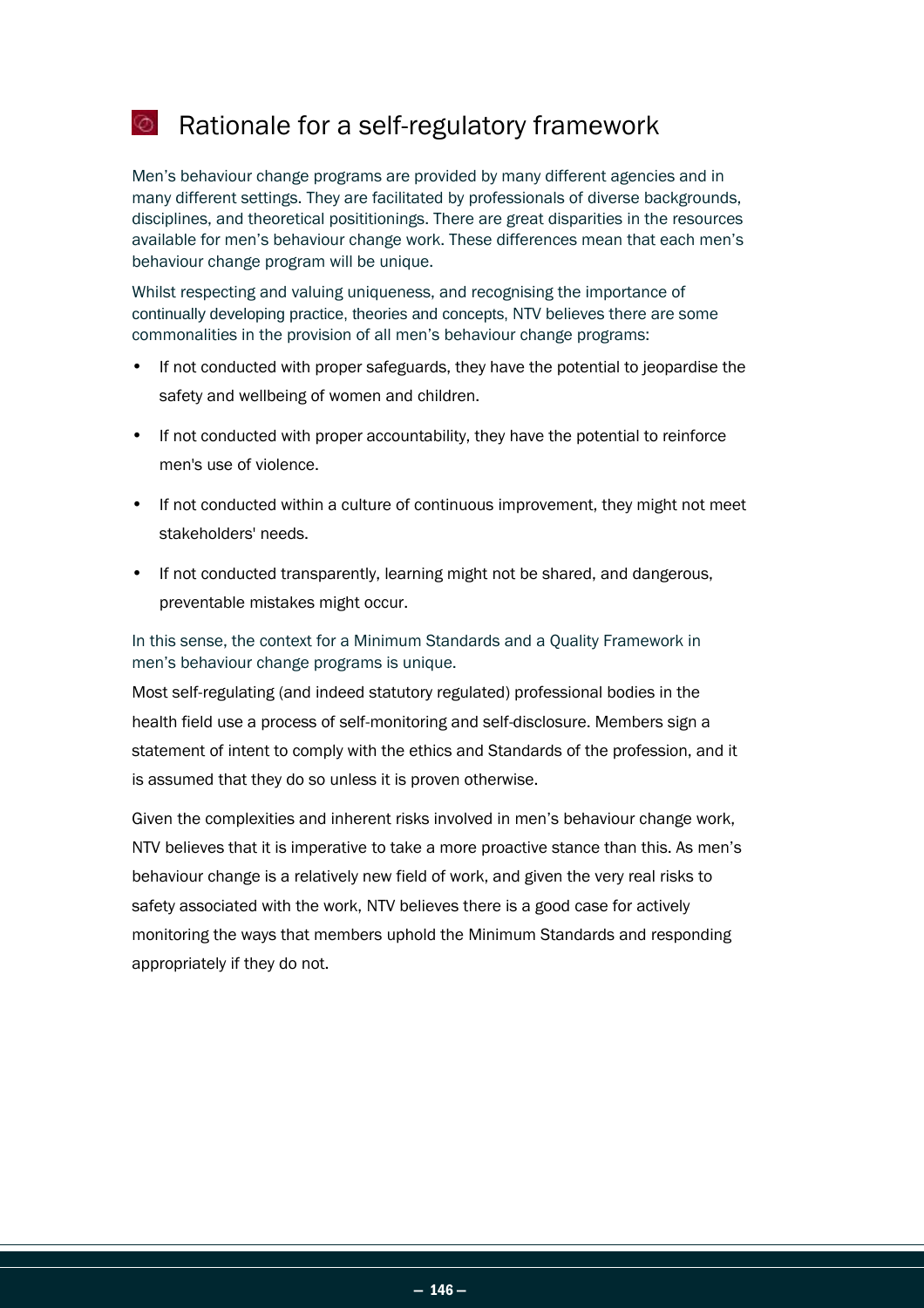#### Principles for a self-regulatory framework

The NTV Management Committee has identified the following principles for selfregulation:

- ° When monitoring and upholding the Minimum Standards and quality practice, our primary concern is the provision of safe and appropriate programs that are consistent with NTV's philosophy.
- The continuum of responses when providers practices are not congruent with the Minimum Standards should range from support through to sanction.
- ° NTV's role as monitor should not be overly surveillant or intrusive upon providers.

The self-regulatory framework is intended to be:<sup>1</sup>

Accountable. It will meet the needs of members and the broader community.

Transparent. It will be open, clear, and understandable to all stakeholders.

Fair. It will maintain an acceptable balance between protection of the rights of stakeholders, and those of the people and organisations being regulated.

Effective. It will contribute to limiting the potential harm associated with provision of men's behaviour change groups and foster the provision of high quality care.

Efficient. The resources expended and the administrative burden imposed by the regulatory framework will be justified in terms of the benefits.

Flexible. It will be able to respond to emerging issues in a timely manner as the men's behaviour change field evolves.

 $\overline{a}$ 1 Based on DHS's Principles guiding the review of regulation of health professions in Victoria, cited in Carlton, A L, 2003, *Regulation of the health professions in Victoria: A Discussion Paper*, Department of Human Services, Melbourne, p. 10.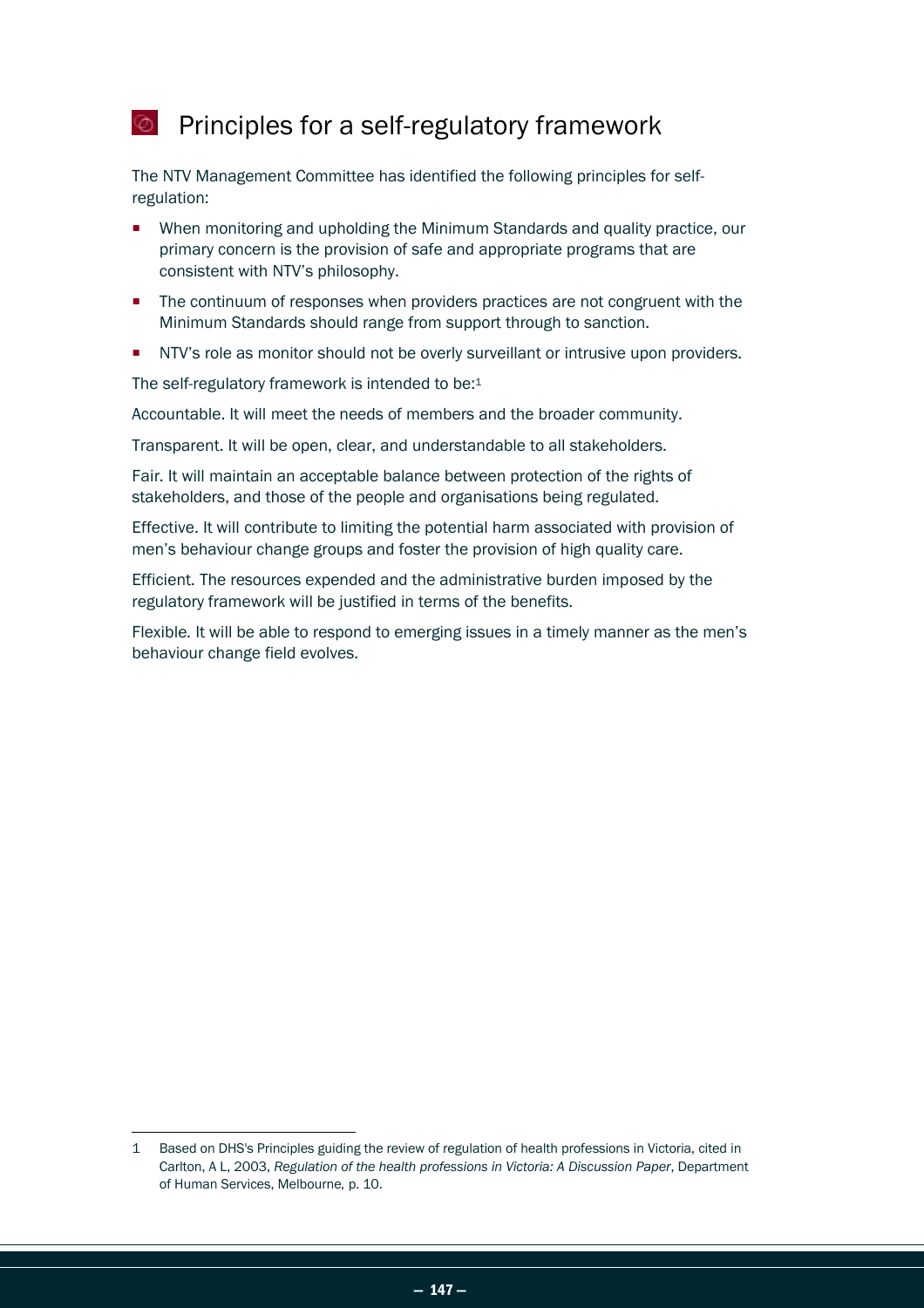#### $\circledcirc$ NTV's process for monitoring compliance.

#### What will be monitored

NTV will monitor members' compliance with all of the Minimum Standards.

The Minimum Standards are applicable to any programs or groups aimed at facilitating or supporting men's behaviour change that are run by NTV members, regardless of what they are called

#### Who will be monitored

NTV regards the issue of responsibility as critical. Firstly, fulfilling NTV's Minimum Standards and providing quality men's behaviour change programs requires a comprehensive approach. Secondly, men's behaviour change programs are usually conducted in the name of an entity, and thus, the reputation and good standing of that entity is at stake in its delivery of quality men's behaviour change programs. Thirdly, many aspects of men's behaviour change work are policy or procedural in nature, and are beyond the influence of individual members of staff. Thus providers, not individuals, will be monitored.

The Minimum Standards are applicable for all entities that provide men's behaviour change programs or groups, regardless of whether they are agencies, organisations, businesses, or sole traders.

#### Who will monitor

The self-regulatory framework will be administered by NTV through a Membership Review Panel comprising representatives of the NTV Management Committee. The panel must comprise at least one practitioner of men's behaviour change and one representative of a women's family violence service.

## How monitoring will take place

NTV will survey providers annually about their implementation of the Minimum Standards. The survey sheet will be accompanied by a Statutory Declaration, which must be signed by the Chief Executive Officer (or equivalent).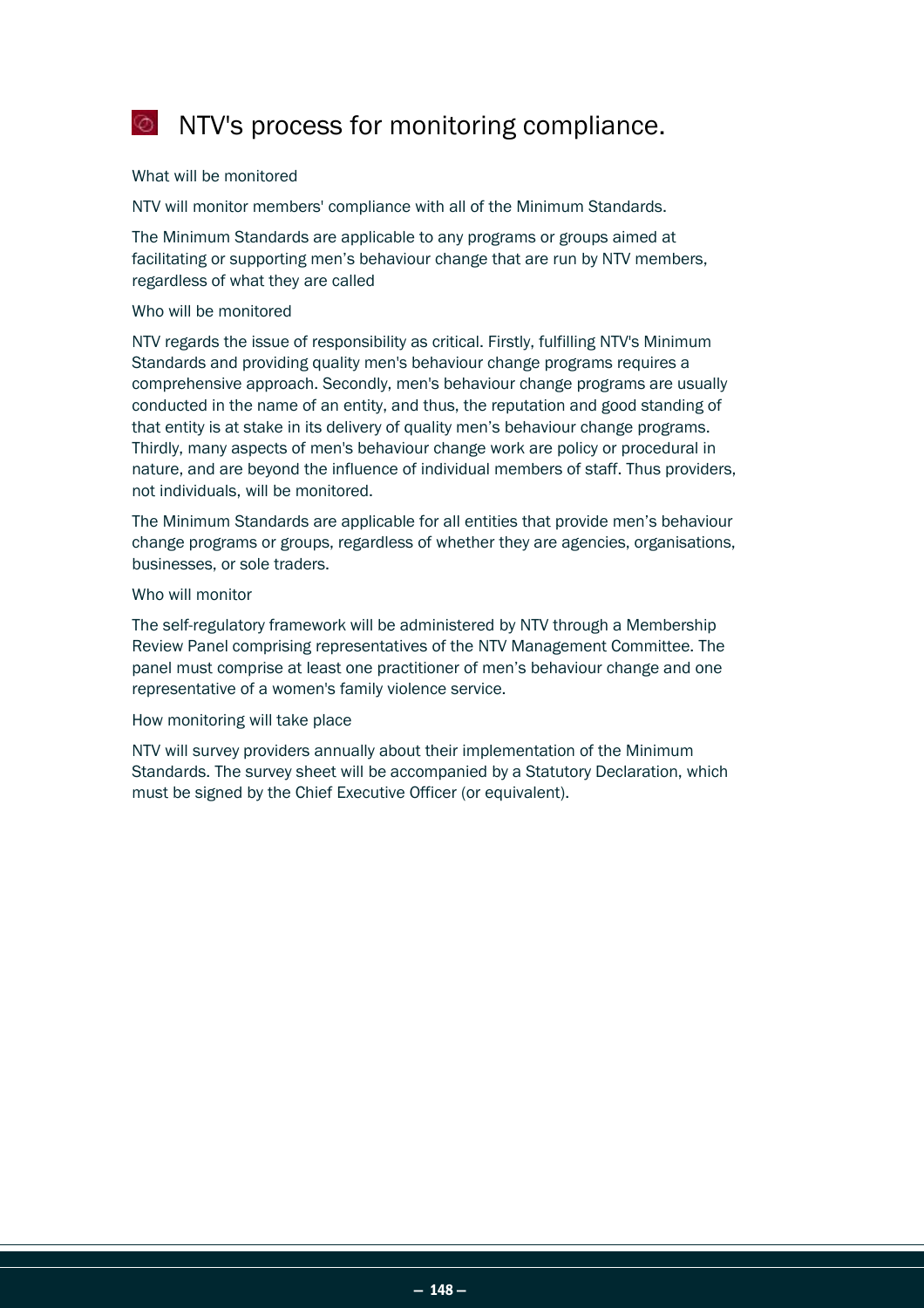## $\circledcirc$ Responding to a complaint about noncompliance

Any decisions about responding to non-compliance with the Minimum Standards will be made by the NTV Management Committee, informed by recommendations from a Membership Review Panel.

It is the responsibility of the Membership Review Panel to respond – in the first instance – to complaints about non-compliance. In practice, for reasons of functionality, initial enquiries will be undertaken by a representative of the Membership Review Panel (assisted by NTV staff), who will then report to the full panel.

It should be noted that the Minimum Standards are not intended to hamper the development of new and innovative ways of working with men who use violence. There are a range of models and theoretical approaches people can use for behaviour change work. There are also unique situations in some workplaces. Providers may apply to NTV for an exemption if they believe their practice to be safe and effective, even though it does not comply with the Standards.

To ensure that the response process is accountable and consistent:

- ° Members will be advised in writing of any complaint about non-compliance within fourteen days.
- ° Members will receive written communication at each step of the process in responding to a complaint about non-compliance.
- The process and findings of all complaints of non-compliance will be documented.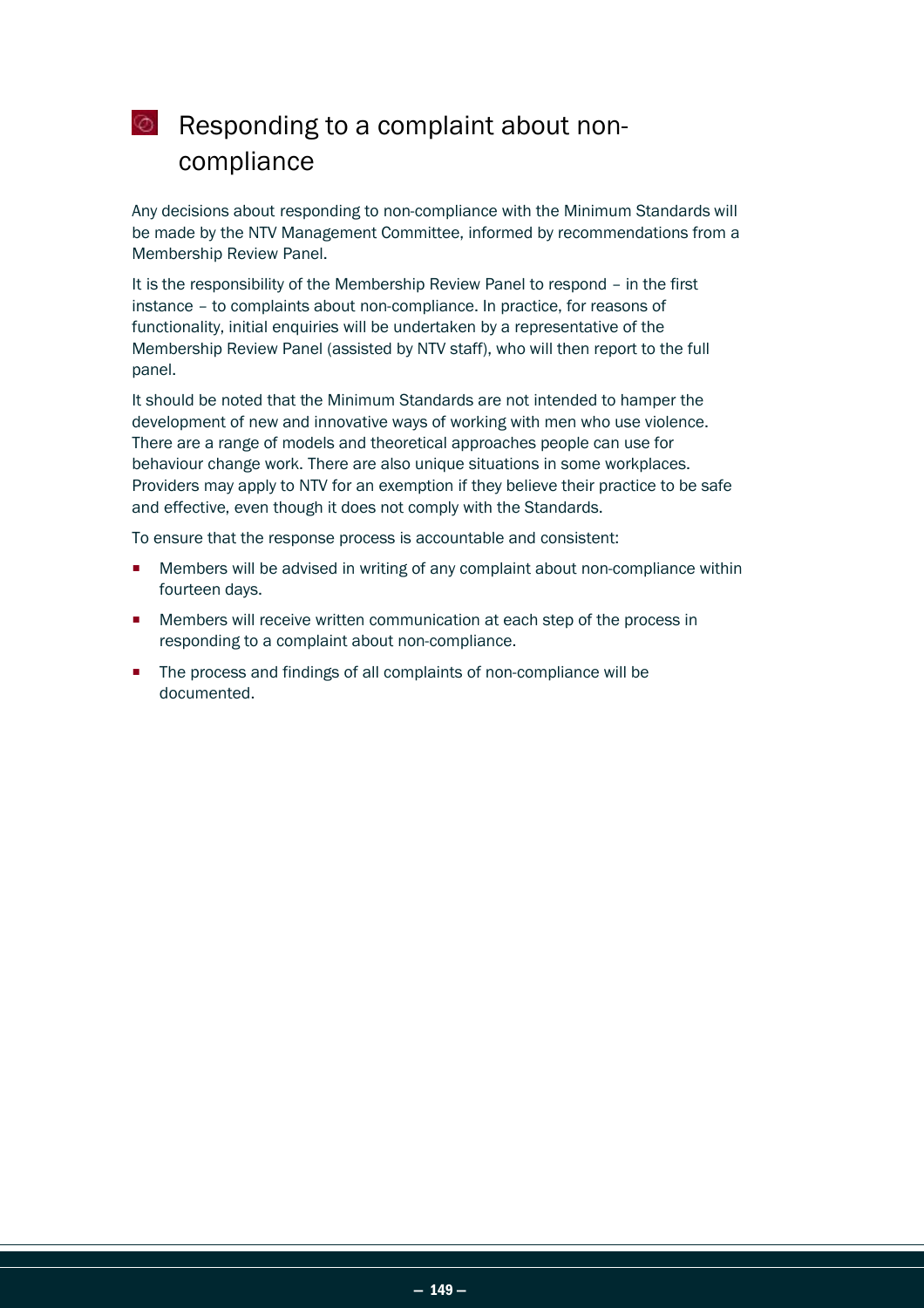## Steps in the review process

Steps in the review process are:

- 1 Complaint
	- a) A complaint regarding a member's compliance with the Minimum Standards may arise from:
		- ° NTV (in response to information provided by a member in the course of the annual survey)
		- An employee of the member
		- Another member of NTV
		- A male user of the member's program
		- ° A female user of the member's program
		- An observer of the member's program
		- **•** Any other person with an interest in men's behaviour change work.
	- b) Complaints must be lodged on the form provided by NTV for that purpose.
	- c) Complaints may be anonymous, however the complainant must be willing and able to substantiate their complaint.
- 2 Assessment
	- a) A representative of the Panel will be responsible for checking whether there is non-compliance, by reviewing relevant policies and procedures of the provider, interviewing staff, reviewing the provider's practice based on deidentified case notes, interviewing other stakeholders, including but not limited to, women's services and other human service professionals (as relevant).
- 3 Consideration and action by the Membership Review Panel
	- a) The representative of the Membership Review Panel will report to the Membership Review Panel and the complaint will be discussed.
	- b) The Panel will review the available evidence and draw upon the professional judgement of its members, current thinking and relevant research.
	- c) The member, or a representative of the member, is welcome to put a case to the Membership Review Panel.
	- d) The Membership Review Panel will make its decisions in-camera (that is, without observers).
	- e) If the Membership Review Panel can find no evidence that a member is not complying with the Minimum Standards, no further action will be required and the member's membership status will stand.
	- f) If the Membership Review Panel finds evidence that the provider has a practice that does not comply with the Minimum Standards, options depend on the reasonableness and the potential safety risk of the practice(s) in question.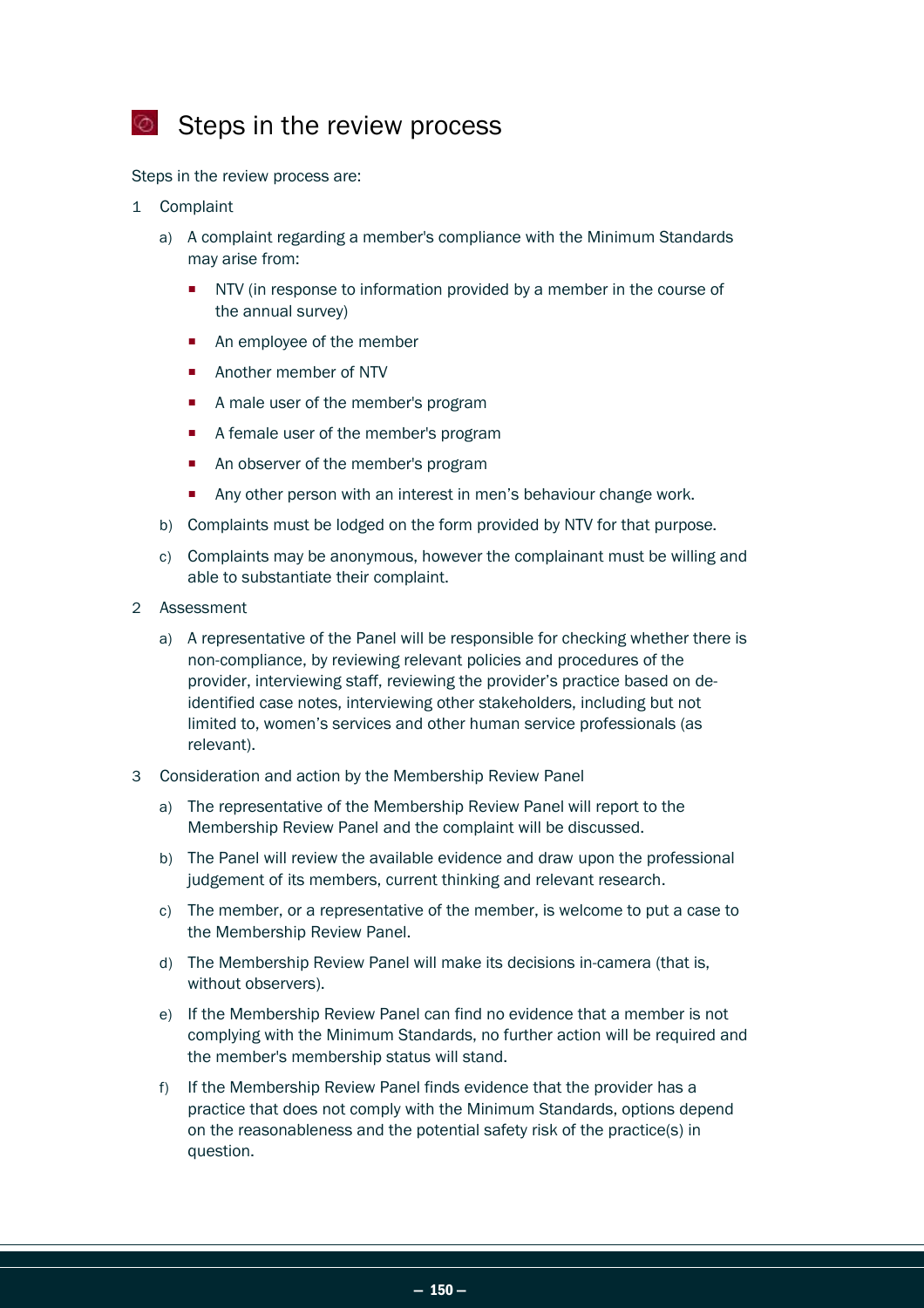- g) If the practice in question appears to be reasonable and does not appear to increase risk, the Panel may suggest that the provider apply to the NTV Management Committee for an exemption.
- h) If the practice in question appears to be unreasonable or potentially risky, the Panel may:
	- **•** Immediately suspend accreditation, pending a decision by the NTV Management Committee OR
	- ° Grant provisional membership, pending implementation of the Minimum Standards within a specified time frame.
- 4 Step four: Recommendation
	- a) The Panel may then make a recommendation to the NTV Management Committee.
- 5 Step five: Action by the NTV Management Committee
	- a) The NTV Management Committee may:
		- Accept, refuse, or revoke membership.
		- ° Grant provisional membership, pending implementation of the Minimum Standards within a specified time frame.
		- ° Inform other relevant bodies if the matter involves breach of the law or of the professional Standards of another professional body.
	- b) NTV may also publish the names of providers whose membership has been accepted, refused, or revoked (subject to Privacy Legislation), and the basis on which providers' membership has been decided.

At present, the decision of the NTV Management Committee is final. Any entity that has had its membership revoked may reapply for membership when and if it can demonstrate that it complies with all of the Minimum Standards.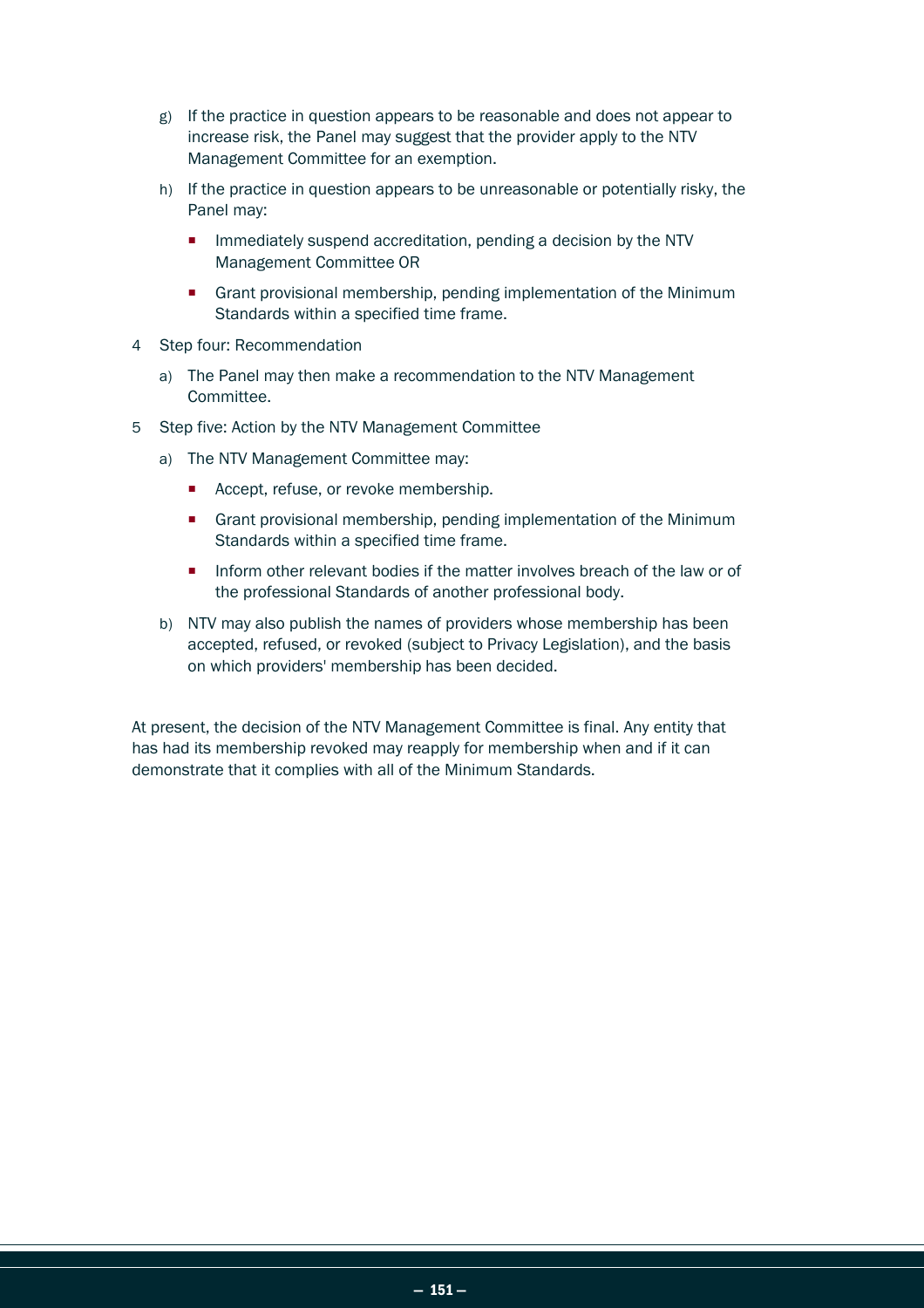## ∞ A process for providers to review and improve their existing policies, procedures and practice

Many providers have internal processes for quality improvement and NTV does not propose that these be disregarded or duplicated. It is clear however, that the men's behaviour change field will benefit from greater uniformity in processes to review and improve providers' existing policies, procedures, and practice. This might also have the benefit of assisting NTV to identify factors that affect quality in service delivery.

The Good Practice Guidelines provide a benchmark against which providers may measure their quality. As they are specific to men's behaviour change programs, it is unlikely that they will duplicate providers' internal quality measures.

NTV will not monitor members' adherence to the Good Practice Guidelines, however it does strongly endorse efforts to achieve or exceed them. To that end, this Manual contains a checklist about the Minimum Standards and Good Practice Guidelines that providers may use as a guide to review and improve their existing policies, procedures and practice.

## ∞ A process for NTV to review and improve its selfregulatory framework

As the field of men's behaviour change continues to develop, there will no doubt be new thinking, new approaches, and new ways of doing things. The self-regulatory framework, Minimum Standards and Good Practice Guidelines will be subject triennial review.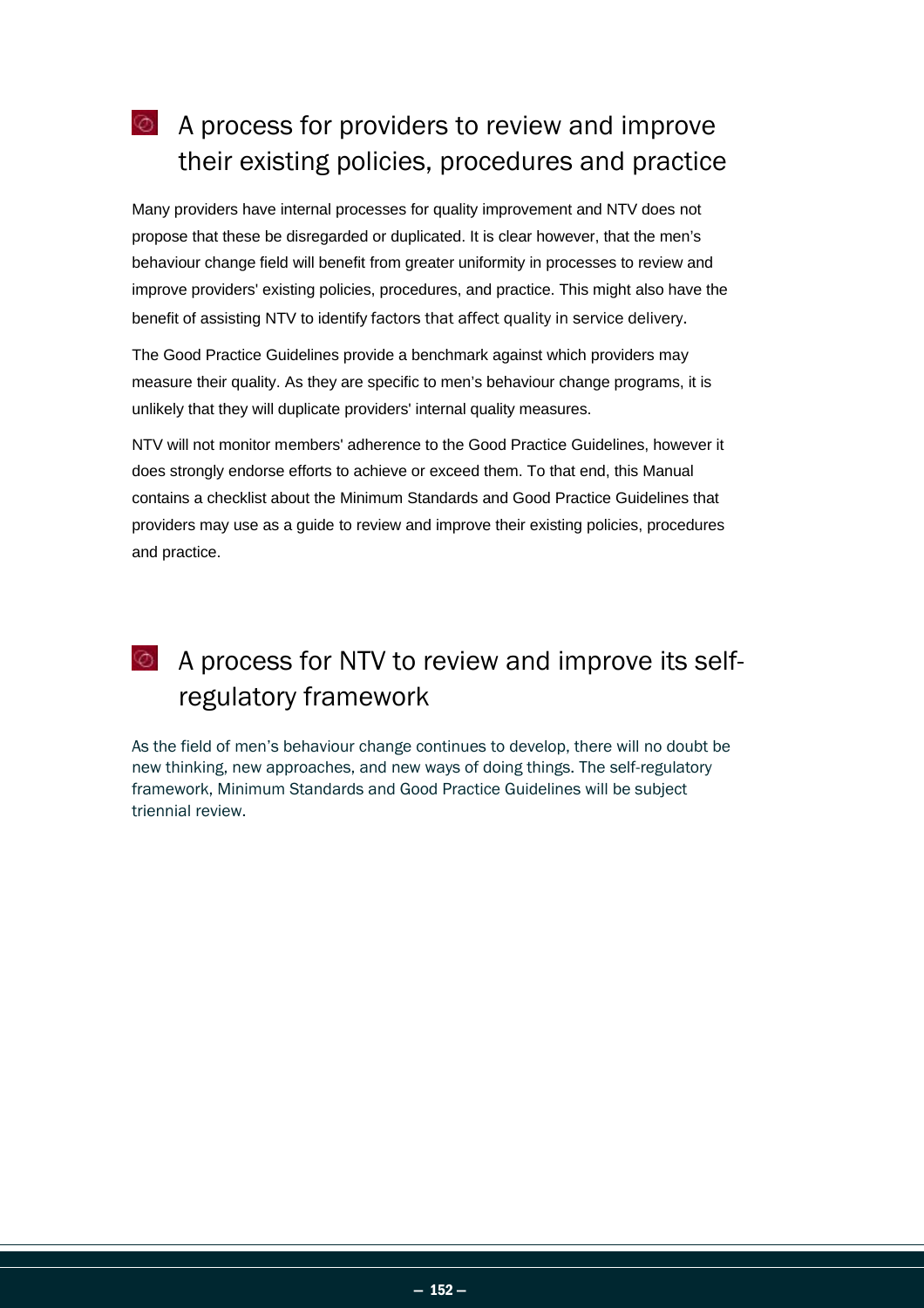# Summary of Minimum **Standards**

## INTRODUCTION TO THE MINIMUM STANDARDS

**MS 1** Responsibility for implementation of NTV's Minimum Standards rests with the governance body of the lead provider.

## RESPONDING TO MALE FAMILY VIOLENCE

MS 2 Program providers only provide couple therapy or relationship counselling if the woman is willing to participate, does not feel threatened in the counselling situation and feels safe at home. They never provide couple therapy or relationship counselling when the man is still using physical violence or significant levels of controlling behaviour.

## STAFFING MEN'S BEHAVIOUR CHANGE PROGRAMS

- MS 3 For every men's behaviour change group session:
	- At least one facilitator is a Level Three Facilitator.
	- A second facilitator is at least a Level Two Facilitator.
	- **Third and subsequent facilitators are at least Level One Facilitators.**

Level One Facilitators meet all the following *Level One criteria:* 

- Has a demonstrated understanding of the men's behaviour change
- process and the gendered nature of male family violence
- Has observed a minimum of 10 men's behaviour change group sessions.

Level Two Facilitators meet all the following *Level Two criteria:*

- Has a demonstrated understanding of the men's behaviour change process and the gendered nature of male family violence
- **Has at least 80 hours of experience facilitating relevant group work**
- Has observed a minimum of 10 men's behaviour change group sessions
- **Has at least 2 years experience in direct service provision with women in**

the context of family violence OR in a program that adheres to NTV Minimum Standards (or an equivalent for men's behaviour change). This includes the MRS.

(continued over page)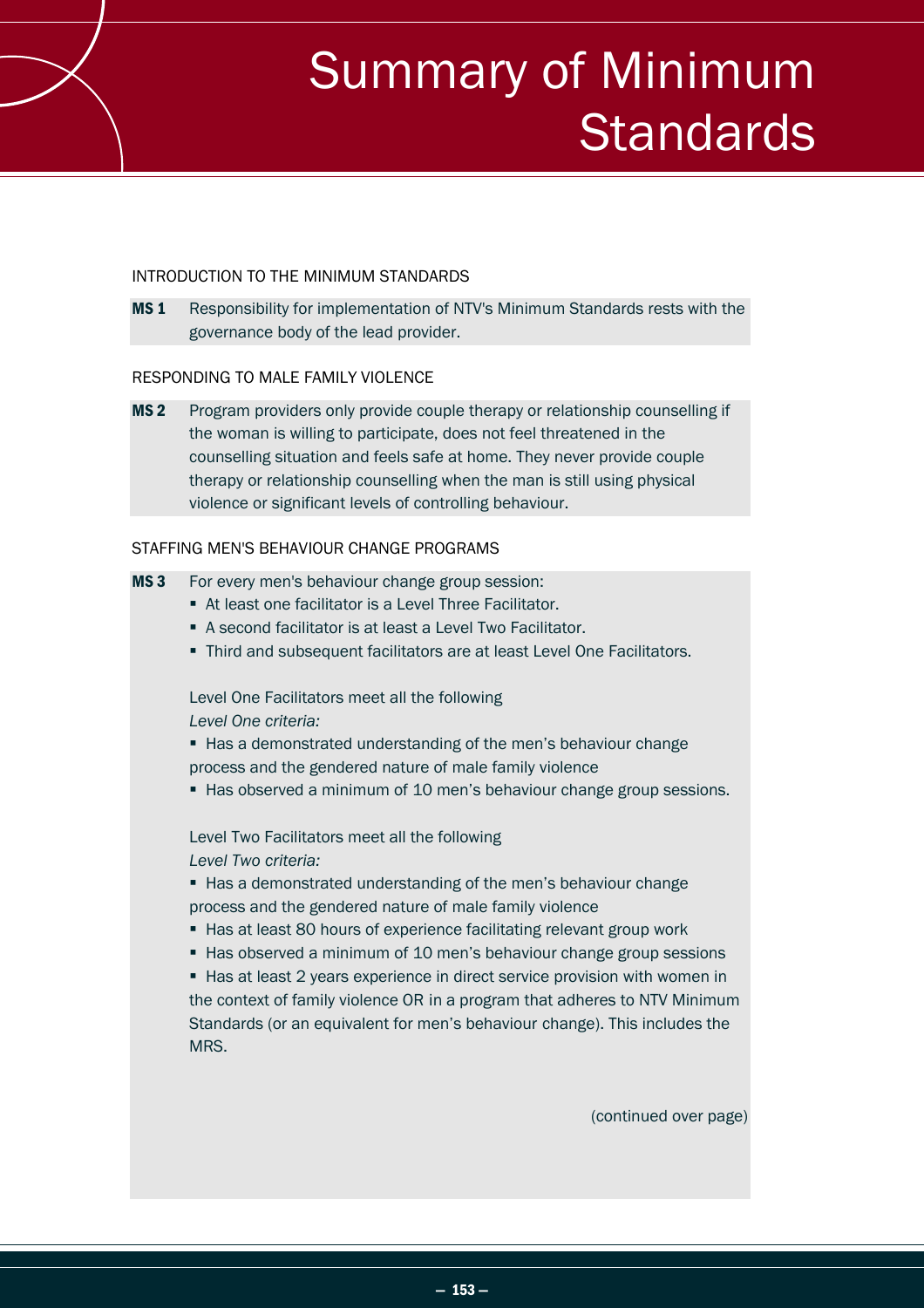Level Three Facilitators meet all the following *Level Three A criteria:*

■ Has a demonstrated understanding of the men's behaviour change process and the gendered nature of male family violence

Has at least 3 years professional experience in counselling

**Has at least 2 years experience facilitating relevant group work** 

■ Has a 4 year degree from a recognised tertiary institution in a relevant discipline (for example, Social Work, Psychology, Psychiatry, Community Welfare, Behavioural Science or Medicine)

■ Has at least 100 hours of experience facilitating men's behaviour change groups

OR *Level Three B criteria:* 

**Has a demonstrated understanding of the men's behaviour change** process and the gendered nature of male family violence

**Has a Graduate Certificate of Social Science (Male Family Violence - Group** Facilitation)\*

**Has at least 100 hours of experience facilitating men's behaviour change** groups.

\* Or an equivalent men's behaviour change group facilitator qualification from a recognised tertiary or training institution

Note that that the NTV Management Committee may deem a person's experience and qualifications to be equivalent to these criteria.

#### **MS 4** Contact workers meet all the following

*Contact Worker criteria:* 

■ Has a demonstrated understanding of the men's behaviour change process and the gendered nature of male family violence

Has knowledge of the processes and content of the provider's group sessions

■ Has observed a minimum of 6 men's behaviour change group sessions

■ Has experience in direct service provision with women in the context of family violence OR a Graduate Certificate of Social Science (Male Family Violence - Group Facilitation)\*.

\* Or an equivalent men's behaviour change group facilitator qualification from a recognised tertiary or training institution

Note that that the NTV Management Committee may deem a person's experience and qualifications to be equivalent to these criteria.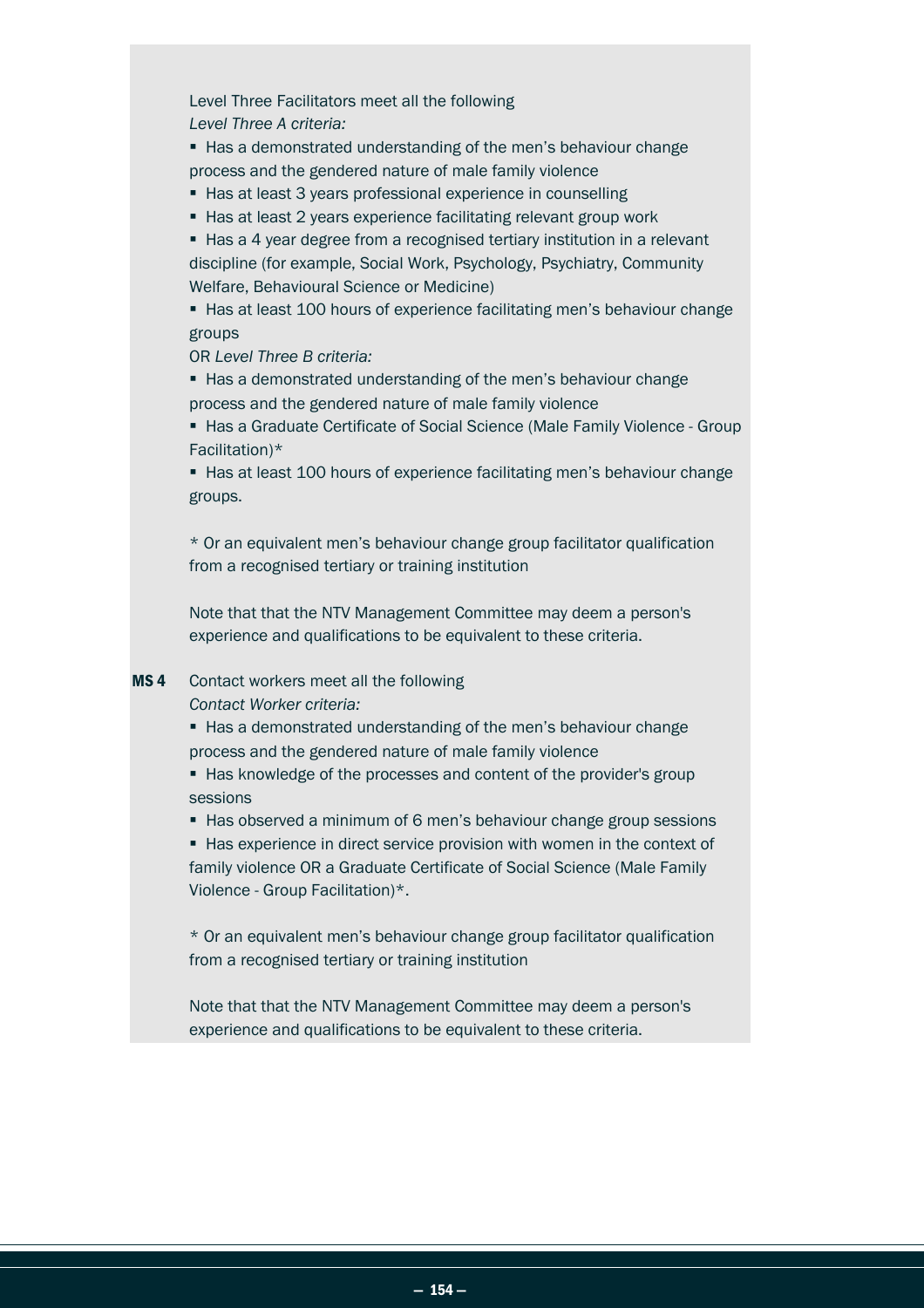- MS 5 Staff undertaking assessments of men:
	- Are a Level 3 (A) Facilitator OR

**Have a Graduate Certificate of Social Science (Male Family Violence -**Group Facilitation)\* AND at least 200 hours of experience facilitating men's behaviour change groups.

\* Or an equivalent men's behaviour change group facilitator qualification from a recognised tertiary or training institution

Note that that the NTV Management Committee may deem a person's experience and qualifications to be equivalent to these criteria.

**MS 6** Supervisors of men's behaviour change program staff meet all the following *Supervisor Criteria:*

**Has a Graduate Certificate of Social Science (Male Family Violence - Group** Facilitation)\* OR a 4 year degree from a recognised tertiary institution in a relevant discipline (for example, Social Work, Psychology, Psychiatry, Community Welfare, Behavioural Science or Medicine)

- **Has relevant and diverse skills in counselling and group work**
- Has at least 3 years professional experience in the family violence field

Has at least 100 hours of experience facilitating men's behaviour change groups

**Has current knowledge of issues in male family violence and the men's** behaviour change field.

\* Or an equivalent men's behaviour change group facilitator qualification from a recognised tertiary or training institution

Note that that the NTV Management Committee may deem a person's experience and qualifications to be equivalent to these criteria.

- **MS 7** Initial contact is made by a female worker and women are able to have contact solely with female staff if they wish.
- MS 8 Facilitators and contact workers participate in at least four relevant professional development activities each year (of which two are activities conducted by NTV) and keep a log of their professional development activities.
- MS 9 All group programs are facilitated by at least two co-facilitators, one male and one female co-facilitator, unless there are demonstrably exceptional circumstances, in which case, they are facilitated by two male facilitators, both of whom:

■ Have at least fortnightly contact with at least one experienced woman worker in peer supervision, individual supervision, telephone supervision (in cases of geographical isolation) or the program's Reference Group AND

ß Have their sessions observed (directly or via audio or video tape) by an appropriately experienced female at least monthly.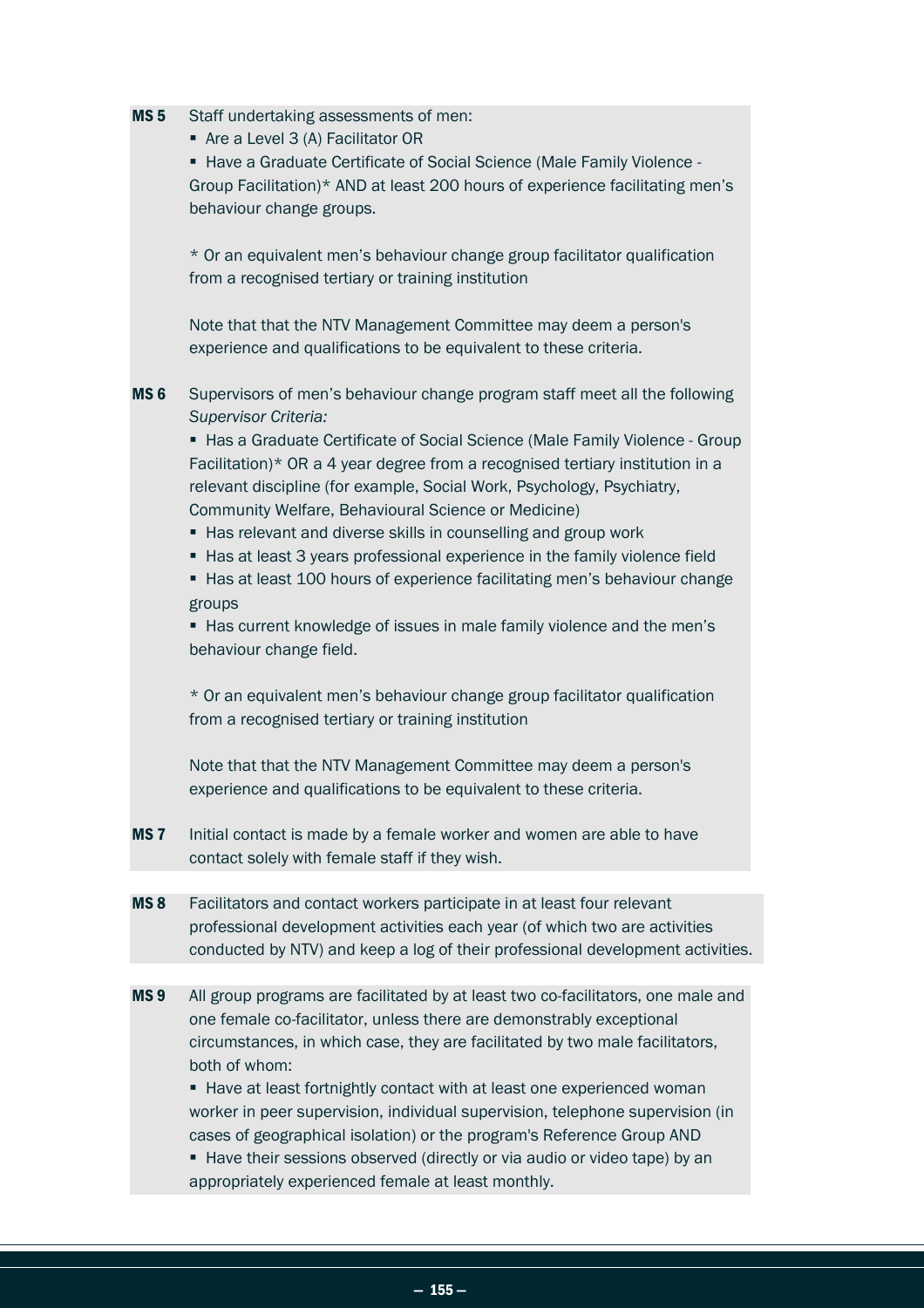#### PROGRAM PLANNING

- MS 10 Men's behaviour change program providers have a Reference Group that meets at least quarterly. This group comprises representatives of local women's services and as many other relevant service providers as possible.
- **MS 11** Programs provide men with access to a minimum of 24 contact hours of men's behaviour change group-work, spread over a minimum of 12 sessions and spaced no more than fortnightly. Contact hours do not include time spent on initial assessment or follow-up

processes.

- MS 12 Providers emphasise all of the following core messages in all aspects of program promotion and delivery:
	- The safety of women and children always comes first.
	- There are many different ways that a man can be violent and controlling. Violence and abusive reactions are controlling of others, even though men might feel 'out of control'.

• Male family violence has wide-ranging, long-lasting negative effects on those who experience it.

• Male family violence is never acceptable or excusable, and some forms of violence are illegal.

- **Every man has a choice to use or not use violence.**
- If is each man's responsibility to stop his violence and abuse.
- **Being responsible means giving up using force and power to get what you** want.

**• Male family violence has a context in patriarchal attitudes and structures,** and the association between masculinity and violence is socially constructed.

- **There is a difference between a feeling and a behaviour, and men have a** choice about how to behave when they are experiencing a certain feeling.
- Responsibility, equality, respect and trust can promote more equal and non-violent relationships.
- **Being aware of others' feelings is important in non-violent ways of relating.**
- **Being aware of one's own feelings is important in non-violent ways of** relating.

■ Everyone needs to challenge sexism and secrecy about male violence including within men's behaviour change programs.

**Women and children are in the best position to judge whether men are** behaving in less violent and controlling ways.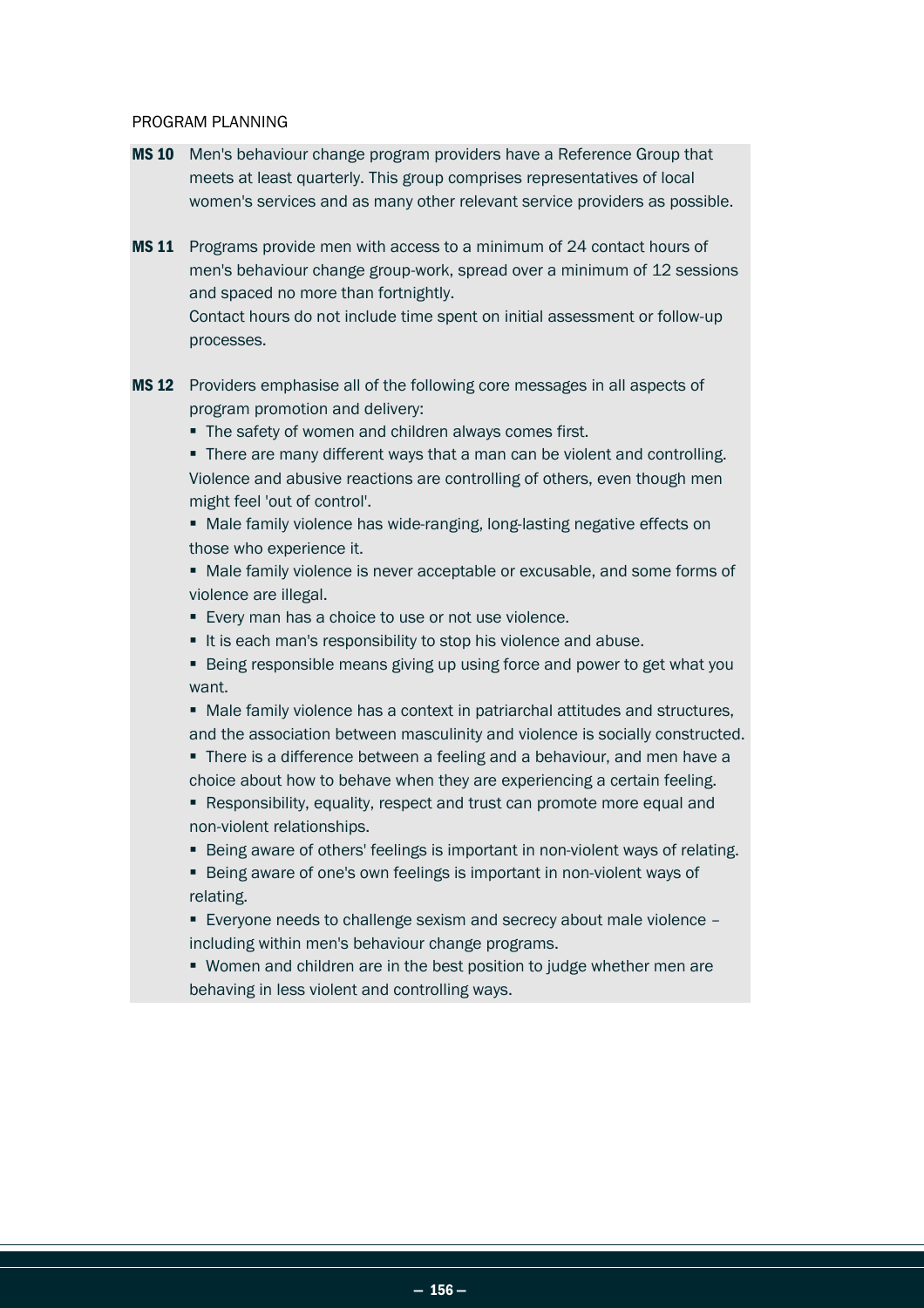#### MS 13 Providers help men to develop skills to:

**I** Identify and challenge any of their ideas, attitudes, beliefs and myths that stand in the way of them taking responsibility for their behaviour in the past, present and future.

- **Recognise the many ways that they can be violent and/or controlling.**
- Recognise the effects of their violent and controlling behaviour on others.

**Example 2** Listen to, accept and integrate feedback about their behaviour from women and children.

- **Place others' needs and emotions on at least an equal footing to their own.**
- Respond to their own and others' strong emotions in non-violent and noncontrolling ways.

■ Use appropriate non-violent and non-controlling behaviours and ways of relating.

**• Manage and use appropriately their feelings of guilt and shame about their** violent behaviours, in ways that enable them to take responsibility for their behaviour.

**Prioritise settings and personal relationships (for example, friendships) that** support their choice to use non-violent and non-controlling behaviours and ways of relating.

**Enhance and draw upon positive personal qualities such as persistence** and openness.

**IDENTIFY IDENTIFY IDENTIFY:** Identify thoughts, feelings, physiological reactions and behaviours that are part of the 'winding up' process; use strategies to interrupt that process; and use 'winding down' thoughts before using non-violent and non-controlling alternatives.

**Advocate against men's use of violent and controlling behaviours,** especially in male-dominated spaces, and challenge the social contexts and conditioning in which these take place.

Reshape their own masculine identity and sense of manhood so that they are characterised by non-violence. Identify how non-violent and noncontrolling behaviour and ways of relating will help them to strengthen their existing positive attributes and become a better person, partner and parent.

## ACCESS AND PARTICIPATION

MS 14 Groups' eligibility requirements include that men must:

• Acknowledge that they have a problem, or at least demonstrate a willingness to consider the possibility of acknowledging their violent behaviour.

ß Show a desire, commitment and capacity to attend and participate in the entire program.

**Show a willingness to keep their partner and children safe (or acknowledge)** their right to be and feel safe, where men do not have contact).

**Agree to program staff having regular contact with any women and children** who might be affected by their violent and controlling behaviour.

**Agree to abide by the law, including all the requirements of any legal orders** in force.

(continued over page)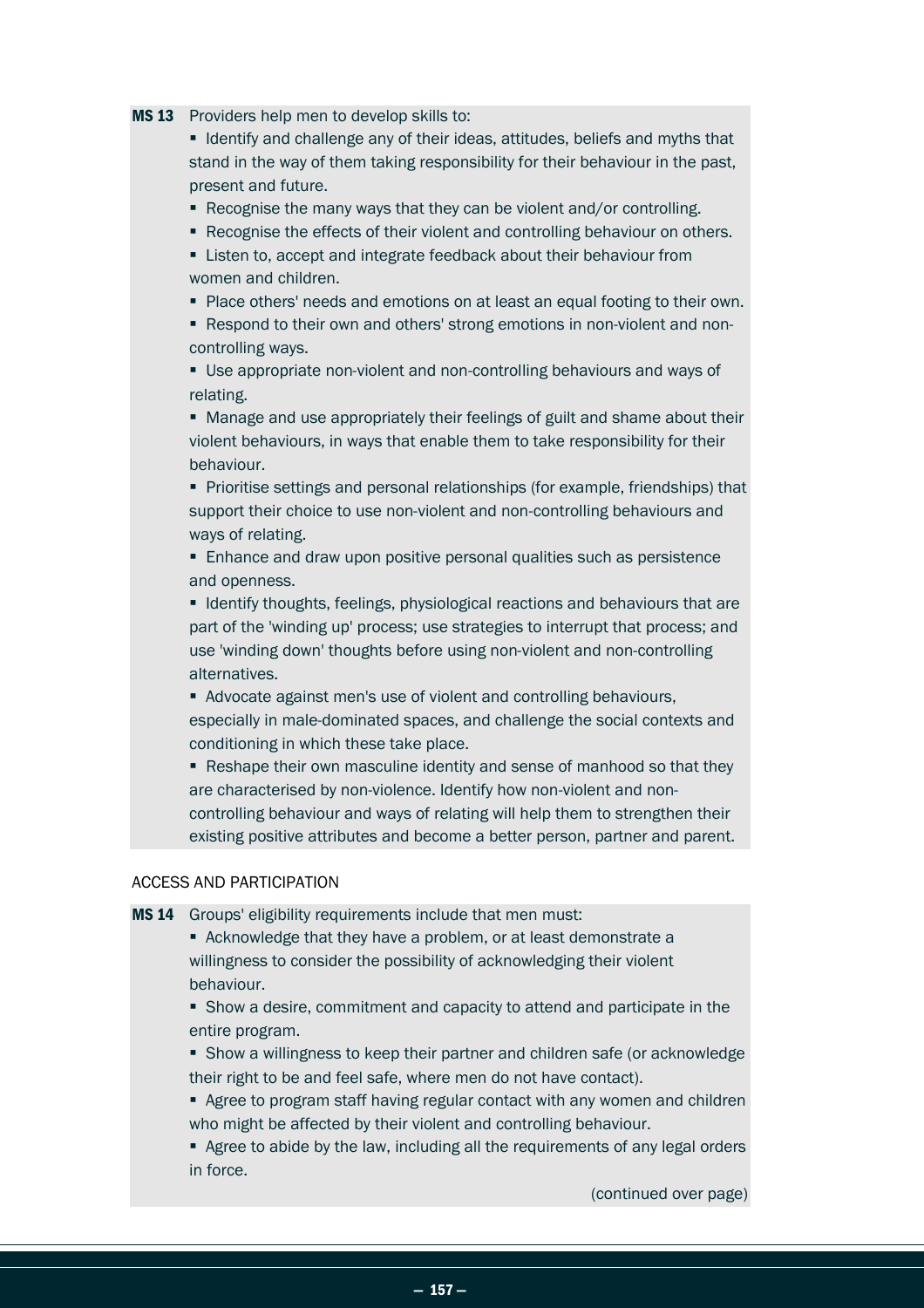ß Agree to the provider's policies on limited confidentiality and responding to criminal acts or breaches of court orders.

**EXECT** Agree to give up their access to guns or other weapons, unless they require them for their livelihood (in which case staff should discuss this safety risk with their partner and incorporate this factor into safety planning).

Agree to an ongoing evaluation and monitoring of their progress in changing their violent behaviour and attitudes.

- MS 15 All men who enquire about a men's behaviour change program are provided with a Men's Referral Service brochure and encouraged to use the service as a complementary source of support.
- **MS 16** Men or women making an enquiry about a men's behaviour change program are contacted by program staff within one week, but preferably within 48 hours.
- MS 17 Intake assessment includes at least one face-to-face interview conducted by an appropriately qualified family violence worker.
- MS 18 At a minimum, assessment covers the man's:
	- **Current relationship status and relationship history.**
	- Parenting status.
	- **History of using all forms of violent and controlling behaviours.**
	- **Example:** Capacity for using all forms of violent and controlling behaviours.
	- **Possession of weapons.**
	- **Example 2** Legal standing, including current or previous court proceedings or orders,
	- charges or convictions, and any reports required by statutory or other bodies.
	- **Understanding of the need for change and willingness to change.**
	- **Commitment and ability to attend group sessions.**
	- Ability to keep women and children safe, particularly in relation to physical violence.
	- ß Acceptance that, throughout the group program, group facilitators will contact women and children who are affected by his violence.
	- ß Willingness to accept the provider's policies regarding limited confidentiality and responding to criminal acts and breaches of court orders.

Any potential barriers to the man's participation are also assessed and managed appropriately.

If women and children affected by the man's violence agree to contact with the program, they are invited to contribute information to the man's assessment.

**MS 19** Program providers have a process to continue to engage and support men, women and children, in circumstances when men cannot enter a group immediately.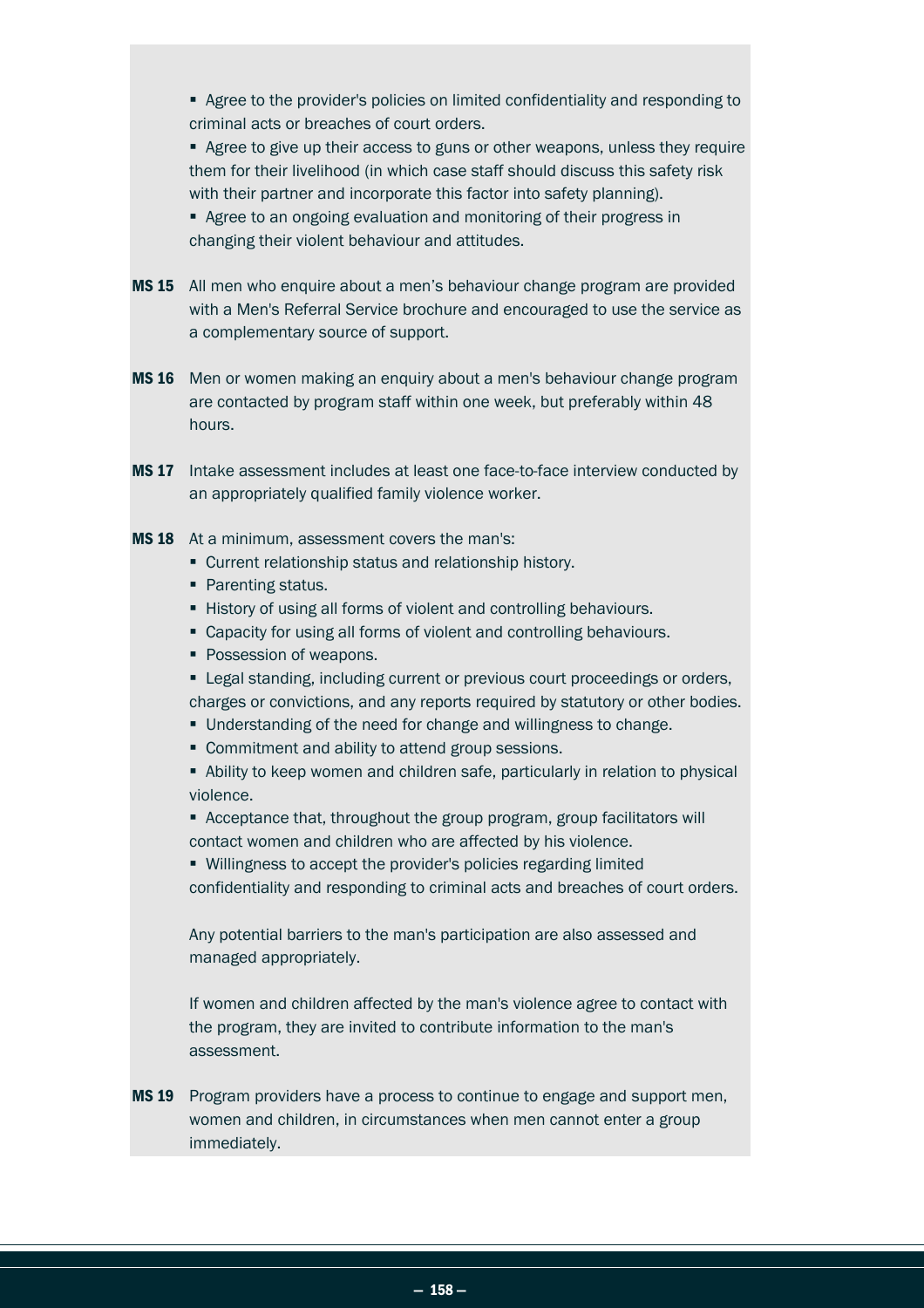- MS 20 Program providers give men, women and children documentation about the rights and responsibilities of all parties.
- MS 21 Participation in the provider's program is contingent upon men signing a contract agreeing to:

**Program staff contacting any women and children affected by their use of** violence.

- **EXECUTE:** Limited confidentiality.
- **Staff disclosing information about them to statutory bodies as required by** law.

Pay fees as set by the provider.

MS 22 All groups have an agreement about acceptable conduct and behaviour within the group and about the consequences of breaking the agreement.

#### ADMINISTRATION

- MS 23 In all record keeping:
	- **File notes discriminate between fact and interpretation.**
	- Records never contain speculation about future behaviour.
	- **Quotes are written down wherever possible.**
	- **Disclosures are attributed to the person who makes them (for example, 'Mr** N said …').
- MS 24 Information that might reasonably be considered to have the potential to jeopardise a person's safety is never recorded.
- MS 25 Women's and children's files are separate to men's files.
- MS 26 Files and notes never leave the provider's premises. They are stored in a secure environment, with access limited only to relevant personnel.
- **MS 27** Men are permitted to join a men's behaviour change group only if they have agreed that their personal information will have limited confidentiality.
- MS 28 All conversations between women and program staff, and all information given to staff by women, are kept confidential unless women wish otherwise or unless the circumstances require mandatory reporting.
- **MS 29** When providing any information to a court or other statutory body, providers include information about the complexities and uncertainties of men's behaviour change work. They do not:

**Provide any feedback about men that helps them to avoid penalties, or that** lessens the strength of a justice or child protection response to their use of violent and controlling behaviour.

**Provide a court or other statutory body with any comments about men's** behaviour outside the group, or with timelines for behaviour change or family reunification.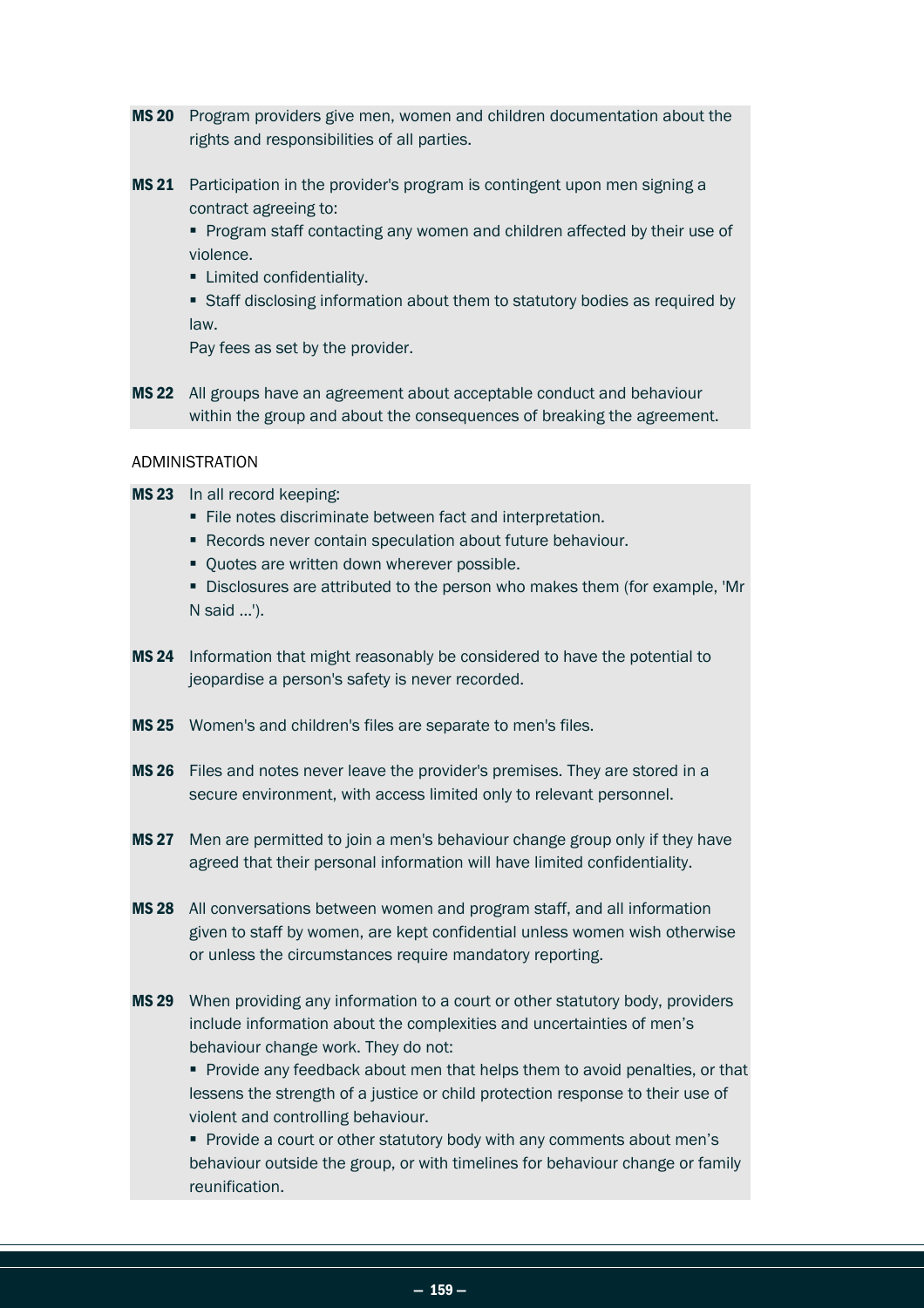#### ACCOUNTABILITY TO FAMILY MEMBERS

- MS 30 Contact with and support of women and children is primarily about their safety and wellbeing.
- **MS 31** Men are encouraged to talk about and reflect on the impacts of their violence on women and children. Men are provided with information and evidence about the effects of their violence on women and children, and women's and children's voices have a place in every group session.
- **MS 32** Program staff always ask about and respect the wishes of women when they share information about men's behaviour.
- **MS 33** Information provided by women and children is shared with men or the group only if they have given explicit permission, and the program staff agree that it is safe to do so.
- MS 34 At minimum, contact workers ask women and children about: Their safety. What information and support they need. Their experiences of the man's behaviour.

### MS 35 Contact workers tell women about:

- Any threats, direct or indirect, to their or their children's safety.
- The man's attendance and participation in the group.
- What the group has been talking about.
- The limitations of groups for men and the possibility that the violence and controlling behaviours might not stop.
- Their rights, including rights to live in safety, legal protection, support and information.
- What they, as the provider, will do in the event of a man breaching a court order or committing any act of violence against them or their children.
- **Services and resources that might help them to make decisions for** themselves and in their and their children's interests.
- ß Any concerns that they have about the wellbeing or safety of their children.
- **MS 36** Initial contact with women and children occurs as part of a man's intake assessment, or if this is not possible, before a man attends his first group session.

Where women and children express interest in being contacted by program staff, additional contact occurs at least:

- **Keta After the man's second or third session.**
- **Every three or four weeks through the program.**
- When the man leaves the program.

More or less contact than this is at the discretion of individual women and children.

Contact arising from specific safety concerns (for example, to advise a woman that her partner has not attended) is imperative and is counted as extra to the schedule of contact outlined above.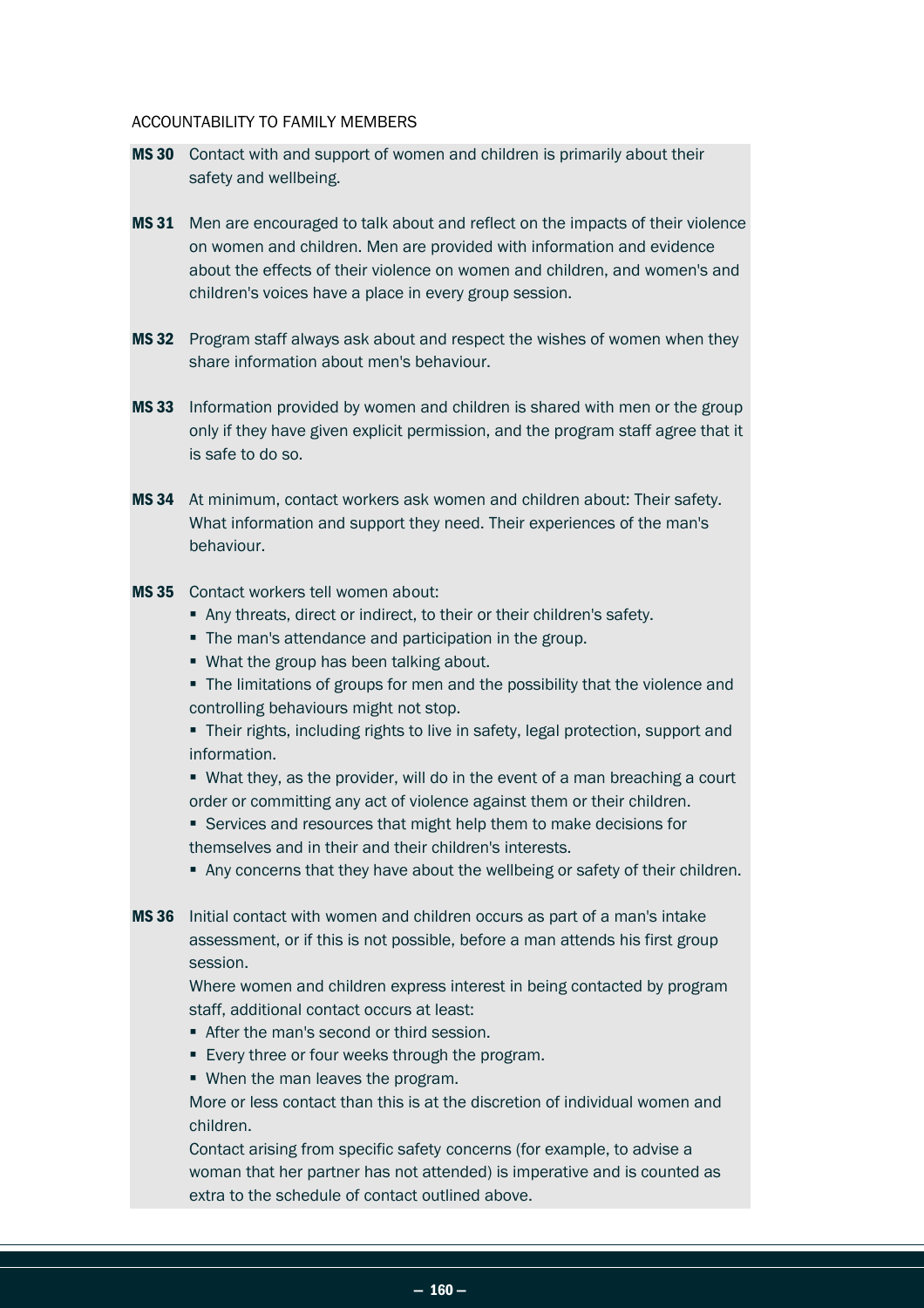**MS 37** Providers make all reasonable attempts to contact any woman who has had an intimate relationship (co-habitation, co-parenting of a dependent child or adolescent, or a sexual relationship) in the last two years with a man wishing to participate in a men's behaviour change group.

Women who currently live with or have recently separated from a man wishing to participate in a men's behaviour change group are sent an introductory letter, followed up by a telephone call.

Women who have been separated from a man wishing to participate in a men's behaviour change group for more than three months are sent a letter inviting them to make contact.

## **SAFETY**

MS 38 Program providers have and implement written procedures for:

- **Documenting all risk assessments.**
- **Monitoring threats or risks to safety in an ongoing and systematic way.**
- Responding to perceived threats to safety.
- Reviewing critical incidents.
- Responding to criminal acts.
- Notifying relevant authorities of possible risk to children, consistent with the notification pathways of their relevant authority.

Relevant aspects of the procedures are explained to men, women, and children upon entry to the program, and thereafter as needed.

- MS 39 Program providers assist women and children to make and revise safety plans to cover foreseeable contingencies.
- MS 40 Providers ensure that women and children who do not want to see the man who has violated them are not on the premises at the same time as him, or that if they are, there is no chance that they will encounter each other.

**MS 41** At a minimum, when a participant in a men's behaviour change group commits any act of violent and controlling behaviour, whether reported by the man, a family member or a third party, program providers always have contact with the woman to:

Revisit her safety plan

**• Offer support, or offer to organise support, for her to pursue legal action or to** discuss her legal option

- **Offer support, or offer to organise support, if she wishes to speak with police**
- Discuss whether she wishes to pursue legal action (for example, criminal charges, seeking a court order) against the man

**Discuss any risks to her safety that she or the provider believe could arise** from her taking legal action or speaking with police and make changes – as needed – to her safety plan

(continued over page)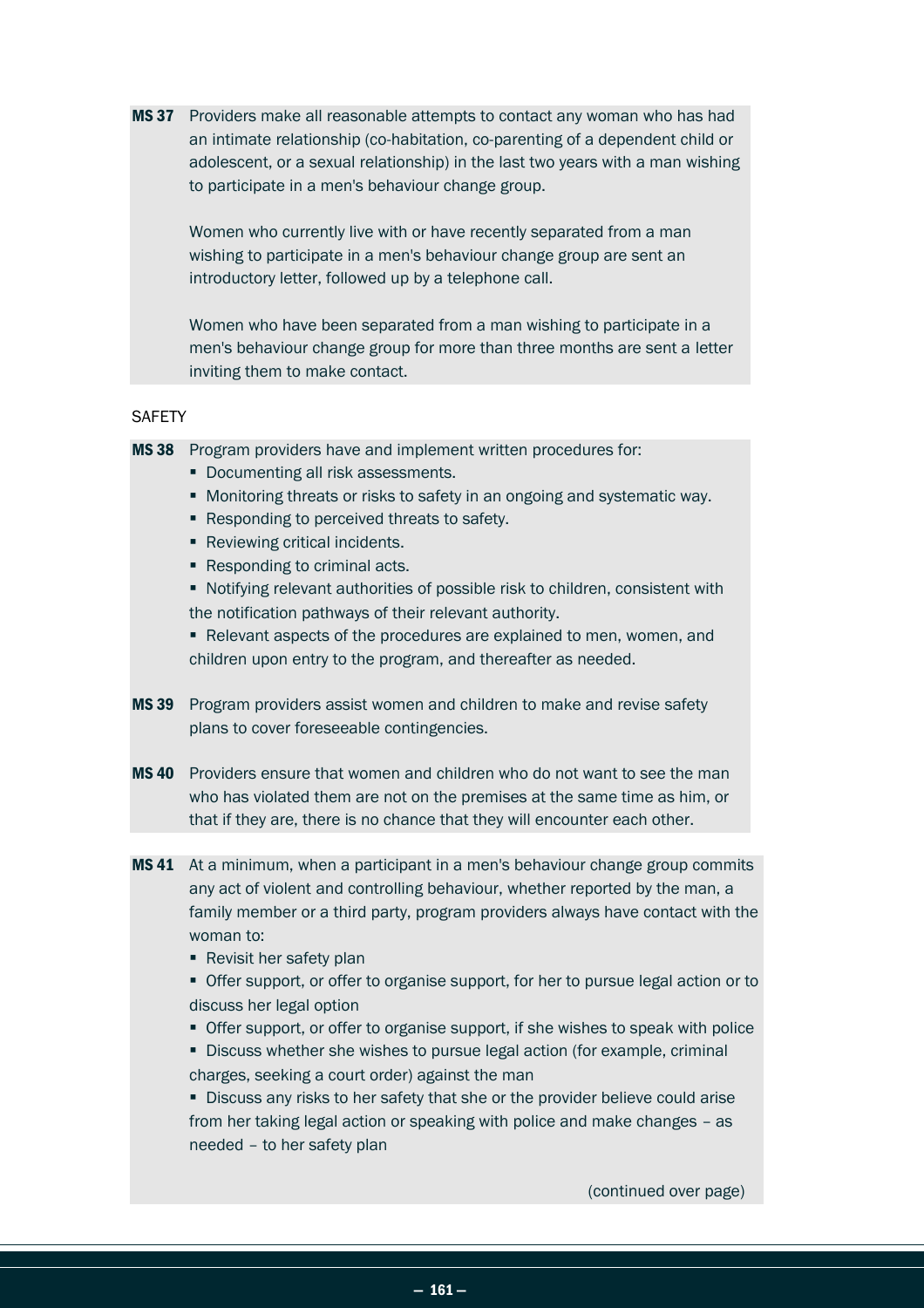- **Discuss any other action she would like the provider to take, including when** and how often the provider should contact her again
- Discuss any risks to children and action that program staff feel they might need to take regarding a child protection notification

Report back to her about what has been done in response to the man's act, what further support she can get, and what (if any), further action she needs to take.

#### PRACTICE AND PROGRAM DELIVERY

- MS 42 Men's behaviour change groups focus on violence and control as primary themes. Cessation of violent and controlling behaviour is prioritised over other potential outcomes, such as personal development.
- **MS 43** Program providers work with specialist services and draw on information about good practice to maximise their inclusiveness for men who are marginalised because of their indigeneity, ethnicity, sexuality or other factors.
- MS 44 Group agreements include processes for facilitators and participants to respond to misogyny and collusion with, or minimisation of, violent and controlling behaviours within the group.
- **MS 45** Facilitators debrief for a minimum of twenty minutes at the conclusion of each group session.
- MS 46 Level Two and Three Facilitators, and Contact Workers, have at least monthly, one-on-one supervision, with a Supervisor who meets NTV's criteria for supervisors.

Level One Facilitators have at least fortnightly, one-on-one supervision, with a Supervisor who meets NTV's criteria for supervisors.

Staff undertaking assessments of men have at least monthly, one-on-one supervision, with a Supervisor who meets NTV's criteria for supervisors.

#### MONITORING AND EVALUATION

MS 47 Program providers evaluate each program they deliver, drawing on quantitative and qualitative data, including information and feedback collected from participants, women and children, and other stakeholders. The findings of evaluation are reported to all members of the Program Reference Group and are used to inform future program planning and delivery.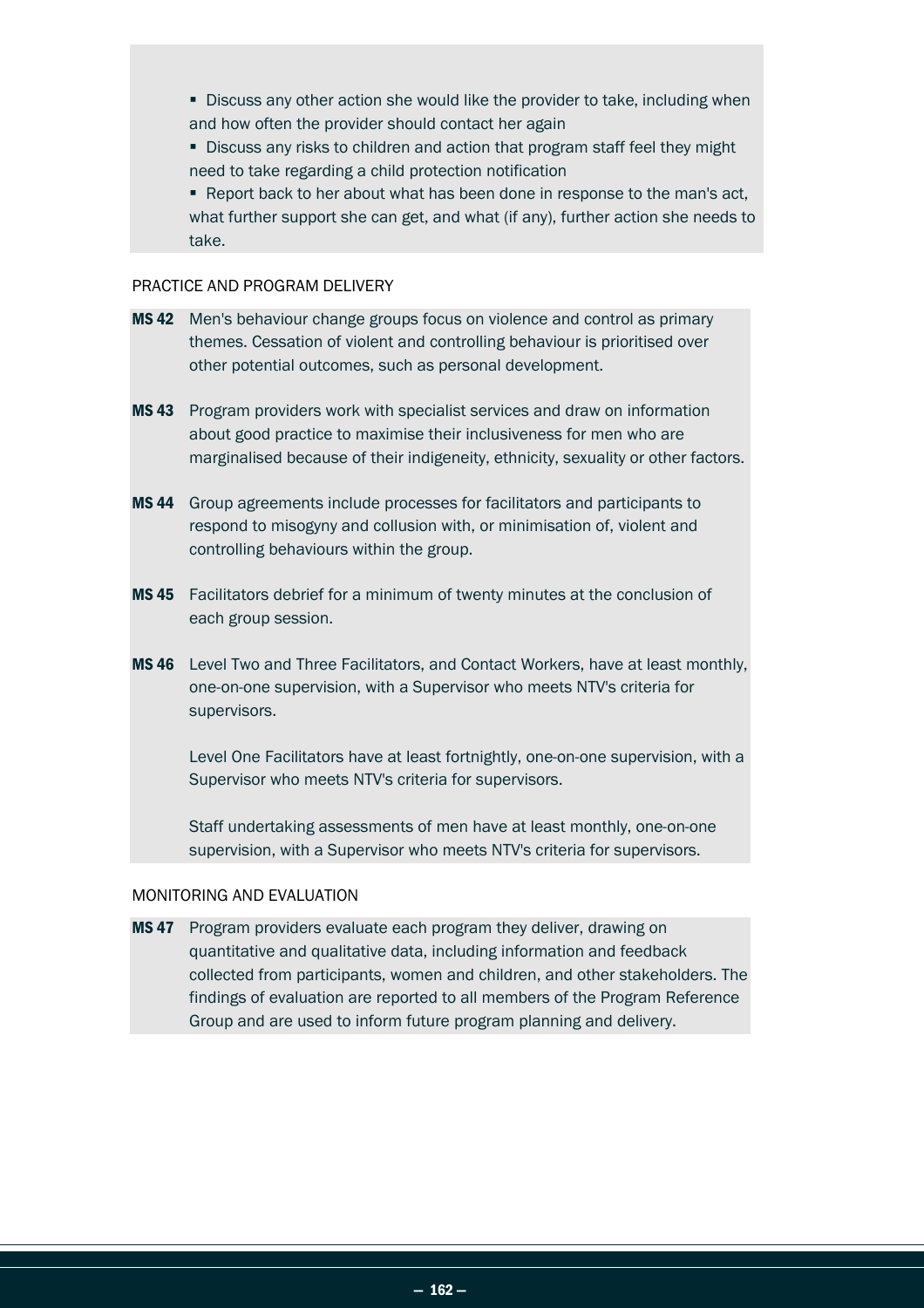# Summary of Good Practice Guidelines

## STAFFING MEN'S BEHAVIOUR CHANGE PROGRAMS

- **GPG 1** Position descriptions and performance appraisals for all staff involved in the provision or management of a men's behaviour change program are informed by the NTV Minimum Standards.
- GPG 2 Providers delegate a staff member to oversee implementation of the NTV Minimum Standards.
- **GPG 3** When involving a previous group participant in a men's behaviour change program in an ongoing formal capacity in a group (for example, as a mentor, educator or facilitator), program providers:

**Provide a written role description, including aims, prerequisites and** selection criteria for the role; rights and responsibilities of both the participant and the provider; accountability processes; and, scope, limitations and boundaries for the role.

- **Ensure that the man satisfies all of the provider's selection criteria.**
- **Provide effective training and induction.**
- ß Have regular contact with his partner, if he has one (including if he commences a relationship).
- **Involve him in briefing and debriefing for every group session.**
- **Provide regular supervision with a professional facilitator.**
- Have a formal contract with him for the provision of his services (whether paid or voluntary). Have a policy on payment/honoraria for volunteers.
- Conduct an exit interview upon his departure from the program.

## PROGRAM PLANNING

- GPG 4 Providers document the theoretical underpinnings of their men's behaviour change program.
- GPG 5 Providers make all reasonable attempts to have contact with their local family violence outreach service, family violence networker, and police at least quarterly.
- GPG 6 Providers attend meetings or other activities of their local family violence network at least quarterly.
- GPG 7 All staff in men's behaviour change programs have access to up-to-date information about services that could be used by men, women and children, including those provided by regional and state-wide providers.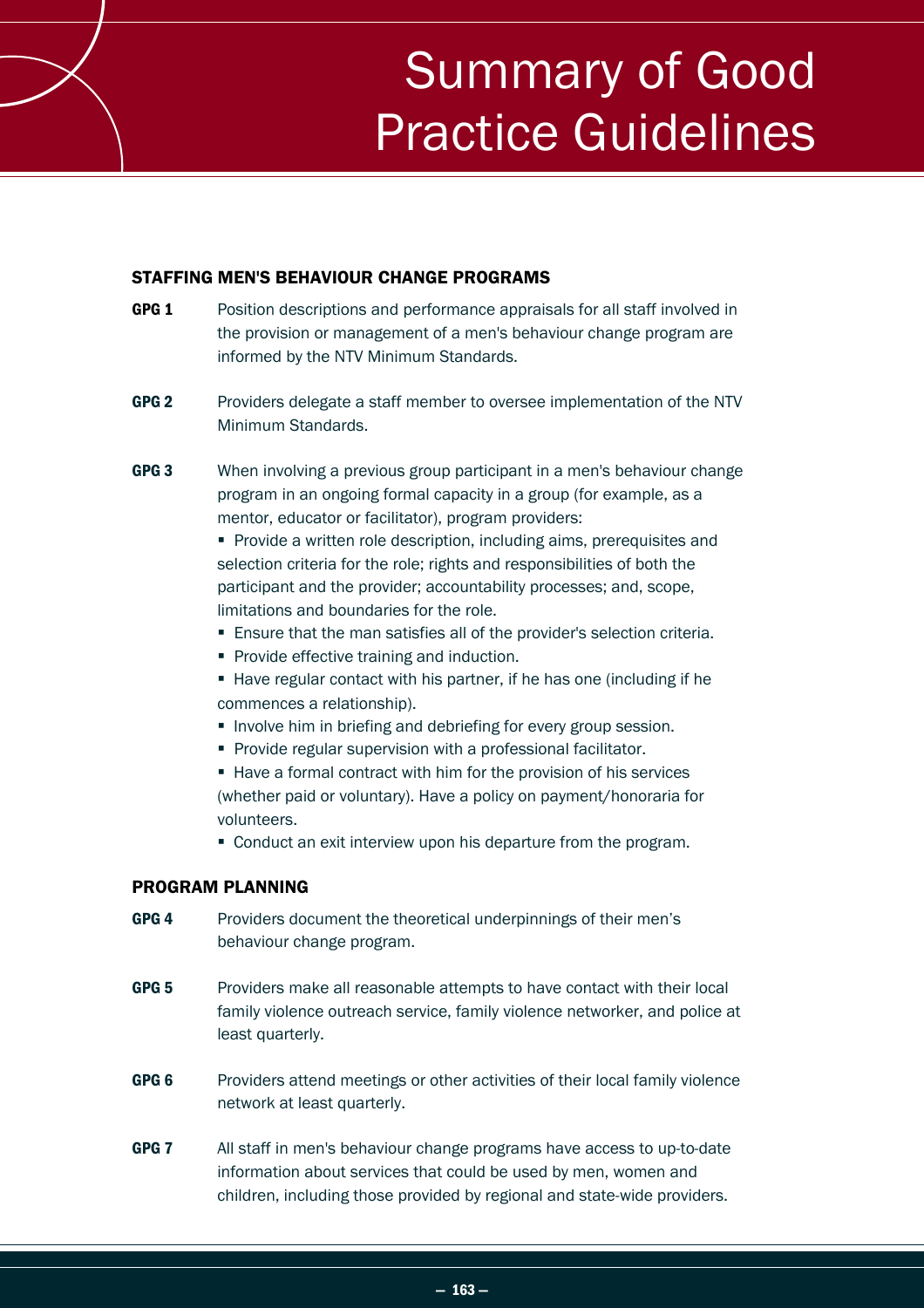## ACCESS AND PARTICIPATION

GPG 8 Providers offer information about their men's behaviour change program to all local health, welfare, legal and other providers that provide services to women, men, children and families.

> This information includes the provider's approach to men's behaviour change; intake and assessment process; processes for accountability to women and children; program structure; statement of rights and responsibilities for male program participants and their family members; and, a clear differentiation between men's behaviour change programs and anger management groups.

- GPG 9 All eligibility criteria have a documented rationale.
- **GPG 10** In following up an initial enquiry, staff provide the enquirer with information about what the provider can offer and the timelines and processes for assessment.
- GPG 11 Providers encourage men to make their own bookings for assessment.
- GPG 12 Providers taking a booking for a man from a woman first assess her safety, situation and options before discussing the pros and cons of her making a booking on his behalf.
- GPG 13 Providers accept referrals from other providers or staff outside the program only if the man is involved in the process.
- GPG 14 When a man is returning to a group program after an absence of more than three months, he is re-assessed.
- GPG 15 If a man is not eligible to enter a provider's men's behaviour change program, or decides against joining a group, staff try to assist him to identify and explore other options.
- GPG 16 If a man participates in an intake assessment but is not eligible to enter the provider's men's behaviour change program, or decides against joining the program, staff request his permission to make contact with relevant women and children in order to check on their safety.
- **GPG 17** Providers document how they engage with Indigenous communities and individuals in the context of Indigenous family violence.
- GPG 18 Providers who work with Indigenous individuals have regular contact with a relevant Indigenous family violence service for the purposes of secondary consultation and support.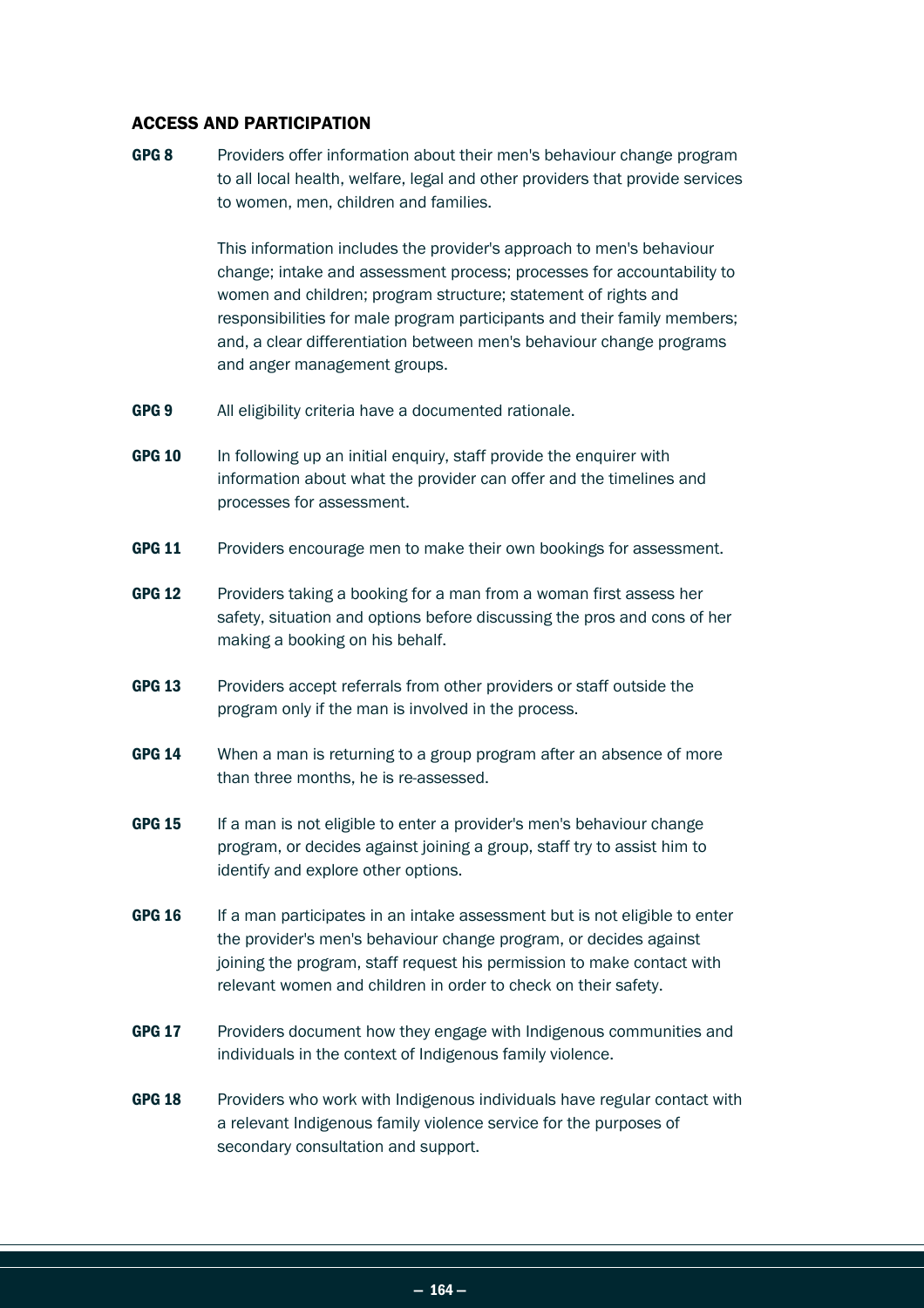GPG 19 Engagement with Indigenous communities and individual Indigenous men in the context of Indigenous family violence issues is consistent with the findings and recommendations of the Victorian Indigenous Family Violence Task Force.

## GPG 20 Providers :

**Invite representatives from their local Indigenous organisation and** Migrant Resource Centre or other relevant ethnic community organisation to participate in their Reference Group.

**Provide information about their men's behaviour change program to** local Indigenous and ethnic community workers.

**Provide interpreters for assessment, groups and contact with men's** families wherever possible.

ß Avoid Anglo-centrism in educational materials by using a variety of cultural settings for scenarios in group work.

**Ensure appropriate referrals for men who have experienced torture or** trauma.

• Monitor group dynamics and respond to marginalisation or other forms of exclusion on the basis of race, culture or English language ability.

■ Take care to avoid language that implies that male family violence is acceptable in some places or cultures.

• Challenge racism and racist stereotypes from group participants, making it clear that these power-over ways of relating are another form of violent and controlling behaviour.

- GPG 21 Providers document the processes they use to ensure cultural and linguistic inclusiveness.
- GPG 22 Providers never condone or excuse violent or controlling behaviour on the basis of culture or men's experiences.

GPG 23 To challenge homophobia and be sexually inclusive, providers:

**Provide appropriate referrals, information and resources for men who** are in same-sex relationships.

**Have regular contact with a relevant gay men's health worker or** counsellor for the purposes of secondary consultation and support.

• Monitor group dynamics and respond to marginalisation or other forms of exclusion.

• Challenge homophobia and homophobic stereotypes from group participants, making it clear that these power-over ways of relating are another form of violent and controlling behaviour.

Providers document the processes they use to ensure sexual inclusiveness.

Providers never condone or excuse violent behaviour on the basis of sexuality or men's experiences.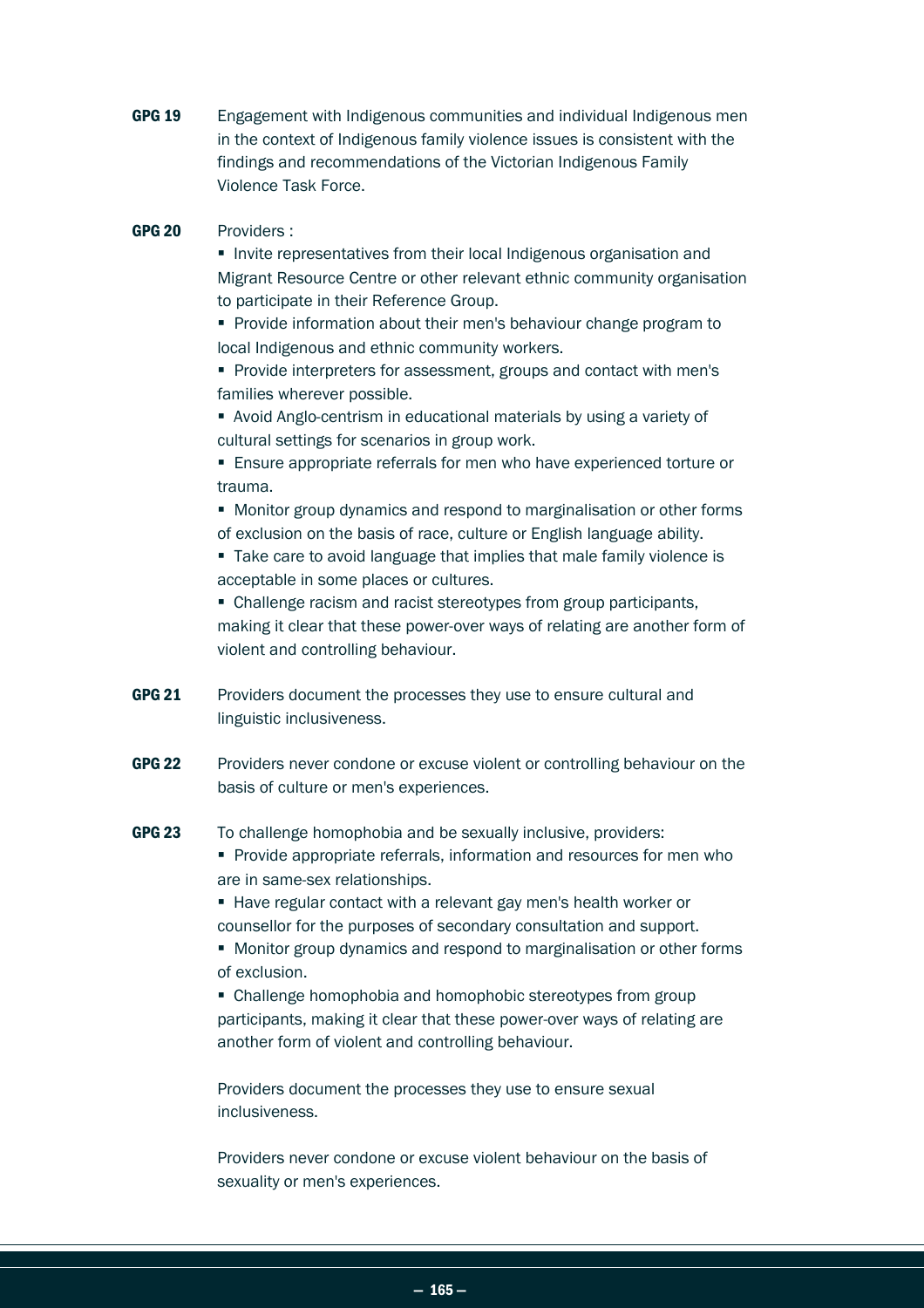## ADMINISTRATION

- GPG 24 Facilitators who undertake to sign the attendance sheets of legally mandated clients negotiate any further feedback with the mandating provider, bearing in mind Minimum Standard 29.
- GPG 25 Program staff who provide reports to statutory bodies at the request of women take into account the possible implications for their safety now and in the future.

Upon written requests from women, they can choose to provide information about:

- **Anything women have disclosed about their experiences and feel safe** to make public.
- Anything men have disclosed about their violence during assessment and group sessions.

**Any behaviour or attitudes of men that facilitators have observed in the** group.

- GPG 26 Reasonable attempts are made to have further contact with men who drop out of a program.
- GPG 27 Men who are making a planned exit from a program are invited and assisted to develop an exit plan.
- GPG 28 Men are contacted at least once after their departure from a program, to reinforce the importance of maintaining behaviour change, and remind men that the program has a continuing interest in their changed behaviour.
- GPG 29 Women are always notified when a man leaves or drops out of a program.
- **GPG 30** Accountability to family members
- GPG 31 Children are included in decision making on an age-appropriate basis.
- GPG 32 Contact workers do not make any comment to family members about any positive changes in the man's behaviour.
- GPG 33 If a provider will no longer provide services to women and children for any reason, staff formulate and implement an exit plan or a handover plan (if another provider is to provide future support) and make all reasonable attempts to conduct an exit interview.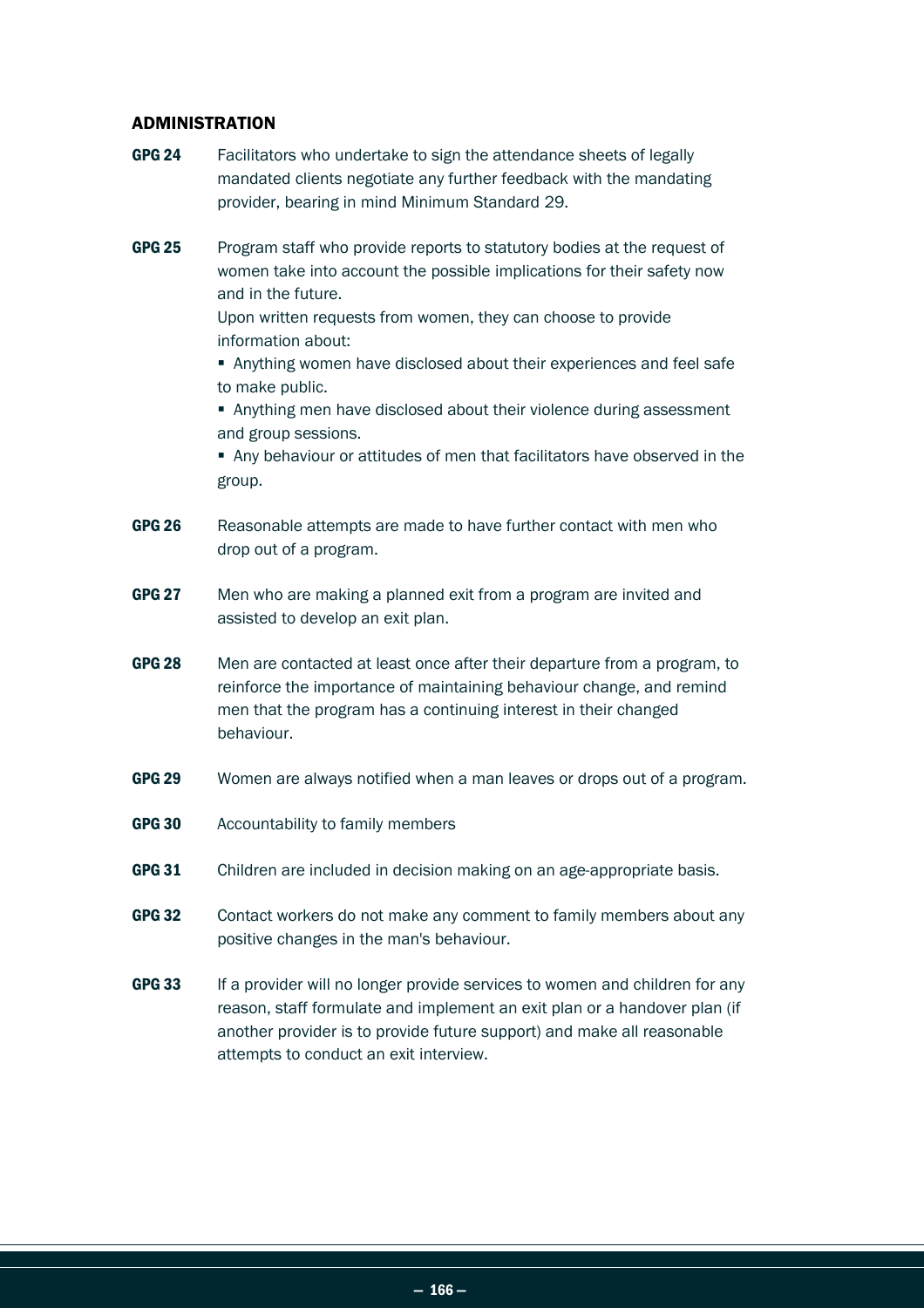## **SAFETY**

- GPG 34 Providers conduct program activities in places that are safe, well-lit, comfortable, physically accessible, located close to public transport and child-friendly.
- **GPG 35** Providers ensure that men's behaviour change groups always start and finish at the designated time.
- GPG 36 In the extraordinary event that a group session is being facilitated by a single facilitator, another staff member is present in the building and within easy reach for the duration of the session, and is aware that the session is being conducted.
- GPG 37 Providers have documented occupational health and safety procedures specific to the context of men's behaviour change program.
- GPG 38 Providers and staff review staff safety procedures before the commencement of each group program, or every six months where the group is ongoing.

## PRACTICE AND PROGRAM DELIVERY

- GPG 39 Men are referred for counselling from appropriate generalist or specialist services for issues other than their use of violent and controlling behaviours.
- **GPG 40** All group programs regularly talk about ways that men try to avoid responsibility for their violent and controlling behaviours, including misogyny, objectification of women, denial, justification, blaming others, minimisation, collusion, secrecy, disruption of the group process or portraying themselves as victims.
- GPG 41 Facilitators point out to men when they try to avoid responsibility or collude with others' avoidance of responsibility.
- GPG 42 Facilitators foster a group culture in which men monitor and point out each others' attempts to avoid responsibility or collude with others' avoidance of responsibility.
- GPG 43 Providers encourage and support observers to attend their men's behaviour change groups.
- GPG 44 Observers are briefed before the session and participate in debriefing afterwards.
- GPG 45 Observers are bound by the same confidentiality as facilitators.
- GPG 46 Processes and the length of time that will be spent debriefing are agreed by facilitators before the beginning of a group program.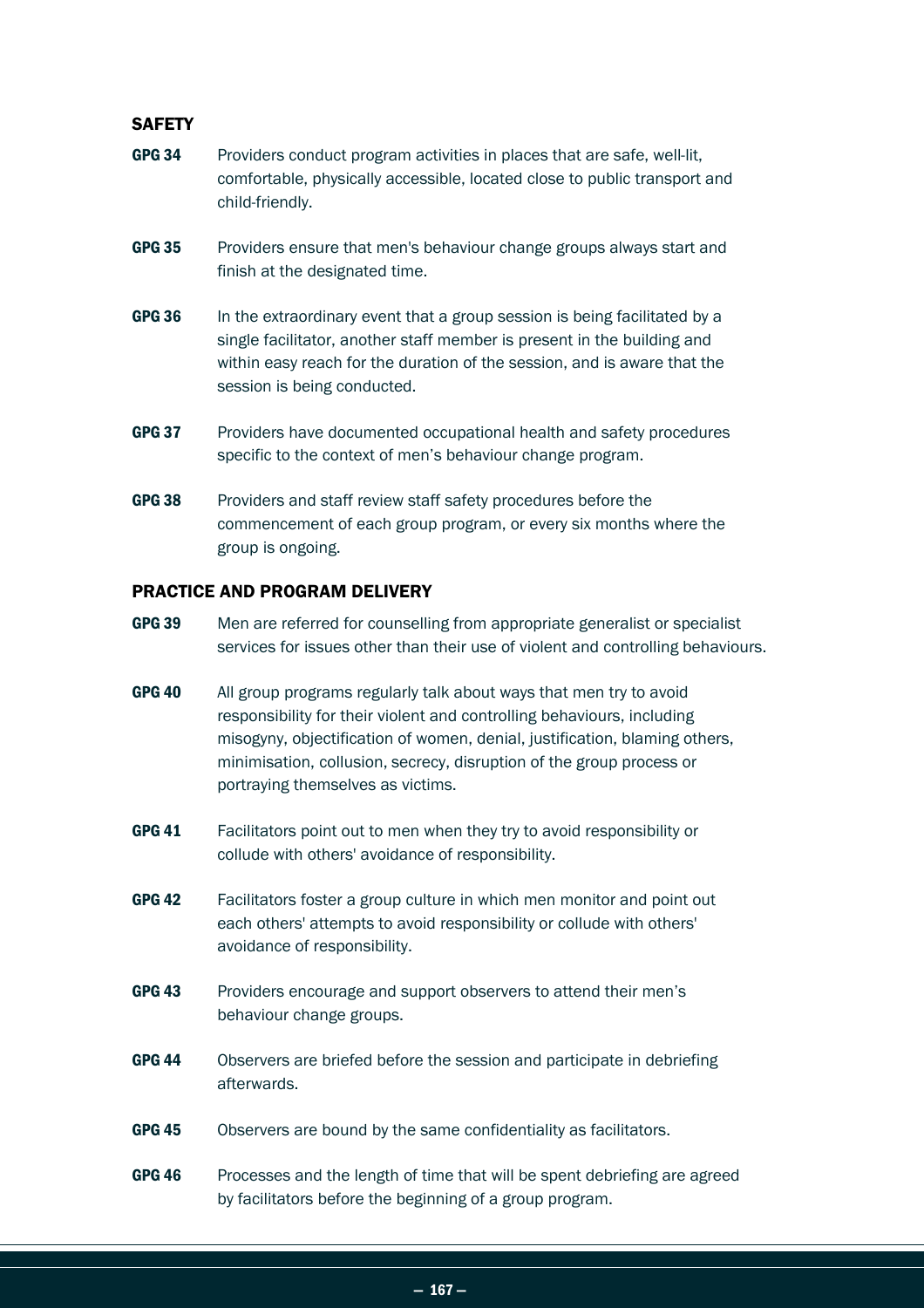## MONITORING AND EVALUATION

- GPG 47 Providers seek women's and children's views about their own safety before, during and six months after men's participation in a men's behaviour change program.
- GPG 48 Providers monitor the behaviour of individual men on an ongoing basis.
- GPG 49 Providers seek women's and children's views about men's behaviour before, during and six months after their participation in a men's behaviour change group.
- GPG 50 Providers undertake an assessment of the behaviour change of individual men at least every six sessions.
- GPG 51 Providers never participate in research that establishes control groups.
- GPG 52 Any research undertaken by third parties (including students) has the approval of a relevant ethics committee, and the research proposal and approval are sighted by the program provider.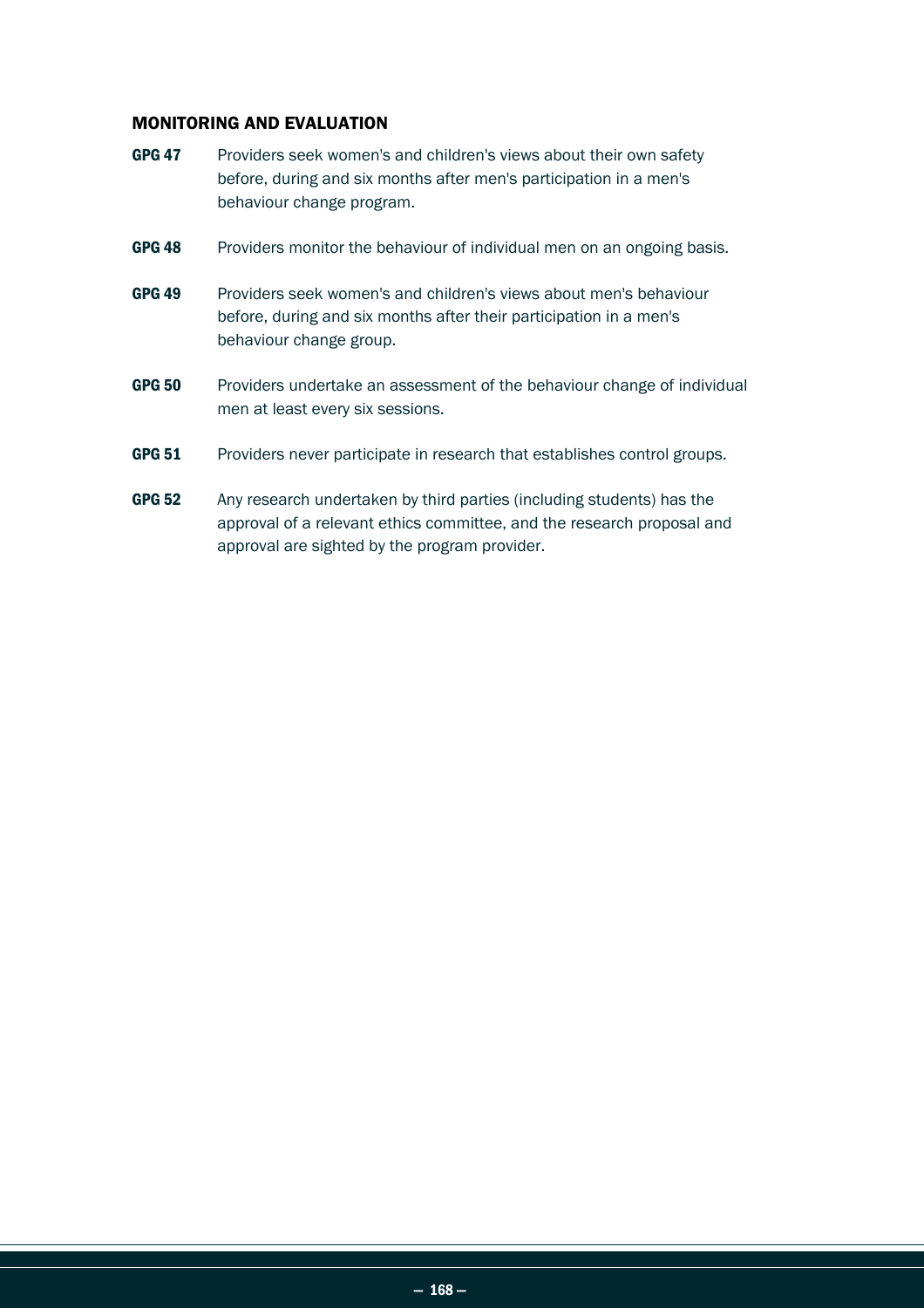## End Notes

- 1 Rudd, P, J Gzik & p. Griffiths, 1998, Northern Territory Court-mandated and Courtreferred Programs for Offenders of Domestic and Aboriginal Family Violence: Background Paper to the Development of the Program, Occasional Paper No.33, Office of Women's Policy, Darwin.
- 2 Jones, A, Schechter, S, 1992, When Love Goes Wrong, HarperCollins, Melbourne
- 3 Research and Education Unit on Gendered Violence, School of Social Work and Social Policy, University of South Australia, 2004, A Comparative Assessment of Good Practice in Programs for Men Who Use Violence Against Female partners, Partnerships Against Domestic Violence, Office of the Status of Women, Commonwealth Government of Australia, Canberra, p. 57.
- 4 Research and Education Unit on Gendered Violence, School of Social Work and Social Policy, University of South Australia, 2004, A Comparative Assessment of Good Practice in Programs for men who use Violence Against Female partners, Partnerships Against Domestic Violence, Office of the Status of Women, Commonwealth Government of Australia, Canberra, p. 59
- 5 Adapted from Domestic Violence and Incest Resource Centre handout, undated, Myths and Misconceptions about Family Violence.
- 6 Cited by Ptacek, James, 1999, Battered Women In The Courtroom: The Power Of Judicial Responses, Northeastern University Press, Boston, pp. 70-71.
- 7 Gevers, L, 1999, Models of Service for Working with Children and Young People who Have Lived with Domestic Violence, Partnerships Against Domestic Violence, Commonwealth of Australia, Canberra.
- 8 Walker, L, 1984, The Battered Woman Syndrome, Springer Publishing, New York.
- 9 Worth, N & p. Mertin, 1997, 'Child's Play: Rebuilding attachment between mothers and children following domestic violence', in Children Australia, 22 (2), pp 35-37.
- 10 See for example, Arron, L & K Olson, 1997, Efforts by Child Welfare Agencies to Address Domestic Violence: The Experiences of Five Communities, The Urban Institute.
- 11 Jaffe, P, D Wolfe & S Wilson, 1990, Children of Battered Women, Sage, Newbury Park, California.
- 12 Bancroft, L, 2002, The batterer as a parent, Synergy, 6(1), 6-8.
- 13 Gondolf, E, 1997, 'Batterers' programs: What we know and need to know', Journal of Interpersonal Violence, 12:83-98; Gondolf, E, 2002, Batterer Intervention Systems: Issues, Outcomes and Recommendations, Sage, Thousand Oaks, California.
- 14 See Jenkins, A, 1990, Invitations to Responsibility, Dulwich Centre Publications, Adelaide for more on language of 'invitation' in the context of men's behaviour change.
- 15 Office of Women's Policy, 2001, Taking Responsibility: A Framework for Developing Best Practice in Programs for Men Who Use Violence toward Family Members, Partnerships Against Domestic Violence, Commonwealth of Australia, Canberra, p. 20.
- 16 V-Net, 1995, Stopping Men's Violence in the Family, Volume 1 Context and Standards, V-NET, Melbourne, Item 2.2.2.
- 17 Women's Policy Office, 2000, Best Practice Model For the Provision of Programs for Perpetrators of Domestic Violence in Western Australia, Domestic Violence Prevention Unit, Western Australia, p. 9.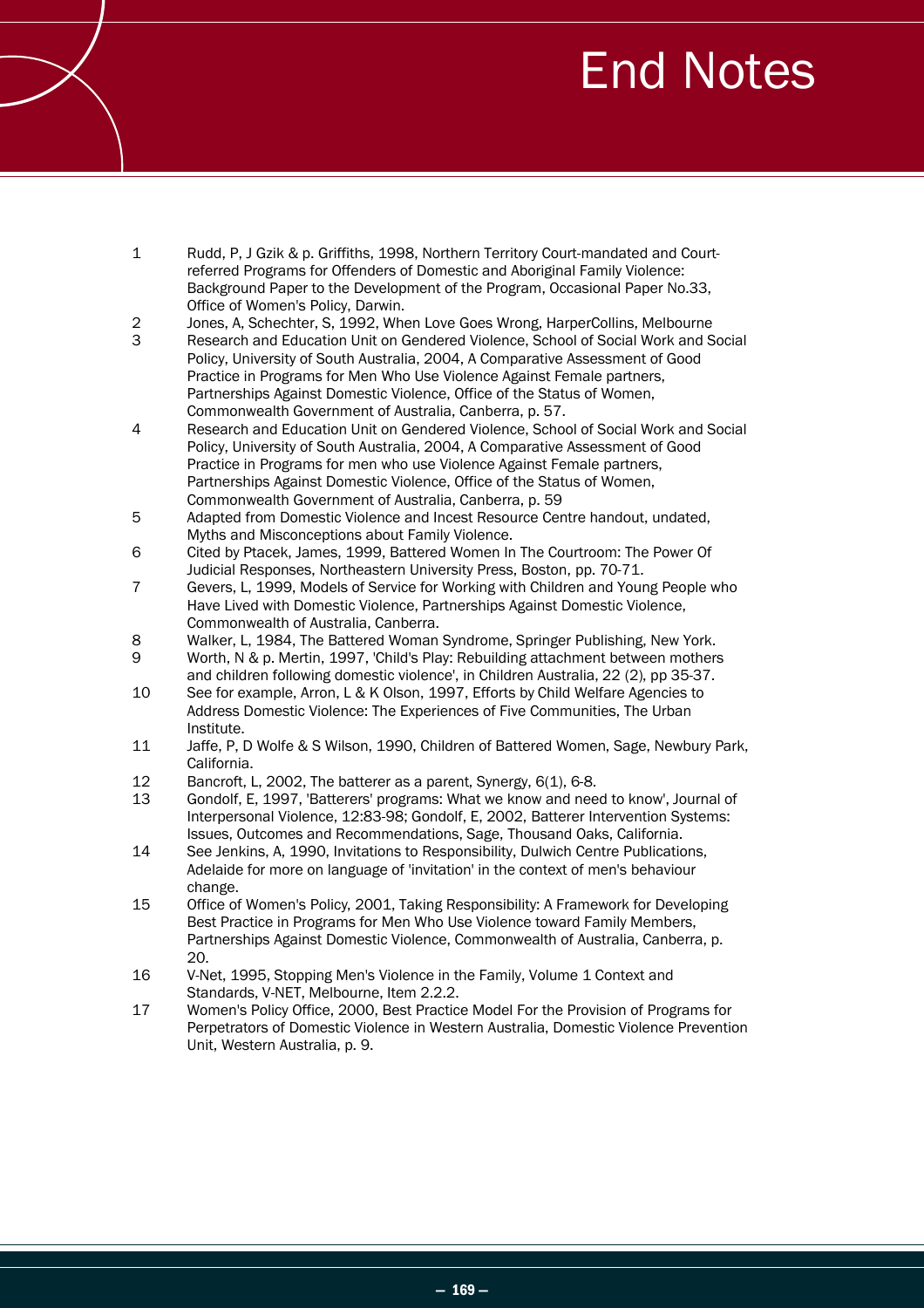- 18 Research and Education Unit on Gendered Violence, School of Social Work and Social Policy, University of South Australia, 2004, A Comparative Assessment of Good Practice in Programs for Men Who Use Violence Against Female partners, Partnerships Against Domestic Violence, Office of the Status of Women, Commonwealth Government of Australia, Canberra, p. 25.
- 19 Edleson, J, 1996, 'Controversy and change in batterers' programs' in Edleson, J & Z Eisikovits, Future Interventions with Battered Women and their Families, Sage, Thousand Oaks.
- 20 Research and Education Unit on Gendered Violence, School of Social Work and Social Policy, University of South Australia, 2004, A Comparative Assessment of Good Practice in Programs for Men Who Use Violence Against Female partners, Partnerships Against Domestic Violence, Office of the Status of Women, Commonwealth Government of Australia, Canberra, p. 23.
- 21 Adapted from Southern Collective Against Violence and Abuse (SCAVA), Golden Rules for the Men's Responsibility Group.
- 22 Domestic Violence and Incest Resource Centre (DVIRC), 2004, 101 Ways Great and Small to Prevent Family Violence, DVIRC, Melbourne.
- 23 Research and Education Unit on Gendered Violence, School of Social Work and Social Policy, University of South Australia, 2004, A Comparative Assessment of Good Practice in Programs for Men Who Use Violence Against Female partners, Partnerships Against Domestic Violence, Office of the Status of Women, Commonwealth Government of Australia, Canberra, p. 24.
- 24 Research and Education Unit on Gendered Violence, School of Social Work and Social Policy, University of South Australia, 2004, A Comparative Assessment of Good Practice in Programs for men who use Violence Against Female partners, Partnerships Against Domestic Violence, Office of the Status of Women, Commonwealth Government of Australia, Canberra, p. 24.
- 25 Melvin, T, D Muller, A Chapman, R Shine & R Edwards, 1999, A Study In Hope: The multi-site evaluation and development of a better practice model for family violence services, Department of Family and Community Services, Canberra, p. 153.
- 26 Melvin, T, D Muller, A Chapman, R Shine & R Edwards 1999, A Study In Hope: The multi-site evaluation and development of a better practice model for family violence services, Department of Family and Community Services, Canberra, p. 153-155.
- 27 Frances, R, 1996, A Study of Seven Attitude/Behaviour Change Programs for Men Who are Violent in the Home, Doctoral Thesis, Department of Criminology, University of Melbourne.
- 28 Frances, R, 1996, A Study of Seven Attitude/Behaviour Change Programs for Men Who are Violent in the Home, Doctoral Thesis, Department of Criminology, University of Melbourne.
- 29 This section is summarised from data and recommendations contained in the Victorian Indigenous Family Violence Task Force, 2003, Final Report, Department of Victorian Communities, State Government of Victoria, Melbourne.
- 30 Victorian Indigenous Family Violence Task Force, 2003, Final Report, Department of Victorian Communities, State Government of Victoria, Melbourne, p. 4.
- 31 Victorian Indigenous Family Violence Task Force, 2003, Final Report, Department of Victorian Communities, State Government of Victoria, Melbourne, p. 174.
- 32 Victorian Indigenous Family Violence Task Force, 2003, Final Report, Department of Victorian Communities, State Government of Victoria, Melbourne, p. 142
- 33 Victorian Indigenous Family Violence Task Force, 2003, Final Report, Department of Victorian Communities, State Government of Victoria, Melbourne, p. 142
- 34 Melvin, T, D Muller, A Chapman, R Shine & R Edwards 1999, A Study In Hope: The multi-site evaluation and development of a better practice model for family violence services, Department of Family and Community Services, Canberra, p. 348-50.
- 35 Irwin, J & M Wilkinson, 1997, 'In whose best interests? Domestic Violence and Child Protection', Paper presented at 25th AASW National Conference: Social Work Influencing Outcomes, pp 362-5, Canberra.
- 36 Gevers, L, 1999, Models of Service for Working with Children and Young People who Have Lived with Domestic Violence, Partnerships Against Domestic Violence, Commonwealth of Australia.